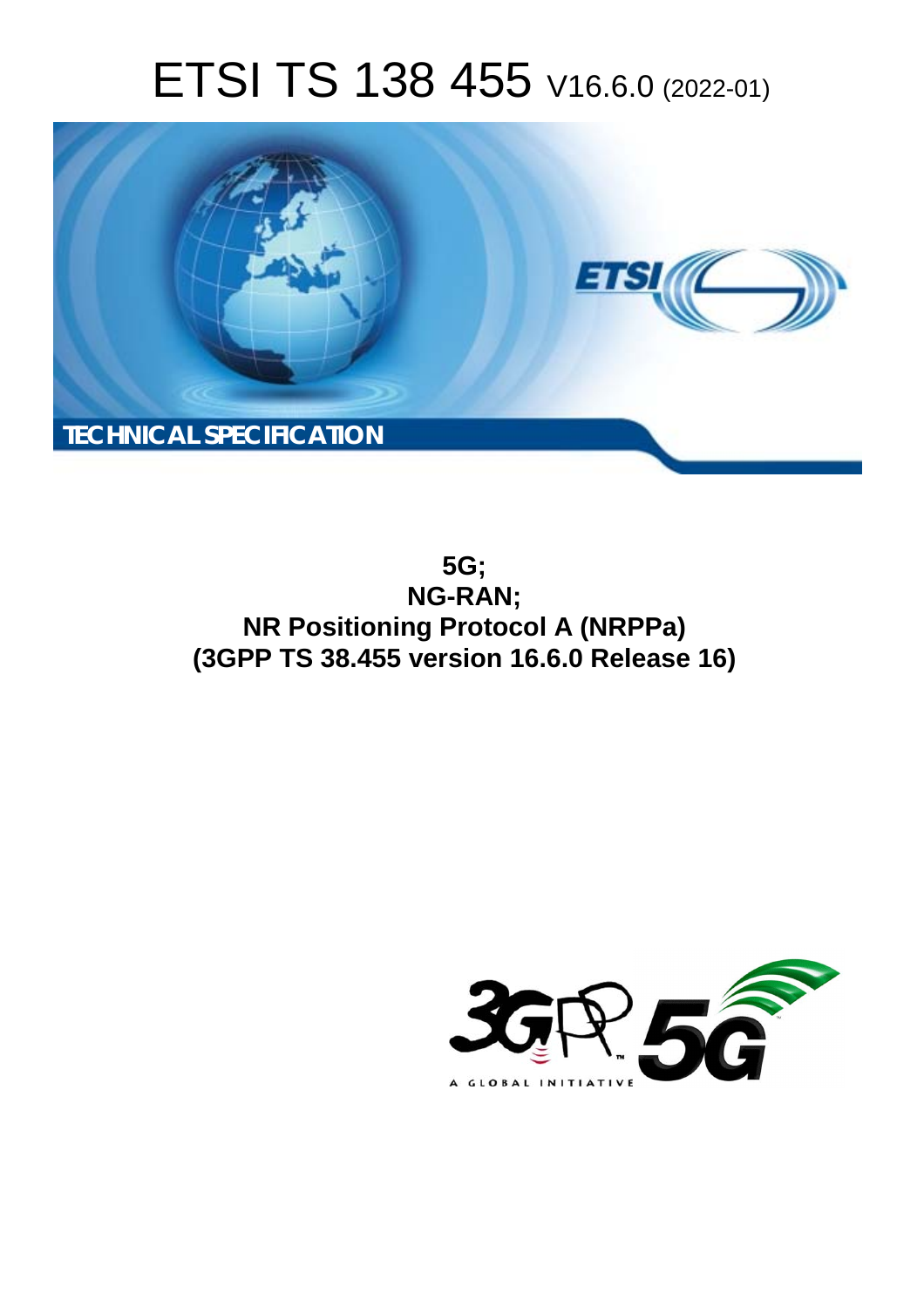Reference RTS/TSGR-0338455vg60

Keywords

 $\overline{5G}$ 

#### *ETSI*

650 Route des Lucioles F-06921 Sophia Antipolis Cedex - FRANCE

Tel.: +33 4 92 94 42 00 Fax: +33 4 93 65 47 16

Siret N° 348 623 562 00017 - APE 7112B Association à but non lucratif enregistrée à la Sous-Préfecture de Grasse (06) N° w061004871

#### *Important notice*

The present document can be downloaded from: <http://www.etsi.org/standards-search>

The present document may be made available in electronic versions and/or in print. The content of any electronic and/or print versions of the present document shall not be modified without the prior written authorization of ETSI. In case of any existing or perceived difference in contents between such versions and/or in print, the prevailing version of an ETSI deliverable is the one made publicly available in PDF format at [www.etsi.org/deliver](http://www.etsi.org/deliver).

Users of the present document should be aware that the document may be subject to revision or change of status. Information on the current status of this and other ETSI documents is available at <https://portal.etsi.org/TB/ETSIDeliverableStatus.aspx>

If you find errors in the present document, please send your comment to one of the following services: <https://portal.etsi.org/People/CommiteeSupportStaff.aspx>

#### *Notice of disclaimer & limitation of liability*

The information provided in the present deliverable is directed solely to professionals who have the appropriate degree of experience to understand and interpret its content in accordance with generally accepted engineering or other professional standard and applicable regulations.

No recommendation as to products and services or vendors is made or should be implied.

No representation or warranty is made that this deliverable is technically accurate or sufficient or conforms to any law and/or governmental rule and/or regulation and further, no representation or warranty is made of merchantability or fitness for any particular purpose or against infringement of intellectual property rights.

In no event shall ETSI be held liable for loss of profits or any other incidental or consequential damages.

Any software contained in this deliverable is provided "AS IS" with no warranties, express or implied, including but not limited to, the warranties of merchantability, fitness for a particular purpose and non-infringement of intellectual property rights and ETSI shall not be held liable in any event for any damages whatsoever (including, without limitation, damages for loss of profits, business interruption, loss of information, or any other pecuniary loss) arising out of or related to the use of or inability to use the software.

#### *Copyright Notification*

No part may be reproduced or utilized in any form or by any means, electronic or mechanical, including photocopying and microfilm except as authorized by written permission of ETSI. The content of the PDF version shall not be modified without the written authorization of ETSI.

The copyright and the foregoing restriction extend to reproduction in all media.

© ETSI 2022. All rights reserved.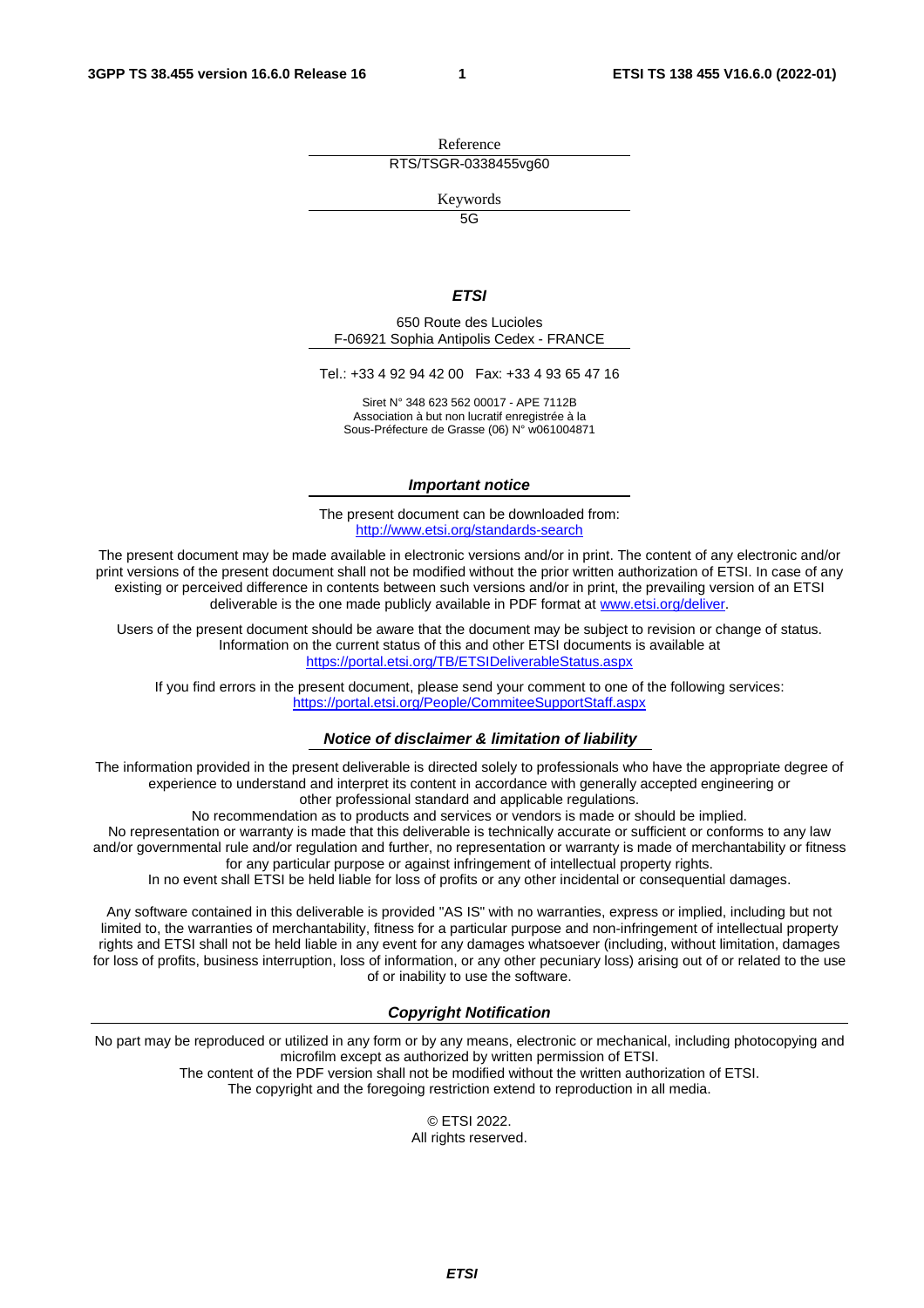# Intellectual Property Rights

#### Essential patents

IPRs essential or potentially essential to normative deliverables may have been declared to ETSI. The declarations pertaining to these essential IPRs, if any, are publicly available for **ETSI members and non-members**, and can be found in ETSI SR 000 314: *"Intellectual Property Rights (IPRs); Essential, or potentially Essential, IPRs notified to ETSI in respect of ETSI standards"*, which is available from the ETSI Secretariat. Latest updates are available on the ETSI Web server ([https://ipr.etsi.org/\)](https://ipr.etsi.org/).

Pursuant to the ETSI Directives including the ETSI IPR Policy, no investigation regarding the essentiality of IPRs, including IPR searches, has been carried out by ETSI. No guarantee can be given as to the existence of other IPRs not referenced in ETSI SR 000 314 (or the updates on the ETSI Web server) which are, or may be, or may become, essential to the present document.

#### **Trademarks**

The present document may include trademarks and/or tradenames which are asserted and/or registered by their owners. ETSI claims no ownership of these except for any which are indicated as being the property of ETSI, and conveys no right to use or reproduce any trademark and/or tradename. Mention of those trademarks in the present document does not constitute an endorsement by ETSI of products, services or organizations associated with those trademarks.

**DECT™**, **PLUGTESTS™**, **UMTS™** and the ETSI logo are trademarks of ETSI registered for the benefit of its Members. **3GPP™** and **LTE™** are trademarks of ETSI registered for the benefit of its Members and of the 3GPP Organizational Partners. **oneM2M™** logo is a trademark of ETSI registered for the benefit of its Members and of the oneM2M Partners. **GSM**® and the GSM logo are trademarks registered and owned by the GSM Association.

# Legal Notice

This Technical Specification (TS) has been produced by ETSI 3rd Generation Partnership Project (3GPP).

The present document may refer to technical specifications or reports using their 3GPP identities. These shall be interpreted as being references to the corresponding ETSI deliverables.

The cross reference between 3GPP and ETSI identities can be found under<http://webapp.etsi.org/key/queryform.asp>.

# Modal verbs terminology

In the present document "**shall**", "**shall not**", "**should**", "**should not**", "**may**", "**need not**", "**will**", "**will not**", "**can**" and "**cannot**" are to be interpreted as described in clause 3.2 of the [ETSI Drafting Rules](https://portal.etsi.org/Services/editHelp!/Howtostart/ETSIDraftingRules.aspx) (Verbal forms for the expression of provisions).

"**must**" and "**must not**" are **NOT** allowed in ETSI deliverables except when used in direct citation.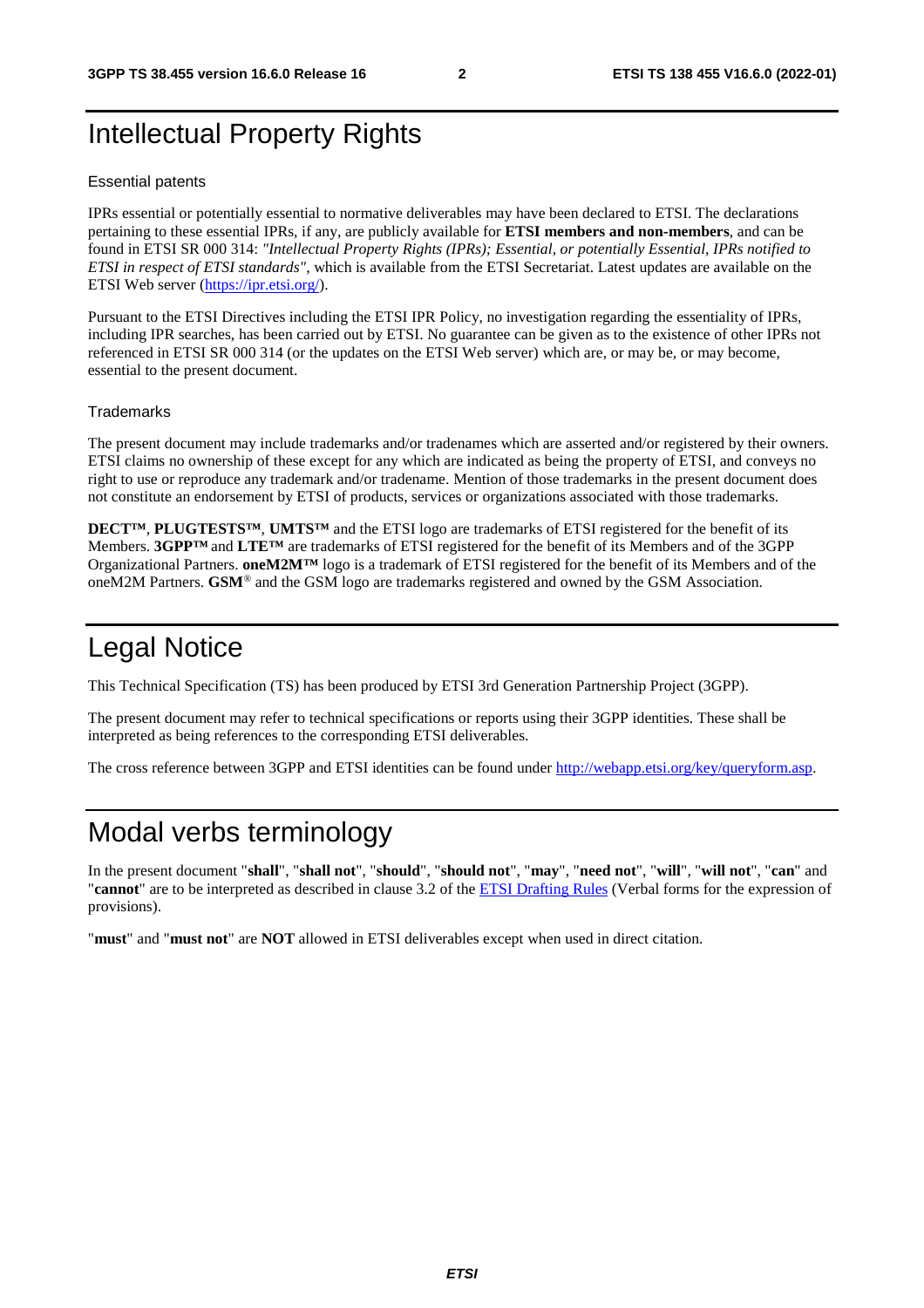$\mathbf{3}$ 

# Contents

| 1                      |  |  |  |
|------------------------|--|--|--|
| 2                      |  |  |  |
| 3<br>3.1<br>3.2<br>3.3 |  |  |  |
| 4<br>4.1<br>4.2<br>4.3 |  |  |  |
| 5<br>5.1<br>5.2        |  |  |  |
| 6                      |  |  |  |
| 7                      |  |  |  |
| 8                      |  |  |  |
| 8.1<br>8.2             |  |  |  |
| 8.2.1                  |  |  |  |
| 8.2.1.1                |  |  |  |
| 8.2.1.2                |  |  |  |
| 8.2.1.3                |  |  |  |
| 8.2.2                  |  |  |  |
| 8.2.2.1                |  |  |  |
| 8.2.2.2                |  |  |  |
| 8.2.2.3                |  |  |  |
| 8.2.3<br>8.2.3.1       |  |  |  |
| 8.2.3.2                |  |  |  |
| 8.2.3.3                |  |  |  |
| 8.2.4                  |  |  |  |
| 8.2.4.1                |  |  |  |
| 8.2.4.2                |  |  |  |
| 8.2.4.3                |  |  |  |
| 8.2.5<br>8.2.5.1       |  |  |  |
| 8.2.5.2                |  |  |  |
| 8.2.5.3                |  |  |  |
| 8.2.6                  |  |  |  |
| 8.2.6.1                |  |  |  |
| 8.2.6.2                |  |  |  |
| 8.2.6.3                |  |  |  |
| 8.2.6.4                |  |  |  |
| 8.2.7<br>8.2.7.1       |  |  |  |
| 8.2.7.2                |  |  |  |
| 8.2.7.3                |  |  |  |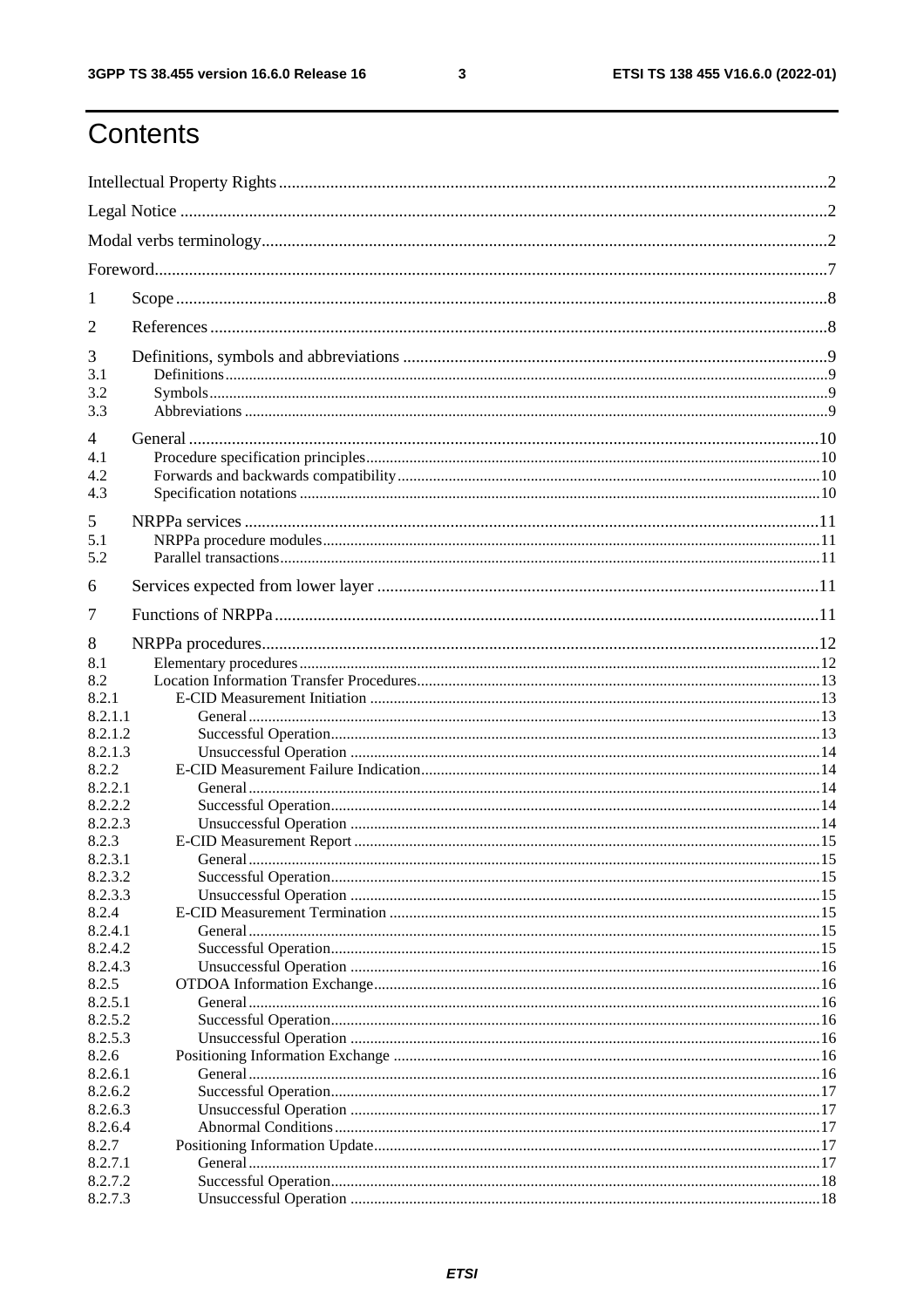#### $\overline{\mathbf{4}}$

| 8.2.7.4  |  |
|----------|--|
| 8.2.8    |  |
| 8.2.8.1  |  |
| 8.2.8.2  |  |
| 8.2.8.3  |  |
| 8.2.9    |  |
| 8.2.9.1  |  |
| 8.2.9.2  |  |
| 8.2.9.3  |  |
| 8.2.9.4  |  |
| 8.2.10   |  |
| 8.2.10.1 |  |
| 8.2.10.2 |  |
| 8.2.10.3 |  |
| 8.2.10.4 |  |
| 8.3      |  |
| 8.3.1    |  |
| 8.3.1.1  |  |
| 8.3.1.2  |  |
| 8.3.1.3  |  |
| 8.4      |  |
| 8.4.1    |  |
| 8.4.1.1  |  |
| 8.4.1.2  |  |
| 8.4.1.3  |  |
| 8.4.2    |  |
| 8.4.2.1  |  |
| 8.4.2.2  |  |
| 8.4.2.3  |  |
| 8.5      |  |
| 8.5.1    |  |
| 8.5.1.1  |  |
| 8.5.1.2  |  |
| 8.5.1.3  |  |
| 8.5.1.4  |  |
| 8.5.2    |  |
| 8.5.2.1  |  |
| 8.5.2.2  |  |
| 8.5.3    |  |
| 8.5.3.1  |  |
| 8.5.3.2  |  |
| 8.5.3.3  |  |
| 8.5.3.4  |  |
| 8.5.4    |  |
| 8.5.4.1  |  |
| 8.5.4.2  |  |
| 8.5.4.3  |  |
| 8.5.4.4  |  |
| 8.5.5    |  |
| 8.5.5.1  |  |
| 8.5.5.2  |  |
|          |  |
| 9        |  |
| 9.0      |  |
| 9.1      |  |
| 9.1.1    |  |
| 9.1.1.1  |  |
| 9.1.1.2  |  |
| 9.1.1.3  |  |
| 9.1.1.4  |  |
| 9.1.1.5  |  |
| 9.1.1.6  |  |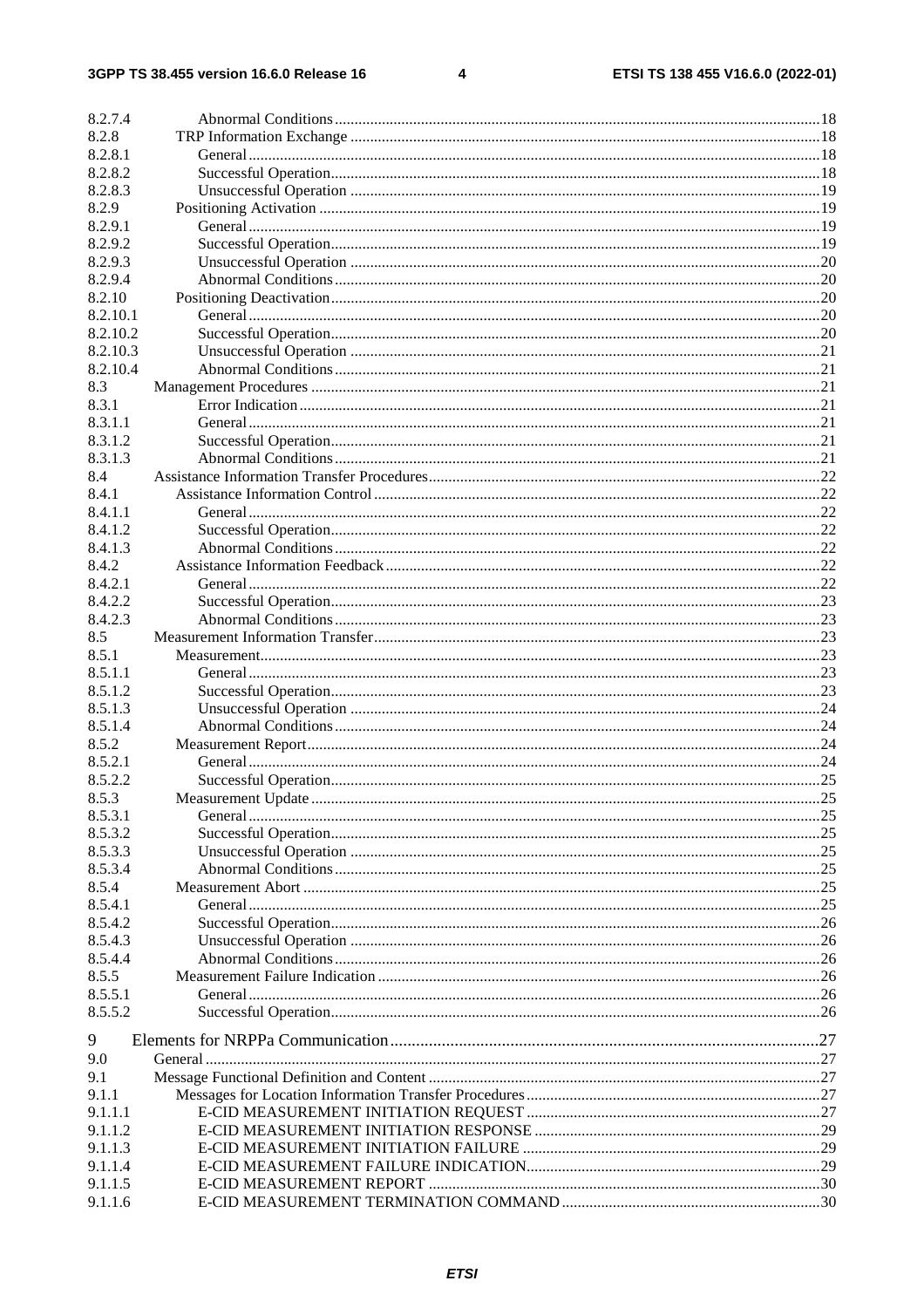| 9.1.1.7  |  |
|----------|--|
| 9.1.1.8  |  |
| 9.1.1.9  |  |
| 9.1.1.10 |  |
| 9.1.1.11 |  |
| 9.1.1.12 |  |
| 9.1.1.13 |  |
| 9.1.1.14 |  |
| 9.1.1.15 |  |
| 9.1.1.16 |  |
| 9.1.1.17 |  |
| 9.1.1.18 |  |
| 9.1.1.19 |  |
| 9.1.1.20 |  |
| 9.1.2    |  |
| 9.1.2.1  |  |
| 9.1.3    |  |
| 9.1.3.1  |  |
| 9.1.3.2  |  |
| 9.1.4    |  |
| 9.1.4.1  |  |
| 9.1.4.2  |  |
| 9.1.4.3  |  |
| 9.1.4.4  |  |
| 9.1.4.5  |  |
| 9.1.4.6  |  |
| 9.1.4.7  |  |
| 9.2      |  |
| 9.2.0    |  |
| 9.2.1    |  |
| 9.2.2    |  |
| 9.2.3    |  |
| 9.2.4    |  |
| 9.2.5    |  |
| 9.2.6    |  |
| 9.2.7    |  |
| 9.2.8    |  |
| 9.2.9    |  |
| 9.2.10   |  |
| 9.2.11   |  |
| 9.2.12   |  |
| 9.2.13   |  |
| 9.2.14   |  |
| 9.2.15   |  |
| 9.2.16   |  |
| 9.2.17   |  |
| 9.2.18   |  |
| 9.2.19   |  |
| 9.2.20   |  |
| 9.2.21   |  |
| 9.2.22   |  |
| 9.2.23   |  |
| 9.2.24   |  |
| 9.2.25   |  |
| 9.2.27   |  |
| 9.2.28   |  |
| 9.2.29   |  |
| 9.2.30   |  |
| 9.2.31   |  |
| 9.2.32   |  |
| 9.2.33   |  |
| 9.2.34   |  |
|          |  |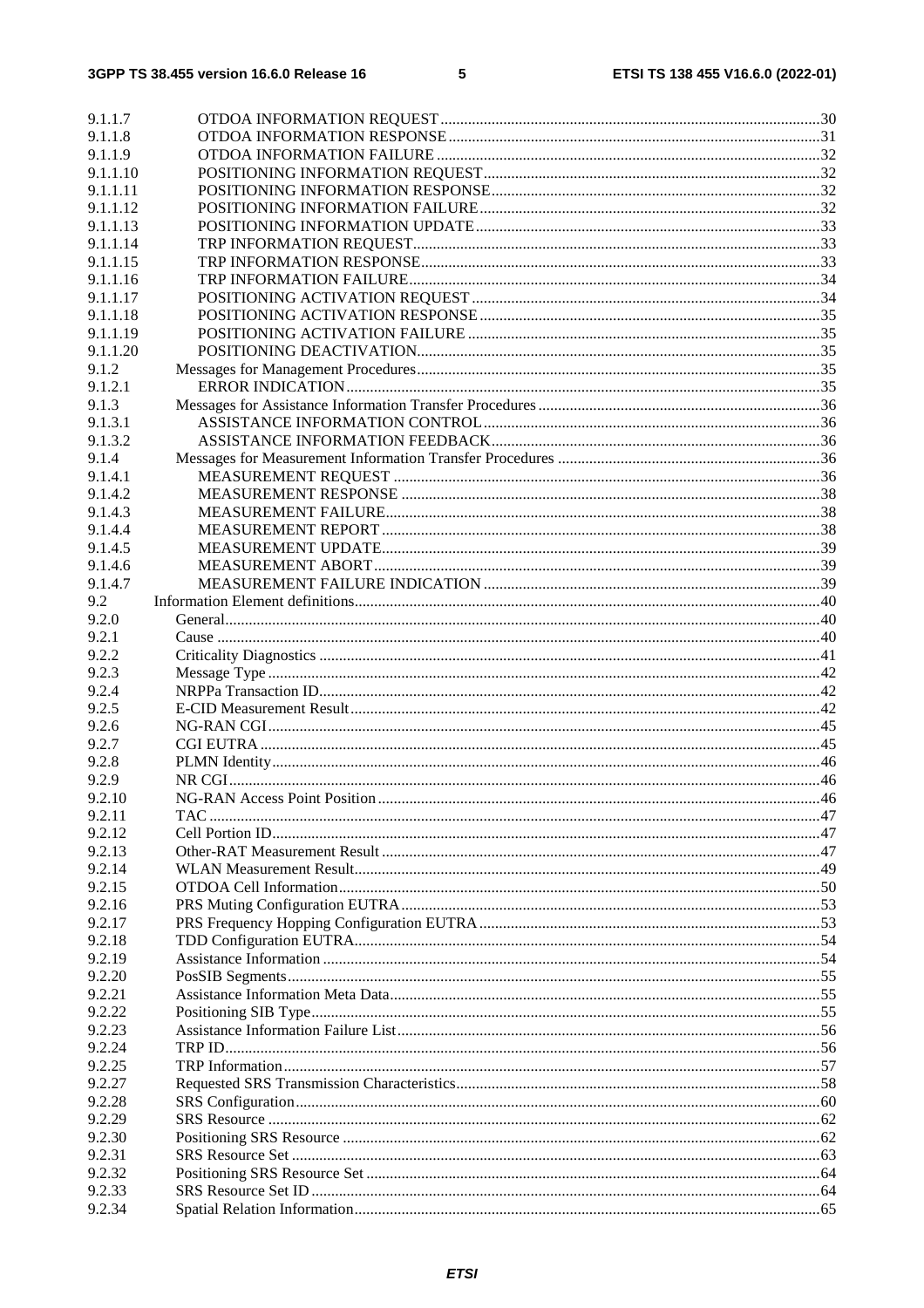#### $\bf 6$

| 9.2.35 |                               |  |
|--------|-------------------------------|--|
| 9.2.36 |                               |  |
| 9.2.37 |                               |  |
| 9.2.38 |                               |  |
| 9.2.39 |                               |  |
| 9.2.40 |                               |  |
| 9.2.41 |                               |  |
| 9.2.42 |                               |  |
| 9.2.43 |                               |  |
| 9.2.44 |                               |  |
| 9.2.45 |                               |  |
| 9.2.46 |                               |  |
| 9.2.47 |                               |  |
| 9.2.48 |                               |  |
| 9.2.49 |                               |  |
| 9.2.50 |                               |  |
| 9.2.51 |                               |  |
| 9.2.52 |                               |  |
| 9.2.53 |                               |  |
| 9.2.54 |                               |  |
| 9.2.55 |                               |  |
| 9.2.56 |                               |  |
| 9.2.57 |                               |  |
| 9.2.58 |                               |  |
| 9.2.59 |                               |  |
| 9.2.60 |                               |  |
| 9.3    |                               |  |
| 9.3.1  |                               |  |
| 9.3.2  |                               |  |
| 9.3.3  |                               |  |
| 9.3.4  |                               |  |
| 9.3.5  |                               |  |
| 9.3.6  |                               |  |
| 9.3.7  |                               |  |
| 9.3.8  |                               |  |
| 9.4    |                               |  |
| 9.5    |                               |  |
| 10     |                               |  |
|        | <b>Annex A (informative):</b> |  |
|        |                               |  |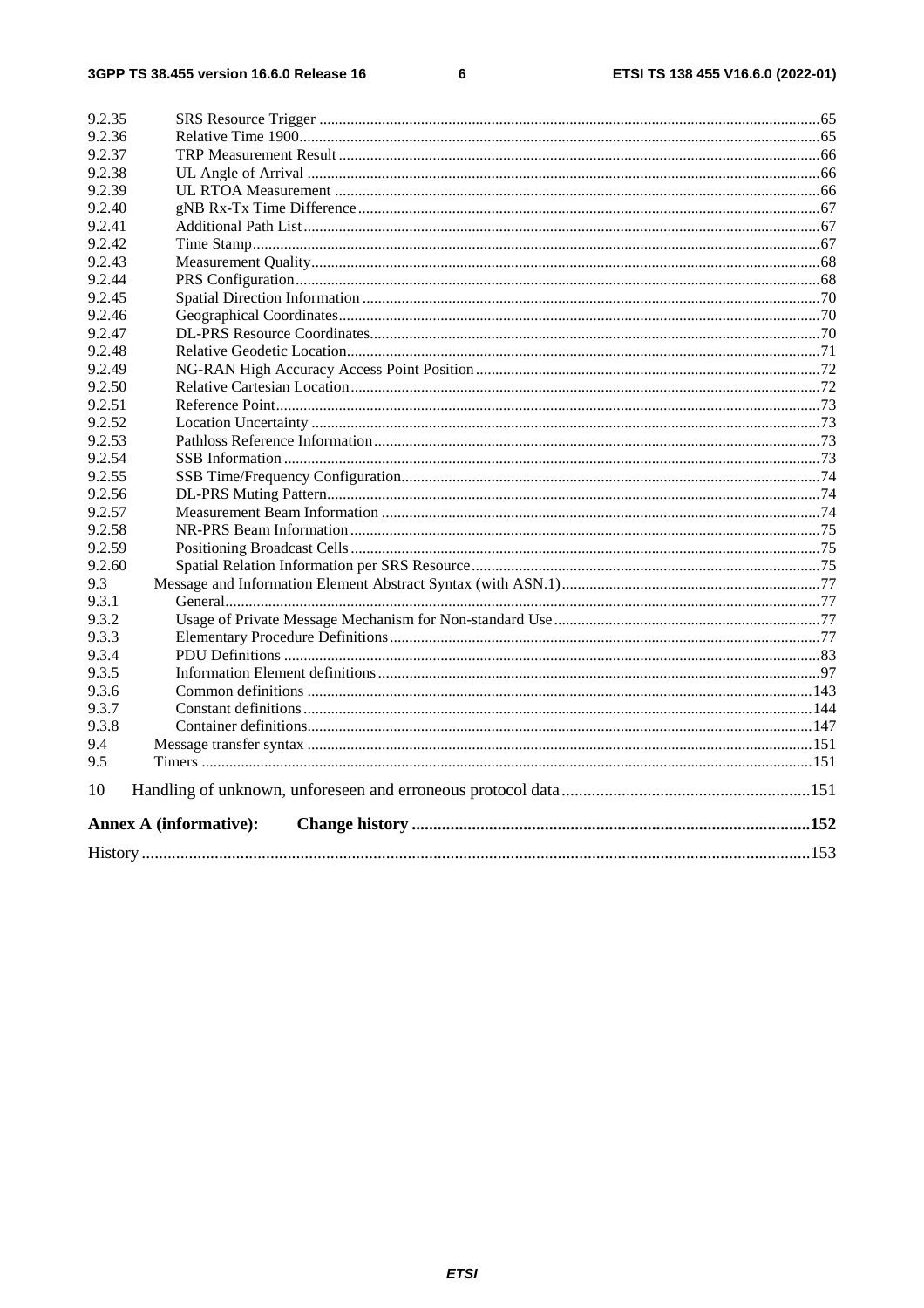# Foreword

This Technical Specification has been produced by the 3rd Generation Partnership Project (3GPP).

The contents of the present document are subject to continuing work within the TSG and may change following formal TSG approval. Should the TSG modify the contents of the present document, it will be re-released by the TSG with an identifying change of release date and an increase in version number as follows:

Version x.y.z

where:

- x the first digit:
	- 1 presented to TSG for information;
	- 2 presented to TSG for approval;
	- 3 or greater indicates TSG approved document under change control.
- y the second digit is incremented for all changes of substance, i.e. technical enhancements, corrections, updates, etc.
- z the third digit is incremented when editorial only changes have been incorporated in the document.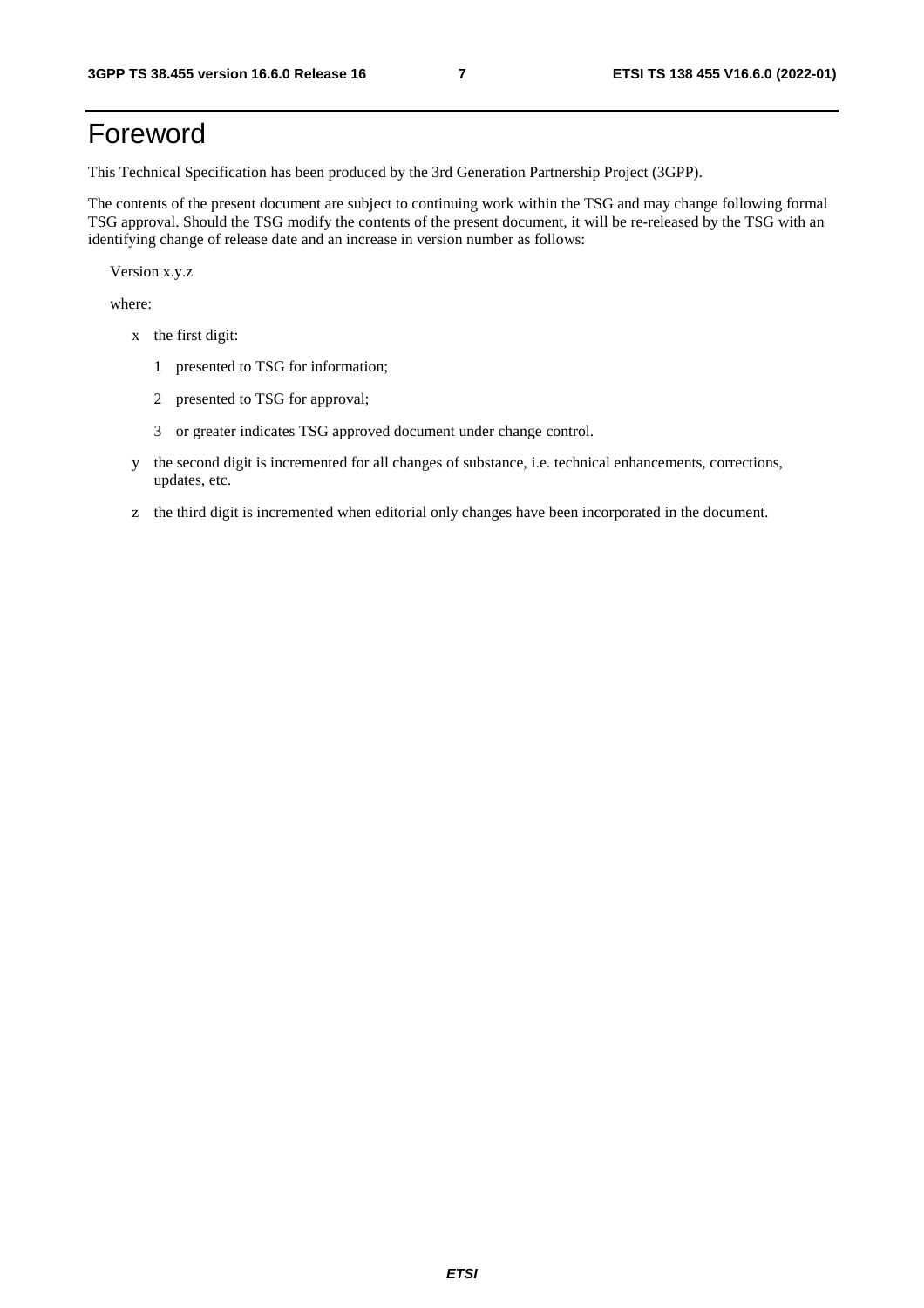# 1 Scope

The present document specifies the control plane radio network layer signalling procedures between a NG-RAN node and the LMF. NRPPa supports the concerned functions by signalling procedures defined in this document.

# 2 References

The following documents contain provisions which, through reference in this text, constitute provisions of the present document.

- References are either specific (identified by date of publication, edition number, version number, etc.) or non-specific.
- For a specific reference, subsequent revisions do not apply.
- For a non-specific reference, the latest version applies. In the case of a reference to a 3GPP document (including a GSM document), a non-specific reference implicitly refers to the latest version of that document *in the same Release as the present document*.
- [1] 3GPP TR 21.905: "Vocabulary for 3GPP Specifications".
- [2] 3GPP TS 38.413:"NG-RAN; NG Application Protocol (NGAP)".
- [3] 3GPP TS 38.300: "NR; NR and NG-RAN Overall Description; Stage 2".
- [4] Void.
- [5] 3GPP TR 25.921 (version.7.0.0): "Guidelines and principles for protocol description and error handling".
- [6] ITU-T Recommendation X.691 (2002-07): "Information technology ASN.1 encoding rules Specification of Packed Encoding Rules (PER) ".
- [7] 3GPP TS 36.104: "Evolved Universal Terrestrial Radio Access Network (E-UTRAN); Base Station (BS) radio transmission and reception".
- [8] 3GPP TS 23.032:"Technical Specification Group Services and System Aspects; Universal Geographical Area Description (GAD)".
- [9] 3GPP TS 36.133: "Evolved Universal Terrestrial Radio Access (E-UTRA); Requirements for support of radio resource management".
- [10] 3GPP TS 36.211:"Evolved Universal Terrestrial Radio Access Network (E-UTRAN); Physical Channels and Modulation".
- [11] IEEE Std 802.11™-2012, IEEE Standard for Information technology Telecommunications and information exchange between systems - Local and metropolitan area network.
- [12] 3GPP TS 36.455: " Evolved Universal Terrestrial Radio Access (E-UTRA); LTE Positioning Protocol A (LPPa)".
- [13] 3GPP TS 38.331: "NR; Radio Resource Control (RRC); Protocol specification".
- [14] 3GPP TS 37.355: " Technical Specification Group Radio Access Network; LTE Positioning Protocol (LPP)".
- [15] 3GPP TS 38.321: "NR; Medium Access Control (MAC) protocol specification".
- [16] 3GPP TS 38.133: "NR; Requirements for support of radio resource management".
- [17] 3GPP TS 36:214: "Evolved Universal Terrestrial Radio Access (E-UTRA); Physical layer (PHY); Measurements".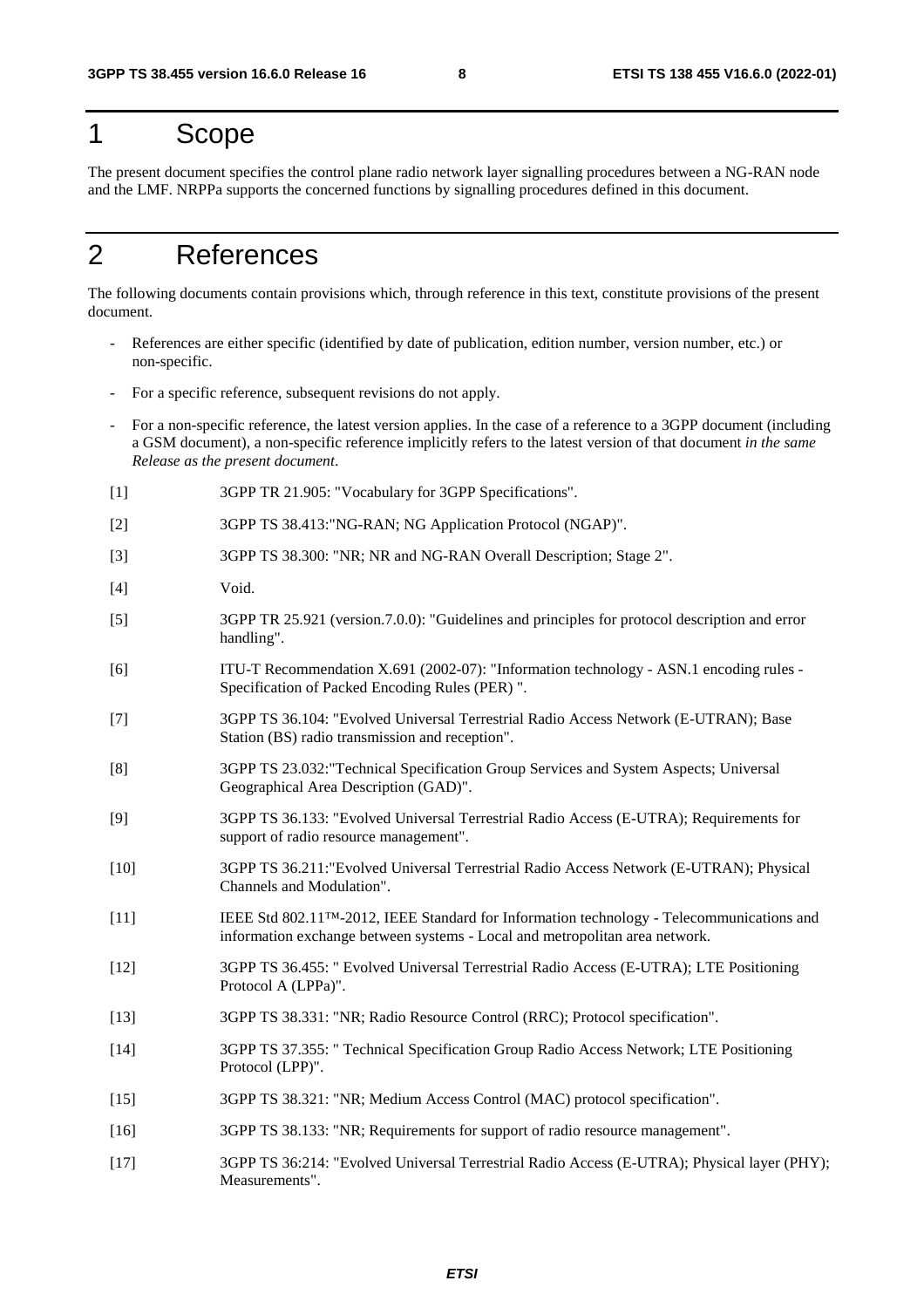[18] 3GPP TS 38.305: "NG Radio Access Network (NG-RAN); Stage 2 functional specification of User Equipment (UE) positioning in NG-RAN".

# 3 Definitions, symbols and abbreviations

# 3.1 Definitions

For the purposes of the present document, the terms and definitions given in 3GPP TR 21.905 [1] and the following apply. A term defined in the present document takes precedence over the definition of the same term, if any, in 3GPP TR 21.905 [1].

**gNB:** as defined in TS 38.300 [3].

**NG-RAN node:** as defined in TS 38.300 [3].

**ng-eNB:** as defined in TS 38.300 [3].

# 3.2 Symbols

For the purposes of the present document, the following symbols apply:

<symbol> <Explanation>

# 3.3 Abbreviations

For the purposes of the present document, the abbreviations given in 3GPP TR 21.905 [1] and the following apply. An abbreviation defined in the present document takes precedence over the definition of the same abbreviation, if any, in 3GPP TR 21.905 [1].

| ARP           | Antenna Reference Point                                                                     |  |  |
|---------------|---------------------------------------------------------------------------------------------|--|--|
| <b>BDS</b>    | BeiDou Navigation Satellite System                                                          |  |  |
| CID           | Cell-ID (positioning method)                                                                |  |  |
| <b>DL-PRS</b> | Downlink Positioning Reference Signal                                                       |  |  |
| E-CID         | Enhanced Cell-ID (positioning method)                                                       |  |  |
| EGNOS         | European Geostationary Navigation Overlay Service                                           |  |  |
| GAGAN         | GPS Aided Geo Augmented Navigation                                                          |  |  |
| GLONASS       | GLObal'naya NAvigatsionnaya Sputnikovaya Sistema (Engl.: Global Navigation Satellite System |  |  |
| GNSS          | Global Navigation Satellite System                                                          |  |  |
| GPS           | Global Positioning System                                                                   |  |  |
| LMF           | <b>Location Management Function</b>                                                         |  |  |
| LPP           | <b>LTE Positioning Protocol</b>                                                             |  |  |
| MSAS          | Multi-functional Satellite Augmentation System                                              |  |  |
| NavIC         | NAVigation with Indian Constellation                                                        |  |  |
| <b>NRPPa</b>  | NR Positioning Protocol A                                                                   |  |  |
| <b>OTDOA</b>  | Observed Time Difference of Arrival                                                         |  |  |
| posSIB        | Positioning SIB                                                                             |  |  |
| PRS           | Positioning Reference Signal (for E-UTRA)                                                   |  |  |
| QZSS          | Quasi-Zenith Satellite System                                                               |  |  |
| RSRP          | Reference Signal Received Power                                                             |  |  |
| RSSI          | Received Signal Strength Indicator                                                          |  |  |
| RSTD          | Reference Signal Time Difference                                                            |  |  |
| SBAS          | <b>Space Based Augmentation System</b>                                                      |  |  |
| SRS           | Sounding Reference Signal                                                                   |  |  |
| TRP           | Transmission-Reception Point                                                                |  |  |
| UE            | User Equipment                                                                              |  |  |
| UL-AoA        | <b>Uplink Angle of Arrival</b>                                                              |  |  |
| UL-RTOA       | Uplink Relative Time of Arrival                                                             |  |  |
| UL-SRS        | <b>Uplink Sounding Reference Signal</b>                                                     |  |  |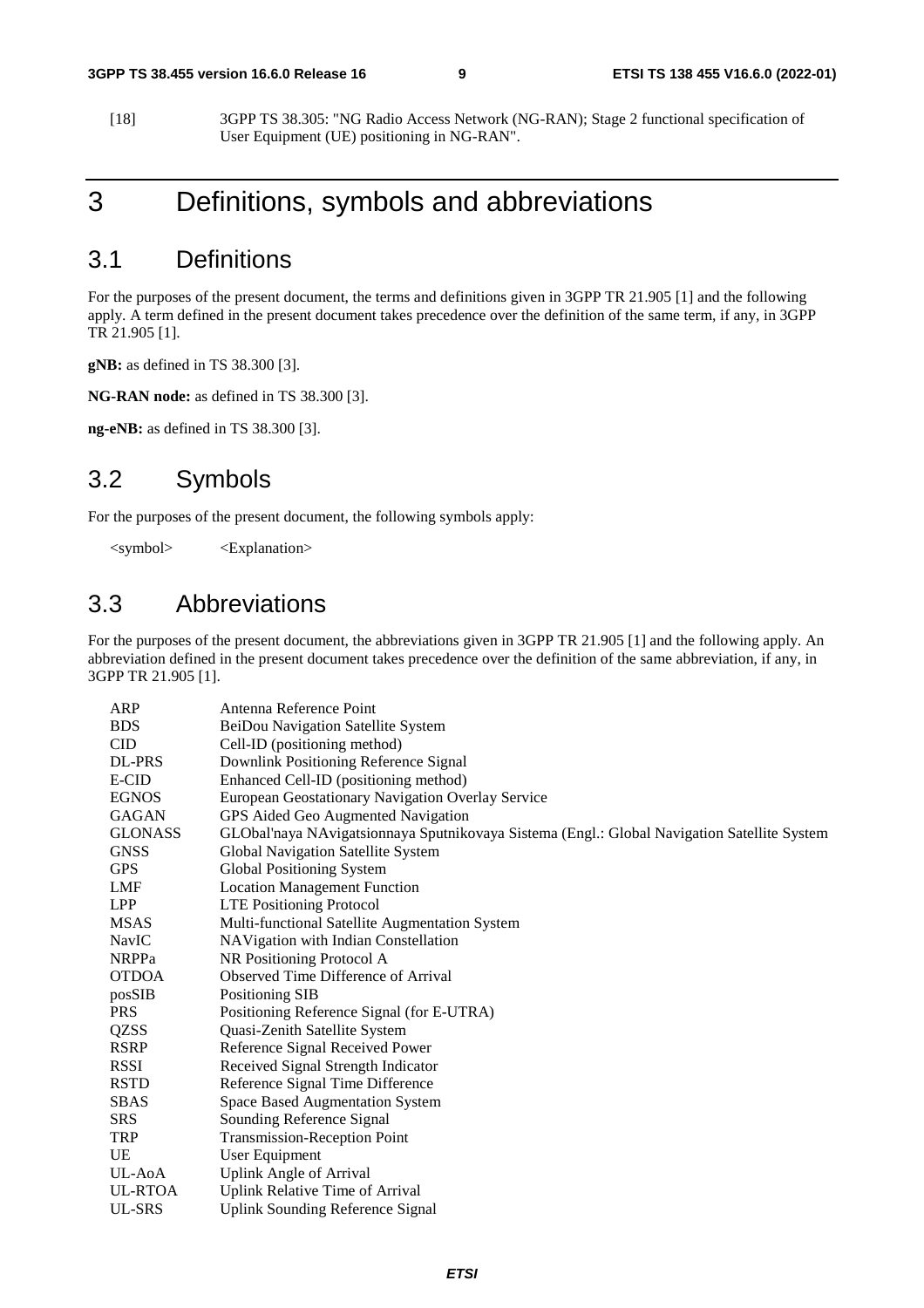#### **3GPP TS 38.455 version 16.6.0 Release 16 10 ETSI TS 138 455 V16.6.0 (2022-01)**

WAAS Wide Area Augmentation System Z-AoA Zenith Angles of Arrival

# 4 General

# 4.1 Procedure specification principles

The principle for specifying the procedure logic is to specify the functional behaviour of the terminating NG-RAN Node exactly and completely. Any rule that specifies the behaviour of the originating NG-RAN Node shall be possible to be verified with information that is visible within the system.

The following specification principles have been applied for the procedure text in clause 8:

- The procedure text discriminates between:
	- 1) Functionality which "shall" be executed

 The procedure text indicates that the receiving node "shall" perform a certain function Y under a certain condition. If the receiving node supports procedure X but cannot perform functionality Y requested in the initiating message of a Class 1 EP, the receiving node shall respond with the message used to report unsuccessful outcome for this procedure, containing an appropriate cause value.

2) Functionality which "shall, if supported" be executed

 The procedure text indicates that the receiving node "shall, if supported," perform a certain function Y under a certain condition. If the receiving node supports procedure X, but does not support functionality Y, the receiving node shall proceed with the execution of the EP, possibly informing the requesting node about the not supported functionality.

- Any required inclusion of an optional IE in a response message is explicitly indicated in the procedure text. If the procedure text does not explicitly indicate that an optional IE shall be included in a response message, the optional IE shall not be included. For requirements on including *Criticality Diagnostics* IE, see section 10.

# 4.2 Forwards and backwards compatibility

The forwards and backwards compatibility of the protocol is assured by a mechanism where all current and future messages, and IEs or groups of related IEs, include ID and criticality fields that are coded in a standard format that will not be changed in the future. These parts can always be decoded regardless of the standard version.

# 4.3 Specification notations

For the purposes of the present document, the following notations apply:

| Procedure      | When referring to an elementary procedure in the specification the Procedure Name is written with<br>the first letters in each word in upper case characters followed by the word "procedure", e.g.<br>Handover Preparation procedure.                                |
|----------------|-----------------------------------------------------------------------------------------------------------------------------------------------------------------------------------------------------------------------------------------------------------------------|
| Message        | When referring to a message in the specification the MESSAGE NAME is written with all letters<br>in upper case characters followed by the word "message", e.g. ERROR INDICATION message.                                                                              |
| IE             | When referring to an information element (IE) in the specification the <i>Information Element Name</i><br>is written with the first letters in each word in upper case characters and all letters in Italic font<br>followed by the abbreviation "IE", e.g. Cause IE. |
| Value of an IE | When referring to the value of an information element (IE) in the specification the "Value" is<br>written as it is specified in sub clause 9.2 enclosed by quotation marks, e.g. "Value".                                                                             |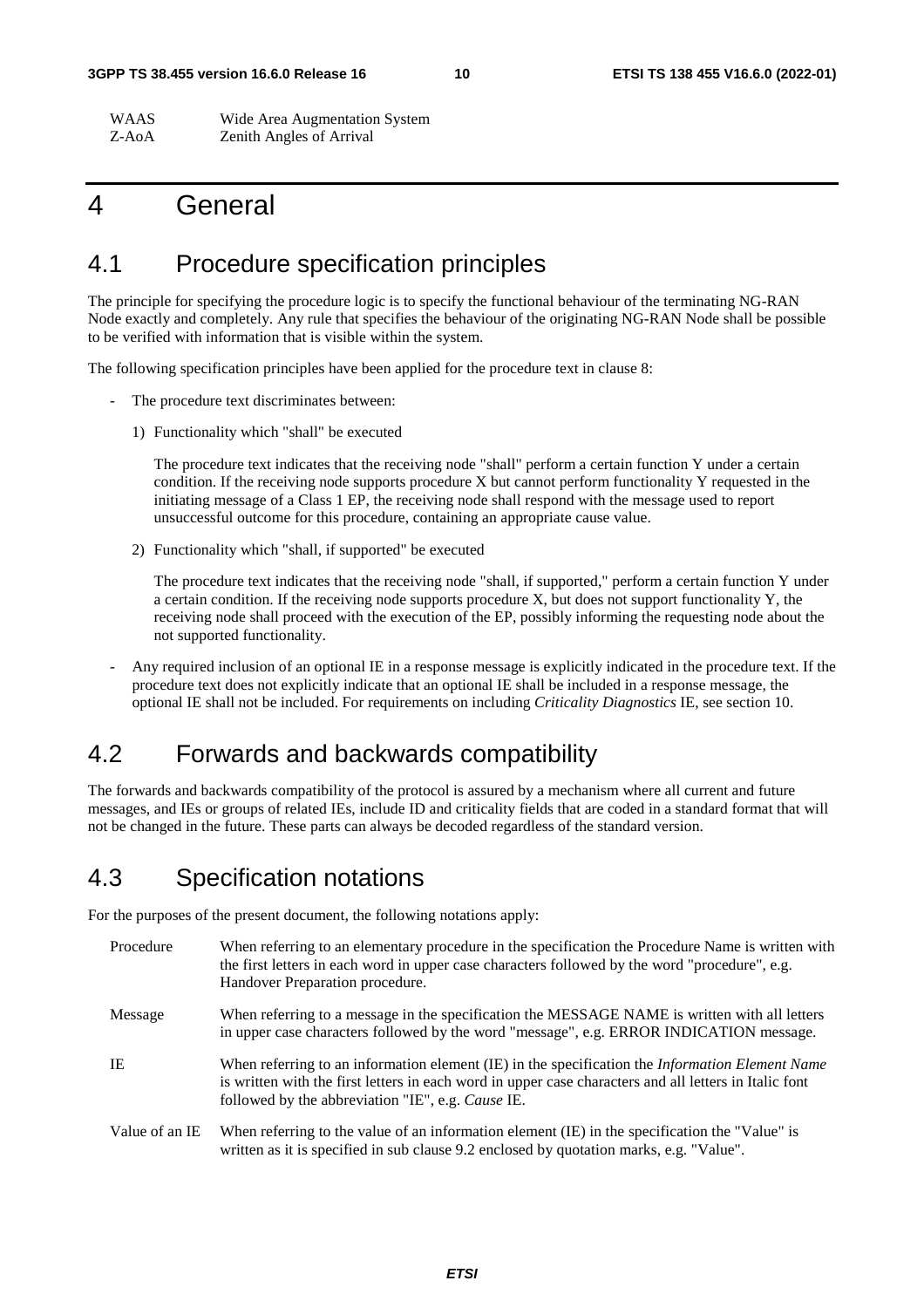# 5 NRPPa services

The present clause describes the services an NG -RAN Node offers to the LMF.

# 5.1 NRPPa procedure modules

The procedures are divided into two modules as follows:

- 1. NRPPa Location Information Transfer Procedures;
- 2. NRPPa Management Procedures;

The NRPPa Location Information Transfer Procedures module contains procedures used to handle the transfer of positioning related information between NG-RAN Node and LMF.

The Management Procedures module contains procedures that are not related specifically to positioning, i.e. error handling.

# 5.2 Parallel transactions

Unless explicitly indicated in the procedure specification, at any instance in time one protocol peer may have more than one ongoing NRPPa procedure.

# 6 Services expected from lower layer

Within 5G RAN, NRPPa protocol uses the services provided by the NGAP protocol. An NRPPa message is carried inside an NGAP message.

NGAP signalling is described in TS 38.413 [2].

# 7 Functions of NRPPa

The NRPPa protocol provides the following functions:

- E-CID Location Information Transfer. This function allows the NG-RAN node to exchange location information with LMF for the purpose of E-CID positioning and NR E-CID positioning.
- OTDOA Information Transfer. This function allows the NG-RAN node to exchange information with the LMF for the purpose of OTDOA positioning.
- Reporting of General Error Situations. This function allows reporting of general error situations, for which function specific error messages have not been defined.
- Assistance Information Transfer. This function allows the LMF to exchange information with the NG-RAN node for the purpose of assistance information broadcasting.
- Positioning Information Transfer. This function allows the NG-RAN node to exchange positioning information with the LMF for the purpose of positioning.
- Measurement Information Transfer. This function allows the LMF to exchange measurement information with the NG-RAN node for the purpose of positioning.
- TRP Information Transfer. This function allows an LMF to obtain TRP related information from an NG-RAN node.

The mapping between the above functions and NRPPa EPs is shown in the table below.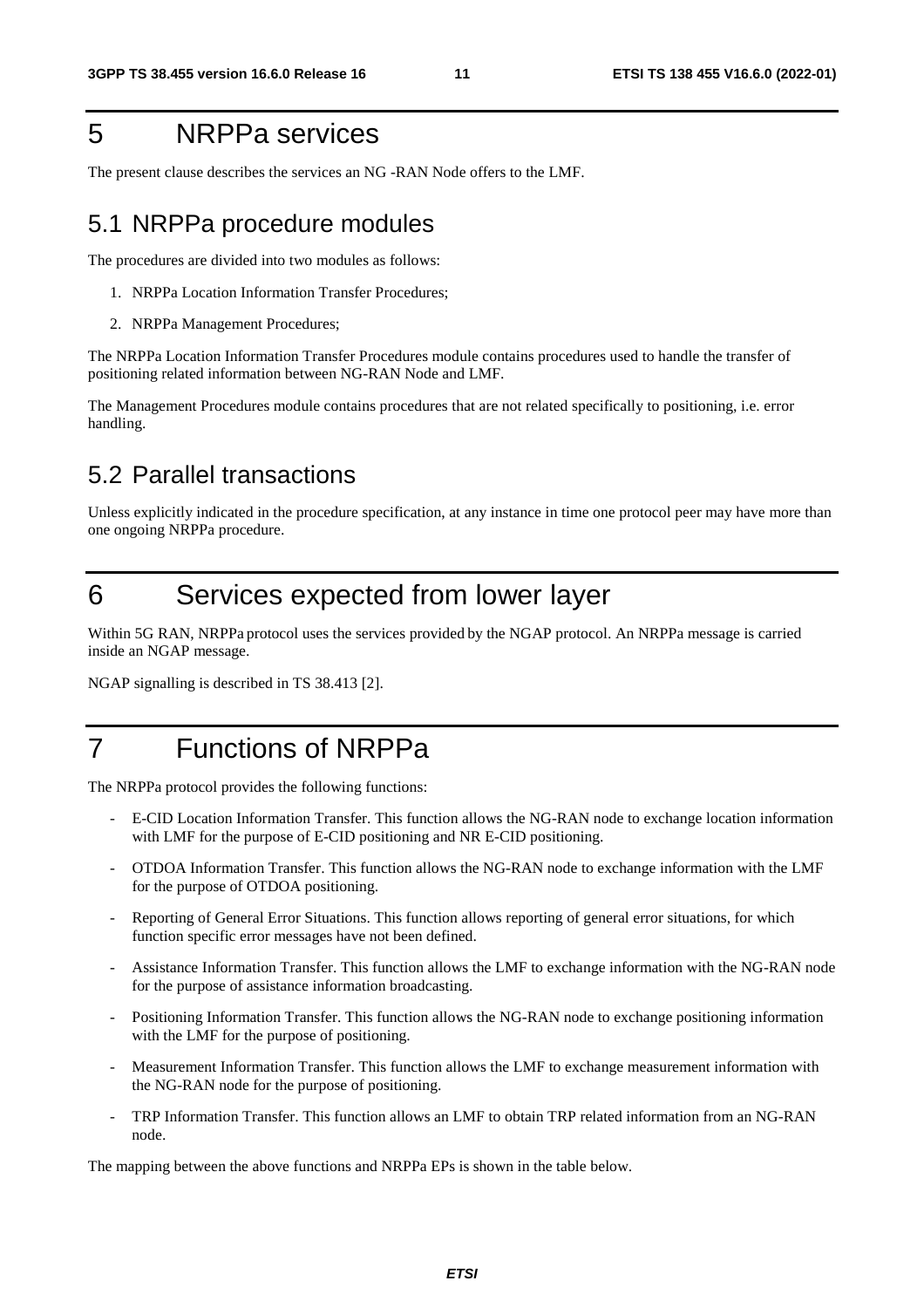| <b>Function</b>                              | <b>Elementary Procedure(s)</b>          |
|----------------------------------------------|-----------------------------------------|
| E-CID Location Information Transfer          | a) E-CID Measurement Initiation         |
|                                              | b) E-CID Measurement Failure Indication |
|                                              | c) E-CID Measurement Report             |
|                                              | d) E-CID Measurement Termination        |
| <b>OTDOA Information Transfer</b>            | <b>OTDOA Information Exchange</b>       |
| Assistance Information Transfer              | a) Assistance Information Control       |
|                                              | b) Assistance Information Feedback      |
| <b>Reporting of General Error Situations</b> | Error Indication                        |
| Positioning Information Transfer             | a) Positioning Information Exchange     |
|                                              | b) Positioning Information Update       |
|                                              | c) Positioning Activation               |
|                                              | d) Positioning Deactivation             |
| <b>TRP Information Transfer</b>              | <b>TRP Information Exchange</b>         |
| Measurement Information Transfer             | a) Measurement                          |
|                                              | b) Measurement Update                   |
|                                              | c) Measurement Report                   |
|                                              | d) Measurement Abort                    |
|                                              | e) Measurement Failure Indication       |

**Table 7-1: Mapping between NRPPa functions and NRPPa EPs** 

# 8 NRPPa procedures

# 8.1 Elementary procedures

In the following tables, all EPs are divided into Class 1 and Class 2 EPs.

| <b>Elementary</b>      | <b>Initiating Message</b> | <b>Successful Outcome</b> | <b>Unsuccessful Outcome</b> |
|------------------------|---------------------------|---------------------------|-----------------------------|
| <b>Procedure</b>       |                           | Response message          | Response message            |
| E-CID                  | E-CID                     | E-CID                     | <b>E-CID MEASUREMENT</b>    |
| Measurement            | <b>MEASUREMENT</b>        | <b>MEASUREMENT</b>        | <b>INITIATION FAILURE</b>   |
| Initiation             | INITIATION REQUEST        | <b>INITIATION</b>         |                             |
|                        |                           | <b>RESPONSE</b>           |                             |
| <b>OTDOA</b>           | <b>OTDOA</b>              | OTDOA                     | OTDOA INFORMATION           |
| Information            | <b>INFORMATION</b>        | <b>INFORMATION</b>        | <b>FAILURE</b>              |
| Exchange               | <b>REQUEST</b>            | <b>RESPONSE</b>           |                             |
| Positioning            | <b>POSITIONING</b>        | <b>POSITIONING</b>        | <b>POSITIONING</b>          |
| Information            | <b>INFORMATION</b>        | <b>INFORMATION</b>        | <b>INFORMATION FAILURE</b>  |
| Exchange               | <b>REQUEST</b>            | <b>RESPONSE</b>           |                             |
| <b>TRP</b> Information | TRP INFORMATION           | TRP INFORMATION           | <b>TRP INFORMATION</b>      |
| Exchange               | <b>REQUEST</b>            | <b>RESPONSE</b>           | <b>FAILURE</b>              |
| Measurement            | <b>MEASUREMENT</b>        | <b>MEASUREMENT</b>        | <b>MEASUREMENT FAILURE</b>  |
|                        | <b>REQUEST</b>            | <b>RESPONSE</b>           |                             |
| Positioning            | <b>POSITIONING</b>        | <b>POSITIONING</b>        | <b>POSITIONING</b>          |
| Activation             | <b>ACTIVATION</b>         | <b>ACTIVATION</b>         | <b>ACTIVATION</b>           |
|                        | <b>REQUEST</b>            | <b>RESPONSE</b>           | <b>FAILURE</b>              |

| Table 8.1-1: Class 1 Elementary Procedures |  |
|--------------------------------------------|--|
|--------------------------------------------|--|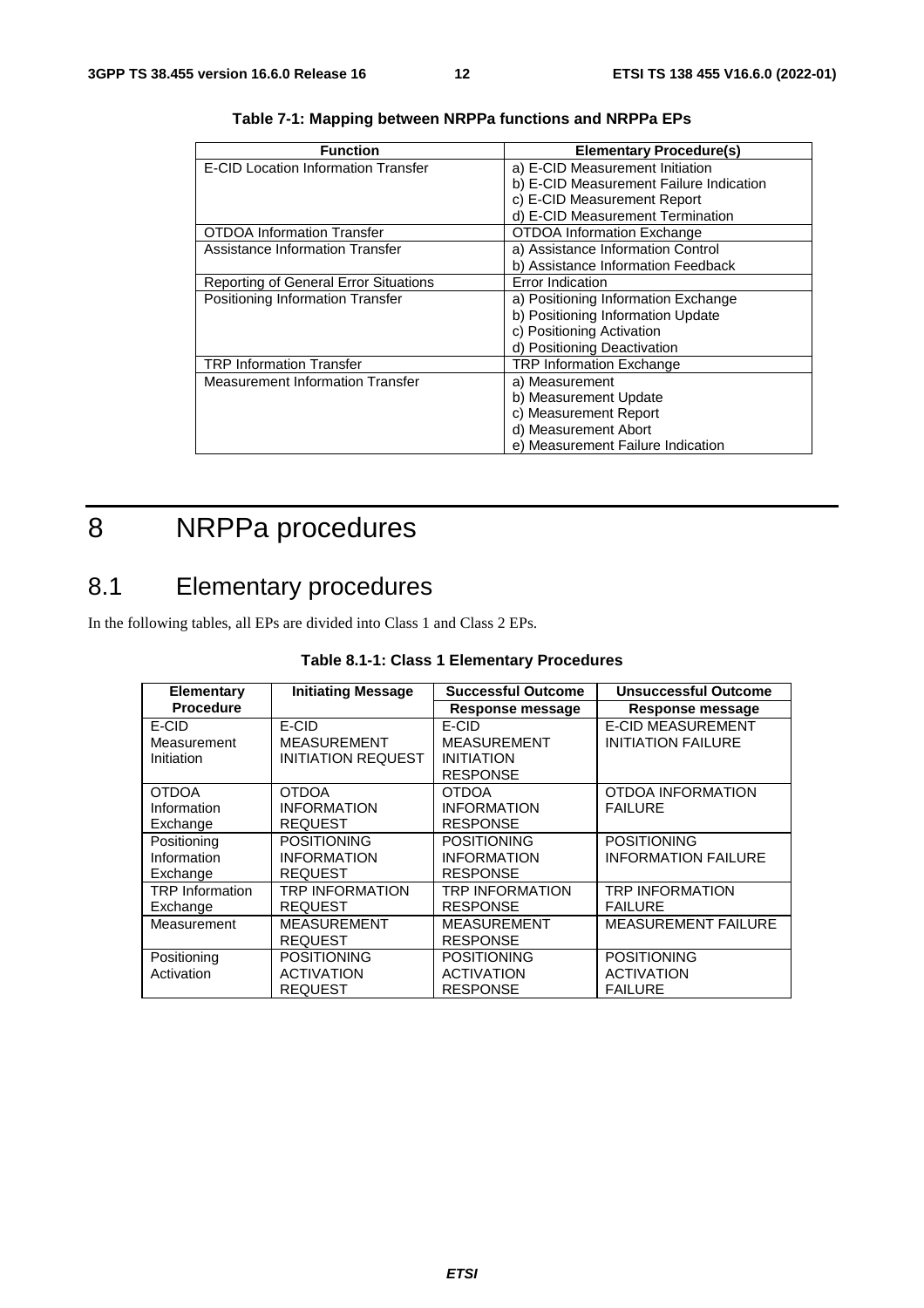| <b>Elementary Procedure</b>           | <b>Initiating Message</b>        |
|---------------------------------------|----------------------------------|
| <b>E-CID Measurement Failure</b>      | <b>E-CID MEASUREMENT FAILURE</b> |
| Indication                            | <b>INDICATION</b>                |
| <b>E-CID Measurement Report</b>       | E-CID MEASUREMENT REPORT         |
| <b>E-CID Measurement Termination</b>  | <b>E-CID MEASUREMENT</b>         |
|                                       | TERMINATION COMMAND              |
| Error Indication                      | <b>ERROR INDICATION</b>          |
| Assistance Information Control        | <b>ASSISTANCE INFORMATION</b>    |
|                                       | CONTROL                          |
| Assistance Information Feedback       | <b>ASSISTANCE INFORMATION</b>    |
|                                       | FEEDBACK                         |
| Positioning Information Update        | POSITIONING INFORMATION          |
|                                       | <b>UPDATE</b>                    |
| <b>Measurement Report</b>             | MEASUREMENT REPORT               |
| <b>Measurement Update</b>             | <b>MEASUREMENT UPDATE</b>        |
| <b>Measurement Abort</b>              | <b>MEASUREMENT ABORT</b>         |
| <b>Measurement Failure Indication</b> | MEASUREMENT FAILURE              |
|                                       | <b>INDICATION</b>                |
| Positioning Deactivation              | POSITIONING DEACTIVATION         |

**Table 8.1-2: Class 2 Elementary Procedures** 

# 8.2 Location Information Transfer Procedures

### 8.2.1 E-CID Measurement Initiation

#### 8.2.1.1 General

The purpose of E-CID Measurement Initiation procedure is to allow the LMF to request the NG-RAN node to report E-CID measurements used by LMF to compute the location of the UE.

#### 8.2.1.2 Successful Operation



**Figure 8.2.1.2-1: E-CID Measurement Initiation procedure, successful operation** 

The LMF initiates the procedure by sending an E-CID MEASUREMENT INITIATION REQUEST message. If the NG-RAN node is able to initiate the requested E-CID measurements, it shall reply with the E-CID MEASUREMENT INITIATION RESPONSE message.

The *Measured Results* IE shall be included in the *E-CID Measurement Result* IE of the E-CID MEASUREMENT INITIATION RESPONSE message when measurement results other than the "Cell-ID" have been requested.

If the *Report Characteristics* IE is set to "OnDemand", the NG-RAN node shall return the result of the measurement in the E-CID MEASUREMENT INITIATION RESPONSE message including, if available, the *NG-RAN Access Point Position* IE in the *E-CID Measurement Result* IE, and the LMF shall consider that the E-CID measurements for the UE has been terminated by the NG-RAN node. If available, the NG-RAN node shall include the *Cell Portion ID* IE in the E-CID MEASUREMENT INITIATION RESPONSE message. Upon reception of the *Cell Portion ID* IE, the LMF may use the value as the cell portion for the measurement. If the *Report Characteristics* IE is set to "OnDemand" and the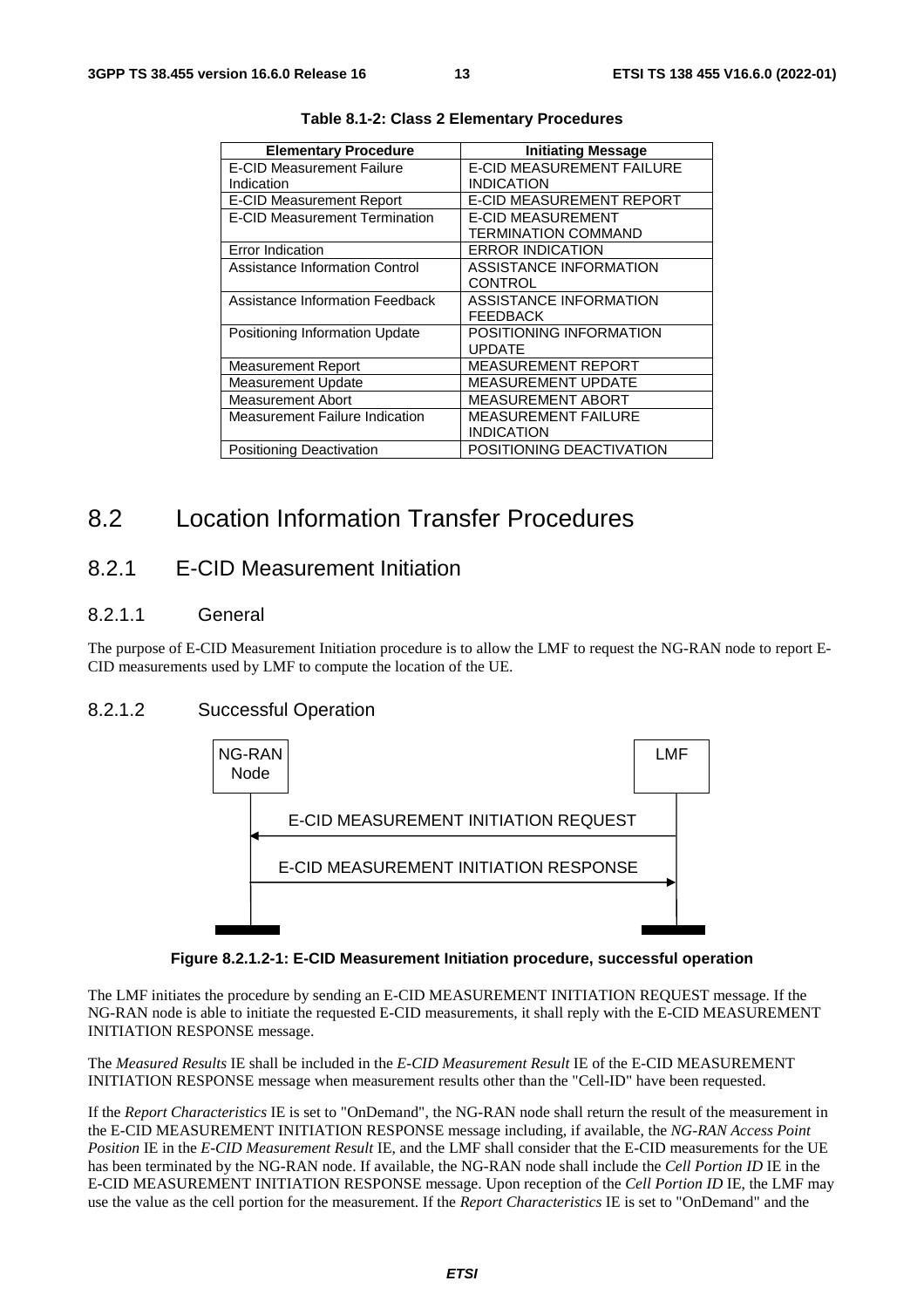*Inter-RAT Measurement Quantities* IE is included in the E-CID MEASUREMENT INITIATION REQUEST message, the NG-RAN node shall, if supported, provide the corresponding measurements, if available in the NG-RAN node, in the *Inter-RAT Measurement Result* IE in E-CID MEASUREMENT INITIATION RESPONSE message. If the *Report Characteristics* IE is set to "OnDemand" and the *WLAN Measurement Quantities* IE is included in the E-CID MEASUREMENT INITIATION REQUEST message, the NG-RAN node shall, if supported, provide the corresponding measurements, if available in the NG-RAN node, in the *WLAN Measurement Result* IE in E-CID MEASUREMENT INITIATION RESPONSE message.

If the *Report Characteristics* IE is set to "Periodic", the NG-RAN node shall initiate the requested measurements and shall reply with the E-CID MEASUREMENT INITIATION RESPONSE message without including either the *E-CID Measurement Result* IE or the *Cell Portion ID* IE in this message. The NG-RAN node shall then periodically initiate the E-CID Measurement Report procedure for the measurements, with the requested reporting periodicity.

#### 8.2.1.3 Unsuccessful Operation



**Figure 8.2.1.3-1: E-CID Measurement Initiation procedure, unsuccessful operation** 

If the NG-RAN node is not able to initiate at least one of the requested E-CID measurements, the NG-RAN node shall respond with an E-CID MEASUREMENT INITIATION FAILURE message.

#### 8.2.2 E-CID Measurement Failure Indication

#### 8.2.2.1 General

The purpose of the E-CID Measurement Failure Indication procedure is for the NG-RAN node to notify the LMF that the E-CID measurements previously requested with the E-CID Measurement Initiation procedure can no longer be reported.

#### 8.2.2.2 Successful Operation





Upon reception of the E-CID MEASUREMENT FAILURE INDICATION message, the LMF shall consider that the E-CID measurements for the UE have been terminated by the NG-RAN node.

#### 8.2.2.3 Unsuccessful Operation

Not applicable.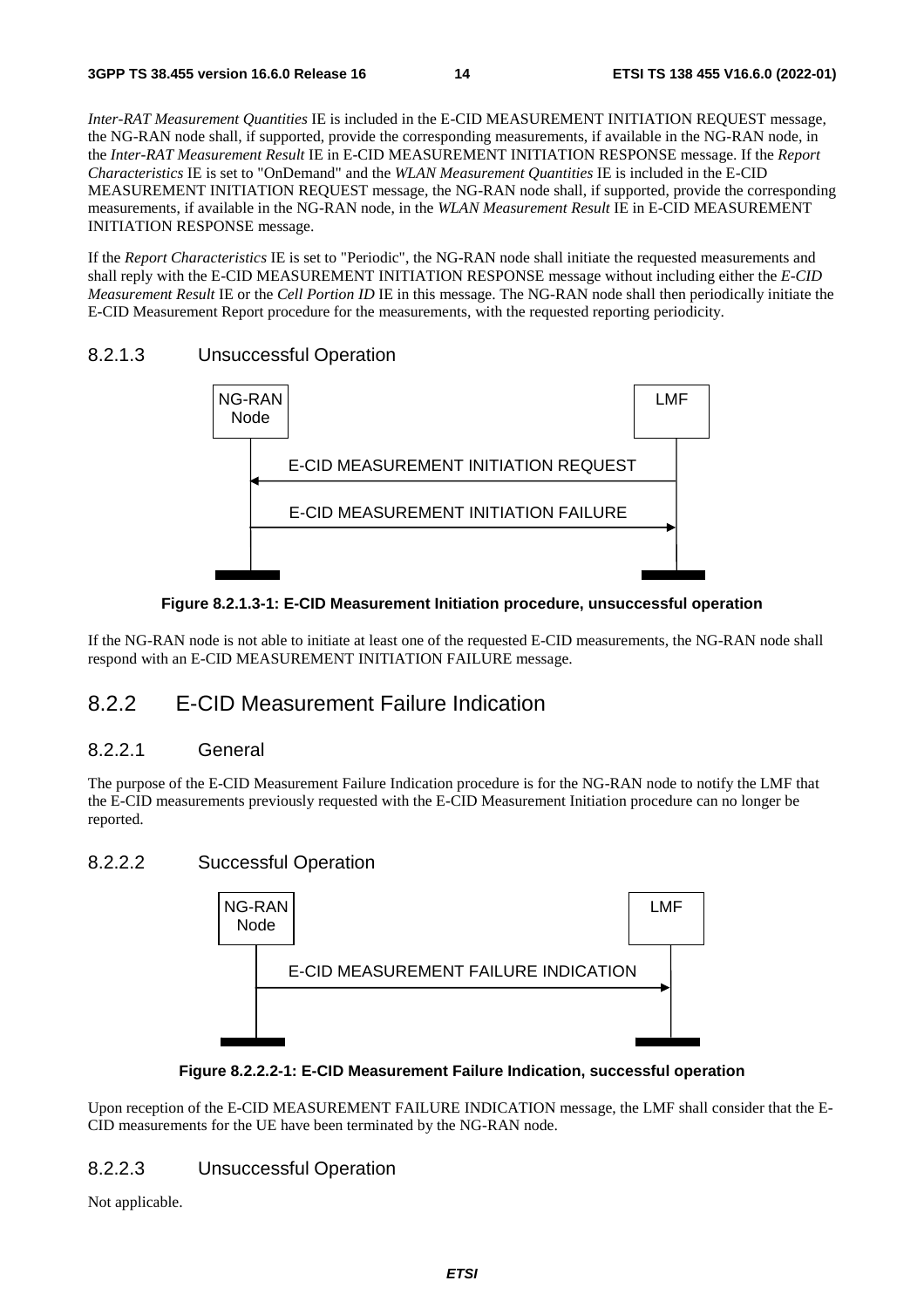# 8.2.3 E-CID Measurement Report

#### 8.2.3.1 General

The purpose of E-CID Measurement Report procedure is for the NG-RAN node to provide the E-CID measurements for the UE to the LMF.

### 8.2.3.2 Successful Operation



**Figure 8.2.3.2-1: E-CID Measurement Report procedure, successful operation** 

The NG-RAN node initiates the procedure by sending an E-CID MEASUREMENT REPORT message. The E-CID MEASUREMENT REPORT message contains the E-CID measurement results according to the measurement configuration in the respective E-CID MEASUREMENT INITIATION REQUEST message.

The *Measured Results* IE shall be included in the *E-CID Measurement Result* IE of the E-CID MEASUREMENT REPORT message when measurement results other than the "Cell-ID" have been requested.

If available, the NG-RAN node shall include the *NG-RAN Access Point Position* IE or the *Geographical Coordinates* IE which is the configured estimated serving antenna position in the *E-CID Measurement Result* IE within the E-CID MEASUREMENT REPORT message. Upon reception of this *NG-RAN Access Point Position* IE, the LMF may use the value as the geographical position of the NG-RAN access point.

If available, the NG-RAN node shall include the *Cell Portion ID* IE in the E-CID MEASUREMENT REPORT message. Upon reception of the *Cell Portion ID* IE, the LMF may use the value as the cell portion for the measurement.

### 8.2.3.3 Unsuccessful Operation

Not applicable.

# 8.2.4 E-CID Measurement Termination

#### 8.2.4.1 General

The purpose of E-CID Measurement Termination procedure is to terminate periodical E-CID measurements for the UE performed by the NG-RAN node.

#### 8.2.4.2 Successful Operation



**Figure 8.2.4.2-1: E-CID Measurement Termination procedure, successful operation**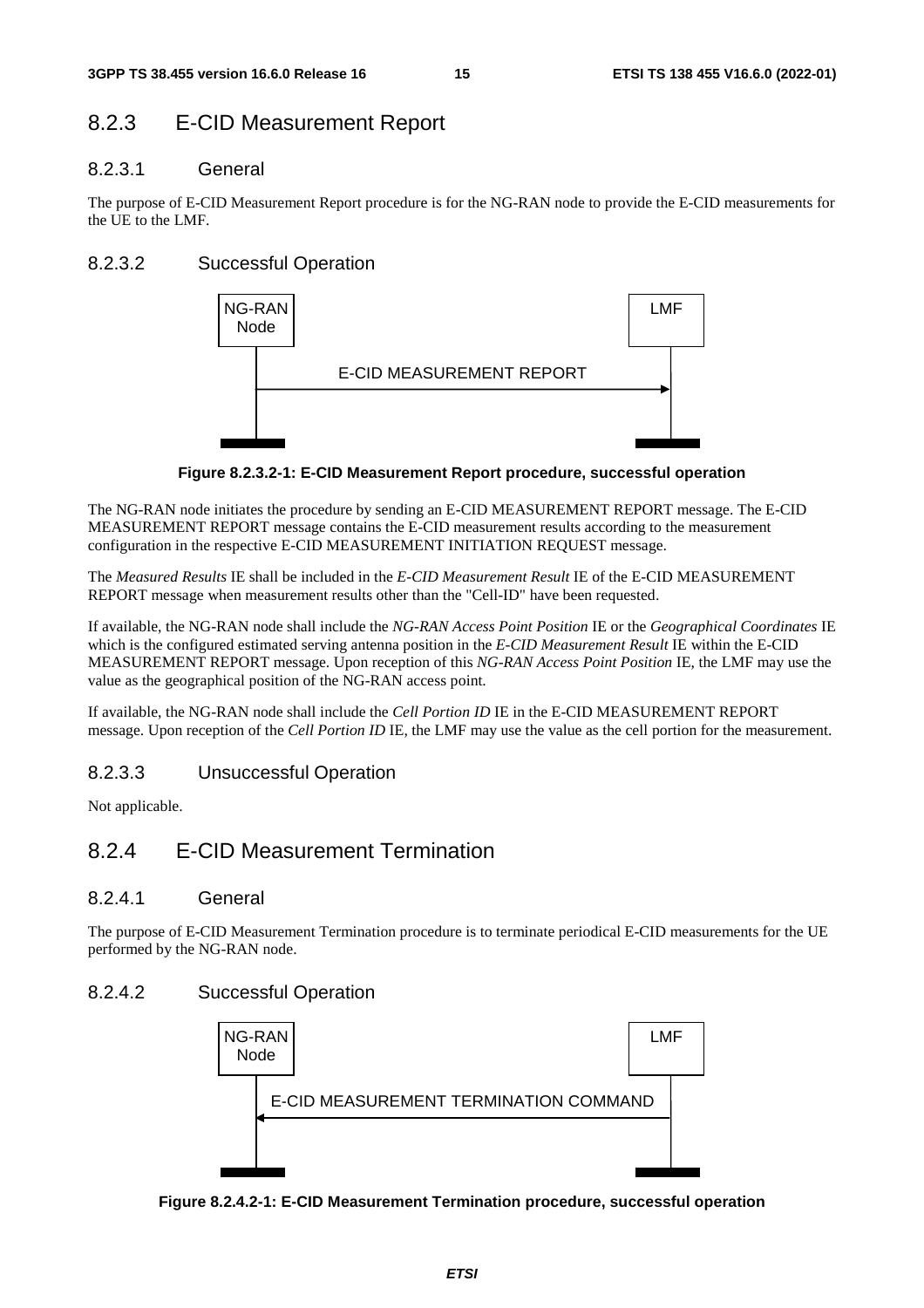The LMF initiates the procedure by generating an E-CID MEASUREMENT TERMINATION COMMAND message.

#### 8.2.4.3 Unsuccessful Operation

Not applicable.

# 8.2.5 OTDOA Information Exchange

#### 8.2.5.1 General

The purpose of the OTDOA Information Exchange procedure is to allow the LMF to request the NG-RAN node to transfer OTDOA information to the LMF.

#### 8.2.5.2 Successful Operation



#### **Figure 8.2.5.2-1: OTDOA Information Exchange procedure, successful operation**

The LMF initiates the procedure by sending an OTDOA INFORMATION REQUEST message. The NG-RAN node responds with OTDOA INFORMATION RESPONSE message that contains the available OTDOA information applicable to the relevant cells/TPs.

#### 8.2.5.3 Unsuccessful Operation





If the NG-RAN node does not have any OTDOA information to report, the NG-RAN node shall respond with an OTDOA INFORMATION FAILURE message.

# 8.2.6 Positioning Information Exchange

#### 8.2.6.1 General

The Positioning Information Exchange procedure is initiated by the LMF to request to the NG-RAN node positioning information for the UE. This procedure applies only if the NG-RAN node is a gNB.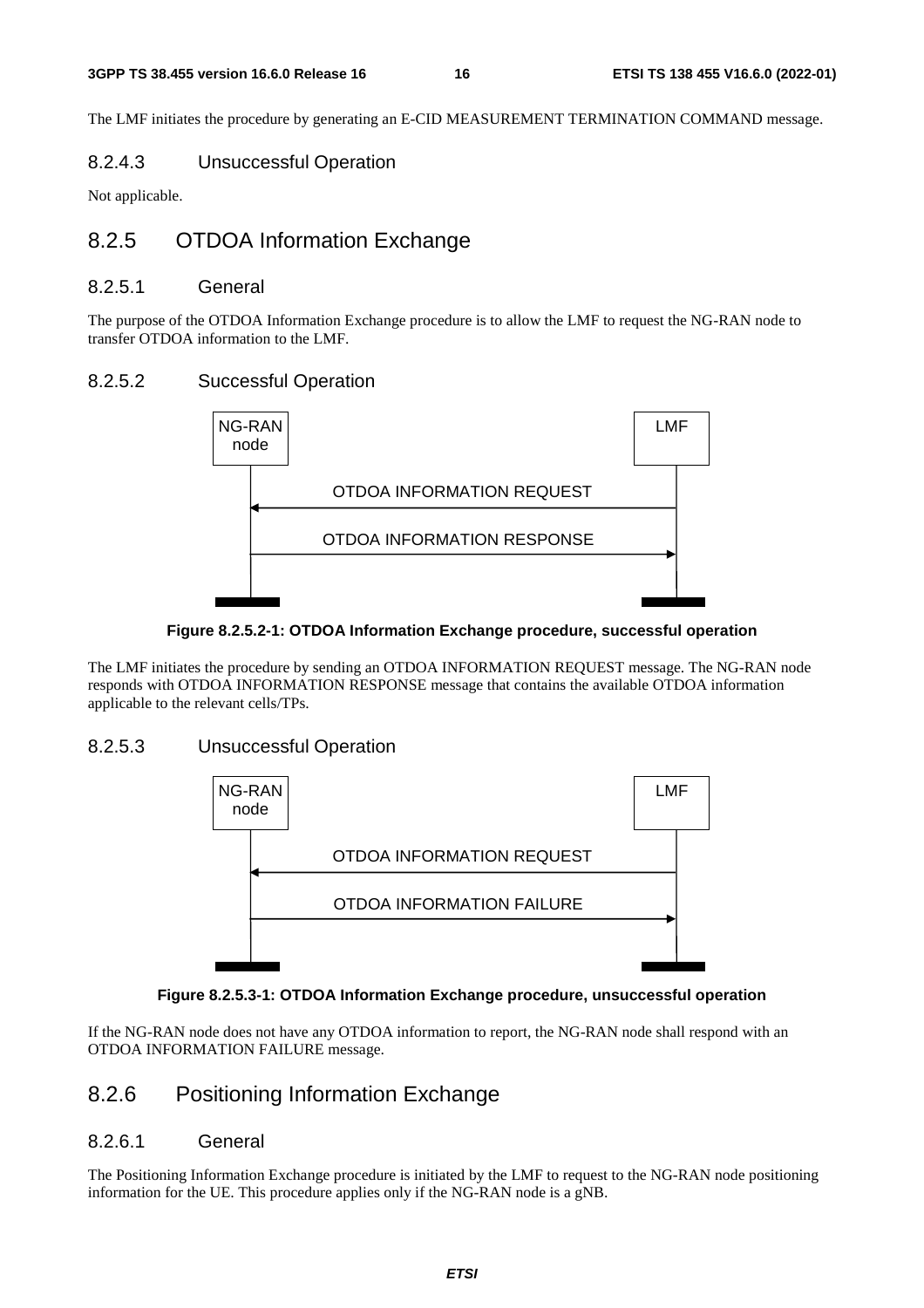### 8.2.6.2 Successful Operation



**Figure 8.2.6.2-1: Positioning Information Exchange procedure, successful operation** 

The LMF initiates the procedure by sending a POSITIONING INFORMATION REQUEST message to the NG-RAN node.

If the *Requested SRS Transmission Characteristics* IE is included in the POSITIONING INFORMATION REQUEST message, the NG-RAN node may take this information into account when configuring SRS transmissions for the UE, and it shall include the *SRS Configuration* IE and the *SFN Initialisation Time* IE in the POSITIONING INFORMATION RESPONSE message.

If the *Spatial Relation Information per SRS Resource* IE and the *Periodicity List* IE are both included in the *Requested SRS Transmission Characteristics* IE, the NG-RAN node shall consider that the *Spatial Relation per SRS Resource Item* IE and the *Periodicity List Item* IE have one-to-one mapping relation.

### 8.2.6.3 Unsuccessful Operation



**Figure 8.2.6.3-1: Positioning Information Exchange procedure, unsuccessful operation** 

If the *Requested SRS Transmission Characteristics* IE is included in the POSITIONING INFORMATION REQUEST message and the NG-RAN node is unable to configure any SRS transmissions for the UE, it shall respond with a POSITIONING INFORMATION FAILURE message. If a handover of the target UE has been triggered, the NG-RAN node shall send a POSITIONING INFORMATION FAILURE message with an appropriate cause value.

#### 8.2.6.4 Abnormal Conditions

Void.

# 8.2.7 Positioning Information Update

#### 8.2.7.1 General

The Positioning Information Update procedure is initiated by the NG-RAN node to indicate to the LMF that a change has occurred in the SRS configuration. This procedure applies only if the NG-RAN node is a gNB.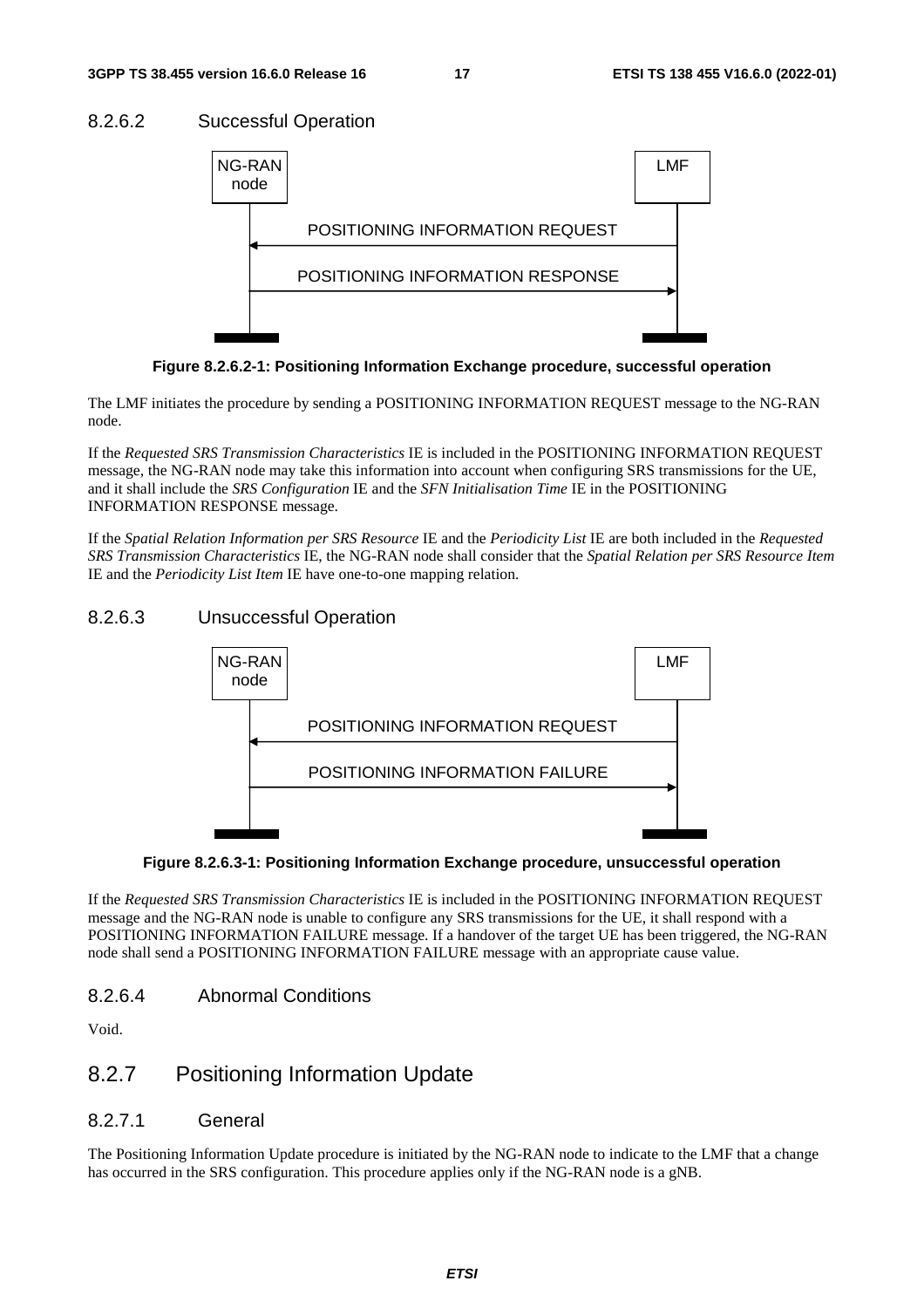### 8.2.7.2 Successful Operation



**Figure 8.2.7.2-1: Positioning Information Update procedure, successful operation** 

The NG-RAN node initiates the procedure by sending a POSITIONING INFORMATION UPDATE message to the LMF. If the *SRS Configuration* IE is included in the POSITIONING INFORMATION UPDATE message, the LMF shall consider this information as the updated SRS Configuration for the UE. If the *SFN Initialisation Time* IE is included in the POSITIONING INFORMATION UPDATE message, the LMF shall consider this information as the SFN Initialisation Time associated to the SRS Configuration.

### 8.2.7.3 Unsuccessful Operation

Not Applicable.

#### 8.2.7.4 Abnormal Conditions

Void.

# 8.2.8 TRP Information Exchange

#### 8.2.8.1 General

The purpose of the TRP Information Exchange procedure is to allow the LMF to request the NG-RAN node to provide detailed information for TRPs hosted by the NG-RAN node. This procedure applies only if the NG-RAN node is a gNB.

#### 8.2.8.2 Successful Operation





The LMF initiates the procedure by sending a TRP INFORMATION REQUEST message. The NG-RAN node responds with a TRP INFORMATION RESPONSE message that contains the requested TRP information.

If the *TRP List* IE is included in the TRP INFORMATION REQUEST message, the NG-RAN node should include in the TRP INFORMATION RESPONSE message, the requested information for all TRPs included in the *TRP List* IE.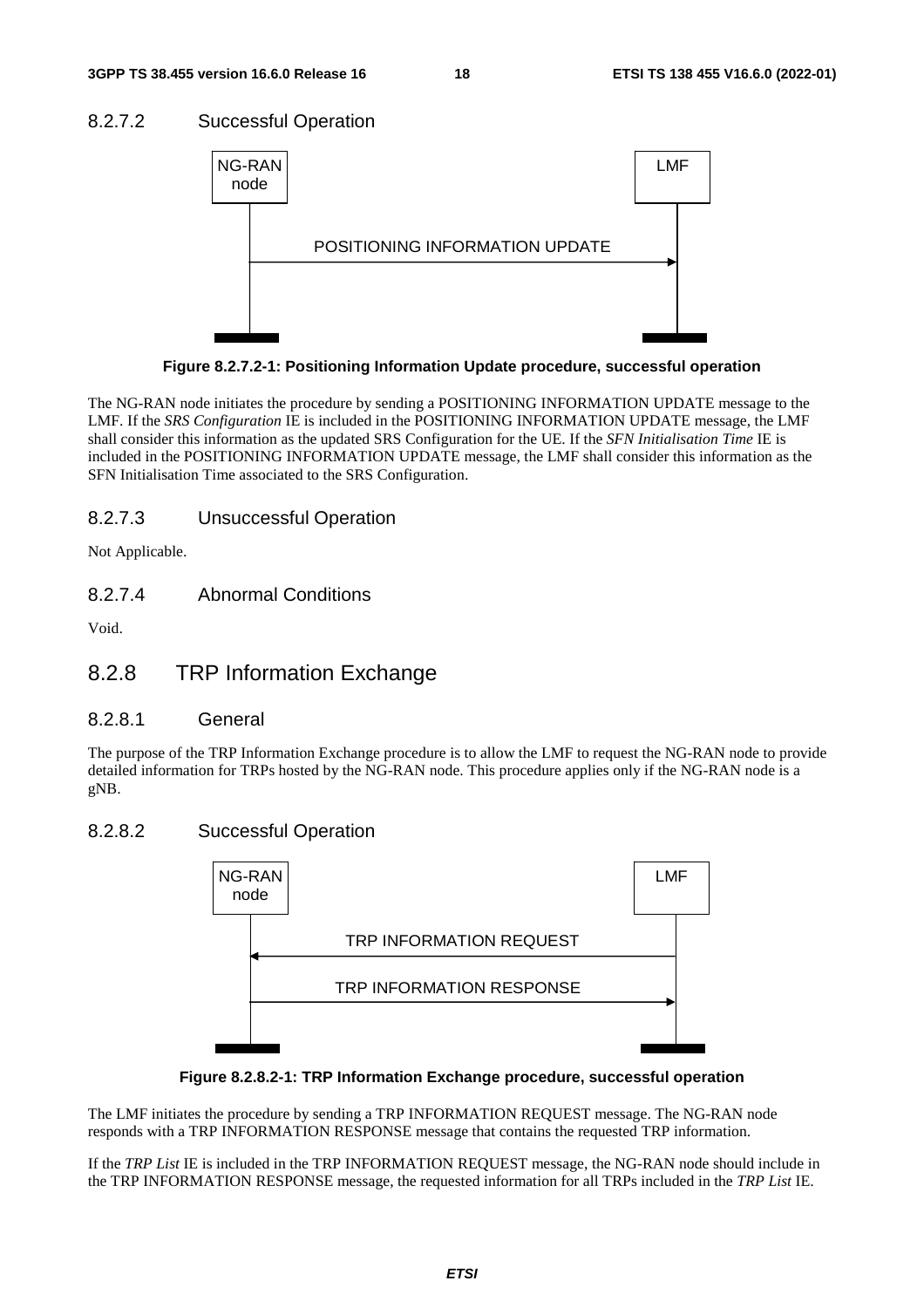If the *TRP List* IE is not included in the TRP INFORMATION REQUEST message, the NG-RAN node should include the requested information for all TRPs hosted by the NG-RAN node in the TRP INFORMATION RESPONSE message

If the *PRS Muting* IE is included in the *PRS Configuration* IE in the TRP INFORMATION RESPONSE message, the LMF may take it into account as the muting information for the given PRS resource set.

If the *QCL Info* IE is included in the *PRS Configuration* IE in the TRP INFORMATION RESPONSE message, the LMF may take it into account for the given PRS resource list.

If the *DL-PRS Resource Coordinates* IE is included in the *Geographical Coordinates* IE in the *TRP Information* IE in the TRP INFORMATION RESPONSE message, the LMF may take it into account as the DL PRS Resource Coordinates relative to the TRP coordinate.

#### 8.2.8.3 Unsuccessful Operation



#### **Figure 8.2.8.3-1: TRP Information Exchange procedure, unsuccessful operation**

If the NG-RAN node cannot provide any of the requested information for any TRP, the NG-RAN node shall respond with a TRP INFORMATION FAILURE message.

### 8.2.9 Positioning Activation

#### 8.2.9.1 General

The Positioning Activation procedure is initiated by the LMF to request the NG-RAN node to activate semi-persistent or trigger aperiodic UL SRS transmission by the UE. This procedure applies only if the NG-RAN node is a gNB.

#### 8.2.9.2 Successful Operation



**Figure 8.2.9.2-1: Positioning Activation procedure, successful operation** 

The LMF initiates the procedure by sending a POSITIONING ACTIVATION REQUEST message to the NG-RAN node.

For semi-persistent UL SRS, the POSITIONING ACTIVATION REQUEST message includes an indication of the UL SRS resource set to be activated and may include the spatial relation for the semi-persistent UL SRS resource to be activated. For aperiodic UL SRS, if the *SRS Resource Trigger* IE is included in the POSITIONING ACTIVATION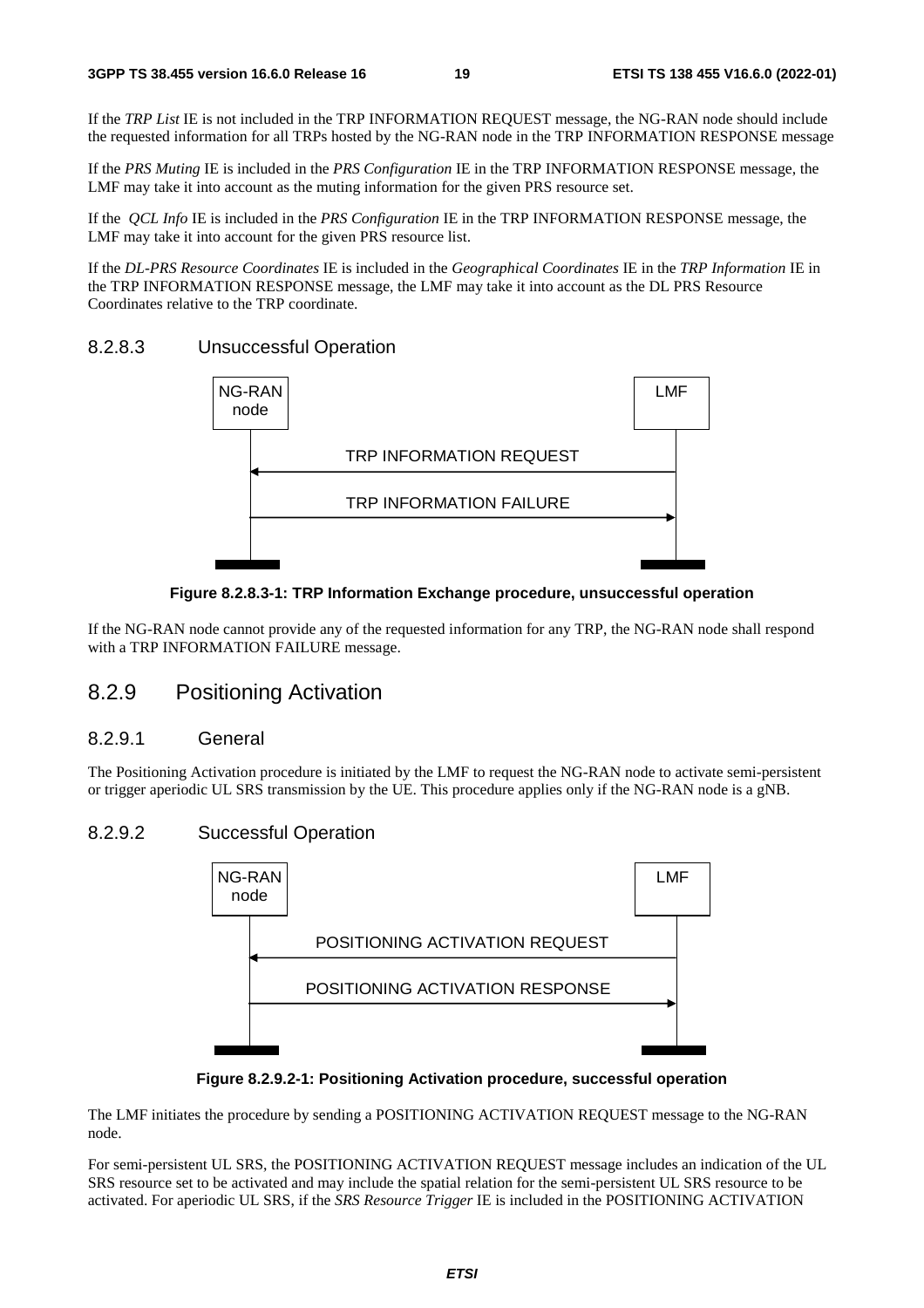REQUEST message, the NG-RAN node shall take the value of this IE into account when triggering aperiodic SRS transmission by the UE.

If the *Activation Time* IE is included in the POSITIONING ACTIVATION REQUEST message, the NG-RAN node shall take the indicated value as the LMF's requested time for activation of the UE's SRS transmission.

Following successful activation of UL SRS transmission in the UE, the NG-RAN node shall respond with a POSITIONING ACTIVATION RESPONSE message. If the POSITIONING ACTIVATION RESPONSE message includes the *System Frame Number* and/or the *Slot Number* IEs, the LMF shall consider that the respective information indicates the activation time of SRS transmission by the UE.

#### 8.2.9.3 Unsuccessful Operation



**Figure 8.2.9.3-1: Positioning Activation procedure, unsuccessful operation** 

If the NG-RAN node is unable to activate UL SRS transmission in the UE, it shall respond with a POSITIONING ACTIVATION FAILURE message.

If the NG-RAN node is unable to trigger the aperiodic SRS transmission with the indicated *SRS Resource Trigger* IE, it shall respond with a POSITIONING ACTIVATION FAILURE message with an appropriate cause value.

#### 8.2.9.4 Abnormal Conditions

Void.

## 8.2.10 Positioning Deactivation

#### 8.2.10.1 General

The Positioning Deactivation procedure is initiated by the LMF to indicate to the NG-RAN node that UL SRS transmission should be deactivated in the UE. This procedure applies only if the NG-RAN node is a gNB.

#### 8.2.10.2 Successful Operation



**Figure 8.2.10.2-1: Positioning Deactivation procedure, successful operation**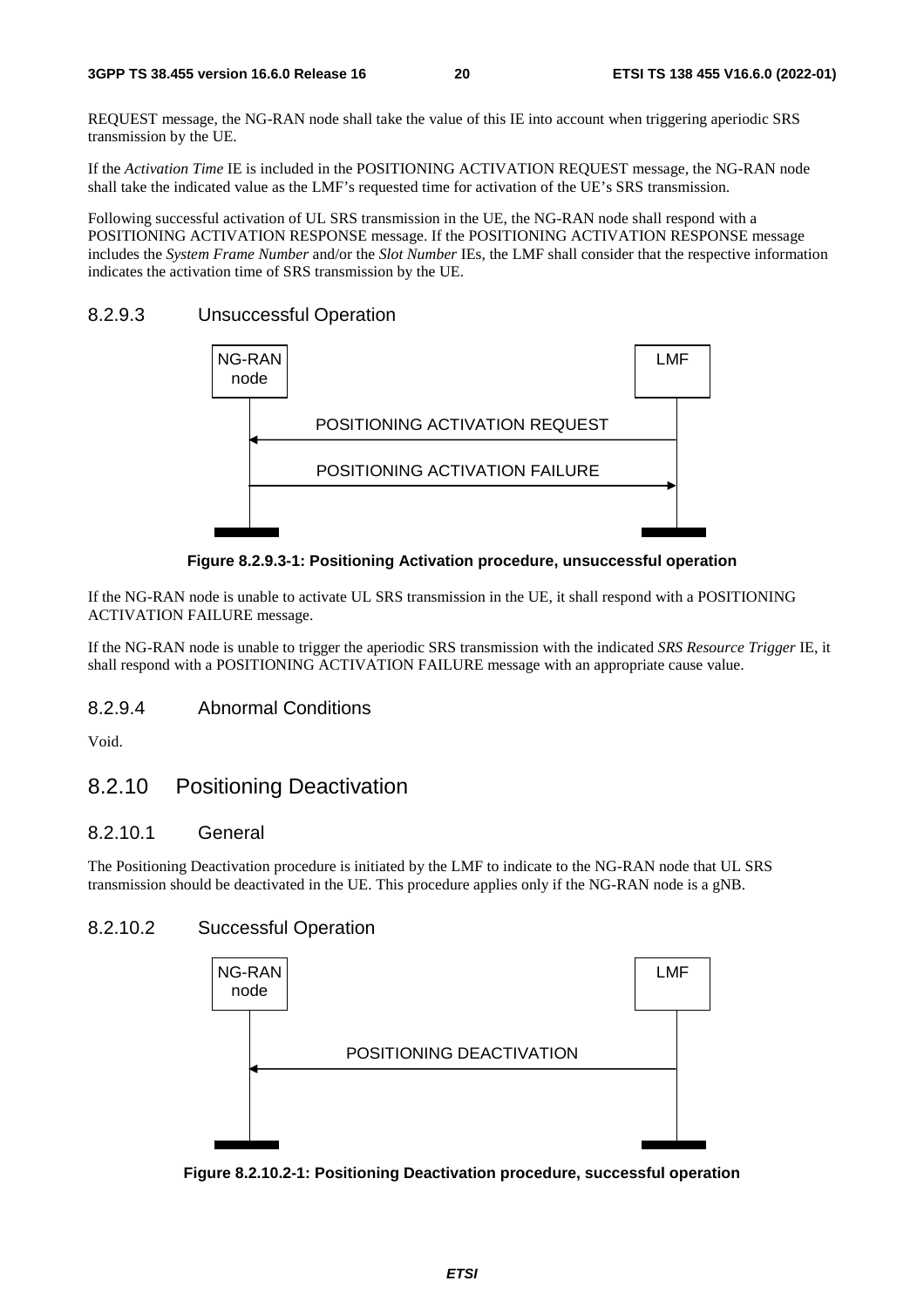The LMF initiates the procedure by sending a POSITIONING DEACTIVATION message to the NG-RAN node. This message shall include an indication of the UL SRS resource set to be deactivated or release all the related resources.

#### 8.2.10.3 Unsuccessful Operation

Not Applicable.

8.2.10.4 Abnormal Conditions

Void.

# 8.3 Management Procedures

- 8.3.1 Error Indication
- 8.3.1.1 General

The Error Indication procedure is initiated by a node to report detected errors in one incoming message, provided they cannot be reported by an appropriate failure message.

#### 8.3.1.2 Successful Operation







#### **Figure 8.3.1.2-2: Error Indication procedure, NG-RAN node originated, successful operation**

When the conditions defined in clause 10 are fulfilled, the Error Indication procedure is initiated by an ERROR INDICATION message sent from the receiving node.

The ERROR INDICATION message shall contain at least either the *Cause* IE or the *Criticality Diagnostics* IE.

#### 8.3.1.3 Abnormal Conditions

Not applicable.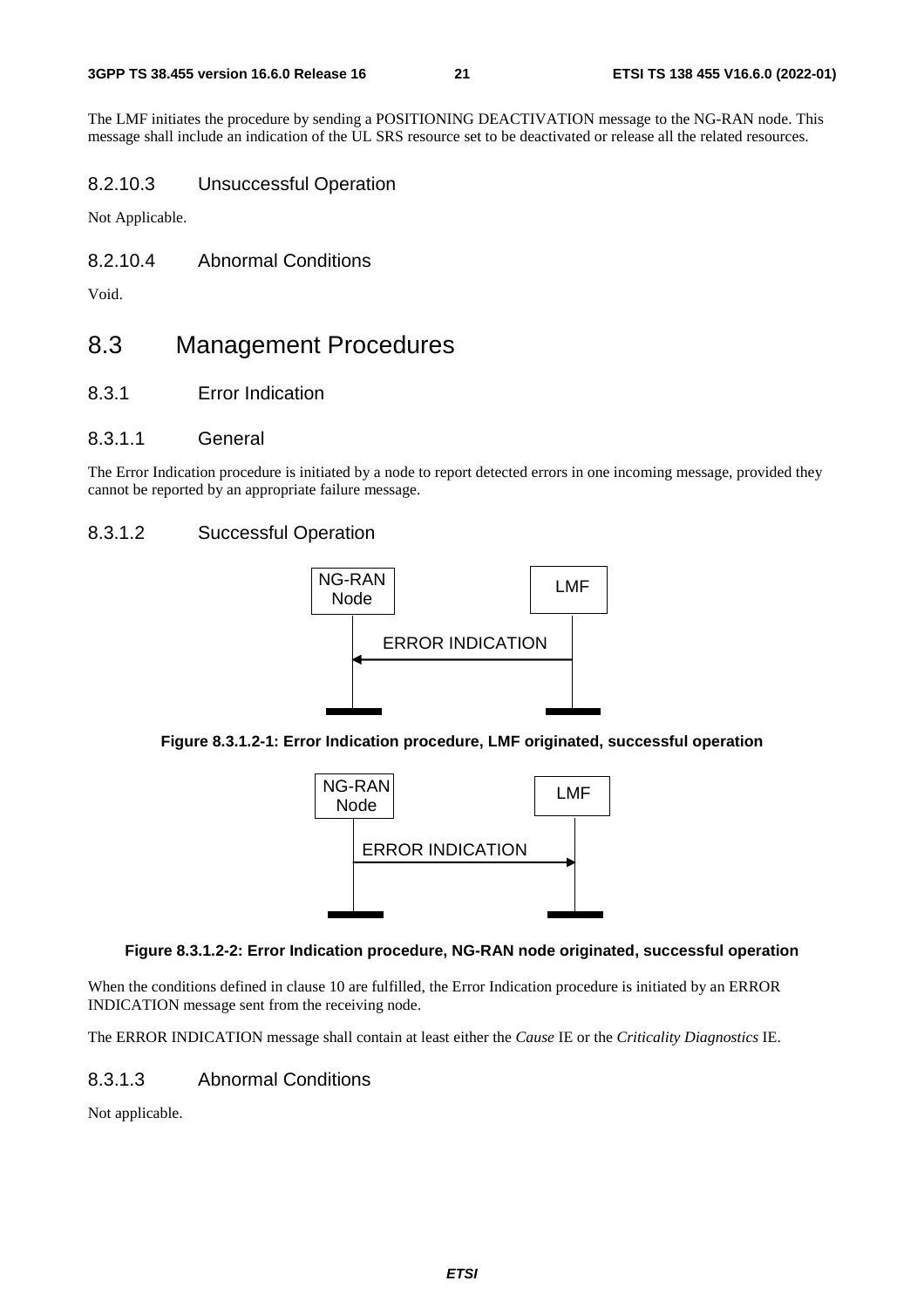# 8.4 Assistance Information Transfer Procedures

# 8.4.1 Assistance Information Control

#### 8.4.1.1 General

The purpose of the Assistance Information Control procedure is to allow the LMF to signal positioning assistance information to the NG-RAN Node for assistance information broadcasting. This procedure applies only if the NG-RAN node is a gNB.

### 8.4.1.2 Successful Operation



**Figure 8.4.1.2-1: Assistance Information Control procedure** 

The LMF initiates the procedure by sending an ASSISTANCE INFORMATION CONTROL message.

If the *Assistance Information* IE is included in the ASSISTANCE INFORMATION CONTROL message, the NG-RAN Node shall, if supported, replace any previously stored assistance information and use the received information to configure assistance information broadcasting.

If the *Broadcast Priority* IE is included in the *Assistance Information* IE, the NG-RAN Node may take it into account when configuring broadcasting for the relevant information. Assistance information having the same Broadcast Priority value should receive the same treatment (i.e. broadcast by the NG-RAN Node or not broadcast).

If the *Broadcast* IE is included in the ASSISTANCE INFORMATION CONTROL message and set to "start", the NG-RAN Node may start broadcasting the assistance information. If the *Broadcast* IE is included in the ASSISTANCE INFORMATION CONTROL message and set to "stop", the NG-RAN Node may stop broadcasting the assistance information.

If the *Positioning Broadcast Cells* IE is included in the ASSISTANCE INFORMATION CONTROL message, the NG-RAN shall, if supported, consider that the received assistance information is applicable to the cells in this IE.

### 8.4.1.3 Abnormal Conditions

If the *Broadcast* IE is included in the ASSISTANCE INFORMATION CONTROL message and set to "start", and no assistance information is available, the NG-RAN Node shall consider the procedure as failed.

If neither the *Assistance Information* IE nor the *Broadcast* IE are included in the ASSISTANCE INFORMATION CONTROL message, the NG-RAN Node shall consider the procedure as failed.

# 8.4.2 Assistance Information Feedback

#### 8.4.2.1 General

The purpose of the Assistance Information Feedback procedure is to allow the NG-RAN Node to give feedback to the LMF on assistance information broadcasting. This procedure applies only if the NG-RAN node is a gNB.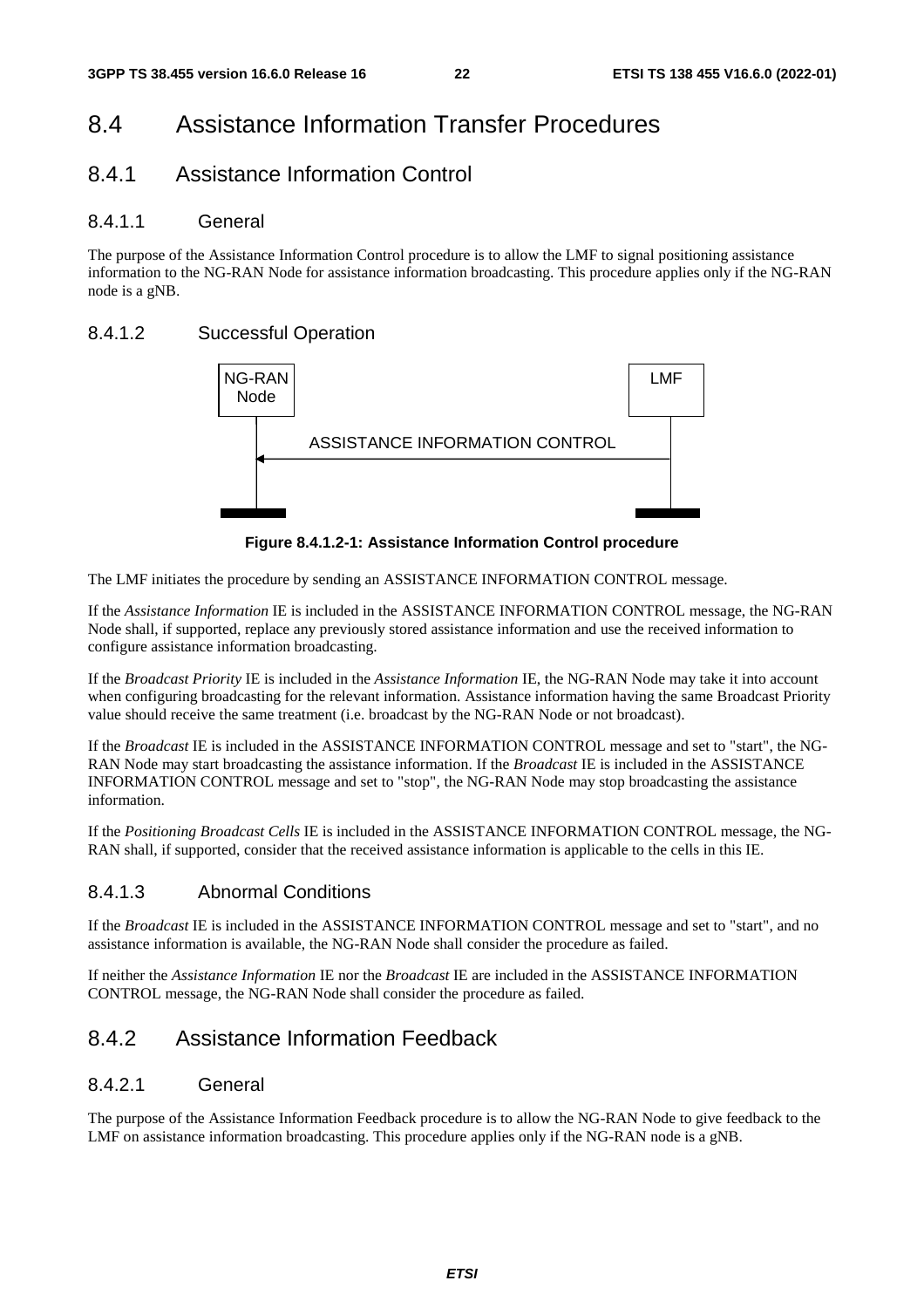#### 8.4.2.2 Successful Operation



**Figure 8.4.2.2-1: Assistance Information Feedback procedure** 

If the *Assistance Information Failure List* IE is included in the ASSISTANCE INFORMATION FEEDBACK message, the LMF shall consider that assistance information broadcasting could not be configured for the relevant information.

If the *Positioning Broadcast Cells* IE is included in the ASSISTANCE INFORMATION FEEDBACK message, the LMF shall consider that the feedback provided is applicable to the cells in this IE.

#### 8.4.2.3 Abnormal Conditions

Void.

# 8.5 Measurement Information Transfer

### 8.5.1 Measurement

#### 8.5.1.1 General

The Measurement procedure allows the LMF to request one or more TRPs in the NG-RAN node to perform and report positioning measurements. This procedure applies only if the NG-RAN node is a gNB.

#### 8.5.1.2 Successful Operation



**Figure 8.5.1.2.1: Measurement procedure. Successful operation.** 

The LMF initiates the procedure by sending a MEASUREMENT REQUEST message to the NG-RAN node, indicating in the *TRP Measurement Request List* IE the TRP(s) from which measurements are requested. The NG-RAN node shall use the included information to configure positioning measurements by the indicated TRP(s). If at least one of the requested measurements has been successful for at least one of the TRPs, the NG-RAN node shall reply with a MEASUREMENT RESPONSE message including the *TRP Measurement Response List* IE.

If the *Report Characteristics* IE is set to "OnDemand", the NG-RAN node shall return the corresponding measurement results in the MEASUREMENT RESPONSE message, and the LMF shall consider that this reporting has been terminated by the NG-RAN node. If the *Report Characteristics* IE is set to "Periodic", the NG-RAN node shall initiate the corresponding measurements, and it shall reply with the MEASUREMENT RESPONSE message without including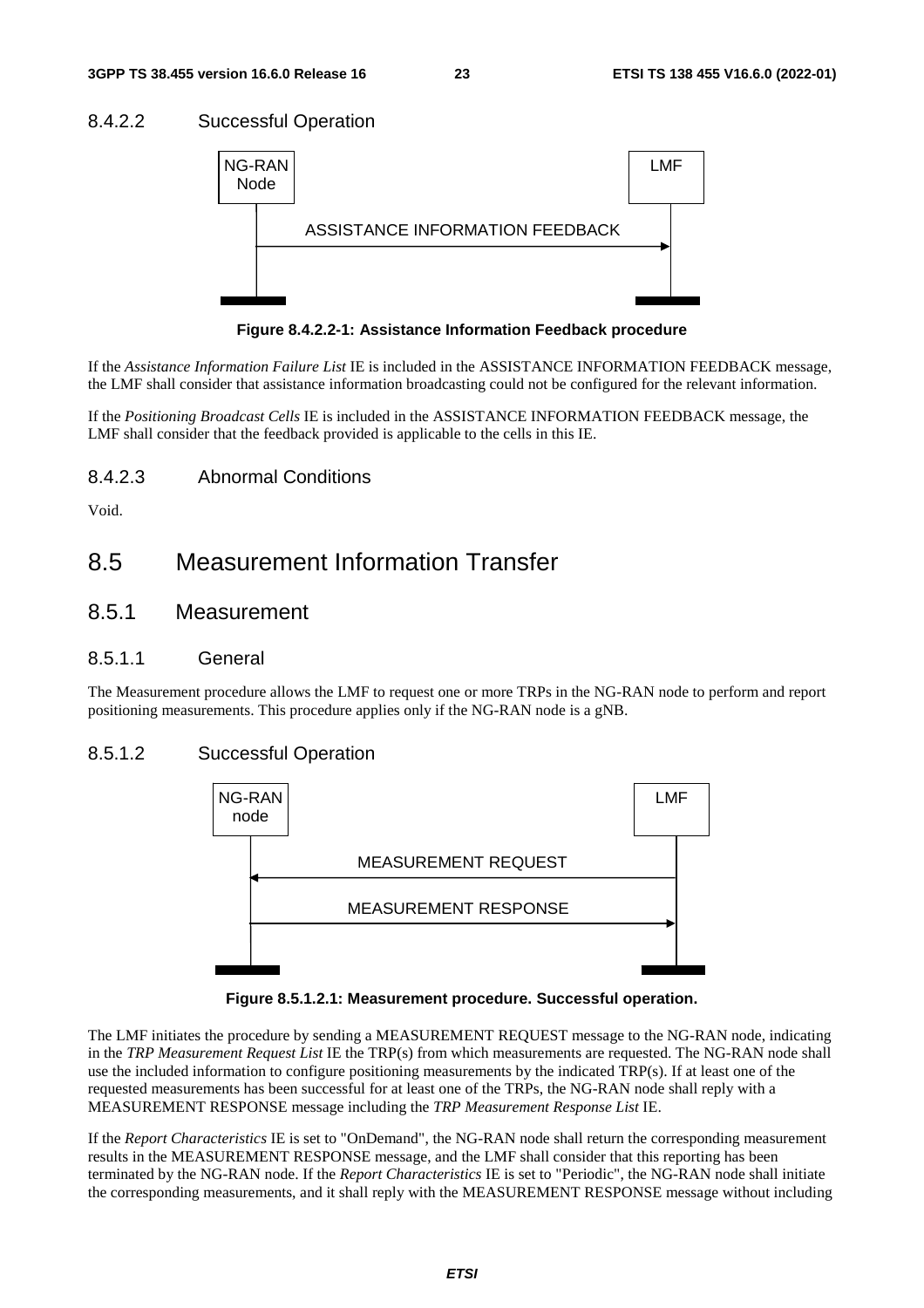any measurement results in the message. The NG-RAN node shall then periodically initiate the Measurement Report procedure for the corresponding measurements, with the requested reporting periodicity.

If the *Measurement Beam Information Request* IE is included in the MEASUREMENT REQUEST message, the NG-RAN node shall include the *Measurement Beam Information* IE in the *Measurement Result* IE of the MEASUREMENT RESPONSE message.

If the *Measurement Quality* IE is included in the *Measurement Result* IE in the MEASUREMENT RESPONSE message, the LMF may take it into account as the TRP estimate of the measurement quality. If the *Measurement Quality* IE includes the *Zenith Quality* IE, the LMF may take it into account within the angle measurement quality.

If the *Timing Reporting Granularity Factor* IE is included in the *TRP Measurement Quantities* IE in the MEASUREMENT REQUEST message, the NG-RAN node may take it into account when configuring measurements including UL RTOA and gNB Rx-Tx Time Difference.

If the *System Frame Number* IE and/or the *Slot Number* IE are included in the MEASUREMENT REQUEST message, the NG-RAN node shall, if supported, consider that the respective information indicates the activation time of SRS transmission.

8.5.1.3 Unsuccessful Operation



**Figure 8.5.1.3.1: Measurement procedure. Unsuccessful operation.** 

If the NG-RAN node cannot configure any of the requested measurements for any of the TRPs in the *TRP Measurement Request List* IE of the MEASUREMENT REQUEST message, it shall respond with a MEASUREMENT FAILURE message with an appropriate cause value.

#### 8.5.1.4 Abnormal Conditions

Not applicable.

### 8.5.2 Measurement Report

#### 8.5.2.1 General

The Measurement Report procedure allows the NG-RAN node to report positioning measurements to the LMF. This procedure applies only if the NG-RAN node is a gNB.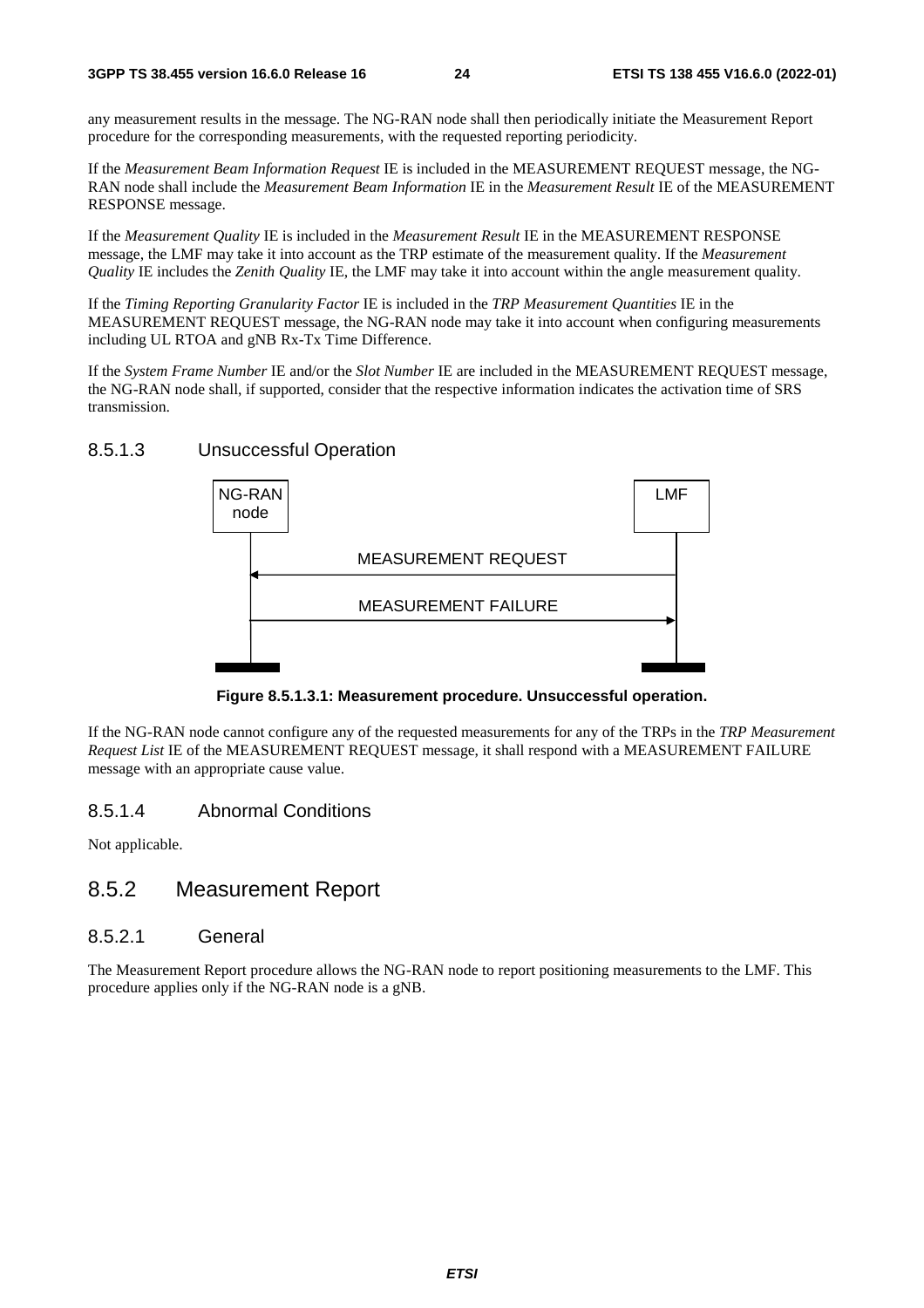#### 8.5.2.2 Successful Operation



**Figure 8.z.2.2.1: Measurement Report procedure. Successful operation.** 

The NG-RAN node initiates the procedure by sending a MEASUREMENT REPORT message to the LMF. The MEASUREMENT REPORT message contains the measurement results according to the associated measurement configuration.

### 8.5.3 Measurement Update

#### 8.5.3.1 General

The Measurement Update Procedure allows the LMF to notify the NG-RAN node of a change in a previously configured measurement. This procedure applies only if the NG-RAN node is a gNB.

### 8.5.3.2 Successful Operation



**Figure 8.5.3.2.1: Measurement Update: Successful Operation.** 

The LMF initiates the procedure by sending a MEASUREMENT UPDATE message. Upon receiving the message, the NG-RAN node shall overwrite the previously received measurement configuration.

#### 8.5.3.3 Unsuccessful Operation

Not applicable.

#### 8.5.3.4 Abnormal Conditions

If the NG-RAN node cannot identify the previously requested measurement to be modified, it shall consider the procedure as failed and initiate local error handling.

### 8.5.4 Measurement Abort

#### 8.5.4.1 General

The purpose of the Measurement Abort Procedure is to enable the LMF to abort an on-going measurement. This procedure applies only if the NG-RAN node is a gNB.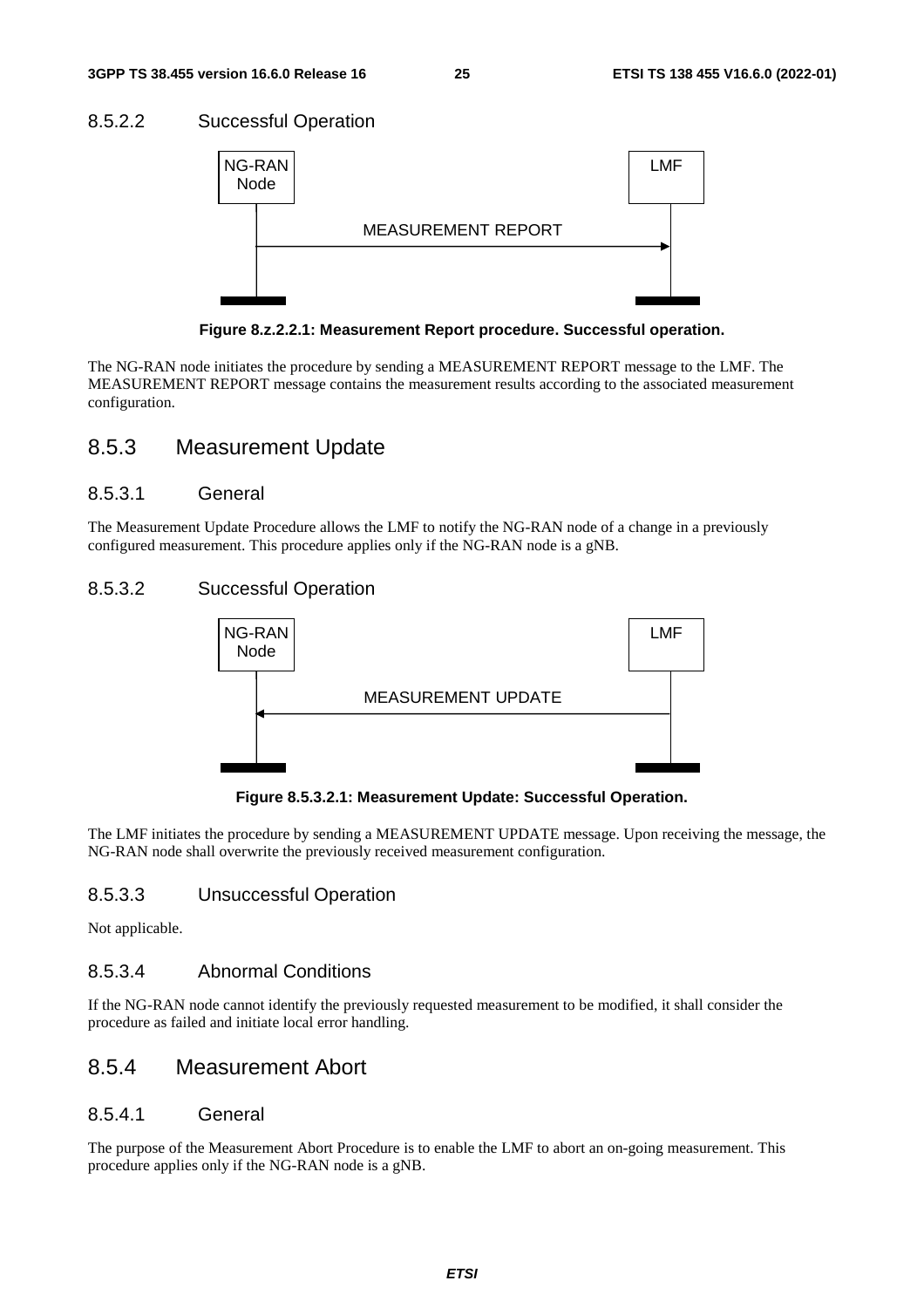#### 8.5.4.2 Successful Operation



**Figure 8.5.4.2.1: Measurement Abort Procedure: Successful Operation.** 

The LMF initiates the procedure by sending a MEASUREMENT ABORT message.

Upon receiving this message, the NG-RAN node shall terminate the on-going measurement identified by the *LMF Measurement ID* IE and may release any resources previously allocated for the same measurement.

### 8.5.4.3 Unsuccessful Operation

Not applicable.

#### 8.5.4.4 Abnormal Conditions

If the NG-RAN node cannot identify the previously requested measurement to be aborted, it shall ignore the MEASUREMENT ABORT message.

## 8.5.5 Measurement Failure Indication

#### 8.5.5.1 General

The Measurement Failure Indication procedure allows the NG-RAN node to notify the LMF that the measurements previously requested with the Measurement procedure can no longer be reported. This procedure applies only if the NG-RAN node is a gNB.

#### 8.5.5.2 Successful Operation



**Figure 8.5.5.2.1: Measurement Report procedure. Successful operation.** 

Upon reception of the MEASUREMENT FAILURE INDICATION message, the LMF shall consider that the indicated measurements have been terminated by the NG-RAN node.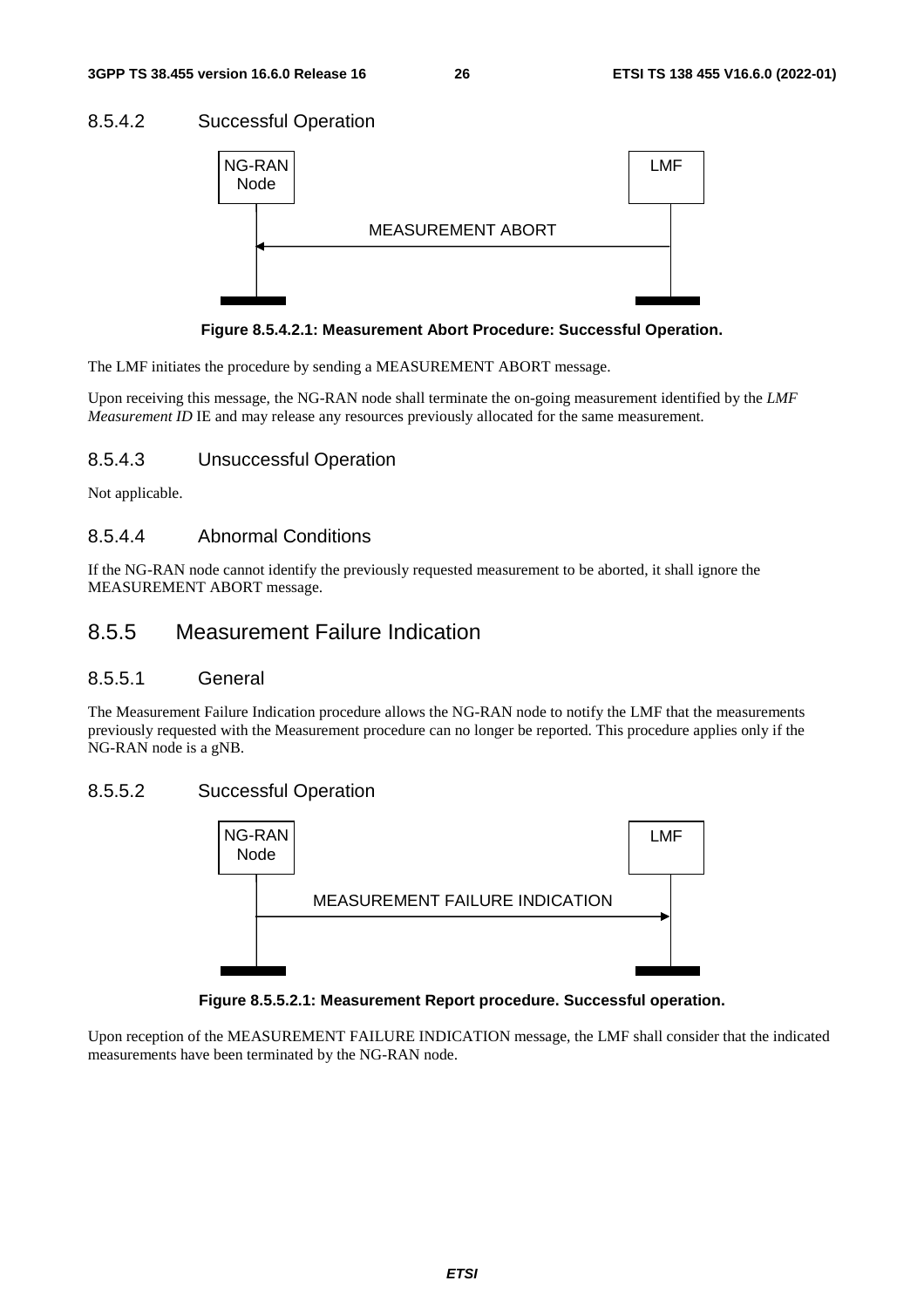# 9 Elements for NRPPa Communication

# 9.0 General

Sub clauses 9.1 and 9.2 describe the structure of the messages and information elements required for the NRPPa protocol in tabular format. Sub clause 9.3 provides the corresponding ASN.1 definition.

The following attributes are used for the tabular description of the messages and information elements: Presence, Range Criticality and Assigned Criticality. Their definition and use can be found in TS 38.413 [2].

NOTE: The messages have been defined in accordance to the guidelines specified in TR 25.921 [5].

# 9.1 Message Functional Definition and Content

### 9.1.1 Messages for Location Information Transfer Procedures

#### 9.1.1.1 E-CID MEASUREMENT INITIATION REQUEST

This message is sent by LMF to initiate E-CID measurements.

Direction:  $LMF \rightarrow NG-RAN$  node.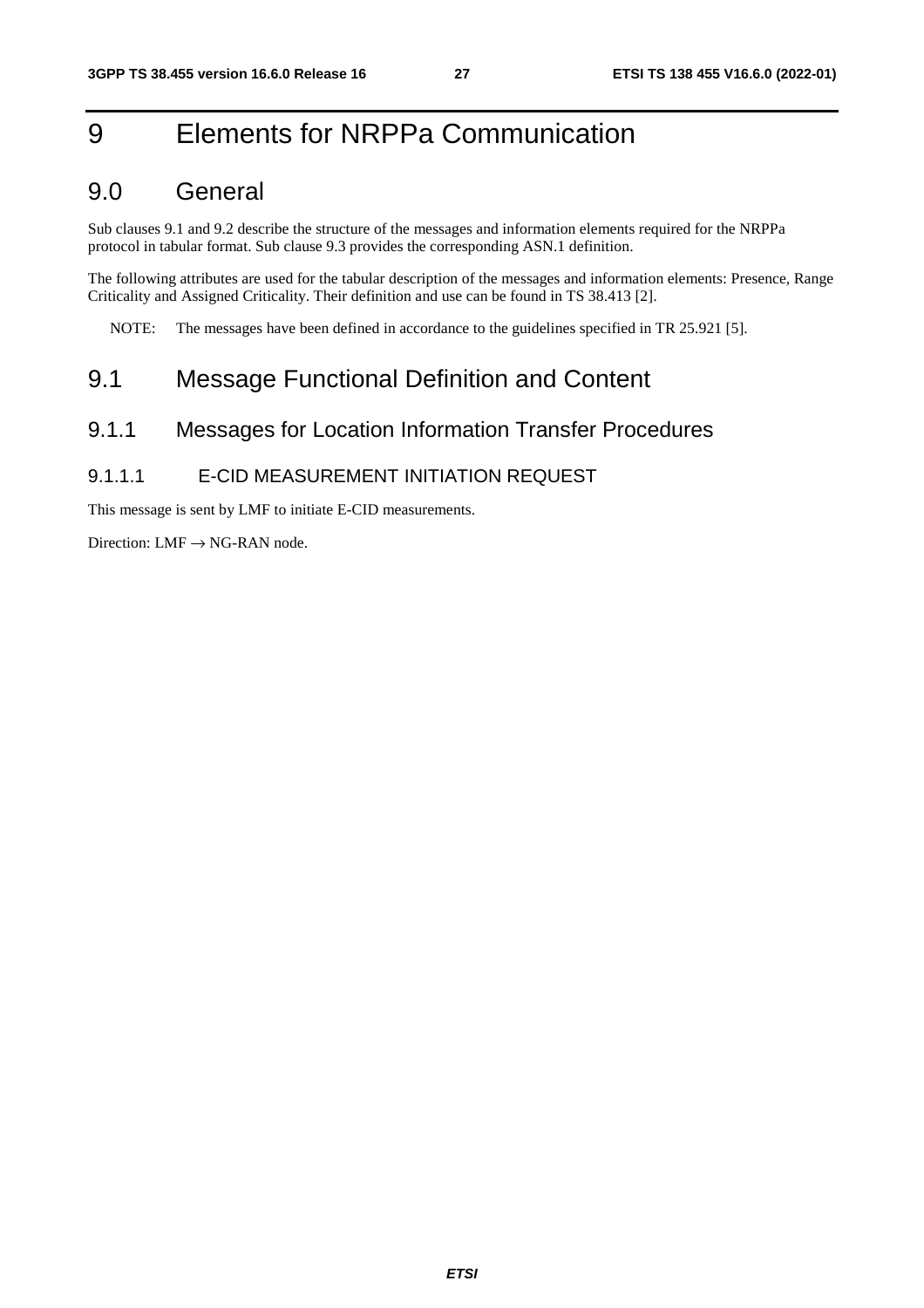| <b>IE/Group Name</b>                                | <b>Presence</b>                                     | Range                                           | IE type and<br>reference                                                                                                                                                                                | <b>Semantics</b><br>description                    | <b>Criticality</b>       | Assigned<br><b>Criticality</b> |
|-----------------------------------------------------|-----------------------------------------------------|-------------------------------------------------|---------------------------------------------------------------------------------------------------------------------------------------------------------------------------------------------------------|----------------------------------------------------|--------------------------|--------------------------------|
| Message Type                                        | M                                                   |                                                 | 9.2.3                                                                                                                                                                                                   |                                                    | <b>YES</b>               | reject                         |
| NRPPa Transaction ID                                | $\overline{M}$                                      |                                                 | 9.2.4                                                                                                                                                                                                   |                                                    |                          |                                |
| <b>LMF UE Measurement</b><br>ID                     | M                                                   |                                                 | <b>INTEGER</b><br>(115, ,<br>16256)                                                                                                                                                                     |                                                    | <b>YES</b>               | reject                         |
| <b>Report Characteristics</b>                       | M                                                   |                                                 | ENUMERATED<br>(OnDemand,<br>Periodic,)                                                                                                                                                                  |                                                    | <b>YES</b>               | reject                         |
| <b>Measurement Periodicity</b>                      | $C-$<br>ifReportC<br>haracterist<br>icsPeriodi<br>C |                                                 | <b>ENUMERATED</b><br>(120ms,<br>240ms, 480ms,<br>640ms,<br>1024ms,<br>2048ms,<br>5120ms,<br>10240ms, 1min,<br>6min, 12min,<br>30min,<br>60min,,<br>20480ms,<br>40960ms)                                 | The codepoint<br>60min applies only<br>for ng-eNB. | <b>YES</b>               | reject                         |
| <b>Measurement</b>                                  |                                                     | 1.                                              |                                                                                                                                                                                                         |                                                    | EACH                     | reject                         |
| Quantities                                          |                                                     | $<$ maxnoM<br>eas>                              |                                                                                                                                                                                                         |                                                    |                          |                                |
| >Measurement<br><b>Quantities Item</b>              | M                                                   |                                                 | ENUMERATED<br>(Cell-ID, Angle<br>of Arrival,<br>Timing<br>Advance Type<br>1, Timing<br>Advance Type<br>2, RSRP,<br>RSRQ,, SS-<br>RSRP, SS-<br>RSRQ, CSI-<br>RSRP, CSI-<br>RSRQ, NR<br>Angle of Arrival) |                                                    |                          |                                |
| Other-RAT<br><b>Measurement Quantities</b>          |                                                     | $\mathcal{O}$<br><maxnom<br>eas&gt;</maxnom<br> |                                                                                                                                                                                                         |                                                    | EACH                     | ignore                         |
| >Other-RAT<br>Measurement<br><b>Quantities Item</b> | M                                                   |                                                 | <b>ENUMERATED</b><br>(GERAN,<br>UTRAN,, NR,<br>EUTRA)                                                                                                                                                   |                                                    |                          |                                |
| <b>WLAN Measurement</b><br>Quantities               |                                                     | $0$<br><maxnom<br>eas&gt;</maxnom<br>           |                                                                                                                                                                                                         |                                                    | EACH                     | ignore                         |
| >WLAN Measurement<br><b>Quantities Item</b>         | M                                                   |                                                 | <b>ENUMERATED</b><br>(WLAN, )                                                                                                                                                                           |                                                    | $\overline{\phantom{a}}$ |                                |

| Range bound | <b>Explanation</b>                                            |
|-------------|---------------------------------------------------------------|
| maxnoMeas   | Maximum no. of measured quantities that can be configured and |
|             | reported with one message. Value is 64.                       |

| Condition                       | <b>Explanation</b>                                                      |
|---------------------------------|-------------------------------------------------------------------------|
| ifReportCharacteristicsPeriodic | This IE shall be present if the Report Characteristics IE is set to the |
|                                 | value "Periodic".                                                       |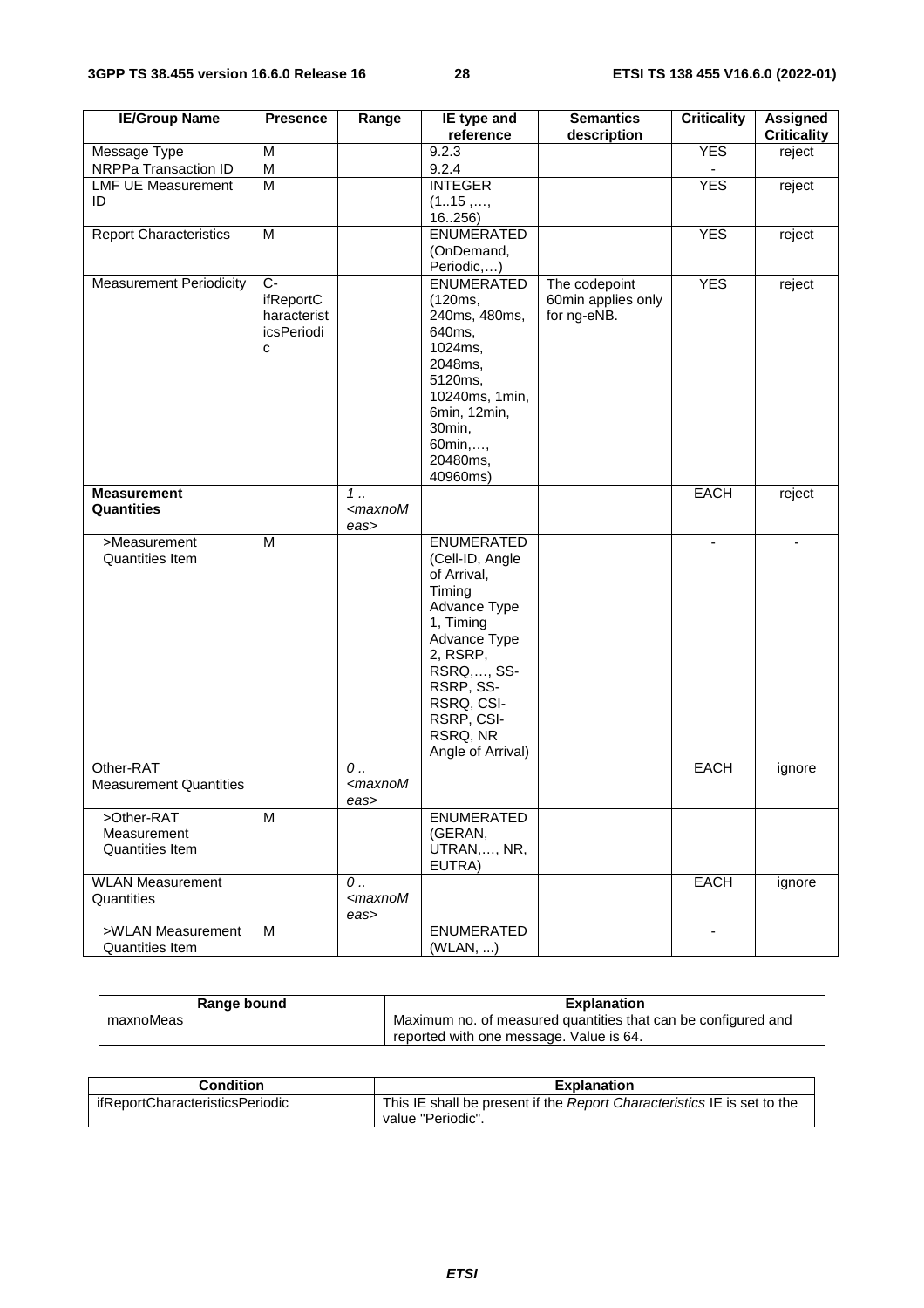### 9.1.1.2 E-CID MEASUREMENT INITIATION RESPONSE

This message is sent by NG-RAN node to indicate that the requested E-CID measurement is successfully initiated.

| Direction: NG-RAN node $\rightarrow$ LMF. |  |
|-------------------------------------------|--|
|-------------------------------------------|--|

| <b>IE/Group Name</b>           | <b>Presence</b> | Range | IE type and    | <b>Semantics</b> | <b>Criticality</b> | <b>Assigned</b>    |
|--------------------------------|-----------------|-------|----------------|------------------|--------------------|--------------------|
|                                |                 |       | reference      | description      |                    | <b>Criticality</b> |
| Message Type                   | м               |       | 9.2.3          |                  | <b>YES</b>         | reject             |
| NRPPa Transaction ID           | м               |       | 9.2.4          |                  |                    |                    |
| LMF UE Measurement             | м               |       | <b>INTEGER</b> |                  | <b>YES</b>         | reject             |
| ID                             |                 |       | (115,,         |                  |                    |                    |
|                                |                 |       | 16256          |                  |                    |                    |
| <b>RAN UE Measurement</b>      | м               |       | <b>INTEGER</b> |                  | <b>YES</b>         | reject             |
| ID                             |                 |       | (115,,         |                  |                    |                    |
|                                |                 |       | 16256          |                  |                    |                    |
| <b>E-CID Measurement</b>       | O               |       | 9.2.5          |                  | <b>YES</b>         | ignore             |
| Result                         |                 |       |                |                  |                    |                    |
| <b>Criticality Diagnostics</b> | O               |       | 9.2.2          |                  | <b>YES</b>         | ignore             |
| Cell Portion ID                | O               |       | 9.2.12         |                  | <b>YES</b>         | ignore             |
| Other-RAT                      | O               |       | 9.2.13         |                  | <b>YES</b>         | ignore             |
| <b>Measurement Result</b>      |                 |       |                |                  |                    |                    |
| <b>WLAN Measurement</b>        | $\circ$         |       | 9.2.14         |                  | <b>YES</b>         | ignore             |
| Result                         |                 |       |                |                  |                    |                    |

#### 9.1.1.3 E-CID MEASUREMENT INITIATION FAILURE

This message is sent by NG-RAN node to indicate that the requested E-CID measurement cannot be initiated.

Direction: NG-RAN node  $\rightarrow$  LMF.

| <b>IE/Group Name</b>            | <b>Presence</b> | Range | IE type and<br>reference          | <b>Semantics</b><br>description | <b>Criticality</b>       | <b>Assigned</b><br><b>Criticality</b> |
|---------------------------------|-----------------|-------|-----------------------------------|---------------------------------|--------------------------|---------------------------------------|
| Message Type                    | м               |       | 9.2.3                             |                                 | <b>YES</b>               | reject                                |
| NRPPa Transaction ID            | M               |       | 9.2.4                             |                                 | $\overline{\phantom{0}}$ |                                       |
| <b>LMF UE Measurement</b><br>ID | М               |       | <b>INTEGER</b><br>(115,,<br>16256 |                                 | <b>YES</b>               | reject                                |
| Cause                           | M               |       | 9.2.1                             |                                 | YES                      | ignore                                |
| <b>Criticality Diagnostics</b>  | O               |       | 9.2.2                             |                                 | <b>YES</b>               | ignore                                |

#### 9.1.1.4 E-CID MEASUREMENT FAILURE INDICATION

This message is sent by NG-RAN node to indicate that the previously requested E-CID measurement can no longer be reported.

| <b>IE/Group Name</b>      | <b>Presence</b> | Range | IE type and<br>reference | <b>Semantics</b><br>description | <b>Criticality</b>       | <b>Assigned</b><br><b>Criticality</b> |
|---------------------------|-----------------|-------|--------------------------|---------------------------------|--------------------------|---------------------------------------|
|                           |                 |       |                          |                                 |                          |                                       |
| Message Type              | M               |       | 9.2.3                    |                                 | <b>YES</b>               | ignore                                |
| NRPPa Transaction ID      | M               |       | 9.2.4                    |                                 | $\overline{\phantom{0}}$ |                                       |
| <b>LMF UE Measurement</b> | М               |       | <b>INTEGER</b>           |                                 | <b>YES</b>               | reject                                |
| ID                        |                 |       | (115,,                   |                                 |                          |                                       |
|                           |                 |       | 16.,256                  |                                 |                          |                                       |
| <b>RAN UE Measurement</b> | м               |       | <b>INTEGER</b>           |                                 | <b>YES</b>               | reject                                |
| ID                        |                 |       | (115,,                   |                                 |                          |                                       |
|                           |                 |       | 16256                    |                                 |                          |                                       |
| Cause                     | M               |       | 9.2.1                    |                                 | <b>YES</b>               | ignore                                |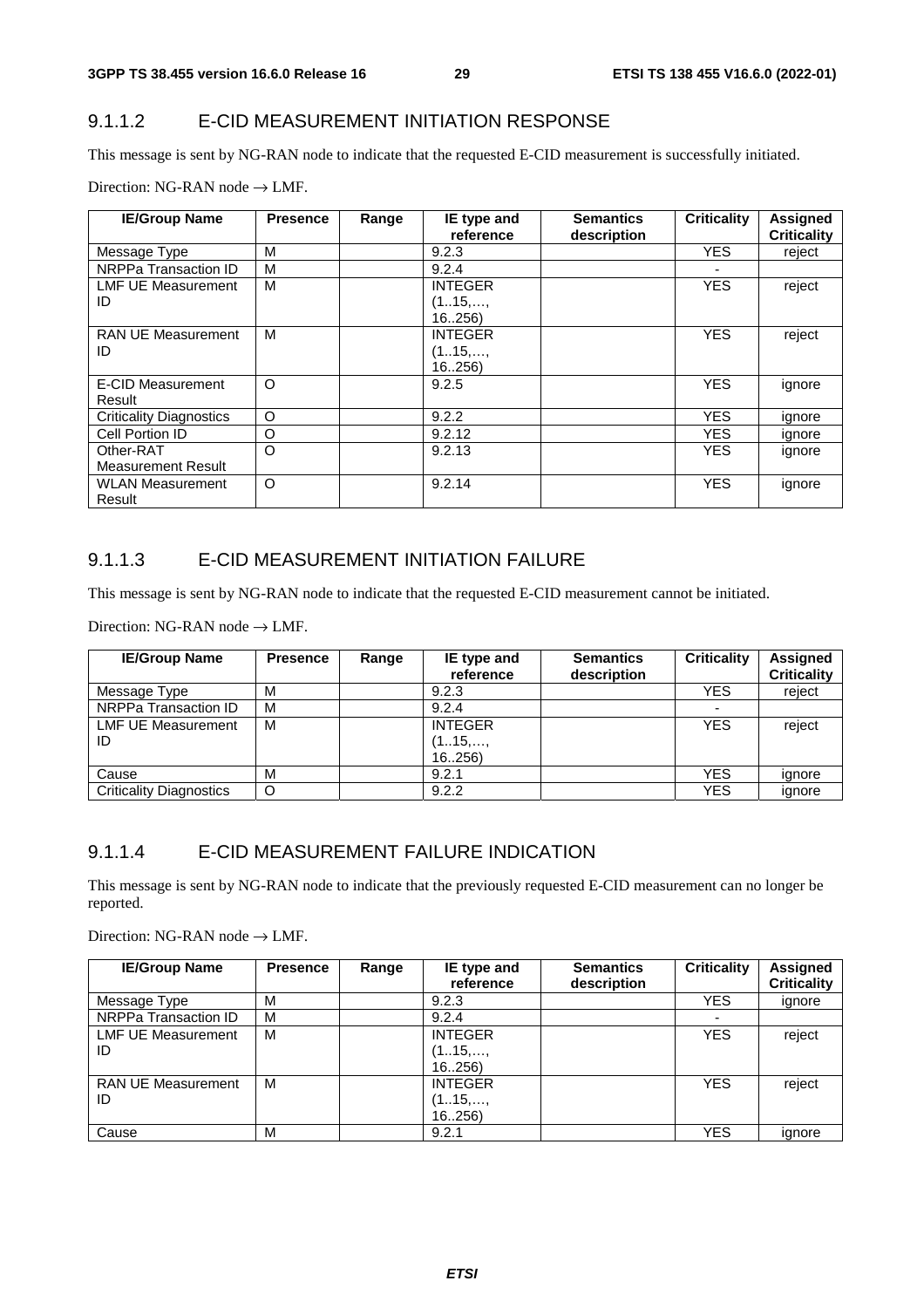### 9.1.1.5 E-CID MEASUREMENT REPORT

This message is sent by NG-RAN node to report the results of the requested E-CID measurement.

Direction: NG-RAN node  $\rightarrow$  LMF.

| <b>IE/Group Name</b>            | <b>Presence</b> | Range | IE type and<br>reference            | <b>Semantics</b><br>description | <b>Criticality</b> | <b>Assigned</b><br><b>Criticality</b> |
|---------------------------------|-----------------|-------|-------------------------------------|---------------------------------|--------------------|---------------------------------------|
| Message Type                    | м               |       | 9.2.3                               |                                 | <b>YES</b>         | ignore                                |
| NRPPa Transaction ID            | м               |       | 9.2.4                               |                                 | ۰                  |                                       |
| <b>LMF UE Measurement</b><br>ID | М               |       | <b>INTEGER</b><br>(115,,<br>16.,256 |                                 | <b>YES</b>         | reject                                |
| <b>RAN UE Measurement</b><br>ID | м               |       | <b>INTEGER</b><br>(115,,<br>16256   |                                 | <b>YES</b>         | reject                                |
| E-CID Measurement<br>Result     | м               |       | 9.2.5                               |                                 | <b>YES</b>         | ignore                                |
| Cell Portion ID                 | O               |       | 9.2.12                              |                                 | <b>YES</b>         | ignore                                |

### 9.1.1.6 E-CID MEASUREMENT TERMINATION COMMAND

This message is sent by the LMF to terminate the requested E-CID measurement.

Direction:  $LMF \rightarrow NG-RAN$  node.

| <b>IE/Group Name</b>            | <b>Presence</b> | Range | IE type and<br>reference          | <b>Semantics</b><br>description | <b>Criticality</b> | Assigned<br><b>Criticality</b> |
|---------------------------------|-----------------|-------|-----------------------------------|---------------------------------|--------------------|--------------------------------|
| Message Type                    | м               |       | 9.2.3                             |                                 | YES                | ignore                         |
| NRPPa Transaction ID            | M               |       | 9.2.4                             |                                 |                    |                                |
| <b>LMF UE Measurement</b><br>ID | м               |       | <b>INTEGER</b><br>(115,,<br>16256 |                                 | <b>YES</b>         | reject                         |
| <b>RAN UE Measurement</b><br>ID | м               |       | <b>INTEGER</b><br>(115,,<br>16256 |                                 | <b>YES</b>         | reject                         |

### 9.1.1.7 OTDOA INFORMATION REQUEST

This message is sent by LMF to request OTDOA information.

Direction:  $LMF \rightarrow NG-RAN$  node.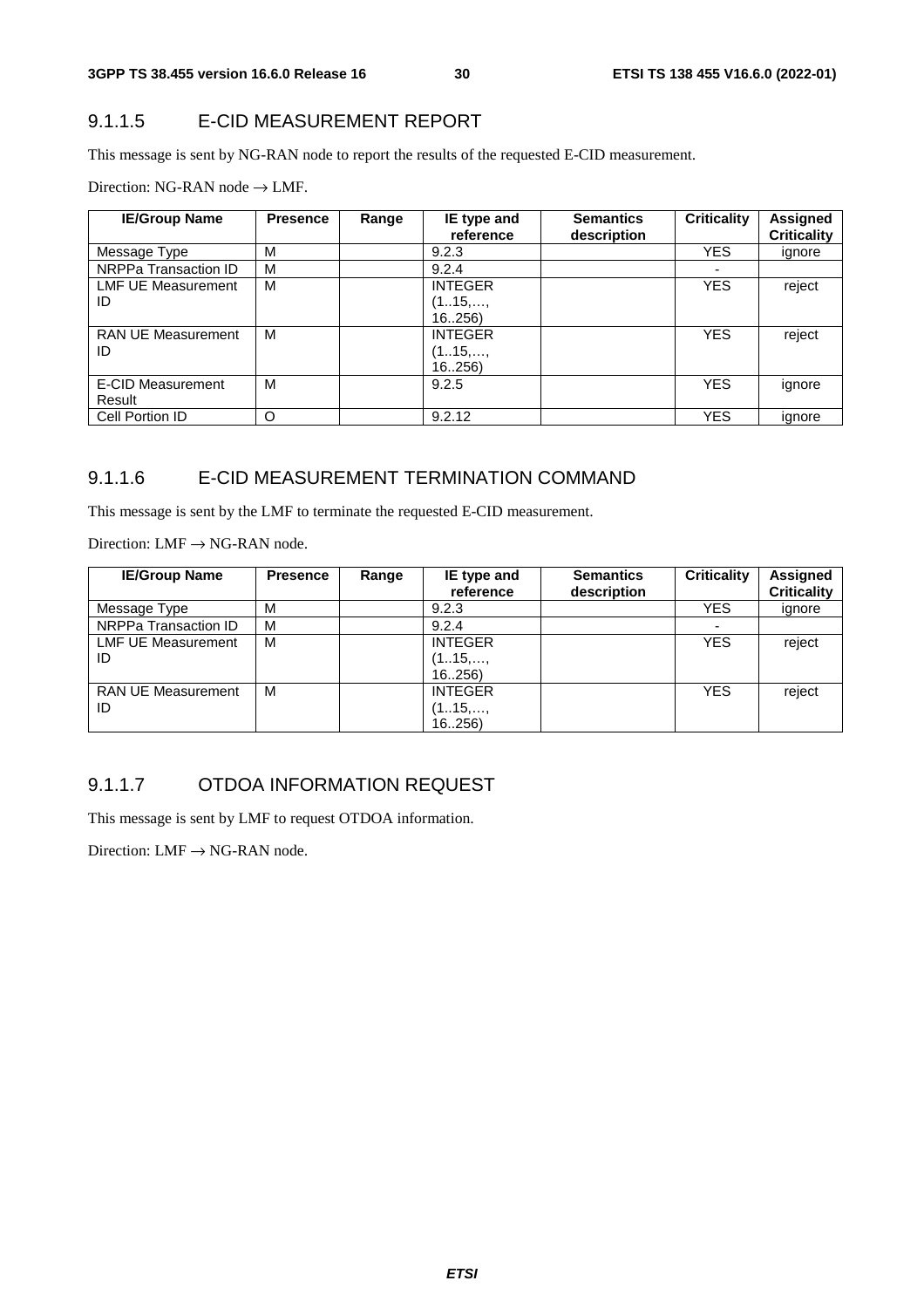| <b>IE/Group Name</b>                    | <b>Presence</b> | Range             | IE type and                                                                                                                                                                                                                                                                                                                                                                                                              | <b>Semantics</b> | <b>Criticality</b> | <b>Assigned</b>    |
|-----------------------------------------|-----------------|-------------------|--------------------------------------------------------------------------------------------------------------------------------------------------------------------------------------------------------------------------------------------------------------------------------------------------------------------------------------------------------------------------------------------------------------------------|------------------|--------------------|--------------------|
|                                         | M               |                   | reference<br>9.2.3                                                                                                                                                                                                                                                                                                                                                                                                       | description      | <b>YES</b>         | <b>Criticality</b> |
| Message Type                            | $\overline{M}$  |                   |                                                                                                                                                                                                                                                                                                                                                                                                                          |                  |                    | reject             |
| NRPPa Transaction ID                    |                 |                   | 9.2.4                                                                                                                                                                                                                                                                                                                                                                                                                    |                  |                    |                    |
| <b>OTDOA</b> Information<br><b>Type</b> |                 | $1$<br>$<$ maxnoO |                                                                                                                                                                                                                                                                                                                                                                                                                          |                  | EACH               | reject             |
|                                         |                 | TDOAtype          |                                                                                                                                                                                                                                                                                                                                                                                                                          |                  |                    |                    |
|                                         |                 | s                 |                                                                                                                                                                                                                                                                                                                                                                                                                          |                  |                    |                    |
| >OTDOA Information<br>Item              | M               |                   | <b>ENUMERATED</b><br>(pci, cellid, tac,<br>earfcn,<br>prsBandwidth,<br>prsConfigIndex,<br>cpLength,<br>noDIFrames,<br>noAntennaPorts<br>, sFNInitTime,<br>nG-<br>RANAccessPoi<br>ntPosition,<br>prsmutingconfig<br>uration, prsid,<br>tpid, tpType,<br>crsCPlength,<br>dlBandwidth,<br>multipleprsConfi<br>gurationsperCel<br>prsOccasionGr<br>oup,<br>prsFrequencyH<br>oppingConfigur<br>ation, $\dots$ ,<br>tddConfig) |                  | ۰                  |                    |

| Range bound     | <b>Explanation</b>                                           |
|-----------------|--------------------------------------------------------------|
| maxnoOTDOAtypes | Maximum no. of OTDOA information types that can be requested |
|                 | and reported with one message. Value is 63.                  |

# 9.1.1.8 OTDOA INFORMATION RESPONSE

This message is sent by NG-RAN node to provide OTDOA information.

| <b>IE/Group Name</b>           | <b>Presence</b> | Range                                         | IE type and<br>reference | <b>Semantics</b><br>description                                                                                                                                             | <b>Criticality</b> | <b>Assigned</b><br><b>Criticality</b> |
|--------------------------------|-----------------|-----------------------------------------------|--------------------------|-----------------------------------------------------------------------------------------------------------------------------------------------------------------------------|--------------------|---------------------------------------|
| Message Type                   | М               |                                               | 9.2.3                    |                                                                                                                                                                             | <b>YES</b>         | reject                                |
| NRPPa Transaction ID           | м               |                                               | 9.2.4                    |                                                                                                                                                                             |                    |                                       |
| OTDOA Cells                    |                 | 1<br><maxcelli<br>nRANnod<br/>e</maxcelli<br> |                          | Served cells/TPs<br>that broadcast<br>PRS. May be used<br>to signal multiple<br><b>PRS</b><br>configurations per<br>cell/TPs (up to 3<br>are supported in<br>this release). | <b>GLOBAL</b>      | ignore                                |
| >OTDOA Cell<br>Information     | М               |                                               | 9.2.15                   |                                                                                                                                                                             |                    |                                       |
| <b>Criticality Diagnostics</b> | O               |                                               | 9.2.2                    |                                                                                                                                                                             | <b>YES</b>         | ignore                                |

|  | <b>Range bound</b> | $T$ walanatian.<br>nation<br>-хим. |
|--|--------------------|------------------------------------|
|--|--------------------|------------------------------------|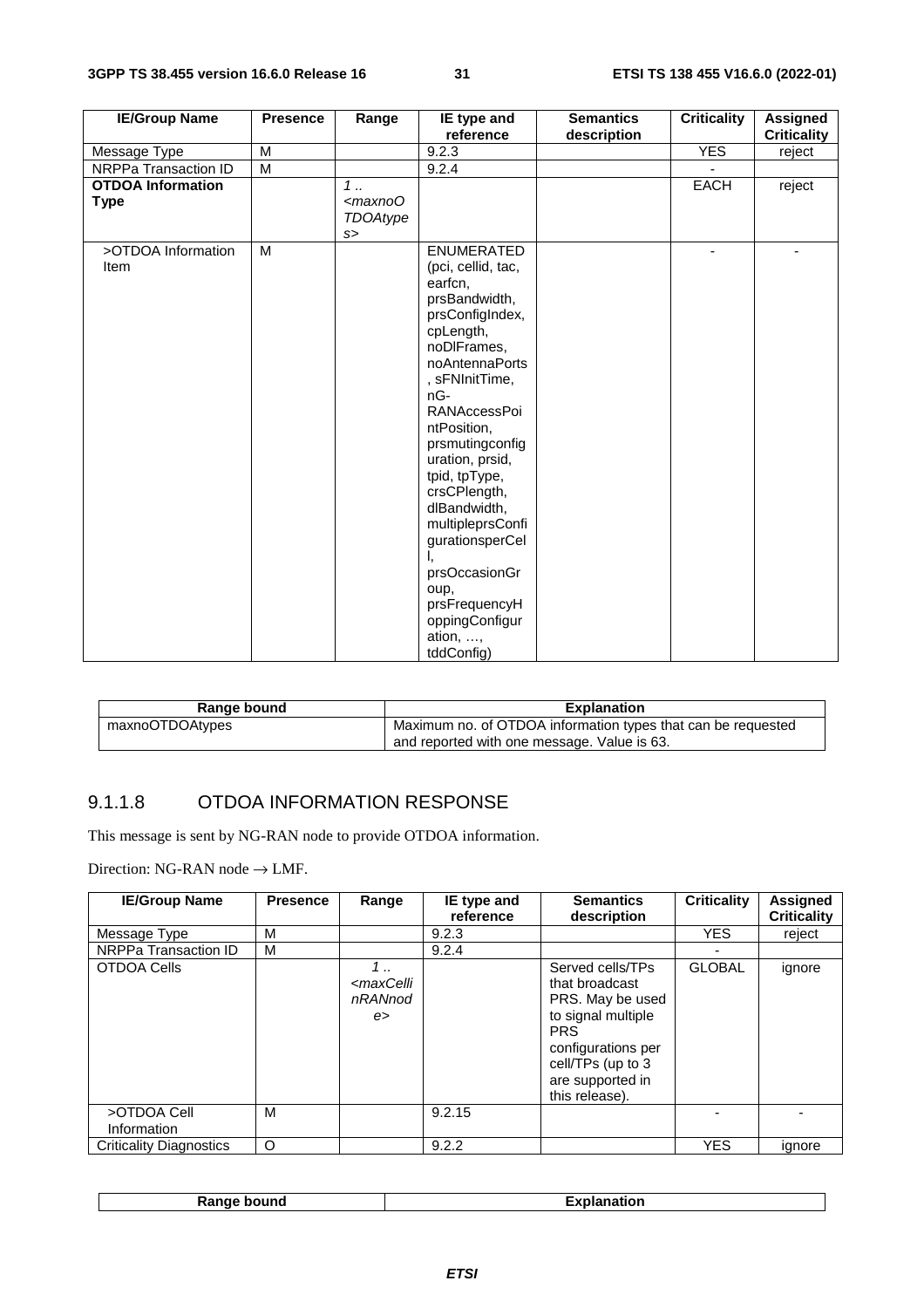| maxCellinRANnode | Maximum no. cells that can be served by a RAN Node. Value is |
|------------------|--------------------------------------------------------------|
|                  | 16384                                                        |

### 9.1.1.9 OTDOA INFORMATION FAILURE

This message is sent by NG-RAN node to indicate that the OTDOA information cannot be provided.

Direction: NG-RAN node  $\rightarrow$  LMF.

| <b>IE/Group Name</b>           | <b>Presence</b> | Range | IE type and<br>reference | <b>Semantics</b><br>description | <b>Criticality</b> | Assigned<br><b>Criticality</b> |
|--------------------------------|-----------------|-------|--------------------------|---------------------------------|--------------------|--------------------------------|
| Message Type                   | м               |       | 9.2.3                    |                                 | YES                | reject                         |
| NRPPa Transaction ID           | м               |       | 9.2.4                    |                                 |                    |                                |
| Cause                          | м               |       | 9.2.1                    |                                 | YES                | ignore                         |
| <b>Criticality Diagnostics</b> |                 |       | 9.2.2                    |                                 | YES                | ignore                         |

#### 9.1.1.10 POSITIONING INFORMATION REQUEST

This message is sent by LMF to request positioning information.

Direction:  $LMF \rightarrow NG-RAN$  node.

| <b>IE/Group Name</b> | <b>Presence</b> | Range | IE type and | <b>Semantics</b> | <b>Criticality</b> | <b>Assigned</b>    |
|----------------------|-----------------|-------|-------------|------------------|--------------------|--------------------|
|                      |                 |       | reference   | description      |                    | <b>Criticality</b> |
| Message Type         | м               |       | 9.2.3       |                  | <b>YES</b>         | reject             |
| NRPPa Transaction ID | м               |       | 9.2.4       |                  |                    |                    |
| <b>Requested SRS</b> |                 |       | 9.2.27      |                  | <b>YES</b>         | ignore             |
| Transmission         |                 |       |             |                  |                    |                    |
| Characteristics      |                 |       |             |                  |                    |                    |

### 9.1.1.11 POSITIONING INFORMATION RESPONSE

This message is sent by NG-RAN node to provide positioning information.

Direction: NG-RAN node  $\rightarrow$  LMF.

| <b>IE/Group Name</b>           | <b>Presence</b> | Range | IE type and<br>reference               | <b>Semantics</b><br>description | <b>Criticality</b> | <b>Assigned</b><br><b>Criticality</b> |
|--------------------------------|-----------------|-------|----------------------------------------|---------------------------------|--------------------|---------------------------------------|
| Message Type                   | м               |       | 9.2.3                                  |                                 | <b>YES</b>         | reject                                |
| NRPPa Transaction ID           | м               |       | 9.2.4                                  |                                 |                    |                                       |
| <b>SRS</b> Configuration       | O               |       | 9.2.28                                 |                                 | <b>YES</b>         | ignore                                |
| <b>SFN Initialisation Time</b> | O               |       | <b>Relative Time</b><br>1900<br>9.2.36 |                                 | <b>YES</b>         | ignore                                |
| <b>Criticality Diagnostics</b> | O               |       | 9.2.2                                  |                                 | <b>YES</b>         | ignore                                |

### 9.1.1.12 POSITIONING INFORMATION FAILURE

This message is sent by NG-RAN node to indicate that the positioning information cannot be provided.

| <b>IE/Group Name</b>           | <b>Presence</b> | Range | IE type and<br>reference | <b>Semantics</b><br>description | <b>Criticality</b> | <b>Assigned</b><br><b>Criticality</b> |
|--------------------------------|-----------------|-------|--------------------------|---------------------------------|--------------------|---------------------------------------|
| Message Type                   | м               |       | 9.2.3                    |                                 | YES                | reiect                                |
| NRPPa Transaction ID           | м               |       | 9.2.4                    |                                 | -                  |                                       |
| Cause                          | м               |       | 9.2.1                    |                                 | <b>YES</b>         | ignore                                |
| <b>Criticality Diagnostics</b> |                 |       | 9.2.2                    |                                 | YES                | ignore                                |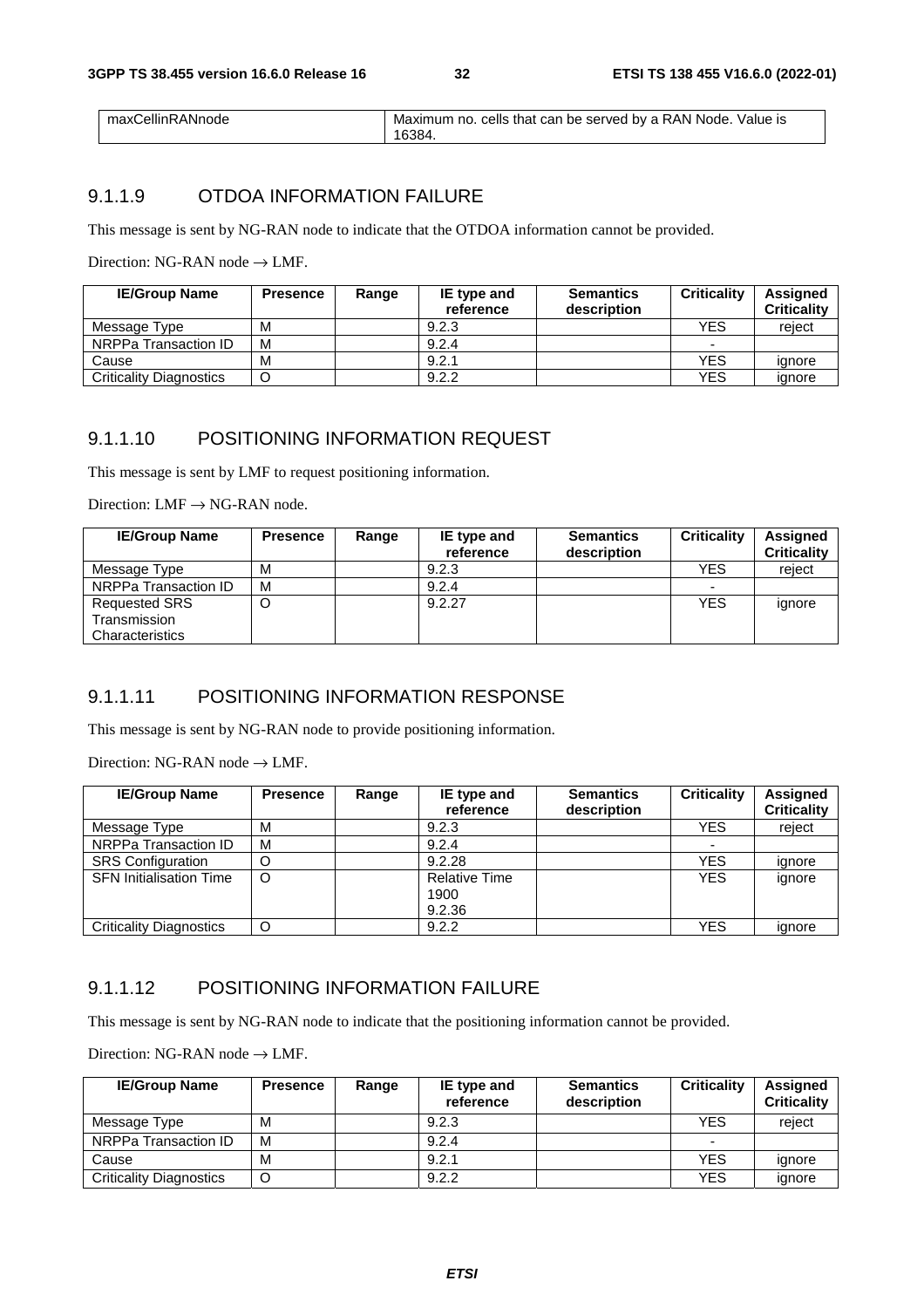### 9.1.1.13 POSITIONING INFORMATION UPDATE

This message is sent by NG-RAN node to indicate that a change in the SRS configuration has occurred.

Direction: NG-RAN node  $\rightarrow$  LMF.

| <b>IE/Group Name</b>           | <b>Presence</b> | Range | IE type and<br>reference | <b>Semantics</b><br>description | <b>Criticality</b> | Assigned<br><b>Criticality</b> |
|--------------------------------|-----------------|-------|--------------------------|---------------------------------|--------------------|--------------------------------|
| Message Type                   | М               |       | 9.2.3                    |                                 | <b>YES</b>         | ignore                         |
| NRPPa Transaction ID           | M               |       | 9.2.4                    |                                 |                    |                                |
| <b>SRS</b> Configuration       | O               |       | 9.2.28                   |                                 | <b>YES</b>         | ignore                         |
| <b>SFN Initialisation Time</b> | O               |       | <b>Relative Time</b>     |                                 | <b>YES</b>         | ignore                         |
|                                |                 |       | 1900                     |                                 |                    |                                |
|                                |                 |       | 9.2.36                   |                                 |                    |                                |

#### 9.1.1.14 TRP INFORMATION REQUEST

This message is sent by an LMF to request information for TRPs hosted by an NG-RAN node.

Direction:  $LMF \rightarrow NG-RAN$  node.

| <b>IE/Group Name</b>                | <b>Presence</b> | Range                       | IE type and                                                                                                                                                              | <b>Semantics</b> | <b>Criticality</b> | Assigned           |
|-------------------------------------|-----------------|-----------------------------|--------------------------------------------------------------------------------------------------------------------------------------------------------------------------|------------------|--------------------|--------------------|
|                                     |                 |                             | reference                                                                                                                                                                | description      |                    | <b>Criticality</b> |
| Message Type                        | M               |                             | 9.2.3                                                                                                                                                                    |                  | <b>YES</b>         | reject             |
| NRPPa Transaction ID                | м               |                             | 9.2.4                                                                                                                                                                    |                  |                    |                    |
| <b>TRP List</b>                     |                 | 0.1                         |                                                                                                                                                                          |                  | <b>YES</b>         | ignore             |
| >TRP Item                           |                 | $1 \ldots$<br>$<$ maxno $T$ |                                                                                                                                                                          |                  | <b>EACH</b>        | ignore             |
|                                     |                 | RPs                         |                                                                                                                                                                          |                  |                    |                    |
| >>TRP ID                            | M               |                             | 9.2.24                                                                                                                                                                   |                  | ٠                  |                    |
| <b>TRP Information Type</b><br>List |                 | 1                           |                                                                                                                                                                          |                  |                    |                    |
| >TRP Information                    |                 | $1 \ldots$                  |                                                                                                                                                                          |                  | <b>EACH</b>        | reject             |
| <b>Type Item</b>                    |                 | $<$ maxno $T$<br>RPInfoTyp  |                                                                                                                                                                          |                  |                    |                    |
| >>TRP Information<br>Type Item      | M               | $\mathsf{es}$               | <b>ENUMERATED</b><br>(nr pci, ng-ran<br>cgi, nr arfcn, prs<br>config, ssb<br>config, sfn init<br>time, spatial<br>direction info,<br>geo-<br>coordinates, ,<br>trp type) |                  |                    |                    |

| Range bound       | <b>Explanation</b>                                                                                       |
|-------------------|----------------------------------------------------------------------------------------------------------|
| maxnoTRPs         | Maximum no. of TRPs in a NG-RAN node. Value is 65535                                                     |
| maxnoTRPInfoTypes | Maximum no of TRP information types that can be requested and<br>reported with one message. Value is 64. |

#### 9.1.1.15 TRP INFORMATION RESPONSE

This message is sent by an NG-RAN node to convey TRP information to an LMF.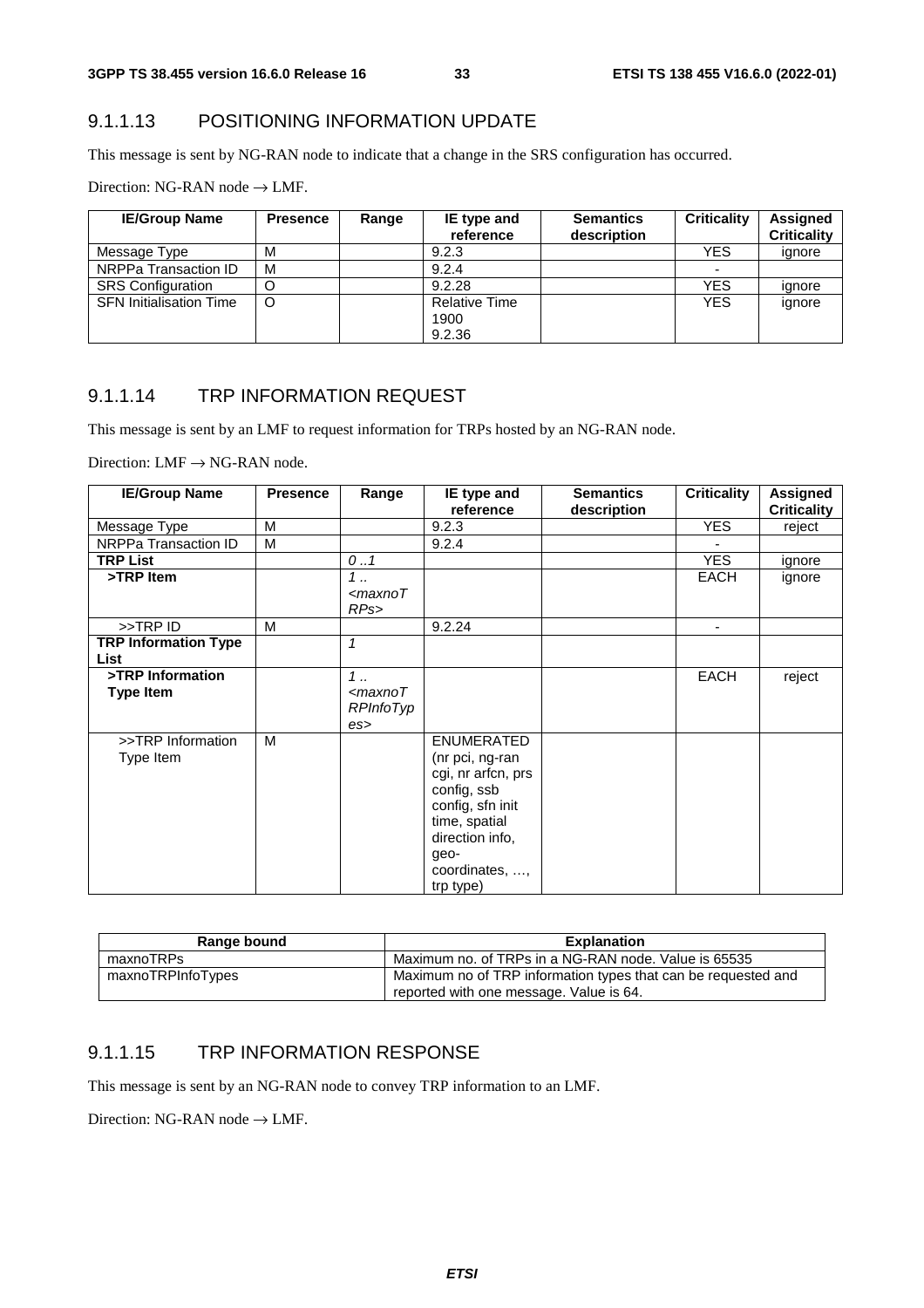| <b>IE/Group Name</b>           | <b>Presence</b> | Range            | IE type and | <b>Semantics</b> | <b>Criticality</b>       | <b>Assigned</b>    |
|--------------------------------|-----------------|------------------|-------------|------------------|--------------------------|--------------------|
|                                |                 |                  | reference   | description      |                          | <b>Criticality</b> |
| Message Type                   | м               |                  | 9.2.3       |                  | YES.                     | reject             |
| NRPPa Transaction ID           | M               |                  | 9.2.4       |                  | ۰                        |                    |
| <b>TRP Information List</b>    |                 |                  |             |                  | <b>YES</b>               | ignore             |
| >TRP Information               | м               | 7.,              |             |                  | <b>EACH</b>              | ignore             |
| Item                           |                 | $<$ maxno $\tau$ |             |                  |                          |                    |
|                                |                 | RPs              |             |                  |                          |                    |
| >>TRP Information              | M               |                  | 9.2.25      |                  | $\overline{\phantom{0}}$ |                    |
| <b>Criticality Diagnostics</b> | O               |                  | 9.2.2       |                  | YES                      | ignore             |

| Range<br>bound        | Explanation                                                                               |  |  |
|-----------------------|-------------------------------------------------------------------------------------------|--|--|
| ----<br>maxnc<br>.RPS | .65535.<br>"DDe<br>⊦a NG-RAN<br>node.<br>Maximum<br>ın<br>value<br>ΩŤ<br>ıс<br>no<br>- נט |  |  |

## 9.1.1.16 TRP INFORMATION FAILURE

This message is sent by an NG-RAN node to indicate that the requested TRP information cannot be provided to an LMF.

Direction: NG-RAN node  $\rightarrow$  LMF.

| <b>IE/Group Name</b>           | <b>Presence</b> | Range | IE type and<br>reference | <b>Semantics</b><br>description | <b>Criticality</b> | Assigned<br><b>Criticality</b> |
|--------------------------------|-----------------|-------|--------------------------|---------------------------------|--------------------|--------------------------------|
| Message Type                   | м               |       | 9.2.3                    |                                 | <b>YES</b>         | reject                         |
| NRPPa Transaction ID           | м               |       | 9.2.4                    |                                 | -                  |                                |
| Cause                          | М               |       | 9.2.1                    |                                 | <b>YES</b>         | ignore                         |
| <b>Criticality Diagnostics</b> |                 |       | 9.2.2                    |                                 | <b>YES</b>         | ignore                         |

## 9.1.1.17 POSITIONING ACTIVATION REQUEST

This message is sent by the LMF to cause the NG RAN node to activate/trigger UL SRS transmission by the UE.

Direction:  $LMF \rightarrow NG-RAN$  node.

| <b>IE/Group Name</b>                                  | <b>Presence</b> | Range | IE type and<br>reference                         | <b>Semantics</b><br>description                                                                              | <b>Criticality</b> | <b>Assigned</b><br><b>Criticality</b> |
|-------------------------------------------------------|-----------------|-------|--------------------------------------------------|--------------------------------------------------------------------------------------------------------------|--------------------|---------------------------------------|
| Message Type                                          | M               |       | 9.2.3                                            |                                                                                                              | <b>YES</b>         | reject                                |
| NRPPa Transaction ID                                  | M               |       | 9.2.4                                            |                                                                                                              |                    |                                       |
| CHOICE SRS type                                       | M               |       |                                                  |                                                                                                              | <b>YES</b>         | reject                                |
| >Semi-persistent                                      |                 |       |                                                  |                                                                                                              |                    |                                       |
| >>SRS Resource<br>Set ID                              | M               |       | 9.2.33                                           |                                                                                                              | $\blacksquare$     |                                       |
| >>SRS Spatial<br><b>Relation</b>                      | O               |       | <b>Spatial Relation</b><br>Information<br>9.2.34 | This IE is ignored<br>if the Spatial<br>Relation<br>Information per<br><b>SRS Resource IE</b><br>is present. | <b>YES</b>         | ignore                                |
| >>Spatial Relation<br>Information per SRS<br>Resource | $\circ$         |       | 9.2.60                                           |                                                                                                              | <b>YES</b>         | ignore                                |
| >Aperiodic                                            |                 |       |                                                  |                                                                                                              |                    |                                       |
| >>Aperiodic                                           | M               |       | <b>ENUMERATED</b><br>(true,)                     |                                                                                                              |                    |                                       |
| >>SRS Resource<br>Trigger                             | $\circ$         |       | 9.2.35                                           |                                                                                                              |                    |                                       |
| <b>Activation Time</b>                                | O               |       | <b>Relative Time</b><br>1900<br>9.2.36           | Indicates the start<br>time when the<br>SRS activation is<br>requested                                       | <b>YES</b>         | ignore                                |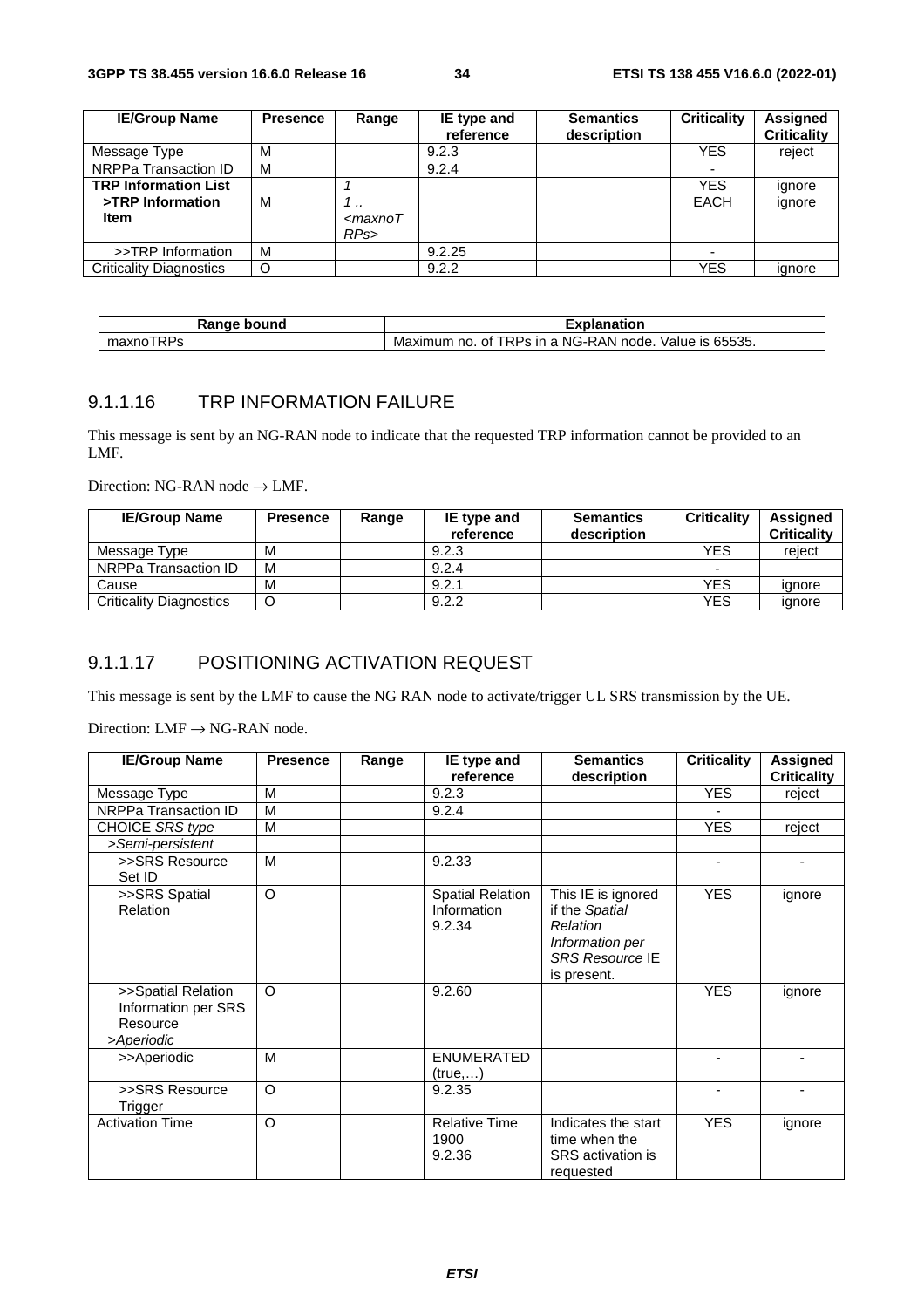#### 9.1.1.18 POSITIONING ACTIVATION RESPONSE

This message is sent by NG-RAN node to confirm successful UL SRS activation in the UE.

Direction: NG-RAN node  $\rightarrow$  LMF.

| <b>IE/Group Name</b>           | <b>Presence</b> | Range | IE type and<br>reference | <b>Semantics</b><br>description | <b>Criticality</b> | Assigned<br><b>Criticality</b> |
|--------------------------------|-----------------|-------|--------------------------|---------------------------------|--------------------|--------------------------------|
| Message Type                   | м               |       | 9.2.3                    |                                 | <b>YES</b>         | reject                         |
| NRPPa Transaction ID           | M               |       | 9.2.4                    |                                 |                    |                                |
| <b>Criticality Diagnostics</b> | O               |       | 9.2.2                    |                                 | <b>YES</b>         | ignore                         |
| System Frame Number            | O               |       | INTEGER(010<br>23)       |                                 | <b>YES</b>         | ignore                         |
| <b>Slot Number</b>             | O               |       | INTEGER(079              |                                 | <b>YES</b>         | ignore                         |

#### 9.1.1.19 POSITIONING ACTIVATION FAILURE

This message is sent by NG-RAN node to indicate that activation of UL SRS transmission in the UE was unsuccessful.

Direction: NG-RAN node  $\rightarrow$  LMF.

| <b>IE/Group Name</b>           | <b>Presence</b> | Range | IE type and<br>reference | <b>Semantics</b><br>description | <b>Criticality</b> | <b>Assigned</b><br><b>Criticality</b> |
|--------------------------------|-----------------|-------|--------------------------|---------------------------------|--------------------|---------------------------------------|
| Message Type                   | M               |       | 9.2.3                    |                                 | YES                | reiect                                |
| NRPPa Transaction ID           | м               |       | 9.2.4                    |                                 | -                  |                                       |
| Cause                          | M               |       | 9.2.1                    |                                 | YES                | ignore                                |
| <b>Criticality Diagnostics</b> |                 |       | 9.2.2                    |                                 | <b>YES</b>         | ignore                                |

### 9.1.1.20 POSITIONING DEACTIVATION

This message is sent by the LMF to cause the NG RAN node to deactivate UL SRS transmission or release all the transmission by the UE.

Direction:  $LMF \rightarrow NG-RAN$  node.

| <b>IE/Group Name</b>                | <b>Presence</b> | Range | IE type and<br>reference | <b>Semantics</b><br>description                                                                   | <b>Criticality</b> | <b>Assigned</b><br><b>Criticality</b> |
|-------------------------------------|-----------------|-------|--------------------------|---------------------------------------------------------------------------------------------------|--------------------|---------------------------------------|
| Message Type                        | м               |       | 9.2.3                    |                                                                                                   | <b>YES</b>         | ignore                                |
| NRPPa Transaction ID                | м               |       | 9.2.4                    |                                                                                                   |                    |                                       |
| <b>CHOICE Abort</b><br>Transmission | м               |       |                          |                                                                                                   | <b>YES</b>         | Ignore                                |
| >Deactivate SRS<br>Resource Set     |                 |       |                          |                                                                                                   |                    |                                       |
| >>SRS Resource<br>Set ID            | м               |       | 9.2.33                   |                                                                                                   |                    |                                       |
| >Release ALL                        |                 |       | <b>NULL</b>              | the NG-RAN node<br>configures UE to<br>stop transmitting<br>SRS for the<br>positioning<br>purpose |                    |                                       |

# 9.1.2 Messages for Management Procedures

### 9.1.2.1 ERROR INDICATION

This message is used to indicate that some error has been detected in the NG-RAN node or in the LMF.

Direction: LMF  $\rightarrow$  NG-RAN node and NG-RAN node  $\rightarrow$  LMF.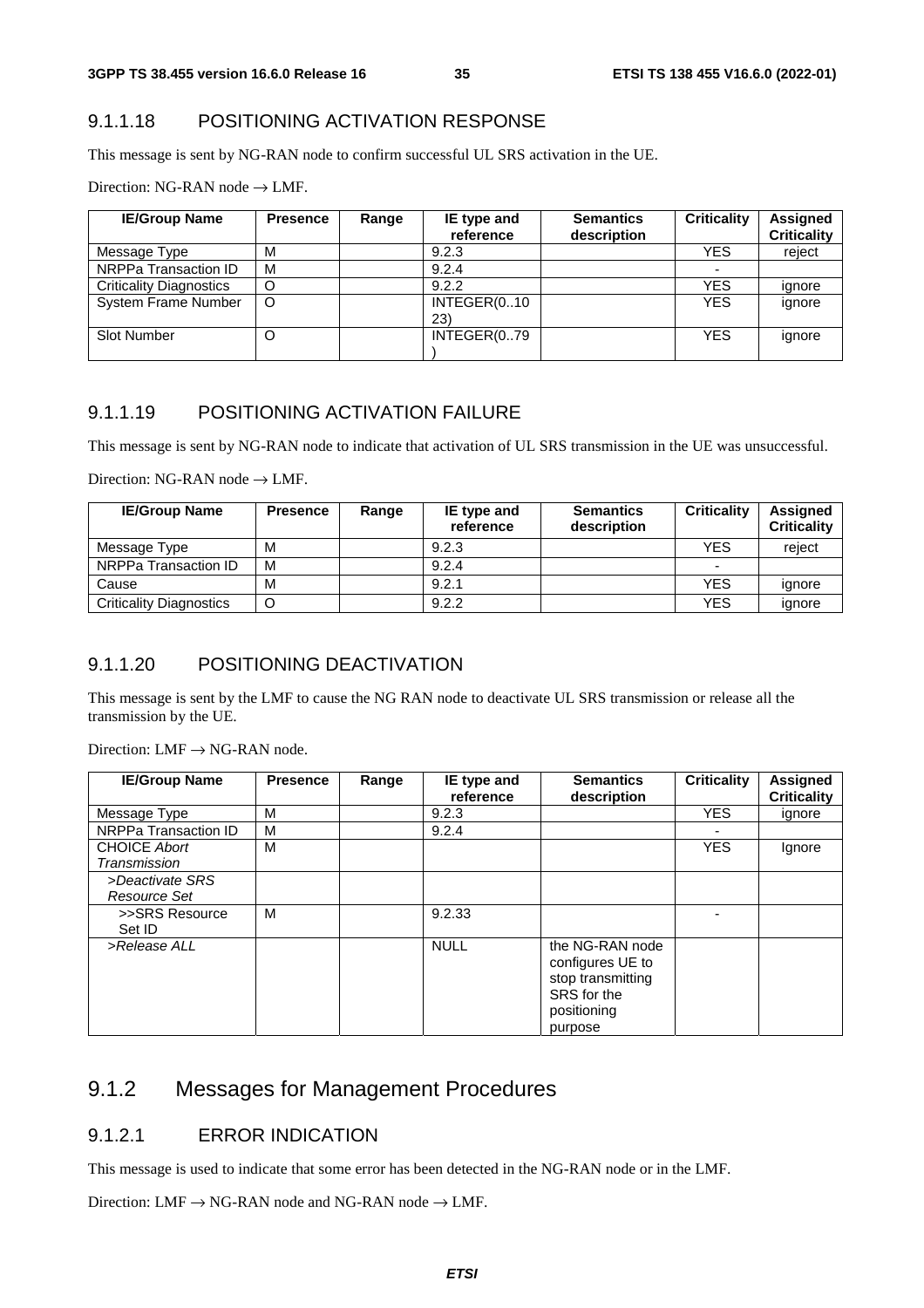| <b>IE/Group Name</b>           | <b>Presence</b> | Range | IE type and | <b>Semantics</b> | <b>Criticality</b> | <b>Assigned</b>    |
|--------------------------------|-----------------|-------|-------------|------------------|--------------------|--------------------|
|                                |                 |       | reference   | description      |                    | <b>Criticality</b> |
| Message Type                   | M               |       | 9.2.3       |                  | YES                | ignore             |
| NRPPa Transaction ID           | M               |       | 9.2.4       |                  | -                  |                    |
| Cause                          |                 |       | 9.2.1       |                  | <b>YES</b>         | ignore             |
| <b>Criticality Diagnostics</b> |                 |       | 9.2.2       |                  | <b>YES</b>         | ignore             |

#### 9.1.3 Messages for Assistance Information Transfer Procedures

#### 9.1.3.1 ASSISTANCE INFORMATION CONTROL

This message is sent by the LMF to transfer assistance information.

Direction:  $LMF \rightarrow NG-RAN$  Node.

| <b>IE/Group Name</b>                  | <b>Presence</b> | Range | IE type and<br>reference             | <b>Semantics</b><br>description                                                                                     | <b>Criticality</b> | <b>Assigned</b><br><b>Criticality</b> |
|---------------------------------------|-----------------|-------|--------------------------------------|---------------------------------------------------------------------------------------------------------------------|--------------------|---------------------------------------|
| Message Type                          | M               |       | 9.2.3                                |                                                                                                                     | <b>YES</b>         | reject                                |
| NRPPa Transaction ID                  | M               |       | 9.2.4                                |                                                                                                                     |                    |                                       |
| Assistance Information                | O               |       | 9.2.19                               |                                                                                                                     | <b>YES</b>         | reject                                |
| <b>Broadcast</b>                      | O               |       | <b>ENUMERATED</b><br>(start, stop, ) |                                                                                                                     | <b>YES</b>         | reject                                |
| <b>Positioning Broadcast</b><br>Cells | O               |       | 9.2.59                               | The cell(s) that are<br>requested to<br>broadcast<br>posSIB(s)<br>according to the<br>Assistance<br>Information IE. | <b>YES</b>         | reject                                |

#### 9.1.3.2 ASSISTANCE INFORMATION FEEDBACK

This message is sent by the NG-RAN Node to give feedback on assistance information broadcasting.

Direction: NG-RAN Node → LMF.

| <b>IE/Group Name</b>                          | <b>Presence</b> | Range | IE type and<br>reference | <b>Semantics</b><br>description                                                                                       | <b>Criticality</b> | <b>Assigned</b><br><b>Criticality</b> |
|-----------------------------------------------|-----------------|-------|--------------------------|-----------------------------------------------------------------------------------------------------------------------|--------------------|---------------------------------------|
| Message Type                                  | M               |       | 9.2.3                    |                                                                                                                       | <b>YES</b>         | reject                                |
| NRPPa Transaction ID                          | M               |       | 9.2.4                    |                                                                                                                       |                    |                                       |
| Assistance Information<br><b>Failure List</b> | O               |       | 9.2.23                   |                                                                                                                       | <b>YES</b>         | reject                                |
| <b>Positioning Broadcast</b><br>Cells         | O               |       | 9.2.59                   | The cells<br>associated to the<br>feedback provided<br>in the Assistance<br><b>Information Failure</b><br>List $IE$ . | <b>YES</b>         | reject                                |
| <b>Criticality Diagnostics</b>                | O               |       | 9.2.2                    |                                                                                                                       | <b>YES</b>         | ignore                                |

#### 9.1.4 Messages for Measurement Information Transfer Procedures

#### 9.1.4.1 MEASUREMENT REQUEST

This message is sent by the LMF to request the NG-RAN node to configure a positioning measurement.

Direction:  $LMF \rightarrow NG-RAN$  node.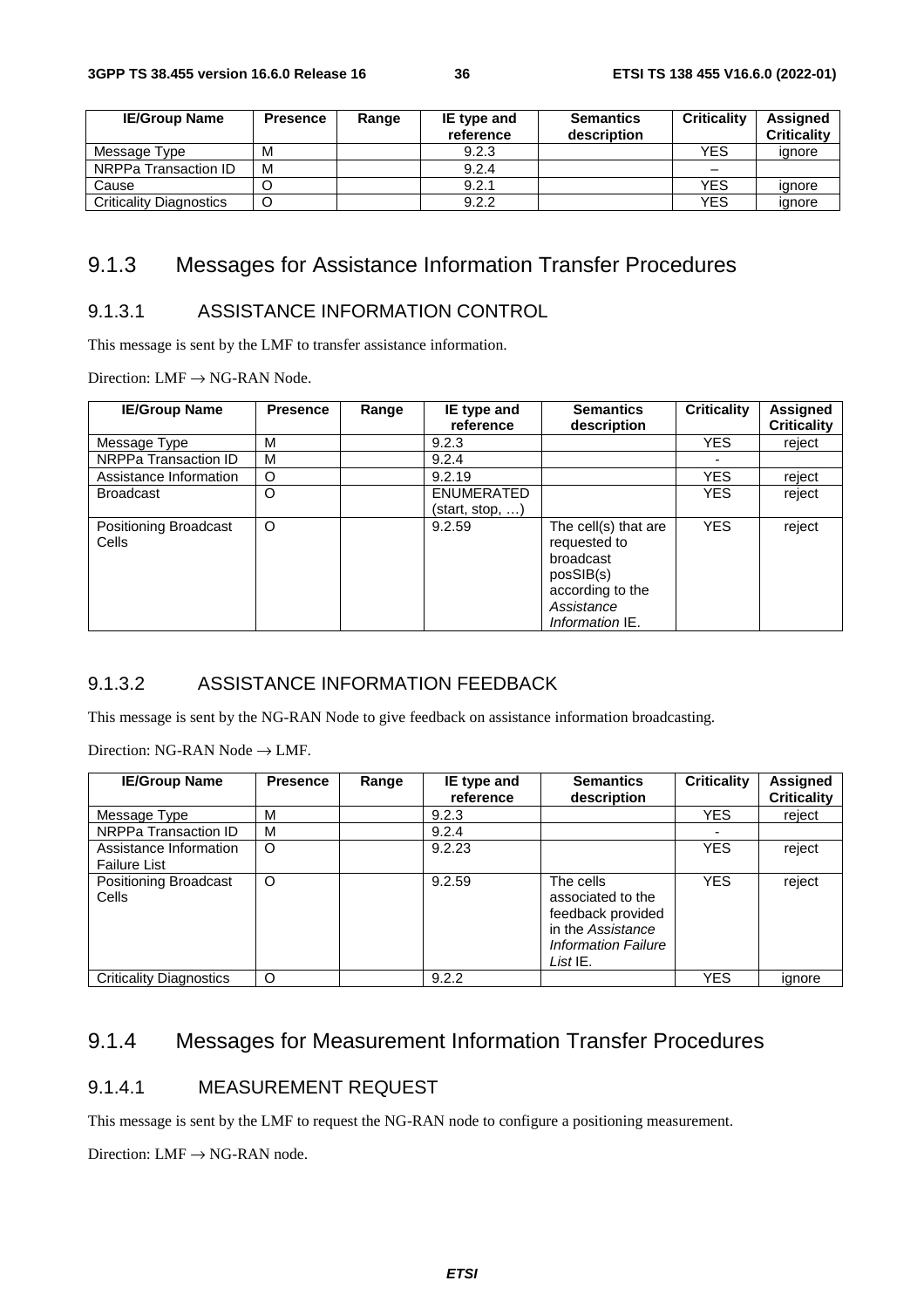| <b>IE/Group Name</b>                                     | <b>Presence</b>                                           | Range                                      | IE type and<br>reference                                                                                                                                             | <b>Semantics</b><br>description                                                                                         | <b>Criticality</b>       | <b>Assigned</b><br><b>Criticality</b> |
|----------------------------------------------------------|-----------------------------------------------------------|--------------------------------------------|----------------------------------------------------------------------------------------------------------------------------------------------------------------------|-------------------------------------------------------------------------------------------------------------------------|--------------------------|---------------------------------------|
| Message Type                                             | M                                                         |                                            | 9.2.3                                                                                                                                                                |                                                                                                                         | <b>YES</b>               | reject                                |
| NRPPa Transaction ID                                     | $\overline{\mathsf{M}}$                                   |                                            | 9.2.4                                                                                                                                                                |                                                                                                                         |                          |                                       |
| <b>LMF Measurement ID</b>                                | M                                                         |                                            | <b>INTEGER</b><br>(165536, )                                                                                                                                         |                                                                                                                         | <b>YES</b>               | reject                                |
| <b>TRP Measurement</b><br><b>Request List</b>            |                                                           | $\mathcal I$                               |                                                                                                                                                                      |                                                                                                                         | <b>YES</b>               | reject                                |
| >TRP Measurement<br><b>Request Item</b>                  |                                                           | $1.5$ <maxno<br>ofMeasTR<br/>Ps</maxno<br> |                                                                                                                                                                      |                                                                                                                         | <b>EACH</b>              | reject                                |
| >>TRP ID                                                 | M                                                         |                                            | 9.2.24                                                                                                                                                               |                                                                                                                         | $\overline{\phantom{a}}$ |                                       |
| >>Search Window<br>Information                           | O                                                         |                                            | 9.2.26                                                                                                                                                               |                                                                                                                         |                          |                                       |
| >>Cell ID                                                | $\overline{O}$                                            |                                            | <b>NR CGI</b><br>9.2.9                                                                                                                                               | The Cell ID of the<br>TRP identified by<br>the TRP ID IE.                                                               | <b>YES</b>               | ignore                                |
| <b>Report Characteristics</b>                            | M                                                         |                                            | <b>ENUMERATED</b><br>(OnDemand,<br>Periodic, )                                                                                                                       |                                                                                                                         | <b>YES</b>               | reject                                |
| Measurement<br>Periodicity                               | $\overline{C}$<br>ifReportCh<br>aracteristi<br>csPeriodic |                                            | <b>ENUMERATED</b><br>(120ms, 240ms,<br>480ms, 640ms,<br>1024ms,<br>2048ms,<br>5120ms,<br>10240ms, 1min,<br>6min, 12min,<br>30min,<br>60min,,<br>20480ms,<br>40960ms) | The codepoint<br>60min is not<br>applicable                                                                             | <b>YES</b>               | reject                                |
| <b>TRP Measurement</b><br><b>Quantities</b>              |                                                           | $\mathbf{1}$                               |                                                                                                                                                                      |                                                                                                                         | <b>YES</b>               | reject                                |
| >TRP Measurement<br><b>Quantities Item</b>               |                                                           | 1.<br>$<$ maxno $P$<br>osMeas>             |                                                                                                                                                                      |                                                                                                                         | EACH                     | reject                                |
| >TRP Measurement<br>Type                                 | M                                                         |                                            | <b>ENUMERATED</b><br>$(gNB -$<br>RxTxTimeDiff,<br>UL-SRS-RSRP,<br>UL-AoA, UL-<br>RTQA,)                                                                              |                                                                                                                         | $\blacksquare$           |                                       |
| >Timing Reporting<br><b>Granularity Factor</b>           | O                                                         |                                            | INTEGER (05)                                                                                                                                                         | Value $(05)$<br>corresponds to<br>(k0k5)<br>TS 38.133 [16]                                                              |                          |                                       |
| <b>SFN</b> initialisation Time                           | O                                                         |                                            | <b>Relative Time</b><br>1900<br>9.2.36                                                                                                                               | If this IE is not<br>present, the TRP<br>may assume that<br>the value is same<br>as its own SFN<br>initialisation time. | <b>YES</b>               | ignore                                |
| <b>SRS</b> Configuration                                 | O                                                         |                                            | 9.2.28                                                                                                                                                               |                                                                                                                         | <b>YES</b>               | ignore                                |
| Measurement Beam                                         | $\overline{O}$                                            |                                            | <b>ENUMERATED</b>                                                                                                                                                    |                                                                                                                         | <b>YES</b>               | ignore                                |
| <b>Information Request</b><br><b>System Frame Number</b> | $\overline{O}$                                            |                                            | (true,)<br>INTEGER(010<br>23)                                                                                                                                        |                                                                                                                         | <b>YES</b>               | ignore                                |
| Slot Number                                              | $\mathsf O$                                               |                                            | INTEGER(079                                                                                                                                                          |                                                                                                                         | <b>YES</b>               | ignore                                |

| Condition                       | <b>Explanation</b>                                                                           |
|---------------------------------|----------------------------------------------------------------------------------------------|
| ifReportCharacteristicsPeriodic | This IE shall be present if the Report Characteristics IE is set to the<br>value "Periodic". |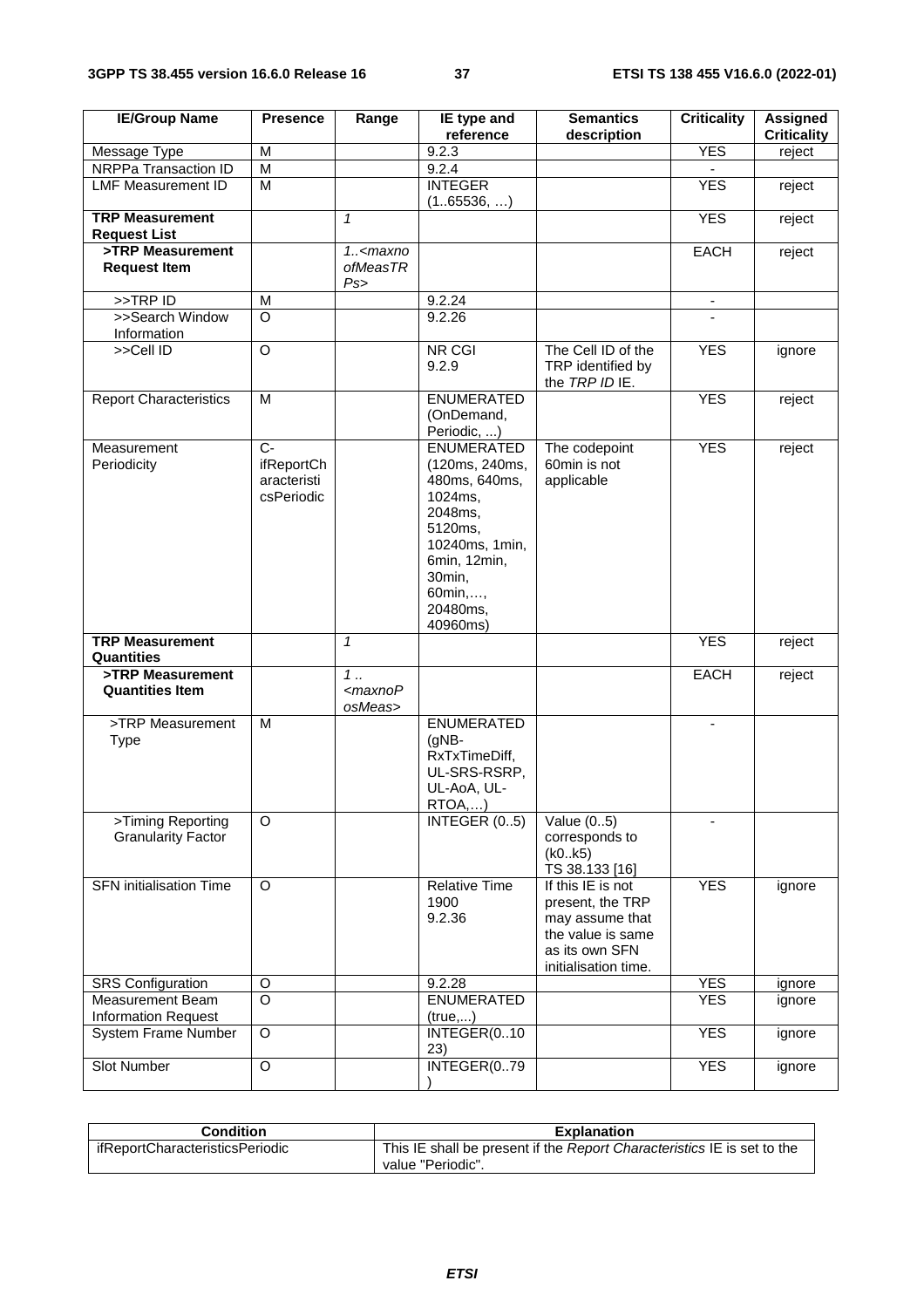| Range bound     | <b>Explanation</b>                                                                                                                     |
|-----------------|----------------------------------------------------------------------------------------------------------------------------------------|
| maxnoPosMeas    | Maximum no. of measured quantities that can be configured and<br>reported with one positioning measurement message. Value is<br>16384. |
| maxnoofMeasTRPs | Maxmum no. of TRPs that can be included within one message.<br>Value is 64.                                                            |

#### 9.1.4.2 MEASUREMENT RESPONSE

This message is sent by the NG-RAN node to report positioning measurements for the target UE.

Direction: NG-RAN node  $\rightarrow$  LMF.

| <b>IE/Group Name</b>                           | <b>Presence</b> | Range                                  | IE type and<br>reference     | <b>Semantics</b><br>description                           | <b>Criticality</b> | <b>Assigned</b><br><b>Criticality</b> |
|------------------------------------------------|-----------------|----------------------------------------|------------------------------|-----------------------------------------------------------|--------------------|---------------------------------------|
| Message Type                                   | М               |                                        | 9.2.3                        |                                                           | <b>YES</b>         | reject                                |
| NRPPa Transaction ID                           | M               |                                        | 9.2.4                        |                                                           |                    |                                       |
| <b>LMF Measurement ID</b>                      | м               |                                        | <b>INTEGER</b><br>(165536, ) |                                                           | <b>YES</b>         | reject                                |
| RAN Measurement ID                             | м               |                                        | <b>INTEGER</b><br>(165536, ) |                                                           | <b>YES</b>         | reject                                |
| <b>TRP Measurement</b><br><b>Response List</b> |                 | 0.1                                    |                              |                                                           | <b>YES</b>         | reject                                |
| >TRP Measurement<br><b>Response Item</b>       |                 | 1 <maxno<br>ofMeasTR<br/>Ps</maxno<br> |                              |                                                           | EACH               | reject                                |
| >>TRP ID                                       | М               |                                        | 9.2.24                       |                                                           | ۰                  |                                       |
| $>>$ TRP<br>Measurement Result                 | M               |                                        | 9.2.37                       |                                                           |                    |                                       |
| >>Cell ID                                      | $\circ$         |                                        | NR CGI<br>9.2.9              | The Cell ID of the<br>TRP identified by<br>the TRP ID IE. | <b>YES</b>         | ignore                                |
| Criticality Diagnostics                        | O               |                                        | 9.2.11                       |                                                           | <b>YES</b>         | ignore                                |

| Range bound     | Explanation                                                 |
|-----------------|-------------------------------------------------------------|
| maxnoofMeasTRPs | Maxmum no. of TRPs that can be included within one message. |
|                 | Value is 64.                                                |

#### 9.1.4.3 MEASUREMENT FAILURE

This message is sent by the NG-RAN node to report measurement failure.

Direction: NG-RAN node  $\rightarrow$  LMF.

| <b>IE/Group Name</b>           | <b>Presence</b> | Range | IE type and<br>reference | <b>Semantics</b><br>description | <b>Criticality</b>       | Assigned<br><b>Criticality</b> |
|--------------------------------|-----------------|-------|--------------------------|---------------------------------|--------------------------|--------------------------------|
| Message Type                   | M               |       | 9.2.3                    |                                 | <b>YES</b>               | reject                         |
| NRPPa Transaction ID           | м               |       | 9.2.4                    |                                 | $\overline{\phantom{0}}$ |                                |
| <b>LMF Measurement ID</b>      | M               |       | <b>INTEGER</b>           |                                 | <b>YES</b>               | reject                         |
|                                |                 |       | (165536, )               |                                 |                          |                                |
| Cause                          | M               |       | 9.2.1                    |                                 | <b>YES</b>               | ignore                         |
| <b>Criticality Diagnostics</b> | O               |       | 9.2.11                   |                                 | <b>YES</b>               | ignore                         |

#### 9.1.4.4 MEASUREMENT REPORT

This message is sent by the NG-RAN node to report positioning measurements for the target UE.

Direction: NG-RAN node  $\rightarrow$  LMF.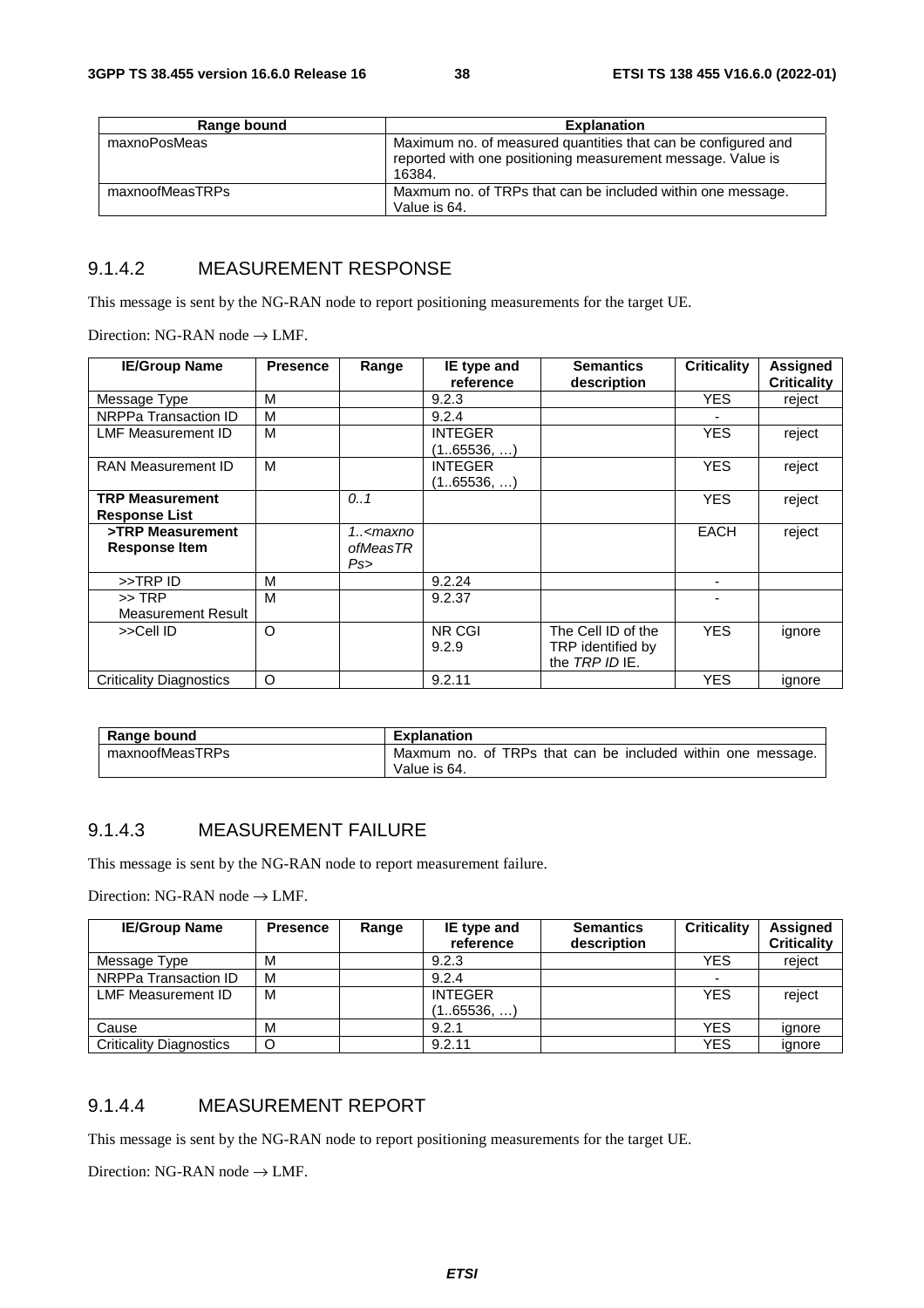| <b>IE/Group Name</b>      | <b>Presence</b> | Range                                                                          | IE type and    | <b>Semantics</b>   | <b>Criticality</b> | <b>Assigned</b>    |
|---------------------------|-----------------|--------------------------------------------------------------------------------|----------------|--------------------|--------------------|--------------------|
|                           |                 |                                                                                | reference      | description        |                    | <b>Criticality</b> |
| Message Type              | М               |                                                                                | 9.2.3          |                    | <b>YES</b>         | reject             |
| NRPPa Transaction ID      | М               |                                                                                | 9.2.4          |                    |                    |                    |
| LMF Measurement ID        | м               |                                                                                | <b>INTEGER</b> |                    | <b>YES</b>         | reject             |
|                           |                 |                                                                                | (165536, )     |                    |                    |                    |
| <b>RAN Measurement ID</b> | м               |                                                                                | <b>INTEGER</b> |                    | <b>YES</b>         | reject             |
|                           |                 |                                                                                | (165536, )     |                    |                    |                    |
| <b>TRP Measurement</b>    |                 |                                                                                |                |                    | <b>YES</b>         | reject             |
| <b>Response List</b>      |                 |                                                                                |                |                    |                    |                    |
| >TRP Measurement          |                 | 1 <maxno< td=""><td></td><td></td><td><b>EACH</b></td><td>reject</td></maxno<> |                |                    | <b>EACH</b>        | reject             |
| <b>Response Item</b>      |                 | ofMeasTR                                                                       |                |                    |                    |                    |
|                           |                 | Ps                                                                             |                |                    |                    |                    |
| >>TRP ID                  | М               |                                                                                | 9.2.24         |                    |                    |                    |
| $>>$ TRP                  | м               |                                                                                | 9.2.37         |                    |                    |                    |
| <b>Measurement Result</b> |                 |                                                                                |                |                    |                    |                    |
| >>Cell ID                 | O               |                                                                                | NR CGI         | The Cell ID of the | <b>YES</b>         | ignore             |
|                           |                 |                                                                                | 9.2.9          | TRP identified by  |                    |                    |
|                           |                 |                                                                                |                | the TRP ID IE.     |                    |                    |

| Range bound     | <b>Explanation</b>                                          |
|-----------------|-------------------------------------------------------------|
| maxnoofMeasTRPs | Maxmum no. of TRPs that can be included within one message. |
|                 | Value is 64.                                                |

#### 9.1.4.5 MEASUREMENT UPDATE

This message is sent by the LMF to update a previously configured measurement.

Direction:  $LMF \rightarrow NG-RAN$  node.

| <b>IE/Group Name</b>      | <b>Presence</b> | Range | IE type and<br>reference     | <b>Semantics</b><br>description | <b>Criticality</b> | <b>Assigned</b><br><b>Criticality</b> |
|---------------------------|-----------------|-------|------------------------------|---------------------------------|--------------------|---------------------------------------|
| Message Type              | М               |       | 9.2.3                        |                                 | YES                | ignore                                |
| NRPPa Transaction ID      | M               |       | 9.2.4                        |                                 |                    |                                       |
| LMF Measurement ID        | м               |       | <b>INTEGER</b><br>(165536, ) |                                 | <b>YES</b>         | reject                                |
| <b>RAN Measurement ID</b> | М               |       | <b>INTEGER</b><br>(165536, ) |                                 | <b>YES</b>         | reject                                |
| <b>SRS Configuration</b>  |                 |       | 9.2.28                       |                                 | <b>YES</b>         | ignore                                |

#### 9.1.4.6 MEASUREMENT ABORT

This message is sent by the LMF to request the NG-RAN node to abort a measurement.

Direction: LMF  $\rightarrow$  NG-RAN node.

| <b>IE/Group Name</b>      | <b>Presence</b> | Range | IE type and<br>reference      | <b>Semantics</b><br>description | <b>Criticality</b> | <b>Assigned</b><br><b>Criticality</b> |
|---------------------------|-----------------|-------|-------------------------------|---------------------------------|--------------------|---------------------------------------|
| Message Type              | М               |       | 9.2.3                         |                                 | YES                | reject                                |
| NRPPa Transaction ID      | м               |       | 9.2.4                         |                                 |                    |                                       |
| <b>LMF Measurement ID</b> | м               |       | <b>INTEGER</b><br>(165536, …) |                                 | <b>YES</b>         | reject                                |
| RAN Measurement ID        | м               |       | <b>INTEGER</b><br>(165536, …) |                                 | <b>YES</b>         | reject                                |

#### 9.1.4.7 MEASUREMENT FAILURE INDICATION

This message is sent by the NG-RAN node to indicate that the previously requested measurements can no longer be reported.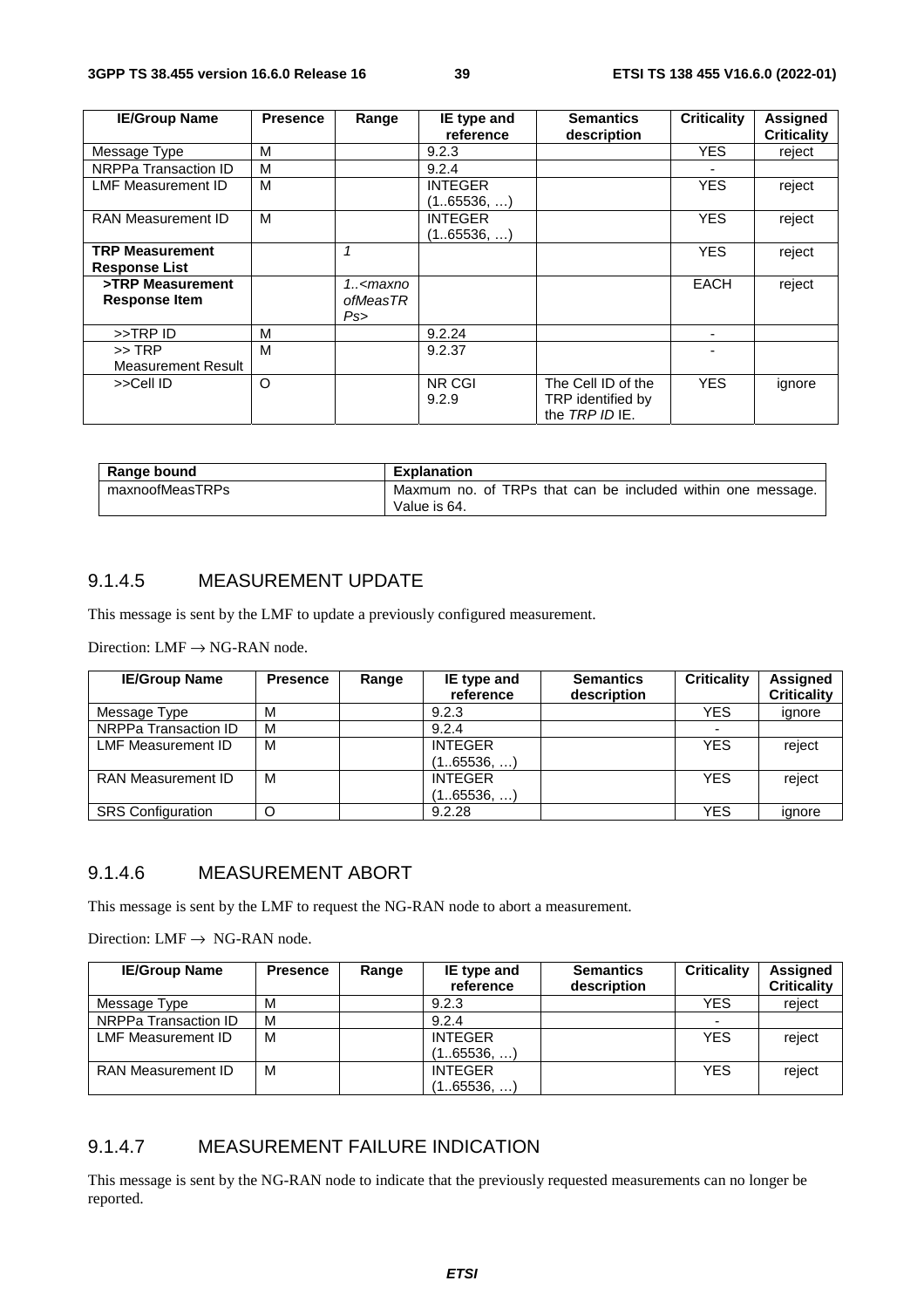Direction: NG-RAN node → LMF.

| <b>IE/Group Name</b>      | <b>Presence</b> | Range | IE type and<br>reference     | <b>Semantics</b><br>description | <b>Criticality</b>       | <b>Assigned</b><br><b>Criticality</b> |
|---------------------------|-----------------|-------|------------------------------|---------------------------------|--------------------------|---------------------------------------|
| Message Type              | M               |       | 9.2.3                        |                                 | <b>YES</b>               | reject                                |
| NRPPa Transaction ID      | M               |       | 9.2.4                        |                                 | $\overline{\phantom{a}}$ |                                       |
| <b>LMF Measurement ID</b> | M               |       | <b>INTEGER</b><br>(165536,)  |                                 | <b>YFS</b>               | reject                                |
| <b>RAN Measurement ID</b> | м               |       | <b>INTEGER</b><br>(165536, ) |                                 | <b>YES</b>               | reject                                |
| Cause                     | M               |       | 9.2.1                        |                                 | <b>YES</b>               | ignore                                |

# 9.2 Information Element definitions

#### 9.2.0 General

When specifying information elements which are to be represented by bit strings, if not otherwise specifically stated in the semantics description of the concerned IE or elsewhere, the following principle applies with regards to the ordering of bits:

- The first bit (leftmost bit) contains the most significant bit (MSB);
- The last bit (rightmost bit) contains the least significant bit (LSB);
- When importing bit strings from other specifications, the first bit of the bit string contains the first bit of the concerned information.

#### 9.2.1 Cause

The purpose of the cause information element is to indicate the reason for a particular event for the whole protocol.

| <b>IE/Group Name</b>           | <b>Presence</b> | Range | <b>IE Type and Reference</b>                                                                                                                                                                                                                                                                                     | <b>Semantics Description</b> |
|--------------------------------|-----------------|-------|------------------------------------------------------------------------------------------------------------------------------------------------------------------------------------------------------------------------------------------------------------------------------------------------------------------|------------------------------|
| <b>CHOICE Cause Group</b>      | M               |       |                                                                                                                                                                                                                                                                                                                  |                              |
| >Radio Network Layer           |                 |       |                                                                                                                                                                                                                                                                                                                  |                              |
| >>Radio Network Layer<br>Cause | M               |       | <b>ENUMERATED</b><br>(Unspecified, Requested<br>Item not Supported,<br>Requested Item<br>Temporarily not<br>Available,                                                                                                                                                                                           |                              |
| >Protocol                      |                 |       |                                                                                                                                                                                                                                                                                                                  |                              |
| >>Protocol Cause               | M               |       | <b>ENUMERATED</b><br>(Transfer Syntax Error,<br><b>Abstract Syntax Error</b><br>(Reject),<br><b>Abstract Syntax Error</b><br>(Ignore and Notify),<br>Message not Compatible<br>with Receiver State,<br>Semantic Error.<br>Unspecified,<br><b>Abstract Syntax Error</b><br>(Falsely Constructed<br>Message),<br>) |                              |
| >Misc                          |                 |       |                                                                                                                                                                                                                                                                                                                  |                              |
| >>Miscellaneous Cause          | M               |       | <b>ENUMERATED</b><br>(Unspecified,<br>                                                                                                                                                                                                                                                                           |                              |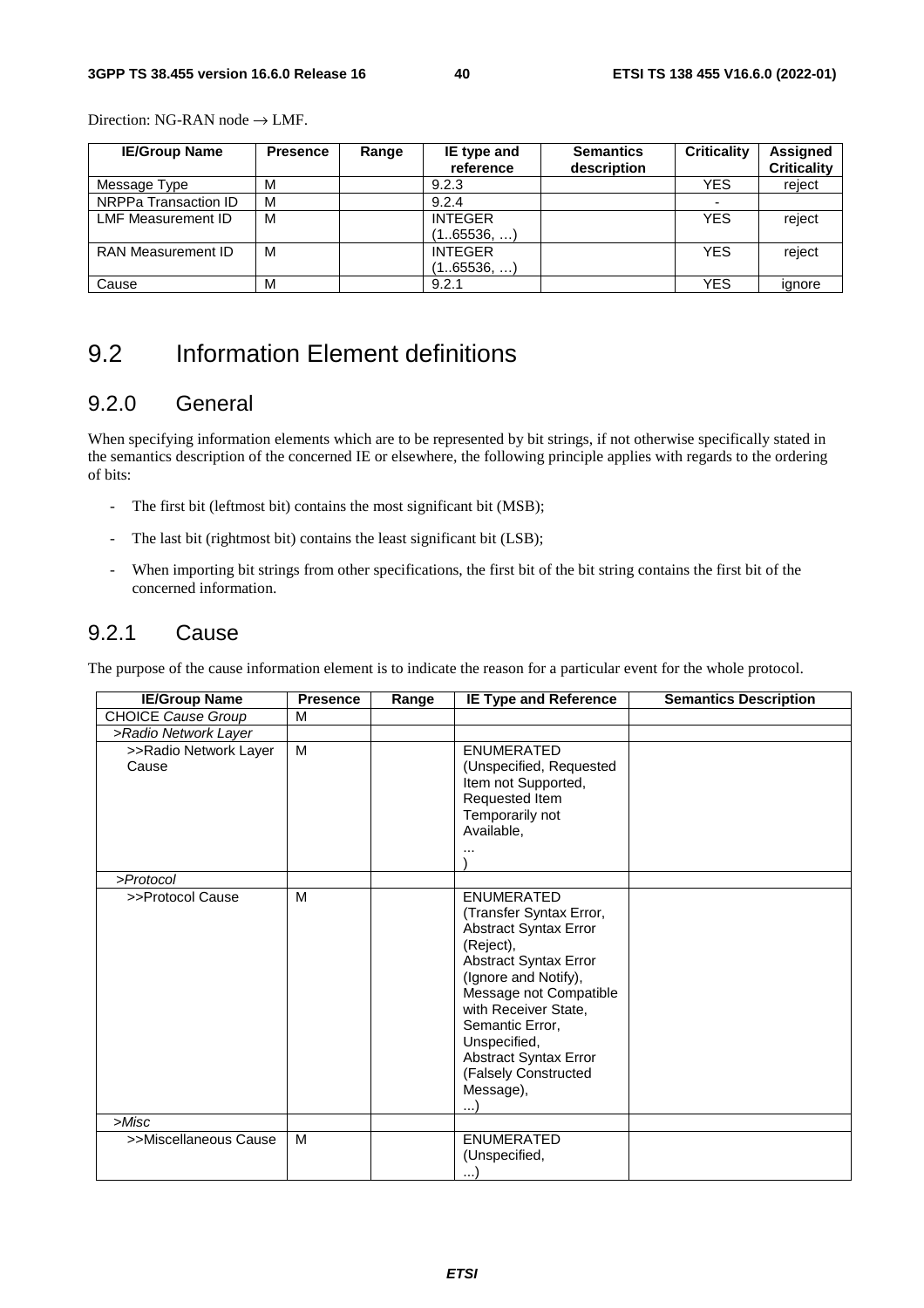The meaning of the different cause values is described in the following table. In general, "not supported" cause values indicate that the concerned capability is missing. On the other hand, "not available" cause values indicate that the concerned capability is present, but insufficient resources were available to perform the requested action.

| <b>Radio Network Layer cause</b> | <b>Meaning</b>                                                                |
|----------------------------------|-------------------------------------------------------------------------------|
| Unspecified                      | Sent when none of the above cause values applies but still the cause is Radio |
|                                  | Network Layer related                                                         |
| Requested Item not Supported     | The NG-RAN node does not support the requested measurement object, or         |
|                                  | cannot provide the requested information item.                                |
| Requested Item Temporarily not   | The NG-RAN node can temporarily not provide the requested measurement         |
| Available                        | object or information item.                                                   |

| <b>Protocol cause</b>             | <b>Meaning</b>                                                              |
|-----------------------------------|-----------------------------------------------------------------------------|
| Abstract Syntax Error (Reject)    | The received message included an abstract syntax error and the concerned    |
|                                   | criticality indicated "reject" (see sub clause 10.3)                        |
| Abstract Syntax Error (Ignore and | The received message included an abstract syntax error and the concerned    |
| Notify)                           | criticality indicated "ignore and notify" (see sub clause 10.3)             |
| Abstract syntax error (falsely    | The received message contained IEs or IE groups in wrong order or with too  |
| constructed message)              | many occurrences (see sub clause 10.3)                                      |
| Message not Compatible with       | The received message was not compatible with the receiver state (see sub    |
| <b>Receiver State</b>             | clause $10.4$ )                                                             |
| Semantic Error                    | The received message included a semantic error (see sub clause 10.4)        |
| <b>Transfer Syntax Error</b>      | The received message included a transfer syntax error (see sub clause 10.2) |
| Unspecified                       | Sent when none of the above cause values applies but still the cause is     |
|                                   | Protocol related                                                            |

| Miscellaneous cause | <b>Meaning</b>                                                                                                                                                         |
|---------------------|------------------------------------------------------------------------------------------------------------------------------------------------------------------------|
| Unspecified         | Sent when none of the above cause values applies and the cause is not<br>related to any of the categories Radio Network Layer, Transport Network<br>Laver or Protocol. |

## 9.2.2 Criticality Diagnostics

The *Criticality Diagnostics* IE is sent by the NG-RAN node or LMF when parts of a received message have not been comprehended or were missing, or if the message contained logical errors. When applicable, it contains information about which IEs were not comprehended or were missing. The conditions for inclusion of the *NRPPa Transaction ID* IE are described in clause 10.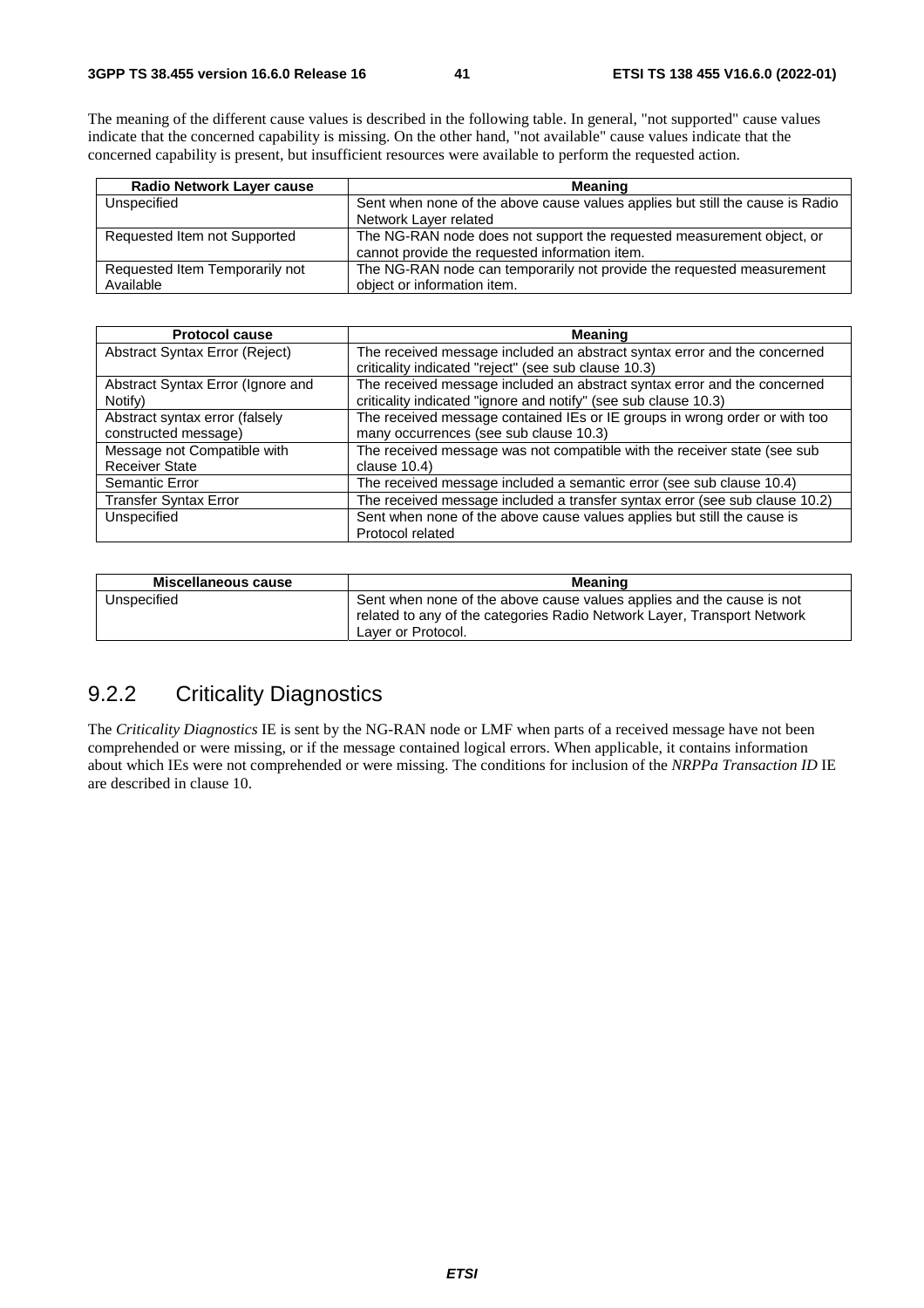| <b>IE/Group Name</b>                                         | <b>Presence</b> | Range                                                  | IE type and reference                                                                     | <b>Semantics description</b>                                                                                                                                                                   |
|--------------------------------------------------------------|-----------------|--------------------------------------------------------|-------------------------------------------------------------------------------------------|------------------------------------------------------------------------------------------------------------------------------------------------------------------------------------------------|
| Procedure Code                                               | O               |                                                        | <b>INTEGER (0255)</b>                                                                     | Procedure Code is to be used if<br>Criticality Diagnostics is part of<br>Error Indication procedure, and<br>not within the response message<br>of the same procedure that<br>caused the error. |
| <b>Triggering Message</b>                                    | O               |                                                        | <b>ENUMERATED</b><br>(initiating message,<br>successful outcome,<br>unsuccessful outcome) | The Triggering Message is used<br>only if the Criticality Diagnostics<br>is part of Error Indication<br>procedure.                                                                             |
| <b>Procedure Criticality</b>                                 | O               |                                                        | ENUMERATED (reject,<br>ignore, notify)                                                    | This Procedure Criticality is used<br>for reporting the Criticality of the<br>Triggering message (Procedure).                                                                                  |
| NRPPa Transaction ID                                         | O               |                                                        | 9.2.4                                                                                     |                                                                                                                                                                                                |
| <b>Information Element</b><br><b>Criticality Diagnostics</b> |                 | $\mathcal{O}$ .<br><maxnrof<br>Errors&gt;</maxnrof<br> |                                                                                           |                                                                                                                                                                                                |
| >IE Criticality                                              | M               |                                                        | ENUMERATED (reject,<br>ignore, notify)                                                    | The IE Criticality is used for<br>reporting the criticality of the<br>triggering IE. The value "ignore"<br>shall not be used.                                                                  |
| $>$ IE ID                                                    | M               |                                                        | INTEGER (0.65535)                                                                         | The IE ID of the not understood<br>or missing IE.                                                                                                                                              |
| >Type Of Error                                               | M               |                                                        | <b>ENUMERATED</b> (not<br>understood, missing, )                                          |                                                                                                                                                                                                |

| Range bound   | <b>Explanation</b>                                            |
|---------------|---------------------------------------------------------------|
| maxNrOfErrors | Maximum no. of IE errors allowed to be reported with a single |
|               | message. The value for maxNroOfErrors is 256.                 |

### 9.2.3 Message Type

The *Message Type* IE uniquely identifies the message being sent. It is mandatory for all messages.

| <b>IE/Group Name</b> | <b>Presence</b> | Range | IE type and reference                                                                      | <b>Semantics description</b> |
|----------------------|-----------------|-------|--------------------------------------------------------------------------------------------|------------------------------|
| Procedure Code       | м               |       | <b>INTEGER (0255)</b>                                                                      |                              |
| Type of Message      | M               |       | <b>CHOICE</b><br>(Initiating Message,<br>Successful Outcome,<br>Unsuccessful Outcome,<br>. |                              |

#### 9.2.4 NRPPa Transaction ID

The *NRPPa Transaction ID* IE is used to associate all the messages belonging to the same procedure. Messages belonging to the same procedure shall use the same NRPPa Transaction ID.

The NRPPa Transaction ID is determined by the initiating peer of a procedure.

The NRPPa Transaction ID shall uniquely identify a procedure among all ongoing parallel procedures using the same procedure code, and initiated by the same protocol peer.

| <b>IE/Group Name</b>           | <b>Presence</b> | Range | <b>IE Type and Reference</b> | <b>Semantics Description</b> |
|--------------------------------|-----------------|-------|------------------------------|------------------------------|
| <b>NRPPa</b><br>Transaction ID | M               |       | (032767)<br>INTEGER          |                              |

#### 9.2.5 E-CID Measurement Result

The purpose of the E-CID Measurement Result information element is to provide the E-CID measurement result.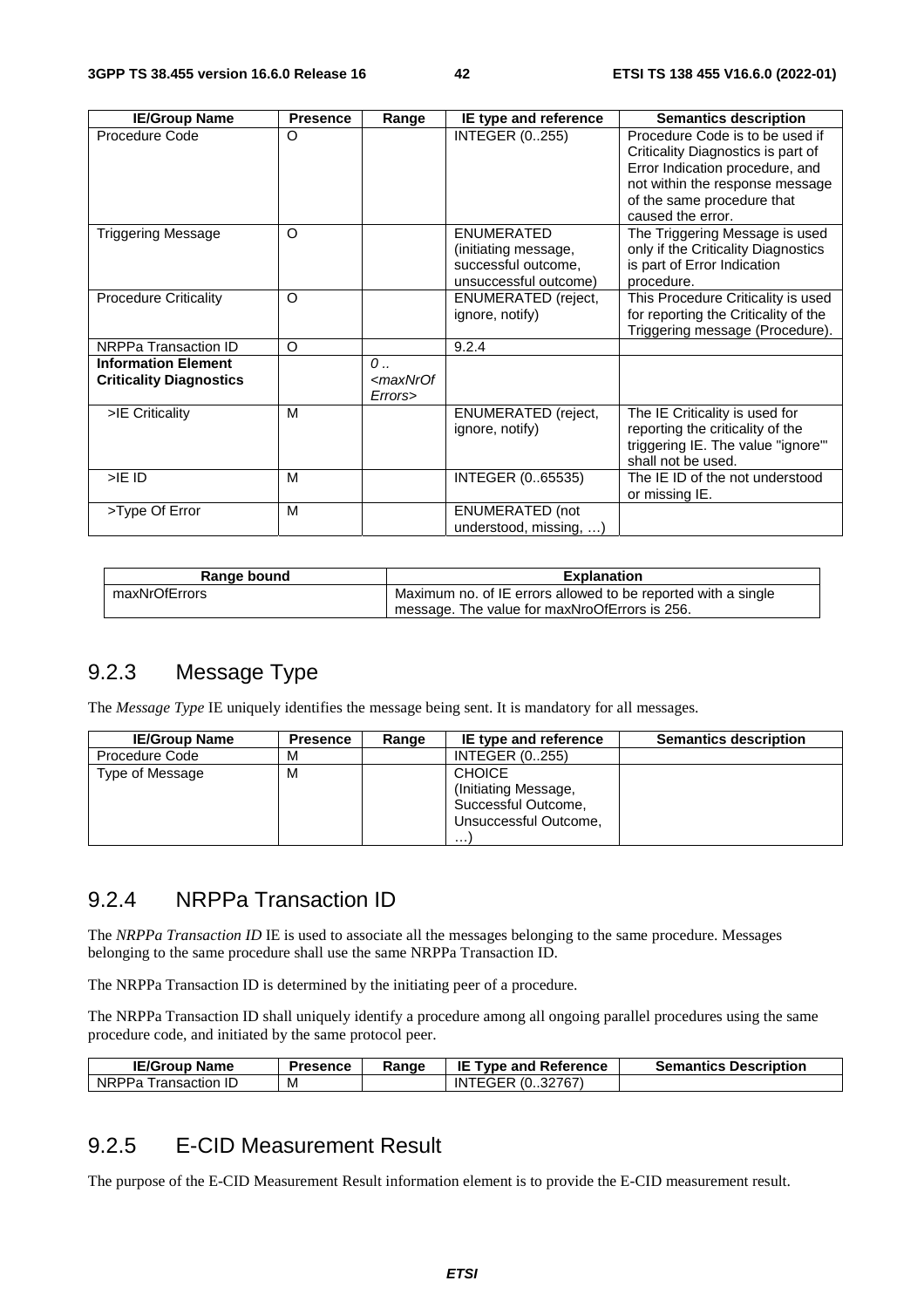| <b>IE/Group Name</b>                             | <b>Presence</b>         | Range                                        | <b>IE Type and</b><br>Reference | <b>Semantics</b><br><b>Description</b>                                                                                                                                                                                  | <b>Criticality</b>       | Assigned<br><b>Criticality</b> |
|--------------------------------------------------|-------------------------|----------------------------------------------|---------------------------------|-------------------------------------------------------------------------------------------------------------------------------------------------------------------------------------------------------------------------|--------------------------|--------------------------------|
| <b>Serving Cell ID</b>                           | M                       |                                              | <b>NG-RAN CGI</b><br>9.2.6      | <b>NG-RAN Cell</b><br>Identifier of the<br>serving cell                                                                                                                                                                 |                          |                                |
| <b>Serving Cell TAC</b>                          | M                       |                                              | <b>TAC</b><br>9.2.11            | <b>Tracking Area</b><br>Code of the<br>serving cell                                                                                                                                                                     | Ξ.                       |                                |
| <b>NG-RAN Access Point</b><br>Position           | $\overline{O}$          |                                              | 9.2.10                          | The configured<br>estimated<br>geographical<br>position of the<br>antenna of the<br>cell.<br>If the<br>Geographical<br>Coordinates IE is<br>used, the NG-RAN<br><b>Access Point</b><br>Position IE shall<br>be ignored. | ٠                        |                                |
| <b>Measured Results</b>                          |                         | $\mathcal{O}$<br>$<$ maxnoM<br>eas>          |                                 | Measurement<br>results of the<br>serving RAT.                                                                                                                                                                           |                          |                                |
| >CHOICE Measured<br><b>Results Value</b>         | M                       |                                              |                                 |                                                                                                                                                                                                                         | $\overline{\phantom{0}}$ |                                |
| >>Value Angle of<br><b>Arrival EUTRA</b>         | $\overline{M}$          |                                              | <b>INTEGER</b><br>(0.719)       | According to<br>mapping in TS<br>36.133 [9]                                                                                                                                                                             |                          |                                |
| >>Value Timing<br>Advance Type 1<br><b>EUTRA</b> | M                       |                                              | <b>INTEGER</b><br>(0.7690)      | According to<br>mapping in TS 36.<br>214 [17]                                                                                                                                                                           | $\blacksquare$           |                                |
| >>Value Timing<br>Advance Type 2<br><b>EUTRA</b> | $\overline{M}$          |                                              | <b>INTEGER</b><br>(0.7690)      | According to<br>mapping in TS 36.<br>214 [17]                                                                                                                                                                           | $\blacksquare$           |                                |
| >>Result RSRP<br><b>EUTRA</b>                    |                         | $1$ .<br><maxcell<br>Report&gt;</maxcell<br> |                                 |                                                                                                                                                                                                                         | $\overline{a}$           |                                |
| >>> PCI EUTRA                                    | M                       |                                              | <b>INTEGER</b><br>(0.503)       | <b>Physical Cell</b><br>Identifier of the<br>reported E-UTRA<br>cell                                                                                                                                                    |                          |                                |
| >>>EARFCN                                        | $\overline{\mathsf{M}}$ |                                              | <b>INTEGER (0</b><br>262143,)   | Corresponds to<br>NDL for FDD and<br>NDL/UL for TDD in<br>ref. TS 36.104 [7]                                                                                                                                            |                          |                                |
| >>> CGI EUTRA                                    | O                       |                                              | 9.2.7                           | Cell Global<br>Identifier of the<br>reported E-UTRA<br>cell                                                                                                                                                             |                          |                                |
| >>>Value RSRP<br><b>EUTRA</b>                    | M                       |                                              | <b>INTEGER</b><br>(097, )       |                                                                                                                                                                                                                         |                          |                                |
| >>Result RSRQ<br><b>EUTRA</b>                    |                         | 1.<br><maxcell<br>Report&gt;</maxcell<br>    |                                 |                                                                                                                                                                                                                         |                          |                                |
| >>> PCI EUTRA                                    | M                       |                                              | <b>INTEGER</b><br>(0.503)       | <b>Physical Cell</b><br>Identifier of the<br>reported E-UTRA<br>cell                                                                                                                                                    | $\sim$                   |                                |
| >>>EARFCN                                        | M                       |                                              | <b>INTEGER</b><br>(0262143, )   | Corresponds to<br>NDL for FDD and<br>NDL/UL for TDD in<br>ref. TS 36.104 [7]                                                                                                                                            |                          |                                |
| >>> CGI EUTRA                                    | O                       |                                              | 9.2.7                           | Cell Global<br>Identifier of the<br>reported E-UTRA<br>cell                                                                                                                                                             |                          |                                |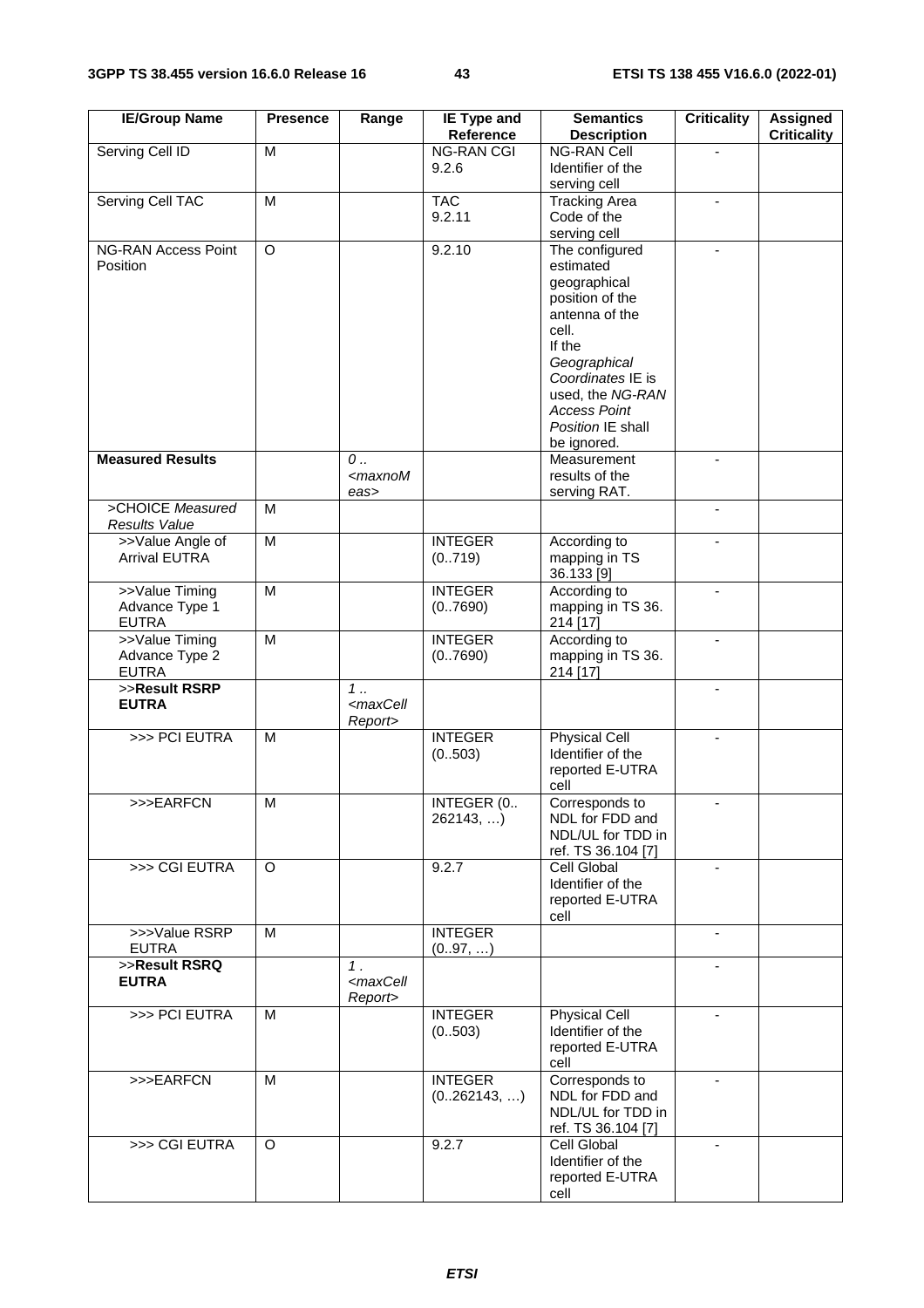| >>>Value RSRQ                                    | M                  |                                                                                                                              | <b>INTEGER</b>             |                    | $\blacksquare$           |        |
|--------------------------------------------------|--------------------|------------------------------------------------------------------------------------------------------------------------------|----------------------------|--------------------|--------------------------|--------|
| <b>EUTRA</b>                                     |                    |                                                                                                                              | (034, )                    |                    |                          |        |
| >>Result SS-RSRP                                 |                    | $1 \ldots$                                                                                                                   |                            |                    | <b>YES</b>               | ignore |
|                                                  |                    | <maxcell< td=""><td></td><td></td><td></td><td></td></maxcell<>                                                              |                            |                    |                          |        |
|                                                  |                    | ReportNR                                                                                                                     |                            |                    |                          |        |
|                                                  |                    | $\,$                                                                                                                         |                            |                    |                          |        |
| $>>NR$ PCI                                       | M                  |                                                                                                                              | <b>INTEGER</b>             |                    | $\blacksquare$           |        |
| >>>NR ARFCN                                      | M                  |                                                                                                                              | (0.1007)<br><b>INTEGER</b> |                    | ٠                        |        |
|                                                  |                    |                                                                                                                              | (03279165)                 |                    |                          |        |
| >>>NR CGI                                        | $\mathsf O$        |                                                                                                                              | 9.2.9                      |                    | $\blacksquare$           |        |
| >>>Value SS-                                     | $\overline{\circ}$ |                                                                                                                              | <b>INTEGER</b>             | SS-RSRP            |                          |        |
| <b>RSRP Cell</b>                                 |                    |                                                                                                                              | (0127)                     | measurement        |                          |        |
|                                                  |                    |                                                                                                                              |                            | aggregated at cell |                          |        |
|                                                  |                    |                                                                                                                              |                            | level              |                          |        |
| >>>SS-RSRP per                                   |                    | $\mathcal{O}$                                                                                                                |                            |                    | $\blacksquare$           |        |
| <b>SSB Resource</b>                              |                    | <maxinde< td=""><td></td><td></td><td></td><td></td></maxinde<>                                                              |                            |                    |                          |        |
|                                                  |                    | xesReport                                                                                                                    |                            |                    |                          |        |
|                                                  |                    | $\,>\,$                                                                                                                      |                            |                    |                          |        |
| >>>>SSB Index                                    | M                  |                                                                                                                              | <b>INTEGER</b>             |                    | $\blacksquare$           |        |
|                                                  |                    |                                                                                                                              | (063)                      |                    |                          |        |
| >>>>Value SS-                                    | M                  |                                                                                                                              | <b>INTEGER</b>             | SS-RSRP            |                          |        |
| <b>RSRP</b>                                      |                    |                                                                                                                              | (0127)                     | measurement per    |                          |        |
|                                                  |                    |                                                                                                                              |                            | SSB resource       |                          |        |
| >>Result SS-RSRQ                                 |                    | 1.                                                                                                                           |                            |                    | <b>YES</b>               | ignore |
|                                                  |                    | <maxcell< td=""><td></td><td></td><td></td><td></td></maxcell<>                                                              |                            |                    |                          |        |
|                                                  |                    | ReportNR                                                                                                                     |                            |                    |                          |        |
|                                                  |                    | $\, > \,$                                                                                                                    |                            |                    |                          |        |
| $>>NR$ PCI                                       | M                  |                                                                                                                              | <b>INTEGER</b>             |                    | $\blacksquare$           |        |
|                                                  |                    |                                                                                                                              | (0.1007)                   |                    |                          |        |
| >>>NR ARFCN                                      | $\overline{M}$     |                                                                                                                              | <b>INTEGER</b>             |                    | $\blacksquare$           |        |
|                                                  |                    |                                                                                                                              | (03279165)                 |                    |                          |        |
| >>>NR CGI                                        | $\circ$            |                                                                                                                              | 9.2.9                      |                    | $\blacksquare$           |        |
| >>>Value SS-                                     | $\circ$            |                                                                                                                              | <b>INTEGER</b>             | SS-RSRQ            |                          |        |
| <b>RSRQ Cell</b>                                 |                    |                                                                                                                              | (0127)                     | measurement        |                          |        |
|                                                  |                    |                                                                                                                              |                            | aggregated at cell |                          |        |
| >>>SS-RSRQ per                                   |                    |                                                                                                                              |                            | level              |                          |        |
| <b>SSB Resource</b>                              |                    | $\mathcal{O}$ .<br><maxinde< td=""><td></td><td></td><td><math display="inline">\blacksquare</math></td><td></td></maxinde<> |                            |                    | $\blacksquare$           |        |
|                                                  |                    | xesReport                                                                                                                    |                            |                    |                          |        |
|                                                  |                    | $\, > \,$                                                                                                                    |                            |                    |                          |        |
| >>>>SSB Index                                    | M                  |                                                                                                                              | <b>INTEGER</b>             |                    |                          |        |
|                                                  |                    |                                                                                                                              | (063)                      |                    |                          |        |
| >>>>Value SS-                                    | M                  |                                                                                                                              | <b>INTEGER</b>             | SS-RSRQ            | $\blacksquare$           |        |
| <b>RSRQ</b>                                      |                    |                                                                                                                              | (0127)                     | measurement per    |                          |        |
|                                                  |                    |                                                                                                                              |                            | SSB resource       |                          |        |
| >>Result CSI-                                    |                    | $1 \ldots$                                                                                                                   |                            |                    | <b>YES</b>               | ignore |
| <b>RSRP</b>                                      |                    | <maxcell< td=""><td></td><td></td><td></td><td></td></maxcell<>                                                              |                            |                    |                          |        |
|                                                  |                    | ReportNR                                                                                                                     |                            |                    |                          |        |
|                                                  |                    | $\,$                                                                                                                         |                            |                    |                          |        |
| >>>NR PCI                                        | M                  |                                                                                                                              | <b>INTEGER</b>             |                    |                          |        |
|                                                  |                    |                                                                                                                              | (01007)                    |                    |                          |        |
| >>>NR ARFCN                                      | M                  |                                                                                                                              | <b>INTEGER</b>             |                    | $\overline{\phantom{a}}$ |        |
|                                                  |                    |                                                                                                                              | (03279165)                 |                    |                          |        |
| >>>NR CGI                                        | $\mathsf O$        |                                                                                                                              | 9.2.9                      |                    |                          |        |
| >>>Value CSI-                                    | $\circ$            |                                                                                                                              | <b>INTEGER</b>             | <b>CSI-RSRP</b>    |                          |        |
| <b>RSRP Cell</b>                                 |                    |                                                                                                                              | (0127)                     | measurement        |                          |        |
|                                                  |                    |                                                                                                                              |                            | aggregated at cell |                          |        |
|                                                  |                    |                                                                                                                              |                            | level              |                          |        |
| >>>CSI-RSRP per                                  |                    | $0$                                                                                                                          |                            |                    | $\blacksquare$           |        |
| <b>CSI-RS Resource</b>                           |                    | <maxinde< td=""><td></td><td></td><td></td><td></td></maxinde<>                                                              |                            |                    |                          |        |
|                                                  |                    | xesReport                                                                                                                    |                            |                    |                          |        |
|                                                  |                    | >                                                                                                                            |                            |                    |                          |        |
| $\rightarrow$ $\rightarrow$ $\sim$ $\sim$ CSI-RS | M                  |                                                                                                                              | <b>INTEGER</b>             |                    | $\blacksquare$           |        |
| Index                                            |                    |                                                                                                                              | (095)                      |                    |                          |        |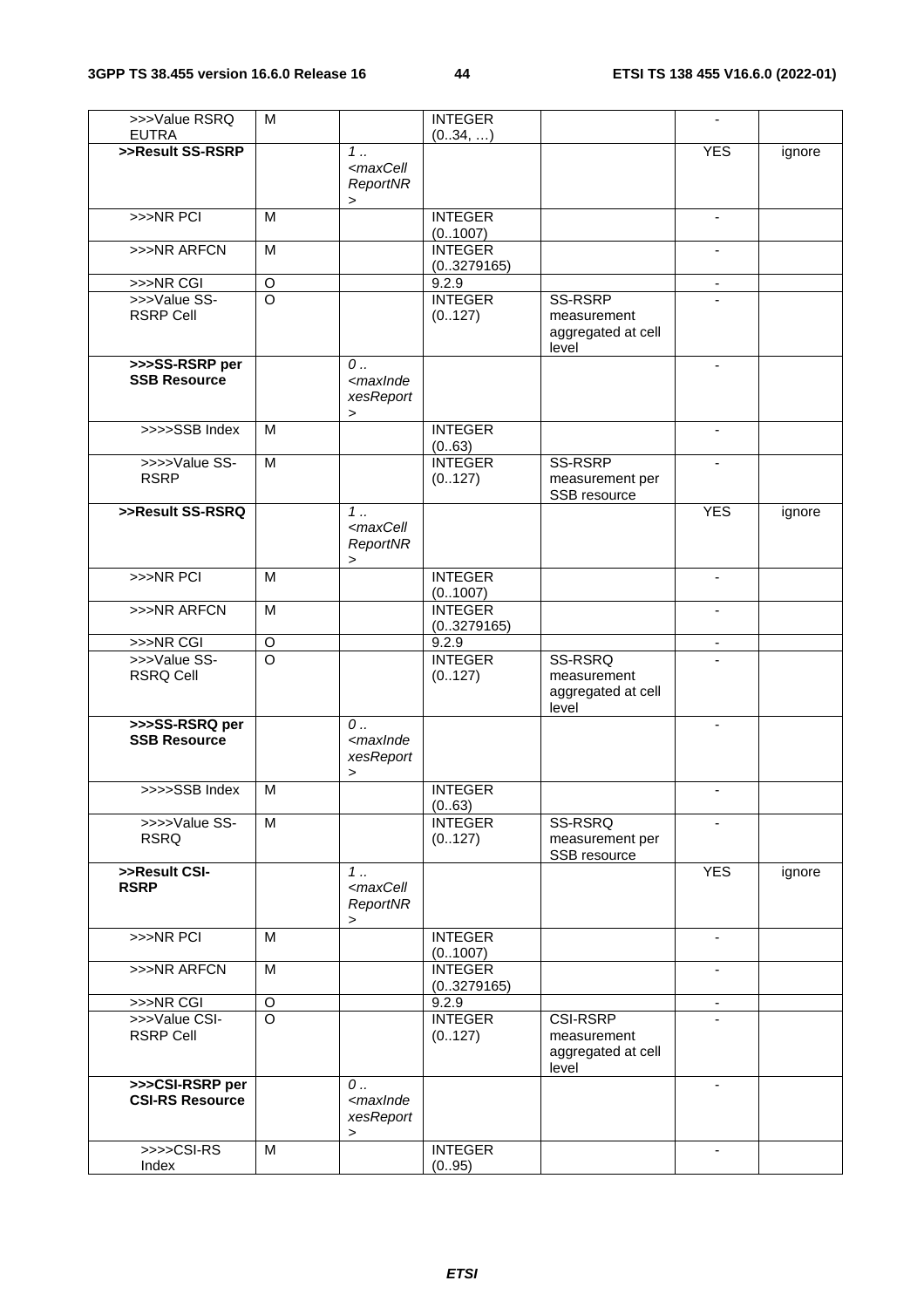| >>>>Value CSI-<br><b>RSRP</b>                | M              |                                                     | <b>INTEGER</b><br>(0.127)        | <b>CSI-RSRP</b><br>measurement per<br>CSI-RS resource  | $\blacksquare$ |        |
|----------------------------------------------|----------------|-----------------------------------------------------|----------------------------------|--------------------------------------------------------|----------------|--------|
| >>Result CSI-<br><b>RSRQ</b>                 |                | $1$ .<br><maxcell<br>ReportNR<br/>&gt;</maxcell<br> |                                  |                                                        | <b>YES</b>     | ignore |
| >>>NR PCI                                    | M              |                                                     | <b>INTEGER</b><br>(0.1007)       |                                                        | ٠              |        |
| >>>NR ARFCN                                  | M              |                                                     | <b>INTEGER</b><br>(03279165)     |                                                        |                |        |
| >>>NR CGI                                    | O              |                                                     | 9.2.9                            |                                                        | $\blacksquare$ |        |
| >>>Value CSI-<br><b>RSRQ Cell</b>            | $\overline{0}$ |                                                     | <b>INTEGER</b><br>(0.127)        | CSI-RSRQ<br>measurement<br>aggregated at cell<br>level |                |        |
| >>>CSI-RSRQ<br>per CSI-RS<br><b>Resource</b> |                | $\mathcal{O}$<br>$<$ maxInde<br>xesReport<br>$\geq$ |                                  |                                                        |                |        |
| $\rightarrow$ >>>CSI-RS<br>Index             | M              |                                                     | <b>INTEGER</b><br>(095)          |                                                        |                |        |
| >>>>Value CSI-<br><b>RSRQ</b>                | M              |                                                     | <b>INTEGER</b><br>(0127)         | CSI-RSRQ<br>measurement per<br>CSI-RS resource         |                |        |
| >>Angle of Arrival<br><b>NR</b>              | M              |                                                     | UL Angle of<br>Arrival<br>9.2.38 |                                                        | <b>YES</b>     | ignore |
| Geographical<br>Coordinates                  | $\circ$        |                                                     | 9.2.46                           |                                                        | <b>YES</b>     | ignore |

| Range bound      | <b>Explanation</b>                                                                                       |
|------------------|----------------------------------------------------------------------------------------------------------|
| maxnoMeas        | Maximum no. of measured quantities that can be configured and<br>reported with one message. Value is 64. |
| maxCellReport    | Maximum no. of cells that can be reported with one message.<br>Value is 9.                               |
| maxCellReportNR  | Maximum no. of NR cells that can be reported with one message.<br>Value is 9.                            |
| maxIndexesReport | Maximum no. of beam level measurement results that can be<br>reported with one message. Value is 64.     |

## 9.2.6 NG-RAN CGI

The NG-RAN Cell Global Identifier (CGI) is used to globally identify a cell.

| <b>IE/Group Name</b>      | <b>Presence</b> | Range | <b>IE Type and Reference</b> | <b>Semantics Description</b> |
|---------------------------|-----------------|-------|------------------------------|------------------------------|
| <b>PLMN</b> identity      | м               |       | 9.2.8                        |                              |
| <b>CHOICE NG-RAN Cell</b> | м               |       |                              |                              |
| >NR Cell                  |                 |       |                              |                              |
| NR Cell Identifier        | M               |       | BIT STRING (36)              |                              |
| >E-UTRAN Cell             |                 |       |                              |                              |
| E-UTRAN Cell Identifier   | M               |       | BIT STRING (28)              |                              |

## 9.2.7 CGI EUTRA

The Cell Global Identifier EUTRA is used to globally identify an E-UTRA cell.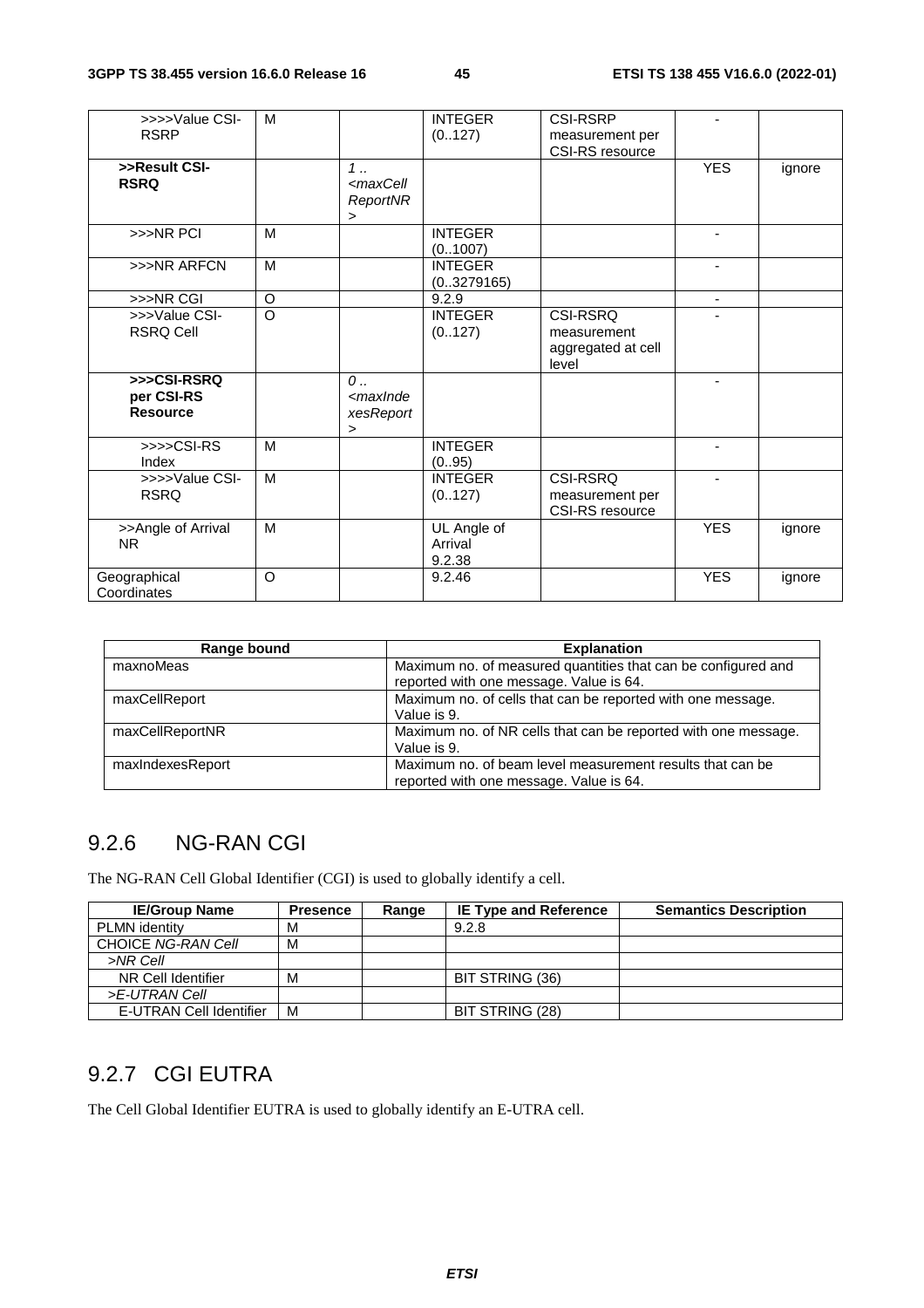| <b>IE/Group Name</b>   | <b>Presence</b> | Range | <b>IE Type and Reference</b> | <b>Semantics Description</b> |
|------------------------|-----------------|-------|------------------------------|------------------------------|
| <b>PLMN</b> identity   | м               |       | 9.2.8                        |                              |
| E-UTRA Cell Identifier | M               |       | BIT STRING (28)              |                              |

#### 9.2.8 PLMN Identity

This IE indicates the PLMN Identity.

| <b>IE/Group Name</b> | <b>Presence</b> | Range | IE type and reference            | <b>Semantics description</b>                                                                                                                                                                     |
|----------------------|-----------------|-------|----------------------------------|--------------------------------------------------------------------------------------------------------------------------------------------------------------------------------------------------|
| <b>PLMN Identity</b> | М               |       | <b>OCTET STRING</b><br>(SIZE(3)) | Digits 0 to 9 encoded 0000 to<br>1001, 1111 used as filler digit.                                                                                                                                |
|                      |                 |       |                                  | Two digits per octet:<br>- bits 4 to 1 of octet n encoding<br>digit 2n-1<br>- bits 8 to 5 of octet n encoding<br>digit 2n                                                                        |
|                      |                 |       |                                  | PLMN Identity consists of 3 digits<br>from MCC followed by either:<br>- a filler digit plus 2 digits from<br>MNC (in case of 2 digit MNC) or<br>- 3 digits from MNC (in case of 3<br>digit MNC). |

#### 9.2.9 NR CGI

The Cell Global Identifier NR is used to globally identify an NR cell.

| <b>IE/Group Name</b> | <b>Presence</b> | Range | IE type and reference    | <b>Semantics description</b> |
|----------------------|-----------------|-------|--------------------------|------------------------------|
| <b>PLMN Identity</b> | M               |       | 9.2.8                    |                              |
| NR Cell Identity     | м               |       | STRING (SIZE(36))<br>BIT |                              |

# 9.2.10 NG-RAN Access Point Position

The *NG-RAN Access Point Position* IE is used to identify the geographical position of an NG-RAN Access Point. It is expressed as ellipsoid point with altitude and uncertainty ellipsoid according to TS 23.032 [8].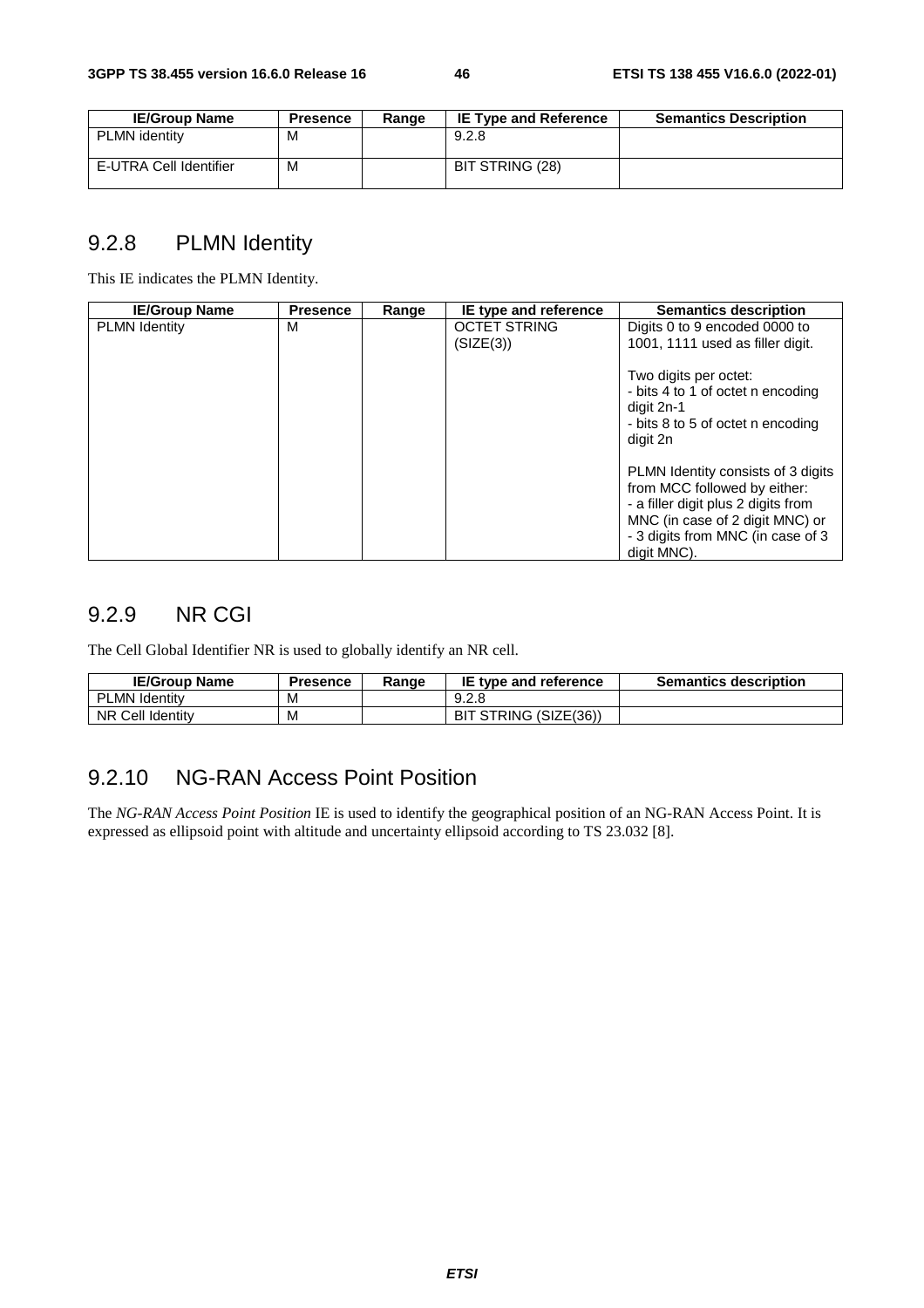| <b>IE/Group Name</b>        | <b>Presence</b> | Range | <b>IE Type and Reference</b>                   | <b>Semantics Description</b>                                                                                                                                                                                      |
|-----------------------------|-----------------|-------|------------------------------------------------|-------------------------------------------------------------------------------------------------------------------------------------------------------------------------------------------------------------------|
| Latitude Sign               | M               |       | <b>ENUMERATED (North,</b><br>South)            |                                                                                                                                                                                                                   |
| Degrees Of Latitude         | M               |       | <b>INTEGER</b><br>$(02^{23}-1)$                | The IE value (N) is derived by<br>this formula:<br>$N \leq 2^{23}$ X /90 < N+1<br>X being the latitude in degrees<br>$(0^{\circ}$ . 90 $^{\circ})$ .                                                              |
| Degrees Of Longitude        | M               |       | <b>INTEGER</b><br>$(-2^{23} \cdot 2^{23} - 1)$ | The IE value (N) is derived by<br>this formula:<br>$N \leq 2^{24}$ X /360 < N+1<br>X being the longitude in degrees<br>$(-180^\circ. + 180^\circ).$                                                               |
| Direction of Altitude       | M               |       | <b>ENUMERATED (Height,</b><br>Depth)           |                                                                                                                                                                                                                   |
| Altitude                    | M               |       | <b>INTEGER</b><br>$(02^{15}-1)$                | The relation between the value<br>(N) and the altitude (a) in meters<br>it describes is $N \le a < N+1$ ,<br>except for $N=2^{15}$ -1 for which the<br>range is extended to include all<br>greater values of (a). |
| Uncertainty semi-major      | M               |       | <b>INTEGER (0127)</b>                          | The uncertainty "r" is derived<br>from the "uncertainty code" k by r<br>$= 10x(1.1k-1).$                                                                                                                          |
| Uncertainty semi-minor      | M               |       | <b>INTEGER (0127)</b>                          | The uncertainty "r" is derived<br>from the "uncertainty code" k by r<br>$= 10x(1.1k-1).$                                                                                                                          |
| Orientation of major axis   | M               |       | <b>INTEGER (0179)</b>                          |                                                                                                                                                                                                                   |
| <b>Uncertainty Altitude</b> | M               |       | <b>INTEGER (0127)</b>                          | The uncertainty altitude "h"<br>expressed in metres is derived<br>from the "uncertainty code" k, by:<br>h=45x(1.025 <sup>k</sup> -1).                                                                             |
| Confidence                  | M               |       | <b>INTEGER (0100)</b>                          | In percentage                                                                                                                                                                                                     |

#### 9.2.11 TAC

This information element is used to uniquely identify a Tracking Area Code.

| <b>IE/Group Name</b> | <b>Presence</b> | Ranɑe | <b>IE type and reference</b> | <b>Semantics description</b> |
|----------------------|-----------------|-------|------------------------------|------------------------------|
| <b>TAC</b>           | M               |       | <b>OCTET STRING (SIZE</b>    |                              |
|                      |                 |       | (3)                          |                              |

### 9.2.12 Cell Portion ID

This parameter gives the current Cell Portion associated with the target UE. The Cell Portion ID is the unique identifier for a cell portion within a cell.

| <b>IE/Group Name</b> | <b>Presence</b> | Ranɑe | IE type and reference                     | <b>Semantics description</b> |
|----------------------|-----------------|-------|-------------------------------------------|------------------------------|
| Cell Portion<br>1 L  | M               |       | $\degree$ 4095<br>ີ (0.<br>'EGER.<br>IN I |                              |

## 9.2.13 Other-RAT Measurement Result

The purpose of the Other-RAT Measurement Result information element is to provide the measurement results of RATs other than the serving RAT.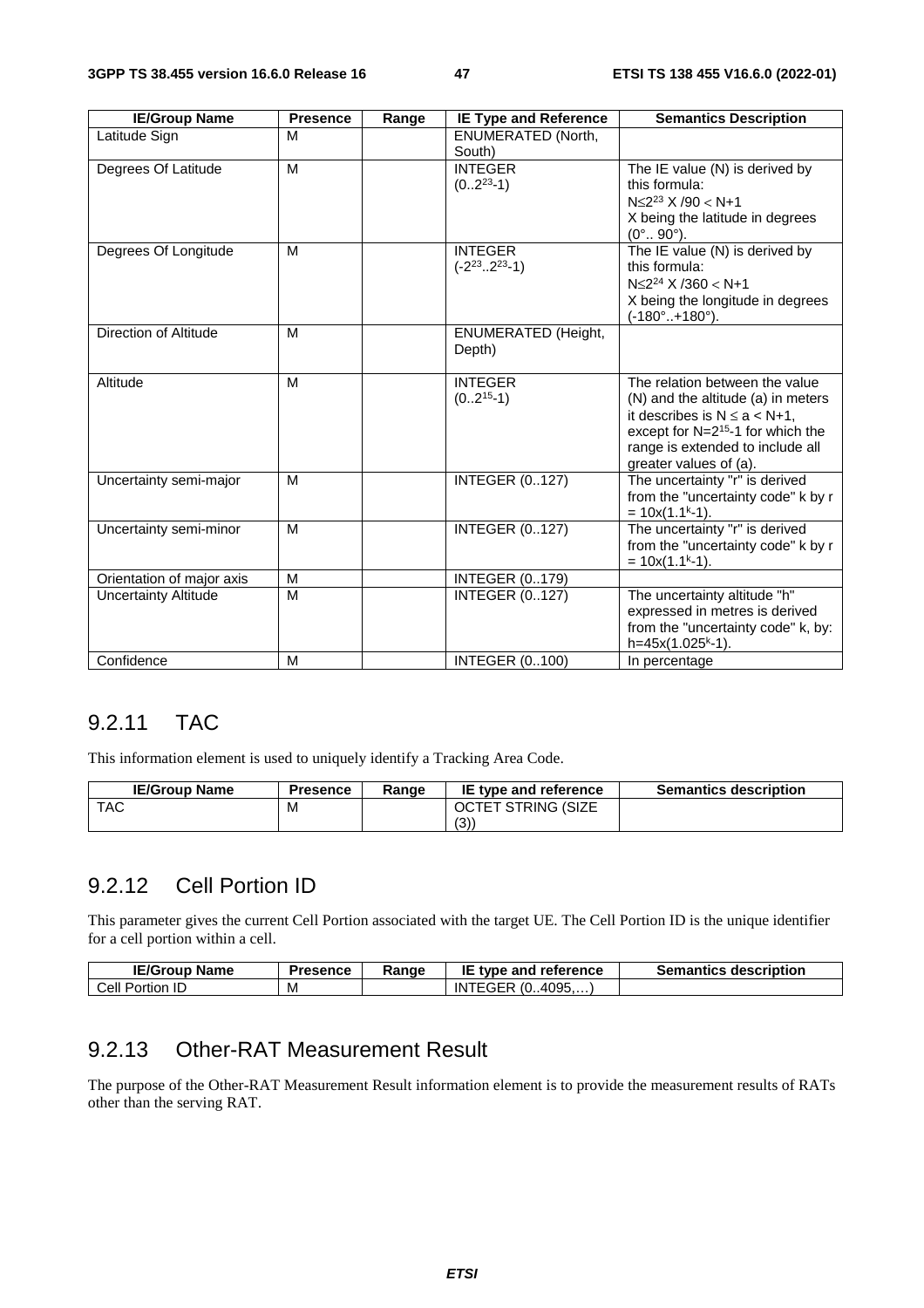| <b>IE/Group Name</b>                                  | <b>Presence</b> | Range                                                            | <b>IE Type and</b><br>Reference | <b>Semantics</b><br><b>Description</b>                | <b>Criticality</b>       | <b>Assigned</b><br><b>Criticality</b> |
|-------------------------------------------------------|-----------------|------------------------------------------------------------------|---------------------------------|-------------------------------------------------------|--------------------------|---------------------------------------|
| <b>Other-RAT Measured</b><br><b>Results</b>           |                 | 1.1<br>$<$ maxnoM<br>eas>                                        |                                 |                                                       |                          |                                       |
| >CHOICE Other-RAT<br><b>Measured Results</b><br>Value | м               |                                                                  |                                 |                                                       |                          |                                       |
| >>Result GERAN                                        | M               | $1.5$ <max<math>G<br/>ERANMea<br/>s</max<math>                   |                                 |                                                       |                          |                                       |
| >>>ARFCN of<br><b>BCCH</b>                            | M               |                                                                  | <b>INTEGER</b><br>(01023, )     |                                                       |                          |                                       |
| >>>Physical CellId<br><b>GERAN</b>                    | M               |                                                                  | <b>INTEGER</b><br>(063, )       |                                                       |                          |                                       |
| $>>$ RSSI                                             | $\overline{M}$  |                                                                  | <b>INTEGER</b><br>(0.63, )      |                                                       |                          |                                       |
| >>Result UTRAN                                        |                 | $1.5$ <maxu<br><b>TRANMea</b><br/>s</maxu<br>                    |                                 |                                                       |                          |                                       |
| >>>UARFCN                                             | M               |                                                                  | <b>INTEGER</b><br>(016383, )    |                                                       |                          |                                       |
| >>>CHOICE<br><b>Physical CellId</b><br><b>UTRA</b>    | M               |                                                                  |                                 |                                                       |                          |                                       |
| >>>>Physical<br>CellId UTRA<br><b>FDD</b>             | M               |                                                                  | <b>INTEGER</b><br>(0511, )      |                                                       |                          |                                       |
| >>>>Physical<br>CellId UTRA<br><b>TDD</b>             | $\overline{M}$  |                                                                  | <b>INTEGER</b><br>(0127, )      |                                                       |                          |                                       |
| >>>UTRA RSCP                                          | O               |                                                                  | <b>INTEGER (-</b><br>591, )     |                                                       |                          |                                       |
| >>>UTRA EcNo                                          | $\Omega$        |                                                                  | <b>INTEGER</b><br>(049, )       | This IE applies to<br>FDD only.                       |                          |                                       |
| >>Result NR                                           |                 | $1.5$ <max<math>N<br/>RMeas&gt;</max<math>                       |                                 |                                                       | <b>YES</b>               | ignore                                |
| >>>NR PCI                                             | M               |                                                                  | <b>INTEGER</b><br>(0.1007)      |                                                       | $\blacksquare$           |                                       |
| >>>NR ARFCN                                           | M               |                                                                  | <b>INTEGER</b><br>(03279165)    |                                                       | $\overline{\phantom{a}}$ |                                       |
| >>>SS-RSRP Cell                                       | O               |                                                                  | <b>INTEGER</b><br>(0127)        | SS-RSRP<br>measurement<br>aggregated at cell<br>level | $\blacksquare$           |                                       |
| >>>SS-RSRQ Cell                                       | O               |                                                                  | <b>INTEGER</b><br>(0127)        | SS-RSRQ<br>measurement<br>aggregated at cell<br>level |                          |                                       |
| >>>SS-RSRP per<br><b>SSB Resource</b>                 |                 | $\mathcal{O}$<br><maxnoln<br>dexesToR<br/>eport&gt;</maxnoln<br> |                                 |                                                       | $\blacksquare$           |                                       |
| >>>>SSB Index                                         | M               |                                                                  | <b>INTEGER</b><br>(063)         |                                                       | $\blacksquare$           |                                       |
| >>>>Value SS-<br><b>RSRP</b>                          | M               |                                                                  | <b>INTEGER</b><br>(0127)        | SS-RSRP<br>measurement per<br>SSB resource            | $\sim$                   |                                       |
| >>>SS-RSRQ per<br><b>SSB Resource</b>                 |                 | 0<br><maxnoln<br>dexesToR<br/>eport&gt;</maxnoln<br>             |                                 |                                                       | $\blacksquare$           |                                       |
| >>>>SSB Index                                         | M               |                                                                  | <b>INTEGER</b><br>(063)         |                                                       | $\blacksquare$           |                                       |
| >>>>Value SS-<br><b>RSRQ</b>                          | $\overline{M}$  |                                                                  | <b>INTEGER</b><br>(0127)        | SS-RSRQ<br>measurement per<br>SSB resource            |                          |                                       |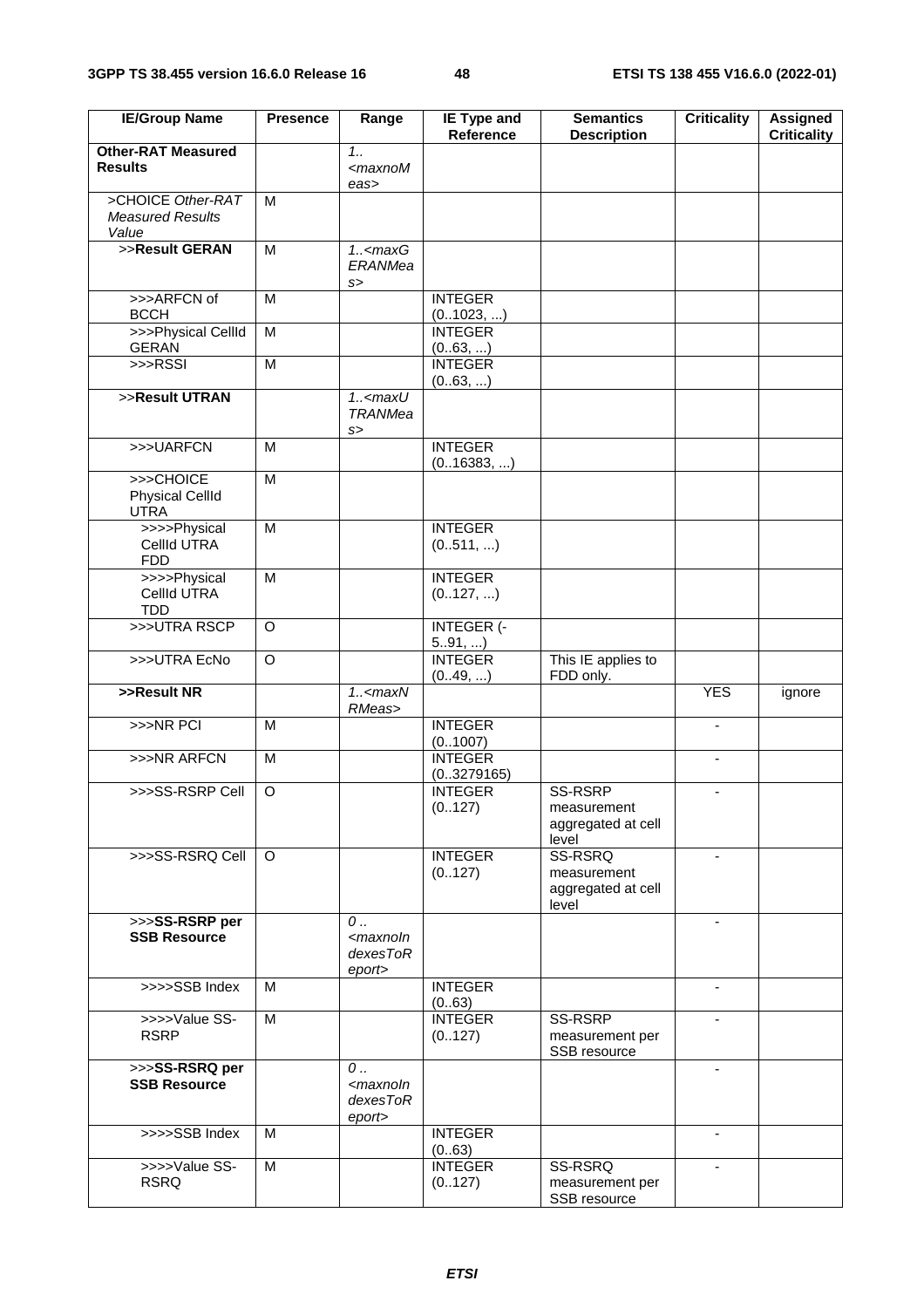| >> <sub>CGI</sub> NR | O       |                                                                                 | 9.2.9          | Cell Global<br>Identifier of the |            |        |
|----------------------|---------|---------------------------------------------------------------------------------|----------------|----------------------------------|------------|--------|
|                      |         |                                                                                 |                | reported NR cell                 |            |        |
| >>Result EUTRA       |         | $1.5$ <maxe< td=""><td></td><td></td><td><b>YES</b></td><td>ignore</td></maxe<> |                |                                  | <b>YES</b> | ignore |
|                      |         | <b>UTRAMea</b>                                                                  |                |                                  |            |        |
|                      |         | s                                                                               |                |                                  |            |        |
| >>>PCI EUTRA         | м       |                                                                                 | <b>INTEGER</b> |                                  |            |        |
|                      |         |                                                                                 | (0.503)        |                                  |            |        |
| >>>EARFCN            | M       |                                                                                 | <b>INTEGER</b> |                                  |            |        |
|                      |         |                                                                                 | (0262143)      |                                  |            |        |
| >>>RSRP EUTRA        | $\circ$ |                                                                                 | <b>INTEGER</b> |                                  |            |        |
|                      |         |                                                                                 | (0.97)         |                                  |            |        |
| >>>RSRQ EUTRA        | $\circ$ |                                                                                 | <b>INTEGER</b> |                                  |            |        |
|                      |         |                                                                                 | (034)          |                                  |            |        |
| >>>CGI EUTRA         | $\circ$ |                                                                                 | 9.2.7          | Cell Global                      |            |        |
|                      |         |                                                                                 |                | Identifier of the                |            |        |
|                      |         |                                                                                 |                | reported E-UTRA                  |            |        |
|                      |         |                                                                                 |                | cell                             |            |        |
|                      |         |                                                                                 |                |                                  |            |        |

| Range bound      | <b>Explanation</b>                                             |
|------------------|----------------------------------------------------------------|
| maxnoMeas        | Maximum no. of measured quantities that can be configured and  |
|                  | reported with one message. Value is 64.                        |
| maxGERANMeas     | Maximum no. of GERAN cells that can be reported with one       |
|                  | message. Value is 8.                                           |
| maxUTRANMeas     | Maximum no. of UTRAN cells that can be reported with one       |
|                  | message. Value is 8.                                           |
| maxNRMeas        | Maximum no. of NR cells that can be reported with one message. |
|                  | Value is 8.                                                    |
| maxEUTRAMeas     | Maximum no. of EUTRA cells that can be reported with one       |
|                  | message. Value is 8.                                           |
| maxIndexesReport | Maximum no, of beam level measurement results that can be      |
|                  | reported with one message. Value is 64.                        |

## 9.2.14 WLAN Measurement Result

The WLAN Measurement Result information element provides the WLAN measurement results.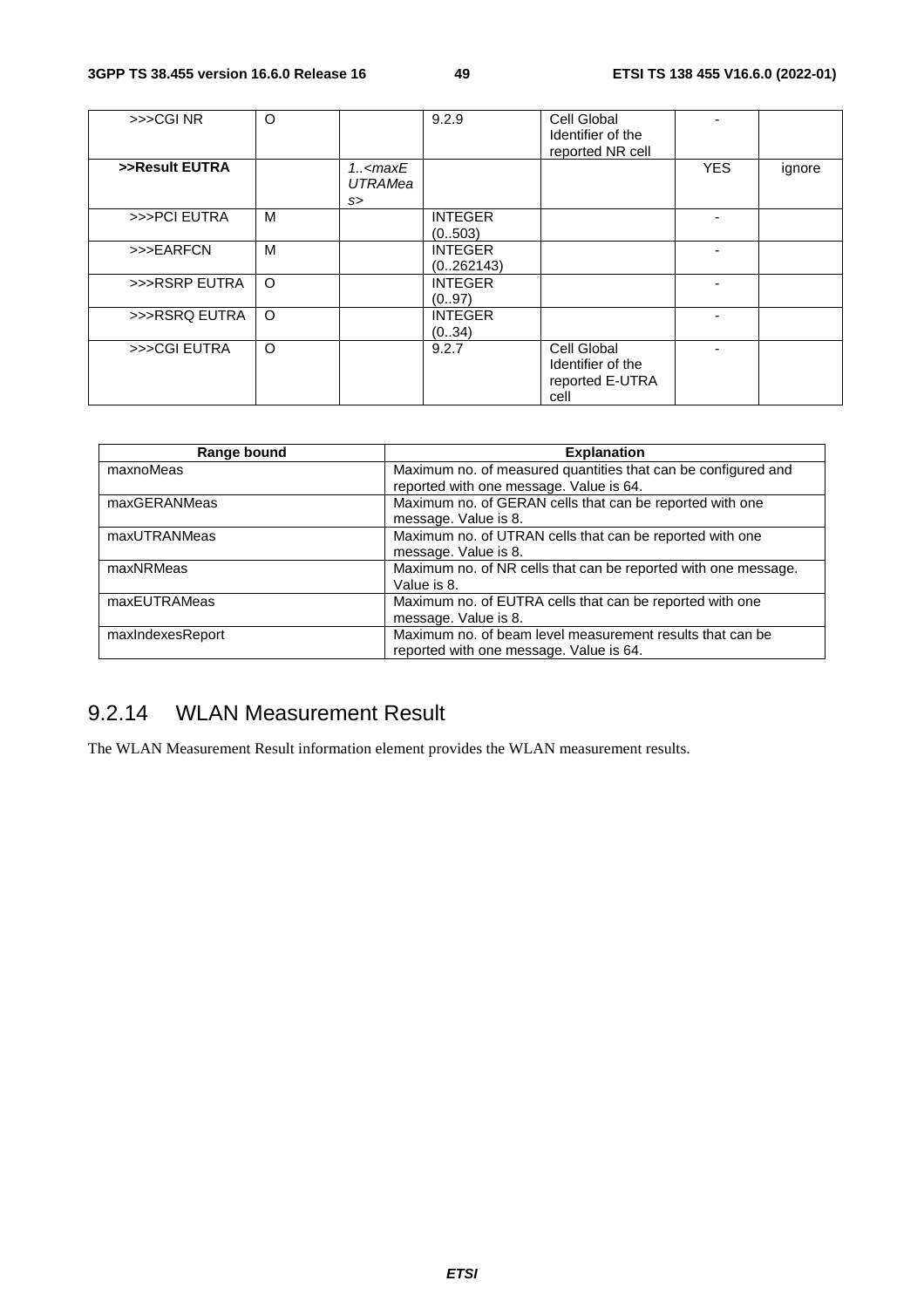| <b>IE/Group Name</b>         | <b>Presence</b> | Range                                     | <b>IE Type and Reference</b>                                    | <b>Semantics Description</b>                                                           |
|------------------------------|-----------------|-------------------------------------------|-----------------------------------------------------------------|----------------------------------------------------------------------------------------|
| <b>WLAN Measured Results</b> |                 | 1.1<br>$<$ maxnoM<br>eas>                 |                                                                 |                                                                                        |
| >WLAN RSSI                   | M               |                                           | INTEGER (0141, )                                                |                                                                                        |
| >SSID                        | O               |                                           | <b>OCTET STRING</b><br>(SIZE(132))                              | Includes the SSID field as<br>defined in subclause 8.4.2.2 of<br>IEEE 802.11™ [11].    |
| >BSSID                       | M               |                                           | <b>OCTET STRING</b><br>(SIZE(6))                                | Includes the BSSID field as<br>defined in subclause 8.2.4.3.4 of<br>IEEE 802.11™ [11]. |
| >HESSID                      | $\Omega$        |                                           | <b>OCTET STRING</b><br>(SIZE(6))                                | Includes the HESSID field as<br>defined in subclause 8.4.2.94 of<br>IEEE 802.11™ [11]. |
| >Operating Class             | O               |                                           | <b>INTEGER (0255)</b>                                           | Indicates the WLAN Operating<br>Class as defined in IEEE<br>802.11™ [11].              |
| >Country Code                |                 |                                           | <b>ENUMERATED</b><br>(unitedStates, europe,<br>japan, global, ) | Indicates the WLAN country<br>code as defined in IEEE<br>802.11™ [11].                 |
| >WLAN Channel List           |                 | 0.1                                       |                                                                 |                                                                                        |
| >>WLAN Channel List<br>Item  |                 | $1.5$ <maxw<br>LANchann<br/>els</maxw<br> |                                                                 |                                                                                        |
| >>>WLAN Channel              |                 |                                           | <b>INTEGER (0255)</b>                                           | Indicates the WLAN channel<br>number as defined in IEEE<br>802.11™ [11].               |
| >WLAN Band                   | O               |                                           | ENUMERATED<br>(band2dot4, band5, )                              | Indicates the WLAN band as<br>defined in IEEE 802.11™ [11].                            |

| Range bound     | <b>Explanation</b>                                                                                       |
|-----------------|----------------------------------------------------------------------------------------------------------|
| maxnoMeas       | Maximum no. of measured quantities that can be configured and<br>reported with one message. Value is 63. |
| maxWLANchannels | Maximum no. of WLAN channels that can be reported within one<br>list. Value is 16.                       |

# 9.2.15 OTDOA Cell Information

This IE contains OTDOA information of a cell/TP.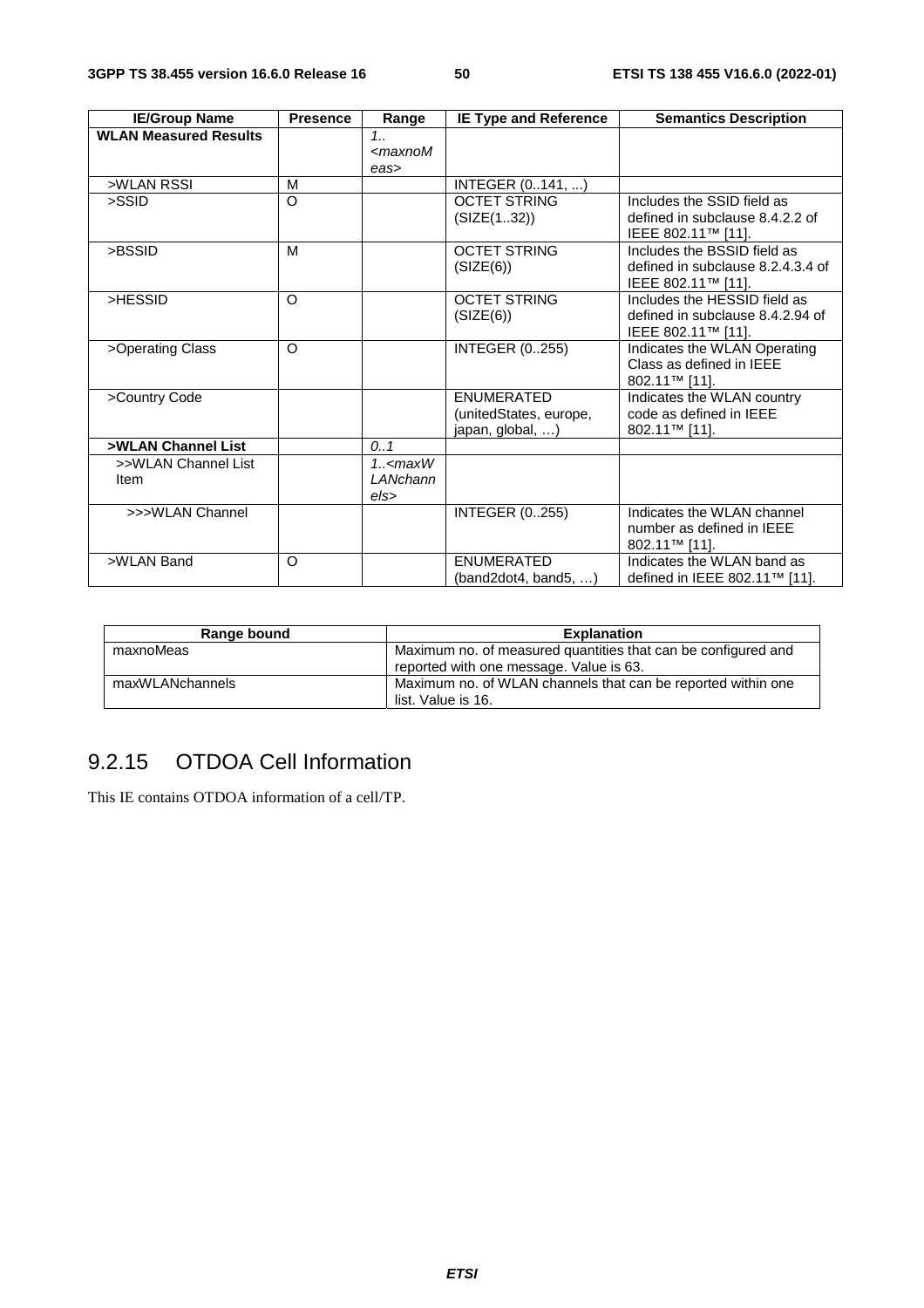| <b>IE/Group Name</b>                           | <b>Presence</b> | Range                                       | IE type and<br>reference                                                    | <b>Semantics</b><br>description                                                                                                                                                                                                                                                                                                                                                                                           | <b>Criticality</b> | <b>Assigned</b><br>criticality |
|------------------------------------------------|-----------------|---------------------------------------------|-----------------------------------------------------------------------------|---------------------------------------------------------------------------------------------------------------------------------------------------------------------------------------------------------------------------------------------------------------------------------------------------------------------------------------------------------------------------------------------------------------------------|--------------------|--------------------------------|
| <b>OTDOA Cell</b><br><b>Information</b>        |                 | 1.<br><maxno0<br>TDOAtype<br/>s</maxno0<br> |                                                                             |                                                                                                                                                                                                                                                                                                                                                                                                                           |                    |                                |
| >CHOICE OTDOA                                  | M               |                                             |                                                                             |                                                                                                                                                                                                                                                                                                                                                                                                                           |                    |                                |
| Cell Information Item<br>>>PCI EUTRA           | $\overline{M}$  |                                             | <b>INTEGER</b><br>(0503, )                                                  | Physical Cell ID of<br>the reported E-<br>UTRA cell.                                                                                                                                                                                                                                                                                                                                                                      |                    |                                |
| >>CGI EUTRA                                    | M               |                                             | 9.2.7                                                                       | <b>Cell Global</b><br>Identifier of the E-<br>UTRA cell.                                                                                                                                                                                                                                                                                                                                                                  |                    |                                |
| >> <b>TAC</b>                                  | M               |                                             | 9.2.11                                                                      | <b>Tracking Area</b><br>Code                                                                                                                                                                                                                                                                                                                                                                                              |                    |                                |
| >>EARFCN                                       | M               |                                             | INTEGER (0<br>262143,)                                                      | Corresponds to<br>N <sub>DL</sub> for FDD and<br>N <sub>DL/UL</sub> for TDD in<br>ref. TS 36.104 [7].                                                                                                                                                                                                                                                                                                                     |                    |                                |
| >>PRS Bandwidth<br><b>EUTRA</b>                | M               |                                             | <b>ENUMERATED</b><br>(bw6, bw15,<br>bw25, bw50,<br>bw75, bw100,<br>$\ldots$ | Transmission<br>bandwidth of PRS                                                                                                                                                                                                                                                                                                                                                                                          |                    |                                |
| $>$ PRS<br>Configuration Index<br><b>EUTRA</b> | M               |                                             | <b>INTEGER</b><br>(04095, )                                                 | <b>PRS Configuration</b><br>Index, ref TS<br>36.211 [10]                                                                                                                                                                                                                                                                                                                                                                  |                    |                                |
| >>CP Length<br><b>EUTRA</b>                    | $\overline{M}$  |                                             | <b>ENUMERATED</b><br>(Normal,<br>Extended, )                                | Cyclic prefix length<br>of the PRS                                                                                                                                                                                                                                                                                                                                                                                        |                    |                                |
| >>Number of DL<br>Frames EUTRA                 | M               |                                             | <b>ENUMERATED</b><br>(sf1, sf2, sf4,<br>$sf6, \ldots)$                      | Number of<br>consecutive<br>downlink<br>subframes N <sub>PRS</sub><br>with PRS, ref TS<br>36.211 [10]                                                                                                                                                                                                                                                                                                                     |                    |                                |
| >>Number of<br>Antenna Ports<br><b>EUTRA</b>   | M               |                                             | <b>ENUMERATED</b><br>(n1-or-n2, n4,<br>$\ldots$                             | Number of used<br>antenna ports,<br>where n1-or-n2<br>corresponds to 1<br>or 2 ports, n4<br>corresponds to 4<br>ports                                                                                                                                                                                                                                                                                                     |                    |                                |
| >>SFN Initialisation<br>Time EUTRA             | M               |                                             | <b>BIT STRING</b><br>(64)                                                   | Time in seconds<br>relative to<br>00:00:00 on 1<br>January 1900<br>(calculated as<br>continuous time<br>without leap<br>seconds and<br>traceable to a<br>common time<br>reference) where<br>binary encoding of<br>the integer part is<br>in the first 32 bits<br>and binary<br>encoding of the<br>fraction part in the<br>last 32 bits. The<br>fraction part is<br>expressed with a<br>granularity of 1<br>/2**32 second. |                    |                                |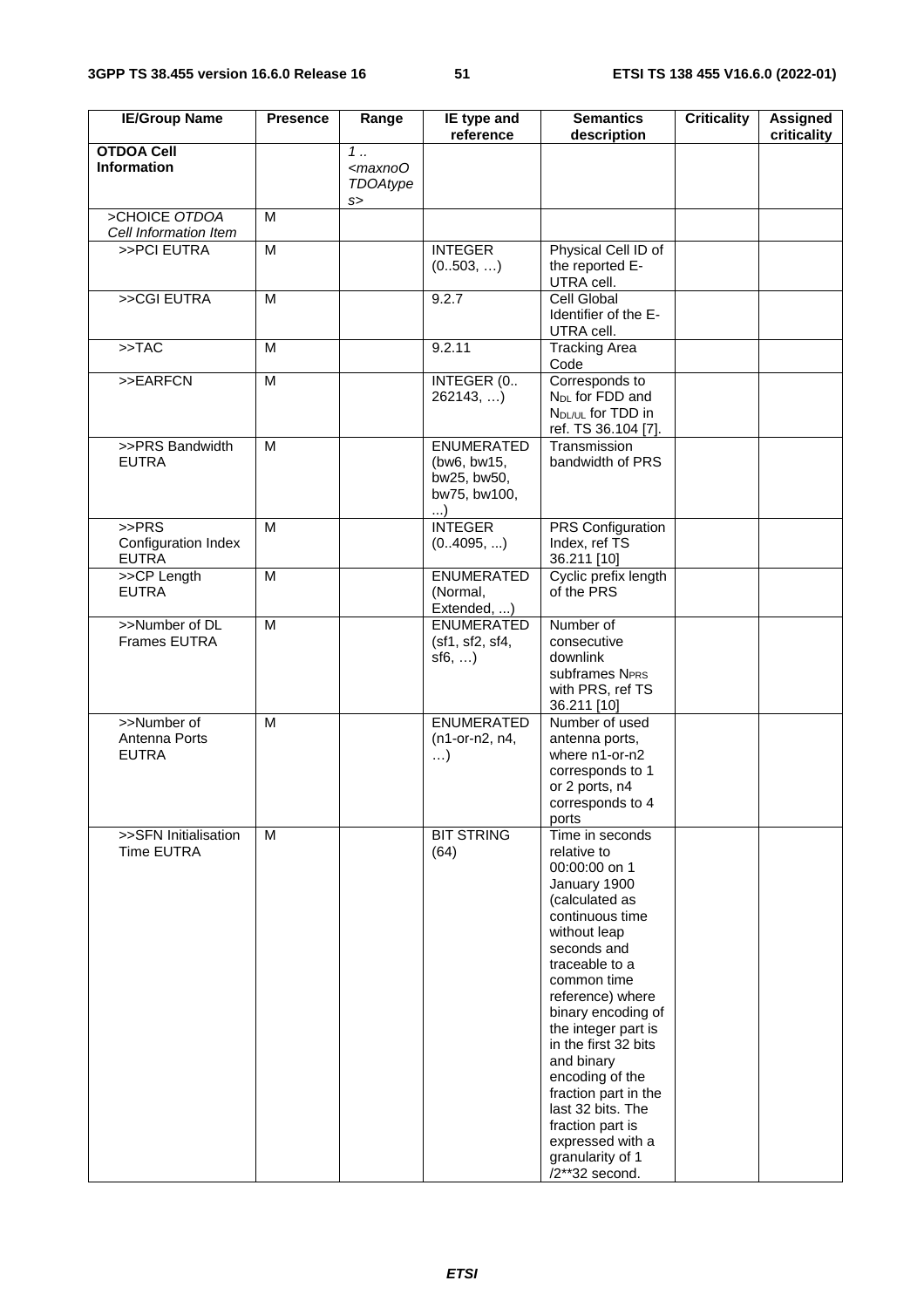| >>NG-RAN Access | M | 9.2.10            | The configured                  |            |        |
|-----------------|---|-------------------|---------------------------------|------------|--------|
| Point Position  |   |                   | estimated                       |            |        |
|                 |   |                   | geographical                    |            |        |
|                 |   |                   | position of the                 |            |        |
|                 |   |                   | antenna of the                  |            |        |
|                 |   |                   |                                 |            |        |
|                 |   |                   | cell/TP.                        |            |        |
| >>PRS Muting    | M | 9.2.16            | The configuration               |            |        |
| Configuration   |   |                   | of positioning                  |            |        |
| <b>EUTRA</b>    |   |                   | reference signals               |            |        |
|                 |   |                   | muting pattern.                 |            |        |
| >>PRS-ID EUTRA  | M | <b>INTEGER</b>    | PRS ID, ref TS                  |            |        |
|                 |   |                   |                                 |            |        |
|                 |   | (0.4095, )        | 36.211 [10].                    |            |        |
| >>TP-ID EUTRA   | M | <b>INTEGER</b>    | Identity of the                 |            |        |
|                 |   | (04095, )         | transmission point.             |            |        |
|                 |   |                   | This IE together                |            |        |
|                 |   |                   | with the PCI                    |            |        |
|                 |   |                   | and/or PRS-ID                   |            |        |
|                 |   |                   | may be used to                  |            |        |
|                 |   |                   |                                 |            |        |
|                 |   |                   | identify the                    |            |        |
|                 |   |                   | transmission point              |            |        |
|                 |   |                   | in case the same                |            |        |
|                 |   |                   | physical cell ID is             |            |        |
|                 |   |                   | shared by multiple              |            |        |
|                 |   |                   | transmission                    |            |        |
|                 |   |                   | points.                         |            |        |
|                 |   | <b>ENUMERATED</b> |                                 |            |        |
| >>TP Type EUTRA | M |                   | A TP which                      |            |        |
|                 |   | $(prs-only(tp, )$ | transmits PRS                   |            |        |
|                 |   |                   | only.                           |            |        |
| >>Number of DL  | M | <b>INTEGER</b>    | Number of                       |            |        |
| Frames-Extended |   | (1160, )          | consecutive                     |            |        |
| <b>EUTRA</b>    |   |                   | downlink                        |            |        |
|                 |   |                   | subframes N <sub>PRS</sub>      |            |        |
|                 |   |                   |                                 |            |        |
|                 |   |                   | with PRS, ref TS                |            |        |
|                 |   |                   | 36.211 [10].                    |            |        |
| >>CRS CP Length | M | <b>ENUMERATED</b> | Cyclic prefix length            |            |        |
| <b>EUTRA</b>    |   | (Normal,          | of the CRS.                     |            |        |
|                 |   | Extended, )       |                                 |            |        |
| >>DL Bandwidth  | M | <b>ENUMERATED</b> | DL transmission                 |            |        |
| <b>EUTRA</b>    |   | (bw6, bw15,       | bandwidth                       |            |        |
|                 |   |                   |                                 |            |        |
|                 |   | bw25, bw50,       | expressed in units              |            |        |
|                 |   | bw75,             | of resource blocks              |            |        |
|                 |   | $bw100, $ )       | N <sub>RB</sub> , ref TS 36.104 |            |        |
|                 |   |                   | $[7]$ .                         |            |        |
| >>PRS Occasion  | M | <b>ENUMERATED</b> | PRS occasion                    |            |        |
| Group EUTRA     |   | (og2, og4, og8,   | group in a PRS                  |            |        |
|                 |   | og16, og32,       | period, ref TS                  |            |        |
|                 |   |                   |                                 |            |        |
|                 |   | $0.064$ ,         | 36.211 [10].                    |            |        |
|                 |   | og128, )          |                                 |            |        |
| >>PRS Frequency | M | 9.2.17            | <b>PRS</b> frequency            |            |        |
| Hopping         |   |                   | hopping                         |            |        |
| Configuration   |   |                   | configuration.                  |            |        |
| <b>EUTRA</b>    |   |                   |                                 |            |        |
| $>>$ TDD        | M | 9.2.18            | <b>TDD</b> specific             | <b>YES</b> |        |
|                 |   |                   |                                 |            | ignore |
| Configuration   |   |                   | physical channel                |            |        |
| <b>EUTRA</b>    |   |                   | configuration.                  |            |        |
| >>NR CGI        | M | 9.2.9             | Cell Global                     | <b>YES</b> | ignore |
|                 |   |                   | Identifier of the NR            |            |        |
|                 |   |                   | cell.                           |            |        |
|                 |   |                   |                                 |            |        |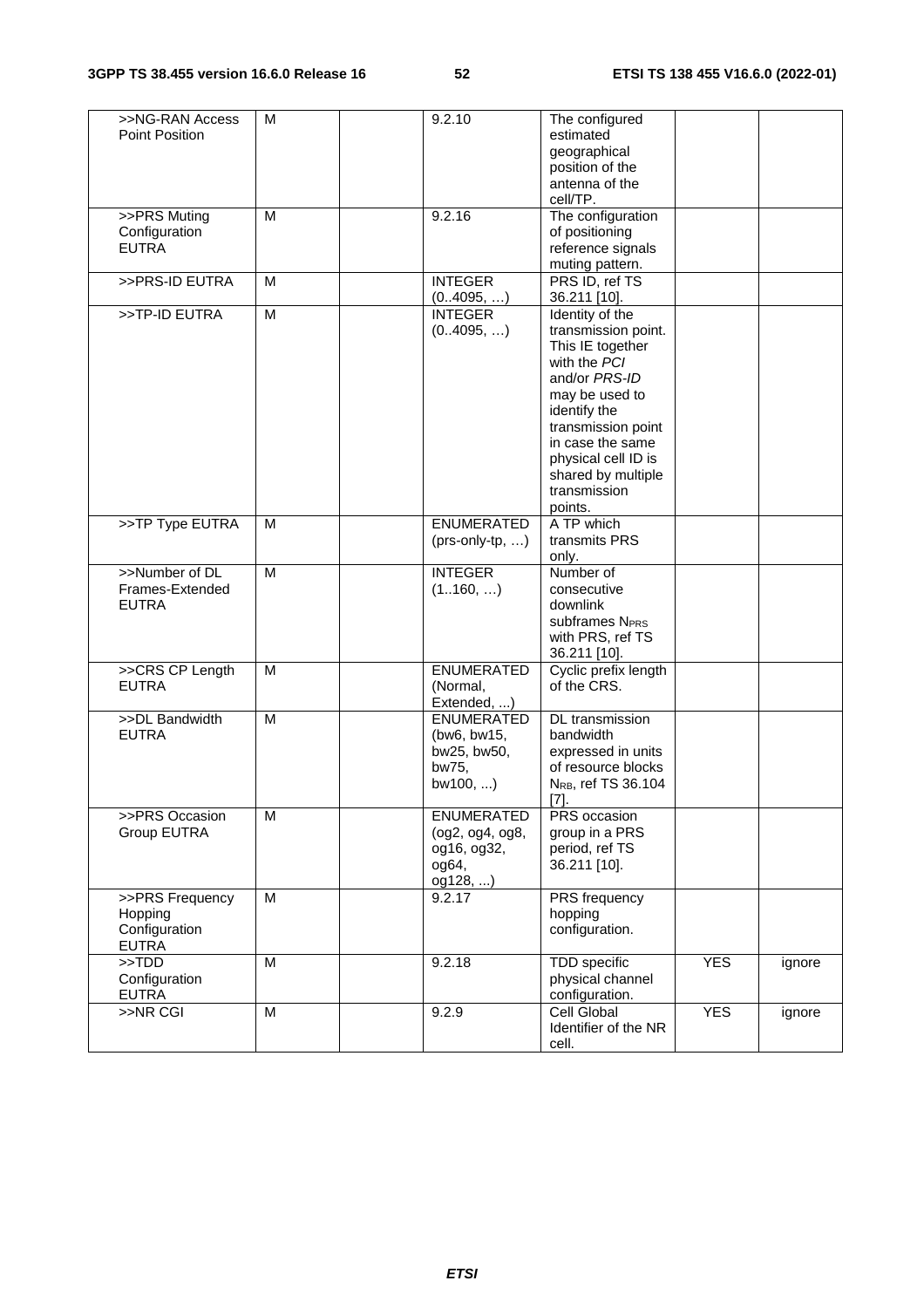| >>SFN Initialisation<br>Time NR | м | <b>BIT STRING</b><br>(64) | Time in seconds<br>relative to<br>00:00:00 on 1<br>January 1900<br>(calculated as<br>continuous time<br>without leap<br>seconds and<br>traceable to a<br>common time<br>reference) where<br>binary encoding of<br>the integer part is<br>in the first 32 bits<br>and binary<br>encoding of the<br>fraction part in the<br>last 32 bits. The<br>fraction part is | <b>YES</b> | ignore |
|---------------------------------|---|---------------------------|-----------------------------------------------------------------------------------------------------------------------------------------------------------------------------------------------------------------------------------------------------------------------------------------------------------------------------------------------------------------|------------|--------|
|                                 |   |                           | expressed with a<br>granularity of 1<br>/2**32 second.                                                                                                                                                                                                                                                                                                          |            |        |

| Range bound     | <b>Explanation</b>                                           |
|-----------------|--------------------------------------------------------------|
| maxnoOTDOAtypes | Maximum no. of OTDOA information types that can be requested |
|                 | and reported with one message. Value is 63.                  |

# 9.2.16 PRS Muting Configuration EUTRA

The *PRS Muting Configuration EUTRA* IE is used to describe the configuration of PRS muting patterns for the concerned cell/TP, according to TS 36.211 [10] and TS 36.133 [9].

| <b>IE/Group Name</b>              | <b>Presence</b> | Range | <b>IE Type and Reference</b> | <b>Semantics Description</b>                                                                                                                                                                                                                  |
|-----------------------------------|-----------------|-------|------------------------------|-----------------------------------------------------------------------------------------------------------------------------------------------------------------------------------------------------------------------------------------------|
| <b>CHOICE PRS Muting</b>          | M               |       |                              |                                                                                                                                                                                                                                               |
| Configuration                     |                 |       |                              |                                                                                                                                                                                                                                               |
| >Two                              | M               |       | BIT STRING (2)               | If a bit is set to "0", it indicates<br>that the PRS is muted in the<br>corresponding PRS positioning<br>occasion (numbering from any<br>sub frame for which SFN=0) in a<br>periodic cycle of length equal to<br>the length of the bit string |
| >Four                             | M               |       | BIT STRING (4)               | Same as above                                                                                                                                                                                                                                 |
| >Eight                            | M               |       | BIT STRING (8)               | Same as above                                                                                                                                                                                                                                 |
| >Sixteen                          | M               |       | BIT STRING (16)              | Same as above                                                                                                                                                                                                                                 |
| >thirty-two                       | M               |       | BIT STRING (32)              | Same as above                                                                                                                                                                                                                                 |
| >sixty-four                       | M               |       | BIT STRING (64)              | Same as above                                                                                                                                                                                                                                 |
| >one-hundred-and-<br>twenty-eight | M               |       | BIT STRING (128)             | Same as above                                                                                                                                                                                                                                 |
| >two-hundred-and-fifty-six        | M               |       | BIT STRING (256)             | Same as above                                                                                                                                                                                                                                 |
| >five-hundred-and-twelve          | M               |       | BIT STRING (512)             | Same as above                                                                                                                                                                                                                                 |
| >one-thousand-and-<br>twenty-four | M               |       | BIT STRING (1024)            | Same as above                                                                                                                                                                                                                                 |

# 9.2.17 PRS Frequency Hopping Configuration EUTRA

The *PRS Frequency Hopping Configuration EUTRA* IE is used to describe the configuration of PRS frequency hopping for the concerned cell/TP, according to TS 36.211 [10].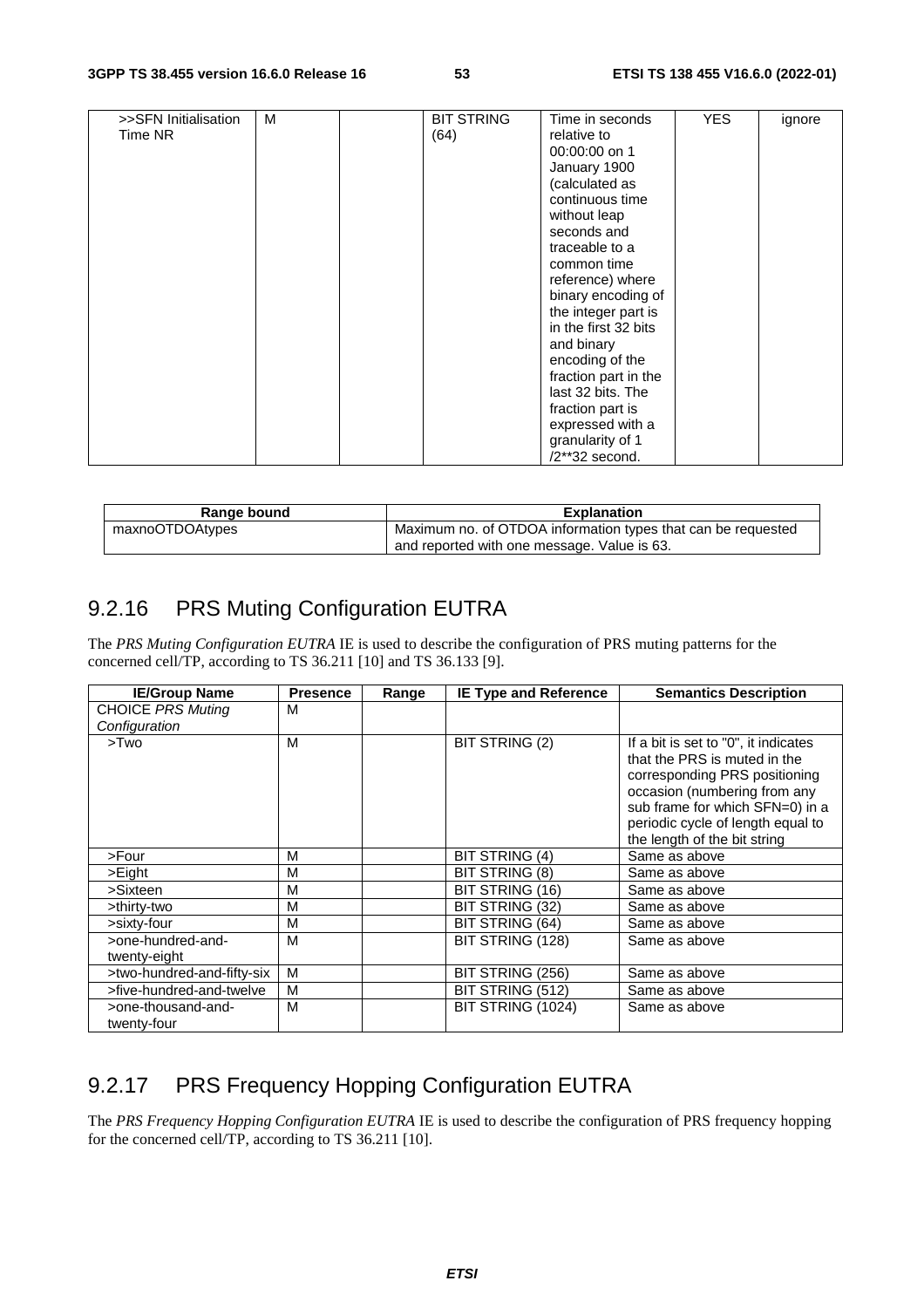| <b>IE/Group Name</b>  | <b>Presence</b> | Range                                         | <b>IE Type and Reference</b> | <b>Semantics Description</b>  |
|-----------------------|-----------------|-----------------------------------------------|------------------------------|-------------------------------|
| Number of Frequency   | M               |                                               | <b>ENUMERATED</b>            | Number of bands for frequency |
| <b>Hopping Bands</b>  |                 |                                               | (twobands, fourbands,        | hopping.                      |
|                       |                 |                                               |                              |                               |
| <b>Band Positions</b> |                 | $1_{-}$                                       |                              |                               |
|                       |                 | <maxnofr< td=""><td></td><td></td></maxnofr<> |                              |                               |
|                       |                 | eqHoppin                                      |                              |                               |
|                       |                 | qBandsMi                                      |                              |                               |
|                       |                 | nusOne                                        |                              |                               |
|                       |                 | >                                             |                              |                               |
| >NarrowBand Index     | M               |                                               | INTEGER (015, )              | Narrowband Index              |

| Range<br>⊧ bound                         | Explanation                                                                         |
|------------------------------------------|-------------------------------------------------------------------------------------|
| FreaHoppinaBandsMinusC<br>:One<br>maxnol | Maximum<br>Value is<br><sup>,</sup> hopping bands minus one.<br>of frequency<br>no. |

# 9.2.18 TDD Configuration EUTRA

The *TDD Configuration EUTRA* IE is used to specify the TDD specific physical channel configuration.

| <b>IE/Group Name</b> | <b>Presence</b> | Range | <b>IE Type and Reference</b>                             | <b>Semantics Description</b>                                                                                        |
|----------------------|-----------------|-------|----------------------------------------------------------|---------------------------------------------------------------------------------------------------------------------|
| Subframe Assignment  | M               |       | ENUMERATED (sa0,<br>sa1, sa2, sa3, sa4, sa5,<br>sa6, $)$ | sa0 points to Configuration 0.<br>sa1 to Configuration 1 etc. as<br>specified in TS 36.211 [6, table<br>$4.2 - 21.$ |

## 9.2.19 Assistance Information

This IE contains the assistance information.

| <b>IE/Group Name</b>                      | <b>Presence</b> | Range                                          | IE type and reference                                                  | <b>Semantics description</b>                                                                                           |
|-------------------------------------------|-----------------|------------------------------------------------|------------------------------------------------------------------------|------------------------------------------------------------------------------------------------------------------------|
| <b>Assistance Information</b>             | м               |                                                |                                                                        |                                                                                                                        |
| >System Information                       |                 | 1 <maxnr<br>OfPosSIm<br/>essage&gt;</maxnr<br> |                                                                        | Corresponds to the number of SI<br>messages with posSIBs to be<br>scheduled                                            |
| >>Broadcast Periodicity                   | M               |                                                | ENUMERATED (ms80,<br>ms160, ms320, ms640,<br>ms1280, ms2560,<br>ms5120 | Broadcast Periodicity for the Pos<br>SIBs, see TS 38.331 [13]                                                          |
| >>Pos SIBs                                |                 | 1 <maxnr<br><b>OfPosSIB</b><br/>s</maxnr<br>   |                                                                        | Number of posSIBs in the<br>System Information.                                                                        |
| >>>PosSIB-Type                            | M               |                                                | 9.2.22                                                                 |                                                                                                                        |
| >>>PosSIB Segments                        | M               |                                                | 9.2.20                                                                 |                                                                                                                        |
| >>>Assistance<br>Information Meta<br>Data | $\circ$         |                                                | 9.2.21                                                                 |                                                                                                                        |
| >>>Broadcast Priority                     | O               |                                                | INTEGER $(116, )$                                                      | The priority of the assistance<br>Information where 1 represents<br>the highest priority and 16 the<br>lowest priority |

| Range bound         | <b>Explanation</b>                                                                               |
|---------------------|--------------------------------------------------------------------------------------------------|
| maxNrOfPosSImessage | Maximum number of positioning system information messages.<br>Value is 32.                       |
| maxNrOfPosSIBs      | Maximum number of positioning system information blocks<br>included in the message. Value is 32. |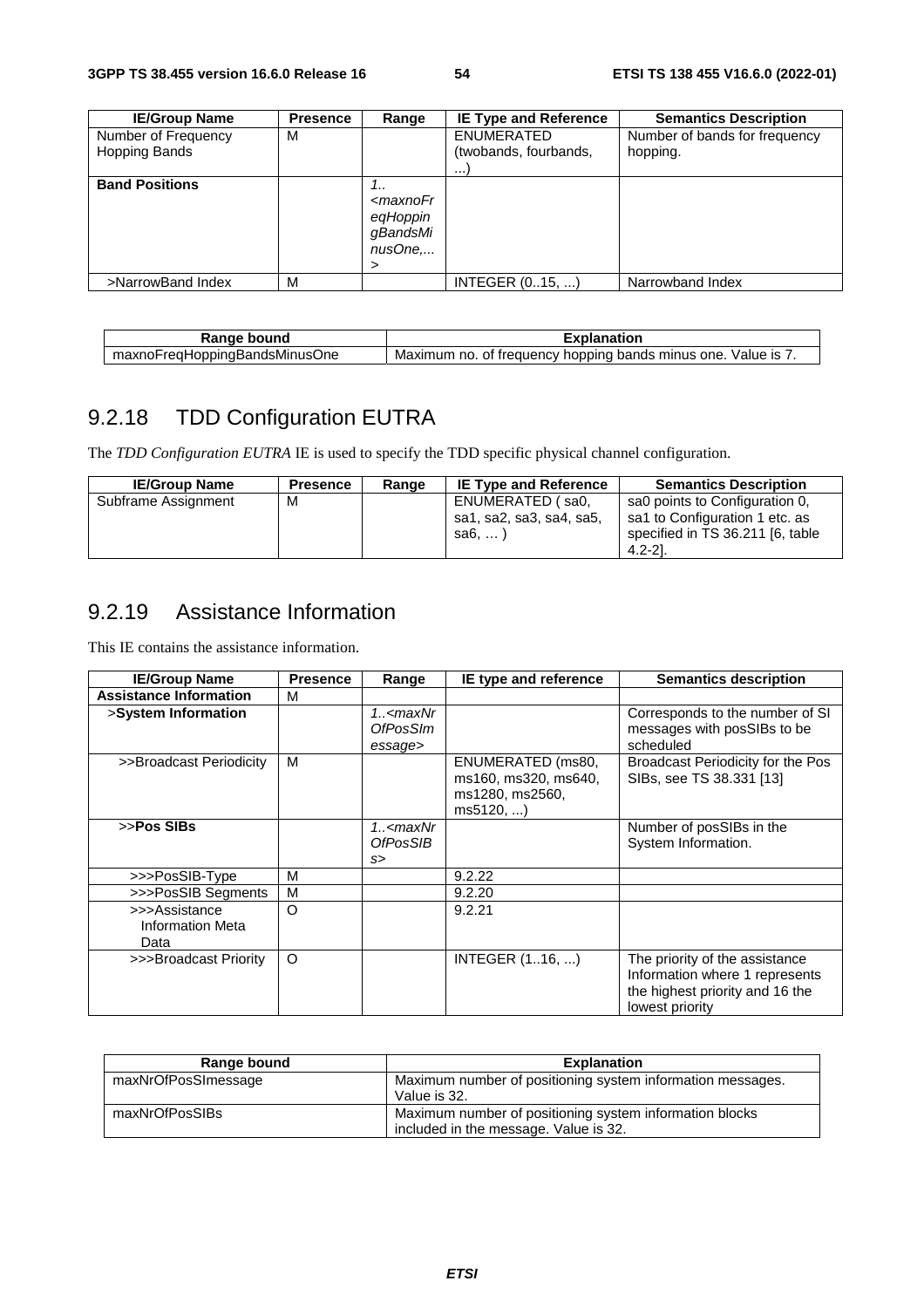## 9.2.20 PosSIB Segments

This IE provides one posSIB or two or more posSIB segments which must be scheduled in series in consecutive transmissions of the same SI message.

| <b>IE/Group Name</b>            | <b>Presence</b> | Range                                                     | IE type and reference | <b>Semantics description</b> |
|---------------------------------|-----------------|-----------------------------------------------------------|-----------------------|------------------------------|
| <b>PosSIB Segments</b>          |                 | <i>∖<maxnr< i=""><br/><b>OfSegmen</b><br/>ts</maxnr<></i> |                       |                              |
| >Assistance Data SIB<br>Element | M               |                                                           | <b>OCTET STRING</b>   | TS 37.355 [14]               |

| Range bound     | <b>Explanation</b>                                     |
|-----------------|--------------------------------------------------------|
| maxNrOfSegments | Maximum number of positioning SIB segments (in case of |
|                 | Assistance Information Element contains segmented data |
|                 | according to TS 37.355 [14]). Value is 64.             |

## 9.2.21 Assistance Information Meta Data

This parameter contains meta data for an assistance information element.

| <b>IE/Group Name</b> | <b>Presence</b> | Range | IE type and reference    | <b>Semantics description</b> |
|----------------------|-----------------|-------|--------------------------|------------------------------|
| Encrypted            | Ő               |       | <b>ENUMERATED (true,</b> |                              |
|                      |                 |       | $\cdots$                 |                              |
| <b>GNSS ID</b>       | Ő               |       | ENUMERATED (gps,         |                              |
|                      |                 |       | sbas, qzss, galileo,     |                              |
|                      |                 |       | glonass, bds, navic )    |                              |
| <b>SBAS ID</b>       | Ő               |       | ENUMERATED (waas,        |                              |
|                      |                 |       | egnos, msas, gagan, )    |                              |

## 9.2.22 Positioning SIB Type

This parameter defines a specific positioning SIB, as defined in TS 37.355 [14].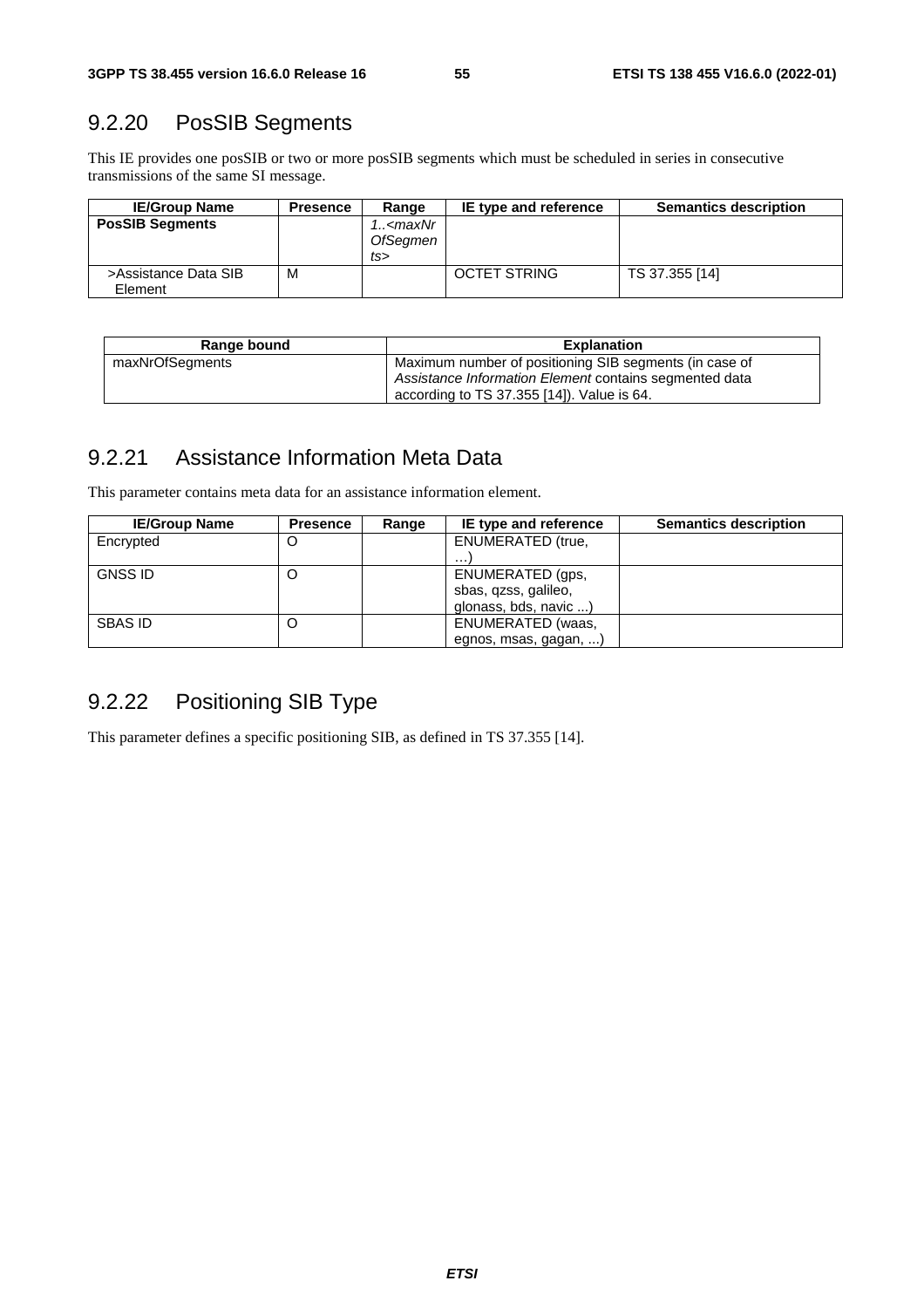| <b>IE/Group Name</b> | <b>Presence</b> | Range | IE type and reference | <b>Semantics description</b> |
|----------------------|-----------------|-------|-----------------------|------------------------------|
| Positioning SIB Type | M               |       | <b>ENUMERATED (</b>   |                              |
|                      |                 |       | posSibType1-1,        |                              |
|                      |                 |       | posSibType1-2,        |                              |
|                      |                 |       | posSibType1-3,        |                              |
|                      |                 |       | posSibType1-4,        |                              |
|                      |                 |       | posSibType1-5,        |                              |
|                      |                 |       | posSibType1-6,        |                              |
|                      |                 |       | posSibType1-7,        |                              |
|                      |                 |       | posSibType1-8,        |                              |
|                      |                 |       | posSibType2-1,        |                              |
|                      |                 |       | posSibType2-2,        |                              |
|                      |                 |       | posSibType2-3,        |                              |
|                      |                 |       | posSibType2-4,        |                              |
|                      |                 |       | posSibType2-5,        |                              |
|                      |                 |       | posSibType2-6,        |                              |
|                      |                 |       | posSibType2-7,        |                              |
|                      |                 |       | posSibType2-8,        |                              |
|                      |                 |       | posSibType2-9,        |                              |
|                      |                 |       | posSibType2-10,       |                              |
|                      |                 |       | posSibType2-11,       |                              |
|                      |                 |       | posSibType2-12,       |                              |
|                      |                 |       | posSibType2-13,       |                              |
|                      |                 |       | posSibType2-14,       |                              |
|                      |                 |       | posSibType2-15,       |                              |
|                      |                 |       | posSibType2-16,       |                              |
|                      |                 |       | posSibType2-17,       |                              |
|                      |                 |       | posSibType2-18,       |                              |
|                      |                 |       | posSibType2-19,       |                              |
|                      |                 |       | posSibType2-20,       |                              |
|                      |                 |       | posSibType2-21,       |                              |
|                      |                 |       | posSibType2-22,       |                              |
|                      |                 |       | posSibType2-23,       |                              |
|                      |                 |       | posSibType2-24,       |                              |
|                      |                 |       | posSibType2-25,       |                              |
|                      |                 |       | posSibType3-1,        |                              |
|                      |                 |       | posSibType4-1,        |                              |
|                      |                 |       | posSibType5-1,        |                              |
|                      |                 |       | posSibType6-1,        |                              |
|                      |                 |       | posSibType6-2,        |                              |
|                      |                 |       | posSibType6-3,        |                              |
|                      |                 |       | .                     |                              |

### 9.2.23 Assistance Information Failure List

This parameter identifies the assistance information for which the NG-RAN Node failed to configure broadcasting.

| <b>IE/Group Name</b>          | <b>Presence</b> | Range                                       | IE type and reference      | <b>Semantics description</b> |
|-------------------------------|-----------------|---------------------------------------------|----------------------------|------------------------------|
| <b>Assistance Information</b> |                 | 1 <maxno< th=""><th></th><th></th></maxno<> |                            |                              |
| <b>Failure List</b>           |                 | AssistInfo                                  |                            |                              |
|                               |                 | FailureList                                 |                            |                              |
|                               |                 | ltems>                                      |                            |                              |
| >PosSIB-Type                  | M               |                                             | 9.2.22                     |                              |
| >Outcome                      | M               |                                             | <b>ENUMERATED</b> (failed, |                              |
|                               |                 |                                             | $\cdots$                   |                              |

| Range bound                     | <b>Explanation</b>                                                   |
|---------------------------------|----------------------------------------------------------------------|
| maxnoAssistInfoFailureListItems | Maximum no, of assistance information failure list items that can be |
|                                 | signaled with one message. Value is 32.                              |

#### 9.2.24 TRP ID

The *TRP ID* IE is used to identify a TRP uniquely within an NG-RAN node.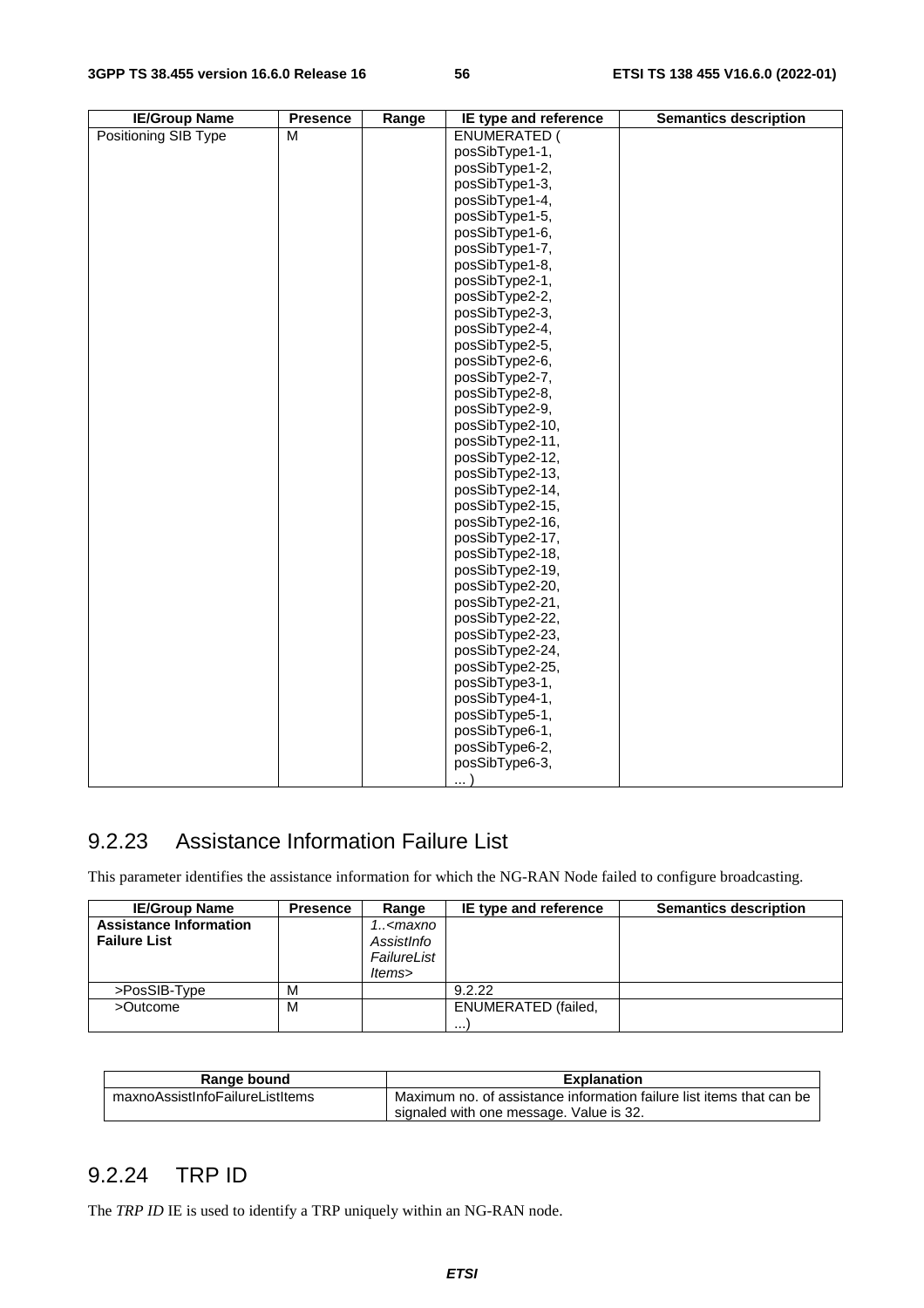| <b>IE/Group Name</b>  | <b>Presence</b> | Range | <b>IE Type and Reference</b> | <b>Semantics Description</b>               |
|-----------------------|-----------------|-------|------------------------------|--------------------------------------------|
| <b>TRP</b> Identifier | M               |       | INTEGER (165535)             | Identifies a TRP within an NG-<br>RAN node |

# 9.2.25 TRP Information

The *TRP Information* IE contains information for one TRP within an NG-RAN node.

| <b>IE/Group Name</b>               | <b>Presence</b> | Range                                     | IE Type and                                                           | <b>Semantics</b>       | <b>Criticality</b>       | <b>Assigned</b>    |
|------------------------------------|-----------------|-------------------------------------------|-----------------------------------------------------------------------|------------------------|--------------------------|--------------------|
|                                    |                 |                                           | <b>Reference</b>                                                      | <b>Description</b>     |                          | <b>Criticality</b> |
| TRP ID                             | M               |                                           | 9.2.24                                                                |                        | $\blacksquare$           |                    |
| <b>TRP Information Type</b>        |                 | $1$ .<br>$<$ maxno $T$<br>RPInfoTyp<br>es |                                                                       |                        |                          |                    |
| >CHOICE TRP<br>Information Item    | M               |                                           |                                                                       |                        |                          |                    |
| >>NR PCI                           | M               |                                           | <b>INTEGER</b><br>(0.1007)                                            | NR Physical Cell<br>ID | $\blacksquare$           |                    |
| >>NR CGI                           | M               |                                           | 9.2.9                                                                 |                        | $\blacksquare$           |                    |
| >>NR ARFCN                         | M               |                                           | <b>INTEGER</b><br>(03279165)                                          |                        |                          |                    |
| >>PRS<br>Configuration             | M               |                                           | 9.2.44                                                                |                        |                          |                    |
| >>SSB Information                  | M               |                                           | 9.2.54                                                                |                        | $\overline{\phantom{a}}$ |                    |
| >>SFN Initialisation<br>Time       | M               |                                           | <b>Relative Time</b><br>1900<br>9.2.36                                |                        |                          |                    |
| >>Spatial Direction<br>Information | M               |                                           | 9.2.45                                                                |                        |                          |                    |
| >>Geographical<br>Coordinates      | M               |                                           | 9.2.46                                                                |                        | ٠                        |                    |
| >>TRP type                         | M               |                                           | <b>ENUMERATED</b><br>(prs-only-tp,<br>srs-only-rp, tp,<br>$rp, trp$ ) | TS 38.305 [18]         | <b>YES</b>               | reject             |

| Range bound       | <b>Explanation</b>                                            |
|-------------------|---------------------------------------------------------------|
| maxnoTRPInfoTypes | Maximum no of TRP information types that can be requested and |
|                   | reported with one message. Value is 64.                       |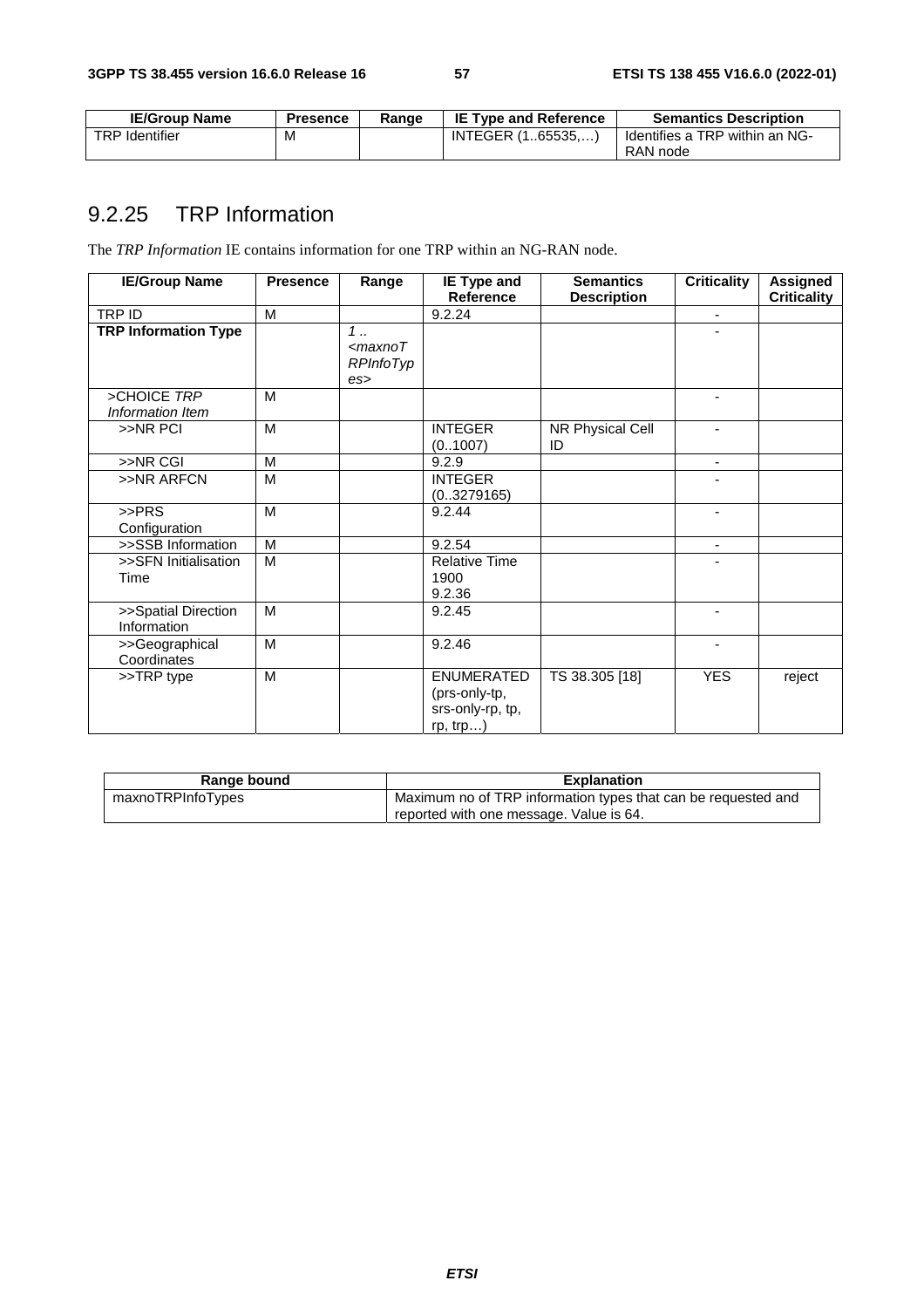### 9.2.26 Search Window Information

This information element contains search window information for the TRP.

| <b>IE/Group Name</b>                 | <b>Presence</b> | Range | <b>IE Type and Reference</b>     | <b>Semantics Description</b>                                                                                                                                                                                                                                                                                                                                                                                                                                                                                                               |
|--------------------------------------|-----------------|-------|----------------------------------|--------------------------------------------------------------------------------------------------------------------------------------------------------------------------------------------------------------------------------------------------------------------------------------------------------------------------------------------------------------------------------------------------------------------------------------------------------------------------------------------------------------------------------------------|
| <b>Expected Propagation</b><br>Delay | М               |       | <b>INTEGER</b><br>$(-38413841,)$ | Indicates when the SRS is<br>expected to arrive in time at the<br>TRP relative to the UL RTOA<br>Reference Time.<br>The UL RTOA Reference Time<br>for a target SRS is defined as<br>$T_0 + t_{SRS}$ , where<br>$T_0$ is the SFN Initialisation<br>Time<br>- $t_{\text{SRS}} = (10n_f + n_{\text{sf}}) \times 10^{-3}$ ,<br>where $n_f$ and $n_{sf}$ are the system<br>frame number and the subframe<br>number of the SRS, respectively.<br>Granularity 4Ts, where<br>Ts= $1/(15.10^3 \cdot 2048)$ seconds.<br>Centre of the search window. |
| <b>Delay Uncertainty</b>             | M               |       | <b>INTEGER</b><br>(1246,)        | Indicates the uncertainty of the<br>expected SRS arrival time at the<br>TRP<br>Granularity 4Ts, where<br>Ts= $1/(15.10^3.2048)$ seconds.<br>Single-sided search window.                                                                                                                                                                                                                                                                                                                                                                    |

# 9.2.27 Requested SRS Transmission Characteristics

This IE contains the requested SRS configuration for the UE.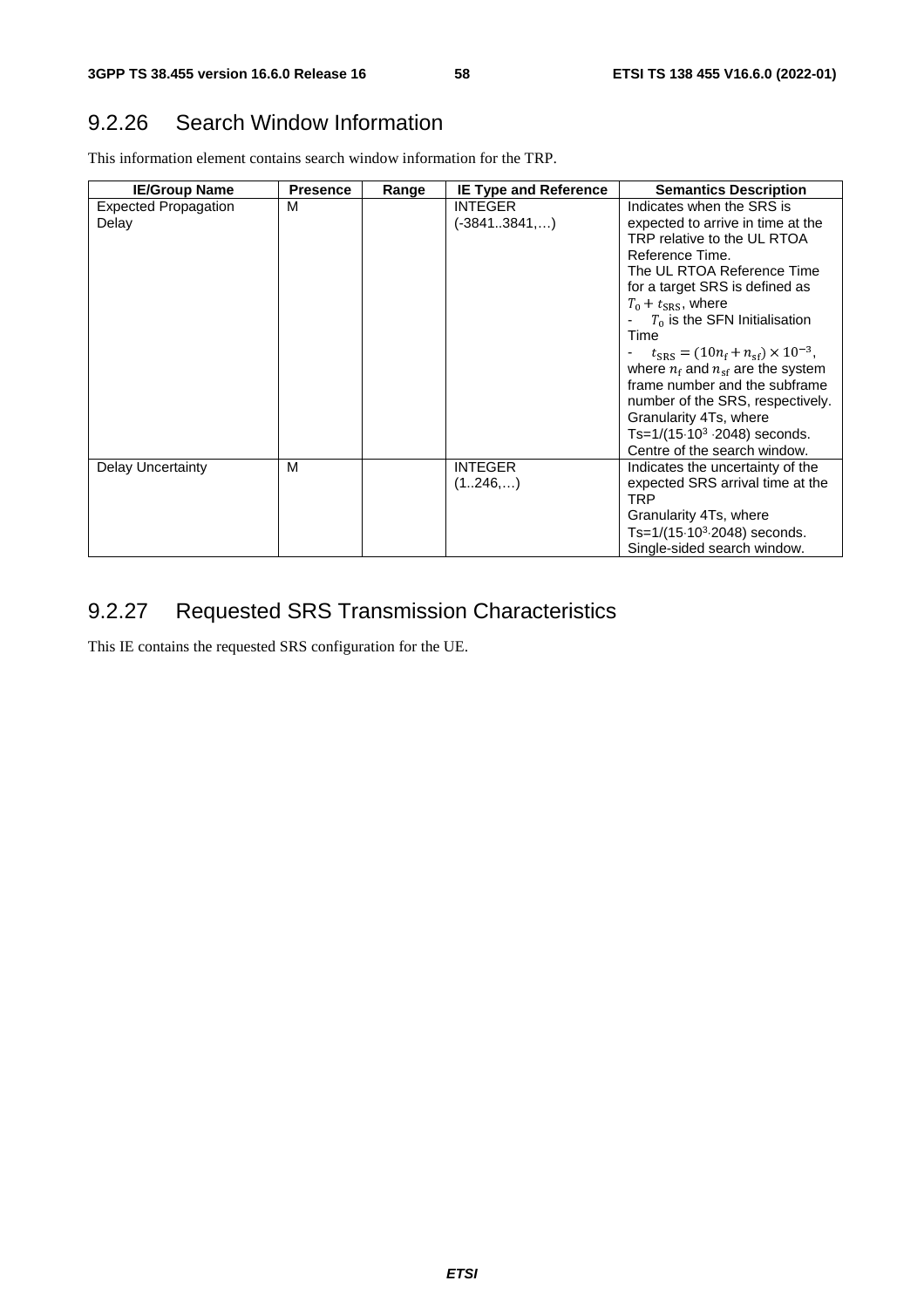| <b>IE/Group Name</b>                                                 | <b>Presence</b>                                         | Range                                        | <b>IE Type and</b>                                                                                                                                                            | <b>Semantics</b>                                                                                                                                                                | Criticality | <b>Assigned</b>    |
|----------------------------------------------------------------------|---------------------------------------------------------|----------------------------------------------|-------------------------------------------------------------------------------------------------------------------------------------------------------------------------------|---------------------------------------------------------------------------------------------------------------------------------------------------------------------------------|-------------|--------------------|
| Number Of Periodic<br>Transmissions                                  | $\overline{C}$<br>ifResource<br><b>TypePerio</b><br>dic |                                              | Reference<br><b>INTEGER</b><br>(0.500,)                                                                                                                                       | <b>Description</b><br>The number of<br>periodic SRS<br>transmissions<br>requested. The<br>value of '0'<br>represents an<br>infinite number of<br>periodic SRS<br>transmissions. |             | <b>Criticality</b> |
| Resource Type                                                        | M                                                       |                                              | <b>ENUMERATED</b><br>(periodic, semi-<br>persistent,<br>aperiodic, )                                                                                                          |                                                                                                                                                                                 |             |                    |
| <b>CHOICE Bandwidth</b>                                              | M                                                       |                                              |                                                                                                                                                                               |                                                                                                                                                                                 |             |                    |
| $>$ FR1                                                              |                                                         |                                              | <b>ENUMERATED</b><br>(5mHz, 10mHz,<br>20mHz, 40mHz,<br>50mHz, 80mHz,<br>100mHz, )                                                                                             |                                                                                                                                                                                 |             |                    |
| >FR2                                                                 |                                                         |                                              | <b>ENUMERATED</b><br>(50mHz,<br>100mHz,<br>200mHz,<br>400mHz,)                                                                                                                |                                                                                                                                                                                 |             |                    |
| <b>SRS Resource Set List</b>                                         |                                                         | 0.1                                          |                                                                                                                                                                               |                                                                                                                                                                                 |             |                    |
| >SRS Resource Set<br><b>Item</b>                                     |                                                         | 1.55<br>maxnoSR<br>$S-$<br>Resource<br>Sets> |                                                                                                                                                                               |                                                                                                                                                                                 |             |                    |
| >>Number of SRS<br><b>Resources Per Set</b>                          | $\overline{O}$                                          |                                              | <b>INTEGER</b><br>(116,)                                                                                                                                                      | The number of<br><b>SRS Resources</b><br>per resource set<br>for SRS<br>transmission.                                                                                           |             |                    |
| >>Periodicity List                                                   |                                                         | 0.1                                          |                                                                                                                                                                               |                                                                                                                                                                                 |             |                    |
| >>>Periodicity<br><b>List Item</b>                                   |                                                         | $1.5$ cmaxno<br>SRS-<br>Resource<br>PerSet>  |                                                                                                                                                                               |                                                                                                                                                                                 |             |                    |
| >>>>PeriodicityS<br><b>RS</b>                                        | м                                                       |                                              | <b>ENUMERATED</b><br>(0.125, 0.25,<br>0.5, 0.625, 1,<br>1.25, 2, 2.5, 4,<br>5, 8, 10, 16, 20,<br>32, 40, 64, 80,<br>160, 320, 640,<br>1280, 2560,<br>5120, 10240,<br>$\ldots$ | Milli-seconds                                                                                                                                                                   |             |                    |
| >>Spatial Relation<br>Information                                    | O                                                       |                                              | 9.2.34                                                                                                                                                                        | This IE is ignored<br>if the Spatial<br>Relation<br>Information per<br>SRS Resource IE<br>is present.                                                                           |             |                    |
| >>Pathloss<br>Reference                                              | O                                                       |                                              | 9.2.53                                                                                                                                                                        |                                                                                                                                                                                 |             |                    |
| Information<br>>>Spatial Relation<br>Information per SRS<br>Resource | $\overline{O}$                                          |                                              | 9.2.60                                                                                                                                                                        |                                                                                                                                                                                 |             |                    |
| SSB Information                                                      | $\circ$                                                 |                                              | 9.2.54                                                                                                                                                                        |                                                                                                                                                                                 |             |                    |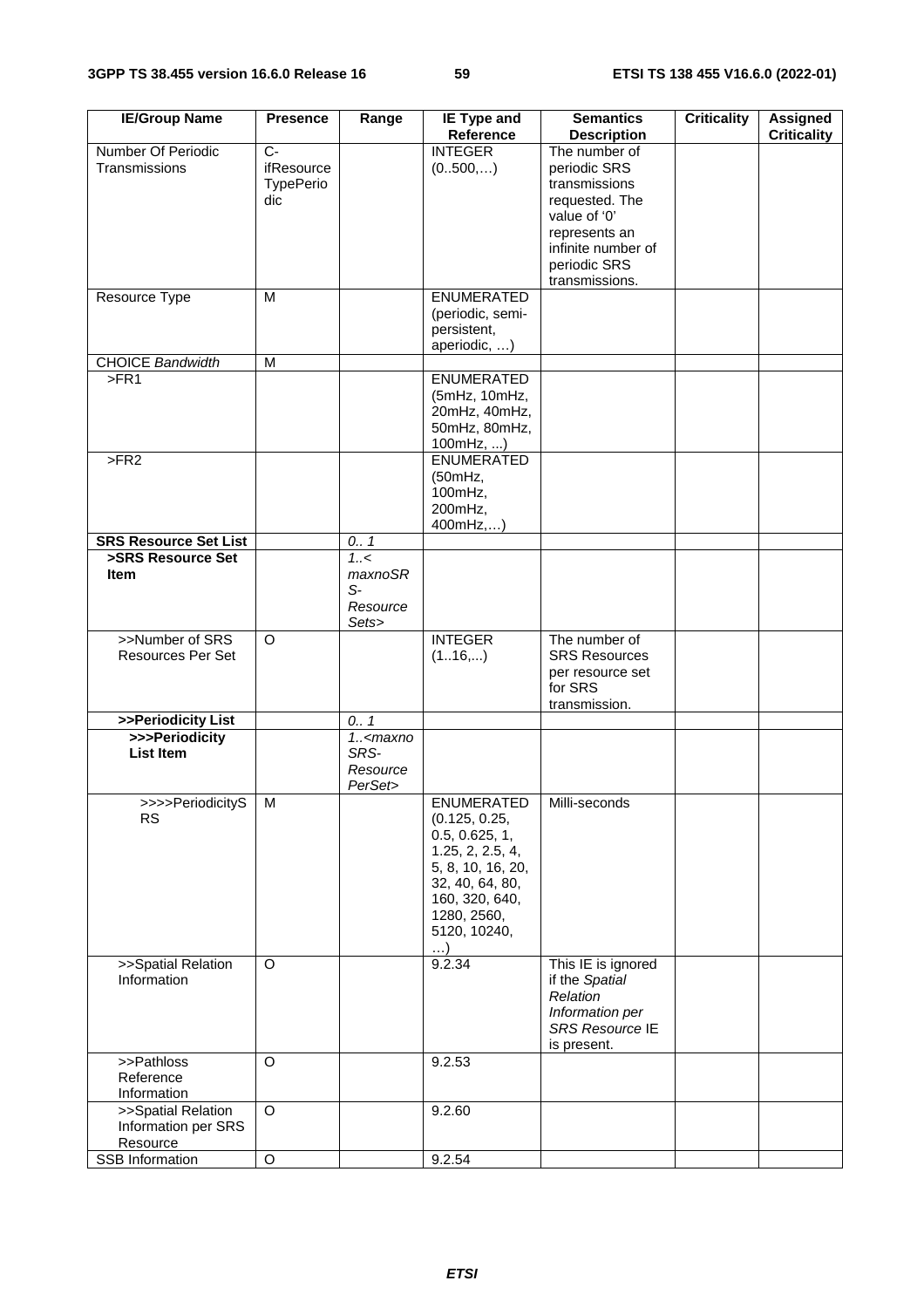| <b>SRS Frequency</b> | ◡ | INTEGER(032 | NR ARFCN         | YES | ignore |
|----------------------|---|-------------|------------------|-----|--------|
|                      |   | 79165)      | The carrier      |     |        |
|                      |   |             | frequency of SRS |     |        |
|                      |   |             | transmission     |     |        |
|                      |   |             | bandwidth.       |     |        |

| <b>Condition</b>       | <b>Explanation</b>                                                                  |
|------------------------|-------------------------------------------------------------------------------------|
| ifResourceTypePeriodic | This IE shall be present if the Resource Type IE is set to the value<br>"Periodic". |

| Range bound             | <b>Explanation</b>                                |
|-------------------------|---------------------------------------------------|
| maxnoSRS-ResourceSets   | Maximum no of requested SRS Resource Sets for SRS |
|                         | transmission. Value is 16.                        |
| maxnoSRS-ResourcePerSet | Maximum no of SRS Resources per set. Value is 16. |

# 9.2.28 SRS Configuration

This information element contains the SRS configuration configured by the NG-RAN node for the UE.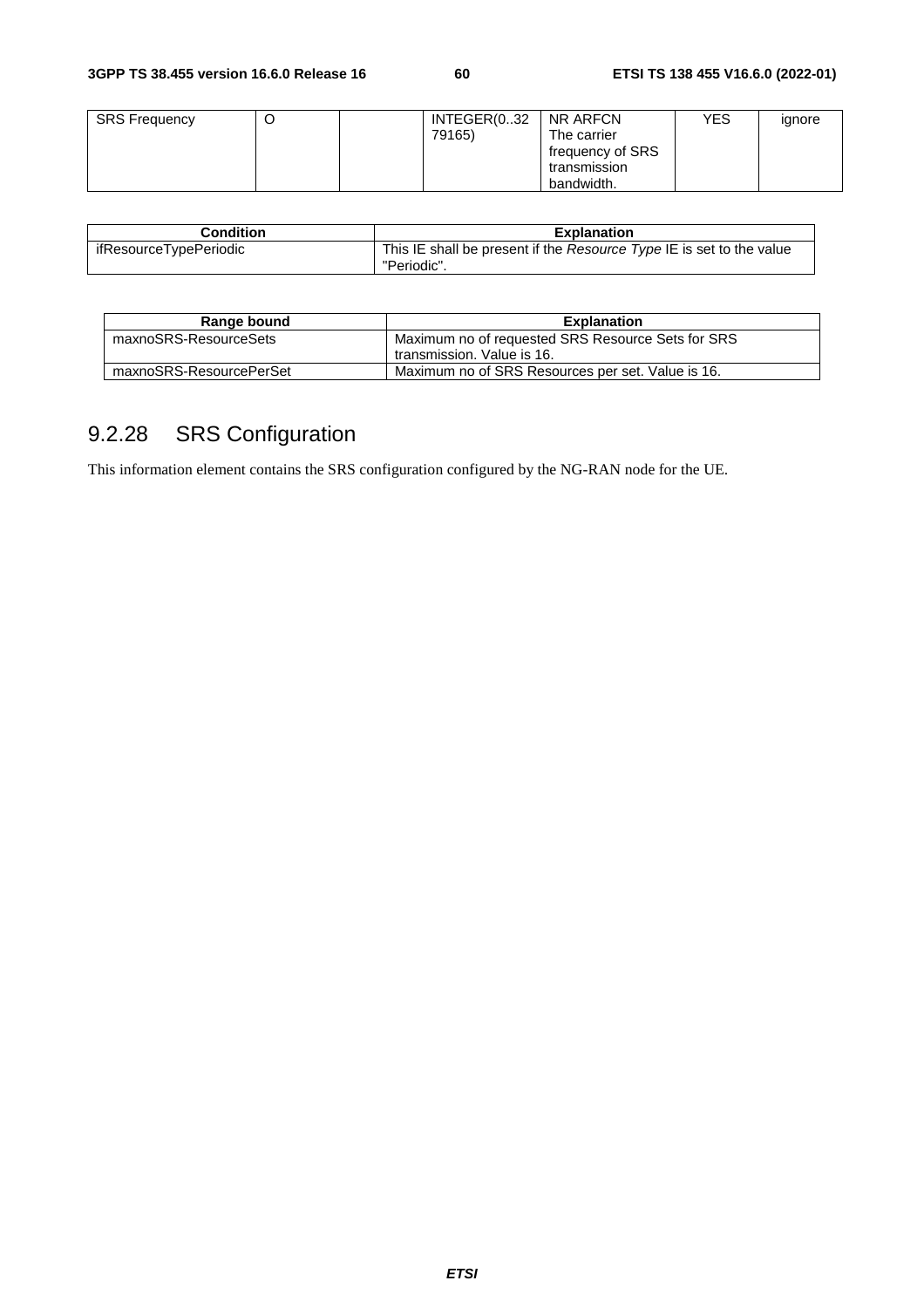| <b>IE/Group Name</b>                           | <b>Presence</b>         | Range                                                  | <b>IE Type and Reference</b>                   | <b>Semantics Description</b>                                  |
|------------------------------------------------|-------------------------|--------------------------------------------------------|------------------------------------------------|---------------------------------------------------------------|
| <b>SRS Carrier List</b>                        |                         | $1.5$ <maxno<br>SRS-</maxno<br>                        |                                                |                                                               |
|                                                |                         | Carriers>                                              |                                                |                                                               |
| >Point A                                       | M                       |                                                        | INTEGER (03279165)                             | NR ARFCN                                                      |
| >Uplink Channel BW-<br>PerSCS-List             |                         | $1.5$ <maxno<br>SCSs&gt;</maxno<br>                    |                                                | SCS-SpecificCarrier TS 38.331<br>$[13]$                       |
| >>Offset To Carrier                            | M                       |                                                        | INTEGER(02199,)                                | First usable RB to Point A in the<br>number of PRBs           |
| >>Subcarrier Spacing                           | M                       |                                                        | ENUMERATED(kHz15,<br>kHz30, kHz60,<br>kHz120,) |                                                               |
| >>Carrier Bandwidth                            | M                       |                                                        | <b>INTEGER(1275,)</b>                          |                                                               |
| >Active UL BWP                                 | M                       |                                                        |                                                | Only the configuration in the<br>active UL BWP is needed.     |
| >>Location And<br><b>Bandwidth</b>             | М                       |                                                        | INTEGER(037949,)                               | BWP TS 38.331 [13]                                            |
| >>Subcarrier Spacing                           | M                       |                                                        | ENUMERATED(kHz15,<br>kHz30, kHz60,<br>kHz120,) |                                                               |
| >>Cyclic Prefix                                | M                       |                                                        | ENUMERATED(Normal,<br>Extended)                |                                                               |
| >>Tx Direct Current<br>Location                | М                       |                                                        | INTEGER(03301,)                                |                                                               |
| >>Shift7dot5kHz                                | O                       |                                                        | ENUMERATED(true,)                              |                                                               |
| >>SRS Config                                   | $\overline{\mathsf{M}}$ |                                                        |                                                | SRS-Config as defined in TS<br>38.331 [13]                    |
| >>>SRS Resource<br><b>List</b>                 |                         | $0.5$ <maxno<br>SRS-<br/>Resources<br/>&gt;</maxno<br> |                                                |                                                               |
| >>>>SRS Resource                               | м                       |                                                        | 9.2.29                                         | SRS-Resource as defined in TS<br>38.331 [13]                  |
| >>>Positioning SRS<br><b>Resource List</b>     |                         | $0.-$ maxno<br>SRS-<br>Resources<br>$\, > \,$          |                                                |                                                               |
| >>>>Positioning<br><b>SRS Resource</b>         | M                       |                                                        | 9.2.30                                         | SRS-PosResource-r16 as<br>defined in TS 38.331 [13]           |
| >>>SRS Resource<br><b>Set List</b>             |                         | $0.5$ <maxno<br>SRS-<br/>Resources<br/>&gt;</maxno<br> |                                                |                                                               |
| >>>>SRS Resource<br>Set                        | M                       |                                                        | 9.2.31                                         | SRS-ResourceSet as defined in<br>TS 38.331 [13]               |
| >>>Positioning SRS<br><b>Resource Set List</b> |                         | $0.-$ maxno<br>SRS-<br>Resources<br>>                  |                                                |                                                               |
| >>>>Positioning<br><b>SRS Resource Set</b>     | M                       |                                                        | 9.2.32                                         | SRS-PosResourceSet-r16 as<br>defined in TS 38.331 [13]        |
| >NR PCI                                        | O                       |                                                        | <b>INTEGER (01007)</b>                         | Physical Cell ID of the cell that<br>contains the SRS carrier |

| Range bound              | <b>Explanation</b>                                                      |
|--------------------------|-------------------------------------------------------------------------|
| maxnoSRS-Carriers        | Maximum no of carriers for SRS. Value is 32.                            |
| maxnoSCSs                | Maximum no of SCS spacings for a carrier. Value is 5.                   |
| maxnoSRS-Resources       | Maximum no of SRS resources per UL BWP. Value is 64.                    |
| maxnoSRS-PosResources    | Maximum no of positioning SRS resources per UL BWP. Value is<br>64.     |
| maxnoSRS-ResourceSets    | Maximum no of SRS resource sets per UL BWP. Value is 16.                |
| maxnoSRS-PosResourceSets | Maximum no of positioning SRS resource sets per UL BWP. Value<br>is 16. |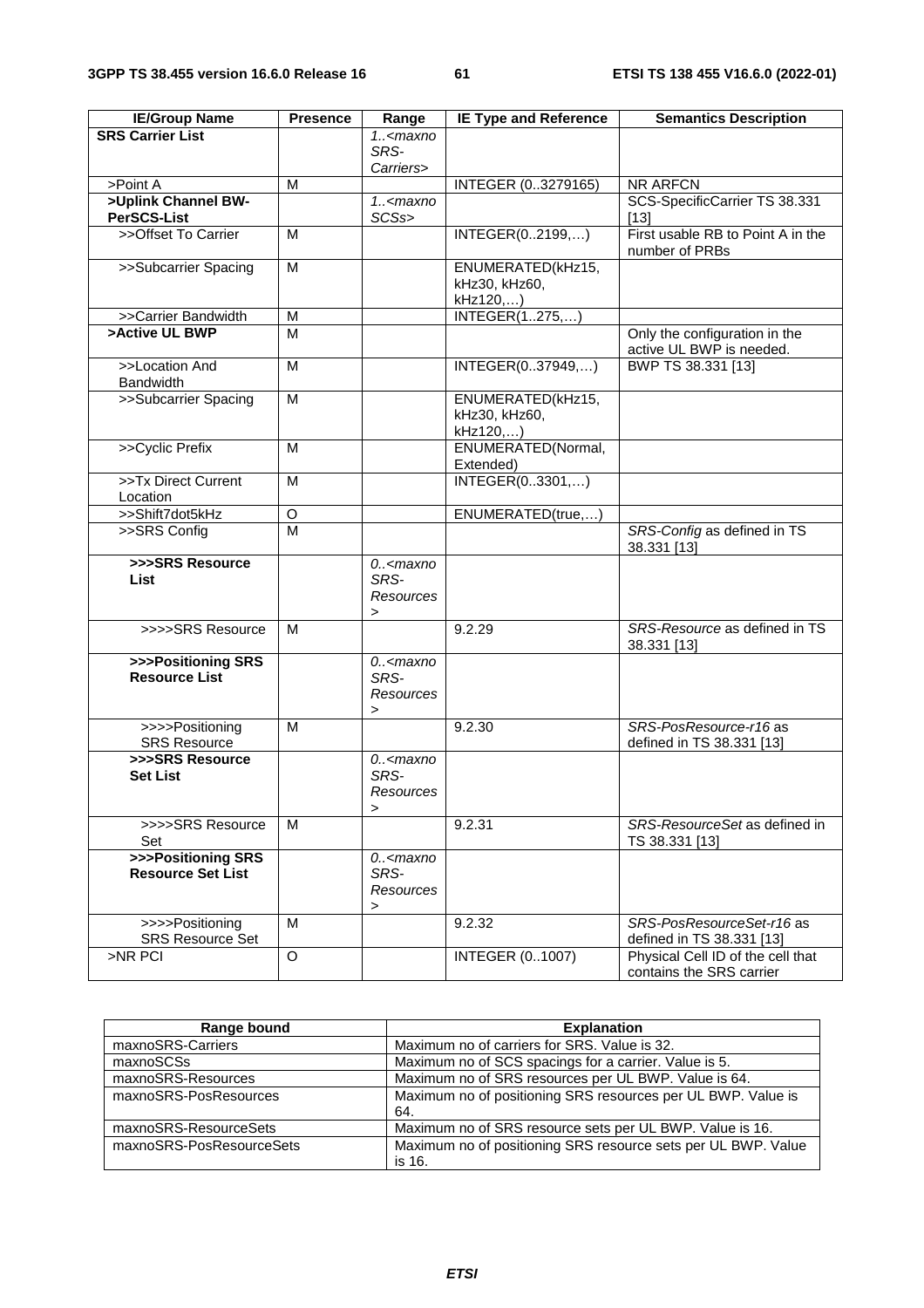## 9.2.29 SRS Resource

This information element contains the SRS resource.

| <b>IE/Group Name</b>             | <b>Presence</b>         | Range | <b>IE Type and Reference</b>    | <b>Semantics Description</b> |
|----------------------------------|-------------------------|-------|---------------------------------|------------------------------|
| <b>SRS Resource ID</b>           | М                       |       | INTEGER(063)                    |                              |
| Number of Ports                  | м                       |       | ENUMERATED(port1,               |                              |
|                                  |                         |       | ports2, ports4)                 |                              |
| <b>CHOICE Transmission</b>       | $\overline{\mathsf{M}}$ |       |                                 |                              |
| Comb                             |                         |       |                                 |                              |
| >Comb Two                        |                         |       |                                 |                              |
| >>Comb Offset                    | М                       |       | INTEGER(01)                     |                              |
| >>Cyclic Shift                   | M                       |       | INTEGER(07)                     |                              |
| >Comb Four                       |                         |       |                                 |                              |
| >>Comb Offset                    | м                       |       | INTEGER(03)                     |                              |
| >>Cyclic Shift                   | M                       |       | $\overline{\text{INTEGR}(011)}$ |                              |
| <b>Start Position</b>            | M                       |       | INTEGER(013)                    |                              |
| Number of Symbols                | M                       |       | ENUMERATED(n1,n2,n              |                              |
|                                  |                         |       | 4)                              |                              |
| <b>Repetition Factor</b>         | М                       |       | ENUMERATED(r1,r2,r4)            |                              |
| <b>Frequency Domain Position</b> | M                       |       | INTEGER(067)                    |                              |
| <b>Frequency Domain Shift</b>    | M                       |       | INTEGER(0268)                   |                              |
| C-SRS                            | $\overline{\mathsf{M}}$ |       | INTEGER(063)                    |                              |
| <b>B-SRS</b>                     | $\overline{\mathsf{M}}$ |       | INTEGER(03)                     |                              |
| B-Hop                            | $\overline{\mathsf{M}}$ |       | $\overline{\mathsf{INTER}}(03)$ |                              |
| Group or Sequence                | M                       |       | ENUMERATED(neither,             |                              |
| Hopping                          |                         |       | groupHopping,                   |                              |
|                                  |                         |       | sequenceHopping)                |                              |
| <b>CHOICE Resource Type</b>      | M                       |       |                                 |                              |
| >Periodic                        |                         |       |                                 |                              |
| >>Periodicity                    | M                       |       | ENUMERATED(slot1,               |                              |
|                                  |                         |       | slot2, slot4, slot5, slot8,     |                              |
|                                  |                         |       | slot10, slot16, slot20,         |                              |
|                                  |                         |       | slot32, slot40, slot64,         |                              |
|                                  |                         |       | slot80, slot160, slot320,       |                              |
|                                  |                         |       | slot640, slot1280,              |                              |
|                                  |                         |       | slot2560, )                     |                              |
| >>Offset                         | м                       |       | INTEGER(02559, )                |                              |
| >Semi-persistent                 |                         |       |                                 |                              |
| >>Periodicity                    | М                       |       | ENUMERATED(slot1,               |                              |
|                                  |                         |       | slot2, slot4, slot5, slot8,     |                              |
|                                  |                         |       | slot10, slot16, slot20,         |                              |
|                                  |                         |       | slot32, slot40, slot64,         |                              |
|                                  |                         |       | slot80, slot160, slot320,       |                              |
|                                  |                         |       | slot640, slot1280,              |                              |
|                                  |                         |       | slot2560,                       |                              |
| >>Offset                         | м                       |       | INTEGER(02559, )                |                              |
| >Aperiodic                       |                         |       |                                 |                              |
| >>Aperiodic Resource             | м                       |       | ENUMERATED(true,)               |                              |
| Type                             |                         |       |                                 |                              |
| Sequence ID                      | M                       |       | INTEGER(01023)                  |                              |

# 9.2.30 Positioning SRS Resource

This information element contains the SRS resource for positioning.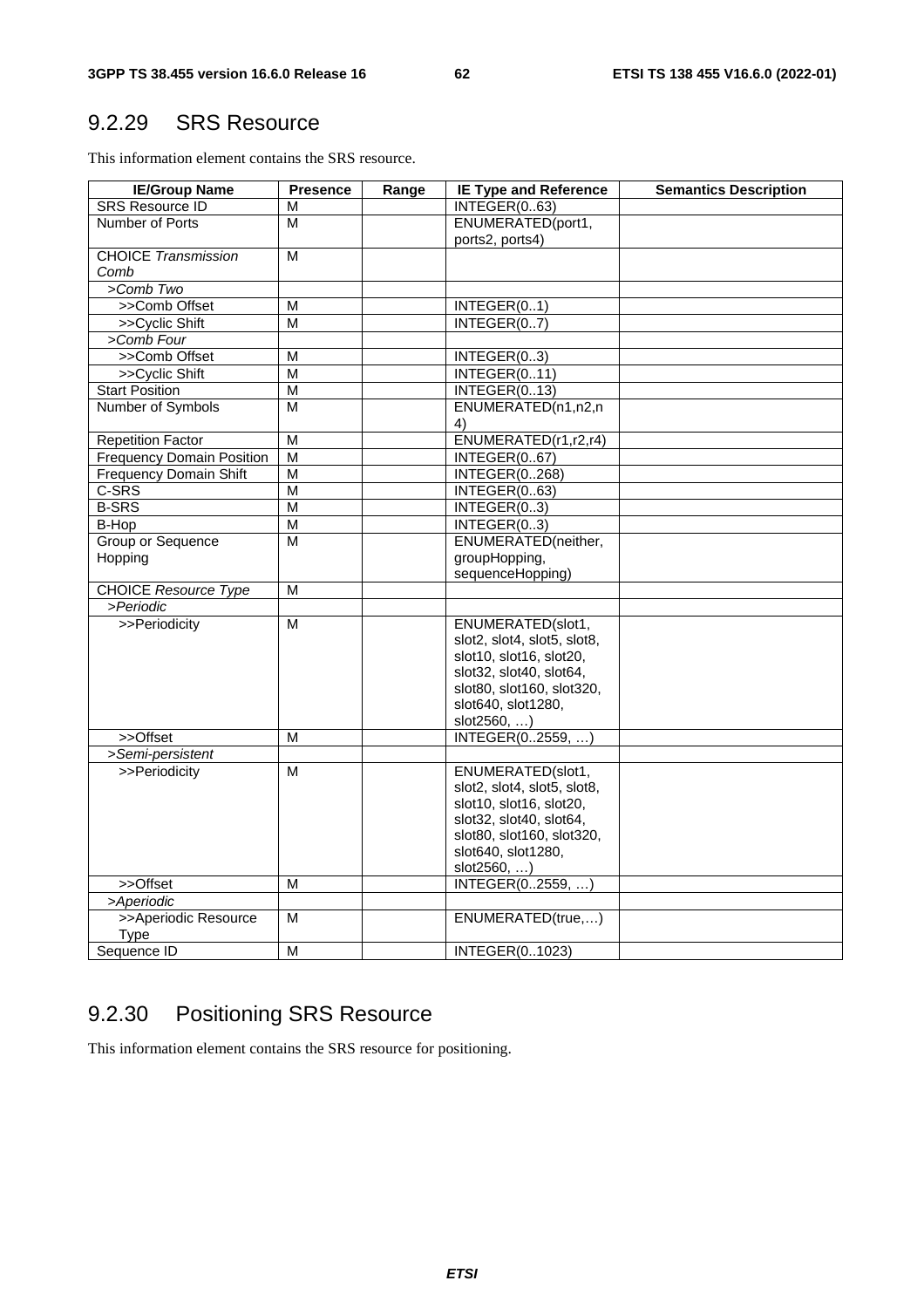| <b>IE/Group Name</b>                       | <b>Presence</b> | Range | <b>IE Type and Reference</b>    | <b>Semantics Description</b> |
|--------------------------------------------|-----------------|-------|---------------------------------|------------------------------|
| <b>Positioning SRS Resource</b>            | м               |       | INTEGER(063)                    |                              |
| ID<br><b>CHOICE Transmission</b>           | M               |       |                                 |                              |
| Comb                                       |                 |       |                                 |                              |
| >Comb Two                                  |                 |       |                                 |                              |
| >>Comb Offset                              | м               |       | INTEGER(01)                     |                              |
| >>Cyclic Shift                             | M               |       | INTEGER(07)                     |                              |
| >Comb Four                                 |                 |       |                                 |                              |
| >>Comb Offset                              | M               |       | INTEGER(03)                     |                              |
| >>Cyclic Shift                             | M               |       | INTEGER(011)                    |                              |
| >Comb Eight                                |                 |       |                                 |                              |
| >>Comb Offset                              | M               |       | INTEGER(07)                     |                              |
| >>Cyclic Shift                             | M               |       | INTEGER(05)                     |                              |
| <b>Start Position</b>                      | M               |       | INTEGER(013)                    |                              |
| Number of Symbols                          | M               |       | ENUMERATED(n1,n2,n              |                              |
|                                            |                 |       | 4, n8, n12}                     |                              |
| Frequency Domain Shift                     | M               |       | <b>INTEGER(0268)</b>            |                              |
| $C-SRS$                                    | M               |       | INTEGER(063)                    |                              |
| Group or Sequence                          | M               |       | ENUMERATED(Neither,             |                              |
| Hopping                                    |                 |       | groupHopping,                   |                              |
|                                            |                 |       | sequenceHopping)                |                              |
| <b>CHOICE Resource Type</b><br>Positioning | M               |       |                                 |                              |
| >periodic                                  |                 |       |                                 |                              |
| >>Periodicity                              | M               |       | ENUMERATED(slot1,               |                              |
|                                            |                 |       | slot2, slot4, slot5, slot8,     |                              |
|                                            |                 |       | slot10, slot16, slot20,         |                              |
|                                            |                 |       | slot32, slot40, slot64,         |                              |
|                                            |                 |       | slot80, slot160, slot320,       |                              |
|                                            |                 |       | slot640, slot1280,              |                              |
|                                            |                 |       | slot2560, slot5120,             |                              |
|                                            |                 |       | slot10240, slot40960,           |                              |
| >>Offset                                   | M               |       | slot81920,)<br>INTEGER(081919,) |                              |
| >semi-persistent                           |                 |       |                                 |                              |
| >>Periodicity                              | M               |       | ENUMERATED(slot 1,              |                              |
|                                            |                 |       | slot 2, slot4, slot5, slot8,    |                              |
|                                            |                 |       | slot10, slot16, slot20,         |                              |
|                                            |                 |       | slot32, slot40, slot64,         |                              |
|                                            |                 |       | slot80, slot160, slot320,       |                              |
|                                            |                 |       | slot640, slot1280,              |                              |
|                                            |                 |       | slot2560, slot5120,             |                              |
|                                            |                 |       | slot10240, slot40960,           |                              |
|                                            |                 |       | slot81920,)                     |                              |
| >>Offset                                   | M               |       | INTEGER(081919,)                |                              |
| >aperiodic                                 |                 |       |                                 |                              |
| >>slot offset                              | M               |       | INTEGER(032)                    |                              |
| Sequence ID                                | M               |       | INTEGER(065535)                 |                              |
| <b>CHOICE Spatial Relation</b>             | O               |       |                                 |                              |
| Positioning                                |                 |       |                                 |                              |
| >SSB                                       |                 |       |                                 |                              |
| $>>$ NR PCI                                | M               |       | <b>INTEGER (01007)</b>          |                              |
| >>SSB index                                | O               |       | INTEGER(063)                    |                              |
| PRS                                        |                 |       |                                 |                              |
| >>PRS ID                                   | M               |       | <b>INTEGER(0255)</b>            |                              |
| >>PRS Resource Set ID<br>>>PRS Resource ID | M<br>$\circ$    |       | INTEGER(07)<br>INTEGER(063)     |                              |
|                                            |                 |       |                                 |                              |

# 9.2.31 SRS Resource Set

This information element indicates an SRS resource set in the UE for UL SRS transmission.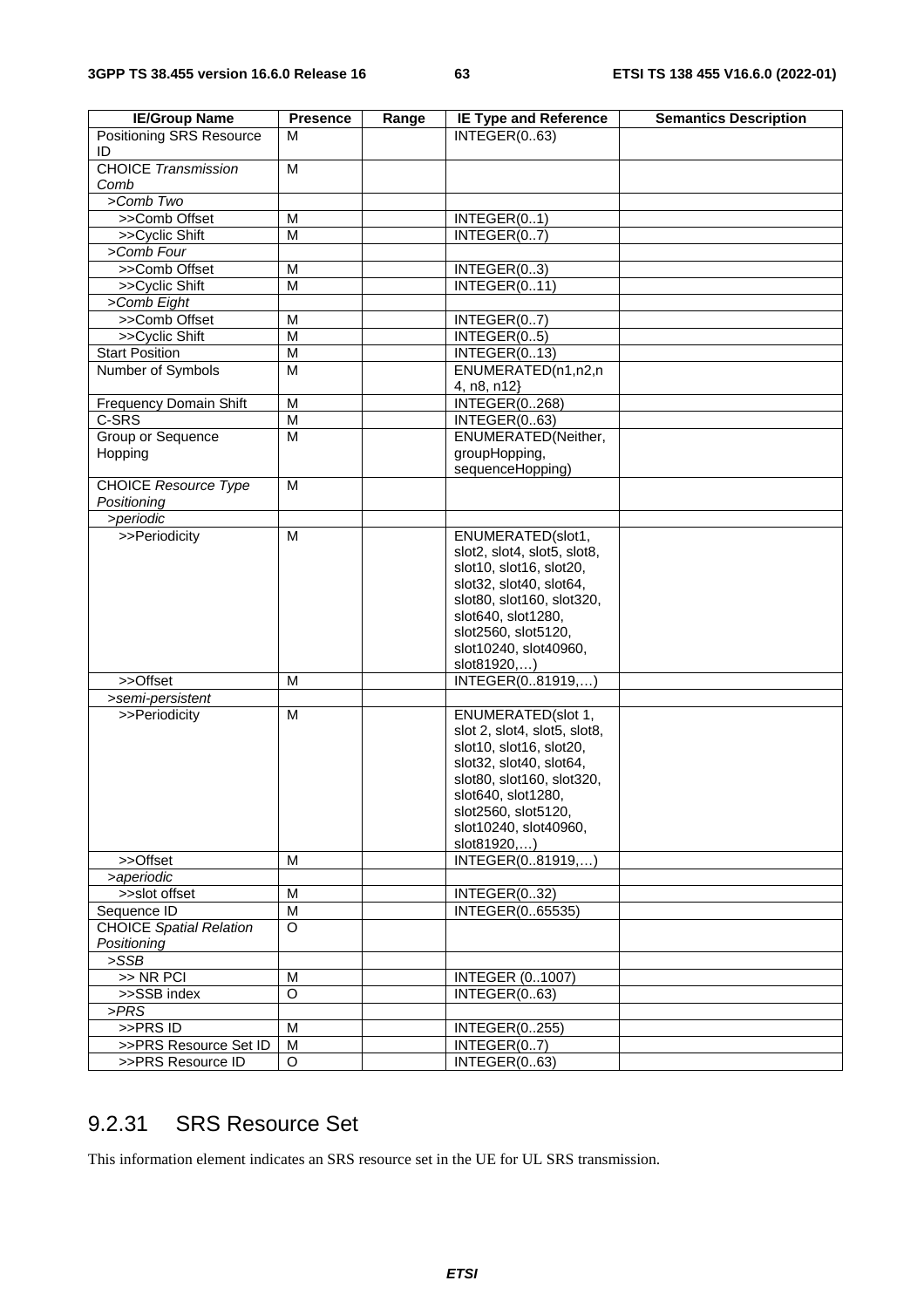| <b>IE/Group Name</b>        | <b>Presence</b> | Range                                       | <b>IE Type and Reference</b> | <b>Semantics Description</b>     |
|-----------------------------|-----------------|---------------------------------------------|------------------------------|----------------------------------|
| <b>SRS Resource Set ID</b>  | М               |                                             | INTEGR(015)                  |                                  |
| <b>SRS Resource ID List</b> |                 | 1 <maxno< td=""><td></td><td></td></maxno<> |                              |                                  |
|                             |                 | SRS-                                        |                              |                                  |
|                             |                 | Resource                                    |                              |                                  |
|                             |                 | PerSet>                                     |                              |                                  |
| >SRS Resource ID            | M               |                                             | INTEGR(063)                  |                                  |
| <b>CHOICE Resource Set</b>  | M               |                                             |                              |                                  |
| Type                        |                 |                                             |                              |                                  |
| >periodic                   |                 |                                             |                              |                                  |
| >>periodicSet               | M               |                                             | ENUMERATED(true)             |                                  |
| >semi-persistent            |                 |                                             |                              |                                  |
| >>semi-persistentSet        | M               |                                             | ENUMERATED(true)             |                                  |
| >aperiodic                  |                 |                                             |                              |                                  |
| >>SRS Resource              | M               |                                             | INTEGR(13)                   |                                  |
| Trigger                     |                 |                                             |                              |                                  |
| >>Slot offset               | M               |                                             | INTEGR(032)                  | Offset in number of slots, where |
|                             |                 |                                             |                              | value 0 indicates no offset.     |

| Range bound             | <b>Explanation</b>                                             |  |  |
|-------------------------|----------------------------------------------------------------|--|--|
| maxnoSRS-ResourcePerSet | Maximum no of SRS resources per SRS resource set. Value is 16. |  |  |

# 9.2.32 Positioning SRS Resource Set

This information element indicates a positioning SRS resource set in the UE for UL SRS transmission.

| <b>IE/Group Name</b>                       | <b>Presence</b> | Range                                                           | <b>IE Type and Reference</b> | <b>Semantics Description</b> |
|--------------------------------------------|-----------------|-----------------------------------------------------------------|------------------------------|------------------------------|
| Positioning SRS Resource<br>Set ID         | м               |                                                                 | INTEGR(015)                  |                              |
| Positioning SRS Resource<br><b>ID List</b> |                 | 1 <maxno<br>SRS-<br/>PosResou<br/>rcePerSet<br/>&gt;</maxno<br> |                              |                              |
| >Positioning SRS<br>Resource ID            | м               |                                                                 | INTEGR(063)                  |                              |
| <b>CHOICE Resource Type</b>                | м               |                                                                 |                              |                              |
| >periodic                                  |                 |                                                                 |                              |                              |
| >>PosperiodicSet                           | M               |                                                                 | ENUMERATED(true)             |                              |
| >semi-persistent                           |                 |                                                                 |                              |                              |
| >>Possemi-<br>persistentSet                | м               |                                                                 | ENUMERATED(true)             |                              |
| >aperiodic                                 |                 |                                                                 |                              |                              |
| >>SRS Resource<br>Trigger                  | M               |                                                                 | INTEGR(13)                   |                              |

| Range bound                | <b>Explanation</b>                                                                        |
|----------------------------|-------------------------------------------------------------------------------------------|
| maxnoSRS-PosResourcePerSet | Maximum no of positioning SRS resources per positioning SRS<br>resource set. Value is 16. |

## 9.2.33 SRS Resource Set ID

This information element indicates a resource set in the UE for UL SRS transmission.

| <b>IE/Group Name</b>       | <b>Presence</b> | Range | <b>IE Type and Reference</b> | <b>Semantics Description</b> |
|----------------------------|-----------------|-------|------------------------------|------------------------------|
| <b>SRS Resource Set ID</b> | M               |       | INTEGER $(015)$              | According to TS 38.331 [13]  |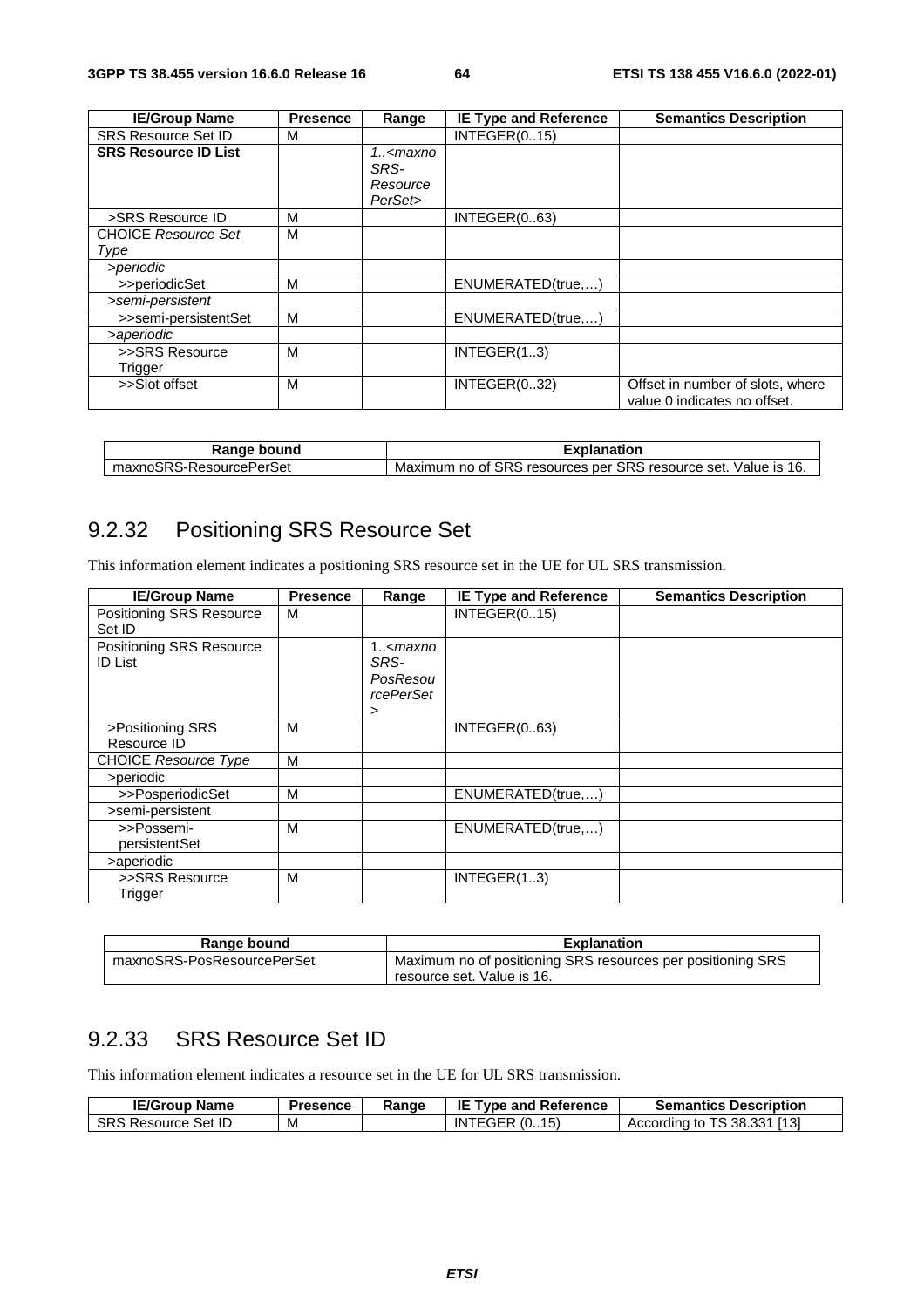# 9.2.34 Spatial Relation Information

This information element indicates a spatial relation for transmission of UL SRS by a UE.

| <b>IE/Group Name</b>           | <b>Presence</b> | Range                                                                      | <b>IE Type and Reference</b> | <b>Semantics Description</b>    |
|--------------------------------|-----------------|----------------------------------------------------------------------------|------------------------------|---------------------------------|
| <b>Spatial Relation for</b>    |                 | 1 <maxno< td=""><td></td><td>According to TS 38.321 [15] and</td></maxno<> |                              | According to TS 38.321 [15] and |
| <b>Resource ID</b>             |                 | <b>SpatialRel</b>                                                          |                              | TS 38.331 [13]                  |
|                                |                 | ations>                                                                    |                              |                                 |
| <b>CHOICE Reference Signal</b> | M               |                                                                            |                              |                                 |
| >NZP CSI-RS                    |                 |                                                                            |                              |                                 |
| >>NZP CSI-RS                   | м               |                                                                            | <b>INTEGER (0191)</b>        |                                 |
| Resource ID                    |                 |                                                                            |                              |                                 |
| >SSB                           |                 |                                                                            |                              |                                 |
| >> NR PCI                      | M               |                                                                            | <b>INTEGER (01007)</b>       |                                 |
| >>SSB Index                    | $\circ$         |                                                                            | <b>INTEGER (063)</b>         |                                 |
| >SRS                           |                 |                                                                            |                              |                                 |
| >>SRS Resource ID              | M               |                                                                            | <b>INTEGER (063)</b>         |                                 |
| >Positioning SRS               |                 |                                                                            |                              |                                 |
| >> Positioning SRS             | M               |                                                                            | <b>INTEGER (063)</b>         |                                 |
| Resource ID                    |                 |                                                                            |                              |                                 |
| >DL-PRS                        |                 |                                                                            |                              |                                 |
| >>DL-PRS ID                    | М               |                                                                            | <b>INTEGER (0255)</b>        |                                 |
| >>DL-PRS Resource              | M               |                                                                            | INTEGER (07)                 |                                 |
| Set ID                         |                 |                                                                            |                              |                                 |
| >>DL-PRS Resource ID           | $\circ$         |                                                                            | <b>INTEGER (063)</b>         |                                 |

| Range bound           | <b>Explanation</b>                                                |
|-----------------------|-------------------------------------------------------------------|
| maxnoSpatialRelations | Maximum no. of Spatial Relations that can be configured. Value is |
|                       | -64.                                                              |

## 9.2.35 SRS Resource Trigger

This information element indicates a DCI code point according to a SRS resource set configuration.

| <b>IE/Group Name</b>          | <b>Presence</b> | Range                                                                  | <b>IE Type and Reference</b> | <b>Semantics Description</b> |
|-------------------------------|-----------------|------------------------------------------------------------------------|------------------------------|------------------------------|
| <b>Aperiodic SRS Resource</b> |                 | 1 <maxno< td=""><td></td><td>According to TS 38.331 [13]</td></maxno<> |                              | According to TS 38.331 [13]  |
| <b>Trigger List</b>           |                 | SRS-                                                                   |                              |                              |
|                               |                 | TriggerSta                                                             |                              |                              |
|                               |                 | tes>                                                                   |                              |                              |
| >Aperiodic SRS                |                 |                                                                        | INTEGER $(13)$               |                              |
| Resource Trigger              |                 |                                                                        |                              |                              |

| <b>Range bound</b>    | Explanation                                       |
|-----------------------|---------------------------------------------------|
| maxnoSRSTriggerStates | Maximum no. of SRS trigger states.<br>Value is 3. |

#### 9.2.36 Relative Time 1900

This information element indicates the initialisation time (e.g. SFN Initalisation Time for a cell, requested time for an action, etc).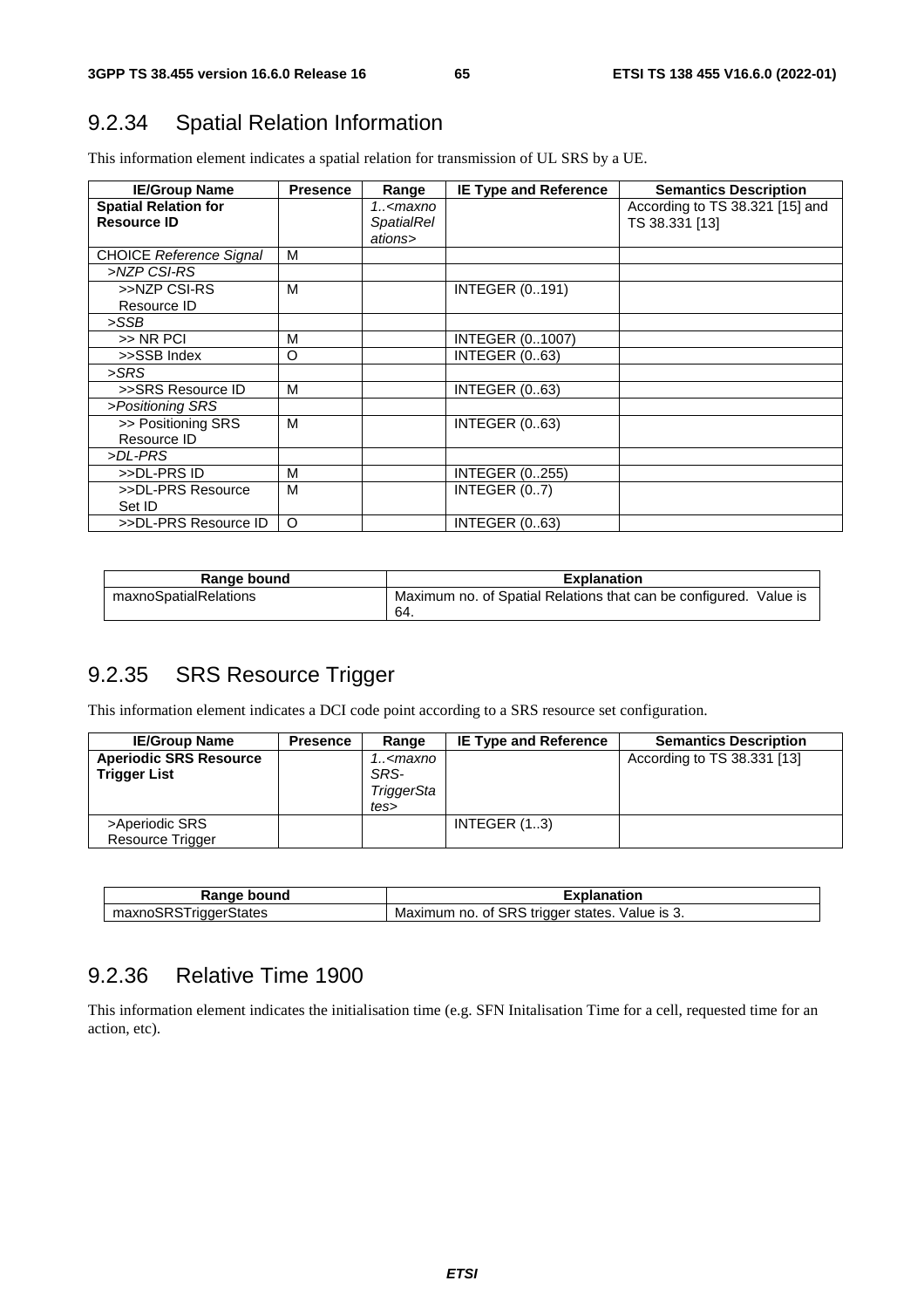| <b>IE/Group Name</b> | <b>Presence</b> | Range | <b>IE Type and Reference</b> | <b>Semantics Description</b>                                                                                                                                                                                                                                                                                                                                                                 |
|----------------------|-----------------|-------|------------------------------|----------------------------------------------------------------------------------------------------------------------------------------------------------------------------------------------------------------------------------------------------------------------------------------------------------------------------------------------------------------------------------------------|
| Relative Time 1900   | M               |       | BIT STRING (SIZE(64))        | Time in seconds relative to<br>00:00:00 on 1 January 1900<br>(calculated as continuous time<br>without leap seconds and<br>traceable to a common time<br>reference) where binary<br>encoding of the integer part is in<br>the first 32 bits and binary<br>encoding of the fraction part in<br>the last 32 bits. The fraction part<br>is expressed with a granularity of<br>$1/2$ **32 second |

## 9.2.37 TRP Measurement Result

This information element contains the measurement result.

| <b>IE/Group Name</b>        | <b>Presence</b> | Range         | <b>IE Type and Reference</b> | <b>Semantics Description</b> |
|-----------------------------|-----------------|---------------|------------------------------|------------------------------|
| <b>Measured Result Item</b> |                 | 1             |                              |                              |
|                             |                 | $<$ maxno $P$ |                              |                              |
|                             |                 | osMeas>       |                              |                              |
| >CHOICE Measured            | м               |               |                              |                              |
| <b>Results Value</b>        |                 |               |                              |                              |
| >>UL Angle of Arrival       | M               |               | 9.2.38                       |                              |
| >>UL SRS-RSRP               | M               |               | <b>INTEGER (0126)</b>        |                              |
| >>UL RTOA                   | М               |               | 9.2.39                       |                              |
| >>gNB Rx-Tx Time            | M               |               | 9.2.40                       |                              |
| <b>Difference</b>           |                 |               |                              |                              |
| >Time Stamp                 | М               |               | 9.2.42                       |                              |
| >Measurement Quality        | $\circ$         |               | 9.2.43                       |                              |
| >Measurement Beam           | $\circ$         |               | 9.2.57                       |                              |
| Information                 |                 |               |                              |                              |

| Range bound  | <b>Explanation</b>                                                                                                           |
|--------------|------------------------------------------------------------------------------------------------------------------------------|
| maxnoPosMeas | Maximum no. of measured quantities that can be configured and<br>reported with one positioning measurement message. Value is |
|              | 16384.                                                                                                                       |

## 9.2.38 UL Angle of Arrival

This information element contains the uplink Angle of Arrival measurement.

| <b>IE/Group Name</b>          | <b>Presence</b> | Range | <b>IE Type and Reference</b> | <b>Semantics Description</b>                              |
|-------------------------------|-----------------|-------|------------------------------|-----------------------------------------------------------|
| Azimuth Angle of Arrival      | м               |       | INTEGER(03599)               | TS 38.133 [16]                                            |
| Zenith Angle of Arrival       | O               |       | INTEGER(01799)               | TS 38.133 [16]                                            |
| <b>LCS to GCS Translation</b> |                 | 0.1   |                              | If absent, the azimuth and zenith<br>are provided in GCS. |
| >Alpha                        | м               |       | <b>INTEGER (03599)</b>       |                                                           |
| $>$ Beta                      | м               |       | <b>INTEGER (03599)</b>       |                                                           |
| >Gamma                        | М               |       | <b>INTEGER (03599)</b>       |                                                           |

## 9.2.39 UL RTOA Measurement

This information element contains the uplink RTOA measurement.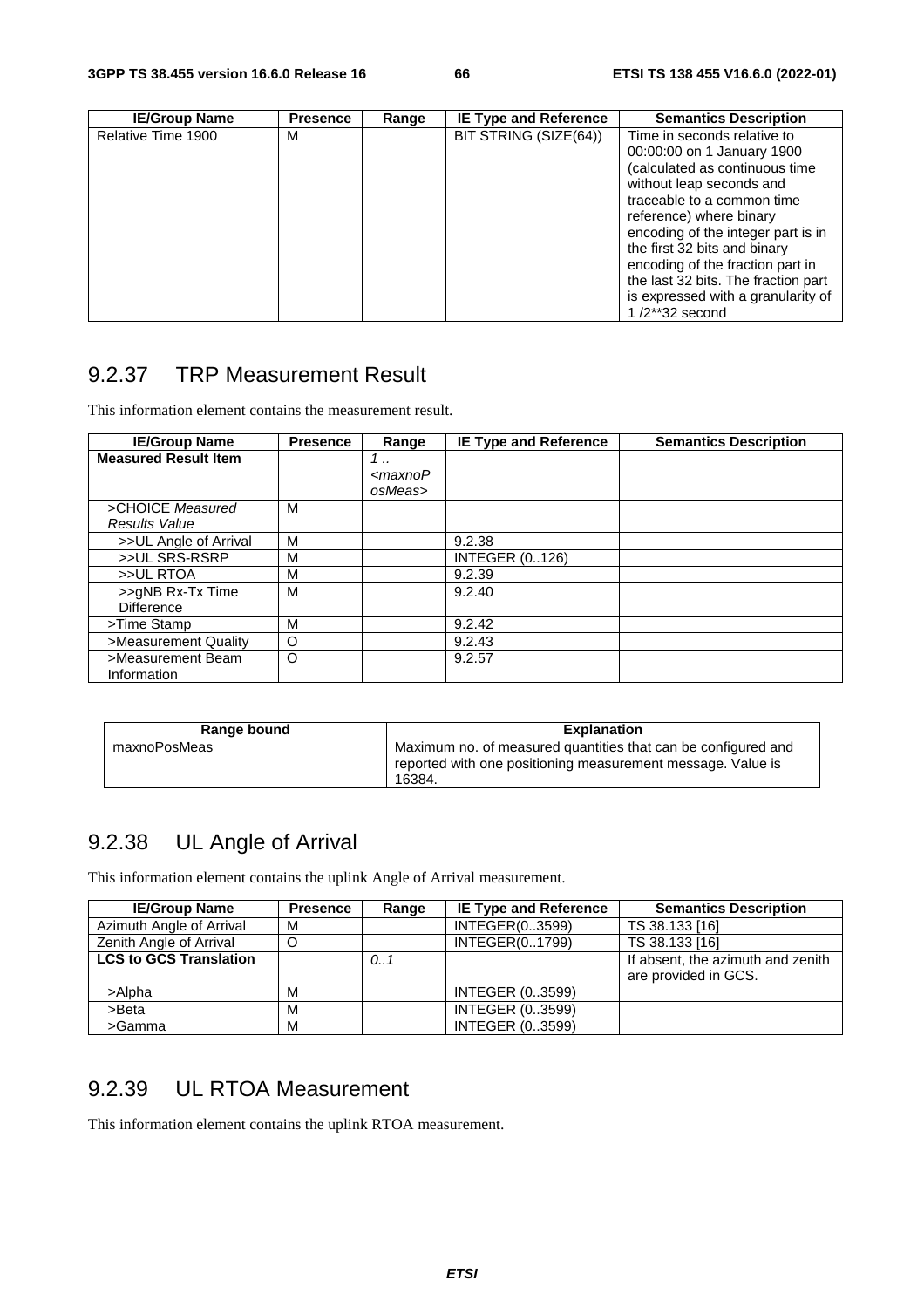| <b>IE/Group Name</b>        | <b>Presence</b> | Range | <b>IE Type and Reference</b> | <b>Semantics Description</b> |
|-----------------------------|-----------------|-------|------------------------------|------------------------------|
| CHOICE UL RTOA              | м               |       |                              |                              |
| Measurement                 |                 |       |                              |                              |
| > k0                        | м               |       | INTEGER (0 1970049)          | TS 38.133 [16]               |
| > k1                        | м               |       | INTEGER (0 985025)           | TS 38.133 [16]               |
| > k2                        | M               |       | INTEGER (0 492513)           | TS 38.133 [16]               |
| > k3                        | м               |       | INTEGER (0., 246257)         | TS 38.133 [16]               |
| > k4                        | M               |       | INTEGER (0 123129)           | TS 38.133 [16]               |
| > k5                        | M               |       | INTEGER (0., 61565)          | TS 38.133 [16]               |
| <b>Additional Path List</b> | O               |       | 9.2.41                       |                              |

# 9.2.40 gNB Rx-Tx Time Difference

This information element contains the gNB Rx-Tx Time Difference measurement.

| <b>IE/Group Name</b>        | <b>Presence</b> | Range | <b>IE Type and Reference</b> | <b>Semantics Description</b> |
|-----------------------------|-----------------|-------|------------------------------|------------------------------|
| CHOICE gNB Rx-Tx Time       | м               |       |                              |                              |
| Difference Measurement      |                 |       |                              |                              |
| > k0                        | M               |       | INTEGER (0 1970049)          | TS 38.133 [16]               |
| > k1                        | M               |       | INTEGER (0 985025)           | TS 38.133 [16]               |
| > k2                        | M               |       | INTEGER (0., 492513)         | TS 38.133 [16]               |
| > k3                        | м               |       | INTEGER (0 246257)           | TS 38.133 [16]               |
| > k4                        | м               |       | INTEGER (0 123129)           | TS 38.133 [16]               |
| > k5                        | M               |       | INTEGER (0 61565)            | TS 38.133 [16]               |
| <b>Additional Path List</b> | O               |       | 9.2.41                       |                              |

### 9.2.41 Additional Path List

This information element contains the additional path results of time measurement.

| <b>IE/Group Name</b>        | <b>Presence</b> | Range                                                   | <b>IE Type and Reference</b> | <b>Semantics Description</b> |
|-----------------------------|-----------------|---------------------------------------------------------|------------------------------|------------------------------|
| <b>Additional Path Item</b> |                 | 1 <maxno< td=""><td></td><td></td></maxno<>             |                              |                              |
|                             |                 | path>                                                   |                              |                              |
| >CHOICE Relative Path       | M               |                                                         |                              |                              |
| Delay                       |                 |                                                         |                              |                              |
| >> <sub>k0</sub>            | М               |                                                         | INTEGER(016351)              |                              |
| >>k1                        | M               |                                                         | <b>INTEGER(08176)</b>        |                              |
| >>k2                        | M               |                                                         | <b>INTEGER(04088)</b>        |                              |
| >>k3                        | м               |                                                         | INTEGER(02044)               |                              |
| >> k4                       | М               |                                                         | INTEGER(01022)               |                              |
| >>k5                        | M               |                                                         | <b>INTEGER(0511)</b>         |                              |
| >Path Quality               | O               |                                                         | <b>Measurement Quality</b>   |                              |
|                             |                 |                                                         | 9.2.43                       |                              |
| Range bound                 |                 |                                                         | <b>Explanation</b>           |                              |
| maxnopath                   |                 | Maximum no. of additional path measurement. Value is 2. |                              |                              |

# 9.2.42 Time Stamp

This information element contains the time stamp associated with the measurement.

| <b>IE/Group Name</b>       | <b>Presence</b> | Range | <b>IE Type and Reference</b> | <b>Semantics Description</b> |
|----------------------------|-----------------|-------|------------------------------|------------------------------|
| <b>System Frame Number</b> | м               |       | INTEGER(01023)               |                              |
| <b>CHOICE Slot Index</b>   | M               |       |                              |                              |
| $>SCS-15$                  | М               |       | INTEGR(09)                   |                              |
| $>SCS-30$                  | M               |       | INTEGER(0., 19)              |                              |
| $>SCS-60$                  | M               |       | INTEGER(039)                 |                              |
| >SCS-120                   | M               |       | INTEGR(079)                  |                              |
| Measurement time           | O               |       | Relative Time 1900           |                              |
|                            |                 |       | 9.2.36                       |                              |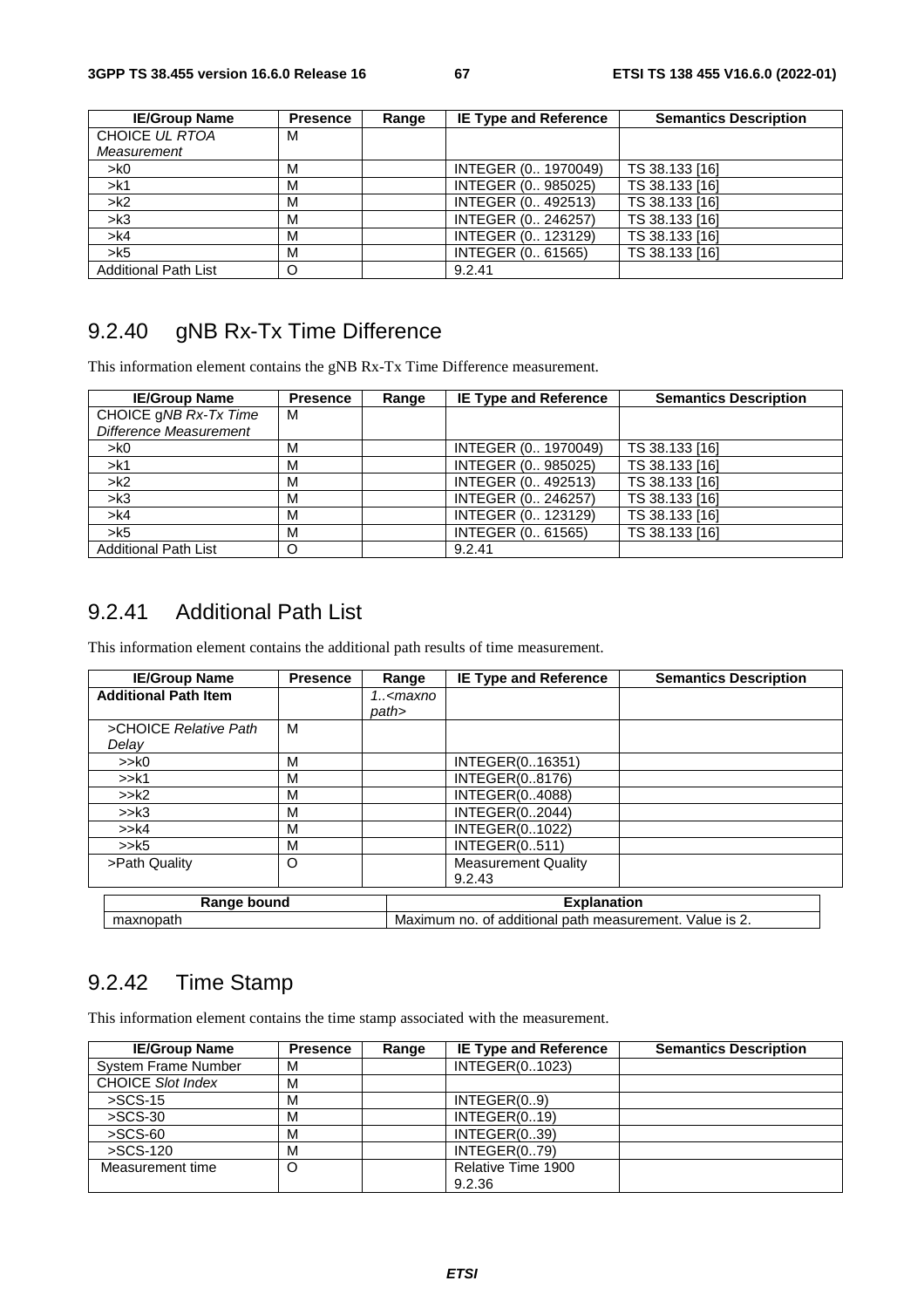## 9.2.43 Measurement Quality

This information element contains the TRP's best estimate of the quality of the measurement.

| <b>IE/Group Name</b>      | <b>Presence</b> | Range | <b>IE Type and Reference</b> | <b>Semantics Description</b> |
|---------------------------|-----------------|-------|------------------------------|------------------------------|
| <b>CHOICE Measurement</b> | м               |       |                              |                              |
| Quality                   |                 |       |                              |                              |
| >Timing Measurement       |                 |       |                              |                              |
| Quality                   |                 |       |                              |                              |
| >>Measurement Quality     | м               |       | INTEGR(031)                  | TS 37.355 [14]               |
| >>Resolution              | М               |       | ENUMERATED(0.1m,             | TS 37.355 [14]               |
|                           |                 |       | 1m, 10m, 30m,                |                              |
| >Angle Measurement        |                 |       |                              |                              |
| Quality                   |                 |       |                              |                              |
| >>Azimuth Quality         | M               |       | INTEGER(0255)                |                              |
| >>Zenith Quality          | O               |       | <b>INTEGER(0255)</b>         |                              |
| >>Resolution              | М               |       | <b>ENUMERATED</b>            |                              |
|                           |                 |       | $(0.1$ deg, )                |                              |

# 9.2.44 PRS Configuration

This information element contains the DL PRS configuration for the TRP.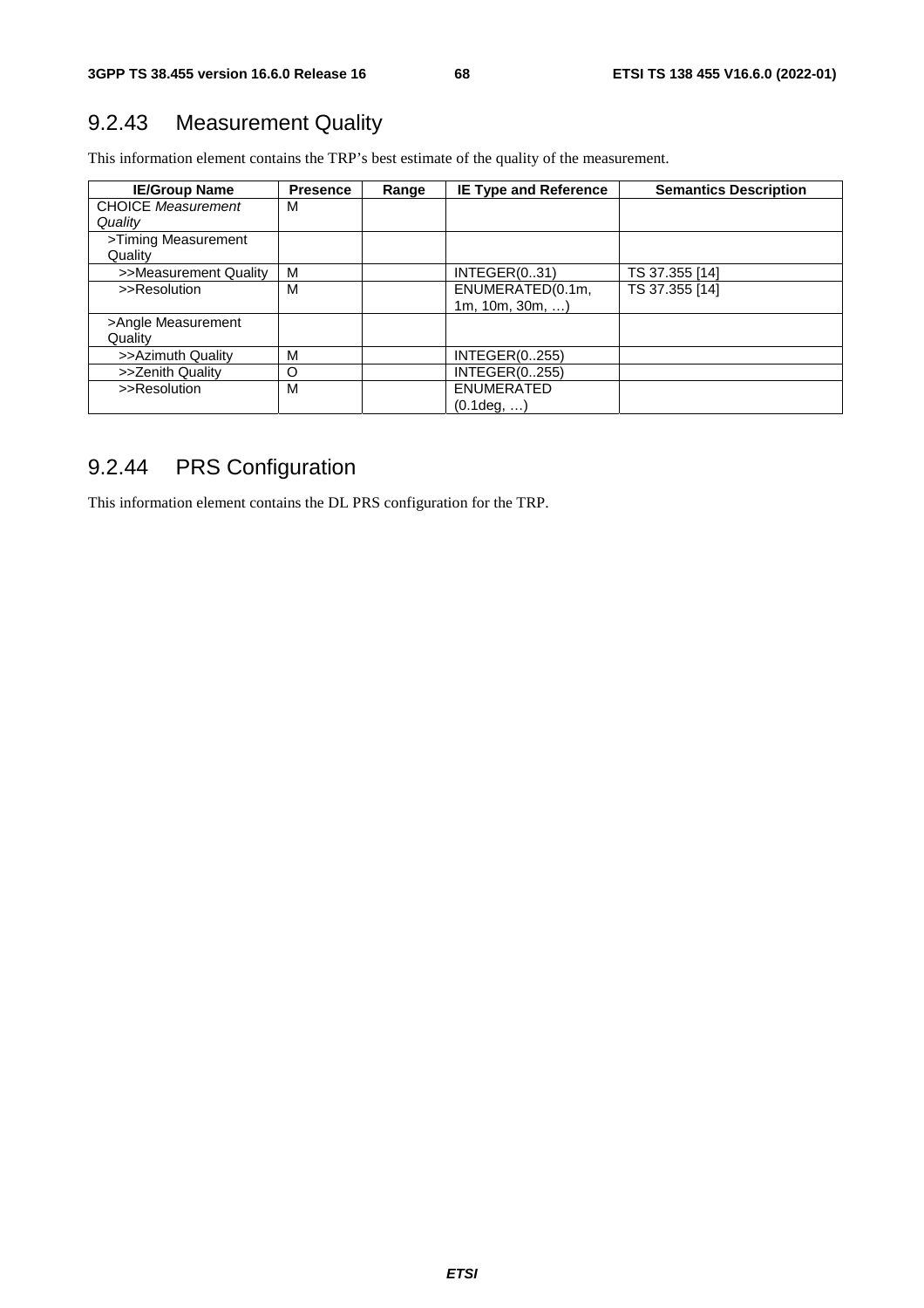| <b>IE/Group Name</b>                            | <b>Presence</b> | Range                                          | <b>IE Type and Reference</b>                      | <b>Semantics Description</b>                                                                                     |
|-------------------------------------------------|-----------------|------------------------------------------------|---------------------------------------------------|------------------------------------------------------------------------------------------------------------------|
| <b>PRS Resource Set List</b>                    |                 | $1.5$ maxno                                    |                                                   |                                                                                                                  |
|                                                 |                 | <b>ofPRSres</b>                                |                                                   |                                                                                                                  |
|                                                 |                 | ourceSet>                                      |                                                   |                                                                                                                  |
| >PRS Resource Set ID                            | M               |                                                | INTEGER(07)                                       |                                                                                                                  |
| >Subcarrier Spacing                             | м               |                                                | ENUMERATED(kHz15,                                 |                                                                                                                  |
|                                                 |                 |                                                | kHz30, kHz60, kHz120,                             |                                                                                                                  |
|                                                 |                 |                                                | $\ldots$                                          |                                                                                                                  |
| >PRS bandwidth                                  | M               |                                                | INTEGER(163)                                      | 24,28, , 272 PRBs                                                                                                |
| >Start PRB                                      | M               |                                                | INTEGER(02176)                                    | Starting PRB to Point A                                                                                          |
| >Point A                                        | M               |                                                | <b>INTEGER (03279165)</b>                         | <b>NR ARFCN</b>                                                                                                  |
| >Comb Size                                      | M               |                                                | ENUMERATED(2, 4, 6,<br>12,                        |                                                                                                                  |
| >CP Type                                        | M               |                                                | ENUMERATED(normal,                                |                                                                                                                  |
|                                                 |                 |                                                | extended, )                                       |                                                                                                                  |
| >Resource Set Periodicity                       | M               |                                                | ENUMERATED(4,5,8,10                               |                                                                                                                  |
|                                                 |                 |                                                | ,16,20,32,40,64,80,160,3                          |                                                                                                                  |
|                                                 |                 |                                                | 20,640,1280,2560,5120,                            |                                                                                                                  |
|                                                 |                 |                                                | 10240,20480,40960,819                             |                                                                                                                  |
|                                                 |                 |                                                | 20,)                                              |                                                                                                                  |
| >Resource Set Slot Offset                       | M               |                                                | INTEGER(081919,)                                  |                                                                                                                  |
| >Resource Repetition<br>Factor                  | M               |                                                | ENUMERATED(rf1,rf2,rf                             |                                                                                                                  |
| >Resource Time Gap                              | M               |                                                | 4, rf6, rf8, rf16, rf32,)<br>ENUMERATED(tg1,tg2,t |                                                                                                                  |
|                                                 |                 |                                                | g4,tg8,tg16,tg32,)                                |                                                                                                                  |
| >Resource Number of                             | M               |                                                | ENUMERATED(n2,n4,n)                               |                                                                                                                  |
| Symbols                                         |                 |                                                | 6, n12,)                                          |                                                                                                                  |
| >PRS Muting                                     | O               |                                                |                                                   |                                                                                                                  |
| >>Option1                                       | $\overline{O}$  |                                                |                                                   |                                                                                                                  |
| >>>Muting Pattern                               | M               |                                                | <b>DL-PRS Muting Pattern</b>                      | Muting pattern option 1 is used to                                                                               |
|                                                 |                 |                                                | 9.2.56                                            | mute the whole PRS resource<br>set (within a period)                                                             |
| >>>Muting Bit                                   | М               |                                                | ENUMERATED(1,2,4,8,                               |                                                                                                                  |
| <b>Repetition Factor</b>                        |                 |                                                | $\ldots$                                          |                                                                                                                  |
| >>Option2                                       | $\circ$         |                                                |                                                   |                                                                                                                  |
| >>>Muting Pattern                               | M               |                                                | <b>DL-PRS Muting Pattern</b><br>9.2.56            | Muting pattern option 2 is used to<br>mute the selected repetition of<br>the resource set (within the<br>period) |
| >PRS Resource Transmit                          | M               |                                                | <b>INTEGER(-6050)</b>                             |                                                                                                                  |
| Power                                           |                 |                                                |                                                   |                                                                                                                  |
| >PRS Resource List                              | M               | 1 <maxno<br>ofPRSres<br/>ources&gt;</maxno<br> |                                                   | NR-DL-PRS-Resource-r16 as<br>defined in TS 37.355 [14]                                                           |
| >>PRS Resource ID                               | M               |                                                | INTEGER(063)                                      |                                                                                                                  |
| >>Sequence ID                                   | M               |                                                | INTEGER(04095)                                    |                                                                                                                  |
| >>RE Offset                                     | M               |                                                | INTEGER(011,)                                     |                                                                                                                  |
| >>Resource Slot Offset                          | M               |                                                | <b>INTEGER(0511)</b>                              |                                                                                                                  |
| >>Resource Symbol                               | M               |                                                | INTEGR(012)                                       |                                                                                                                  |
| Offset                                          |                 |                                                |                                                   |                                                                                                                  |
| >> CHOICE QCL Info                              | O               |                                                |                                                   |                                                                                                                  |
| $>>$ SSB                                        |                 |                                                |                                                   |                                                                                                                  |
| >>>>NR PCI                                      | M               |                                                | INTEGER(01007)                                    |                                                                                                                  |
| >>>> SSB Index                                  | O               |                                                | INTEGER(063)                                      |                                                                                                                  |
| >>>DL-PRS                                       |                 |                                                |                                                   |                                                                                                                  |
| >>>>QCL Source<br><b>PRS Resource Set</b><br>ID | M               |                                                | INTEGER(07)                                       |                                                                                                                  |
| >>>>QCL Source<br>PRS Resource ID               | $\circ$         |                                                | INTEGER(063)                                      | If it is absent, the QCL source<br>PRS resource ID is the same as<br>the PRS resource ID                         |

| Range bound           | <b>Explanation</b>                                             |
|-----------------------|----------------------------------------------------------------|
| maxnoofPRSresourceSet | Maximum no of PRS resources set. Value is 8.                   |
| maxnoofPRSresource    | Maximum no of PRS resources per PRS resource set. Value is 64. |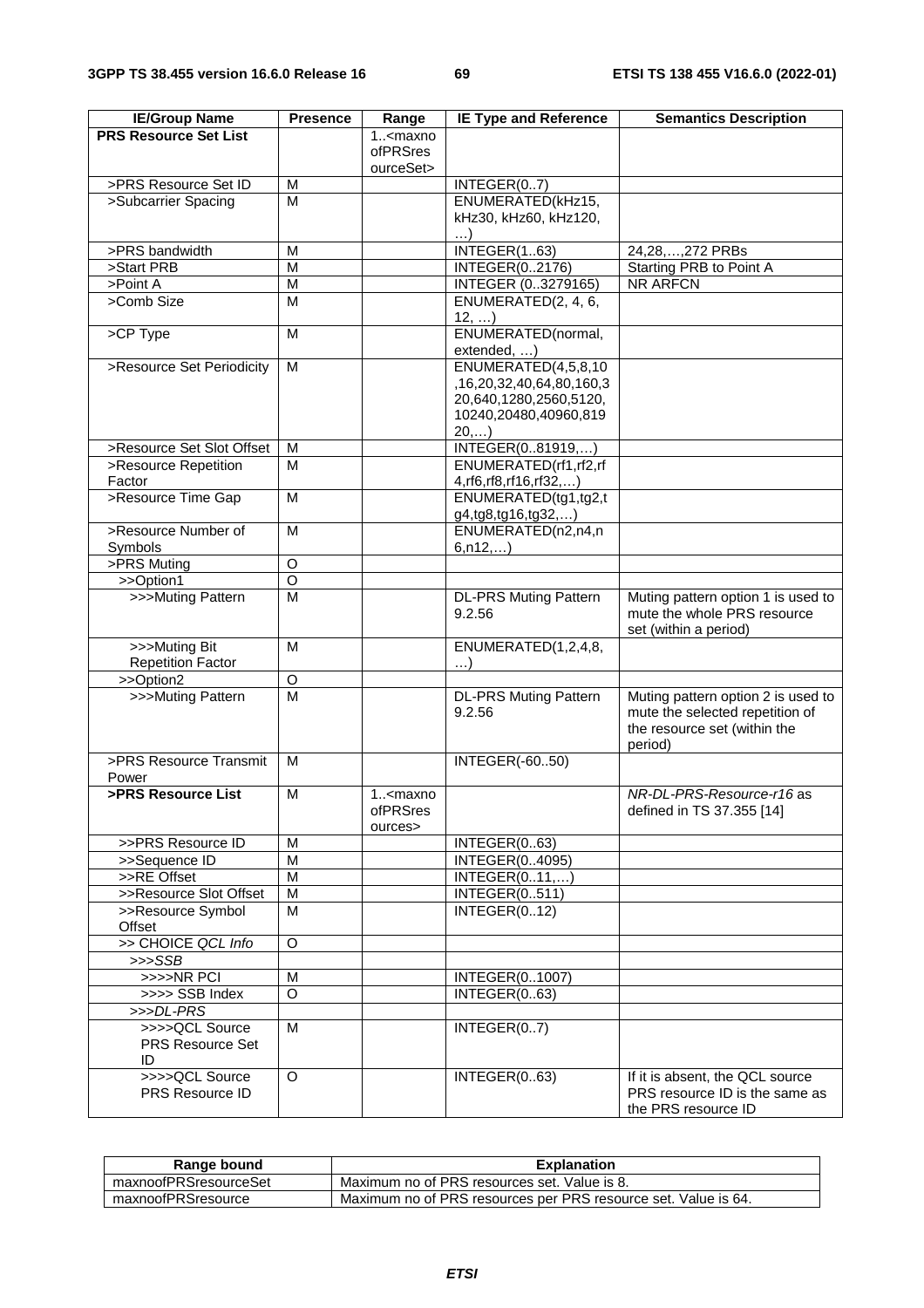### 9.2.45 Spatial Direction Information

This information element contains the spatial direction information of the DL PRS resources for the TRP.

| <b>IE/Group Name</b>    | <b>Presence</b> | Range | <b>IE Type and Reference</b> | <b>Semantics Description</b>     |
|-------------------------|-----------------|-------|------------------------------|----------------------------------|
| NR-PRS Beam Information | M               |       | 9.2.58                       | The spatial directions of DL-PRS |
|                         |                 |       |                              | Resources for TRP                |

## 9.2.46 Geographical Coordinates

This information element contains the geographical coordinates for the TRP.

| <b>IE/Group Name</b>       | <b>Presence</b> | Range | <b>IE Type and Reference</b>                     | <b>Semantics Description</b>                                                         |
|----------------------------|-----------------|-------|--------------------------------------------------|--------------------------------------------------------------------------------------|
| <b>CHOICE TRP Position</b> | м               |       |                                                  |                                                                                      |
| Definition Type            |                 |       |                                                  |                                                                                      |
| >Direct                    |                 |       |                                                  |                                                                                      |
| >>CHOICE Accuracy          | M               |       |                                                  |                                                                                      |
| >>>normal accuracy         |                 |       |                                                  |                                                                                      |
| >>>>TRP Position           | M               |       | <b>NG-RAN Access Point</b><br>Position<br>9.2.10 | The configured estimated<br>geographical position of the<br>antenna of the cell/TRP. |
| >>>high accuracy           |                 |       |                                                  |                                                                                      |
| >>>>TRP High               | M               |       | NG-RAN High Accuracy                             | The configured estimated                                                             |
| <b>Accuracy Access</b>     |                 |       | <b>Access Point Position</b>                     | geographical high accuracy                                                           |
| Position                   |                 |       | 9.2.49                                           | position of the antenna of the<br>cell/TRP.                                          |
| >Referenced                |                 |       |                                                  |                                                                                      |
| >>Reference Point          | м               |       | 9.2.51                                           | The reference point is used to<br>derive the TRP position                            |
| >>CHOICE Type              | M               |       |                                                  |                                                                                      |
| >>>Geodetic                |                 |       |                                                  |                                                                                      |
| >>>>TRP Position           | M               |       | <b>Relative Geodetic</b>                         | The configured estimated relative                                                    |
| <b>Relative Geodetic</b>   |                 |       | Location                                         | geodetic coordinate of the                                                           |
|                            |                 |       | 9.2.48                                           | antenna of the cell/TRP                                                              |
| >>>Cartesian               |                 |       |                                                  |                                                                                      |
| >>>>TRP Position           | M               |       | <b>Relative Cartesian</b>                        | The configured estimated relative                                                    |
| <b>Relative Cartesian</b>  |                 |       | Location                                         | Cartesian coordinate of the                                                          |
|                            |                 |       | 9.2.50                                           | antenna of the cell/TRP                                                              |
| <b>DL-PRS Resource</b>     | O               |       | 9.2.47                                           | <b>DL-PRS Resource Coordinates</b>                                                   |
| Coordinates                |                 |       |                                                  | relative to the TRP coordinate                                                       |

# 9.2.47 DL-PRS Resource Coordinates

This information element contains the geographical coordinates of the antenna reference points (ARP) for the DL-PRS Resources of a TRP.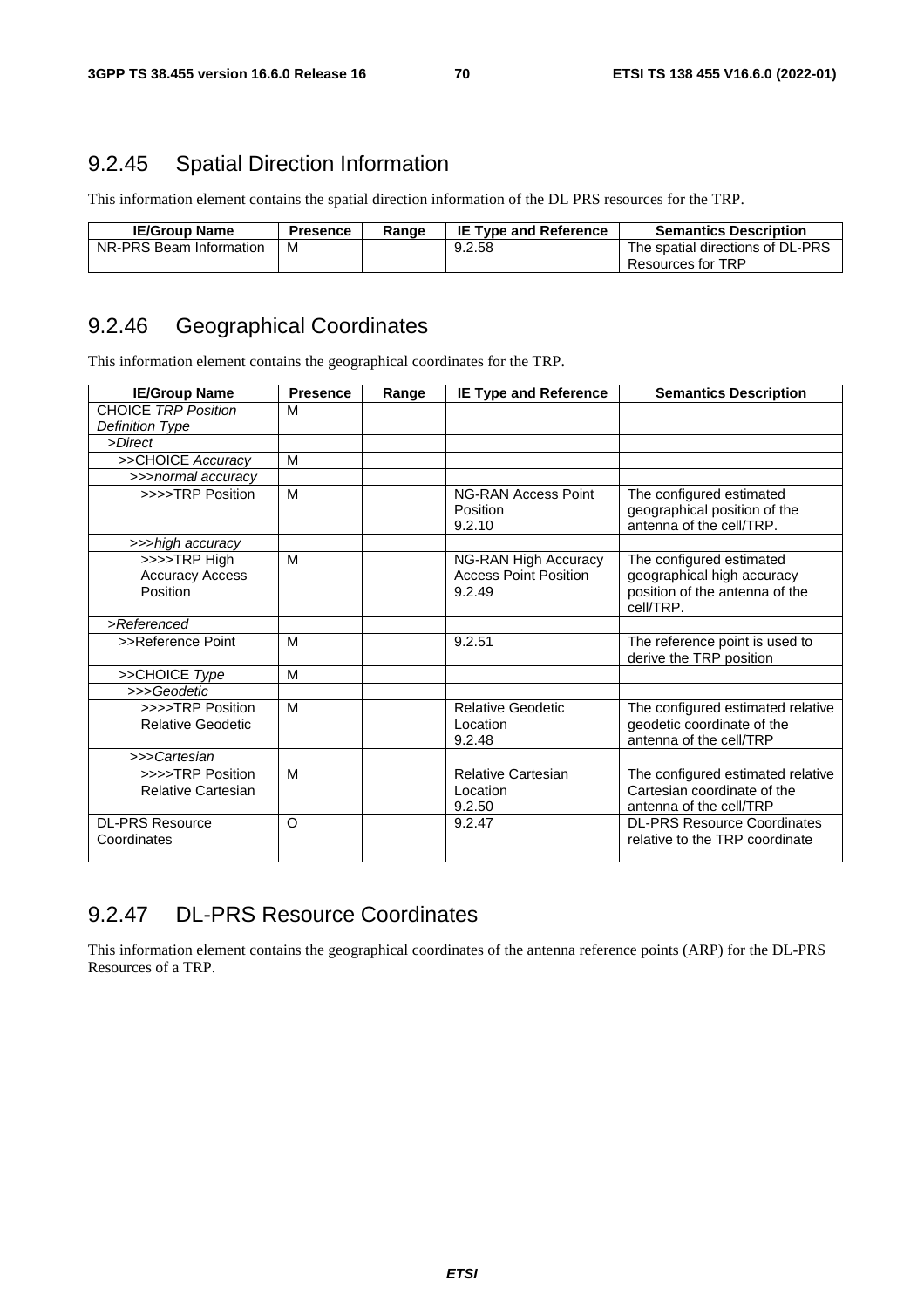| <b>IE/Group Name</b>                           | <b>Presence</b> | Range                                                  | <b>IE Type and Reference</b>                 | <b>Semantics Description</b>                                                                                                                                    |
|------------------------------------------------|-----------------|--------------------------------------------------------|----------------------------------------------|-----------------------------------------------------------------------------------------------------------------------------------------------------------------|
| <b>DL-PRS Resource Set</b><br><b>ARP List</b>  | M               | $1.5$ <maxp<br>RS-<br/>Resource<br/>Sets&gt;</maxp<br> |                                              |                                                                                                                                                                 |
| >DL-PRS Resource Set<br>ID                     | M               |                                                        | INTEGER (07)                                 |                                                                                                                                                                 |
| >CHOICE DL-PRS<br>Resource Set ARP<br>Location | M               |                                                        |                                              | Relative to the geographical<br>coordinates for the TRP. If this IE<br>is absent, the Relative Location<br>is zero for the indicated DL-PRS<br>Resource Set ID. |
| >>Geodetic                                     |                 |                                                        |                                              |                                                                                                                                                                 |
| >>>TRP Position<br><b>Relative Geodetic</b>    | M               |                                                        | <b>Relative Geodetic</b><br>Location 9.2.48  |                                                                                                                                                                 |
| >>Cartesian                                    |                 |                                                        |                                              |                                                                                                                                                                 |
| >>>TRP Position<br><b>Relative Cartesian</b>   | M               |                                                        | <b>Relative Cartesian</b><br>Location 9.2.50 |                                                                                                                                                                 |
| >DL-PRS Resource ARP<br>List                   | M               | $1.5$ cmaxP<br>RS-<br>Resources<br>PerSet>             |                                              |                                                                                                                                                                 |
| >>DL-PRS Resource ID                           | м               |                                                        | <b>INTEGER (063)</b>                         |                                                                                                                                                                 |
| >>CHOICE DL-PRS<br>Resource ARP Location       | M               |                                                        |                                              | Relative to the DL-PRS<br>Resource Set ARP Location.<br>If this IE is absent, the Relative<br>Location is zero for the indicated<br>DL-PRS Resource ID.         |
| >>>Geodetic                                    |                 |                                                        |                                              |                                                                                                                                                                 |
| >>>TRP Position<br><b>Relative Geodetic</b>    | M               |                                                        | <b>Relative Geodetic</b><br>Location 9.2.48  |                                                                                                                                                                 |
| >>>Cartesian                                   |                 |                                                        |                                              |                                                                                                                                                                 |
| >>>TRP Position<br><b>Relative Cartesian</b>   | M               |                                                        | <b>Relative Cartesian</b><br>Location 9.2.50 |                                                                                                                                                                 |

| Range bound            | <b>Explanation</b>                                                                    |
|------------------------|---------------------------------------------------------------------------------------|
| maxPRS-ResourceSets    | Maximum no of DL-PRS resource sets per TRP. Value is 2.                               |
| maxPRS-ResourcesPerSet | Maximum no of DL-PRS resources of the DL-PRS resource set of the TRP.<br>Value is 64. |

## 9.2.48 Relative Geodetic Location

This information element provides a location relative to some known reference location in a relative geodetic coordinate system.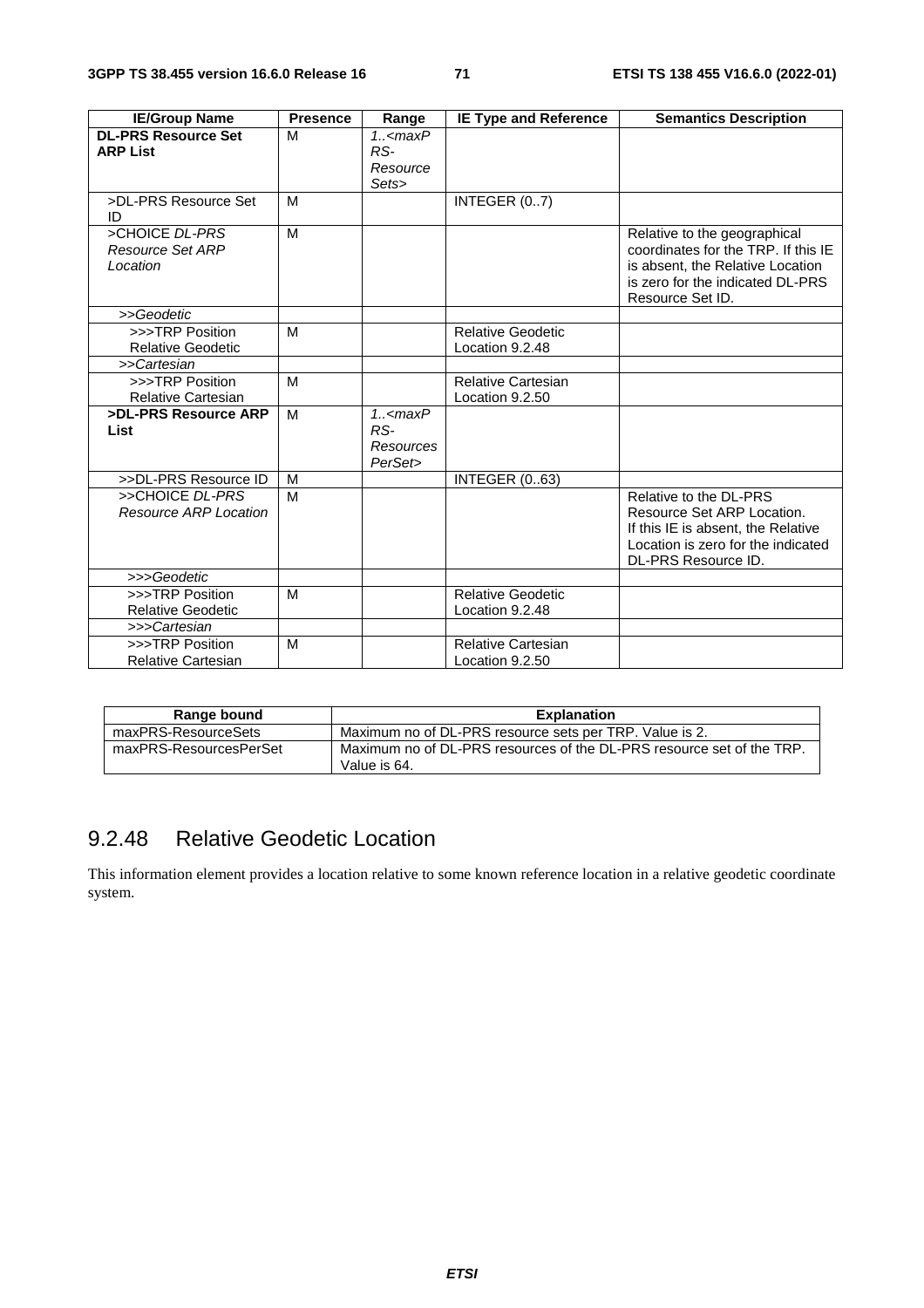| <b>IE/Group Name</b>   | <b>Presence</b> | Range | <b>IE Type and Reference</b>   | <b>Semantics Description</b>                                                                                                      |
|------------------------|-----------------|-------|--------------------------------|-----------------------------------------------------------------------------------------------------------------------------------|
| Milli-Arc-Second Units | м               |       | ENUMERATED (0.03,<br>0.3, 3,   | Units and scale factor for the<br>delta-latitude and delta-longitude<br>fields. 0.03, 0.3, 3,<br>milliarcseconds. TS 37.355 [14]. |
| <b>Height Units</b>    | М               |       | ENUMERATED (mm,<br>$cm, m, $ ) | Units and scale factor for the<br>delta-height field.<br>$10^{-3}$ metre, $10^{-2}$ metre, TS<br>37.355 [14].                     |
| Delta Latitude         | м               |       | INTEGER (-10241023)            | Delta value in latitude in the unit<br>provided in Milli-Arc-Second<br>Units. TS 37.355 [14].                                     |
| Delta Longitude        | M               |       | INTEGER (-10241023)            | Delta value in longitude in the<br>unit provided in Milli-Arc-Second<br>Units. TS 37.355 [14].                                    |
| Delta Height           | M               |       | INTEGER (-10241023)            | Delta value in ellipsoidal height in<br>the unit provided in Height Units.<br>TS 37.355 [14].                                     |
| Location uncertainty   | M               |       | 9.2.52                         |                                                                                                                                   |

# 9.2.49 NG-RAN High Accuracy Access Point Position

The *NG-RAN High Accuracy Access Point Position* IE is used to identify the geographical position of an NG-RAN Access Point. It is expressed as High Accuracy Ellipsoid point with altitude and uncertainty ellipsoid according to TS 23.032 [8].

| <b>IE/Group Name</b>          | <b>Presence</b> | Range | <b>IE Type and Reference</b> | <b>Semantics Description</b> |
|-------------------------------|-----------------|-------|------------------------------|------------------------------|
| Degrees of Latitude           | м               |       | INTEGER(-                    |                              |
|                               |                 |       | 2147483648214748364          |                              |
|                               |                 |       |                              |                              |
| Degrees of Longitude          | M               |       | INTEGER(-                    |                              |
|                               |                 |       | 2147483648214748364          |                              |
|                               |                 |       |                              |                              |
| Altitude                      | м               |       | INTEGER(-                    |                              |
|                               |                 |       | 640001280000)                |                              |
| Uncertainty Semi Major        | м               |       | <b>INTEGER (0255)</b>        |                              |
| <b>Uncertainty Semi Minor</b> | м               |       | <b>INTEGER (0255)</b>        |                              |
| <b>Orientation Major Axis</b> | м               |       | <b>INTEGER (0179)</b>        |                              |
| <b>Horizontal Confidence</b>  | м               |       | <b>INTEGER (0100)</b>        |                              |
| Uncertainty Altitude          | м               |       | <b>INTEGER (0255)</b>        |                              |
| <b>Vertical Confidence</b>    | м               |       | <b>INTEGER (0100)</b>        |                              |

# 9.2.50 Relative Cartesian Location

This information element provides a location relative to some known reference location in a relative Cartesian coordinate system.

| <b>IE/Group Name</b> | <b>Presence</b> | Range | <b>IE Type and Reference</b>                 | <b>Semantics Description</b>                                                                                                        |
|----------------------|-----------------|-------|----------------------------------------------|-------------------------------------------------------------------------------------------------------------------------------------|
| XYZ unit             | м               |       | ENUMERATED (mm,<br>$cm, dm, \ldots$          |                                                                                                                                     |
| X value              | M               |       | <b>INTEGER</b><br>$(-2^{16} \dots 2^{16}-1)$ | Positive value represents easting<br>from reference point, in units of<br>$XYZ$ Unit IE.                                            |
| Y value              | M               |       | <b>INTEGER</b><br>$(-2^{16} \dots 2^{16}-1)$ | Positive value represents<br>northing from reference point in<br>units of <i>XYZ Unit</i> IE.                                       |
| Z value              | M               |       | <b>INTEGER</b><br>$(-2^{15} \dots 2^{15}-1)$ | Height with respect to reference<br>point in units of XYZ Unit IE,<br>where the XY-plane is horizontal<br>and the Z-axis points up. |
| Location uncertainty | M               |       | 9.2.52                                       |                                                                                                                                     |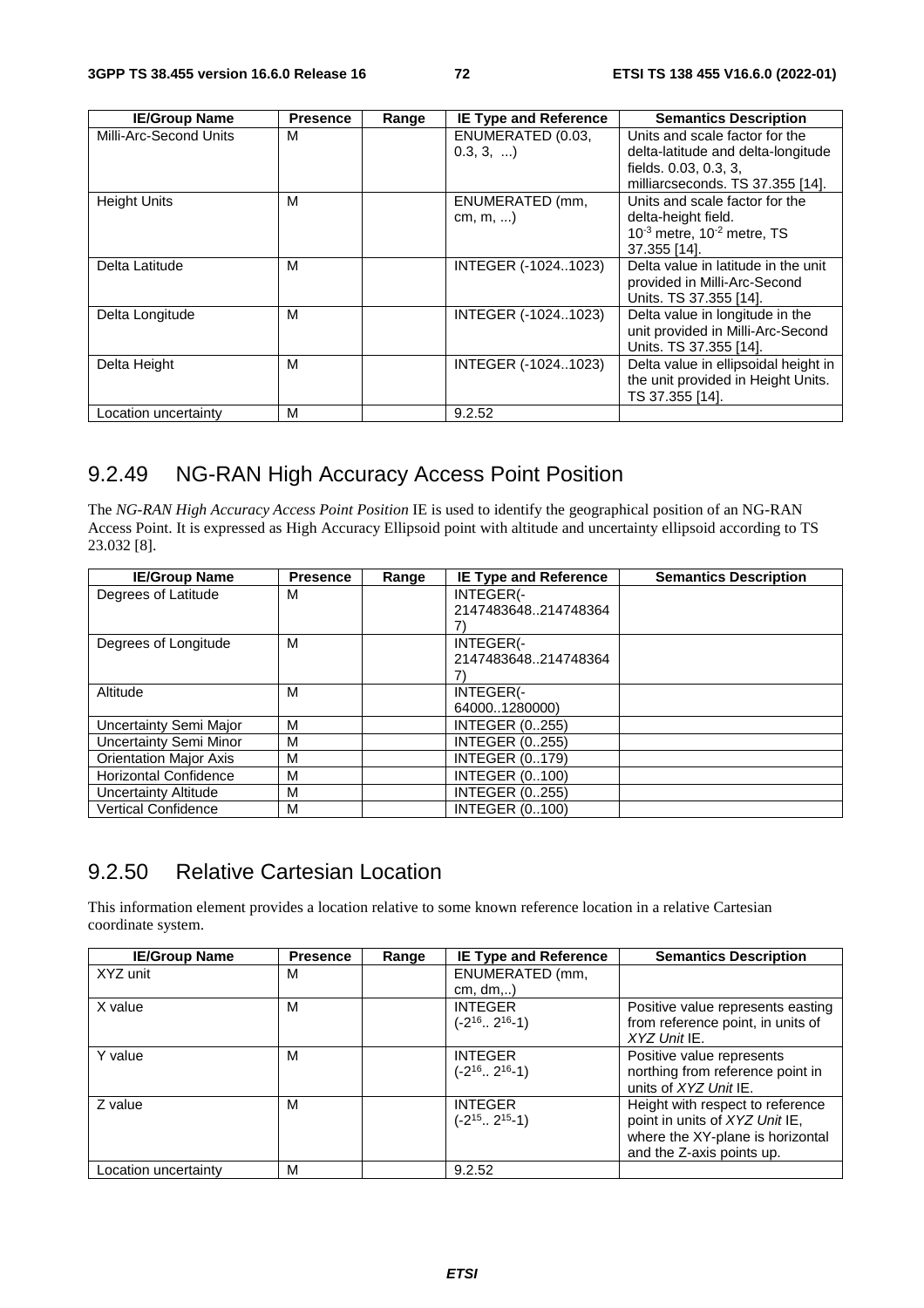### 9.2.51 Reference Point

This information element provides a reference point information.

| <b>IE/Group Name</b>                                         | <b>Presence</b> | Range | <b>IE Type and Reference</b>                                   | <b>Semantics Description</b>                                            |
|--------------------------------------------------------------|-----------------|-------|----------------------------------------------------------------|-------------------------------------------------------------------------|
| <b>CHOICE ReferencePoint</b>                                 | м               |       |                                                                | Reference point to which relative<br>location information is related to |
| >Coordinate ID                                               |                 |       |                                                                |                                                                         |
| >>Coordinate ID                                              | м               |       | INTEGER $(0 29 - 1)$                                           | Referential ID mapped via OAM                                           |
| >Reference Point<br>Coordinates                              |                 |       |                                                                |                                                                         |
| >>Reference Point<br>Position                                | м               |       | NG-RAN Access Point<br>Position<br>9.2.10                      |                                                                         |
| >Reference Point<br>Coordinates High<br>Accuracy             |                 |       |                                                                |                                                                         |
| >>Reference Point High<br><b>Accuracy Access</b><br>Position | м               |       | NG-RAN High Accuracy<br><b>Access Point Position</b><br>9.2.49 |                                                                         |

#### 9.2.52 Location Uncertainty

This information element provides the location uncertainty information.

| <b>IE/Group Name</b>    | <b>Presence</b> | Range | <b>IE Type and Reference</b> | <b>Semantics Description</b>                                                                                                                       |
|-------------------------|-----------------|-------|------------------------------|----------------------------------------------------------------------------------------------------------------------------------------------------|
| >Horizontal Uncertainty | м               |       | <b>INTEGER (0255)</b>        | Horizontal uncertainty of the ARP<br>latitude/longitude. Corresponds<br>to the encoded high accuracy<br>uncertainty as defined in TS<br>23.032 [8] |
| >Horizontal Confidence  | м               |       | <b>INTEGER (0100)</b>        | Corresponds to confidence as<br>defined in TS 23.032 [8].                                                                                          |
| >Vertical Uncertainty   | м               |       | <b>INTEGER (0255)</b>        | Vertical uncertainty of the ARP<br>altitude. Corresponds to the<br>encoded high accuracy<br>uncertainty as defined in TS<br>23.032 [8]             |
| >Vertical Confidence    | м               |       | <b>INTEGER (0100)</b>        | Corresponds to confidence as<br>defined in TS 23.032 [8].                                                                                          |

### 9.2.53 Pathloss Reference Information

This information element indicates a pathloss reference for transmission of UL SRS by a UE.

| <b>IE/Group Name</b>   | <b>Presence</b> | Range | <b>IE Type and Reference</b> | <b>Semantics Description</b> |
|------------------------|-----------------|-------|------------------------------|------------------------------|
| <b>CHOICE Pathloss</b> | М               |       |                              |                              |
| Reference Signal       |                 |       |                              |                              |
| $>$ SSB                |                 |       |                              |                              |
| $>>$ NR PCI            | М               |       | <b>INTEGER (01007)</b>       |                              |
| >>SSB Index            | O               |       | <b>INTEGER (063)</b>         |                              |
| >DL-PRS                |                 |       |                              |                              |
| >>DL-PRS ID            | М               |       | <b>INTEGER (0255)</b>        |                              |
| >>DL-PRS Resource      | М               |       | INTEGER (07)                 |                              |
| Set ID                 |                 |       |                              |                              |
| >>DL PRS Resource ID   | $\circ$         |       | <b>INTEGER (063)</b>         |                              |

# 9.2.54 SSB Information

This information element contains the SSB time/frequency information for the TRPs.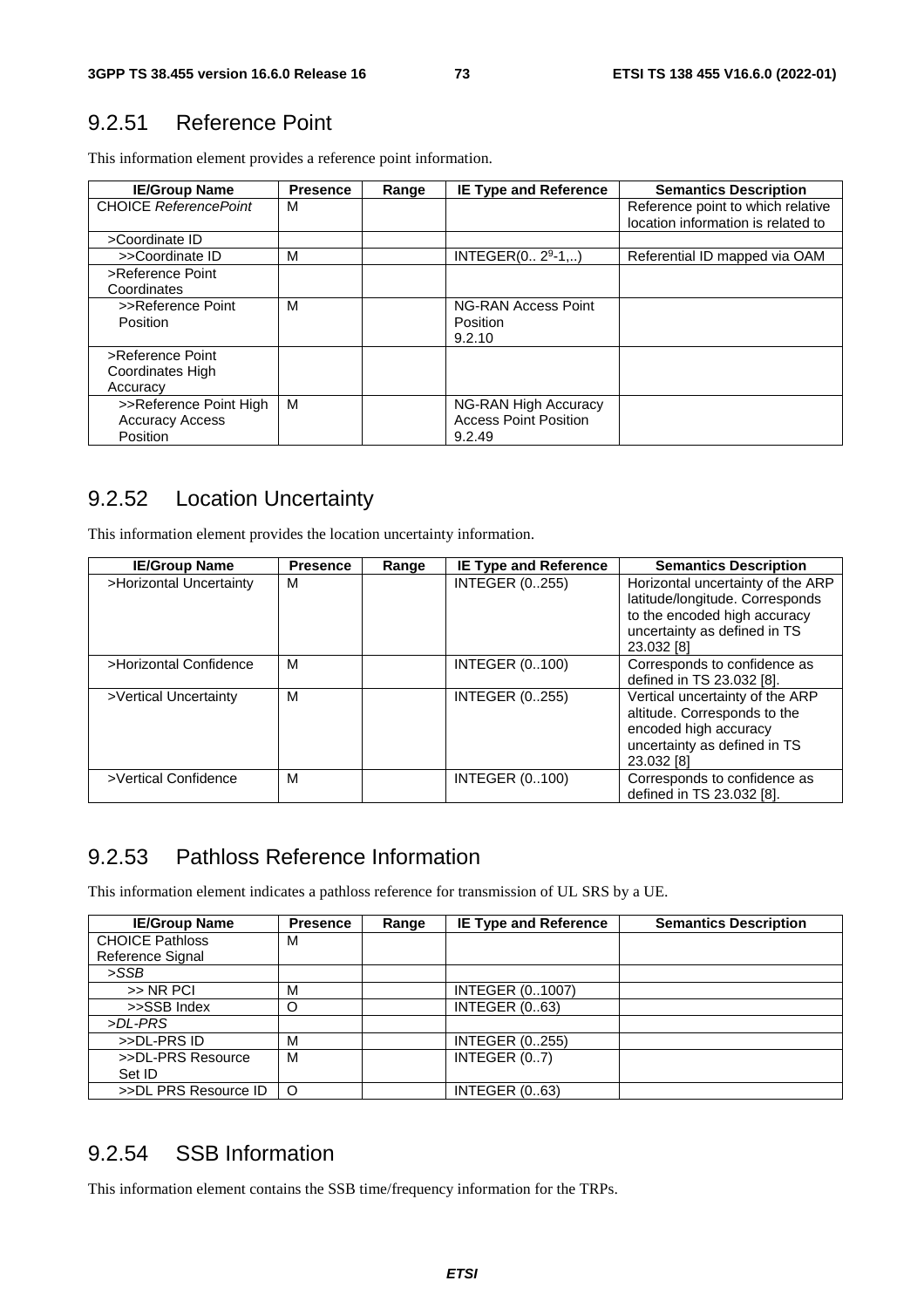| <b>IE/Group Name</b> | <b>Presence</b> | Range                                      | <b>IE Type and Reference</b> | <b>Semantics Description</b> |
|----------------------|-----------------|--------------------------------------------|------------------------------|------------------------------|
| <b>SSB Info List</b> |                 | 1… <maxn< td=""><td></td><td></td></maxn<> |                              |                              |
|                      |                 | oSSBs>                                     |                              |                              |
| >SSB Configuration   | M               |                                            | <b>SSB Time/Frequency</b>    |                              |
|                      |                 |                                            | Configuration                |                              |
|                      |                 |                                            | 9.2.55                       |                              |
| $>$ NR PCI           | M               |                                            | <b>INTEGER (01007)</b>       |                              |

| Range bound | <b>Explanation</b>                                                               |
|-------------|----------------------------------------------------------------------------------|
| maxNoSSBs   | Maximum no of SSBs for which the configuration can be provided. Value is<br>255. |

# 9.2.55 SSB Time/Frequency Configuration

This information element contains the time and frequency configuration of an SSB.

| <b>IE/Group Name</b>           | Presence | Range | <b>IE Type and Reference</b> | <b>Semantics Description</b> |
|--------------------------------|----------|-------|------------------------------|------------------------------|
| SSB frequency                  | М        |       | INTEGER (03279165)           | <b>ARFCN</b>                 |
| SSB subcarrier spacing         | M        |       | ENUMERATED(15kHz,            |                              |
|                                |          |       | 30kHz, 60kHz, 120kHz,        |                              |
|                                |          |       | 240kHz,)                     |                              |
| <b>SSB Transmit power</b>      | M        |       | <b>INTEGER (-6050)</b>       | <b>EPRE of SSS</b>           |
| <b>SSB periodicity</b>         | M        |       | ENUMERATED(5ms,              |                              |
|                                |          |       | 10ms, 20ms, 40ms,            |                              |
|                                |          |       | 80ms, 160ms, )               |                              |
| SSB half frame index           | M        |       | INTEGR(01)                   |                              |
| <b>SSB SFN offset</b>          | М        |       | INTEGER(015)                 |                              |
| <b>CHOICE SSB Position in</b>  | $\circ$  |       |                              |                              |
| Burst                          |          |       |                              |                              |
| >Short Bitmap                  |          |       | BIT STRING (SIZE(4))         |                              |
| >Medium Bitmap                 |          |       | BIT STRING (SIZE(8))         |                              |
| >Long Bitmap                   |          |       | BIT STRING (SIZE(64))        |                              |
| <b>SFN</b> initialisation time | $\circ$  |       | Relative Time 1900           |                              |
|                                |          |       | 9.2.36                       |                              |

# 9.2.56 DL-PRS Muting Pattern

This information element contains the DL-PRS muting pattern.

| <b>IE/Group Name</b>        | <b>Presence</b> | Range | <b>IE Type and Reference</b> | <b>Semantics Description</b> |
|-----------------------------|-----------------|-------|------------------------------|------------------------------|
| <b>CHOICE DL-PRS Muting</b> | M               |       |                              |                              |
| Pattern                     |                 |       |                              |                              |
| >Two                        | M               |       | BIT STRING (SIZE(2))         |                              |
| >Four                       | М               |       | BIT STRING (SIZE(4))         |                              |
| $>$ Six                     | M               |       | BIT STRING (SIZE(6))         |                              |
| $>$ Eight                   | М               |       | BIT STRING (SIZE(8))         |                              |
| >Sixteen                    | М               |       | BIT STRING (SIZE(16))        |                              |
| >Thirty-two                 | M               |       | BIT STRING (SIZE(32))        |                              |

### 9.2.57 Measurement Beam Information

This information element contains the receiving beam information when measuring UL signals.

| <b>IE/Group Name</b>       | <b>Presence</b> | Range | <b>IE Type and Reference</b> | <b>Semantics Description</b> |
|----------------------------|-----------------|-------|------------------------------|------------------------------|
| <b>PRS Resource ID</b>     |                 |       | INTEGR(063)                  |                              |
| <b>PRS Resource Set ID</b> |                 |       | INTEGR(07)                   |                              |
| <b>SSB Index</b>           |                 |       | INTEGR(063)                  |                              |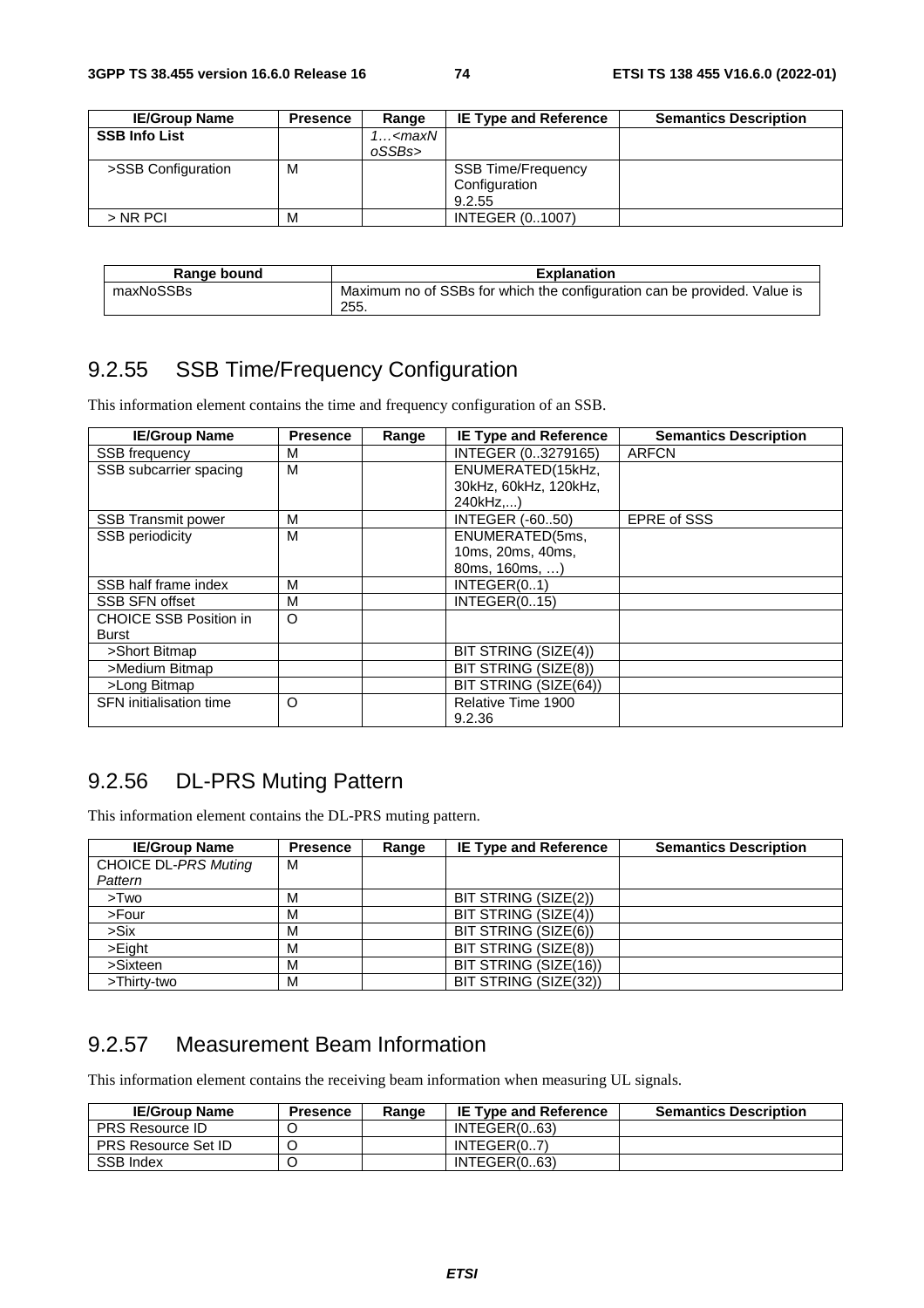# 9.2.58 NR-PRS Beam Information

This IE contains spatial direction information of the DL-PRS Resources.

| <b>IE/Group Name</b>              | <b>Presence</b> | Range                                                                     | IE type and reference | <b>Semantics description</b>                                                 |
|-----------------------------------|-----------------|---------------------------------------------------------------------------|-----------------------|------------------------------------------------------------------------------|
| <b>NR-PRS Beam</b><br>Information |                 | $1 \ldots$<br>maxPRS-<br>Resource<br>Sets >                               |                       |                                                                              |
| >PRS Resource Set ID              | M               |                                                                           | INTEGER (07)          | The resource set in which the<br>resources are associated with<br>the angle. |
| >PRS Angle Item                   |                 | 1.55<br>maxPRS-<br>Resources<br>PerSet                                    |                       |                                                                              |
| >>NR PRS Azimuth                  | M               |                                                                           | <b>INTEGER (0359)</b> |                                                                              |
| >>NR PRS Azimuth fine             | $\circ$         |                                                                           | INTEGER (09)          | Fine angles                                                                  |
| >>NR PRS Elevation                | $\circ$         |                                                                           | <b>INTEGER (0180)</b> |                                                                              |
| >>NR PRS Elevation<br>fine        | $\circ$         |                                                                           | INTEGER (09)          | Fine angles                                                                  |
| <b>LCS to GCS Translation</b>     |                 | $\mathcal{O}$<br><maxnolc<br>s-gcs-<br/>translation<br/>&gt;</maxnolc<br> |                       | If absent, the azimuth and<br>elevation are provided in GCS.                 |
| >Alpha                            | M               |                                                                           | <b>INTEGER (0359)</b> |                                                                              |
| >Alpha-fine                       | O               |                                                                           | INTEGER (09)          | Fine angles                                                                  |
| $>$ Beta                          | M               |                                                                           | <b>INTEGER (0359)</b> |                                                                              |
| >Beta-fine                        | O               |                                                                           | INTEGER (09)          | Fine angles                                                                  |
| >Gamma                            | M               |                                                                           | <b>INTEGER (0359)</b> |                                                                              |
| >Gamma-fine                       | O               |                                                                           | INTEGER (09)          | Fine angles                                                                  |

| Range bound              | <b>Explanation</b>                                                                                                                                   |
|--------------------------|------------------------------------------------------------------------------------------------------------------------------------------------------|
| maxPRS-ResourceSets      | Maximum no of DL-PRS resource sets per TRP. Value is 2.                                                                                              |
| maxPRS-ResourcesPerSet   | Maximum no of DL-PRS resources of the DL-PRS resource set of the TRP. Value<br>is 64.                                                                |
| maxnolcs-gcs-translation | Maximum no. of LCS-GS-Translation-Parameters that can reported with one<br>message. Value is 3. The current version of the specification supports 1. |

# 9.2.59 Positioning Broadcast Cells

This IE is used to indicate the cells that are requested to broadcast, or failed to broadcast, the associated posSIB(s).

| <b>IE/Group Name</b>         | <b>Presence</b> | Range                                         | IE type and reference | <b>Semantics description</b> |
|------------------------------|-----------------|-----------------------------------------------|-----------------------|------------------------------|
| <b>Positioning Broadcast</b> |                 | $\cdot$ .                                     |                       |                              |
| <b>Cells</b>                 |                 | <maxnobc< td=""><td></td><td></td></maxnobc<> |                       |                              |
|                              |                 | astCell>                                      |                       |                              |
| >NG-RAN-CGI                  | M               |                                               | 9.2.6                 |                              |

| Range bound     | <b>Explanation</b>                                           |
|-----------------|--------------------------------------------------------------|
| maxnoBcastCells | Maximum no. of cells broadcasting a posSIB in a NG-RAN node. |
|                 | Value is 16384.                                              |

## 9.2.60 Spatial Relation Information per SRS Resource

This information element indicates a spatial relation for transmission of each UL SRS resource recommened by LMF.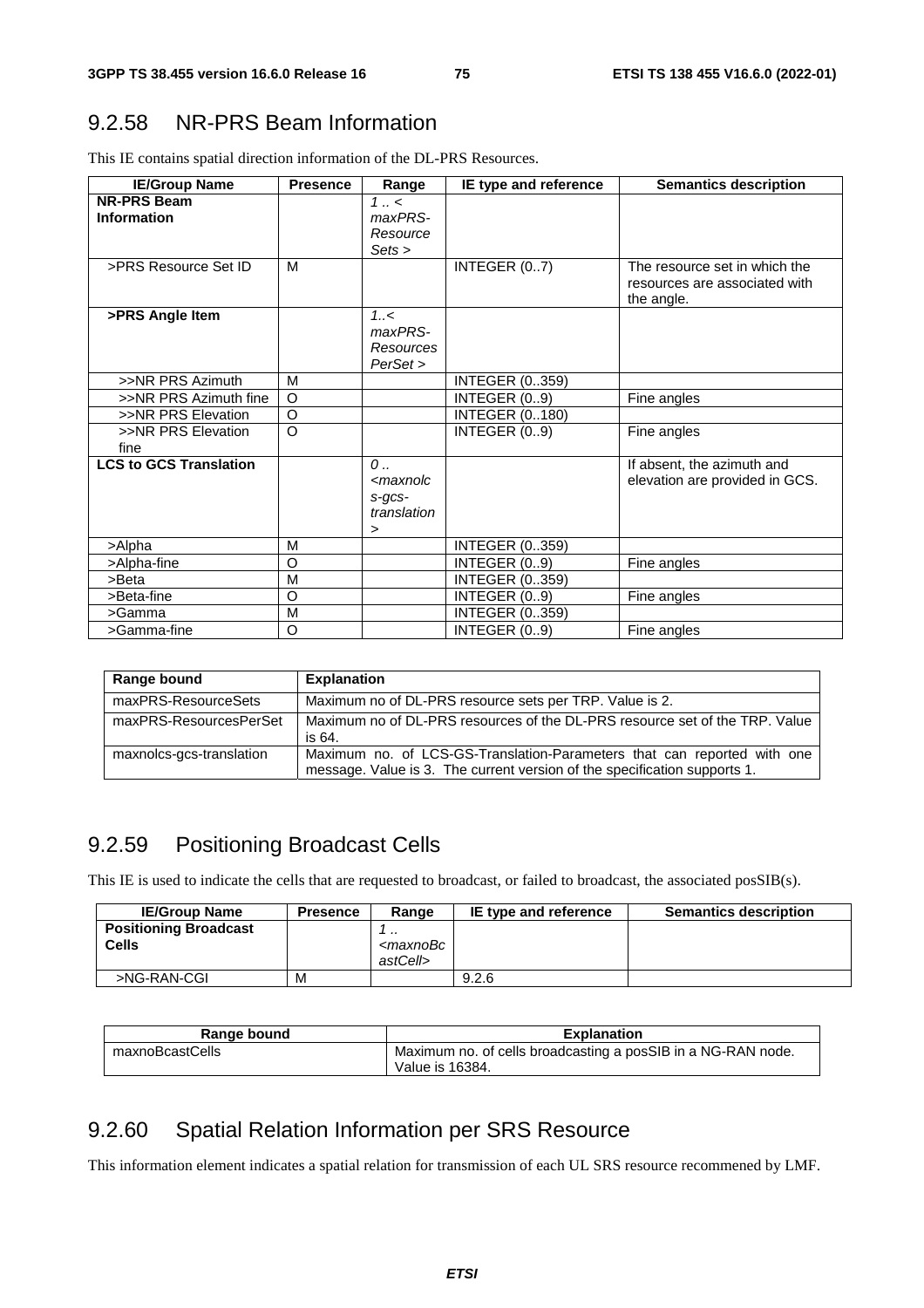| <b>IE/Group Name</b>            | <b>Presence</b> | Range      | <b>IE Type and Reference</b> | <b>Semantics Description</b> |
|---------------------------------|-----------------|------------|------------------------------|------------------------------|
| <b>Spatial Relation per SRS</b> |                 | 1          |                              |                              |
| <b>Resource List</b>            |                 |            |                              |                              |
| > Spatial Relation per SRS      |                 | $1. maxno$ |                              |                              |
| Resource Item                   |                 | SRS-       |                              |                              |
|                                 |                 | Resource   |                              |                              |
|                                 |                 | PerSet>    |                              |                              |
| >CHOICE Reference               | M               |            |                              |                              |
| Signal                          |                 |            |                              |                              |
| >NZP CSI-RS                     |                 |            |                              |                              |
| >>NZP CSI-RS                    | M               |            | <b>INTEGER (0191)</b>        |                              |
| Resource ID                     |                 |            |                              |                              |
| >SSB                            |                 |            |                              |                              |
| >> NR PCI                       | M               |            | <b>INTEGER (01007)</b>       |                              |
| >>SSB Index                     | O               |            | <b>INTEGER (063)</b>         |                              |
| >SRS                            |                 |            |                              |                              |
| >>SRS Resource ID               | M               |            | <b>INTEGER (063)</b>         |                              |
| >Positioning SRS                |                 |            |                              |                              |
| >> Positioning SRS              | M               |            | <b>INTEGER (063)</b>         |                              |
| Resource ID                     |                 |            |                              |                              |
| >DL-PRS                         |                 |            |                              |                              |
| >>DL-PRS ID                     | M               |            | <b>INTEGER (0255)</b>        |                              |
| >>DL-PRS Resource               | M               |            | INTEGER (07)                 |                              |
| Set ID                          |                 |            |                              |                              |
| >>DL-PRS Resource ID            | $\circ$         |            | <b>INTEGER (063)</b>         |                              |

| Range bound             | <b>Explanation</b>                                             |
|-------------------------|----------------------------------------------------------------|
| maxnoSRS-ResourcePerSet | Maximum no of SRS resources per SRS resource set. Value is 16. |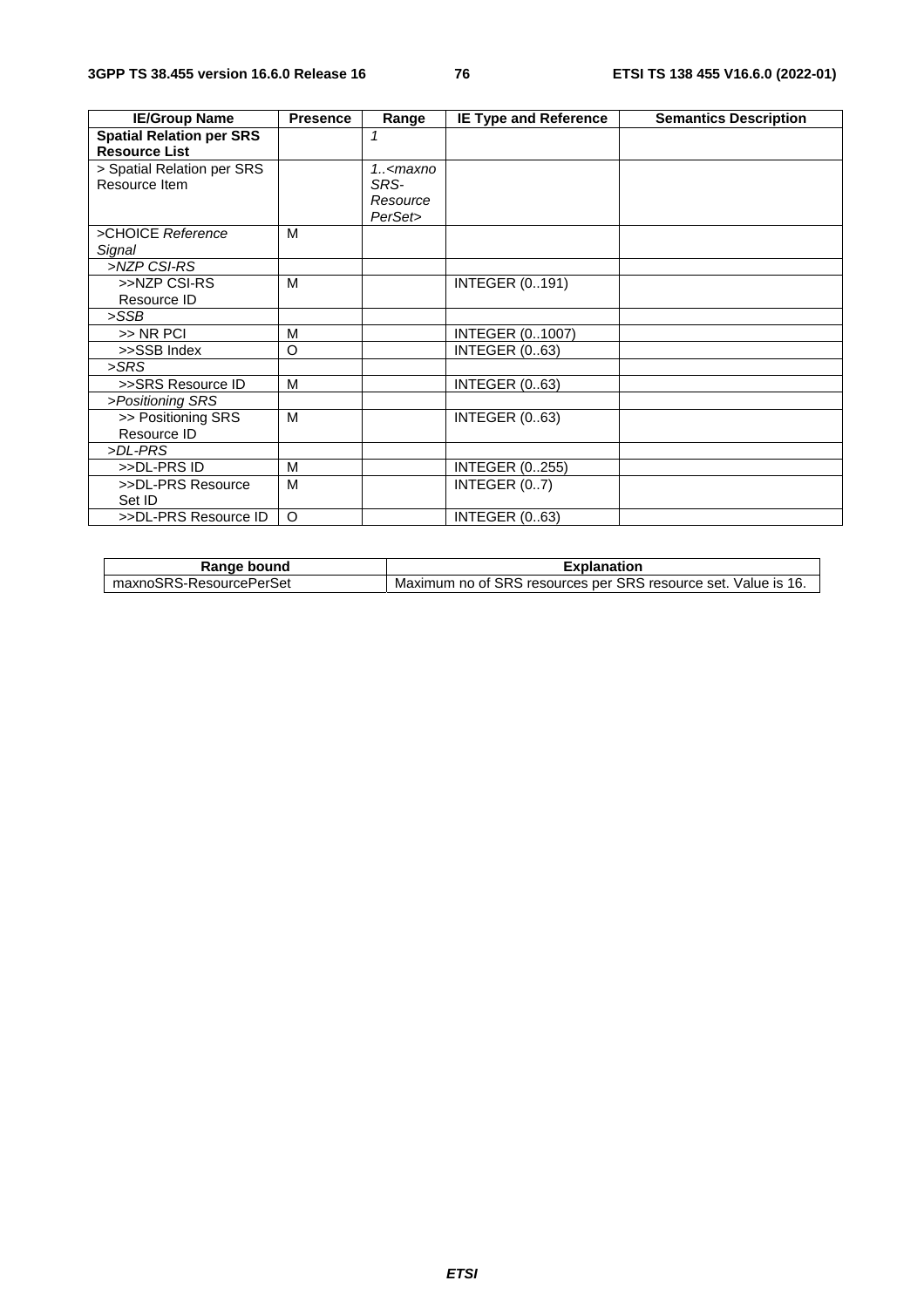# 9.3 Message and Information Element Abstract Syntax (with ASN.1)

### 9.3.1 General

Sub clause 9.3 presents the Abstract Syntax of the NRPPa protocol with ASN.1. In case there is contradiction between the ASN.1 definition in this sub clause and the tabular format in sub clause 9.1 and 9.2, the ASN.1 shall take precedence, except for the definition of conditions for the presence of conditional elements, in which the tabular format shall take precedence.

The ASN.1 definition specifies the structure and content of NRPPa messages. NRPPa messages can contain any IEs specified in the object set definitions for that message without the order or number of occurrence being restricted by ASN.1. However, for this version of the standard, a sending entity shall construct an NRPPa message according to the PDU definitions module and with the following additional rules (Note that in the following, "IE" means an IE in the object set with an explicit id. If one IE needs to appear more than once in one object set, then the different occurrences have different IE ids):

- IEs shall be ordered (in an IE container) in the order they appear in object set definitions.
- Object set definitions specify how many times IEs may appear. An IE shall appear exactly once if the presence field in an object has value "mandatory". An IE may appear at most once if the presence field in an object has value "optional" or "conditional". If in a tabular format there is multiplicity specified for an IE (i.e. an IE list) then in the corresponding ASN.1 definition the list definition is separated into two parts. The first part defines an IE container list in which the list elements reside. The second part defines list elements. The IE container list appears as an IE of its own. For this version of the standard an IE container list may contain only one kind of list elements.

If an NRPPa message that is not constructed as defined above is received, this shall be considered as Abstract Syntax Error, and the message shall be handled as defined for Abstract Syntax Error in clause 10.

## 9.3.2 Usage of Private Message Mechanism for Non-standard Use

The private message mechanism for non-standard use may be used:

- for special operator (and/or vendor) specific features considered not to be part of the basic functionality, i.e. the functionality required for a complete and high-quality specification in order to guarantee multivendor inter-operability.
- by vendors for research purposes, e.g. to implement and evaluate new algorithms/features before such features are proposed for standardisation.

The private message mechanism shall not be used for basic functionality. Such functionality shall be standardised.

## 9.3.3 Elementary Procedure Definitions

```
-- ASN1START 
-- ************************************************************** -- -- Elementary Procedure definitions 
-- 
-- **************************************************************
```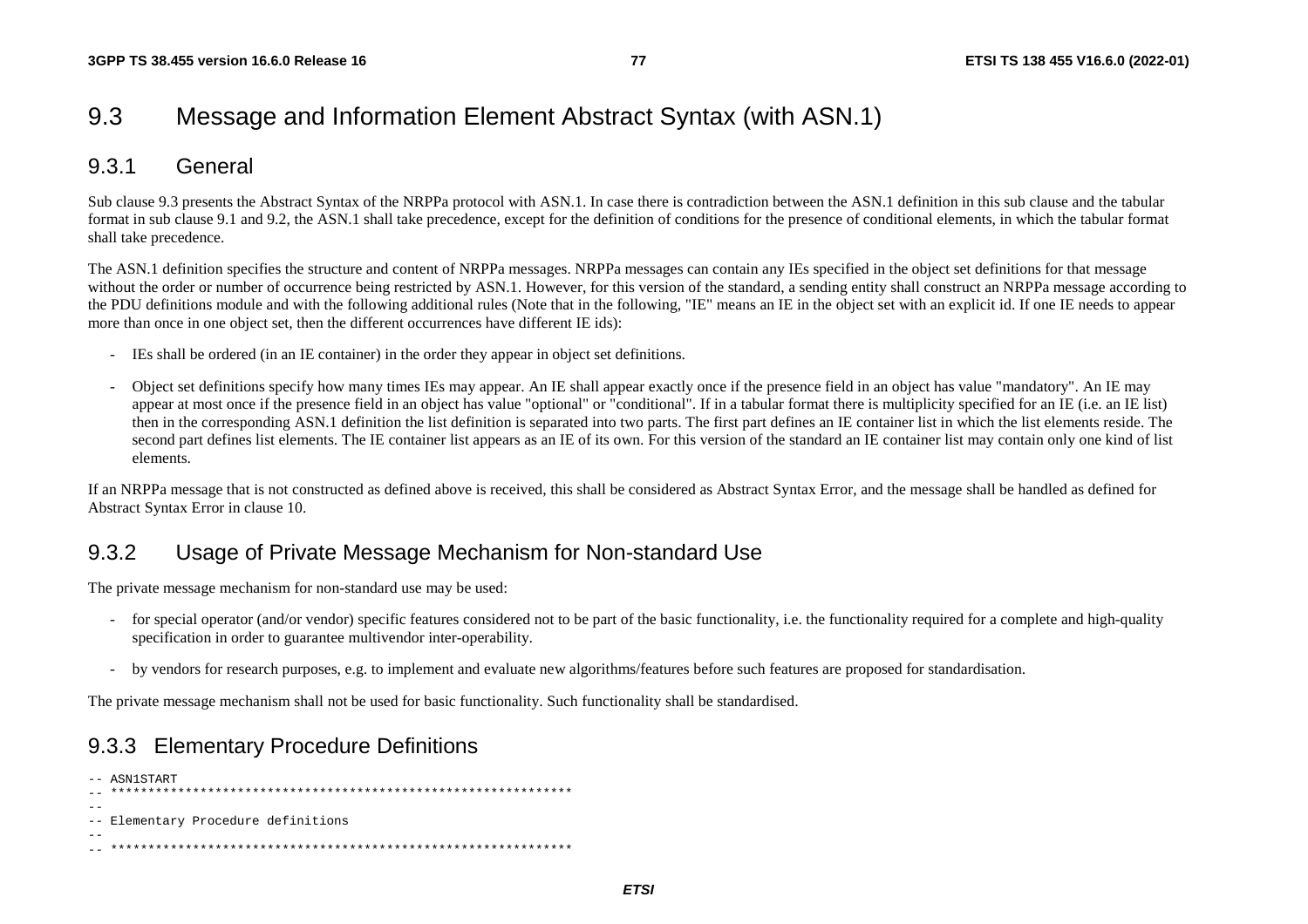NRPPA-PDU-Descriptions { itu-t (0) identified-organization (4) etsi (0) mobileDomain (0) ngran-access (22) modules (3) nrppa (4) version1 (1) nrppa-PDU-Descriptions (0) }

DEFINITIONS AUTOMATIC TAGS ::=

**BEGIN** 

```
\sim --- IE parameter types from other modules.
- -TMPORTS
   Criticality,
   ProcedureCode,
   NRPPATransactionID
FROM NRPPA-CommonDataTypes
   ErrorIndication,
   PrivateMessage,
   E-CIDMeasurementInitiationRequest,
   E-CIDMeasurementInitiationResponse,
   E-CIDMeasurementInitiationFailure,
   E-CIDMeasurementFailureIndication,
   E-CIDMeasurementReport,
   E-CIDMeasurementTerminationCommand,
   OTDOAInformationRequest,
   OTDOAInformationResponse,
   OTDOAInformationFailure,
   AssistanceInformationControl,
   AssistanceInformationFeedback,
   PositioningInformationRequest,
   PositioningInformationResponse,
   PositioningInformationFailure,
   PositioningInformationUpdate,
   MeasurementRequest,
   MeasurementResponse.
   MeasurementFailure,
   MeasurementReport,
   MeasurementUpdate,
   MeasurementAbort,
   MeasurementFailureIndication,
   TRPInformationRequest,
   TRPInformationResponse,
   TRPInformationFailure,
   PositioningActivationRequest,
   PositioningActivationResponse,
   PositioningActivationFailure,
   PositioningDeactivation
```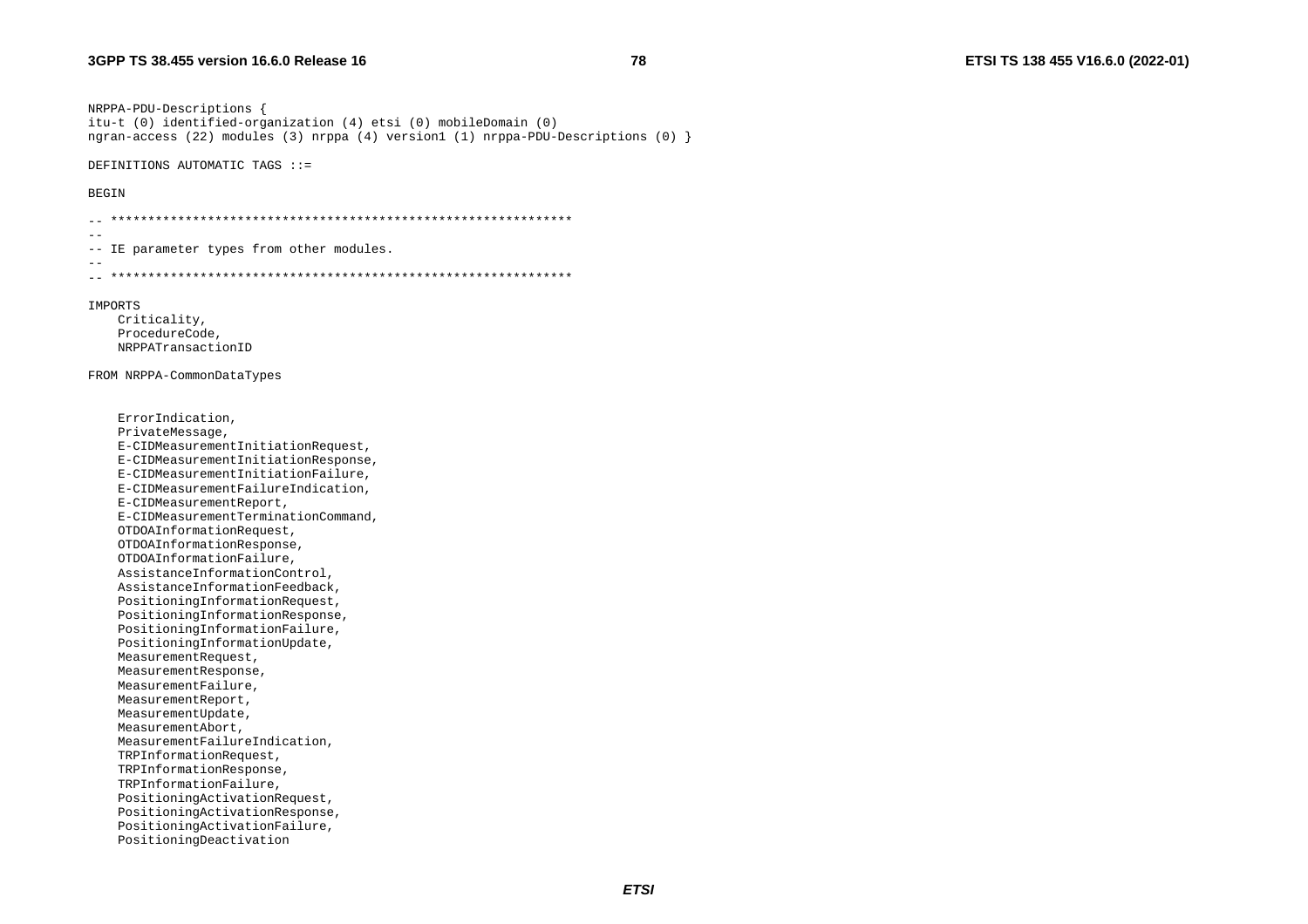FROM NRPPA-PDU-Contents

id-errorIndication, id-privateMessage, id-e-CIDMeasurementInitiation, id-e-CIDMeasurementFailureIndication, id-e-CIDMeasurementReport, id-e-CIDMeasurementTermination, id-oTDOAInformationExchange, id-assistanceInformationControl, id-assistanceInformationFeedback, id-positioningInformationExchange, id-positioningInformationUpdate, id-Measurement, id-MeasurementReport, id-MeasurementUpdate, id-MeasurementAbort, id-MeasurementFailureIndication, id-tRPInformationExchange, id-positioningActivation, id-positioningDeactivation

FROM NRPPA-Constants;

|                                           | Interface Elementary Procedure Class |           |  |  |  |
|-------------------------------------------|--------------------------------------|-----------|--|--|--|
|                                           |                                      |           |  |  |  |
|                                           |                                      |           |  |  |  |
|                                           |                                      |           |  |  |  |
| $NRPPA-ELEMENTARY - PROCEDURE :: = CLASS$ |                                      |           |  |  |  |
| & Initiating Message                      |                                      |           |  |  |  |
| &SuccessfulOutcome                        |                                      | OPTIONAL, |  |  |  |
| &UnsuccessfulOutcome                      |                                      | OPTIONAL, |  |  |  |
| &procedureCode                            | ProcedureCode                        | UNIOUE,   |  |  |  |
| &criticality                              | Criticality DEFAULT ignore           |           |  |  |  |
| $\mathcal{F}$                             |                                      |           |  |  |  |
| WITH SYNTAX {                             |                                      |           |  |  |  |
| INITIATING MESSAGE                        | & Initiating Message                 |           |  |  |  |
| [SUCCESSFUL OUTCOME                       | &SuccessfulOutcomel                  |           |  |  |  |
| [UNSUCCESSFUL OUTCOME                     | &UnsuccessfulOutcome]                |           |  |  |  |
| PROCEDURE CODE                            | &procedureCode                       |           |  |  |  |
| <b>[CRITICALITY</b>                       | &criticality]                        |           |  |  |  |
|                                           |                                      |           |  |  |  |
|                                           |                                      |           |  |  |  |
|                                           |                                      |           |  |  |  |
|                                           |                                      |           |  |  |  |
| -- Interface PDU Definition               |                                      |           |  |  |  |
|                                           |                                      |           |  |  |  |
|                                           |                                      |           |  |  |  |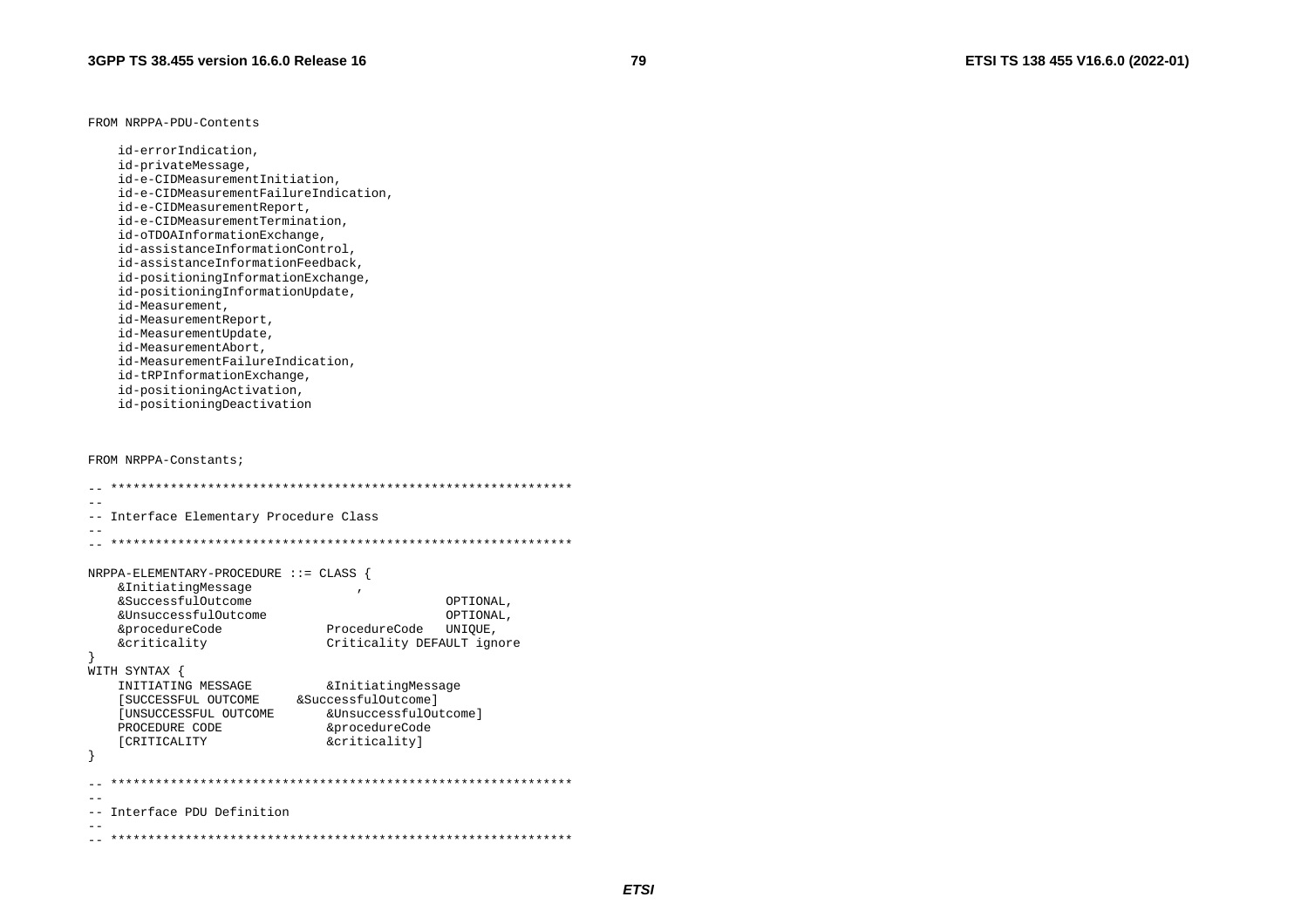```
NRPPA-PDU ::= CHOICE { 
     initiatingMessage InitiatingMessage, 
    successfulOutcome SuccessfulOutcome,
     unsuccessfulOutcome UnsuccessfulOutcome, 
     ... } 
InitiatingMessage ::= SEQUENCE { 
     procedureCode NRPPA-ELEMENTARY-PROCEDURE.&procedureCode ({NRPPA-ELEMENTARY-PROCEDURES}), 
     criticality NRPPA-ELEMENTARY-PROCEDURE.&criticality ({NRPPA-ELEMENTARY-PROCEDURES}{@procedureCode}), 
     nrppatransactionID NRPPATransactionID, 
     value NRPPA-ELEMENTARY-PROCEDURE.&InitiatingMessage ({NRPPA-ELEMENTARY-PROCEDURES}{@procedureCode}) 
} 
SuccessfulOutcome ::= SEQUENCE { 
     procedureCode NRPPA-ELEMENTARY-PROCEDURE.&procedureCode ({NRPPA-ELEMENTARY-PROCEDURES}), 
     criticality NRPPA-ELEMENTARY-PROCEDURE.&criticality ({NRPPA-ELEMENTARY-PROCEDURES}{@procedureCode}), 
     nrppatransactionID NRPPATransactionID, 
     value NRPPA-ELEMENTARY-PROCEDURE.&SuccessfulOutcome ({NRPPA-ELEMENTARY-PROCEDURES}{@procedureCode}) 
} 
UnsuccessfulOutcome ::= SEQUENCE { 
     procedureCode NRPPA-ELEMENTARY-PROCEDURE.&procedureCode ({NRPPA-ELEMENTARY-PROCEDURES}), 
     criticality NRPPA-ELEMENTARY-PROCEDURE.&criticality ({NRPPA-ELEMENTARY-PROCEDURES}{@procedureCode}), 
     nrppatransactionID NRPPATransactionID, 
     value NRPPA-ELEMENTARY-PROCEDURE.&UnsuccessfulOutcome ({NRPPA-ELEMENTARY-PROCEDURES}{@procedureCode}) 
} 
   -- ************************************************************** -- -- Interface Elementary Procedure List 
-- -- ************************************************************** NRPPA-ELEMENTARY-PROCEDURES NRPPA-ELEMENTARY-PROCEDURE ::= { 
     NRPPA-ELEMENTARY-PROCEDURES-CLASS-1 | 
     NRPPA-ELEMENTARY-PROCEDURES-CLASS-2 , 
     ... } 
NRPPA-ELEMENTARY-PROCEDURES-CLASS-1 NRPPA-ELEMENTARY-PROCEDURE ::= { 
     e-CIDMeasurementInitiation | 
     oTDOAInformationExchange | 
     positioningInformationExchange | 
     measurement | 
     tRPInformationExchange | 
     positioningActivation, 
     ... } 
NRPPA-ELEMENTARY-PROCEDURES-CLASS-2 NRPPA-ELEMENTARY-PROCEDURE ::= { 
     e-CIDMeasurementFailureIndication |
```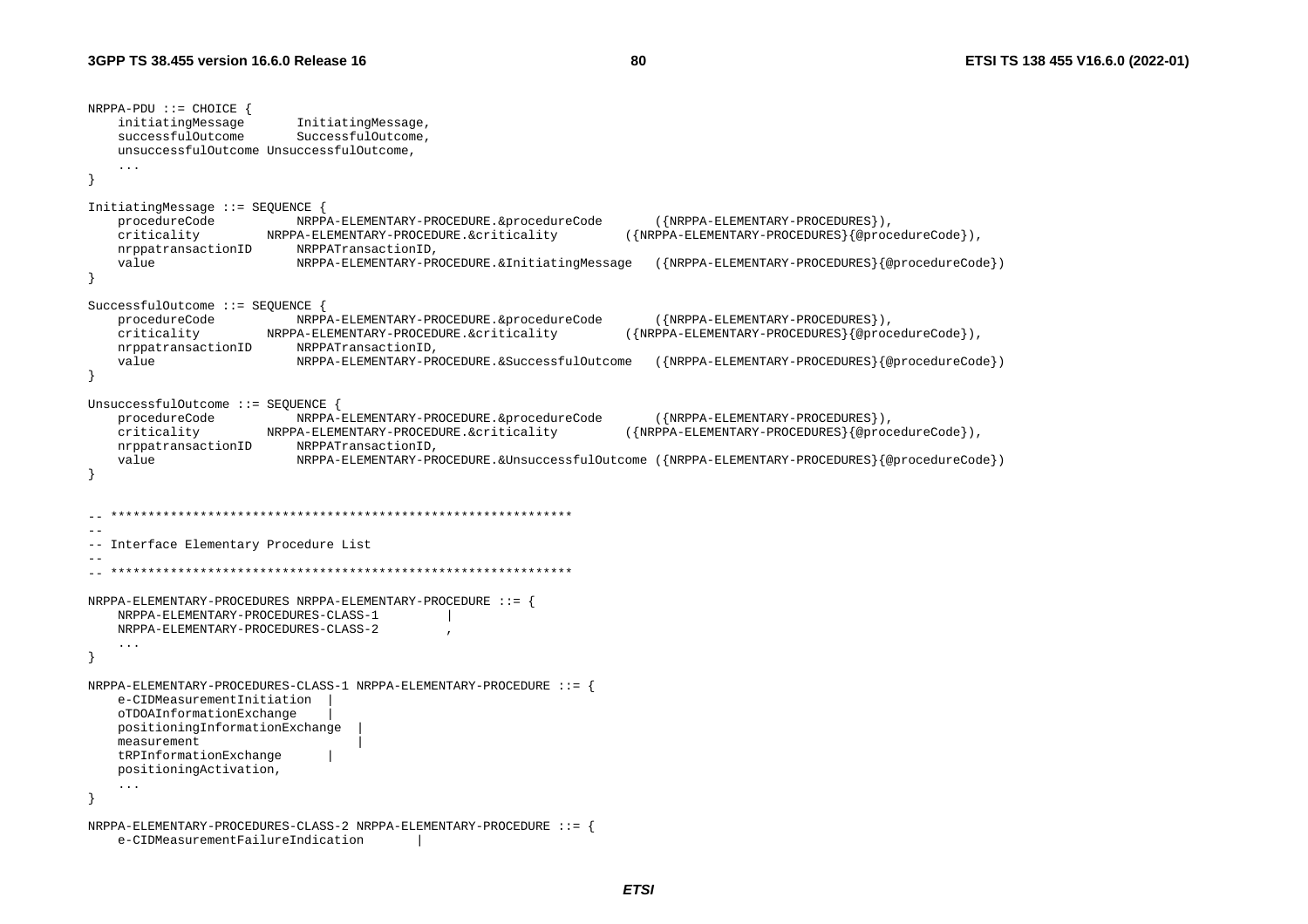```
e-CIDMeasurementReport
   e-CIDMeasurementTermination
   errorIndication
   privateMessage
   assistanceInformationControl
   assistanceInformationFeedback
   positioningInformationUpdate
   measurementReport
   measurementUpdate
   measurementAbort
   measurementFailureIndication
   positioningDeactivation,
   \ldots--- Interface Elementary Procedures
  e-CIDMeasurementInitiation NRPPA-ELEMENTARY-PROCEDURE ::= {
   INITIATING MESSAGE
                         E-CIDMeasurementInitiationRequest
   SUCCESSFUL OUTCOME
                         E-CIDMeasurementInitiationResponse
   UNSUCCESSFUL OUTCOME E-CIDMeasurementInitiationFailure
   PROCEDURE CODE
                         id-e-CIDMeasurementInitiation
   CRITICALITY
                         reject
e-CIDMeasurementFailureIndication NRPPA-ELEMENTARY-PROCEDURE ::=
                         E-CIDMeasurementFailureIndication
   INITIATING MESSAGE
   PROCEDURE CODE
                         id-e-CIDMeasurementFailureIndication
   CRITICALITY
                         ignore
e-CIDMeasurementReport NRPPA-ELEMENTARY-PROCEDURE ::= {
   INITIATING MESSAGE
                         E-CIDMeasurementReport
   PROCEDURE CODE
                         id-e-CIDMeasurementReport
   CRITICALITY
                          ignore
\overline{\mathbf{1}}e-CIDMeasurementTermination NRPPA-ELEMENTARY-PROCEDURE ::=INITIATING MESSAGE
                         E-CIDMeasurementTerminationCommand
                         id-e-CIDMeasurementTermination
   PROCEDURE CODE
   CRITICALITY
                         reject
\rightarrowoTDOAInformationExchange NRPPA-ELEMENTARY-PROCEDURE ::= {
   INITIATING MESSAGE
                         OTDOAInformationRequest
   SUCCESSFUL OUTCOME
                          OTDOAInformationResponse
   UNSUCCESSFUL OUTCOME
                         OTDOAInformationFailure
   PROCEDURE CODE
                         id-oTDOAInformationExchange
   CRITICALITY
                         reject
```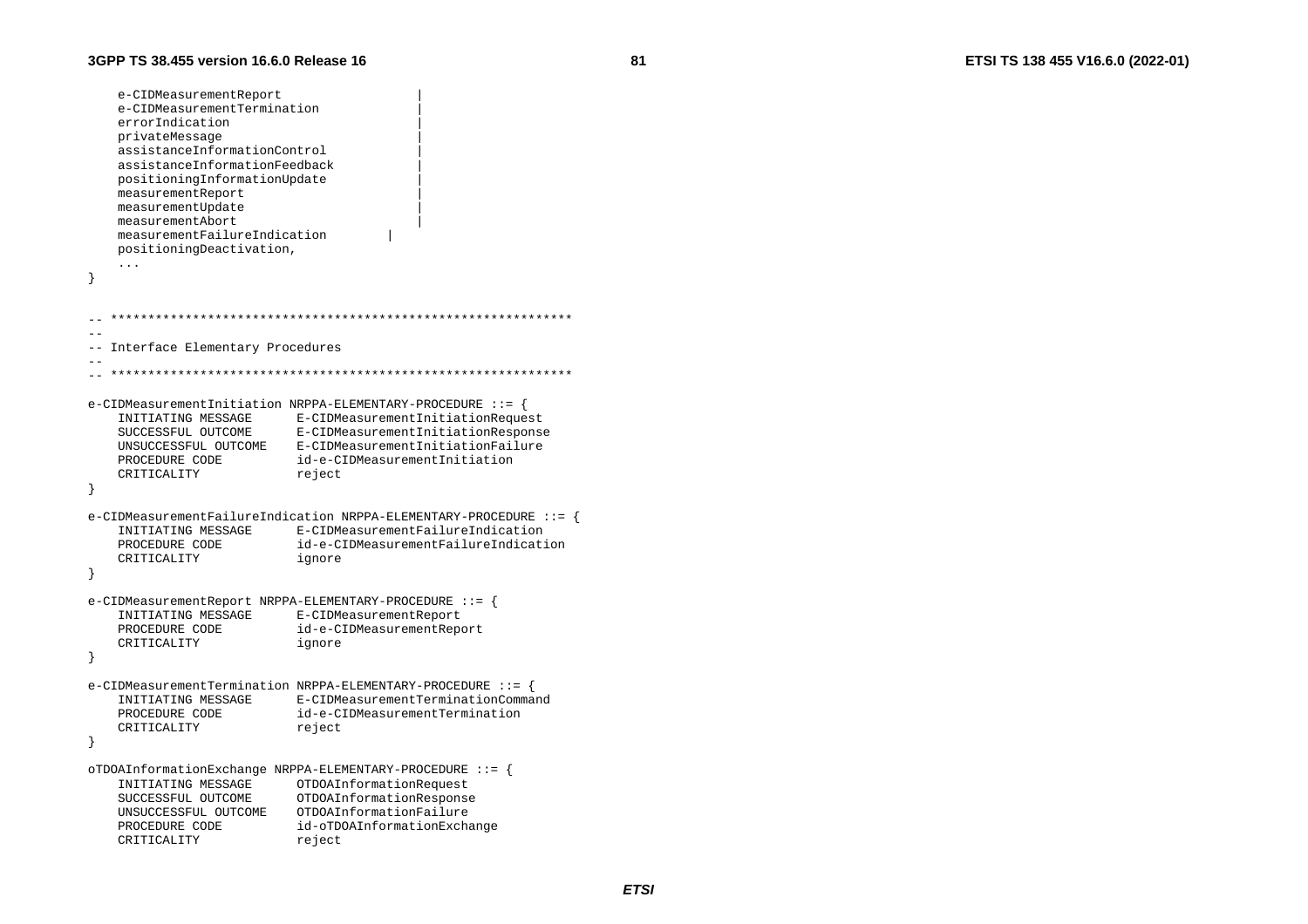}

```
assistanceInformationControl NRPPA-ELEMENTARY-PROCEDURE ::= { 
     INITIATING MESSAGE AssistanceInformationControl 
 PROCEDURE CODE id-assistanceInformationControl CRITICALITY reject
} 
assistanceInformationFeedback NRPPA-ELEMENTARY-PROCEDURE ::= { 
 INITIATING MESSAGE AssistanceInformationFeedback 
     PROCEDURE CODE id-assistanceInformationFeedback CRITICALITY reject
} 
errorIndication NRPPA-ELEMENTARY-PROCEDURE ::= {<br>INITIATING MESSAGE ErrorIndication
    INITIATING MESSAGE
     PROCEDURE CODE id-errorIndication  CRITICALITY ignore 
} 
privateMessage NRPPA-ELEMENTARY-PROCEDURE ::= { 
     INITIATING MESSAGE PrivateMessage 
    PROCEDURE CODE id-privateMessage
     CRITICALITY ignore 
} 
positioningInformationExchange NRPPA-ELEMENTARY-PROCEDURE ::= { 
                          PositioningInformationRequest
     SUCCESSFUL OUTCOME PositioningInformationResponse 
     UNSUCCESSFUL OUTCOME PositioningInformationFailure 
    PROCEDURE CODE id-positioningInformationExchange
    CRITICALITY reject
} 
positioningInformationUpdate NRPPA-ELEMENTARY-PROCEDURE ::= { 
     INITIATING MESSAGE PositioningInformationUpdate 
    PROCEDURE CODE id-positioningInformationUpdate<br>
CRITICALITY ignore
    CRITICALITY
} 
measurement NRPPA-ELEMENTARY-PROCEDURE ::= { 
     INITIATING MESSAGE MeasurementRequest 
     SUCCESSFUL OUTCOME MeasurementResponse 
     UNSUCCESSFUL OUTCOME MeasurementFailure  PROCEDURE CODE id-Measurement CRITICALITY reject
} 
measurementReport NRPPA-ELEMENTARY-PROCEDURE ::= { 
     INITIATING MESSAGE MeasurementReport
```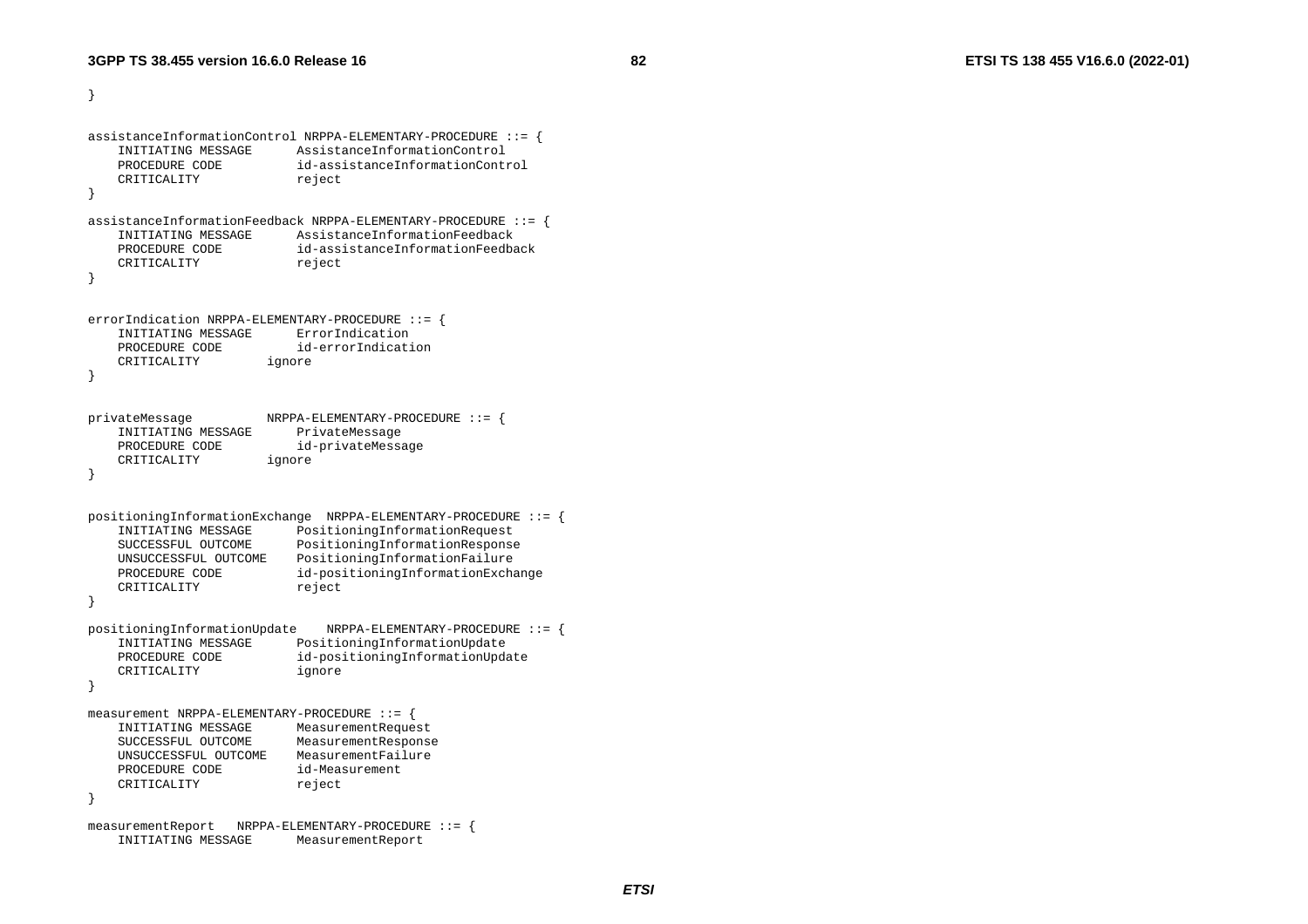```
PROCEDURE CODE id-MeasurementReport
    CRITICALITY ignore 
} 
measurementUpdate NRPPA-ELEMENTARY-PROCEDURE ::= { 
   INITIATING MESSAGE
   PROCEDURE CODE id-MeasurementUpdate
    CRITICALITY ignore 
} 
measurementAbort NRPPA-ELEMENTARY-PROCEDURE ::= { 
    INITIATING MESSAGE MeasurementAbort PROCEDURE CODE id-MeasurementAbort
    CRITICALITY ignore 
} 
measurementFailureIndication NRPPA-ELEMENTARY-PROCEDURE ::= { 
    INITIATING MESSAGE MeasurementFailureIndication  PROCEDURE CODE id-MeasurementFailureIndication  CRITICALITY ignore 
} 
tRPInformationExchange NRPPA-ELEMENTARY-PROCEDURE ::= { 
    INITIATING MESSAGE TRPInformationRequest 
    SUCCESSFUL OUTCOME TRPInformationResponse 
    UNSUCCESSFUL OUTCOME TRPInformationFailure PROCEDURE CODE id-tRPInformationExchange
   CRITICALITY reject
} 
positioningActivation NRPPA-ELEMENTARY-PROCEDURE ::= { 
    INITIATING MESSAGE PositioningActivationRequest 
    SUCCESSFUL OUTCOME PositioningActivationResponse 
    UNSUCCESSFUL OUTCOME PositioningActivationFailure 
   PROCEDURE CODE id-positioningActivation
   CRITICALITY reject
} 
positioningDeactivation NRPPA-ELEMENTARY-PROCEDURE ::= { 
    INITIATING MESSAGE PositioningDeactivation 
    PROCEDURE CODE id-positioningDeactivation 
    CRITICALITY ignore 
} 
END -- ASN1STOP
```
### 9.3.4 PDU Definitions

-- ASN1START -- \*\*\*\*\*\*\*\*\*\*\*\*\*\*\*\*\*\*\*\*\*\*\*\*\*\*\*\*\*\*\*\*\*\*\*\*\*\*\*\*\*\*\*\*\*\*\*\*\*\*\*\*\*\*\*\*\*\*\*\*\*\*

--

*ETSI*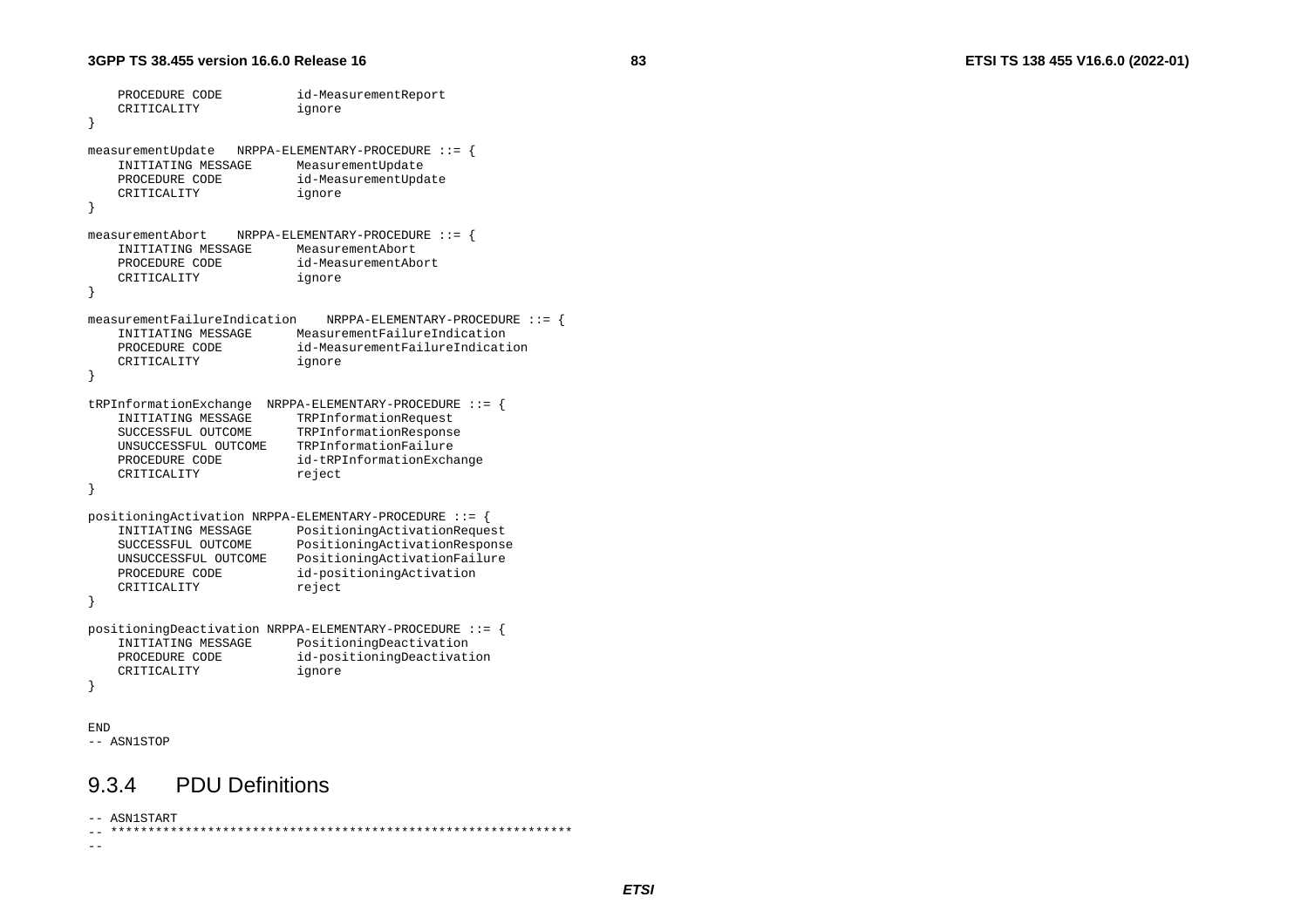-- PDU definitions for NRPPa

NRPPA-PDU-Contents { itu-t (0) identified-organization (4) etsi (0) mobileDomain (0) ngran-access (22) modules (3) nrppa (4) version1 (1) nrppa-PDU-Contents (1)  $\}$ 

#### DEFINITIONS AUTOMATIC TAGS ::=

#### **BEGIN**

 $-$ 

```
\sim --- IE parameter types from other modules
-
```
#### IMPORTS

Cause, CriticalityDiagnostics, E-CID-MeasurementResult, OTDOACells, OTDOA-Information-Item, Measurement-ID. UE-Measurement-ID, MeasurementPeriodicity, MeasurementOuantities, ReportCharacteristics, RequestedSRSTransmissionCharacteristics, Cell-Portion-ID, OtherRATMeasurementQuantities, OtherRATMeasurementResult, WLANMeasurementOuantities, WLANMeasurementResult, Assistance-Information. Broadcast. AssistanceInformationFailureList, SRSConfiguration, TRPMeasurementOuantities, TrpMeasurementResult,  $TRP-ID$ , TRPInformationTypeListTRPReq, TRPInformationListTRPResp, TRP-MeasurementRequestList, TRP-MeasurementResponseList, MeasurementBeamInfoRequest, PositioningBroadcastCells, SRSResourceSetID, SpatialRelationInfo, SRSResourceTriqqer, TRPList. AbortTransmission,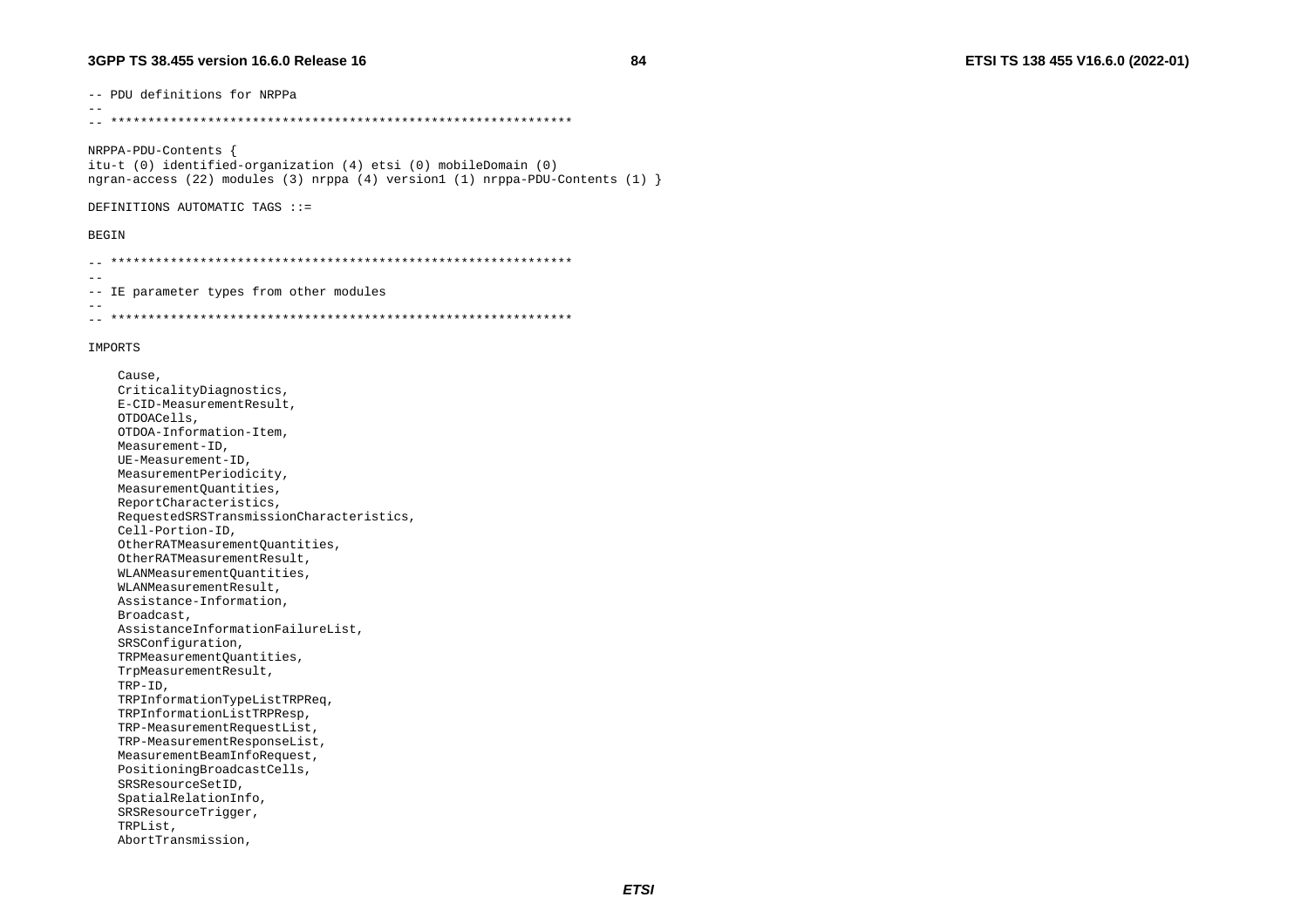#### FROM NRPPA-IEs

 PrivateIE-Container{}, ProtocolExtensionContainer{}, ProtocolIE-Container{}, ProtocolIE-ContainerList{}, ProtocolIE-Single-Container{}, NRPPA-PRIVATE-IES, NRPPA-PROTOCOL-EXTENSION, NRPPA-PROTOCOL-IES FROM NRPPA-Containers maxnoOTDOAtypes, id-Cause, id-CriticalityDiagnostics, id-LMF-Measurement-ID, id-LMF-UE-Measurement-ID, id-OTDOACells, id-OTDOA-Information-Type-Group, id-OTDOA-Information-Type-Item, id-ReportCharacteristics, id-MeasurementPeriodicity, id-MeasurementQuantities, id-RAN-Measurement-ID, id-RAN-UE-Measurement-ID, id-E-CID-MeasurementResult, id-RequestedSRSTransmissionCharacteristics, id-Cell-Portion-ID, id-OtherRATMeasurementQuantities, id-OtherRATMeasurementResult, id-WLANMeasurementQuantities, id-WLANMeasurementResult, id-Assistance-Information, id-Broadcast, id-AssistanceInformationFailureList, id-SRSConfiguration, id-TRPMeasurementQuantities, id-MeasurementResult, id-TRP-ID, id-TRPInformationTypeListTRPReq, id-TRPInformationListTRPResp, id-TRP-MeasurementRequestList, id-TRP-MeasurementResponseList, id-TRP-MeasurementReportList, id-MeasurementBeamInfoRequest, id-PositioningBroadcastCells, id-SRSType,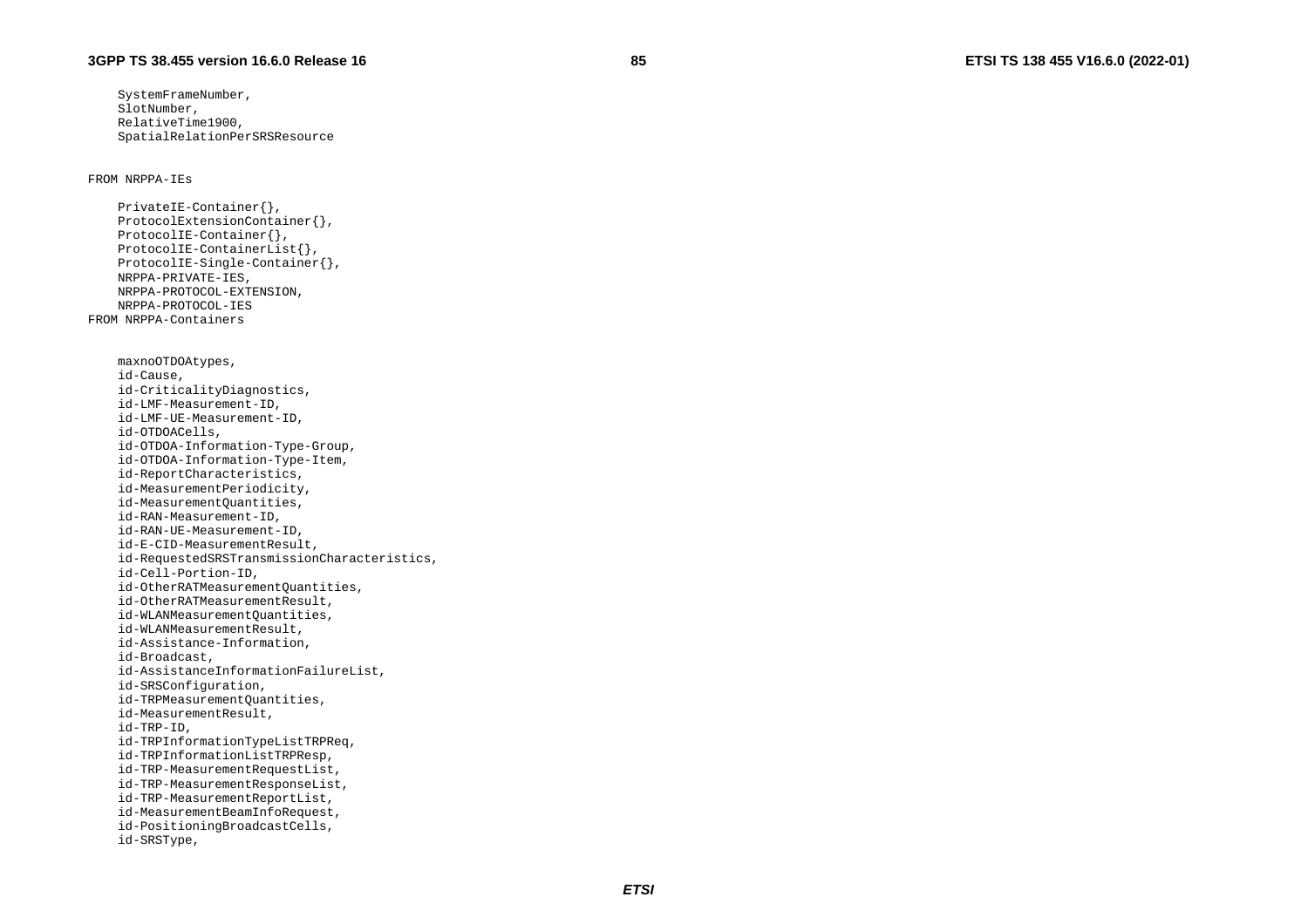id-ActivationTime. id-SRSResourceSetID,

```
id-TRPList.
   id-SRSSpatialRelation,
   id-AbortTransmission.
   id-SystemFrameNumber,
   id-SlotNumber,
   id-SRSResourceTrigger,
   id-SFNInitialisationTime,
   id-SRSSpatialRelationPerSRSResource
FROM NRPPA-Constants;
-- E-CID MEASUREMENT INITIATION REQUEST
E-CIDMeasurementInitiationRequest ::= SEQUENCE {
   protocolIEs
                 ProtocolIE-Container
                                     {{E-CIDMeasurementInitiationRequest-IEs}}
   \ldotsE-CIDMeasurementInitiationRequest-IEs NRPPA-PROTOCOL-IES ::= {
     ID id-LMF-UE-Measurement-ID CRITICALITY reject TYPE UE-Measurement-ID
                                                                                                          PRESENCE mandatory }
     ID id-ReportCharacteristics
                                                                                                       PRESENCE mandatory}
                                   CRITICALITY reject TYPE ReportCharacteristics
   { ID id-MeasurementPeriodicity
                                   CRITICALITY reject TYPE MeasurementPeriodicity
                                                                                                       PRESENCE conditional}
-- The IE shall be present if the Report Characteritics IE is set to "periodic" --
     ID id-MeasurementQuantities
                                      CRITICALITY reject TYPE MeasurementQuantities
                                                                                                       PRESENCE mandatory } |
     ID id-OtherRATMeasurementQuantities  CRITICALITY ignore  TYPE OtherRATMeasurementQuantities
                                                                                                       PRESENCE optional}
                                                                                                       PRESENCE optional},
   { ID id-WLANMeasurementQuantities
                                      CRITICALITY ignore TYPE WLANMeasurementQuantities
  -- E-CID MEASUREMENT INITIATION RESPONSE
E-CIDMeasurementInitiationResponse ::= SEQUENCE {
   protocolIEs ProtocolIE-Container \{E\text{-CIDMeasurement}(\text{InitiationResponse-IES})\},\ldots\left\{ \right.E-CIDMeasurementInitiationResponse-IEs NRPPA-PROTOCOL-IES ::= {
     ID id-LMF-UE-Measurement-ID
                                  CRITICALITY reject TYPE UE-Measurement-ID
                                                                                                     PRESENCE mandatory}
     ID id-RAN-UE-Measurement-ID
                                                                                                     PRESENCE mandatory}
                                  CRITICALITY reject TYPE UE-Measurement-ID
     ID id-E-CID-MeasurementResult
                                  CRITICALITY ignore TYPE E-CID-MeasurementResult
                                                                                                     PRESENCE optional}
     ID id-CriticalityDiagnostics
                                  CRITICALITY ignore TYPE CriticalityDiagnostics
                                                                                    PRESENCE optional}
     ID id-Cell-Portion-ID
                                  CRITICALITY ignore TYPE Cell-Portion-ID
                                                                                                     PRESENCE optional}
```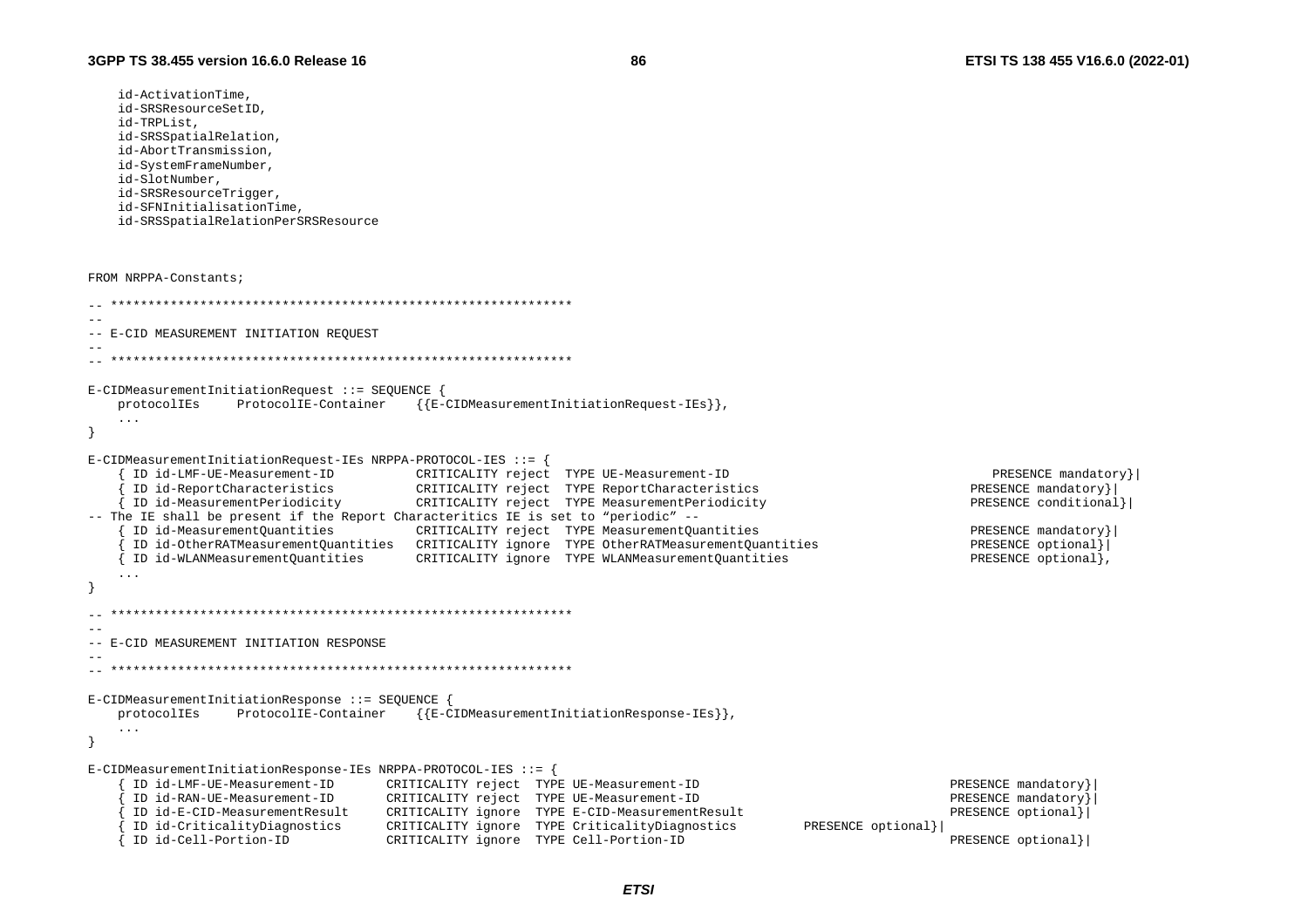```
ID id-OtherRATMeasurementResult
                                CRITICALITY ignore TYPE OtherRATMeasurementResult
                                                                              PRESENCE optional}
    ID id-WLANMeasurementResult
                                CRITICALITY ignore TYPE WLANMeasurementResult
                                                                              PRESENCE optional)
   \sim \sim \sim\sim --- E-CID MEASUREMENT INITIATION FAILURE
E-CIDMeasurementInitiationFailure ::= SEQUENCE {
   protocolIEs
                             ProtocolIE-Container
                                                    {E-CIDMeasurementInitializer Inification Failure-IES},
   \sim \sim \simE-CIDMeasurementInitiationFailure-IEs NRPPA-PROTOCOL-IES ::= {
    ID id-LMF-UE-Measurement-ID CRITICALITY reject TYPE UE-Measurement-ID
                                                                              PRESENCE mandatory }
    ID id-Cause
                                   CRITICALITY ignore TYPE Cause
                                                                                               PRESENCE mandatory } |
   { ID id-CriticalityDiagnostics
                                CRITICALITY ignore TYPE CriticalityDiagnostics
                                                                           PRESENCE optional},
   \ldots\rightarrow-- E-CID MEASUREMENT FAILURE INDICATION
E-CIDMeasurementFailureIndication ::= SEQUENCE {
                                                    {{E-CIDMeasurementFailureIndication-IEs}}
                             ProtocolIE-Container
   protocolIEs
   \cdots\rightarrowE-CLDMeasurementFailureIndication-IEs NRPPA-PROTOCOL-IES ::= {
                                CRITICALITY reject TYPE UE-Measurement-ID
                                                                              PRESENCE mandatory
    ID id-LMF-UE-Measurement-ID
    ID id-RAN-UE-Measurement-ID
                                CRITICALITY reject TYPE UE-Measurement-ID
                                                                              PRESENCE mandatory}
   { ID id-Cause
                                   CRITICALITY ignore TYPE Cause
                                                                                               PRESENCE mandatory },
   \ddots\overline{\mathfrak{z}}--- E-CID MEASUREMENT REPORT
E-CIDMeasurementReport ::= SEOUENCE {
                             ProtocolIE-Container
                                                    {E-CIDMeasurementReport-IES},
   protocolIEs
   \ddots
```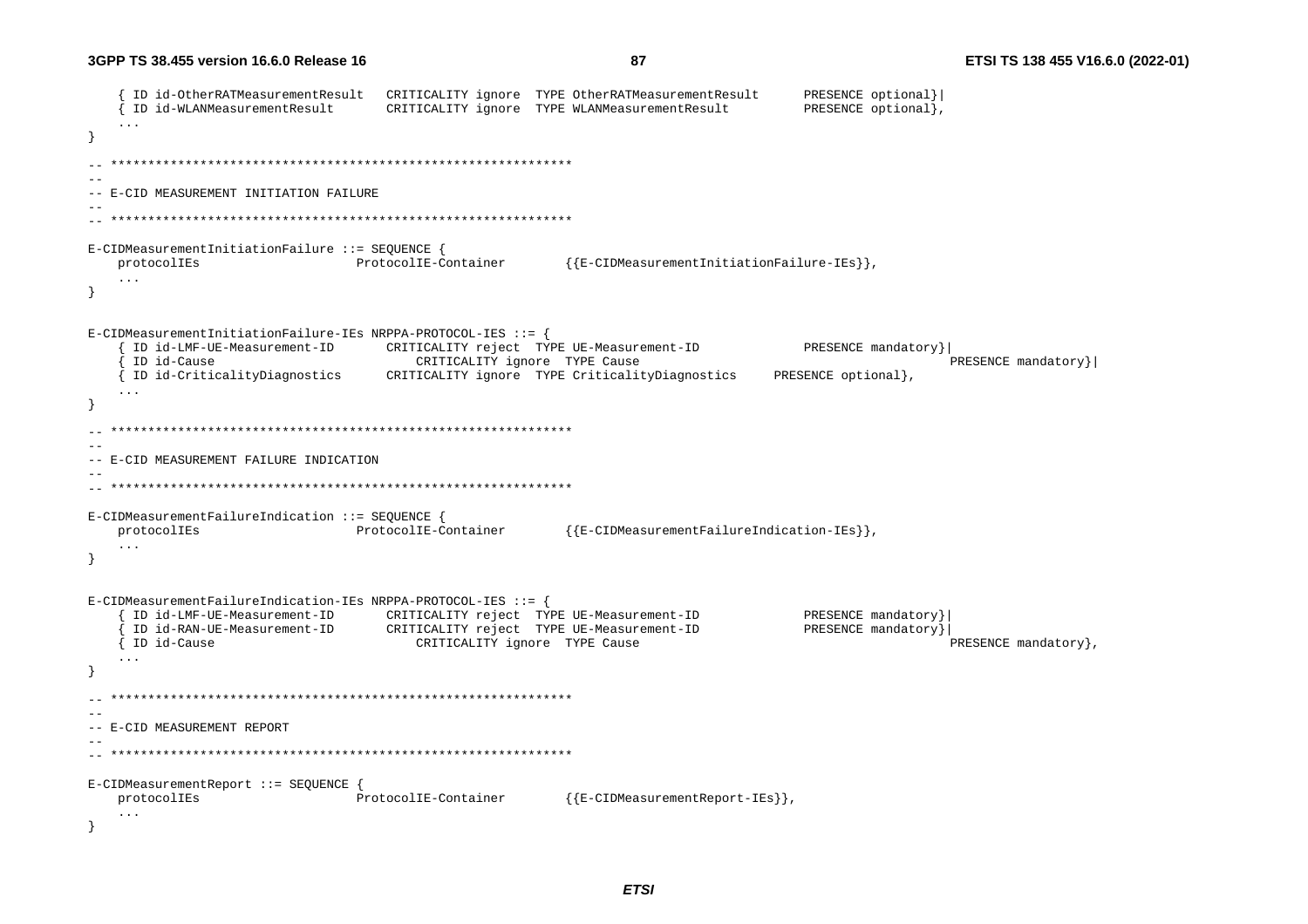```
E-CIDMeasurementReport-IEs NRPPA-PROTOCOL-IES ::= {
     ID id-LMF-UE-Measurement-ID CRITICALITY reject TYPE UE-Measurement-ID
                                                                                    PRESENCE mandatory
     ID id-RAN-UE-Measurement-ID
                                   CRITICALITY reject TYPE UE-Measurement-ID
                                                                                    PRESENCE mandatory
     ID id-E-CID-MeasurementResult CRITICALITY ignore TYPE E-CID-MeasurementResult
                                                                                    PRESENCE mandatory}
                                  CRITICALITY ignore TYPE Cell-Portion-ID
                                                                                    PRESENCE optional},
   { ID id-Cell-Portion-ID
- }
  -- E-CID MEASUREMENT TERMINATION
E-CIDMeasurementTerminationCommand ::= SEQUENCE {
                                                        {{E-CIDMeasurementTerminationCommand-IEs}}
   protocolIEs
                       ProtocolIE-Container
   \ddots- }
E-CIDMeasurementTerminationCommand-IEs NRPPA-PROTOCOL-IES ::= {
     ID id-LMF-UE-Measurement-ID CRITICALITY reject TYPE UE-Measurement-ID
                                                                                    PRESENCE mandatory |
     ID id-RAN-UE-Measurement-ID CRITICALITY reject TYPE UE-Measurement-ID
                                                                                    PRESENCE mandatory },
   \sim \sim \sim\rightarrow--- OTDOA INFORMATION REQUEST
OTDOAInformationRequest ::= SEQUENCE {
   protocolIEs
               ProtocolIE-Container
                                      {{OTDOAInformationRequest-IEs}}
   \ldots\rightarrowOTDOAInformationRequest-IEs NRPPA-PROTOCOL-IES ::= {
   { ID id-OTDOA-Information-Type-Group CRITICALITY reject TYPE OTDOA-Information-Type
                                                                                                        PRESENCE mandatory }
   \ddots\overline{\mathbf{1}}OTDOA-Information-Type ::= SEQUENCE (SIZE(1..maxnoOTDOAtypes)) OF ProtocolIE-Single-Container { { OTDOA-Information-TypeIEs} }
OTDOA-Information-TypeIEs NRPPA-PROTOCOL-IES ::= {
   { ID id-OTDOA-Information-Type-Item CRITICALITY reject TYPE OTDOA-Information-Type-Item
                                                                                                     PRESENCE mandatory },
   \sim \sim \sim\rightarrowOTDOA-Information-Type-Item ::= SEQUENCE {
   oTDOA-Information-Type-Item
                               OTDOA-Information-Item,
   iE-Extensions
                               ProtocolExtensionContainer { { OTDOA-Information-Type-ItemExtIEs } } OPTIONAL,
```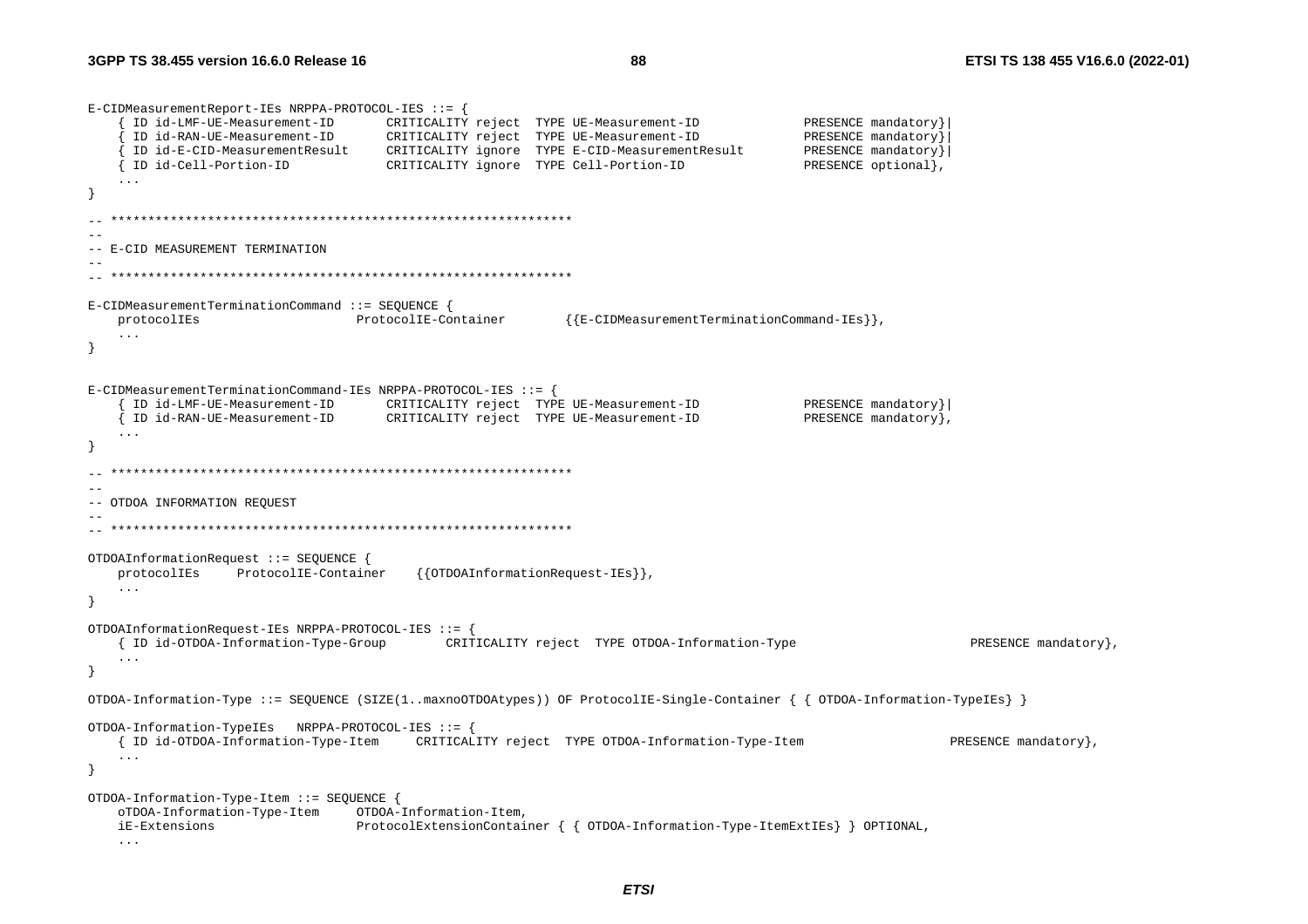ો OTDOA-Information-Type-ItemExtIEs NRPPA-PROTOCOL-EXTENSION ::= {  $\rightarrow$ -- OTDOA INFORMATION RESPONSE OTDOAInformationResponse ::= SEQUENCE { protocolIEs ProtocolIE-Container {{OTDOAInformationResponse-IEs}},  $\sim$   $\sim$   $\sim$  $\overline{\mathbf{1}}$ OTDOAInformationResponse-IEs NRPPA-PROTOCOL-IES ::= { PRESENCE mandatory } { ID id-OTDOACells CRITICALITY ignore TYPE OTDOACells { ID id-CriticalityDiagnostics CRITICALITY ignore TYPE CriticalityDiagnostics PRESENCE optional},  $\ddotsc$  $\rightarrow$  $-$ -- OTDOA INFORMATION FAILURE OTDOAInformationFailure ::= SEOUENCE { protocolIEs ProtocolIE-Container {{OTDOAInformationFailure-IEs}}  $\sim 10$  .  $\rightarrow$ OTDOAInformationFailure-IEs NRPPA-PROTOCOL-IES ::= { { ID id-Cause CRITICALITY ignore TYPE Cause PRESENCE mandatory } { ID id-CriticalityDiagnostics CRITICALITY ignore TYPE CriticalityDiagnostics PRESENCE optional},  $\rightarrow$  $-$ -- ASSISTANCE INFORMATION CONTROL AssistanceInformationControl ::= SEQUENCE { protocolIEs ProtocolIE-Container  $\{\{\text{AssistanceInformationControl-IES}\}\}\,$  $\ddots$  $\mathcal{F}$ AssistanceInformationControl-IEs NRPPA-PROTOCOL-IES ::= { { ID id-Assistance-Information CRITICALITY reject TYPE Assistance-Information PRESENCE optional}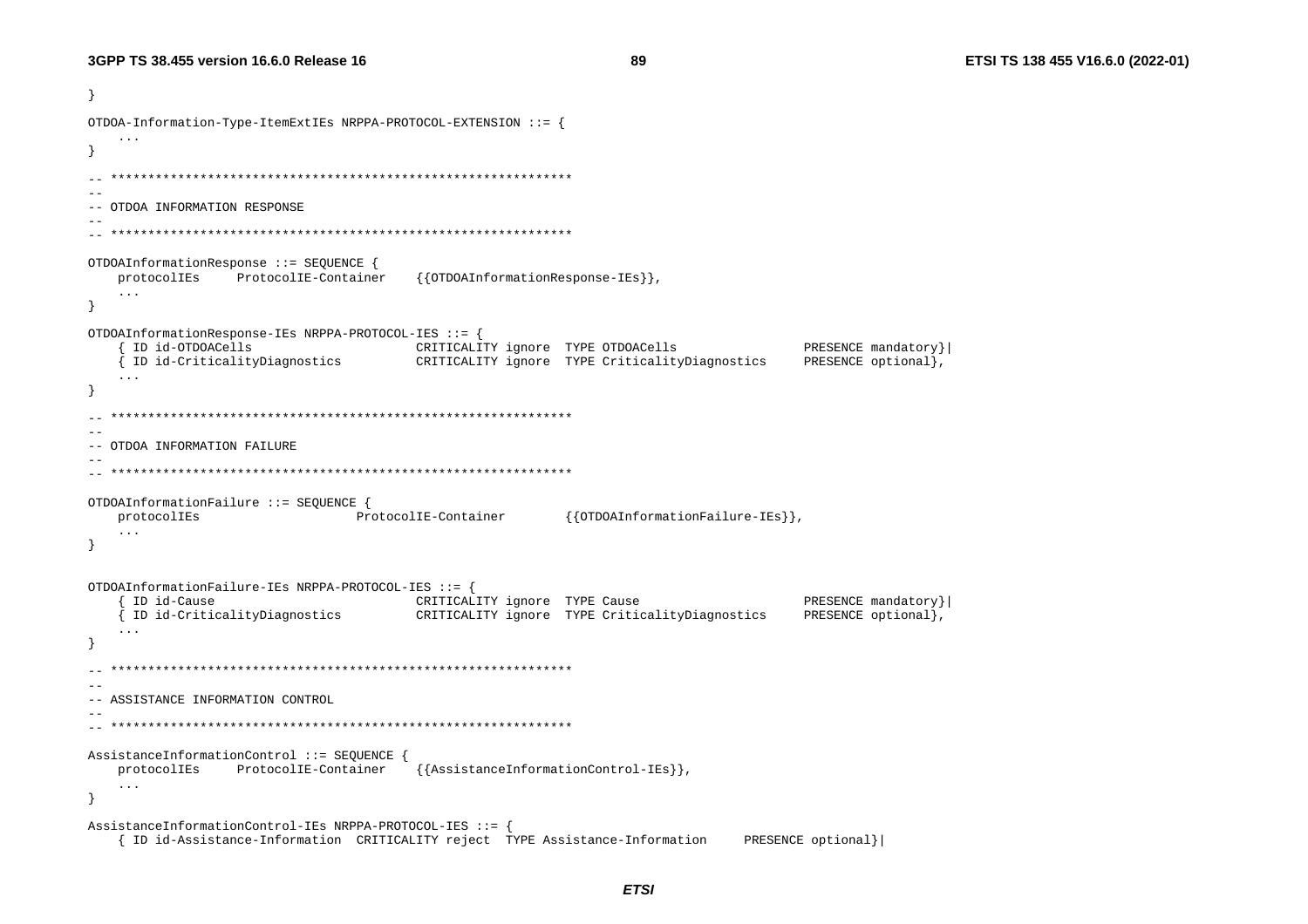```
ID id-Broadcast
                            CRITICALITY reject TYPE Broadcast
                                                                     PRESENCE optional}
   { ID id-PositioningBroadcastCells
                                        CRITICALITY reject TYPE PositioningBroadcastCells
                                                                                           PRESENCE optional},
   \sim \sim \sim\sim --- ASSISTANCE INFORMATION FEEDBACK
AssistanceInformationFeedback ::= SEQUENCE {
                                 {{AssistanceInformationFeedback-IEs}}
   protocolIEs
             ProtocolIE-Container
   \sim \sim \sim\rightarrowAssistanceInformationFeedback-IEs NRPPA-PROTOCOL-IES ::= {
    ID id-AssistanceInformationFailureList CRITICALITY reject TYPE AssistanceInformationFailureList PRESENCE optional}
    ID id-PositioningBroadcastCells
                                        CRITICALITY reject TYPE PositioningBroadcastCells
                                                                                           PRESENCE optional}
   { ID id-CriticalityDiagnostics
                              CRITICALITY ignore TYPE CriticalityDiagnostics
                                                                                    PRESENCE optional},
   \ddots .
\rightarrow\sim-- ERROR INDICATION
ErrorIndication ::= SEQUENCE {
                                  {|ErrorIndication-IES|},protocolIEs ProtocolIE-Container
   \cdots\rightarrowErrorIndication-IEs NRPPA-PROTOCOL-IES ::= {
    ID id-Cause
                                  CRITICALITY ignore TYPE Cause
                                                                           PRESENCE optional}
    ID id-CriticalityDiagnostics
                               CRITICALITY ignore TYPE CriticalityDiagnostics PRESENCE optional},
   \ddots\lambda- --- PRIVATE MESSAGE
-PrivateMessage ::= SEQUENCE {
            PrivateIE-Container {{PrivateMessage-IEs}},
   privateIEs
   \mathbf{1}\rightarrowPrivateMessage-IEs NRPPA-PRIVATE-IES ::= {
```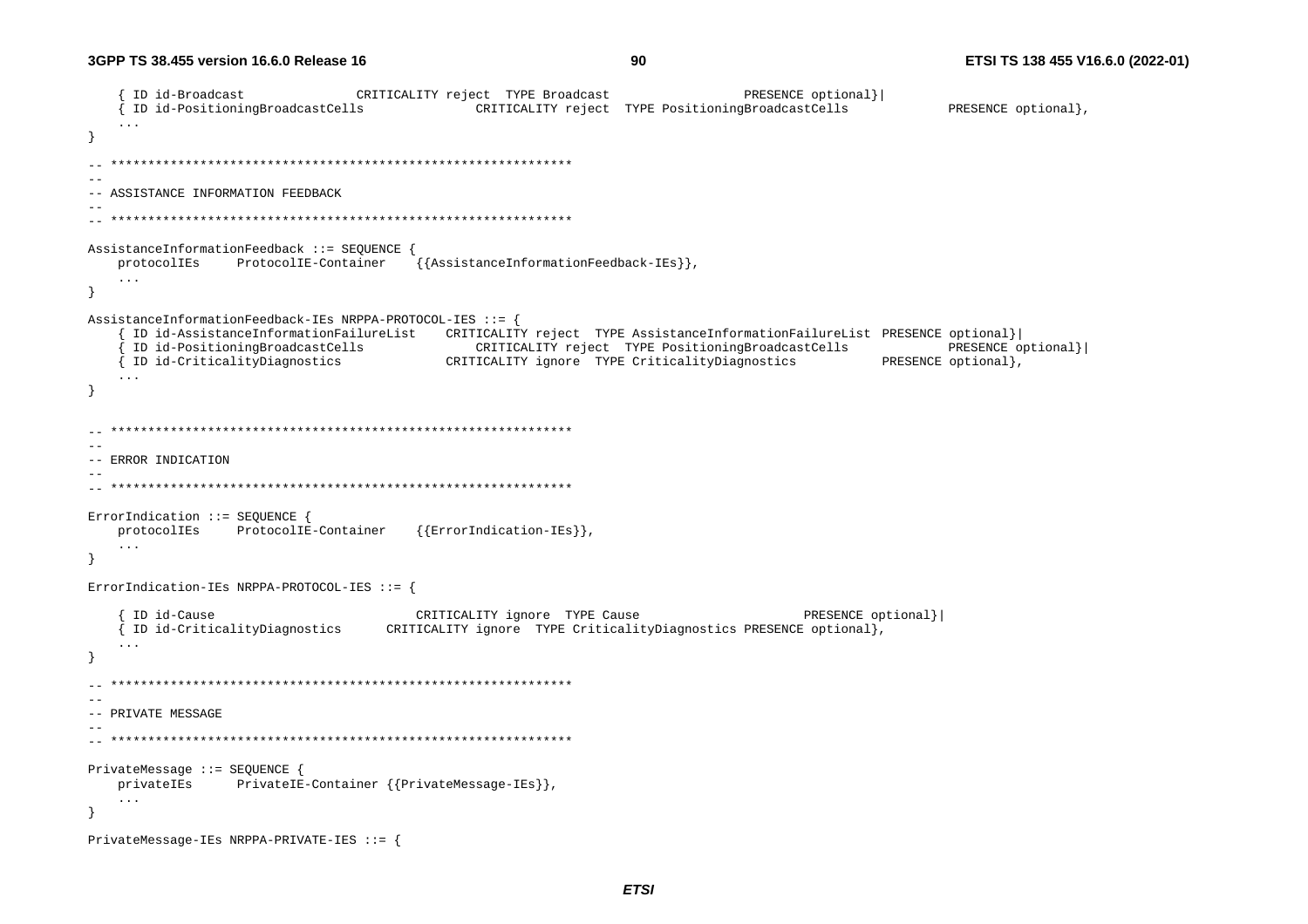ETSI TS 138 455 V16.6.0 (2022-01)

```
\ddots\overline{\mathbf{1}}-- POSITIONING INFORMATION REQUEST
PositioningInformationRequest ::= SEQUENCE {
   protocolIEs
              ProtocolIE-Container
                                  {{PositioningInformationRequest-IEs}}
   \sim 100\rightarrowPositioningInformationRequest-IEs NRPPA-PROTOCOL-IES ::= {
   { ID id-RequestedSRSTransmissionCharacteristics CRITICALITY ignore TYPE RequestedSRSTransmissionCharacteristics PRESENCE optional},
   \sim \sim \sim- --- POSITIONING INFORMATION RESPONSE
PositioningInformationResponse ::= SEOUENCE
   protocolIEs
              ProtocolIE-Container
                                  {{PositioningInformationResponse-IEs}}
   \sim \sim \simPositioningInformationResponse-IEs NRPPA-PROTOCOL-IES ::= {
    ID id-SRSConfiguration CRITICALITY ignore TYPE SRSConfiguration
                                                                        PRESENCE optional}
    ID id-SFNInitialisationTime CRITICALITY ignore TYPE RelativeTime1900
                                                                     PRESENCE optional}
   ID id-CriticalityDiagnostics CRITICALITY ignore TYPE CriticalityDiagnostics
                                                                        PRESENCE optional},
   \cdot \cdot \cdot--- POSITIONING INFORMATION FAILURE
PositioningInformationFailure ::= SEQUENCE {
                                                  {{PositioningInformationFailure-IEs}}
   protocolIEs
                 ProtocolIE-Container
   \ldots\rightarrowPositioningInformationFailure-IEs NRPPA-PROTOCOL-IES ::= {
    ID id-Cause
                               CRITICALITY ignore TYPE Cause
                                                                        PRESENCE mandatory}
   { ID id-CriticalityDiagnostics
                               CRITICALITY ignore TYPE CriticalityDiagnostics
                                                                        PRESENCE optional},
   \ddots
```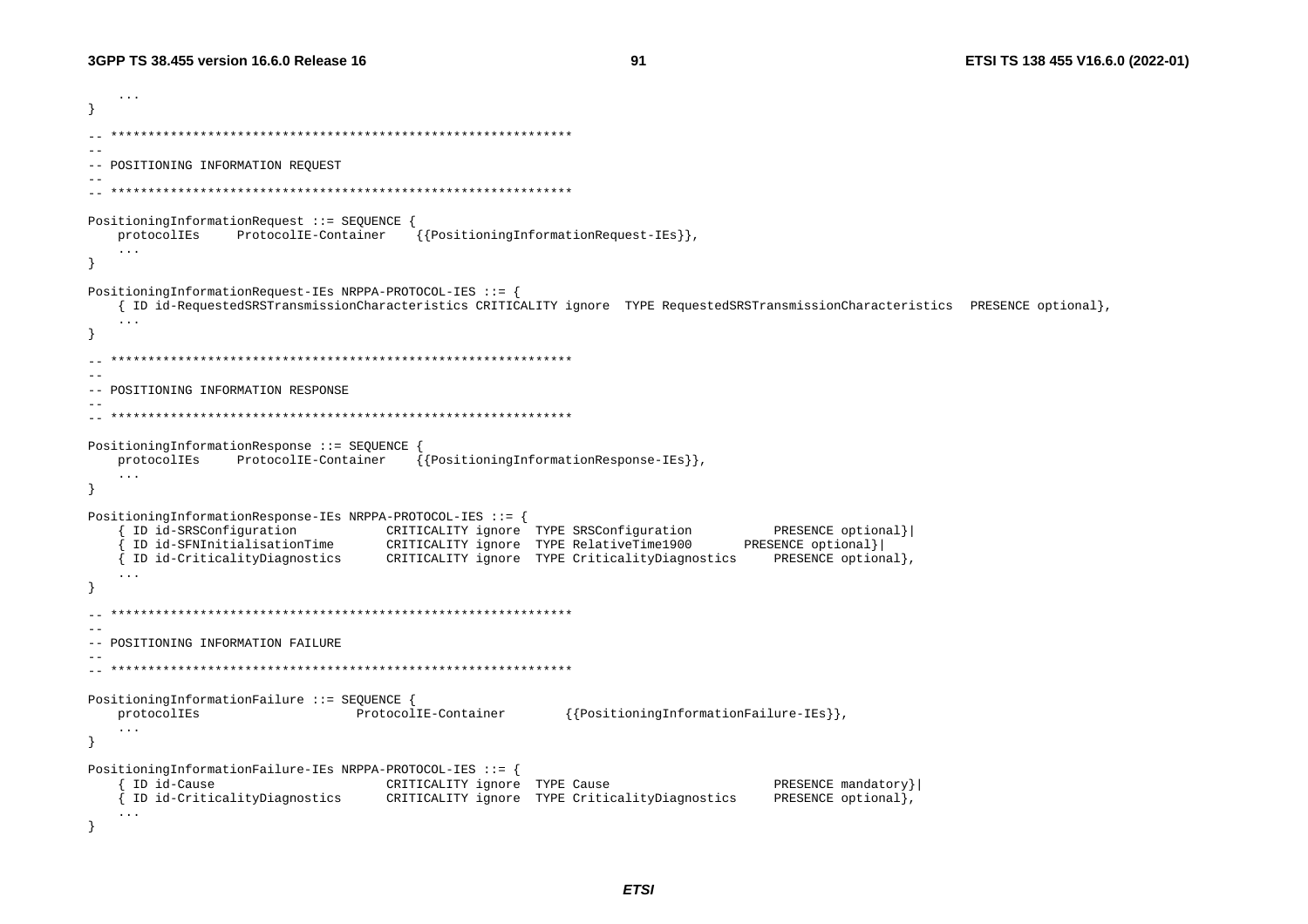92

-- POSITIONING INFORMATION UPDATE  $-$ PositioningInformationUpdate ::= SEOUENCE { protocolIEs ProtocolIE-Container {{PositioningInformationUpdate-IEs}}  $\ldots$ PositioningInformationUpdate-IEs NRPPA-PROTOCOL-IES ::= { ID id-SRSConfiguration CRITICALITY ignore TYPE SRSConfiguration PRESENCE optional} ID id-SFNInitialisationTime CRITICALITY ignore TYPE RelativeTime1900 PRESENCE optional},  $\overline{1}$  $\overline{\mathbf{1}}$  $\sim$ -- MEASUREMENT REQUEST MeasurementRequest ::= SEOUENCE { protocolIEs ProtocolIE-Container {{MeasurementRequest-IEs}},  $\sim$   $\sim$   $\sim$  $\overline{\mathbf{1}}$ MeasurementRequest-IEs NRPPA-PROTOCOL-IES ::= { ID id-LMF-Measurement-ID CRITICALITY reject TYPE Measurement-ID PRESENCE mandatory} ID id-TRP-MeasurementRequestList CRITICALITY reject TYPE TRP-MeasurementRequestList PRESENCE mandatory} ID id-ReportCharacteristics CRITICALITY reject TYPE ReportCharacteristics PRESENCE mandatory} ID id-MeasurementPeriodicity CRITICALITY reject TYPE MeasurementPeriodicity PRESENCE conditional} -- The IE shall be present if the Report Characteritics IE is set to "periodic" -ID id-TRPMeasurementQuantities CRITICALITY reject TYPE TRPMeasurementQuantities PRESENCE mandatory} ID id-SFNInitialisationTime CRITICALITY ignore TYPE RelativeTime1900 PRESENCE optional} ID id-SRSConfiguration CRITICALITY ignore TYPE SRSConfiguration PRESENCE optional} ID id-MeasurementBeamInfoRequest CRITICALITY ignore TYPE MeasurementBeamInfoRequest PRESENCE optional} ID id-SystemFrameNumber CRITICALITY ignore TYPE SystemFrameNumber PRESENCE optional} { ID id-SlotNumber CRITICALITY ignore TYPE SlotNumber PRESENCE optional}  $\ddots$  $\lambda$ -- MEASUREMENT RESPONSE MeasurementResponse ::= SEQUENCE { ProtocolIE-Container {{MeasurementResponse-IEs}}, protocolIEs  $\sim$   $\sim$   $\sim$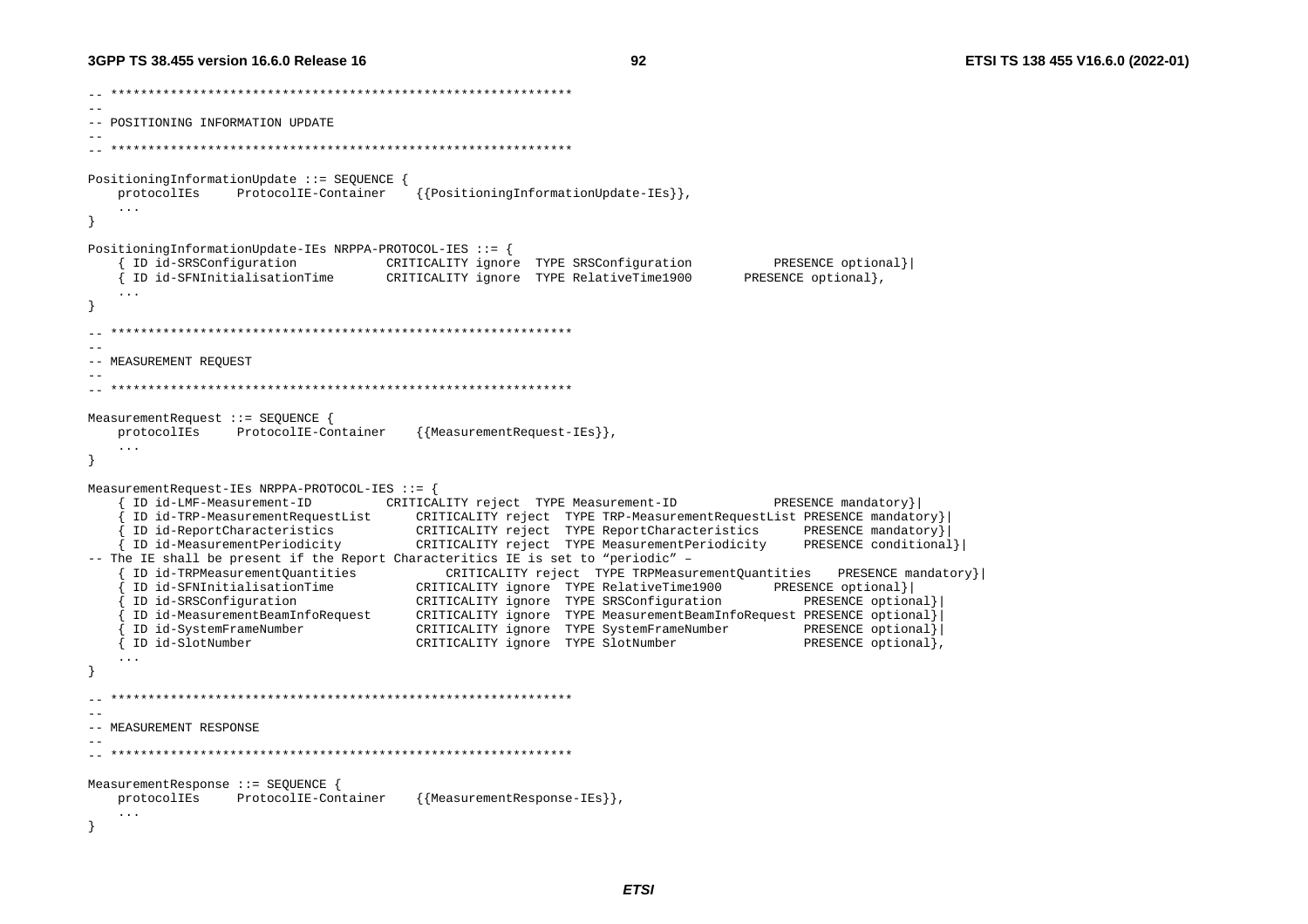```
MeasurementResponse-IEs NRPPA-PROTOCOL-IES ::= {
    ID id-LMF-Measurement-ID
                         CRITICALITY reject TYPE Measurement-ID
                                                                    PRESENCE mandatory}
    ID id-RAN-Measurement-ID
                         CRITICALITY reject TYPE Measurement-ID
                                                                    PRESENCE mandatory}
    ID id-TRP-MeasurementResponseList CRITICALITY reject TYPE TRP-MeasurementResponseList PRESENCE optional}
   { ID id-CriticalityDiagnostics CRITICALITY ignore TYPE CriticalityDiagnostics
                                                                       PRESENCE optional},
   \ddots\lambda-- MEASUREMENT FAILURE
MeasurementFailure ::= SEOUENCE {
   protocolIEs
                            ProtocolIE-Container
                                                  {{MeasurementFailure-IEs}},
   \sim \sim \simMeasurementFailure-IEs NRPPA-PROTOCOL-IES ::= {
    ID id-LMF-Measurement-ID CRITICALITY reject TYPE Measurement-ID
                                                                    PRESENCE mandatory }
    ID id-Cause
                            CRITICALITY ignore TYPE Cause
                                                                       PRESENCE mandatory }
   { ID id-CriticalityDiagnostics
                               CRITICALITY ignore TYPE CriticalityDiagnostics
                                                                       PRESENCE optional},
   \ldots\sim --- MEASUREMENT REPORT
MeasurementReport ::= SEQUENCE {
                                  {{MeasurementReport-IEs}},
   protocolIEs ProtocolIE-Container
   \ldotsMeasurementReport-IEs NRPPA-PROTOCOL-IES ::= {
    ID id-LMF-Measurement-ID CRITICALITY reject TYPE Measurement-ID
                                                                    PRESENCE mandatory}
    ID id-RAN-Measurement-ID CRITICALITY reject TYPE Measurement-ID
                                                                    PRESENCE mandatory}
   { ID id-TRP-MeasurementReportList
                                 CRITICALITY reject TYPE TRP-MeasurementResponseList PRESENCE mandatory},
   \sim . .
- }
--- MEASUREMENT UPDATE
MeasurementUpdate ::= SEOUENCE {
   protocolIEs ProtocolIE-Container
                                  {{MeasurementUpdate-IEs}},
   \ddots
```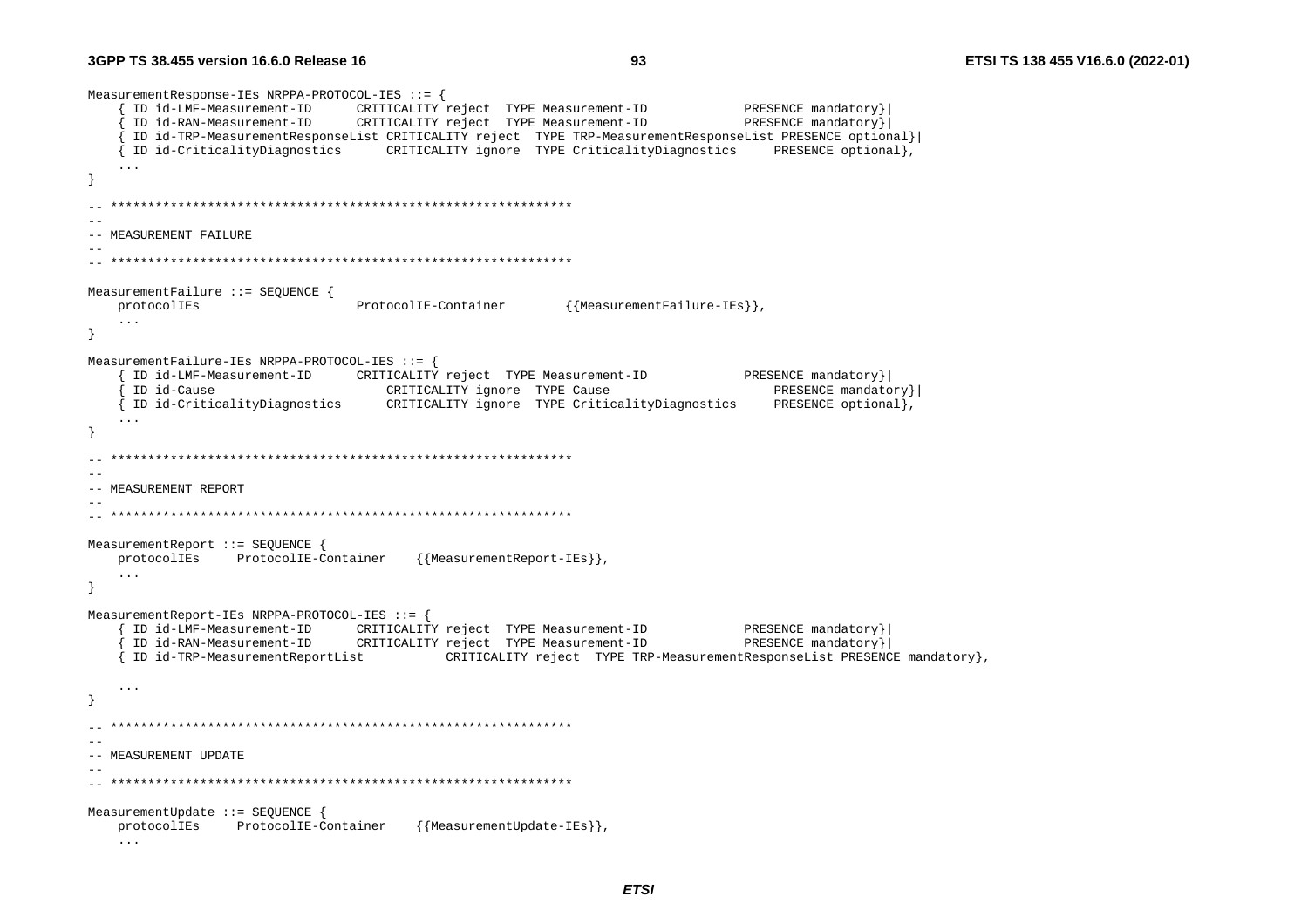- }

```
MeasurementUpdate-IEs NRPPA-PROTOCOL-IES ::= {
    ID id-LMF-Measurement-ID CRITICALITY reject TYPE Measurement-ID
                                                                      PRESENCE mandatory}
    ID id-RAN-Measurement-ID CRITICALITY reject TYPE Measurement-ID
                                                                      PRESENCE mandatory}
   \overline{f} ID id-SRSConfiguration CRITICALITY ignore TYPE SRSConfiguration
                                                                      PRESENCE optional),
   \sim \sim \sim\rightarrow--- MEASUREMENT ABORT
MeasurementAbort ::= SEQUENCE {
   protocolIEs ProtocolIE-Container
                                   {{MeasurementAbort-IEs}}
   \ddots\rightarrowMeasurementAbort-IEs NRPPA-PROTOCOL-IES ::= {
                                                                      PRESENCE mandatory}
    ID id-LMF-Measurement-ID
                         CRITICALITY reject TYPE Measurement-ID
    ID id-RAN-Measurement-ID
                            CRITICALITY reject TYPE Measurement-ID
                                                                      PRESENCE mandatory },
   \sim \sim \sim\rightarrow--- MEASUREMENT FAILURE INDICATION
MeasurementFailureIndication ::= SEQUENCE {
   protocolIEs
                            ProtocolIE-Container
                                                   {{MeasurementFailureIndication-IEs}}
   \ldots\rightarrowMeasurementFailureIndication-IEs NRPPA-PROTOCOL-IES ::= {
    ID id-LMF-Measurement-ID CRITICALITY reject TYPE Measurement-ID
                                                                      PRESENCE mandatory}
    ID id-RAN-Measurement-ID
                         CRITICALITY reject TYPE Measurement-ID
                                                                     PRESENCE mandatory}
                           CRITICALITY ignore TYPE Cause
   { ID id-Cause
                                                                      PRESENCE mandatory}
   \sim . .
- }
  \sim --- TRP INFORMATION REQUEST
TRPInformationRequest ::= SEOUENCE {
   protocolIEs
             ProtocolIE-Container
                                   {{TRPInformationRequest-IEs}},
   \ldots
```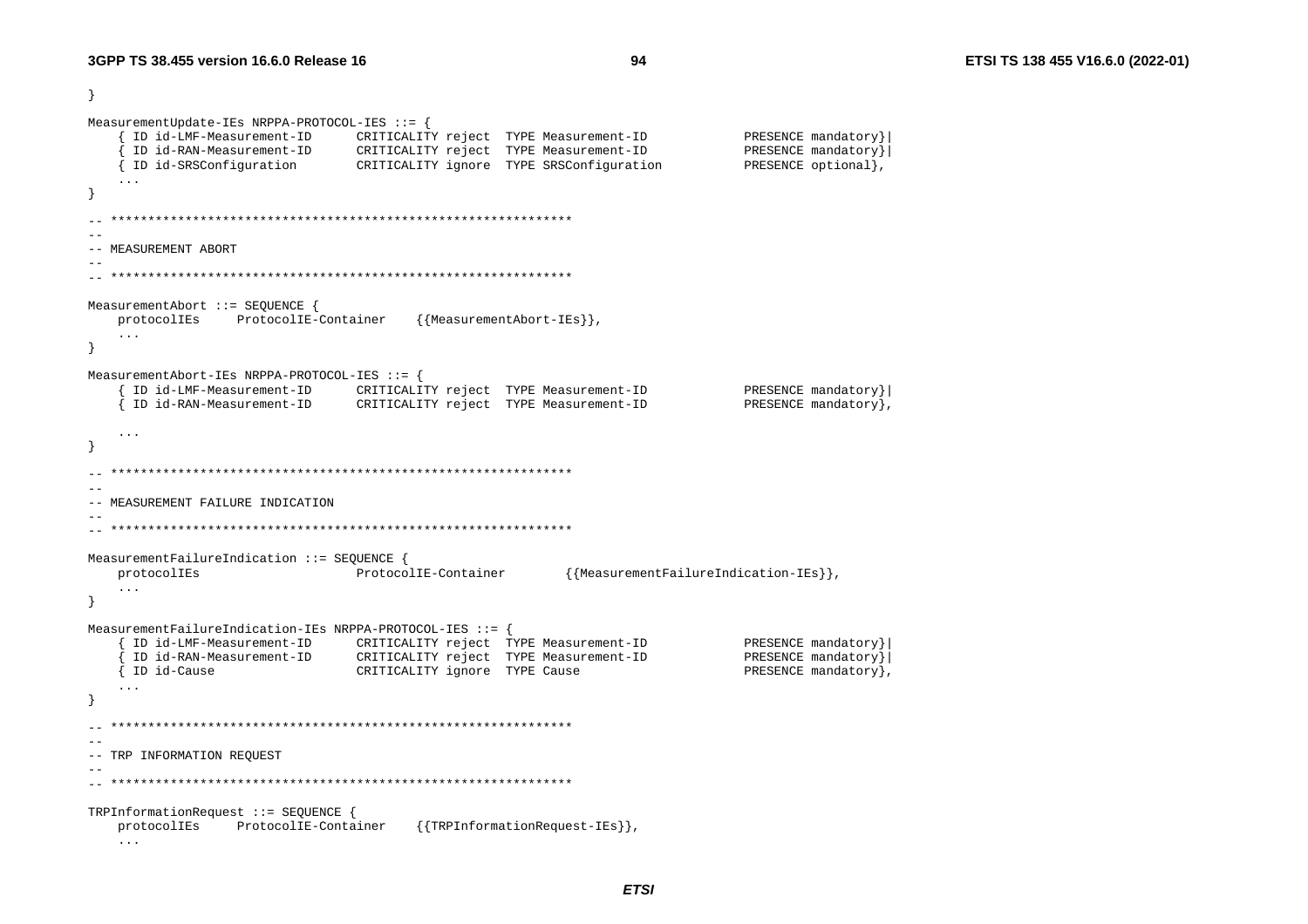$\rightarrow$ TRPInformationRequest-IEs NRPPA-PROTOCOL-IES ::= { { ID id-TRPList CRITICALITY ignore TYPE TRPList PRESENCE optional}| { ID id-TRPInformationTypeListTRPReq CRITICALITY reject TYPE TRPInformationTypeListTRPReq PRESENCE mandatory },  $\ddots$  $\rightarrow$ -- TRP INFORMATION RESPONSE  $\sim$   $-$ TRPInformationResponse ::= SEOUENCE { protocolIEs ProtocolIE-Container {{TRPInformationResponse-IEs}},  $\sim$   $\sim$   $\sim$  $\rightarrow$ TRPInformationResponse-IEs NRPPA-PROTOCOL-IES ::= { ID id-TRPInformationListTRPResp CRITICALITY ignore TYPE TRPInformationListTRPResp PRESENCE mandatory } PRESENCE optional}, { ID id-CriticalityDiagnostics CRITICALITY ignore TYPE CriticalityDiagnostics  $\ddots$  $\rightarrow$  $-$ -- TRP INFORMATION FAILURE  $-$ TRPInformationFailure ::= SEQUENCE { protocolIEs ProtocolIE-Container {{TRPInformationFailure-IEs}}  $\cdots$ TRPInformationFailure-IEs NRPPA-PROTOCOL-IES ::= { { ID id-Cause CRITICALITY ignore TYPE Cause PRESENCE mandatory} { ID id-CriticalityDiagnostics CRITICALITY ignore TYPE CriticalityDiagnostics PRESENCE optional},  $\ddots$  $\mathcal{E}$  $-$ -- POSITIONING ACTIVATION REQUEST PositioningActivationRequest ::= SEQUENCE { protocolIEs ProtocolIE-Container { { PositioningActivationRequestIEs} },  $\sim$   $\sim$   $\sim$ - }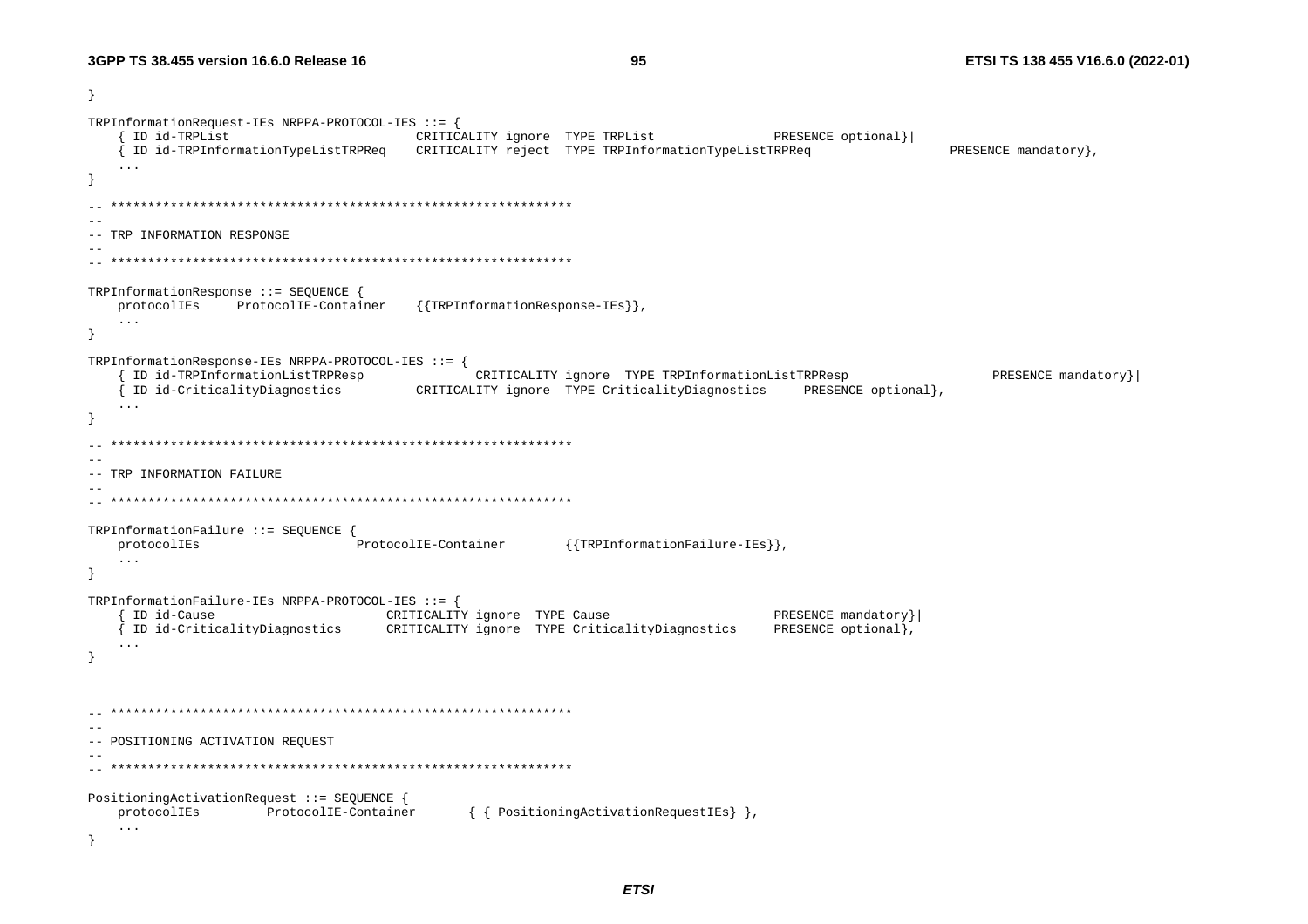```
PositioningActivationRequestIEs NRPPA-PROTOCOL-IES ::= { 
      { ID id-SRSType CRITICALITY reject TYPE SRSType PRESENCE mandatory } | 
     { ID id-ActivationTime CRITICALITY ignore TYPE RelativeTime1900 PRESENCE optional }, 
    ... } 
SRSType ::= CHOICE { 
   semipersistentSRS SemipersistentSRS,
   aperiodicSRS AperiodicSRS,
    sRSType-extension ProtocolIE-Single-Container { { SRSType-ExtIEs} } 
} 
SRSType-ExtIEs NRPPA-PROTOCOL-IES ::= { 
    ... } 
SemipersistentSRS ::= SEQUENCE {
   sRSResourceSetID SRSResourceSetID,
    iE-Extensions ProtocolExtensionContainer { {SemipersistentSRS-ExtIEs} } OPTIONAL, 
    ... } 
SemipersistentSRS-ExtIEs NRPPA-PROTOCOL-EXTENSION ::= { 
      { ID id-SRSSpatialRelation CRITICALITY ignore EXTENSION SpatialRelationInfo PRESENCE optional}| 
    { ID id-SRSSpatialRelationPerSRSResource CRITICALITY ignore EXTENSION SpatialRelationPerSRSResource PRESENCE optional}, 
    ... } 
AperiodicSRS ::= SEQUENCE { 
   aperiodic ENUMERATED{true,...},
    sRSResourceTrigger SRSResourceTrigger OPTIONAL, 
    iE-Extensions ProtocolExtensionContainer { {AperiodicSRS-ExtIEs} } OPTIONAL, 
 ... 
} 
AperiodicSRS-ExtIEs NRPPA-PROTOCOL-EXTENSION ::= { 
    ... } 
  -- ************************************************************** -- -- POSITIONING ACTIVATION RESPONSE 
-- 
-- ************************************************************** PositioningActivationResponse ::= SEQUENCE { 
    protocolIEs ProtocolIE-Container { { PositioningActivationResponseIEs} }, 
    ... } 
PositioningActivationResponseIEs NRPPA-PROTOCOL-IES ::= {
```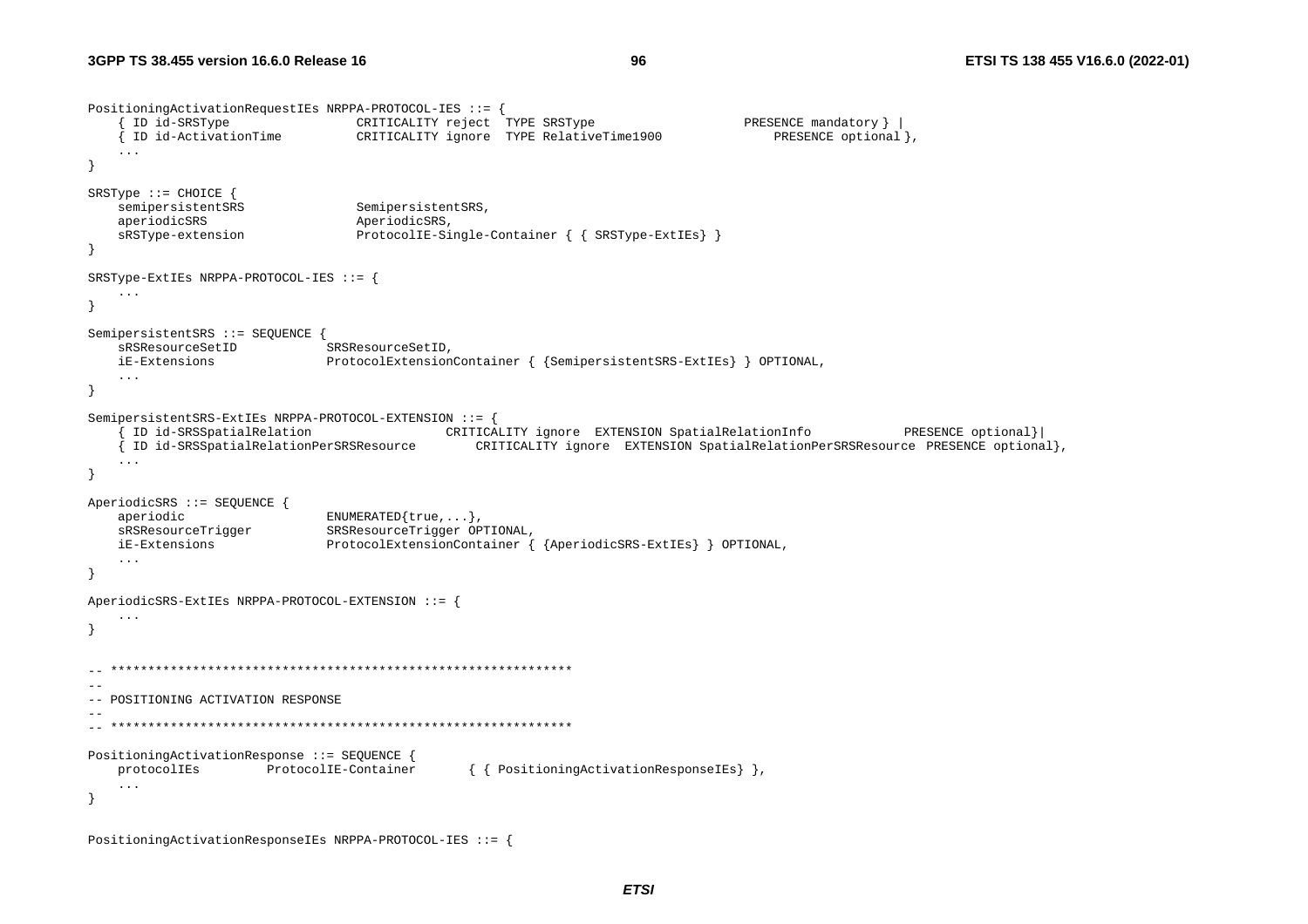```
ID id-CriticalityDiagnostics
                                 CRITICALITY ignore TYPE CriticalityDiagnostics
                                                                             PRESENCE optional }
    ID id-SystemFrameNumber
                                 CRITICALITY ignore TYPE SystemFrameNumber
                                                                             PRESENCE optional }
    ID id-SlotNumber
                                 CRITICALITY ignore TYPE SlotNumber
                                                                             PRESENCE optional },
   \sim \sim \sim\lambda\sim --- POSITIONING ACTIVATION FAILURE
\sim -PositioningActivationFailure ::= SEQUENCE {
   protocolIEs
                   ProtocolIE-Container
                                          { { PositioningActivationFailureIEs} },
   \sim \sim \sim\rightarrowPositioningActivationFailureIEs NRPPA-PROTOCOL-IES ::= {
    ID id-Cause
                                 CRITICALITY ignore TYPE Cause
                                                                             PRESENCE mandatory } |
   { ID id-CriticalityDiagnostics
                                 CRITICALITY ignore TYPE CriticalityDiagnostics
                                                                             PRESENCE optional },
   \ddots\left\{ \right\}\sim --- POSITIONING DEACTIVATION
PositioningDeactivation ::= SEQUENCE {
                                          { { Positioning Deactivation IEs } },
   protocolIEs
               ProtocolIE-Container
   \ldots- }
PositioningDeactivationIEs NRPPA-PROTOCOL-IES ::= {
   { ID id-AbortTransmission CRITICALITY ignore TYPE AbortTransmission
                                                                         PRESENCE mandatory },
   \ddots\mathcal{E}END
```
-- ASN1STOP

#### Information Element definitions 9.3.5

```
-- ASN1START
--- Information Element Definitions
-
```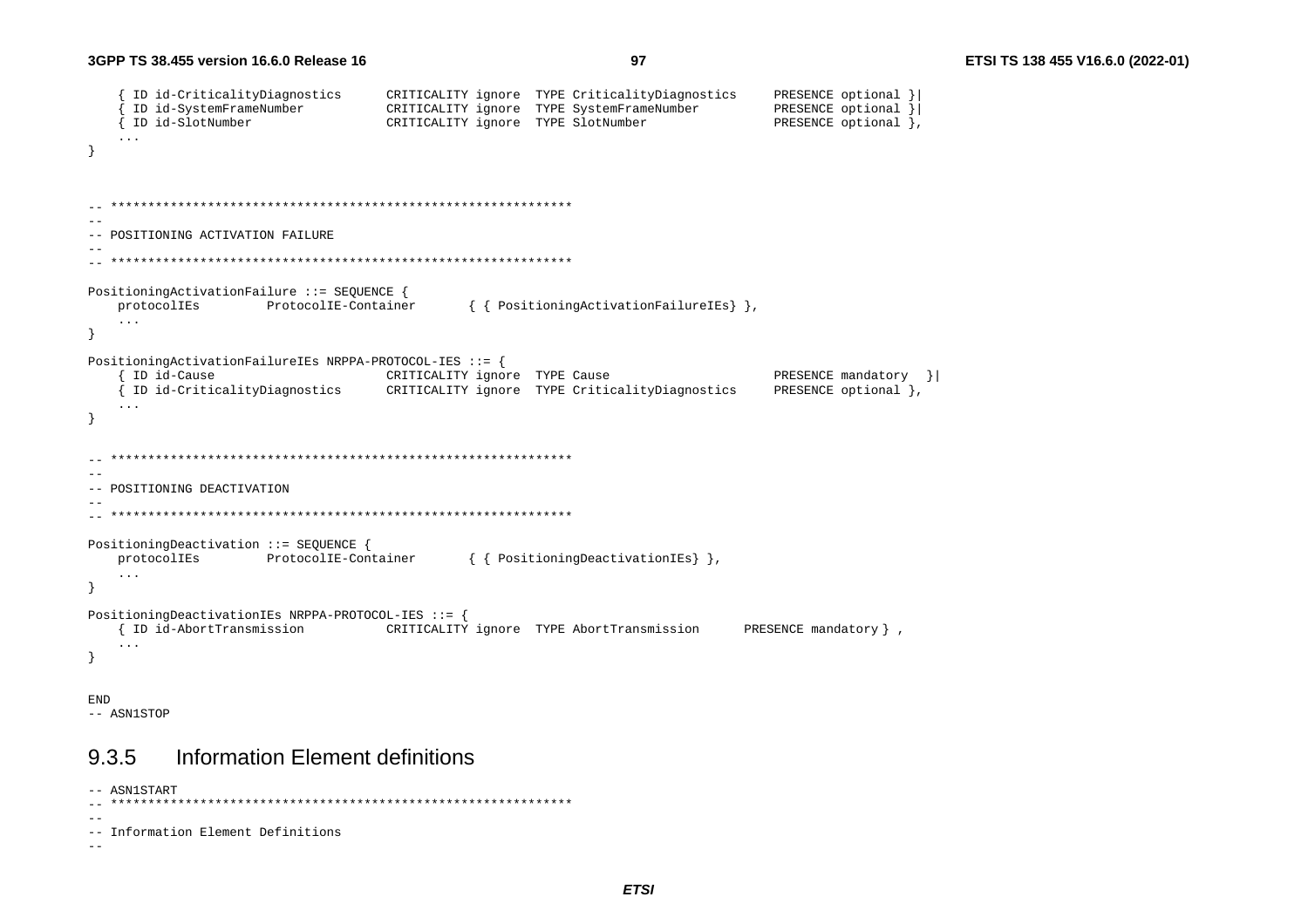98

NRPPA-IEs { itu-t (0) identified-organization (4) etsi (0) mobileDomain (0) ngran-access (22) modules (3) nrppa (4) version1 (1) nrppa-IEs (2)  $\}$ 

DEFINITIONS AUTOMATIC TAGS ::=

#### **BEGIN**

IMPORTS

id-MeasurementQuantities-Item, id-CGI-NR. id-SFNInitialisationTime-NR, id-GeographicalCoordinates, id-ResultSS-RSRP, id-ResultSS-RSRQ, id-ResultCSI-RSRP, id-ResultCSI-RSRQ, id-AngleOfArrivalNR, id-ResultNR, id-ResultEUTRA, maxCellinRANnode, maxCellReport, maxNrOfErrors. maxNoMeas, maxnoOTDOAtypes, maxServCell, id-OtherRATMeasurementOuantities-Item, id-WLANMeasurementQuantities-Item, maxGERANMeas, maxUTRANMeas, maxWLANchannels, maxnoFreqHoppingBandsMinusOne, id-TDD-Config-EUTRA-Item, maxNrOfPosSImessage, maxnoAssistInfoFailureListItems, maxNrOfSeqments, maxNrOfPosSIBs, maxnoPosMeas, maxnoTRPs. maxnoTRPInfoTypes, maxNoOfMeasTRPs, maxNoPath, maxnoofAngleInfo, maxnolcs-gcs-translation, maxnoBcastCell, maxnoSRSTriggerStates, maxnoSpatialRelations, maxNRMeas, maxEUTRAMeas, maxIndexesReport, maxCellReportNR,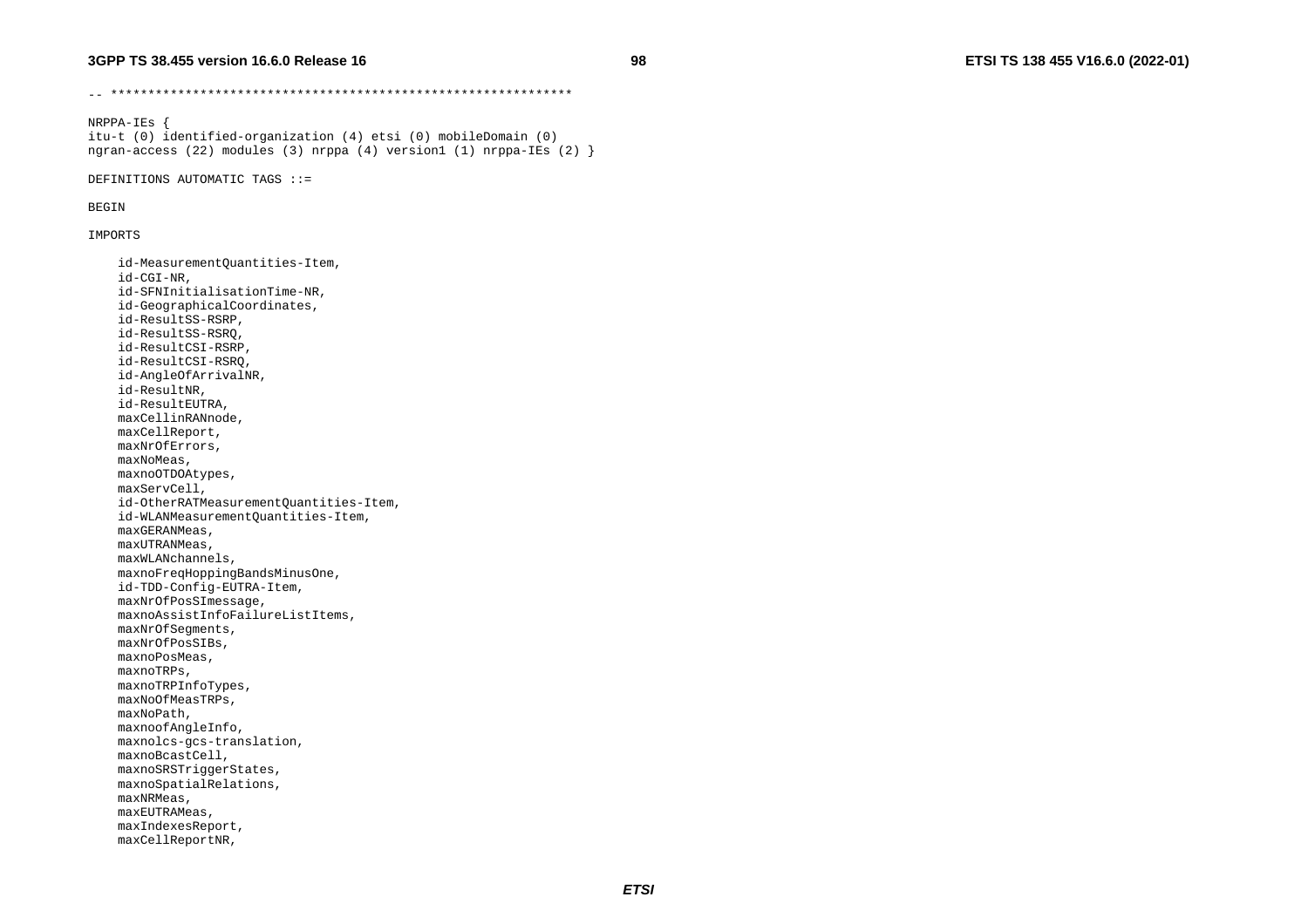maxnoSRS-Carriers, maxnoSCSs, maxnoSRS-Resources, maxnoSRS-PosResources, maxnoSRS-ResourceSets, maxnoSRS-ResourcePerSet, maxnoSRS-PosResourceSets, maxnoSRS-PosResourcePerSet, maxPRS-ResourceSets, maxPRS-ResourcesPerSet, maxNoSSBs, maxnoofPRSresourceSet, maxnoofPRSresource, id-Cell-ID, id-TRPInformationTypeItem, id-SrsFrequency, id-TRPType, id-SRSSpatialRelationPerSRSResource

#### FROM NRPPA-Constants

 Criticality, NRPPATransactionID, ProcedureCode, ProtocolIE-ID, TriggeringMessage

FROM NRPPA-CommonDataTypes

```
 ProtocolExtensionContainer{}, 
 ProtocolIE-Single-Container{},
```
 NRPPA-PROTOCOL-EXTENSION, NRPPA-PROTOCOL-IES

FROM NRPPA-Containers;

```
-- A
```

```
AbortTransmission ::= CHOICE { 
   deactivateSRSResourceSetID SRSResourceSetID,
   releaseALL NULL,
    choice-extension ProtocolIE-Single-Container { { AbortTransmission-ExtIEs } } 
} 
AbortTransmission-ExtIEs NRPPA-PROTOCOL-IES ::= { 
    ... }
```

```
ActiveULBWP ::= SEQUENCE { 
    locationAndBandwidth INTEGER (0..37949,...), 
   subcarrierSpacing ENUMERATED {kHz15, kHz30, kHz60, kHz120,...},
```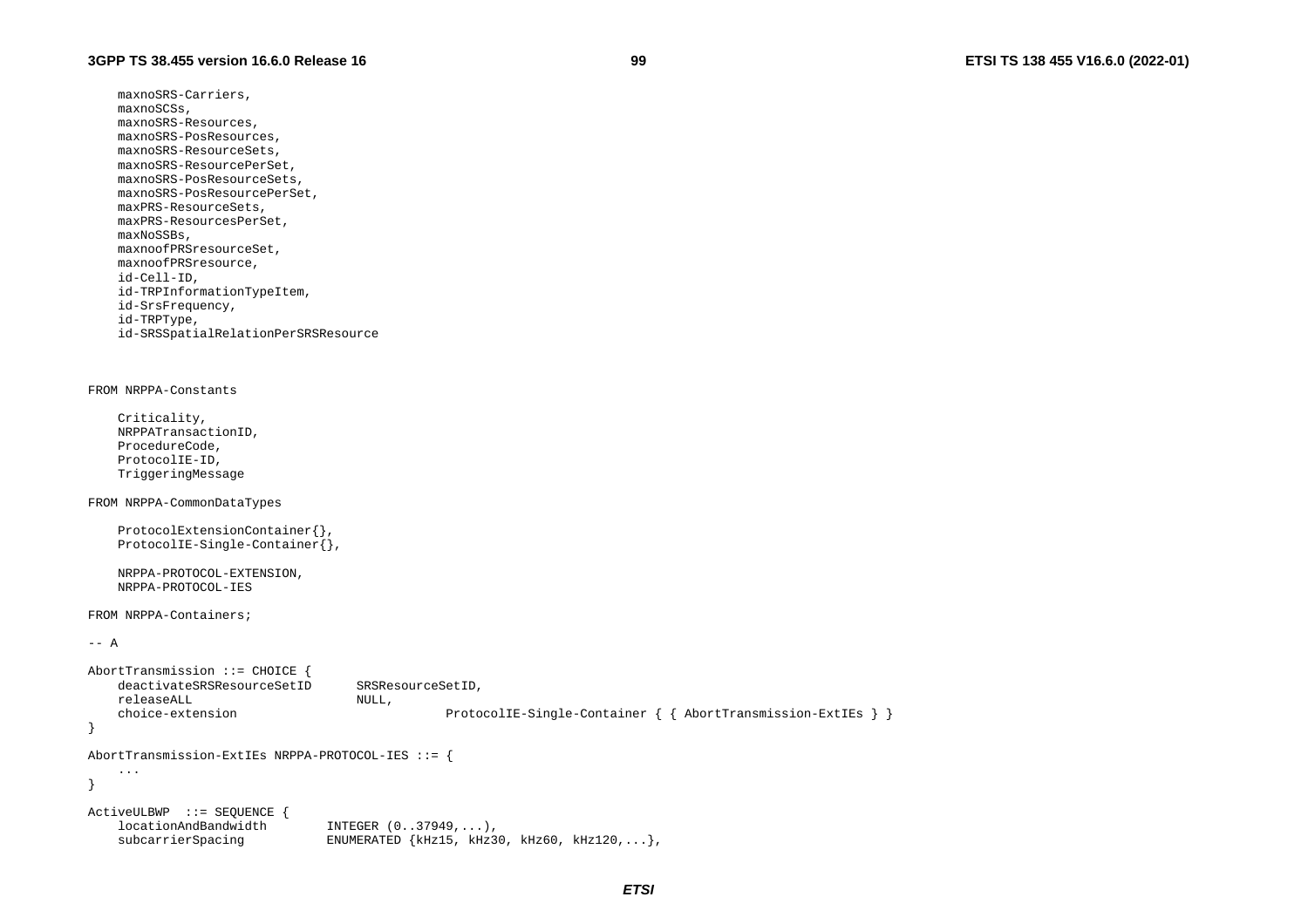```
cyclicPrefix ENUMERATED {normal, extended},<br>txDirectCurrentLocation INTEGER (0..3301,...),
    txDirectCurrentLocation
     shift7dot5kHz ENUMERATED {true, ...} OPTIONAL, 
    sRSConfig SRSConfig,
    iE-Extensions ProtocolExtensionContainer { { ActiveULBWP-ExtIEs} } OPTIONAL, 
     ... } 
ActiveULBWP-ExtIEs NRPPA-PROTOCOL-EXTENSION ::= { 
     ... } 
AdditionalPathList ::= SEQUENCE (SIZE (1.. maxNoPath)) OF AdditionalPathListItem 
AdditionalPathListItem ::= SEQUENCE { 
    relativeTimeOfPath RelativePathDelay, 
    pathQuality TrpMeasurementQuality OPTIONAL, 
    iE-Extensions ProtocolExtensionContainer { { AdditionalPathListItem-ExtIEs} } OPTIONAL, 
     ... } 
AdditionalPathListItem-ExtIEs NRPPA-PROTOCOL-EXTENSION ::= { 
     ... } 
AperiodicSRSResourceTriggerList ::= SEQUENCE (SIZE(1..maxnoSRSTriggerStates)) OF AperiodicSRSResourceTrigger 
AperiodicSRSResourceTrigger ::= INTEGER (1..3) 
Assistance-Information ::= SEQUENCE { 
    systemInformation SystemInformation,
    iE-Extensions ProtocolExtensionContainer { { Assistance-Information-ExtIEs} } OPTIONAL, 
     ... } 
Assistance-Information-ExtIEs NRPPA-PROTOCOL-EXTENSION ::= { 
 ... } 
AssistanceInformationFailureList ::= SEQUENCE (SIZE (1..maxnoAssistInfoFailureListItems)) OF SEQUENCE { 
   posSIB-Type PosSIB-Type,
    outcome Outcome, 
     iE-Extensions ProtocolExtensionContainer { {AssistanceInformationFailureList-ExtIEs} } OPTIONAL, 
     ... } 
AssistanceInformationFailureList-ExtIEs NRPPA-PROTOCOL-EXTENSION ::= { 
     ... } 
AssistanceInformationMetaData ::= SEQUENCE {
```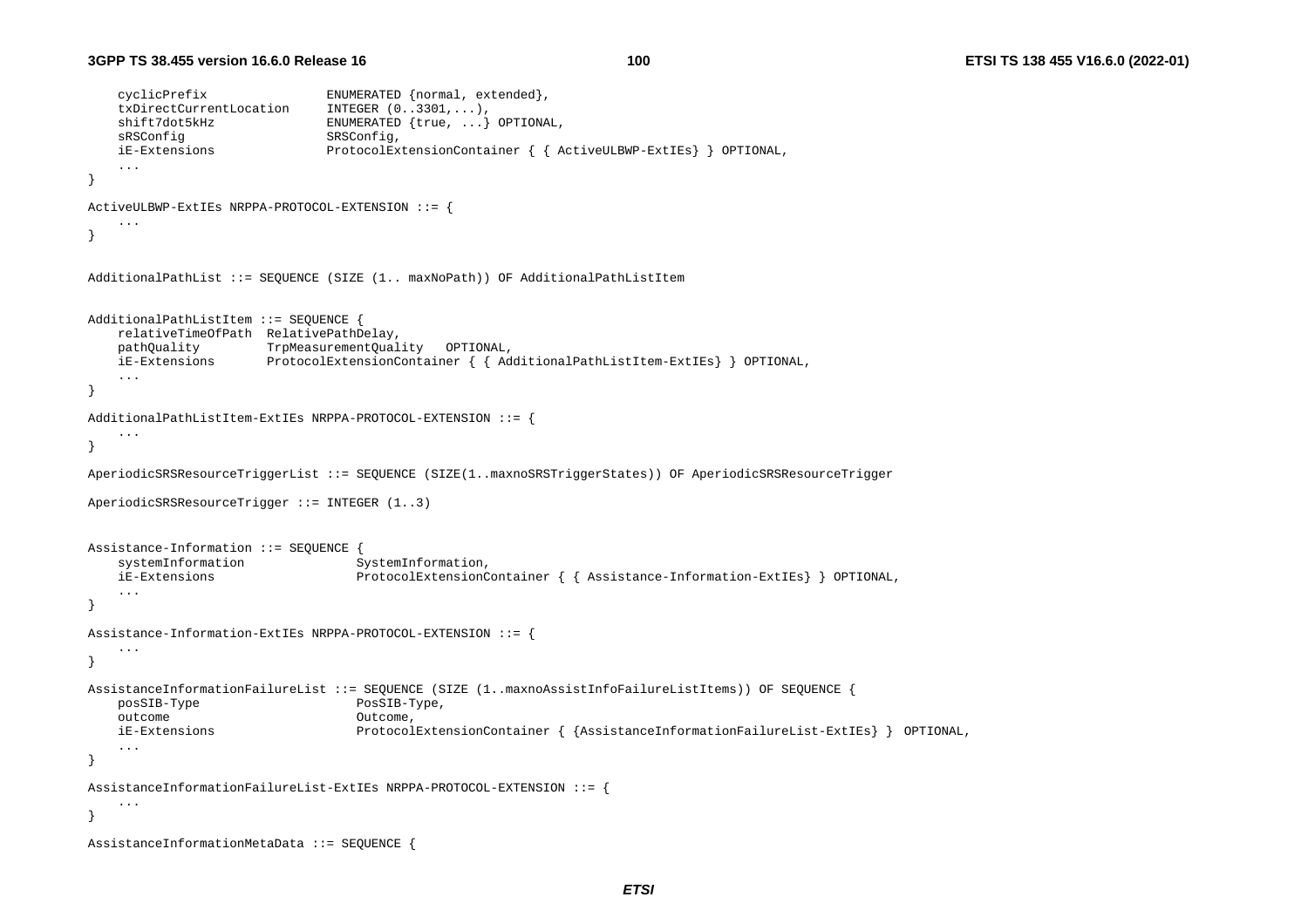```
encrypted ENUMERATED {true, ... } OPTIONAL,
     gNSSID ENUMERATED {gps, sbas, qzss, galileo, glonass, bds, navic, ...} OPTIONAL, 
     sBASID ENUMERATED {waas, egnos, msas, gagan, ...} OPTIONAL, 
                           FrotocolExtensionContainer {\{ \} } \text{d} S. ProtocolExtensionContainer {\{ \} } AssistanceInformationMetaData-ExtIEs{\} } OPTIONAL,
      ... } 
AssistanceInformationMetaData-ExtIEs NRPPA-PROTOCOL-EXTENSION ::= { 
      ... } 
-- B BandwidthSRS ::= CHOICE { 
    fR1 ENUMERATED \{\text{mHz5}, \text{mHz10}, \text{mHz20}, \text{mHz400}, \text{mHz50}, \text{mHz80}, \text{mHz100}, \ldots\},<br>fR2 ENUMERATED \{\text{mHz50}, \text{mHz100}, \text{mHz200}, \text{mHz400}, \ldots\}ENUMERATED \{mHz50, mHz100, mHz200, mHz400, ... \}choice-extension ProtocolIE-Single-Container { { BandwidthSRS-ExtIEs } }
} 
BandwidthSRS-ExtIEs NRPPA-PROTOCOL-IES ::= { 
 ... 
} 
BCCH ::= INTEGER (0, .1023, . . . .)Broadcast ::= ENUMERATED { 
     start, 
     stop, 
      ... } 
BroadcastPeriodicity ::= ENUMERATED { 
     ms80, 
     ms160, 
     ms320, 
     ms640, 
     ms1280, 
     ms2560, 
     ms5120, 
     ... } 
PositioningBroadcastCells ::= SEQUENCE (SIZE (1..maxnoBcastCell)) OF NG-RAN-CGI 
BSSID ::= OCTET STRING (SIZE(6)) 
-- C Cause ::= CHOICE {<br>radioNetwork
                            CauseRadioNetwork,
     protocol CauseProtocol, 
     misc CauseMisc,
```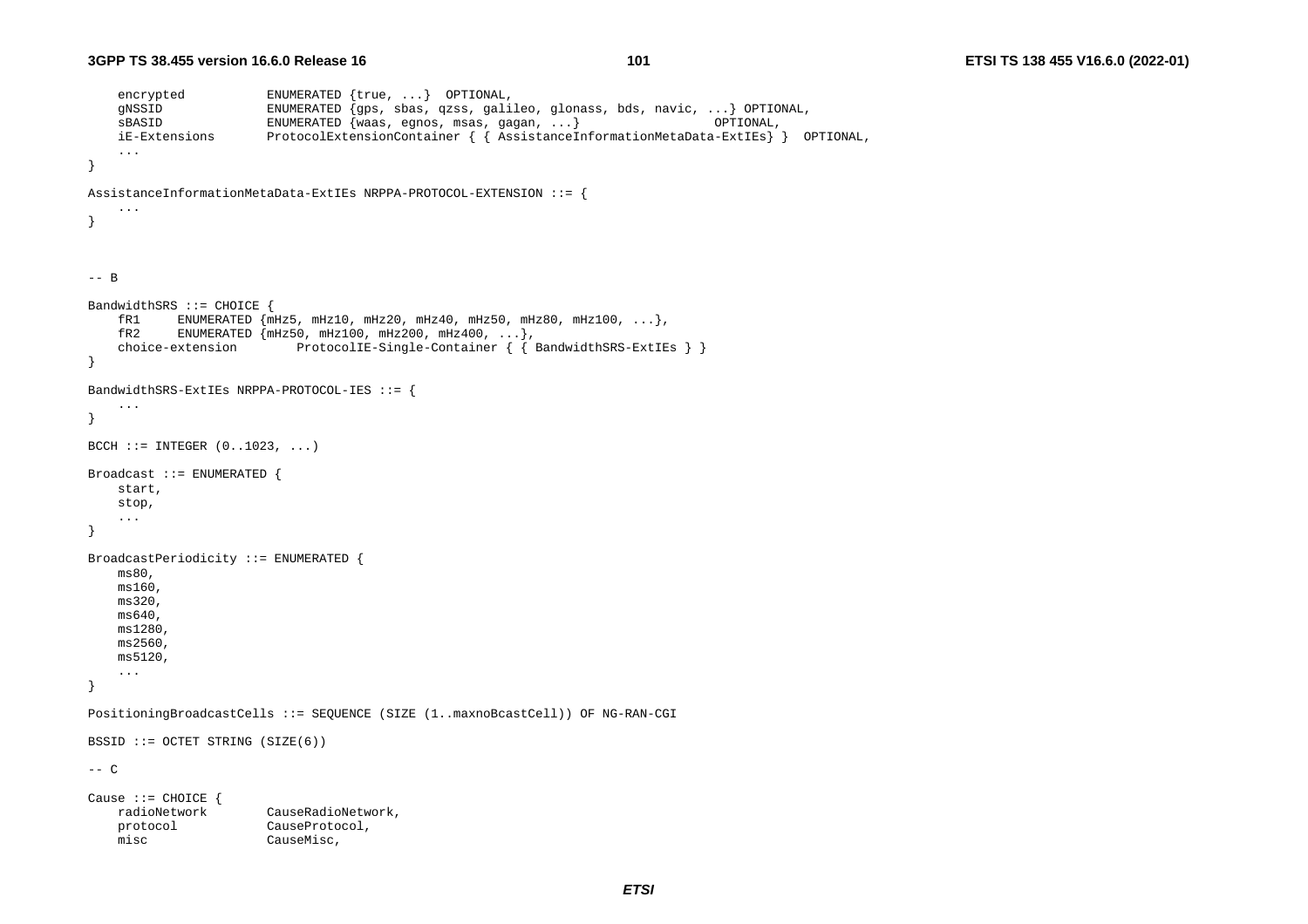cause-Extension ProtocolIE-Single-Container {{ Cause-ExtensionIE }}

```
} 
Cause-ExtensionIE NRPPA-PROTOCOL-IES ::= { 
     ... } 
CauseMisc ::= ENUMERATED { 
     unspecified, 
     ... } 
CauseProtocol ::= ENUMERATED { 
     transfer-syntax-error, 
     abstract-syntax-error-reject, 
     abstract-syntax-error-ignore-and-notify, 
     message-not-compatible-with-receiver-state, 
     semantic-error, 
     unspecified, 
     abstract-syntax-error-falsely-constructed-message, 
 ... 
} 
CauseRadioNetwork ::= ENUMERATED { 
     unspecified, 
     requested-item-not-supported, 
     requested-item-temporarily-not-available, 
     ... } 
Cell-Portion-ID ::= INTEGER (0..4095,...)CGI-EUTRA ::= SEQUENCE { 
    pLMN-Identity PLMN-Identity, 
     eUTRAcellIdentifier EUTRACellIdentifier, 
     iE-Extensions ProtocolExtensionContainer { {CGI-EUTRA-ExtIEs} } OPTIONAL, 
     ... } 
CGI-EUTRA-ExtIEs NRPPA-PROTOCOL-EXTENSION ::= { 
     ... } 
CGI-NR ::= SEQUENCE { 
    pLMN-Identity PLMN-Identity, 
   nRcellIdentifier NRCellIdentifier,
     iE-Extensions ProtocolExtensionContainer { {CGI-NR-ExtIEs} } OPTIONAL, 
     ... } 
CGI-NR-ExtIEs NRPPA-PROTOCOL-EXTENSION ::= { 
     ...
```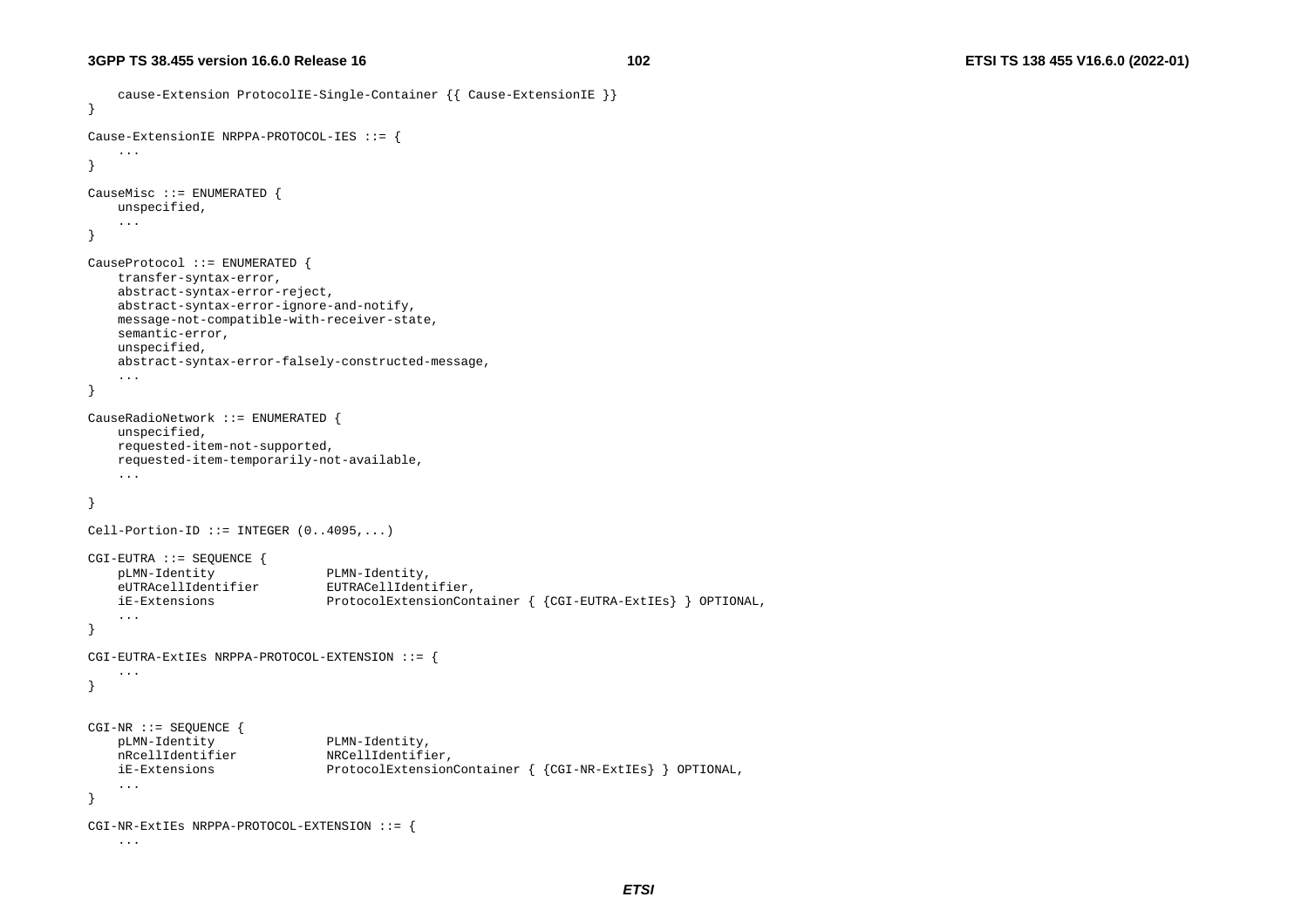```
} 
CPLength-EUTRA ::= ENUMERATED { 
    normal, 
    extended, 
    ... } 
CriticalityDiagnostics ::= SEQUENCE { 
    procedureCode ProcedureCode OPTIONAL, 
    triggeringMessage TriggeringMessage OPTIONAL, 
    procedureCriticality Criticality OPTIONAL, 
    nrppatransactionID NRPPATransactionID OPTIONAL, 
    iEsCriticalityDiagnostics CriticalityDiagnostics-IE-List OPTIONAL, 
    iE-Extensions ProtocolExtensionContainer { {CriticalityDiagnostics-ExtIEs} } OPTIONAL, 
    ... } 
CriticalityDiagnostics-ExtIEs NRPPA-PROTOCOL-EXTENSION ::= { 
    ... } 
CriticalityDiagnostics-IE-List ::= SEQUENCE (SIZE (1..maxNrOfErrors)) OF 
    SEQUENCE { 
       iECriticality Criticality, 
       iE-ID ProtocolIE-ID, 
      typeOfError TypeOfError,
       iE-Extensions ProtocolExtensionContainer { {CriticalityDiagnostics-IE-List-ExtIEs} } OPTIONAL, 
 ... 
} 
CriticalityDiagnostics-IE-List-ExtIEs NRPPA-PROTOCOL-EXTENSION ::= { 
    ... } 
-- D
DL-Bandwidth-EUTRA ::= ENUMERATED { 
    bw6, 
    bw15, 
    bw25, 
    bw50, 
    bw75, 
    bw100, 
 ... 
} 
DL-PRS ::= SEQUENCE { 
   prsid INTEGER (0..255),
    dl-PRSResourceSetID PRS-Resource-Set-ID, 
    dl-PRSResourceID PRS-Resource-ID OPTIONAL,
```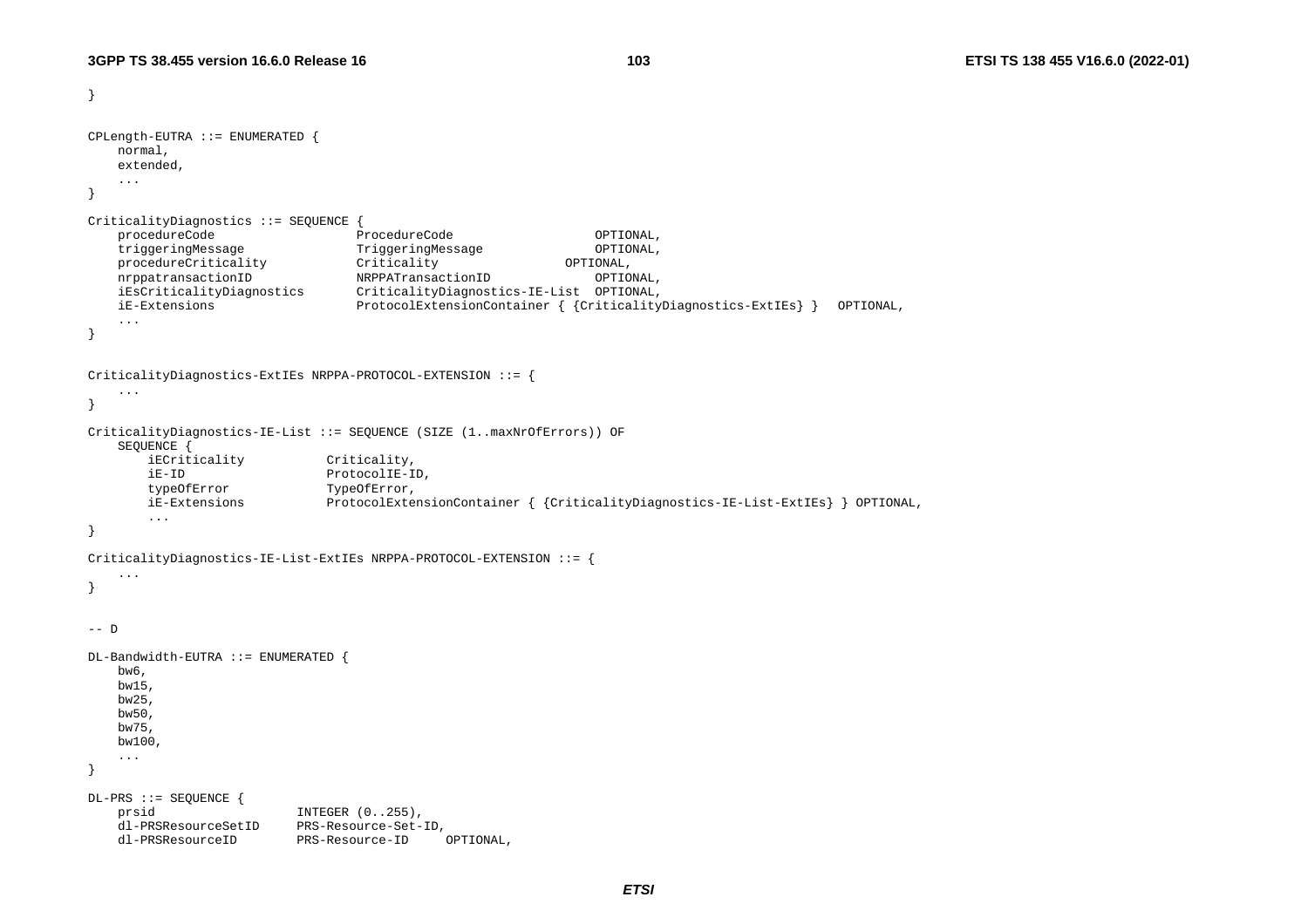```
 iE-Extensions ProtocolExtensionContainer { {DL-PRS-ExtIEs} } OPTIONAL, 
    ... } 
DL-PRS-ExtIEs NRPPA-PROTOCOL-EXTENSION ::= { 
    ... } 
DL-PRSMutingPattern ::= CHOICE { 
    two BIT STRING (SIZE(2)), 
   four BIT STRING (SIZE(4)),
   six BIT STRING (SIZE(6)),
   eight BIT STRING (SIZE(8)),
   sixteen BIT STRING (SIZE(16)),
    thirty-two BIT STRING (SIZE(32)), 
    choice-extension ProtocolIE-Single-Container { { DL-PRSMutingPattern-ExtIEs } } 
} 
DL-PRSMutingPattern-ExtIEs NRPPA-PROTOCOL-IES ::= { 
    ... } 
DLPRSResourceCoordinates ::= SEQUENCE { 
    listofDL-PRSResourceSetARP SEQUENCE (SIZE(1.. maxPRS-ResourceSets)) OF DLPRSResourceSetARP, 
    iE-Extensions ProtocolExtensionContainer { { DLPRSResourceCoordinates-ExtIEs } } OPTIONAL, 
    ... } 
DLPRSResourceCoordinates-ExtIEs NRPPA-PROTOCOL-EXTENSION ::= { 
    ... } 
DLPRSResourceSetARP ::= SEQUENCE { 
    dl-PRSResourceSetID PRS-Resource-Set-ID, 
    dL-PRSResourceSetARPLocation DL-PRSResourceSetARPLocation, 
    listofDL-PRSResourceARP SEQUENCE (SIZE(1.. maxPRS-ResourcesPerSet)) OF DLPRSResourceARP, 
    iE-Extensions ProtocolExtensionContainer { { DLPRSResourceSetARP-ExtIEs } } OPTIONAL, 
    ... } 
DLPRSResourceSetARP-ExtIEs NRPPA-PROTOCOL-EXTENSION ::= { 
    ... } 
DL-PRSResourceSetARPLocation ::= CHOICE { 
    relativeGeodeticLocation RelativeGeodeticLocation, 
    relativeCartesianLocation RelativeCartesianLocation, 
    choice-Extension ProtocolIE-Single-Container { { DL-PRSResourceSetARPLocation-ExtIEs } } 
} 
DL-PRSResourceSetARPLocation-ExtIEs NRPPA-PROTOCOL-IES ::= { 
    ... }
```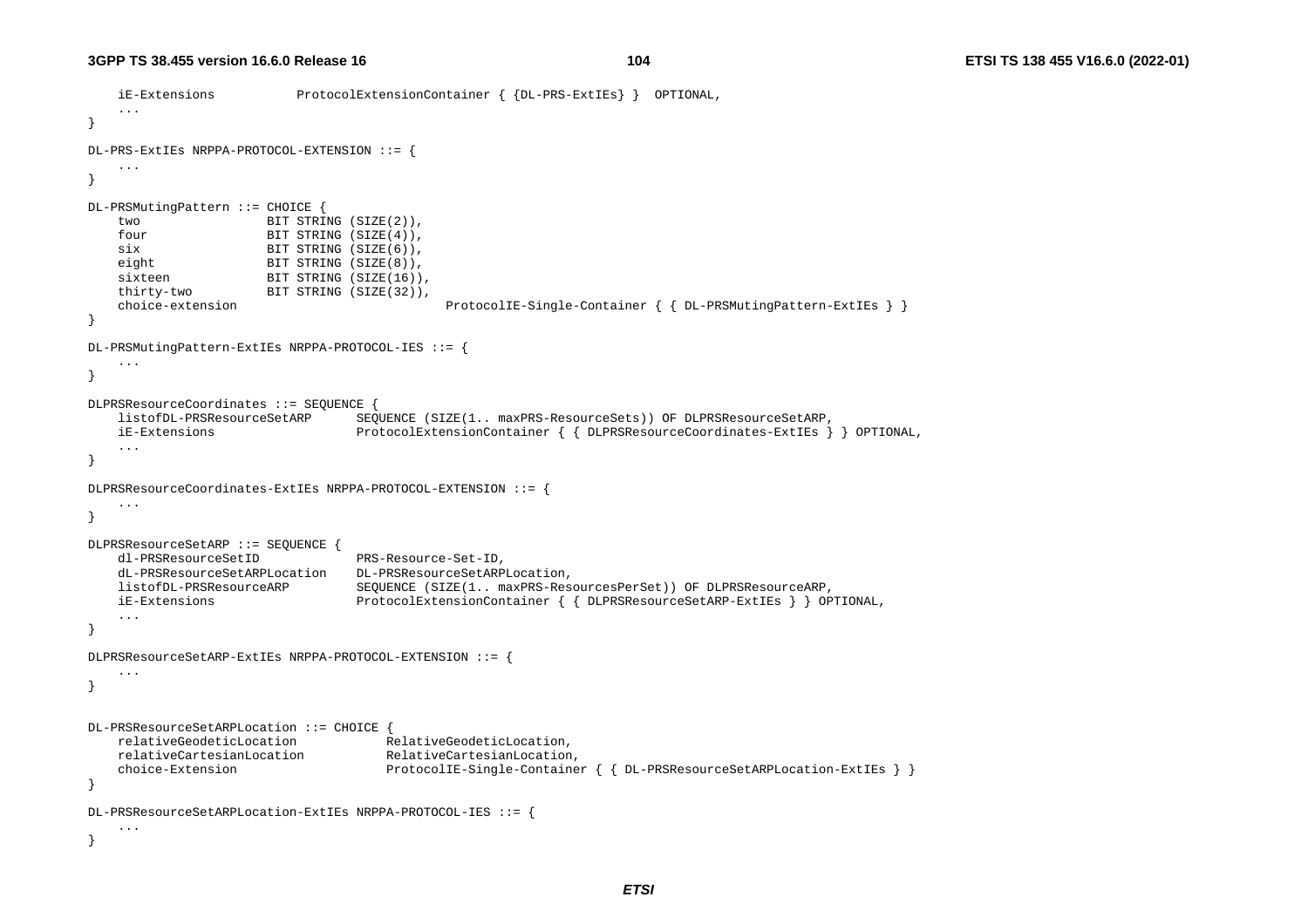```
DLPRSResourceARP ::= SEQUENCE { 
    dl-PRSResourceID PRS-Resource-ID, 
    dL-PRSResourceARPLocation DL-PRSResourceARPLocation, 
    iE-Extensions ProtocolExtensionContainer { { DLPRSResourceARP-ExtIEs } } OPTIONAL, 
     ... } 
DLPRSResourceARP-ExtIEs NRPPA-PROTOCOL-EXTENSION ::= { 
     ... } 
DL-PRSResourceARPLocation ::= CHOICE { 
    relativeGeodeticLocation RelativeGeodeticLocation, 
    relativeCartesianLocation RelativeCartesianLocation, 
    choice-Extension ProtocolIE-Single-Container { { DL-PRSResourceARPLocation-ExtIEs } } 
} 
DL-PRSResourceARPLocation-ExtIEs NRPPA-PROTOCOL-IES ::= { 
 ... } 
-- E E-CID-MeasurementResult ::= SEQUENCE
   servingCell-ID NG-RAN-CGI,
   servingCellTAC TAC,
    nG-RANAccessPointPosition NG-RANAccessPointPosition OPTIONAL, 
    measuredResults MeasuredResults OPTIONAL, 
    iE-Extensions ProtocolExtensionContainer { { E-CID-MeasurementResult-ExtIEs} } OPTIONAL, 
 ... 
} 
E-CID-MeasurementResult-ExtIEs NRPPA-PROTOCOL-EXTENSION ::= { 
     { ID id-GeographicalCoordinates CRITICALITY ignore EXTENSION GeographicalCoordinates PRESENCE optional}, 
     ... } 
EUTRACellIdentifier ::= BIT STRING (SIZE (28)) 
EARFCN ::= INTEGER (0, .262143, . . . .)-- F
-- G GeographicalCoordinates ::= SEQUENCE { 
    tRPPositionDefinitionType TRPPositionDefinitionType, 
    dLPRSResourceCoordinates DLPRSResourceCoordinates OPTIONAL, 
    iE-Extensions ProtocolExtensionContainer { { GeographicalCoordinates-ExtIEs } } OPTIONAL, 
     ... }
```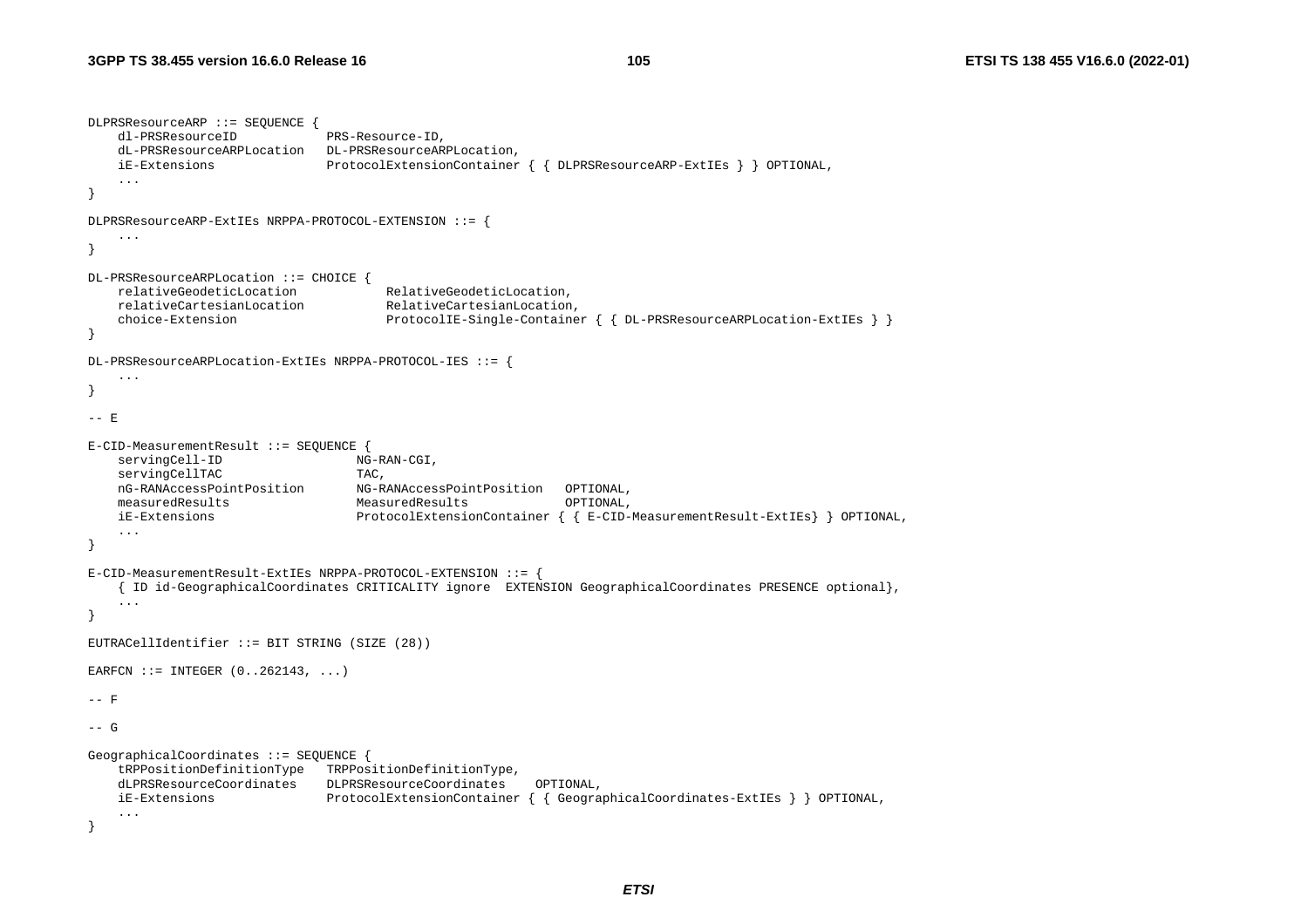```
GeographicalCoordinates-ExtIEs NRPPA-PROTOCOL-EXTENSION ::= { 
     ... } 
GNB-RxTxTimeDiff ::= SEQUENCE { 
    rxTxTimeDiff GNBRxTxTimeDiffMeas, 
    additionalPathList AdditionalPathList OPTIONAL, 
    iE-Extensions ProtocolExtensionContainer { { GNB-RxTxTimeDiff-ExtIEs} } OPTIONAL, 
 ... 
} 
GNB-RxTxTimeDiff-ExtIEs NRPPA-PROTOCOL-EXTENSION ::= { 
    ... } 
GNBRxTxTimeDiffMeas ::= CHOICE { 
    k0 INTEGER (0.. 1970049), 
    k1 INTEGER (0.. 985025), 
    k2 INTEGER (0.. 492513), 
    k3 INTEGER (0.. 246257), 
    k4 INTEGER (0.. 123129), 
    k5 INTEGER (0.. 61565), 
   choice-extension ProtocolIE-Single-Container { { GNBRxTxTimeDiffMeas-ExtIEs } }
} 
GNBRxTxTimeDiffMeas-ExtIEs NRPPA-PROTOCOL-IES ::= { 
    ... } 
-- H 
HESSID ::= OCTET STRING (SIZE(6)) 
-- I
-- J --- K-- L LCS-to-GCS-TranslationAoA::= SEQUENCE { 
    alpha INTEGER (0..3599), 
   beta INTEGER (0..3599),
   gamma INTEGER (0..3599),
    iE-Extensions ProtocolExtensionContainer { { LCS-to-GCS-TranslationAoA-ExtIEs} } OPTIONAL, 
    ... }
```

```
LCS-to-GCS-TranslationAoA-ExtIEs NRPPA-PROTOCOL-EXTENSION ::= {
```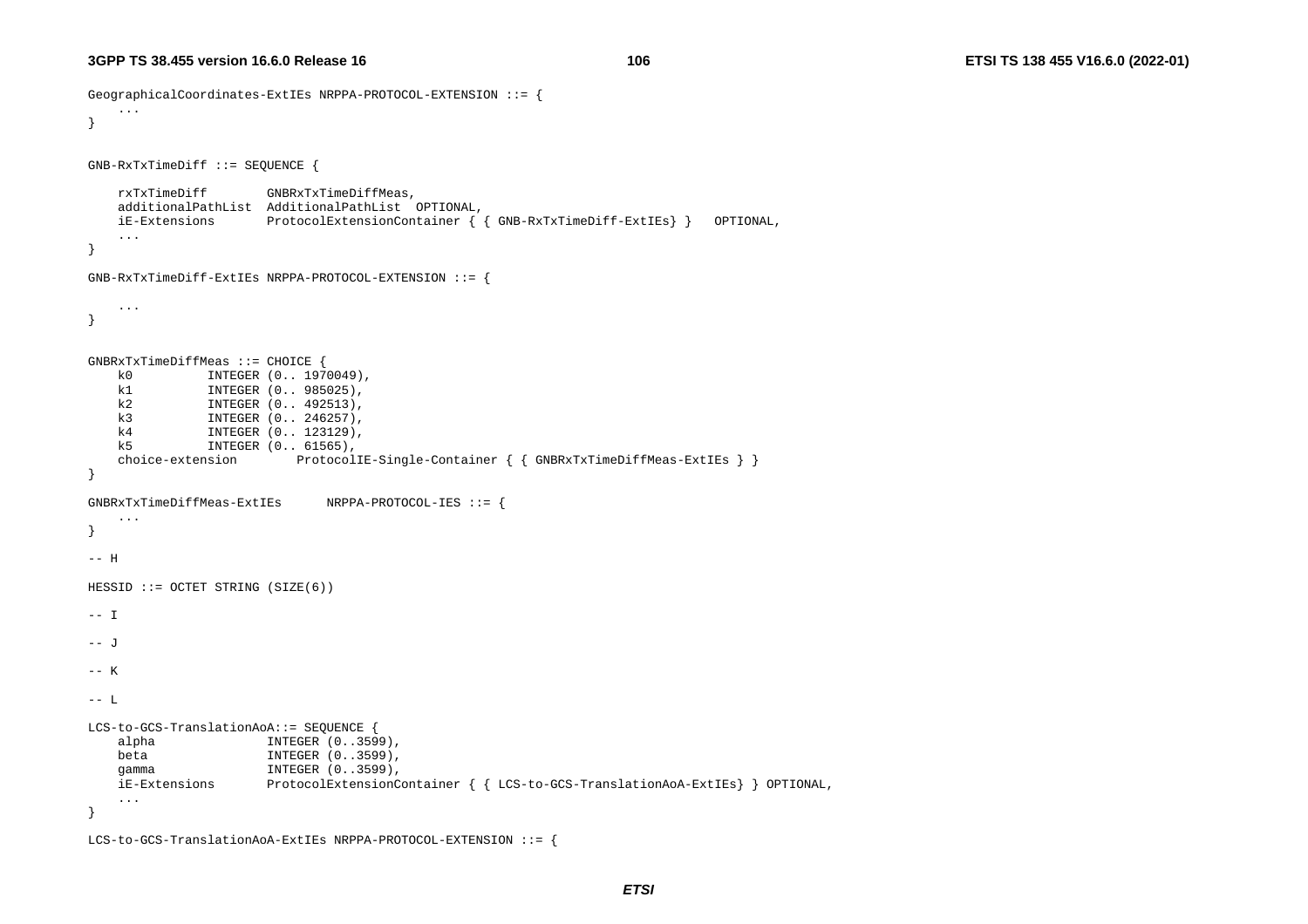```
 ... } 
LCS-to-GCS-TranslationItem::= SEQUENCE { 
   alpha INTEGER (0..359),
 alphaFine INTEGER (0..9) OPTIONAL, 
 beta INTEGER (0..359), 
   betaFine INTEGER (0..9) OPTIONAL,
    gamma INTEGER (0..359), 
   gammaFine INTEGER (0..9) OPTIONAL,
    iE-Extensions ProtocolExtensionContainer { { LCS-to-GCS-TranslationItem-ExtIEs} } OPTIONAL, 
    ... } 
LCS-to-GCS-TranslationItem-ExtIEs NRPPA-PROTOCOL-EXTENSION ::= { 
    ... } 
LocationUncertainty ::= SEQUENCE { 
   horizontalUncertainty INTEGER (0..255),
   horizontalConfidence INTEGER (0..100),
 verticalUncertainty INTEGER (0..255), 
 verticalConfidence INTEGER (0..100), 
 iE-Extensions ProtocolExtensionContainer { { LocationUncertainty-ExtIEs} } OPTIONAL, 
    ... } 
LocationUncertainty-ExtIEs NRPPA-PROTOCOL-EXTENSION ::= { 
    ... } 
-- M Measurement-ID ::= INTEGER (1.. 65536, ...)MeasurementBeamInfoRequest ::= ENUMERATED \{true, \ldots\}MeasurementBeamInfo ::= SEQUENCE { 
    pRS-Resource-ID PRS-Resource-ID OPTIONAL, 
    pRS-Resource-Set-ID PRS-Resource-Set-ID OPTIONAL, 
    sSB-Index SSB-Index OPTIONAL, 
    iE-Extensions ProtocolExtensionContainer { { MeasurementBeamInfo-ExtIEs} } OPTIONAL, 
    ... } 
MeasurementBeamInfo-ExtIEs NRPPA-PROTOCOL-EXTENSION ::= { 
    ... } 
MeasurementPeriodicity ::= ENUMERATED { 
    ms120, 
    ms240,
```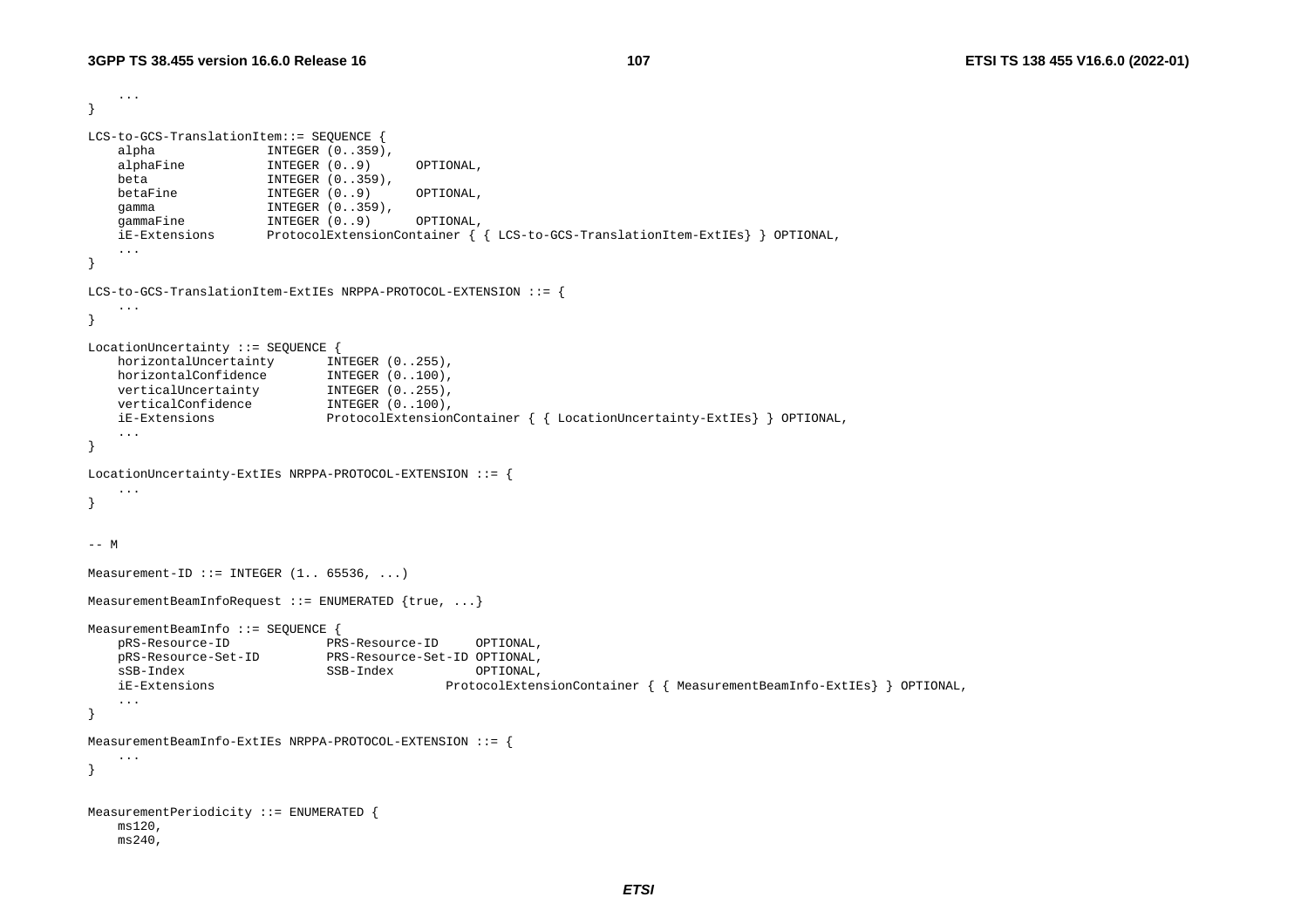```
 ms480, 
     ms640, 
     ms1024, 
    ms2048, 
    ms5120, 
    ms10240, 
    min1, 
     min6, 
     min12, 
     min30, 
     min60, 
     ..., 
     ms20480, 
     ms40960 } 
MeasurementQuantities ::= SEQUENCE (SIZE (1.. maxNoMeas)) OF ProtocolIE-Single-Container { {MeasurementQuantities-ItemIEs} } 
MeasurementQuantities-ItemIEs NRPPA-PROTOCOL-IES ::= { 
     { ID id-MeasurementQuantities-Item CRITICALITY reject TYPE MeasurementQuantities-Item PRESENCE mandatory} 
} 
MeasurementQuantities-Item ::= SEQUENCE { 
     measurementQuantitiesValue MeasurementQuantitiesValue, 
     iE-Extensions ProtocolExtensionContainer { { MeasurementQuantitiesValue-ExtIEs} } OPTIONAL, 
     ... } 
MeasurementQuantitiesValue-ExtIEs NRPPA-PROTOCOL-EXTENSION ::= { 
     ... } 
MeasurementQuantitiesValue ::= ENUMERATED { 
     cell-ID, 
     angleOfArrival, 
     timingAdvanceType1, 
     timingAdvanceType2, 
     rSRP, 
     rSRQ, 
     ... , 
     sS-RSRP, 
     sS-RSRQ, 
     cSI-RSRP, 
     cSI-RSRQ, 
     angleOfArrivalNR 
} 
MeasuredResults ::= SEQUENCE (SIZE (1.. maxNoMeas)) OF MeasuredResultsValue 
MeasuredResultsValue ::= CHOICE { 
    valueAngleOfArrival-EUTRA INTEGER (0..719),
    valueTimingAdvanceType1-EUTRA INTEGER (0..7690),
    valueTimingAdvanceType2-EUTRA INTEGER (0..7690),
    resultRSRP-EUTRA ResultRSRP-EUTRA,
```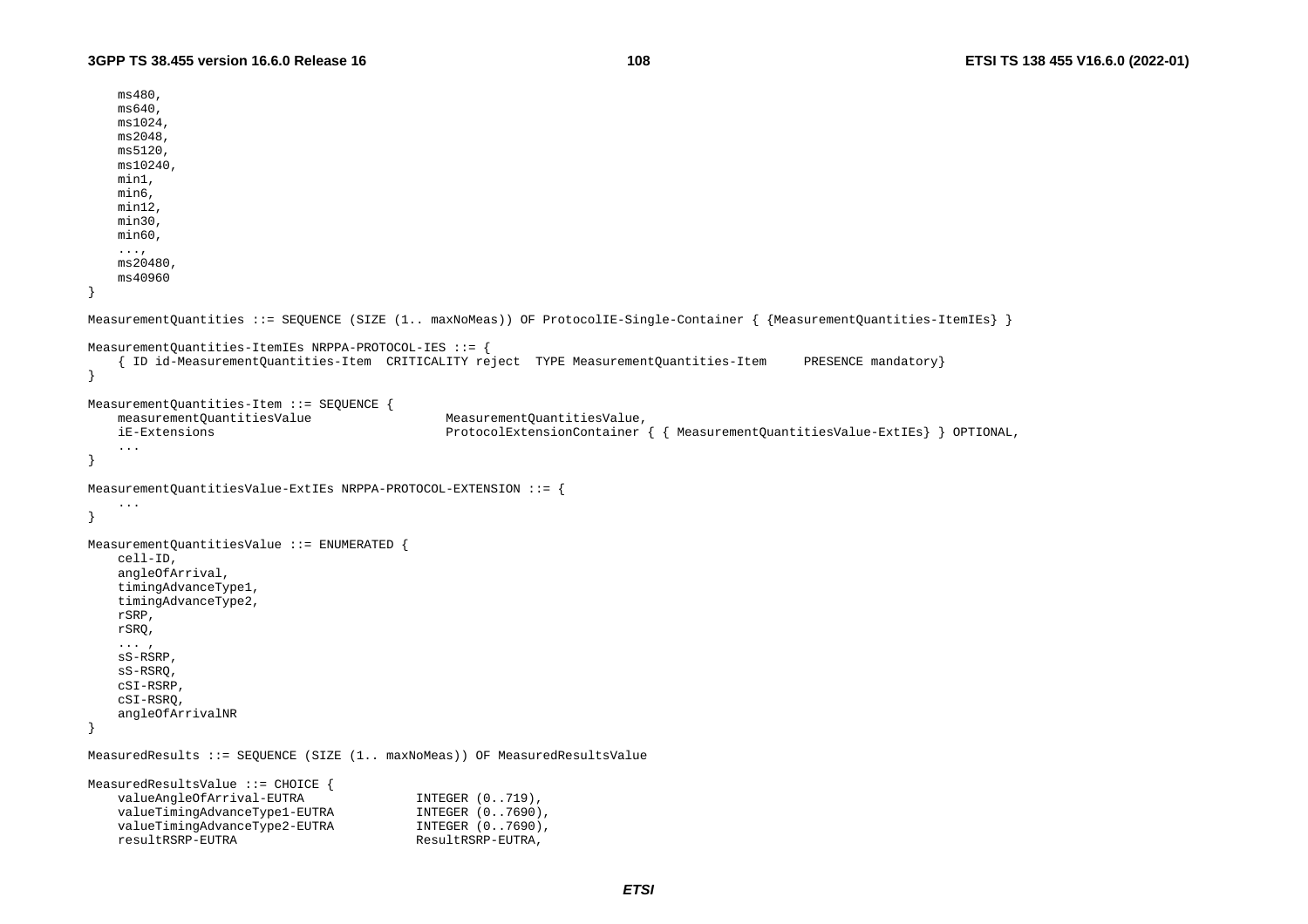...

}

```
resultRSRO-EUTRA ResultRSRO-EUTRA,
    measuredResultsValue-Extension ProtocolIE-Single-Container {{ MeasuredResultsValue-ExtensionIE }} 
} 
MeasuredResultsValue-ExtensionIE NRPPA-PROTOCOL-IES ::= { 
{ ID id-ResultSS-RSRP CRITICALITY ignore TYPE ResultSS-RSRP PRESENCE mandatory }| 
                            CRITICALITY ignore TYPE ResultSS-RSRO
      { ID id-ResultCSI-RSRP CRITICALITY ignore TYPE ResultCSI-RSRP PRESENCE mandatory }| 
      { ID id-ResultCSI-RSRQ CRITICALITY ignore TYPE ResultCSI-RSRQ PRESENCE mandatory }| 
      { ID id-AngleOfArrivalNR CRITICALITY ignore TYPE UL-AoA PRESENCE mandatory }, 
    ... } 
-- N NarrowBandIndex ::= INTEGER (0..15,...) 
NG-RANAccessPointPosition ::= SEQUENCE { 
    latitudeSign ENUMERATED {north, south}, 
    latitude INTEGER (0..8388607), 
    longitude INTEGER (-8388608..8388607), 
   directionOfAltitude ENUMERATED {height, depth},
   altitude INTEGER (0..32767),
   uncertaintySemi-major INTEGER (0..127),
   uncertaintySemi-minor INTEGER (0..127),
    orientationOfMajorAxis INTEGER (0..179), 
   uncertaintyAltitude INTEGER (0..127),
   confidence INTEGER (0..100),
    iE-Extensions ProtocolExtensionContainer { { NG-RANAccessPointPosition-ExtIEs} } OPTIONAL, 
 ... } 
NG-RANAccessPointPosition-ExtIEs NRPPA-PROTOCOL-EXTENSION ::= { 
    ... } 
NGRANHighAccuracyAccessPointPosition ::= SEQUENCE { 
    latitude INTEGER (-2147483648.. 2147483647), 
    longitude INTEGER (-2147483648.. 2147483647), 
   altitude INTEGER (-64000..1280000),
   uncertaintySemi-major INTEGER (0..255),
   uncertaintySemi-minor INTEGER (0..255),
    orientationOfMajorAxis INTEGER (0..179), 
   horizontalConfidence INTEGER (0..100),
   uncertaintyAltitude INTEGER (0..255),
   verticalConfidence INTEGER (0..100),
    iE-Extensions ProtocolExtensionContainer { { NGRANHighAccuracyAccessPointPosition-ExtIEs} } OPTIONAL, 
    ... } 
NGRANHighAccuracyAccessPointPosition-ExtIEs NRPPA-PROTOCOL-EXTENSION ::= {
```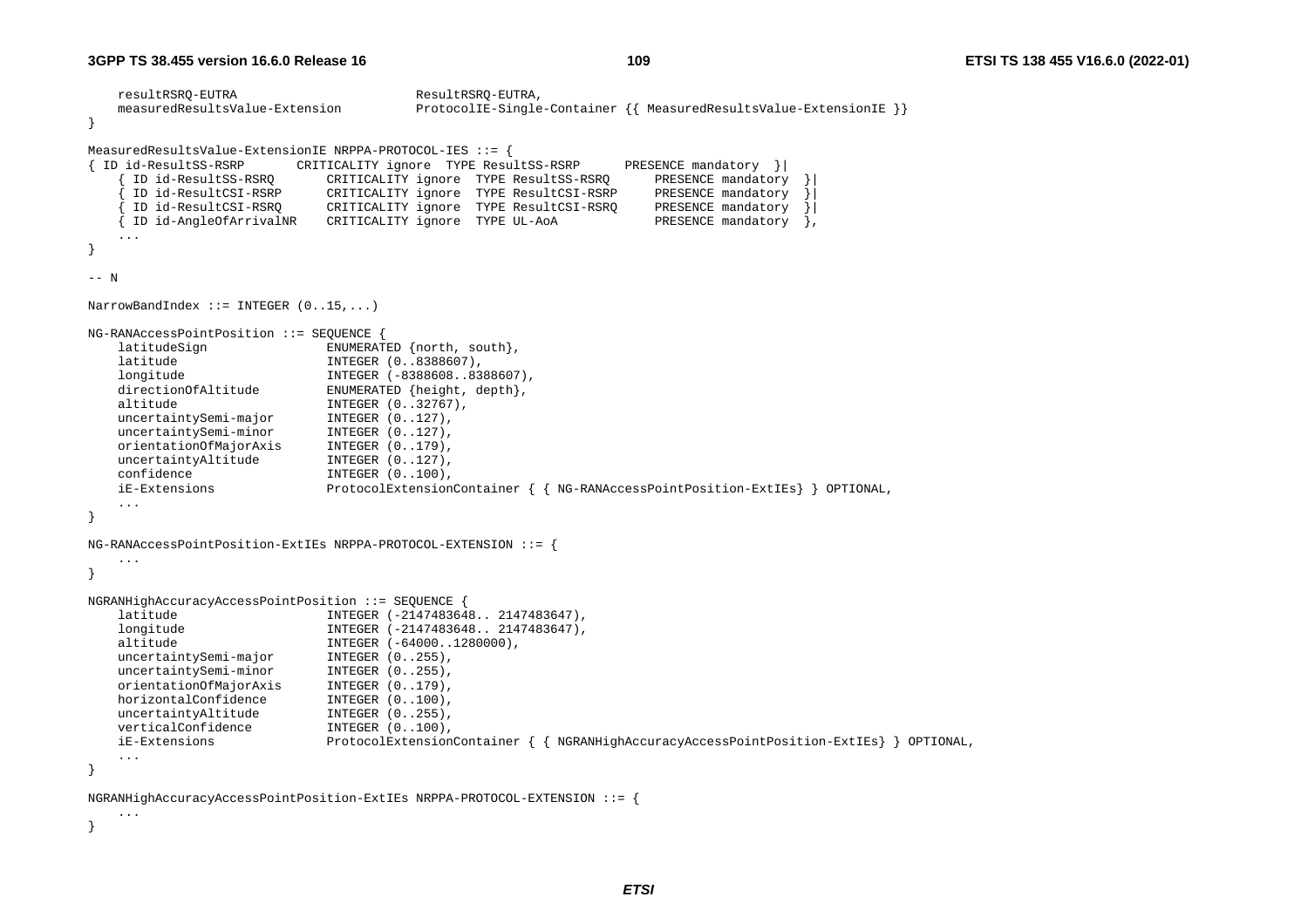```
NG-RAN-CGI ::= SEQUENCE { 
    pLMN-Identity PLMN-Identity, 
    nG-RANcell NG-RANCell, 
     iE-Extensions ProtocolExtensionContainer { {NG-RAN-CGI-ExtIEs} } OPTIONAL, 
     ... } 
NG-RAN-CGI-ExtIEs NRPPA-PROTOCOL-EXTENSION ::= { 
 ... 
} 
NG-RANCell ::= CHOICE { 
     eUTRA-CellID EUTRACellIdentifier, 
    nR-CellID NRCellIdentifier, 
    nG-RANCell-Extension ProtocolIE-Single-Container {{ NG-RANCell-ExtensionIE }} 
} 
NG-RANCell-ExtensionIE NRPPA-PROTOCOL-IES ::= { 
     ... } 
NR-ARFCN ::= INTEGR (0..3279165)NRCellIdentifier ::= BIT STRING (SIZE (36)) 
NR-PCI ::= INTEGER (0.1007)NR-PRS-Beam-Information ::= SEQUENCE { 
     nR-PRS-Beam-InformationList SEQUENCE (SIZE(1.. maxPRS-ResourceSets)) OF NR-PRS-Beam-InformationItem, 
     lCS-to-GCS-TranslationList SEQUENCE (SIZE(1..maxnolcs-gcs-translation)) OF LCS-to-GCS-TranslationItem OPTIONAL, 
     iE-Extensions ProtocolExtensionContainer { { NR-PRS-Beam-Information-IEs} } OPTIONAL, 
     ... } 
NR-PRS-Beam-Information-IEs NRPPA-PROTOCOL-EXTENSION ::= { 
  ... } 
NR-PRS-Beam-InformationItem ::= SEQUENCE { 
     pRSresourceSetID PRS-Resource-Set-ID, 
    pRSAngleItem SEQUENCE (SIZE(1..maxPRS-ResourcesPerSet)) OF PRSAngleItem, 
    iE-Extensions ProtocolExtensionContainer { { NR-PRS-Beam-InformationItem-ExtIEs} } OPTIONAL, 
     ... } 
NR-PRS-Beam-InformationItem-ExtIEs NRPPA-PROTOCOL-EXTENSION ::= { 
  ... } 
NumberOfAntennaPorts-EUTRA ::= ENUMERATED { 
       n1-or-n2.
        n4, 
         ... }
```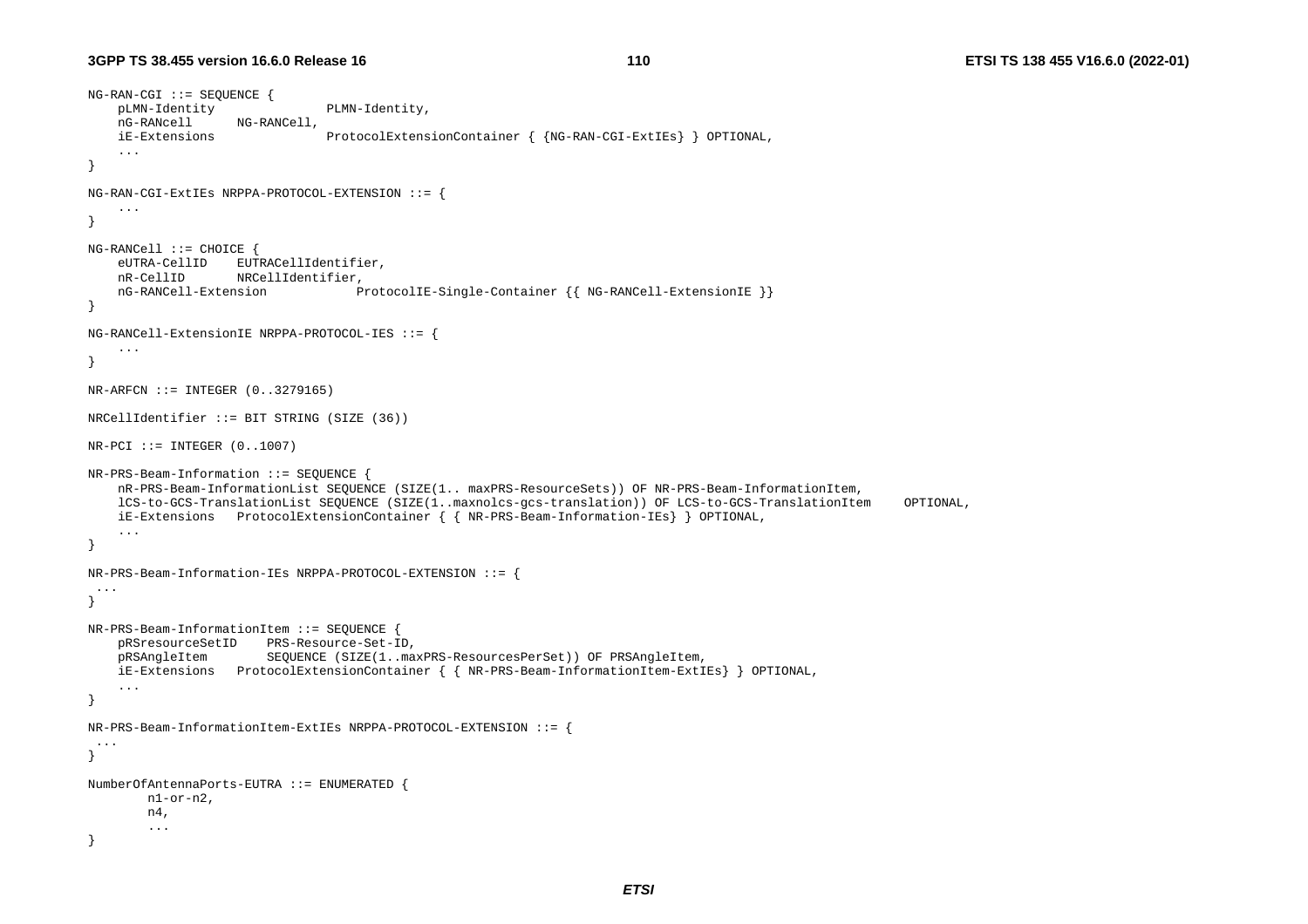```
NumberOfDlFrames-EUTRA ::= ENUMERATED { 
        sf1, 
        sf2, 
       sf4.
        sf6, 
        ... } 
NumberOfDlFrames-Extended-EUTRA ::= INTEGER (1..160,...) 
NumberOfFrequencyHoppingBands ::= ENUMERATED { 
    twobands, 
    fourbands, 
    ... } 
NZP-CSI-RS-ResourceID::= INTEGER (0..191) 
-- O OTDOACells ::= SEQUENCE (SIZE (1.. maxCellinRANnode)) OF SEQUENCE { 
    oTDOACellInfo OTDOACell-Information, 
    iE-Extensions ProtocolExtensionContainer { {OTDOACells-ExtIEs} } OPTIONAL, 
    ... } 
OTDOACells-ExtIEs NRPPA-PROTOCOL-EXTENSION ::= { 
    ... } 
OTDOACell-Information ::= SEQUENCE (SIZE (1..maxnoOTDOAtypes)) OF OTDOACell-Information-Item 
OTDOACell-Information-Item ::= CHOICE { 
    pCI-EUTRA PCI-EUTRA, 
    cGI-EUTRA CGI-EUTRA, 
tac the state of the state \Gamma and \Gamma and \Gamma and \Gamma and \Gamma and \Gamma and \Gamma and \Gamma and \Gamma and \Gamma and \Gamma and \Gamma and \Gamma and \Gamma and \Gamma and \Gamma and \Gamma and \Gamma and \Gamma and \Gamma and \Gamma and \Gamma a
   eARFCN EARFCN
    pRS-Bandwidth-EUTRA PRS-Bandwidth-EUTRA, 
    pRS-ConfigurationIndex-EUTRA PRS-ConfigurationIndex-EUTRA, 
    cPLength-EUTRA CPLength-EUTRA, 
   numberOfDlFrames-EUTRA NumberOfDlFrames-EUTRA,
   numberOfAntennaPorts-EUTRA NumberOfAntennaPorts-EUTRA,
    sFNInitialisationTime-EUTRA SFNInitialisationTime-EUTRA, 
    nG-RANAccessPointPosition NG-RANAccessPointPosition, 
    pRSMutingConfiguration-EUTRA PRSMutingConfiguration-EUTRA, 
    prsid-EUTRA PRS-ID-EUTRA, 
    tpid-EUTRA TP-ID-EUTRA, 
    tpType-EUTRA TP-Type-EUTRA, 
    numberOfDlFrames-Extended-EUTRA NumberOfDlFrames-Extended-EUTRA, 
    crsCPlength-EUTRA CPLength-EUTRA, 
    dL-Bandwidth-EUTRA DL-Bandwidth-EUTRA, 
    pRSOccasionGroup-EUTRA PRSOccasionGroup-EUTRA, 
    pRSFrequencyHoppingConfiguration-EUTRA PRSFrequencyHoppingConfiguration-EUTRA,
```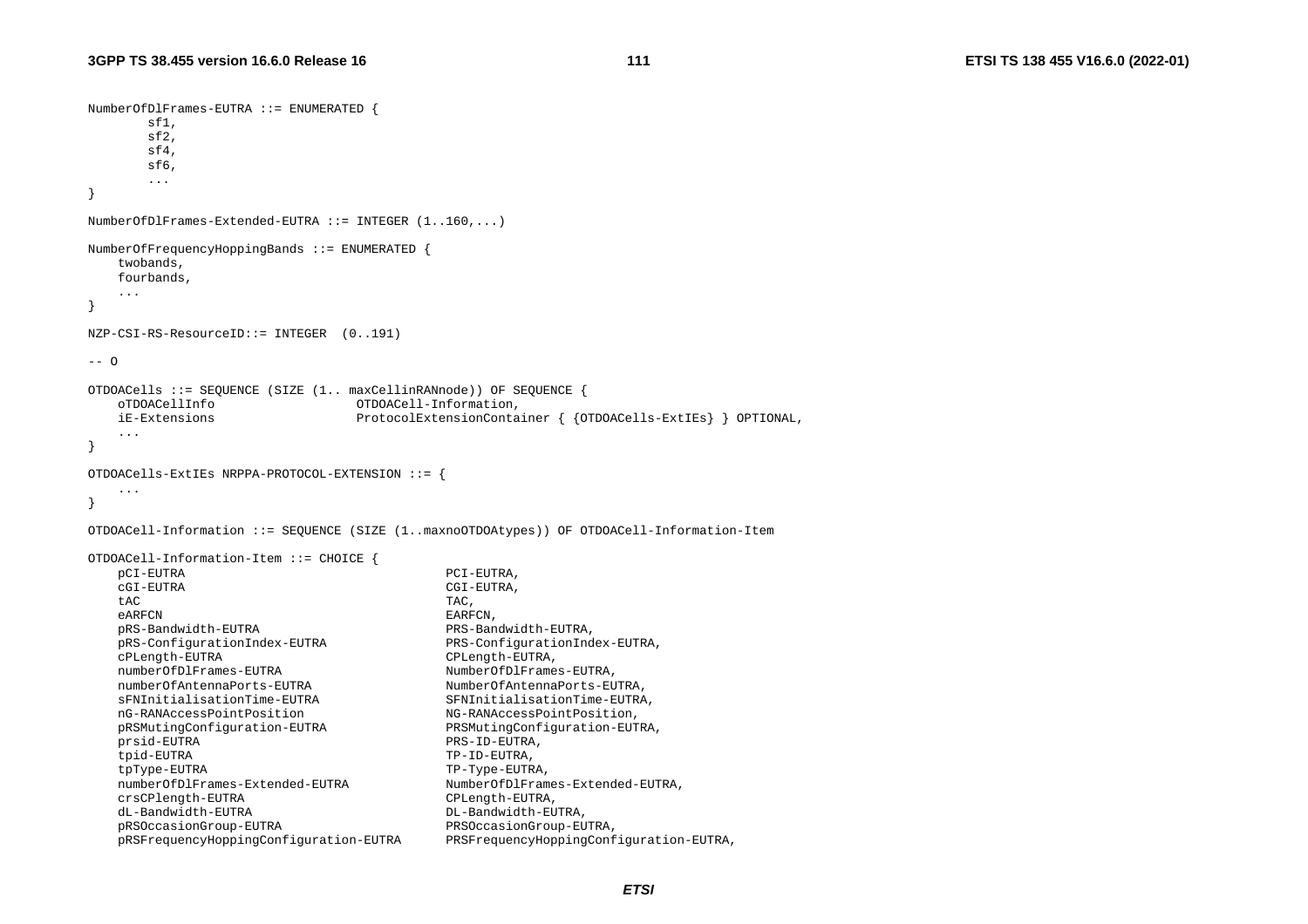oTDOACell-Information-Item-Extension ProtocolIE-Single-Container {{ OTDOACell-Information-Item-ExtensionIE }}

```
}
```
OTDOACell-Information-Item-ExtensionIE NRPPA-PROTOCOL-IES ::= {

```
 { ID id-TDD-Config-EUTRA-Item CRITICALITY ignore TYPE TDD-Config-EUTRA-Item PRESENCE mandatory }| 
 { ID id-CGI-NR CRITICALITY ignore TYPE CGI-NR PRESENCE mandatory }| 
      { ID id-SFNInitialisationTime-NR CRITICALITY ignore TYPE SFNInitialisationTime-EUTRA PRESENCE mandatory }, 
     ... } 
OTDOA-Information-Item ::= ENUMERATED { 
        pci, 
        cGI, 
        tac, 
        earfcn, 
        prsBandwidth, 
        prsConfigIndex, 
        cpLength, 
        noDlFrames, 
        noAntennaPorts, 
        sFNInitTime, 
        nG-RANAccessPointPosition, 
        prsmutingconfiguration, 
        prsid, 
        tpid, 
        tpType, 
        crsCPlength, 
        dlBandwidth, 
        multipleprsConfigurationsperCell, 
        prsOccasionGroup, 
        prsFrequencyHoppingConfiguration, 
        ..., 
        tddConfig 
} 
OtherRATMeasurementQuantities ::= SEQUENCE (SIZE (0.. maxNoMeas)) OF ProtocolIE-Single-Container { {OtherRATMeasurementQuantities-ItemIEs} } 
OtherRATMeasurementQuantities-ItemIEs NRPPA-PROTOCOL-IES ::= { 
     { ID id-OtherRATMeasurementQuantities-Item CRITICALITY reject TYPE OtherRATMeasurementQuantities-Item PRESENCE mandatory}} 
OtherRATMeasurementQuantities-Item ::= SEQUENCE { 
    otherRATMeasurementQuantitiesValue OtherRATMeasurementQuantitiesValue, 
    iE-Extensions ProtocolExtensionContainer { { OtherRATMeasurementQuantitiesValue-ExtIEs} } OPTIONAL, 
     ... } 
OtherRATMeasurementQuantitiesValue-ExtIEs NRPPA-PROTOCOL-EXTENSION ::= { 
     ... } 
OtherRATMeasurementQuantitiesValue ::= ENUMERATED { 
    geran, 
    utran, 
     ... ,
```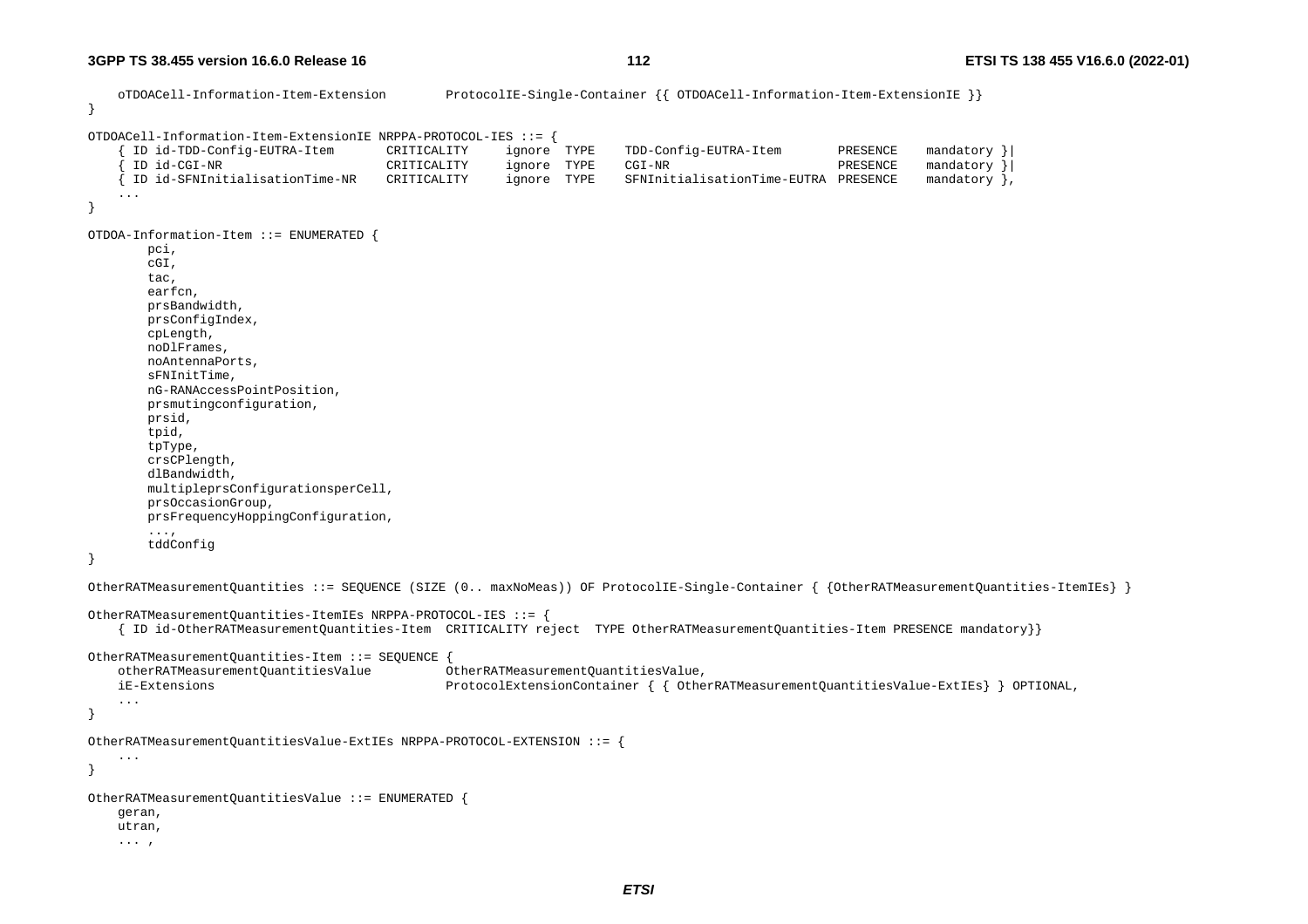```
 nR, 
   eUTRA
} 
OtherRATMeasurementResult ::= SEQUENCE (SIZE (1.. maxNoMeas)) OF OtherRATMeasuredResultsValue 
OtherRATMeasuredResultsValue ::= CHOICE { 
    resultGERAN ResultGERAN, 
   resultUTRAN ResultUTRAN
    otherRATMeasuredResultsValue-Extension ProtocolIE-Single-Container {{ OtherRATMeasuredResultsValue-ExtensionIE }} 
} 
OtherRATMeasuredResultsValue-ExtensionIE NRPPA-PROTOCOL-IES ::= { 
      { ID id-ResultNR CRITICALITY ignore TYPE ResultNR PRESENCE mandatory }| 
      { ID id-ResultEUTRA CRITICALITY ignore TYPE ResultEUTRA PRESENCE mandatory }, 
     ... } 
Outcome ::= ENUMERATED { 
        failed, 
        ... } 
-- P
PathlossReferenceInformation ::= SEQUENCE { 
                                        PathlossReferenceSignal,
    iE-Extensions ProtocolExtensionContainer { { PathlossReferenceInformation-ExtIEs } } OPTIONAL, 
     ... } 
PathlossReferenceInformation-ExtIEs NRPPA-PROTOCOL-EXTENSION ::= { 
     ... } 
PathlossReferenceSignal ::= CHOICE { 
   sSB-Reference SSB,
    dL-PRS-Reference DL-PRS, 
    choice-Extension ProtocolIE-Single-Container {{ PathlossReferenceSignal-ExtensionIE }} 
} 
PathlossReferenceSignal-ExtensionIE NRPPA-PROTOCOL-IES ::= { 
     ... } 
PCI-EUTRA ::= INTEGR (0.00001, ...).PhysCellIDGERAN ::= INTEGER (0..63, ...) 
PhysCellIDUTRA-FDD ::= INTEGER (0..511, ...)
```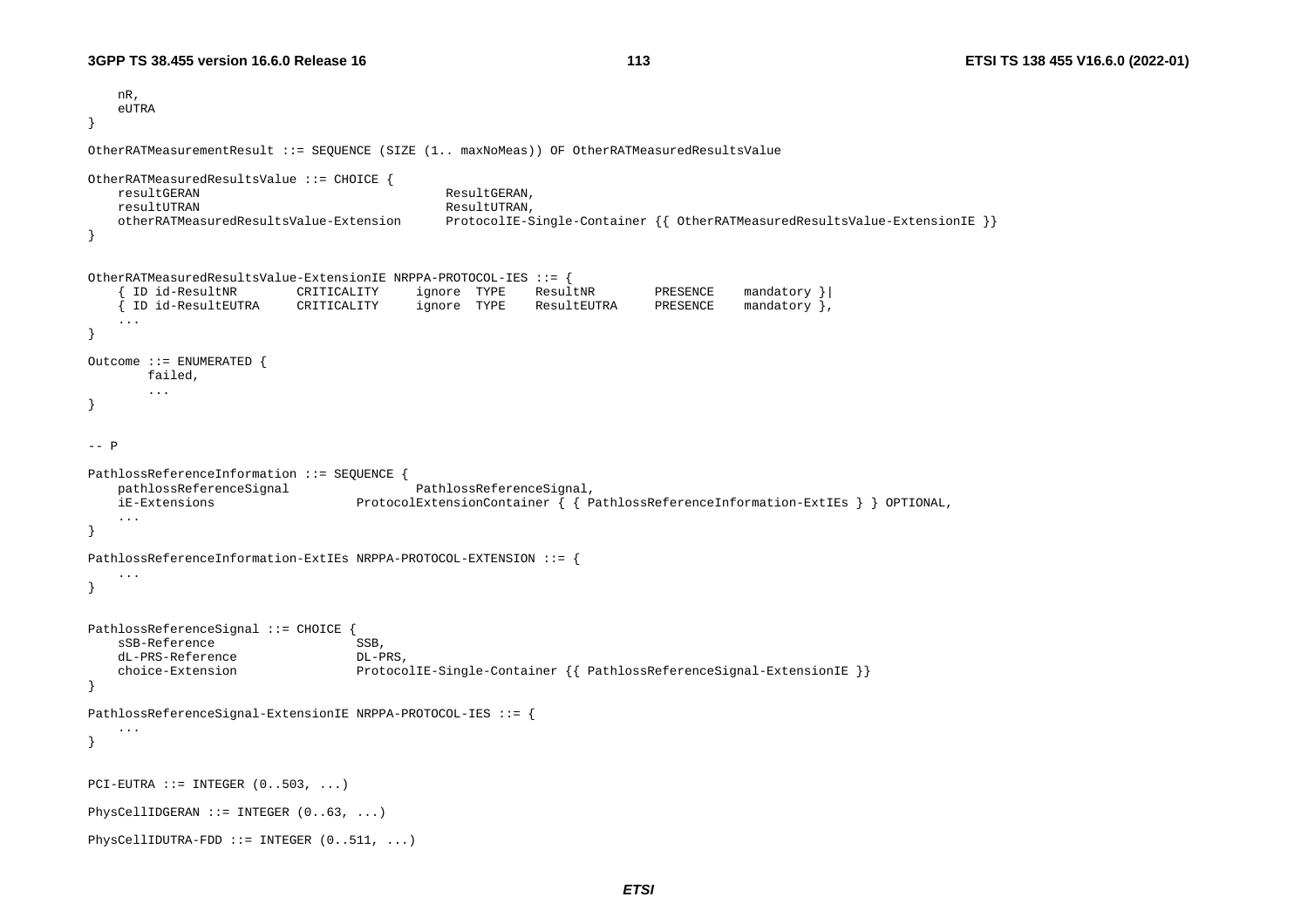$PhysCellIDUTRA-TDD ::= INTEGR (0..127, ...)$ 

```
PLMN-Identity ::= OCTET STRING (SIZE(3)) 
PeriodicityList ::= SEQUENCE (SIZE (1.. maxnoSRS-ResourcePerSet)) OF PeriodicityItem 
PeriodicityItem ::= ENUMERATED {ms0dot125, ms0dot25, ms0dot5, ms0dot625, ms1, ms1dot25, ms2, ms2dot5, ms4dot, ms5, ms8, ms10, ms16, ms20, ms32,
ms40, ms64, ms80m, ms160, ms320, ms640m, ms1280, ms2560, ms5120, ms10240, ...} 
PosSIBs ::= SEQUENCE (SIZE (1.. maxNrOfPosSIBs)) OF SEQUENCE { 
    posSIB-Type PosSIB-Type, 
    posSIB-Segments PosSIB-Segments, 
    assistanceInformationMetaData AssistanceInformationMetaData OPTIONAL, 
    broadcastPriority INTEGER (1..16,...) OPTIONAL, 
    iE-Extensions ProtocolExtensionContainer { { PosSIBs-ExtIEs} } OPTIONAL, 
     ... } 
PosSIBs-ExtIEs NRPPA-PROTOCOL-EXTENSION ::= { 
     ... } 
PosSIB-Segments ::= SEQUENCE (SIZE (1.. maxNrOfSegments)) OF SEQUENCE { 
     assistanceDataSIBelement OCTET STRING, 
    iE-Extensions ProtocolExtensionContainer { { PosSIB-Segments-ExtIEs} } OPTIONAL, 
     ... } 
PosSIB-Segments-ExtIEs NRPPA-PROTOCOL-EXTENSION ::= { 
     ... } 
PosSIB-Type ::= ENUMERATED { 
    posSibType1-1, 
    posSibType1-2, 
    posSibType1-3, 
    posSibType1-4, 
    posSibType1-5, 
    posSibType1-6, 
    posSibType1-7, 
    posSibType1-8, 
    posSibType2-1, 
    posSibType2-2, 
    posSibType2-3, 
    posSibType2-4, 
    posSibType2-5, 
    posSibType2-6, 
    posSibType2-7, 
    posSibType2-8, 
    posSibType2-9, 
    posSibType2-10, 
    posSibType2-11,
```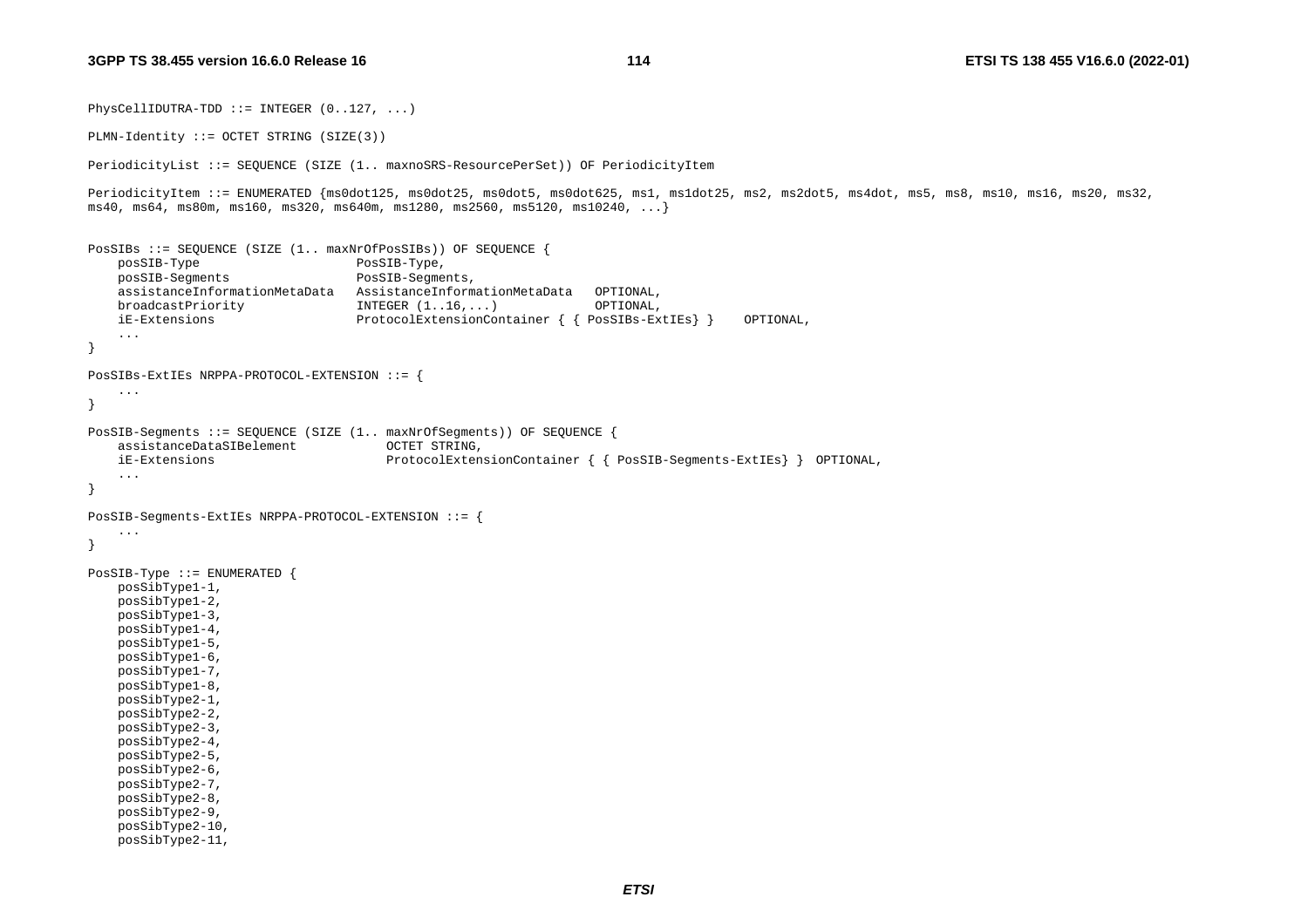```
 posSibType2-12, 
    posSibType2-13, 
    posSibType2-14, 
    posSibType2-15, 
    posSibType2-16, 
    posSibType2-17, 
    posSibType2-18, 
    posSibType2-19, 
    posSibType2-20, 
    posSibType2-21, 
    posSibType2-22, 
    posSibType2-23, 
    posSibType2-24, 
    posSibType2-25, 
    posSibType3-1, 
    posSibType4-1, 
    posSibType5-1, 
    posSibType6-1, 
    posSibType6-2, 
    posSibType6-3, 
     ... } 
PosSRSResource-List ::= SEQUENCE (SIZE (1..maxnoSRS-PosResources)) OF PosSRSResource-Item 
PosSRSResource-Item ::= SEQUENCE { 
    srs-PosResourceId SRSPosResourceID, 
    transmissionCombPos TransmissionCombPos, 
   startPosition INTEGER (0..13),
   nrofSymbols ENUMERATED {n1, n2, n4, n8, n12},
   freqDomainShift INTEGER (0..268),
   c-\text{SRS} INTEGER (0..63),
    groupOrSequenceHopping ENUMERATED { neither, groupHopping, sequenceHopping }, 
    resourceTypePos ResourceTypePos, 
   sequenceId INTEGER (0.. 65535),
    spatialRelationPos SpatialRelationPos OPTIONAL, 
    iE-Extensions ProtocolExtensionContainer { { PosSRSResource-Item-ExtIEs} } OPTIONAL, 
     ... } 
PosSRSResource-Item-ExtIEs NRPPA-PROTOCOL-EXTENSION ::= { 
     ... } 
PosSRSResourceSet-List ::= SEQUENCE (SIZE (1..maxnoSRS-PosResourceSets)) OF PosSRSResourceSet-Item 
PosSRSResourceID-List ::= SEQUENCE (SIZE (1..maxnoSRS-PosResourcePerSet)) OF SRSPosResourceID 
PosSRSResourceSet-Item ::= SEQUENCE { 
   possrsResourceSetID INTEGER(0..15),
```
 possRSResourceID-List PosSRSResourceID-List, posresourceSetType PosResourceSetType,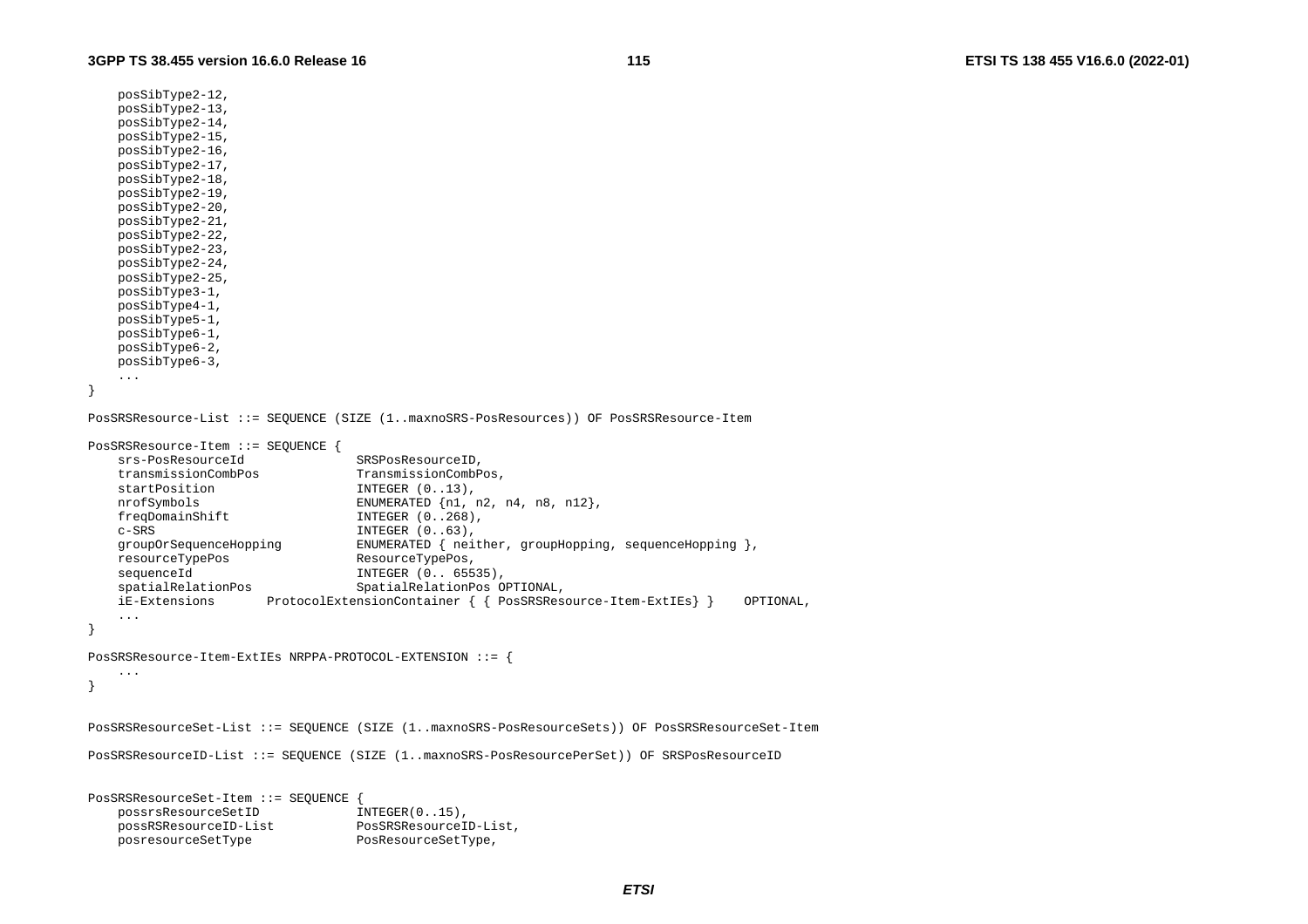```
 iE-Extensions ProtocolExtensionContainer { { PosSRSResourceSet-Item-ExtIEs} } OPTIONAL, 
     ... } 
PosSRSResourceSet-Item-ExtIEs NRPPA-PROTOCOL-EXTENSION ::= { 
     ... } 
PosResourceSetType ::= CHOICE { 
     periodic PosResourceSetTypePeriodic, 
     semi-persistent PosResourceSetTypeSemi-persistent, 
    aperiodic PosResourceSetTypeAperiodic,
     choice-extension ProtocolIE-Single-Container {{ PosResourceSetType-ExtIEs }} 
} 
PosResourceSetType-ExtIEs NRPPA-PROTOCOL-IES ::= { 
     ... } 
PosResourceSetTypePeriodic ::= SEQUENCE { 
    posperiodicSet ENUMERATED{true, ...},
     iE-Extensions ProtocolExtensionContainer { { PosResourceSetTypePeriodic-ExtIEs} } OPTIONAL, 
     ... } 
PosResourceSetTypePeriodic-ExtIEs NRPPA-PROTOCOL-EXTENSION ::= { 
     ... } 
PosResourceSetTypeSemi-persistent ::= SEQUENCE { 
possemi-persistentSet ENUMERATED{true, ...}, 
     iE-Extensions ProtocolExtensionContainer { { PosResourceSetTypeSemi-persistent-ExtIEs} } OPTIONAL, 
 ... 
} 
PosResourceSetTypeSemi-persistent-ExtIEs NRPPA-PROTOCOL-EXTENSION ::= { 
     ... } 
PosResourceSetTypeAperiodic ::= SEQUENCE { 
    sRSResourceTrigger INTEGER(1..3),
     iE-Extensions ProtocolExtensionContainer { { PosResourceSetTypeAperiodic-ExtIEs} } OPTIONAL, 
     ... } 
PosResourceSetTypeAperiodic-ExtIEs NRPPA-PROTOCOL-EXTENSION ::= { 
     ... } 
PRS-Bandwidth-EUTRA ::= ENUMERATED { 
        bw6, 
        bw15, 
        bw25, 
        bw50,
```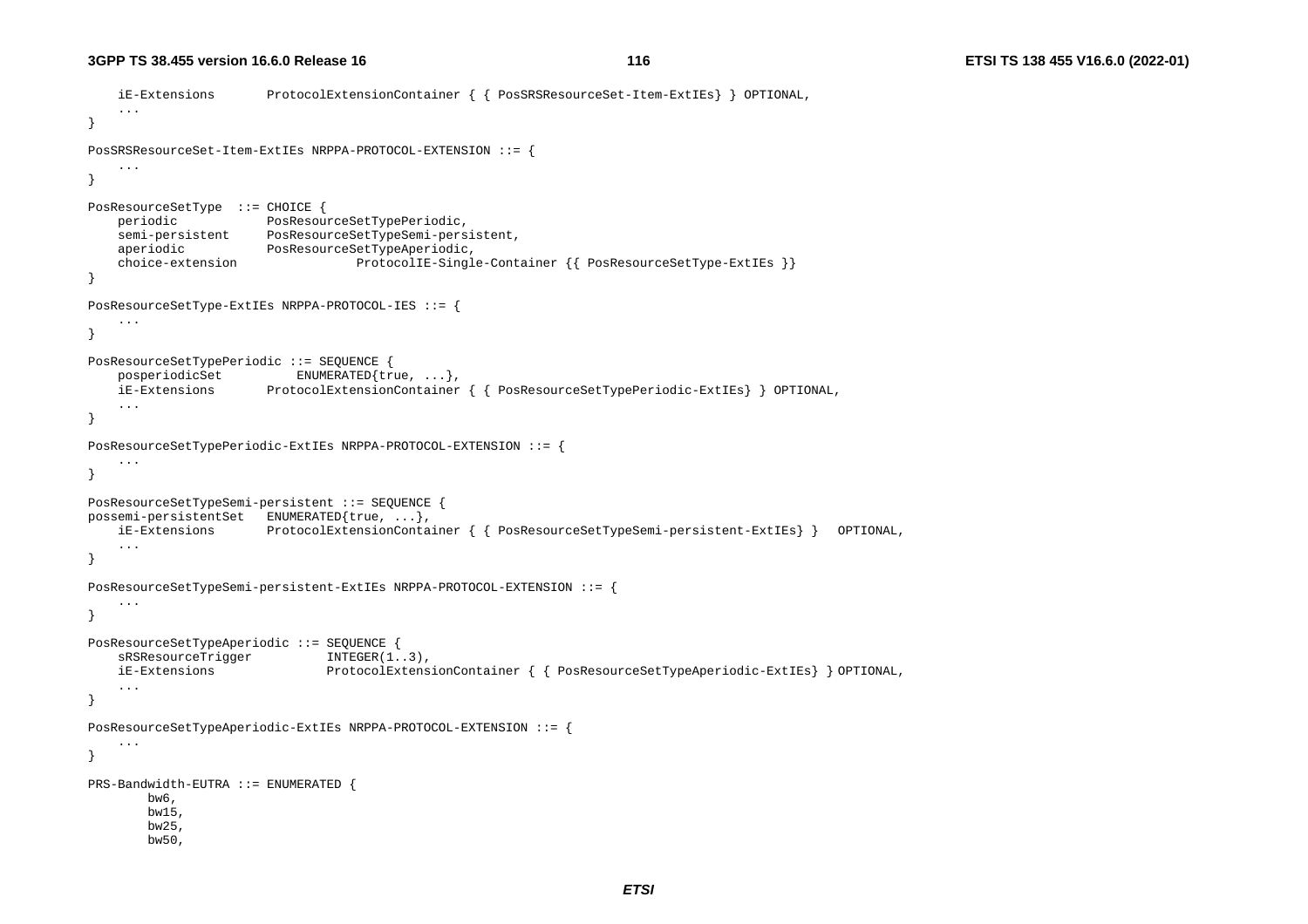```
 bw75, 
       bw100, 
       ... } 
PRSAngleItem ::= SEQUENCE { 
   nRPRSAzimuth INTEGER (0..359),
 nRPRSAzimuthFine INTEGER (0..9) OPTIONAL, 
 nRPRSElevation INTEGER (0..180) OPTIONAL, 
    nRPRSElevationFine INTEGER (0..9) OPTIONAL, 
    iE-Extensions ProtocolExtensionContainer { { PRSAngleItem-ExtIEs} } OPTIONAL, 
 ... 
} 
PRSAngleItem-ExtIEs NRPPA-PROTOCOL-EXTENSION ::= { 
    ... } 
PRSInformationPos ::= SEQUENCE { 
   pRS-IDPos INTEGER(0..255),
    pRS-Resource-Set-IDPos INTEGER(0..7), 
    pRS-Resource-IDPos INTEGER(0..63) OPTIONAL, 
    iE-Extensions ProtocolExtensionContainer { { PRSInformationPos-ExtIEs} } OPTIONAL, 
    ... } 
PRSInformationPos-ExtIEs NRPPA-PROTOCOL-EXTENSION ::= { 
    ... } 
PRSConfiguration ::= SEQUENCE { 
    pRSResourceSet-List PRSResourceSet-List, 
    iE-Extensions ProtocolExtensionContainer { { PRSConfiguration-ExtIEs} } OPTIONAL, 
    ... } 
PRSConfiguration-ExtIEs NRPPA-PROTOCOL-EXTENSION ::= { 
    ... } 
PRS-ConfigurationIndex-EUTRA ::= INTEGER (0..4095, ...) 
PRS-ID-EUTRA ::= INTEGER (0..4095, ...)PRSMutingConfiguration-EUTRA ::= CHOICE { 
    two BIT STRING (SIZE (2)), 
   four BIT STRING (SIZE (4)),
    eight BIT STRING (SIZE (8)), 
   sixteen BIT STRING (SIZE (16)),
    thirty-two BIT STRING (SIZE (32)), 
   sixty-four and sixty-four between the state \texttt{BIT} STRING (SIZE (64)),
   one-hundred-and-twenty-eight BIT STRING (SIZE (128)),
```
*ETSI*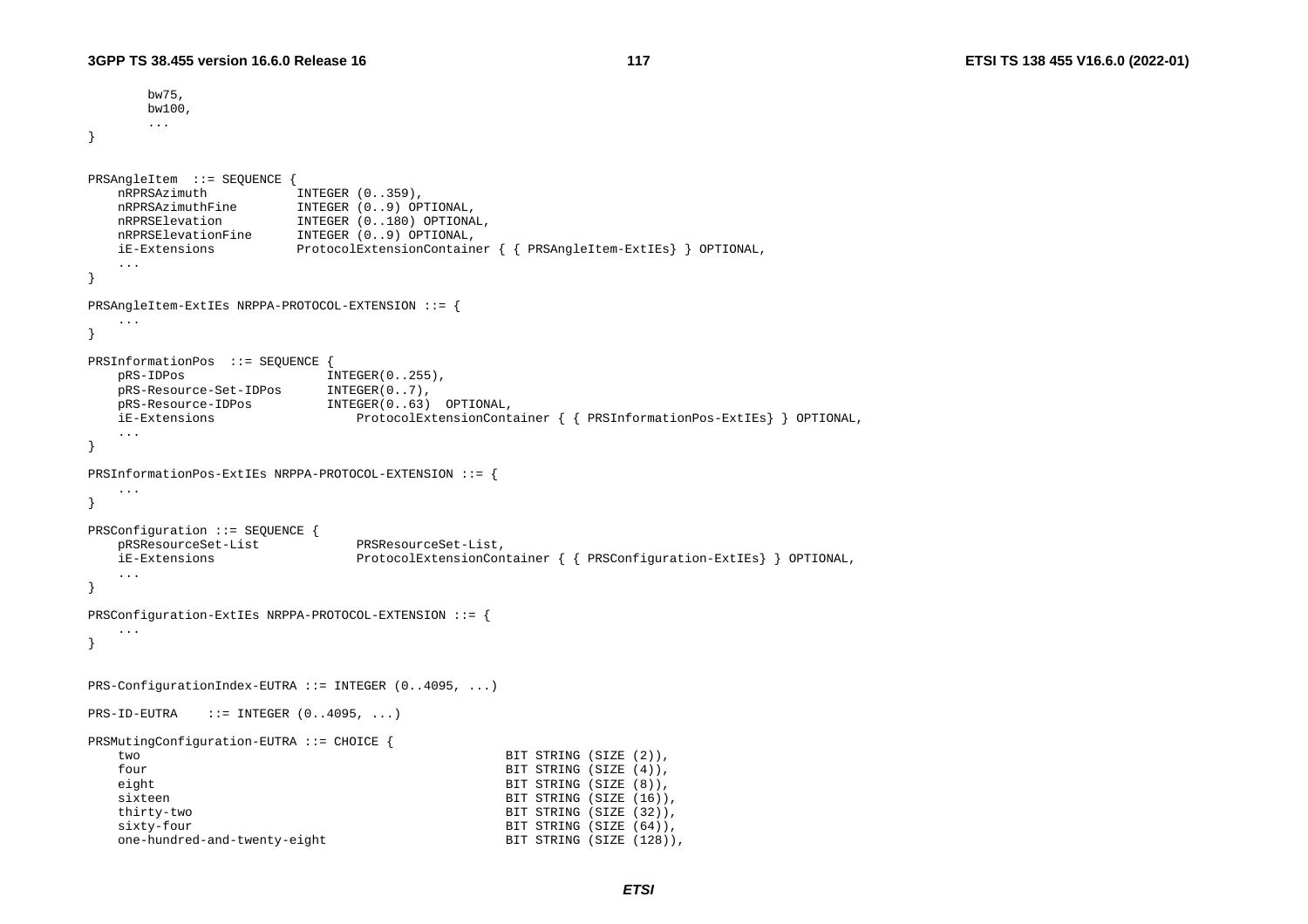```
two-hundred-and-fifty-six BIT STRING (SIZE (256)),
   five-hundred-and-twelve example BIT STRING (SIZE (512)),
    one-thousand-and-twenty-four BIT STRING (SIZE (1024)), 
    pRSMutingConfiguration-EUTRA-Extension ProtocolIE-Single-Container {{ PRSMutingConfiguration-EUTRA-ExtensionIE }} 
} 
PRSMutingConfiguration-EUTRA-ExtensionIE NRPPA-PROTOCOL-IES ::= { 
     ... } 
PRSOccasionGroup-EUTRA ::= ENUMERATED { 
    og2, 
    og4, 
    og8, 
    og16, 
    og32, 
    og64, 
    og128, 
    ... } 
PRSFrequencyHoppingConfiguration-EUTRA ::= SEQUENCE { 
    noOfFreqHoppingBands NumberOfFrequencyHoppingBands, 
    bandPositions SEQUENCE(SIZE (1..maxnoFreqHoppingBandsMinusOne)) OF NarrowBandIndex, 
    iE-Extensions ProtocolExtensionContainer { { PRSFrequencyHoppingConfiguration-EUTRA-Item-IEs} } OPTIONAL, 
     ... } 
PRSFrequencyHoppingConfiguration-EUTRA-Item-IEs NRPPA-PROTOCOL-EXTENSION ::= { 
     ... } 
PRSMuting::= SEQUENCE { 
    pRSMutingOption1 PRSMutingOption1, 
    pRSMutingOption2 PRSMutingOption2, 
    iE-Extensions ProtocolExtensionContainer { { PRSMuting-ExtIEs} } OPTIONAL, 
     ... } 
PRSMuting-ExtIEs NRPPA-PROTOCOL-EXTENSION ::= { 
     ... } 
PRSMutingOption1 ::= SEQUENCE { 
   mutingPattern DL-PRSMutingPattern,
   mutingBitRepetitionFactor ENUMERATED{n1,n2,n4,n8,...},
    iE-Extensions ProtocolExtensionContainer { { PRSMutingOption1-ExtIEs} } OPTIONAL, 
     ... } 
PRSMutingOption1-ExtIEs NRPPA-PROTOCOL-EXTENSION ::= { 
     ... } 
PRSMutingOption2 ::= SEQUENCE
```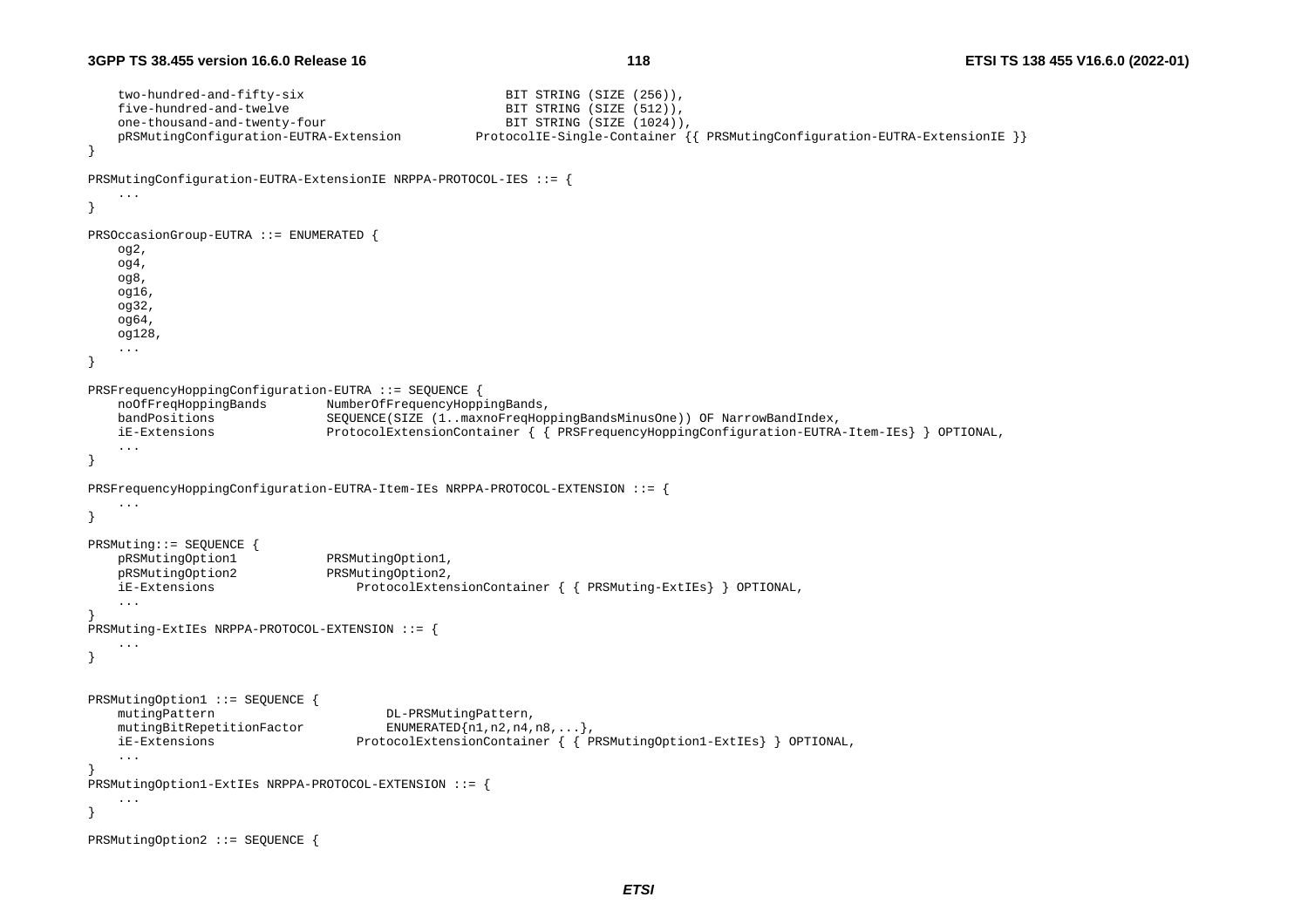```
mutingPattern DL-PRSMutingPattern,
    iE-Extensions ProtocolExtensionContainer { { PRSMutingOption2-ExtIEs} } OPTIONAL, 
     ... } 
PRSMutingOption2-ExtIEs NRPPA-PROTOCOL-EXTENSION ::= { 
    ... } 
PRSResource-List::= SEQUENCE (SIZE (1..maxnoofPRSresource)) OF PRSResource-Item 
PRSResource-Item ::= SEQUENCE { 
    pRSResourceID PRS-Resource-ID, 
   sequenceID INTEGER(0..4095),
    rEOffset INTEGER(0..11,...), 
    resourceSlotOffset INTEGER(0..511), 
    resourceSymbolOffset INTEGER(0..12), 
    qCLInfo PRSResource-QCLInfo OPTIONAL, 
    iE-Extensions ProtocolExtensionContainer { { PRSResource-Item-ExtIEs} } OPTIONAL, 
    ... } 
PRSResource-Item-ExtIEs NRPPA-PROTOCOL-EXTENSION ::= { 
     ... } 
PRSResource-QCLInfo ::= CHOICE { 
    qCLSourceSSB PRSResource-QCLSourceSSB, 
    qCLSourcePRS PRSResource-QCLSourcePRS, 
    choice-Extension ProtocolIE-Single-Container {{ PRSResource-QCLInfo-ExtIEs }} 
} 
PRSResource-QCLInfo-ExtIEs NRPPA-PROTOCOL-IES ::= { 
    ... } 
PRSResource-QCLSourceSSB ::= SEQUENCE
   pCI-NR INTEGER(0..1007),
    sSB-Index SSB-Index OPTIONAL, 
    iE-Extensions ProtocolExtensionContainer { { PRSResource-QCLSourceSSB-ExtIEs} } OPTIONAL, 
     ... } 
PRSResource-QCLSourceSSB-ExtIEs NRPPA-PROTOCOL-EXTENSION ::= { 
     ... } 
PRSResource-QCLSourcePRS ::= SEQUENCE { 
    qCLSourcePRSResourceSetID PRS-Resource-Set-ID, 
    qCLSourcePRSResourceID PRS-Resource-ID OPTIONAL, 
    iE-Extensions ProtocolExtensionContainer { { PRSResource-QCLSourcePRS-ExtIEs} } OPTIONAL, 
     ... } 
PRSResource-QCLSourcePRS-ExtIEs NRPPA-PROTOCOL-EXTENSION ::= { 
    ... }
```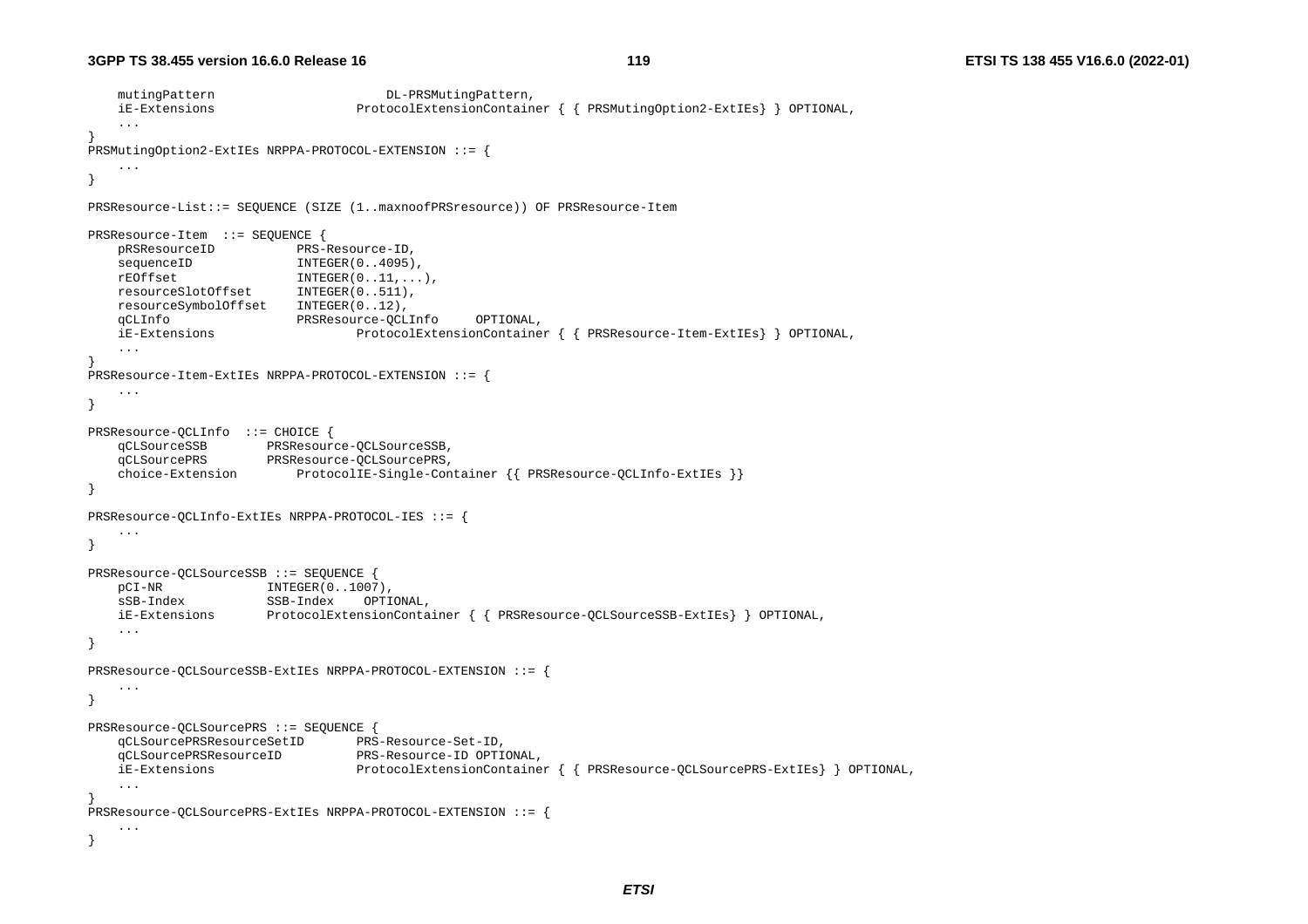PRSResourceSet-List ::= SEQUENCE (SIZE (1..maxnoofPRSresourceSet)) OF PRSResourceSet-Item

```
PRSResourceSet-Item ::= SEQUENCE { 
    pRSResourceSetID PRS-Resource-Set-ID, 
   subcarrierSpacing ENUMERATED{kHz15, kHz30, kHz60, kHz120, ...},
   pRSbandwidth INTEGER(1..63),
   startPRB INTEGER(0..2176)
    pointA INTEGER (0..3279165), 
   combSize ENUMERATED{n2, n4, n6, n12, ...},
   cPType ENUMERATED{normal, extended, ...},
    resourceSetPeriodicity ENUMERATED{n4,n5,n8,n10,n16,n20,n32,n40,n64,n80,n160,n320,n640,n1280,n2560,n5120,n10240,n20480,n40960, 
n81920,...}, 
    resourceSetSlotOffset INTEGER(0..81919,...), 
    resourceRepetitionFactor ENUMERATED{rf1,rf2,rf4,rf6,rf8,rf16,rf32,...}, 
   resourceTimeGap ENUMERATED\{tg1, tg2, tg4, tg8, tg16, tg32, ...\} resourceNumberofSymbols ENUMERATED{n2,n4,n6,n12,...}, 
    pRSMuting PRSMuting OPTIONAL, 
    pRSResourceTransmitPower INTEGER(-60..50), 
    pRSResource-List PRSResource-List, 
    iE-Extensions ProtocolExtensionContainer { { PRSResourceSet-Item-ExtIEs} } OPTIONAL, 
    ... } 
PRSResourceSet-Item-ExtIEs NRPPA-PROTOCOL-EXTENSION ::= { 
    ... } 
PRS-Resource-ID ::= INTEGER (0..63) 
PRS-Resource-Set-ID ::= INTEGER(0..7) 
PRS-ID ::= INTEGR(0.1255)-- 0-- RReferenceSignal ::= CHOICE { 
    nZP-CSI-RS NZP-CSI-RS-ResourceID, 
SSB, SSB, SSB, SSB, SSB, SSB, SSB, SSB, SSB, SSB, SSB, SSB, SSB, SSB, SSB, SSB, SSB, SSB, SSB, SSB, SSB, SSB, SSB, SSB, SSB, SSB, SSB, SSB, SSB, SSB, SSB, SSB, SSB, SSB, SSB, SSB, SSB,
   sRS SRSResourceID,
   positioningSRS SRSPosResourceID,
    dL-PRS DL-PRS, 
    choice-Extension ProtocolIE-Single-Container {{ReferenceSignal-ExtensionIE }} 
} 
ReferenceSignal-ExtensionIE NRPPA-PROTOCOL-IES ::= { 
    ...
```
}

*ETSI*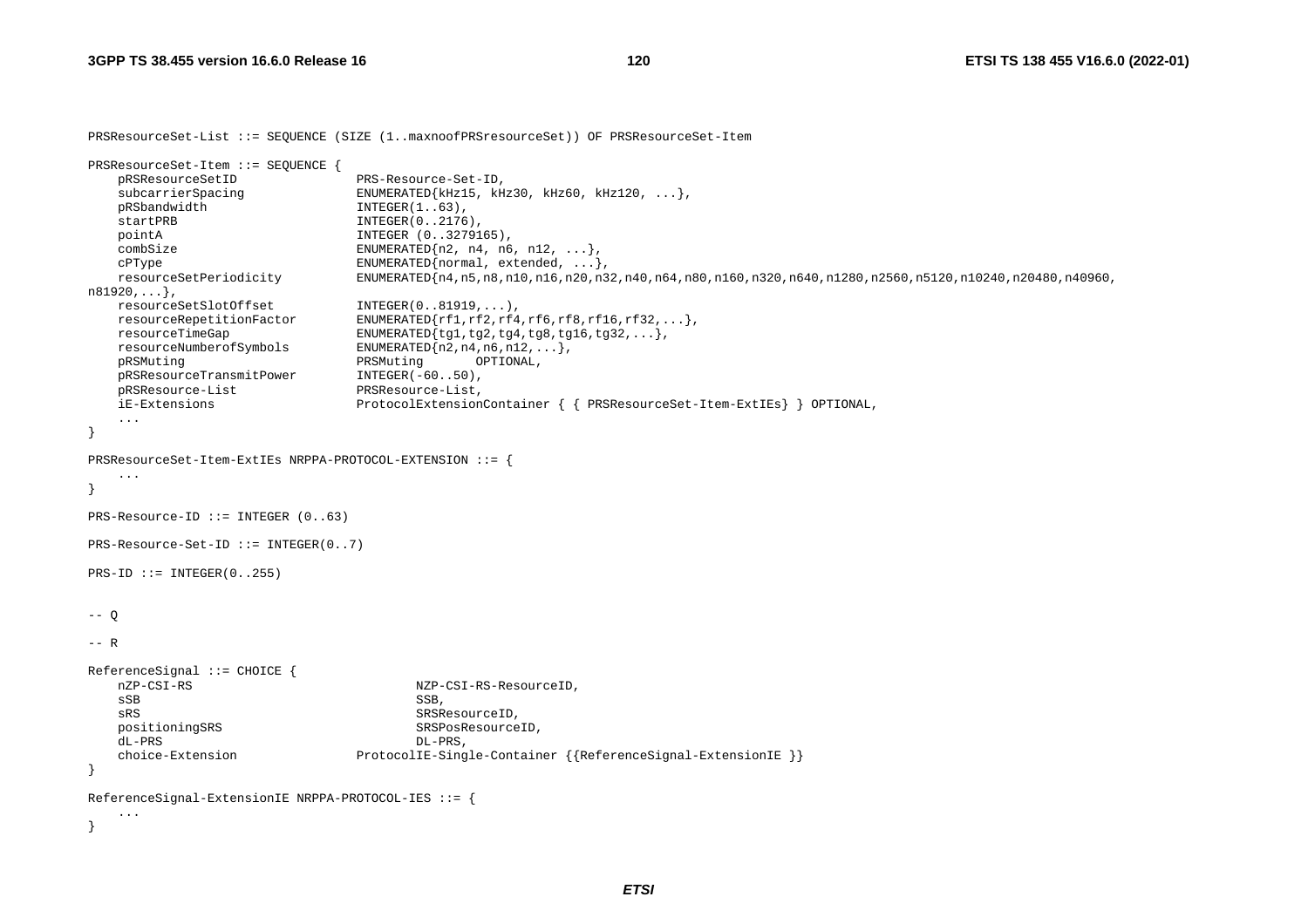```
ReferencePoint ::= CHOICE { 
    relativeCoordinateID CoordinateID, 
    referencePointCoordinate NG-RANAccessPointPosition, 
    referencePointCoordinateHA NGRANHighAccuracyAccessPointPosition, 
    choice-Extension ProtocolIE-Single-Container { { ReferencePoint-ExtIEs} } 
} 
ReferencePoint-ExtIEs NRPPA-PROTOCOL-IES ::= { 
    ... } 
CoordinateID  ::= INTEGER (0..511, ...)RelativeGeodeticLocation ::= SEQUENCE { 
   milli-Arc-SecondUnits ENUMERATED {zerodot03, zerodot3, three, ...}, heightUnits ENUMERATED {mm, cm, m, ...},
   deltaLatitude INTEGER (-1024.. 1023),
   deltaLongitude INTEGER (-1024.. 1023),
   deltaHeight INTEGER (-1024.. 1023),
    locationUncertainty LocationUncertainty, 
    iE-extensions ProtocolExtensionContainer {{RelativeGeodeticLocation-ExtIEs }} OPTIONAL, 
    ... } 
RelativeGeodeticLocation-ExtIEs NRPPA-PROTOCOL-EXTENSION ::= { 
    ... } 
RelativeCartesianLocation ::= SEQUENCE { 
   xYZunit ENUMERATED {mm, cm, dm, ...},
    xvalue INTEGER (-65536..65535), 
    yvalue INTEGER (-65536..65535), 
   zvalue INTEGER (-32768..32767),
    locationUncertainty LocationUncertainty, 
    iE-Extensions ProtocolExtensionContainer { { RelativeCartesianLocation-ExtIEs} } OPTIONAL, 
    ... } 
RelativeCartesianLocation-ExtIEs NRPPA-PROTOCOL-EXTENSION ::= { 
    ... } 
RelativePathDelay ::= CHOICE { 
    k0 INTEGER(0..16351), 
    k1 INTEGER(0..8176), 
    k2 INTEGER(0..4088), 
    k3 INTEGER(0..2044), 
    k4 INTEGER(0..1022), 
    k5 INTEGER(0..511), 
   choice-Extension ProtocolIE-Single-Container { { RelativePathDelay-ExtIEs}
} 
RelativePathDelay-ExtIEs NRPPA-PROTOCOL-IES ::= { 
    ... }
```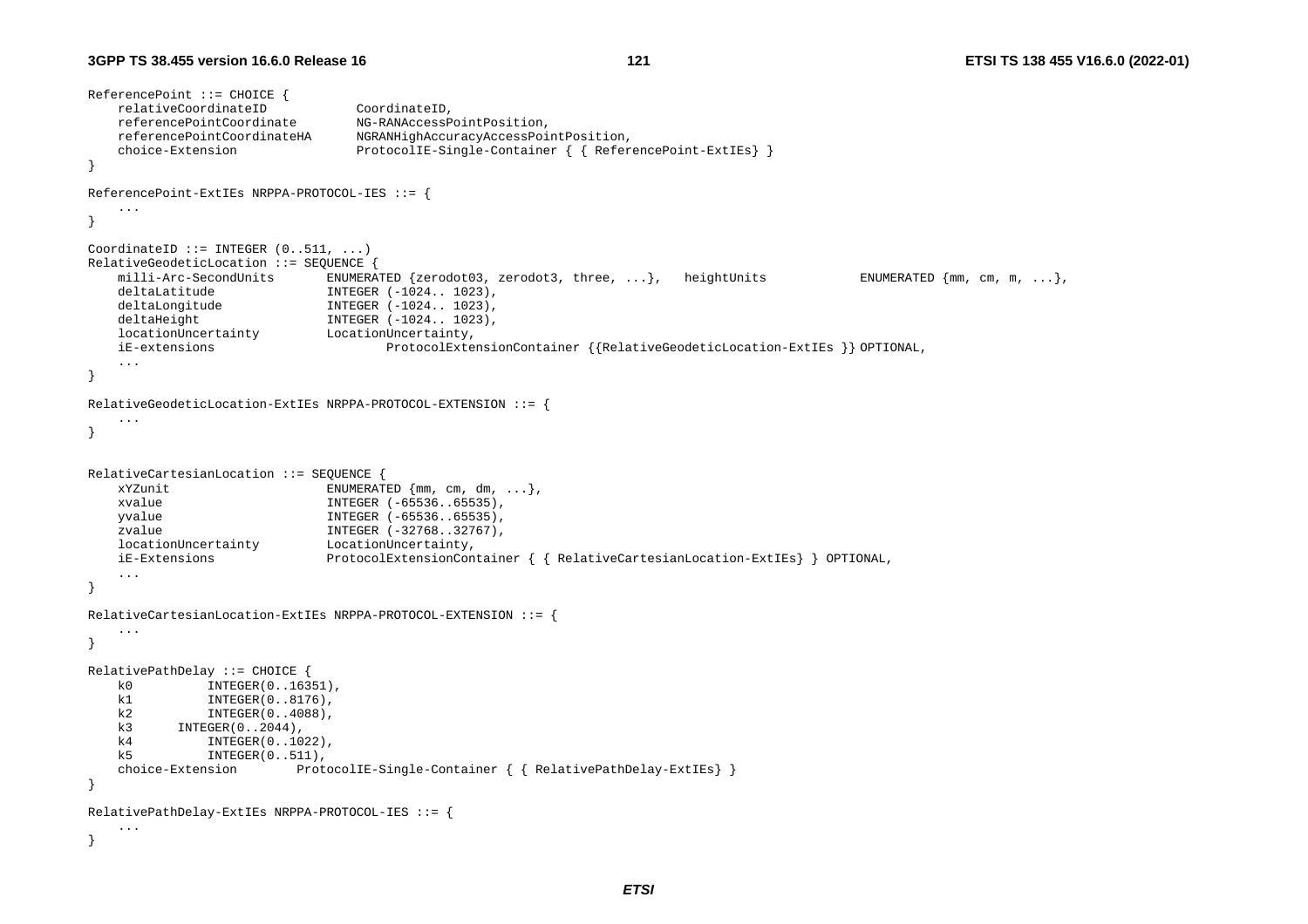```
ReportCharacteristics ::= ENUMERATED { 
    onDemand, 
    periodic, 
     ... } 
RequestedSRSTransmissionCharacteristics ::= SEQUENCE { 
    numberOfTransmissions INTEGER (0..500,...) OPTIONAL, 
-- The IE shall be present if the Resource Type IE is set to "periodic" -- 
    resourceType ENUMERATED {periodic, semi-persistent, aperiodic, ...}, 
   bandwidth BandwidthSRS,
    listOfSRSResourceSet SEQUENCE (SIZE (1.. maxnoSRS-ResourceSets)) OF SRSResourceSet-Item OPTIONAL, 
    sSBInformation SSBInfo OPTIONAL, 
    iE-Extensions ProtocolExtensionContainer { { RequestedSRSTransmissionCharacteristics-ExtIEs} } OPTIONAL, 
     ... } 
RequestedSRSTransmissionCharacteristics-ExtIEs NRPPA-PROTOCOL-EXTENSION ::= { 
     { ID id-SrsFrequency CRITICALITY ignore EXTENSION SrsFrequency PRESENCE optional }, 
     ... } 
SRSResourceSet-Item ::= SEQUENCE { 
    numberOfSRSResourcePerSet INTEGER (1..16, ...) OPTIONAL, 
    periodicityList PeriodicityList OPTIONAL, 
    spatialRelationInformation SpatialRelationInfo OPTIONAL, 
    pathlossReferenceInformation PathlossReferenceInformation OPTIONAL, 
    iE-Extensions ProtocolExtensionContainer { { SRSResourceSet-Item-ExtIEs} } OPTIONAL, 
     ... } 
SRSResourceSet-Item-ExtIEs NRPPA-PROTOCOL-EXTENSION ::= { 
     { ID id-SRSSpatialRelationPerSRSResource CRITICALITY ignore EXTENSION SpatialRelationPerSRSResource PRESENCE optional}, 
     ... } 
ResourceSetType ::= CHOICE { 
    periodic ResourceSetTypePeriodic, 
    semi-persistent ResourceSetTypeSemi-persistent, 
   aperiodic ResourceSetTypeAperiodic,
   choice-extension ProtocolIE-Single-Container {{ ResourceSetType-ExtIEs }}
} 
ResourceSetType-ExtIEs NRPPA-PROTOCOL-IES ::= { 
     ... } 
ResourceSetTypePeriodic ::= SEQUENCE { 
periodicSet ENUMERATED{true, ...},
    iE-Extensions ProtocolExtensionContainer { { ResourceSetTypePeriodic-ExtIEs} } OPTIONAL, 
     ... }
```
*ETSI*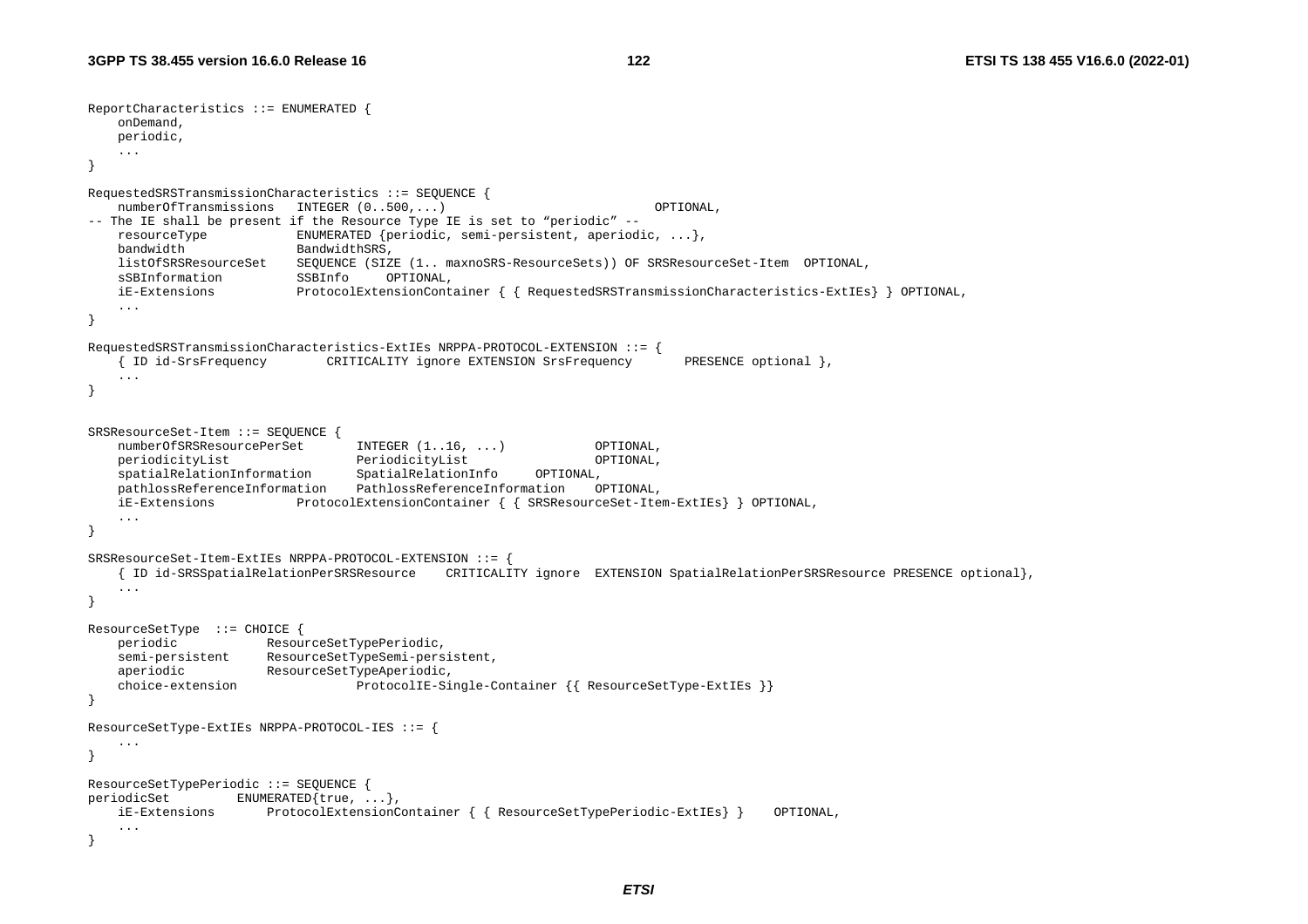```
ResourceSetTypePeriodic-ExtIEs NRPPA-PROTOCOL-EXTENSION ::= { 
     ... } 
ResourceSetTypeSemi-persistent ::= SEQUENCE { 
semi-persistentSet ENUMERATED{true, ...},
    iE-Extensions ProtocolExtensionContainer { { ResourceSetTypeSemi-persistent-ExtIEs} } OPTIONAL, 
     ... } 
ResourceSetTypeSemi-persistent-ExtIEs NRPPA-PROTOCOL-EXTENSION ::= { 
    ... } 
ResourceSetTypeAperiodic ::= SEQUENCE { 
   sRSResourceTrigger INTEGER(1..3),
   slotoffset INTEGER(0..32),
    iE-Extensions ProtocolExtensionContainer { { ResourceSetTypeAperiodic-ExtIEs} } OPTIONAL, 
    ... } 
ResourceSetTypeAperiodic-ExtIEs NRPPA-PROTOCOL-EXTENSION ::= { 
     ... } 
ResourceType ::= CHOICE { 
   periodic ResourceTypePeriodic,
    semi-persistent ResourceTypeSemi-persistent, 
   aperiodic ResourceTypeAperiodic,
    choice-extension ProtocolIE-Single-Container {{ ResourceType-ExtIEs }} 
} 
ResourceType-ExtIEs NRPPA-PROTOCOL-IES ::= { 
     ... } 
ResourceTypePeriodic ::= SEQUENCE { 
    periodicity ENUMERATED{slot1, slot2, slot4, slot5, slot8, slot10, slot16, slot20, slot32, slot40, slot64, slot80, slot160, 
slot320, slot640, slot1280, slot2560, \ldots offset INTEGER(0..2559, ...), 
    iE-Extensions ProtocolExtensionContainer { { ResourceTypePeriodic-ExtIEs} } OPTIONAL, 
     ... } 
ResourceTypePeriodic-ExtIEs NRPPA-PROTOCOL-EXTENSION ::= { 
     ... } 
ResourceTypeSemi-persistent ::= SEQUENCE { 
    periodicity ENUMERATED{slot1, slot2, slot4, slot5, slot8, slot10, slot16, slot20, slot32, slot40, slot64, slot80, slot160, slot320, 
slot640, slot1280, slot2560, ... offset INTEGER(0..2559, ...),
```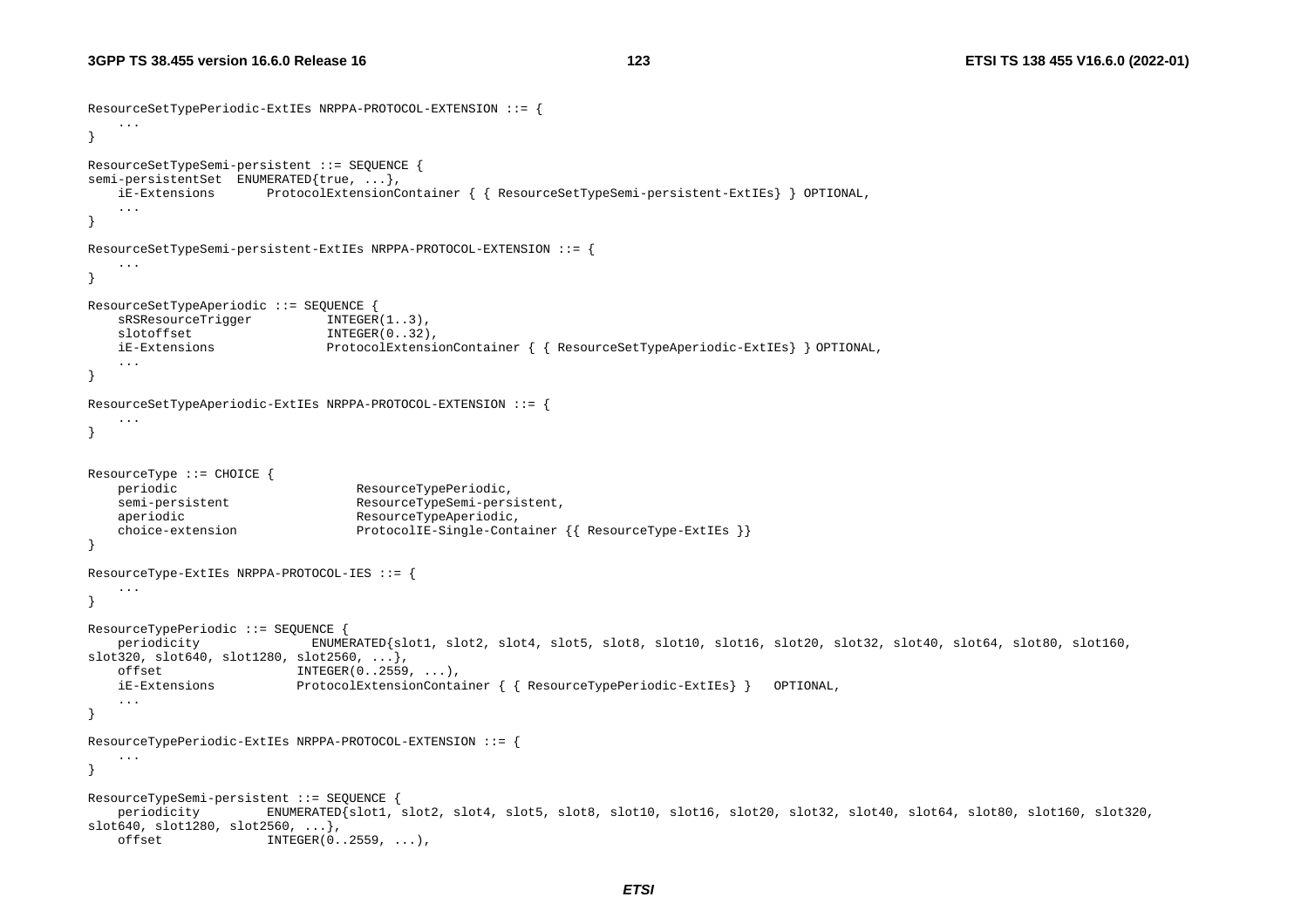```
 iE-Extensions ProtocolExtensionContainer { { ResourceTypeSemi-persistent-ExtIEs} } OPTIONAL, 
     ... } 
ResourceTypeSemi-persistent-ExtIEs NRPPA-PROTOCOL-EXTENSION ::= { 
     ... } 
ResourceTypeAperiodic ::= SEQUENCE { 
aperiodicResourceType ENUMERATED{true, ...},
    iE-Extensions ProtocolExtensionContainer { { ResourceTypeAperiodic-ExtIEs} } OPTIONAL, 
 ... 
} 
ResourceTypeAperiodic-ExtIEs NRPPA-PROTOCOL-EXTENSION ::= { 
 ... } 
ResourceTypePos ::= CHOICE { 
    periodic ResourceTypePeriodicPos, 
     semi-persistent ResourceTypeSemi-persistentPos, 
   aperiodic ResourceTypeAperiodicPos,
     choice-extension ProtocolIE-Single-Container {{ ResourceTypePos-ExtIEs }} 
} 
ResourceTypePos-ExtIEs NRPPA-PROTOCOL-IES ::= { 
     ... } 
ResourceTypePeriodicPos ::= SEQUENCE { 
periodicity ENUMERATED{slot1, slot2, slot4, slot5, slot8, slot10, slot16, slot20, slot32, slot40, slot64, slot80, slot160, slot320, slot640, 
slot1280, slot2560, slot5120, slot10240, slot40960, slot81920, ...offset INTEGER(0..81919, ...), 
    iE-Extensions ProtocolExtensionContainer { { ResourceTypePeriodicPos-ExtIEs} } OPTIONAL, 
     ... } 
ResourceTypePeriodicPos-ExtIEs NRPPA-PROTOCOL-EXTENSION ::= { 
     ... } 
ResourceTypeSemi-persistentPos ::= SEQUENCE { 
periodicity ENUMERATED{slot1, slot2, slot4, slot5, slot8, slot10, slot16, slot20, slot32, slot40, slot64, slot80, slot160, slot320, slot640, 
slot1280, slot2560, slot5120, slot10240, slot40960, slot81920, ...offset INTEGER(0..81919, ...), 
    iE-Extensions ProtocolExtensionContainer { { ResourceTypeSemi-persistentPos-ExtIEs} } OPTIONAL, 
     ... } 
ResourceTypeSemi-persistentPos-ExtIEs NRPPA-PROTOCOL-EXTENSION ::= { 
     ... }
```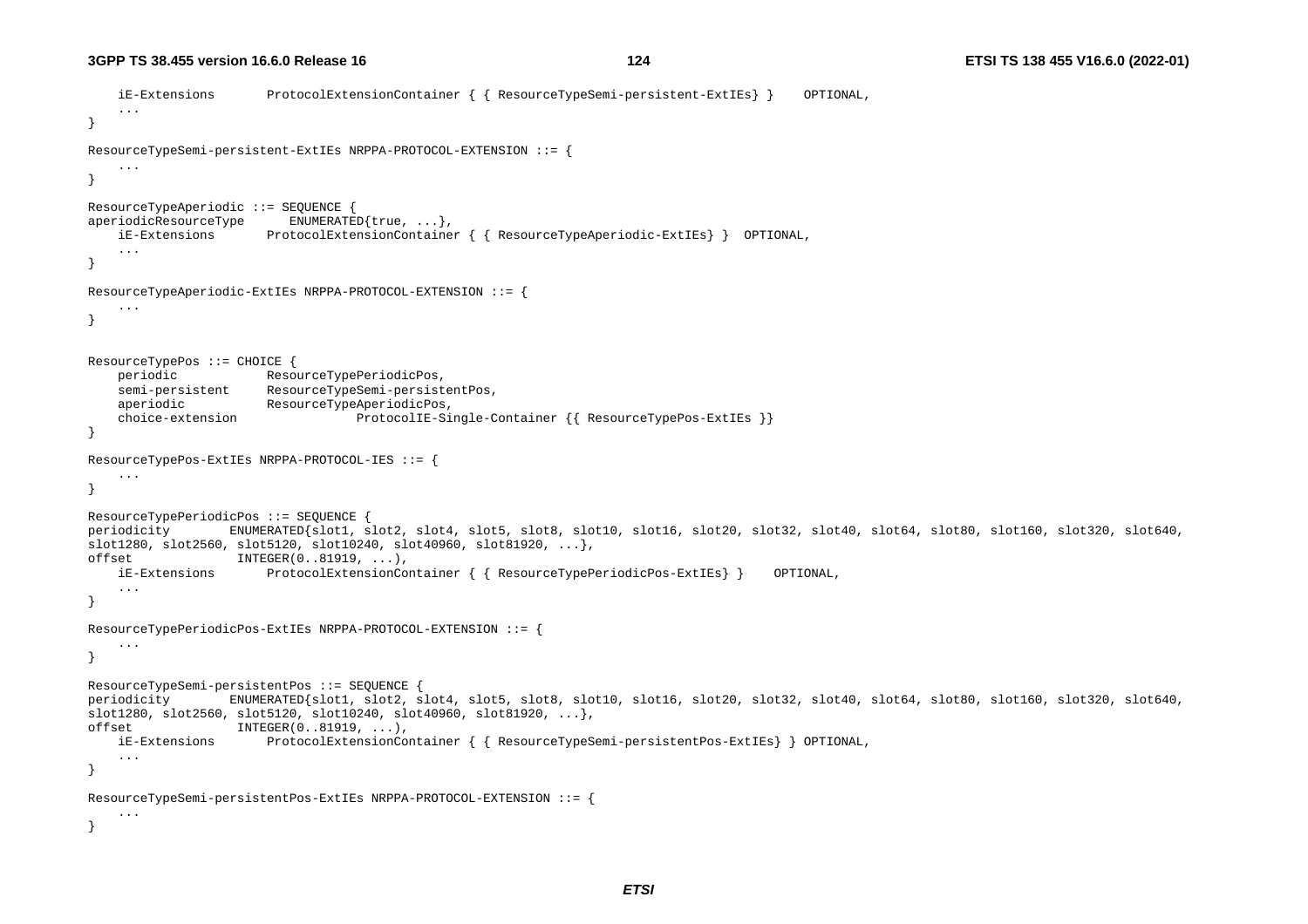```
ResourceTypeAperiodicPos ::= SEQUENCE { 
slotOffset INTEGER (0..32),
    iE-Extensions ProtocolExtensionContainer { { ResourceTypeAperiodicPos-ExtIEs} } OPTIONAL, 
    ... } 
ResourceTypeAperiodicPos-ExtIEs NRPPA-PROTOCOL-EXTENSION ::= { 
    ... } 
ResultCSI-RSRP ::= SEQUENCE (SIZE (1.. maxCellReportNR)) OF ResultCSI-RSRP-Item 
ResultCSI-RSRP-Item ::= SEQUENCE { 
    nR-PCI NR-PCI, 
   nR-ARFCN NR-ARFCN.
 cGI-NR CGI-NR OPTIONAL, 
    valueCSI-RSRP-Cell ValueRSRP-NR OPTIONAL, 
    cSI-RSRP-PerCSI-RS ResultCSI-RSRP-PerCSI-RS OPTIONAL, 
    iE-Extensions ProtocolExtensionContainer { { ResultCSI-RSRP-Item-ExtIEs} } OPTIONAL, 
    ... } 
ResultCSI-RSRP-Item-ExtIEs NRPPA-PROTOCOL-EXTENSION ::= { 
    ... } 
ResultCSI-RSRP-PerCSI-RS ::= SEQUENCE (SIZE (1.. maxIndexesReport)) OF ResultCSI-RSRP-PerCSI-RS-Item 
ResultCSI-RSRP-PerCSI-RS-Item ::= SEQUENCE { 
    cSI-RS-Index INTEGER (0..95), 
    valueCSI-RSRP ValueRSRP-NR, 
    iE-Extensions ProtocolExtensionContainer { { ResultCSI-RSRP-PerCSI-RS-Item-ExtIEs} } OPTIONAL, 
    ... } 
ResultCSI-RSRP-PerCSI-RS-Item-ExtIEs NRPPA-PROTOCOL-EXTENSION ::= { 
    ... } 
ResultCSI-RSRQ ::= SEQUENCE (SIZE (1.. maxCellReportNR)) OF ResultCSI-RSRQ-Item 
ResultCSI-RSRQ-Item ::= SEQUENCE { 
    nR-PCI NR-PCI, 
   nR-ARFCN NR-ARFCN,
 cGI-NR CGI-NR OPTIONAL, 
    valueCSI-RSRQ-Cell ValueRSRQ-NR OPTIONAL, 
    cSI-RSRQ-PerCSI-RS ResultCSI-RSRQ-PerCSI-RS OPTIONAL, 
    iE-Extensions ProtocolExtensionContainer { { ResultCSI-RSRQ-Item-ExtIEs} } OPTIONAL, 
    ... } 
ResultCSI-RSRQ-Item-ExtIEs NRPPA-PROTOCOL-EXTENSION ::= { 
    ... }
```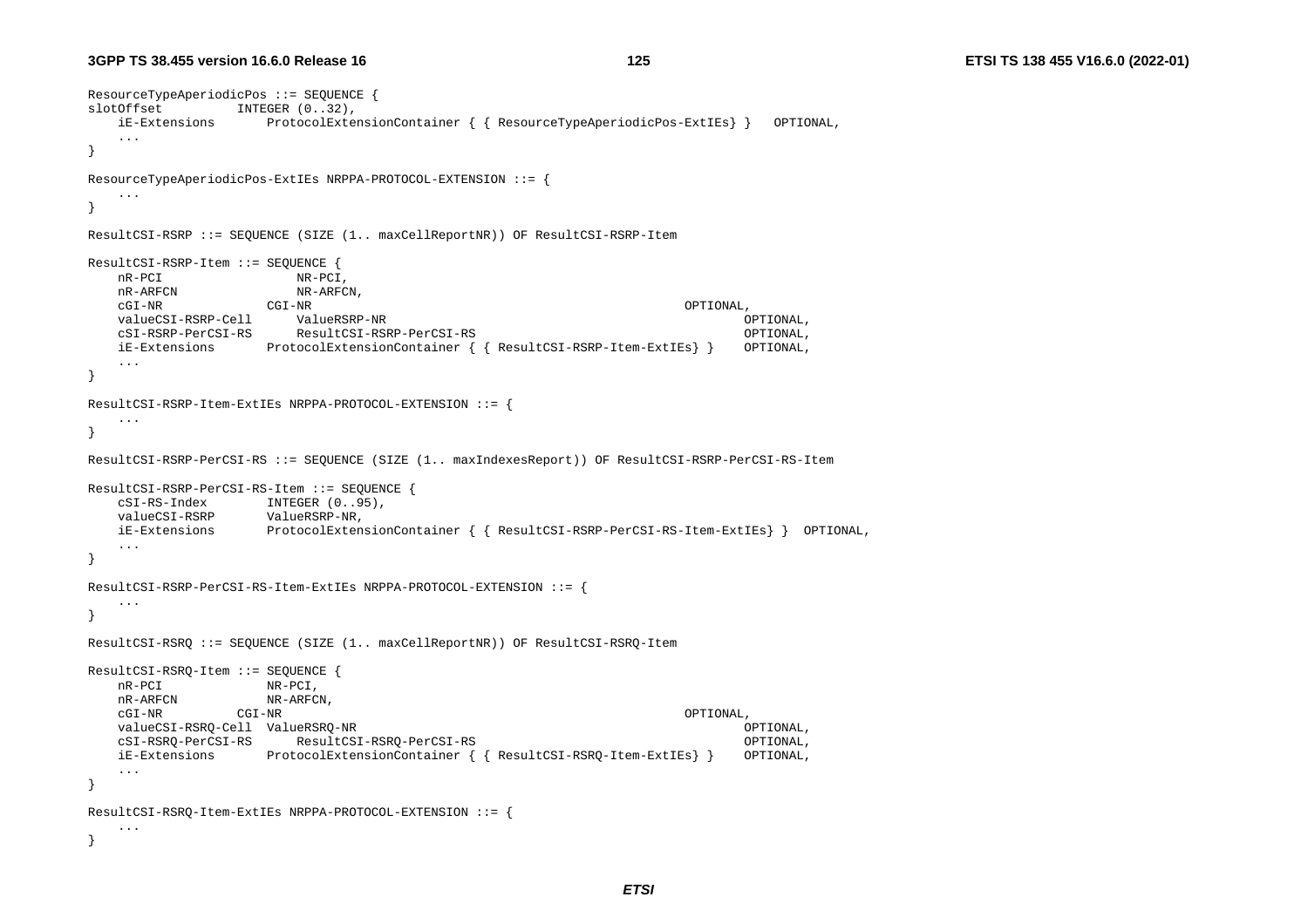ResultCSI-RSRQ-PerCSI-RS ::= SEQUENCE (SIZE (1.. maxIndexesReport)) OF ResultCSI-RSRQ-PerCSI-RS-Item ResultCSI-RSRQ-PerCSI-RS-Item ::= SEQUENCE { cSI-RS-Index INTEGER (0..95), valueCSI-RSRQ ValueRSRQ-NR, iE-Extensions ProtocolExtensionContainer { { ResultCSI-RSRQ-PerCSI-RS-Item-ExtIEs} } OPTIONAL, ... } ResultCSI-RSRQ-PerCSI-RS-Item-ExtIEs NRPPA-PROTOCOL-EXTENSION ::= { ... } ResultEUTRA ::= SEQUENCE (SIZE (1.. maxEUTRAMeas)) OF ResultEUTRA-Item ResultEUTRA-Item ::= SEQUENCE { pCI-EUTRA PCI-EUTRA, eARFCN EARFCN, valueRSRP-EUTRA ValueRSRP-EUTRA OPTIONAL, valueRSRQ-EUTRA ValueRSRQ-EUTRA OPTIONAL, cGI-EUTRA CGI-EUTRA OPTIONAL, iE-Extensions ProtocolExtensionContainer { { ResultEUTRA-Item-ExtIEs} } OPTIONAL, ... } ResultEUTRA-Item-ExtIEs NRPPA-PROTOCOL-EXTENSION ::= { ... } ResultRSRP-EUTRA ::= SEQUENCE (SIZE (1.. maxCellReport)) OF ResultRSRP-EUTRA-Item ResultRSRP-EUTRA-Item ::= SEQUENCE { pCI-EUTRA PCI-EUTRA, eARFCN EARFCN, cGI-EUTRA CGI-EUTRA OPTIONAL, valueRSRP-EUTRA ValueRSRP-EUTRA, iE-Extensions ProtocolExtensionContainer { { ResultRSRP-EUTRA-Item-ExtIEs} } OPTIONAL, ... } ResultRSRP-EUTRA-Item-ExtIEs NRPPA-PROTOCOL-EXTENSION ::= { ... } ResultRSRQ-EUTRA ::= SEQUENCE (SIZE (1.. maxCellReport)) OF ResultRSRQ-EUTRA-Item ResultRSRQ-EUTRA-Item ::= SEQUENCE { pCI-EUTRA PCI-EUTRA, eARFCN EARFCN, cGI-UTRA CGI-EUTRA OPTIONAL, valueRSRQ-EUTRA ValueRSRQ-EUTRA, iE-Extensions ProtocolExtensionContainer { { ResultRSRQ-EUTRA-Item-ExtIEs} } OPTIONAL,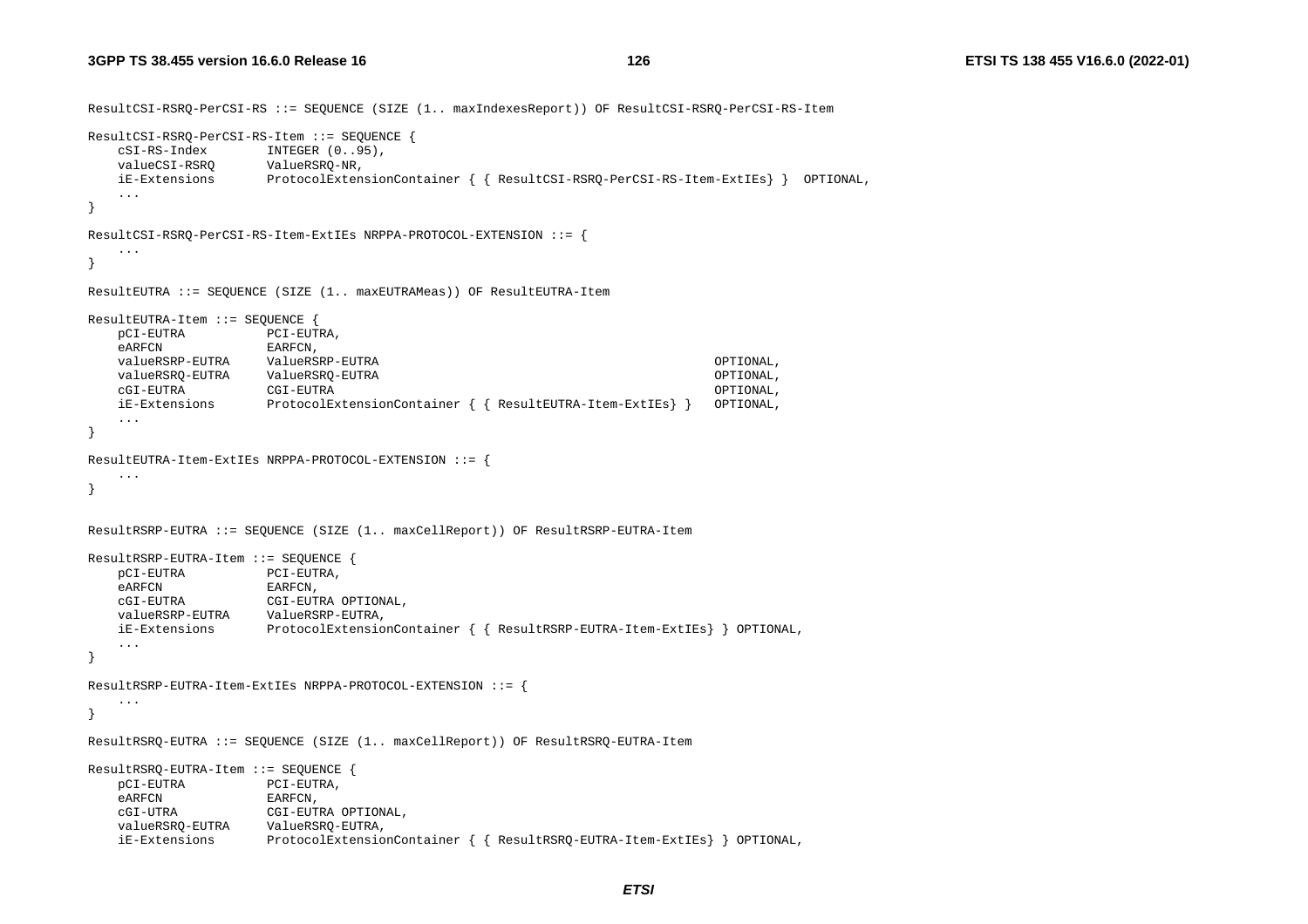```
 ... } 
ResultRSRQ-EUTRA-Item-ExtIEs NRPPA-PROTOCOL-EXTENSION ::= { 
    ... } 
ResultSS-RSRP ::= SEQUENCE (SIZE (1.. maxCellReportNR)) OF ResultSS-RSRP-Item 
ResultSS-RSRP-Item ::= SEQUENCE { 
    nR-PCI NR-PCI, 
 nR-ARFCN NR-ARFCN, 
 cGI-NR CGI-NR OPTIONAL, 
    valueSS-RSRP-Cell ValueRSRP-NR OPTIONAL, 
    sS-RSRP-PerSSB ResultSS-RSRP-PerSSB OPTIONAL, 
    iE-Extensions ProtocolExtensionContainer { { ResultSS-RSRP-Item-ExtIEs} } OPTIONAL, 
    ... } 
ResultSS-RSRP-Item-ExtIEs NRPPA-PROTOCOL-EXTENSION ::= { 
    ... } 
ResultSS-RSRP-PerSSB ::= SEQUENCE (SIZE (1.. maxIndexesReport)) OF ResultSS-RSRP-PerSSB-Item 
ResultSS-RSRP-PerSSB-Item ::= SEQUENCE { 
   sSB-Index SSB-Index,
    valueSS-RSRP ValueRSRP-NR, 
    iE-Extensions ProtocolExtensionContainer { { ResultSS-RSRP-PerSSB-Item-ExtIEs} } OPTIONAL, 
    ... } 
ResultSS-RSRP-PerSSB-Item-ExtIEs NRPPA-PROTOCOL-EXTENSION ::= { 
    ... } 
ResultSS-RSRQ ::= SEQUENCE (SIZE (1.. maxCellReportNR)) OF ResultSS-RSRQ-Item 
ResultSS-RSRQ-Item ::= SEQUENCE { 
    nR-PCI NR-PCI, 
   n<br>R-ARFCN NR-ARFCN,
    cGI-NR CGI-NR OPTIONAL, 
    valueSS-RSRQ-Cell ValueRSRQ-NR OPTIONAL, 
    sS-RSRQ-PerSSB ResultSS-RSRQ-PerSSB OPTIONAL, 
    iE-Extensions ProtocolExtensionContainer { { ResultSS-RSRQ-Item-ExtIEs} } OPTIONAL, 
    ... } 
ResultSS-RSRQ-Item-ExtIEs NRPPA-PROTOCOL-EXTENSION ::= { 
    ... } 
ResultSS-RSRQ-PerSSB ::= SEQUENCE (SIZE (1.. maxIndexesReport)) OF ResultSS-RSRQ-PerSSB-Item
```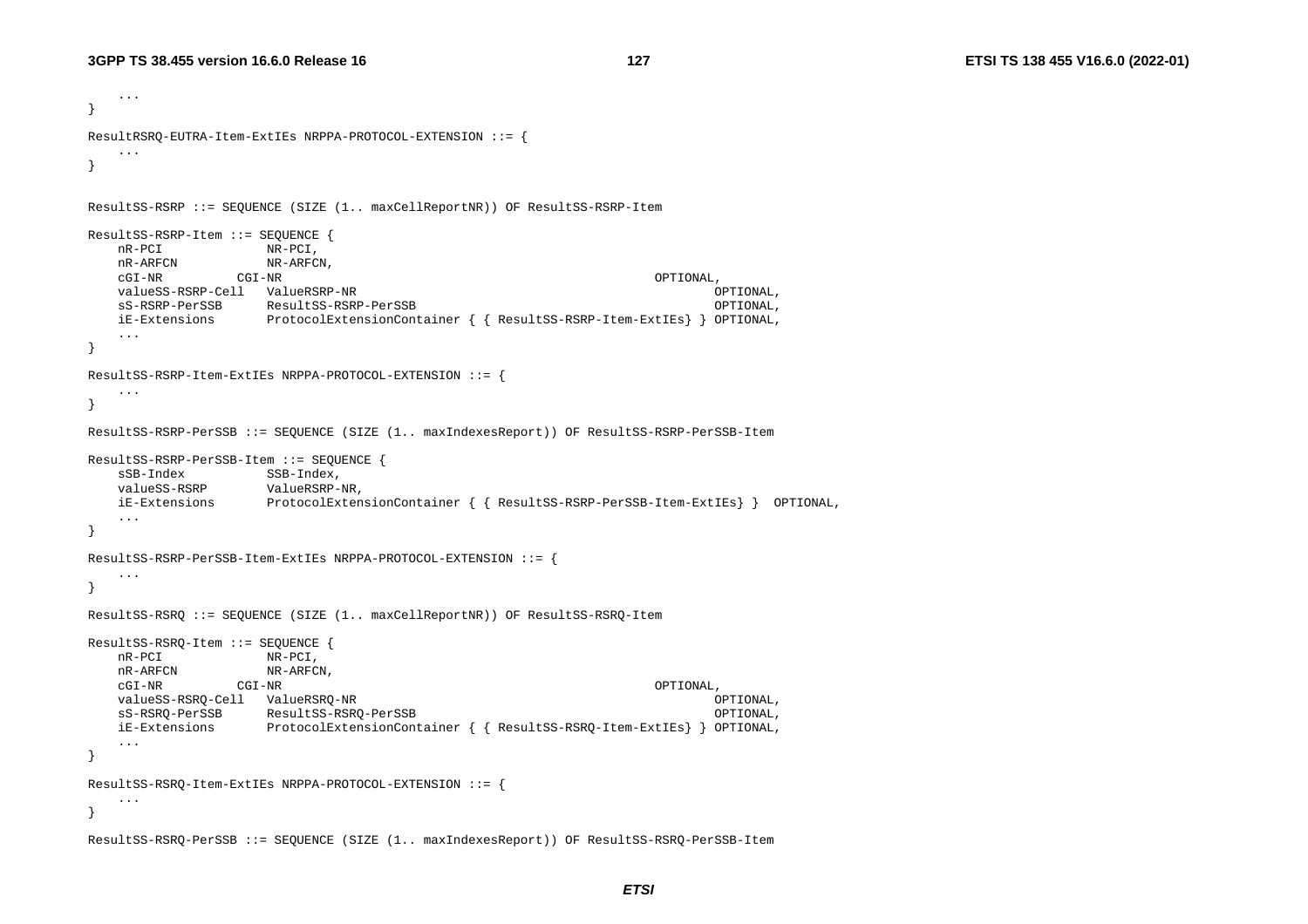```
ResultSS-RSRQ-PerSSB-Item ::= SEQUENCE { 
    sSB-Index SSB-Index, 
    valueSS-RSRQ ValueRSRQ-NR, 
    iE-Extensions ProtocolExtensionContainer { { ResultSS-RSRQ-PerSSB-Item-ExtIEs} } OPTIONAL, 
    ... } 
ResultSS-RSRQ-PerSSB-Item-ExtIEs NRPPA-PROTOCOL-EXTENSION ::= { 
    ... } 
ResultGERAN ::= SEQUENCE (SIZE (1.. maxGERANMeas)) OF ResultGERAN-Item 
ResultGERAN-Item ::= SEQUENCE { 
    bCCH BCCH, 
    physCellIDGERAN PhysCellIDGERAN, 
    rSSI RSSI, 
    iE-Extensions ProtocolExtensionContainer { { ResultGERAN-Item-ExtIEs} } OPTIONAL, 
    ... } 
ResultGERAN-Item-ExtIEs NRPPA-PROTOCOL-EXTENSION ::= { 
    ... } 
ResultNR ::= SEQUENCE (SIZE (1.. maxNRMeas)) OF ResultNR-Item 
ResultNR-Item ::= SEQUENCE { 
    nR-PCI NR-PCI, 
   nR-ARFCN NR-ARFCN,
    valueSS-RSRP-Cell ValueRSRP-NR OPTIONAL, 
    valueSS-RSRQ-Cell ValueRSRQ-NR OPTIONAL, 
    sS-RSRP-PerSSB ResultSS-RSRP-PerSSB OPTIONAL, 
    sS-RSRQ-PerSSB ResultSS-RSRQ-PerSSB OPTIONAL, 
 cGI-NR CGI-NR OPTIONAL, 
    iE-Extensions ProtocolExtensionContainer { { ResultNR-Item-ExtIEs} } OPTIONAL, 
    ... } 
ResultNR-Item-ExtIEs NRPPA-PROTOCOL-EXTENSION ::= { 
    ... } 
ResultUTRAN ::= SEQUENCE (SIZE (1.. maxUTRANMeas)) OF ResultUTRAN-Item 
ResultUTRAN-Item ::= SEQUENCE { 
   uARFCN UARFCN,
    physCellIDUTRAN CHOICE { 
       physCellIDUTRA-FDD PhysCellIDUTRA-FDD, 
       physCellIDUTRA-TDD PhysCellIDUTRA-TDD
```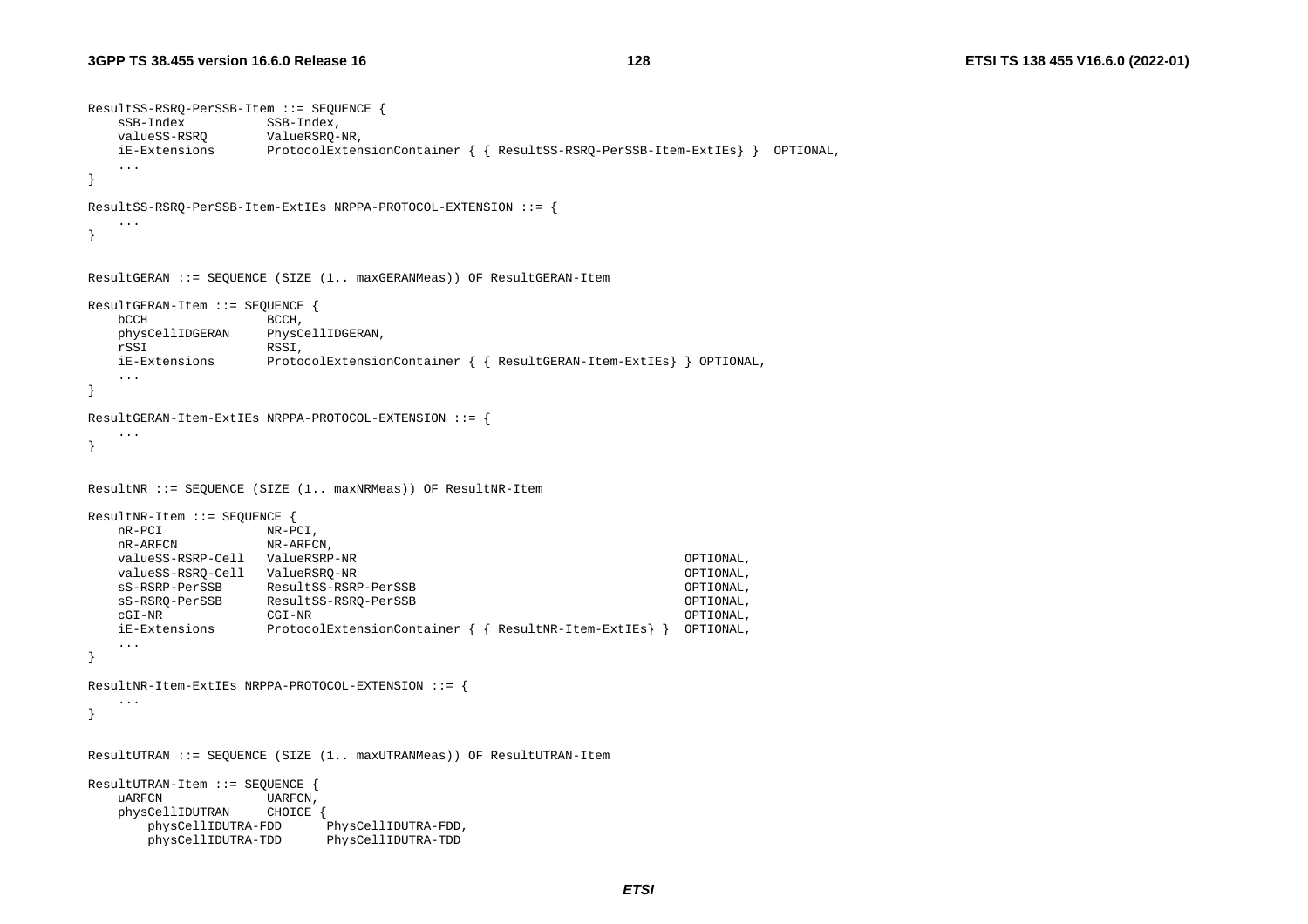```
 }, 
    uTRA-RSCP UTRA-RSCP OPTIONAL, 
   uTRA-ECNO UTRA-ECNO OPTIONAL.
    iE-Extensions ProtocolExtensionContainer { { ResultUTRAN-Item-ExtIEs} } OPTIONAL, 
    ... } 
ResultUTRAN-Item-ExtIEs NRPPA-PROTOCOL-EXTENSION ::= { 
    ... } 
RSSI := INTEGER (0..63, ...)-- S
SCS-SpecificCarrier ::= SEQUENCE { 
   offsetToCarrier INTEGER (0..2199, ...)subcarrierSpacing ENUMERATED {kHz15, kHz30, kHz60, kHz120,...}
    carrierBandwidth INTEGER (1..275,...), 
iE-Extensions ProtocolExtensionContainer { { SCS-SpecificCarrier-ExtIEs } } OPTIONAL, 
 ... 
} 
SCS-SpecificCarrier-ExtIEs NRPPA-PROTOCOL-EXTENSION ::= { 
    ... } 
Search-window-information ::= SEQUENCE { 
   expectedPropagationDelay INTEGER (-3841..3841,...),
   delayUncertainty INTEGER (1..246,...), iE-Extensions ProtocolExtensionContainer { { Search-window-information-ExtIEs } } OPTIONAL, 
    ... } 
Search-window-information-ExtIEs NRPPA-PROTOCOL-EXTENSION ::= { 
    ... } 
RelativeTime1900 ::= BIT STRING (SIZE (64))SFNInitialisationTime-EUTRA ::= BIT STRING (SIZE (64)) 
SlotNumber ::= INTEGER (0..79) 
SpatialDirectionInformation ::= SEQUENCE { 
    nR-PRS-Beam-Information NR-PRS-Beam-Information, 
    iE-Extensions ProtocolExtensionContainer { { SpatialDirectionInformation-ExtIEs } } OPTIONAL, 
    ... }
```

```
SpatialDirectionInformation-ExtIEs NRPPA-PROTOCOL-EXTENSION ::= {
```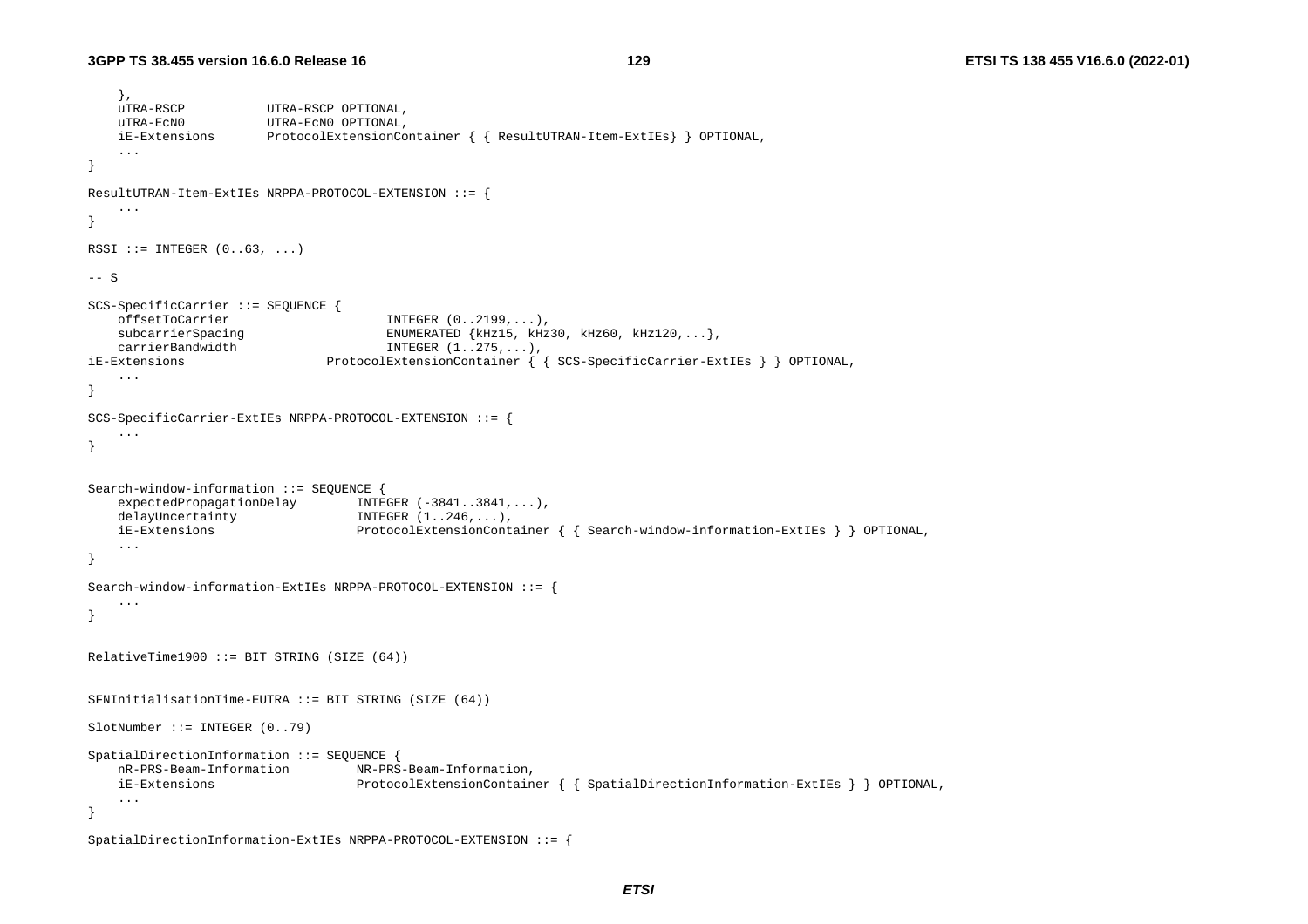```
 ... } 
SpatialRelationInfo ::= SEQUENCE { 
    spatialRelationforResourceID SpatialRelationforResourceID,
     iE-Extensions ProtocolExtensionContainer { {SpatialRelationInfo-ExtIEs} } OPTIONAL, 
     ... } 
SpatialRelationInfo-ExtIEs NRPPA-PROTOCOL-EXTENSION ::= { 
     ... } 
SpatialRelationforResourceID ::= SEQUENCE (SIZE(1..maxnoSpatialRelations)) OF SpatialRelationforResourceIDItem 
SpatialRelationforResourceIDItem ::= SEQUENCE { 
    referenceSignal ReferenceSignal, 
     iE-Extensions ProtocolExtensionContainer { {SpatialRelationforResourceIDItem-ExtIEs} } OPTIONAL, 
     ... } 
SpatialRelationforResourceIDItem-ExtIEs NRPPA-PROTOCOL-EXTENSION ::= { 
. . . .
} 
SpatialRelationPerSRSResource ::= SEQUENCE { 
     spatialRelationPerSRSResource-List SpatialRelationPerSRSResource-List, 
    iE-Extensions ProtocolExtensionContainer { { SpatialRelationPerSRSResource-ExtIEs} } OPTIONAL, 
 ... 
} 
SpatialRelationPerSRSResource-ExtIEs NRPPA-PROTOCOL-EXTENSION ::= { 
     ... } 
SpatialRelationPerSRSResource-List::= SEQUENCE(SIZE (1.. maxnoSRS-ResourcePerSet)) OF SpatialRelationPerSRSResourceItem 
SpatialRelationPerSRSResourceItem ::= SEQUENCE { 
     referenceSignal ReferenceSignal, 
     iE-Extensions ProtocolExtensionContainer { {SpatialRelationPerSRSResourceItem-ExtIEs} } OPTIONAL, 
     ... } 
SpatialRelationPerSRSResourceItem-ExtIEs NRPPA-PROTOCOL-EXTENSION ::= { 
     ... } 
SpatialRelationPos ::= CHOICE { 
    sSBPos SSB,
    pRSInformationPos PRSInformationPos, 
     choice-extension ProtocolIE-Single-Container {{ SpatialInformationPos-ExtIEs }}
```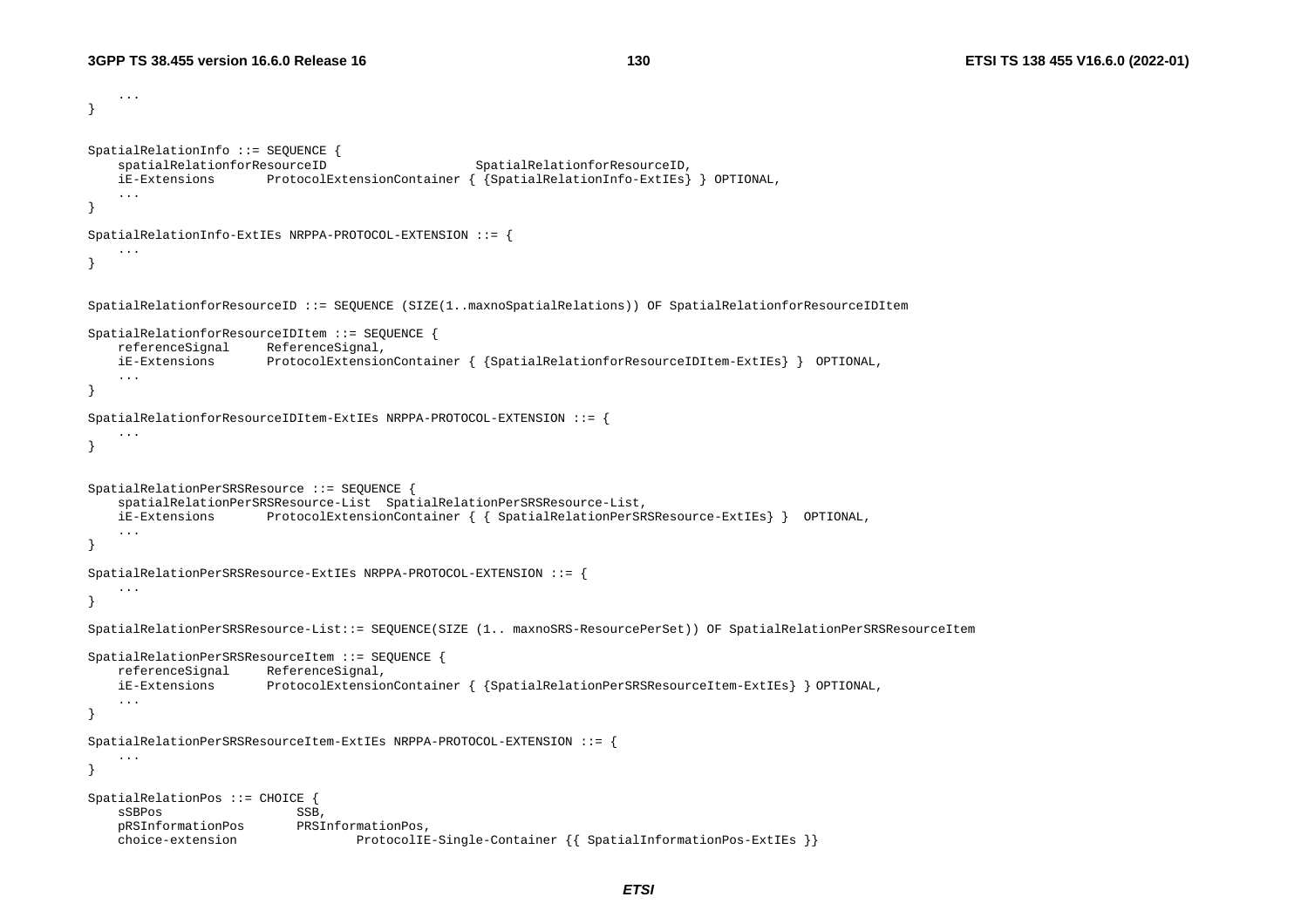}

```
SpatialInformationPos-ExtIEs NRPPA-PROTOCOL-IES ::= { 
    ... } 
SRSConfig ::= SEQUENCE { 
 sRSResource-List SRSResource-List OPTIONAL, 
 posSRSResource-List PosSRSResource-List OPTIONAL, 
 sRSResourceSet-List SRSResourceSet-List OPTIONAL, 
 posSRSResourceSet-List PosSRSResourceSet-List OPTIONAL, 
    iE-Extensions ProtocolExtensionContainer { { SRSConfig-ExtIEs } } OPTIONAL, 
    ... } 
SRSConfig-ExtIEs NRPPA-PROTOCOL-EXTENSION ::= { 
    ... } 
SRSCarrier-List ::= SEQUENCE (SIZE(1.. maxnoSRS-Carriers)) OF SRSCarrier-List-Item 
SRSCarrier-List-Item ::= SEQUENCE { 
    pointA INTEGER (0..3279165), 
    uplinkChannelBW-PerSCS-List UplinkChannelBW-PerSCS-List, 
    activeULBWP ActiveULBWP, 
    pCI-NR INTEGER (0..1007) OPTIONAL, 
iE-Extensions ProtocolExtensionContainer { { SRSCarrier-List-Item-ExtIEs } } OPTIONAL, 
    ... } 
SRSCarrier-List-Item-ExtIEs NRPPA-PROTOCOL-EXTENSION ::= { 
    ... } 
SRSConfiguration ::= SEQUENCE { 
    sRSCarrier-List SRSCarrier-List, 
    iE-Extensions ProtocolExtensionContainer { { SRSConfiguration-ExtIEs } } OPTIONAL, 
    ... } 
SRSConfiguration-ExtIEs NRPPA-PROTOCOL-EXTENSION ::= { 
    ... } 
SrsFrequency ::= INTEGER (0..3279165) 
SRSPosResourceID ::= INTEGER (0..63) 
SRSResource::= SEQUENCE { 
   sRSResourceID SRSResourceID.
    nrofSRS-Ports ENUMERATED {port1, ports2, ports4},
```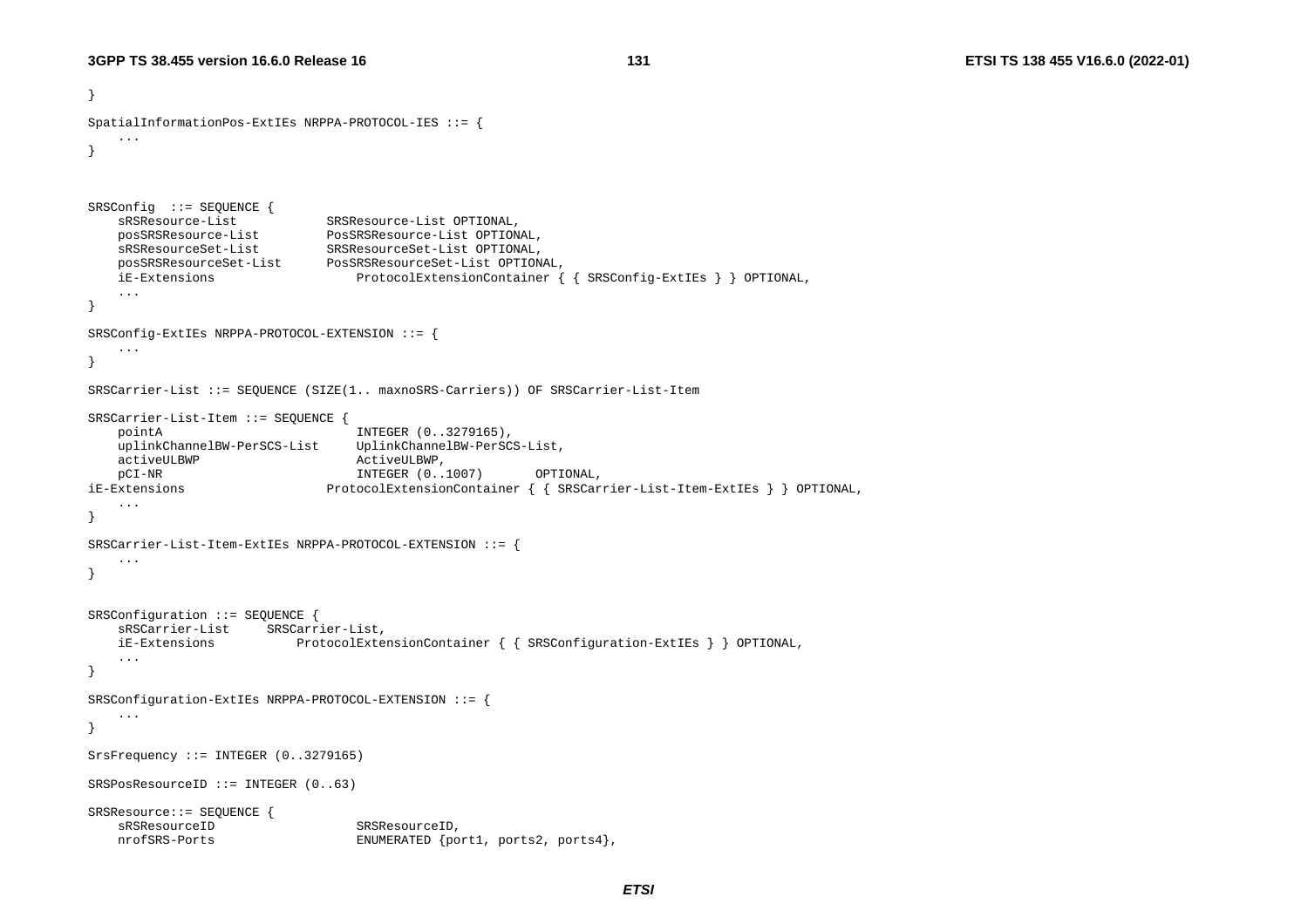```
transmissionComb TransmissionComb,
   startPosition INTEGER (0..13),
nrofSymbols ENUMERATED {n1, n2, n4},
 repetitionFactor ENUMERATED {n1, n2, n4}, 
freqDomainPosition INTEGER (0..67),
 freqDomainShift INTEGER (0..268), 
   c-\text{SRS} INTEGER (0..63),
    b-SRS INTEGER (0..3), 
   b-hop INTEGER (0..3),
    groupOrSequenceHopping ENUMERATED { neither, groupHopping, sequenceHopping }, 
   resourceType ResourceType,
   sequenceId INTEGER (0..1023),
    iE-Extensions ProtocolExtensionContainer { { SRSResource-ExtIEs } } OPTIONAL, 
    ... } 
SRSResource-ExtIEs NRPPA-PROTOCOL-EXTENSION ::= { 
    ... } 
SRSResourceID ::= INTEGER (0..63) 
SRSResource-List ::= SEQUENCE (SIZE (1..maxnoSRS-Resources)) OF SRSResource 
SRSResourceSet-List ::= SEQUENCE (SIZE (1..maxnoSRS-ResourceSets)) OF SRSResourceSet 
SRSResourceID-List::= SEQUENCE (SIZE (1..maxnoSRS-ResourcePerSet)) OF SRSResourceID 
SRSResourceSet::= SEQUENCE { 
   sRSResourceSetID INTEGER(0..15),
   sRSResourceID-List SRSResourceID-List,
   resourceSetType ResourceSetType,
    iE-Extensions ProtocolExtensionContainer { { SRSResourceSet-ExtIEs } } OPTIONAL, 
 ... 
} 
SRSResourceSet-ExtIEs NRPPA-PROTOCOL-EXTENSION ::= { 
    ... } 
SRSResourceSetID ::= INTEGER (0..15, ...) 
SRSResourceTrigger ::= SEQUENCE { 
                                             aperiodicSRSResourceTriggerList AperiodicSRSResourceTriggerList, 
    iE-Extensions ProtocolExtensionContainer { {SRSResourceTrigger-ExtIEs} } OPTIONAL, 
 ... 
} 
SRSResourceTrigger-ExtIEs NRPPA-PROTOCOL-EXTENSION ::= { 
    ... }
```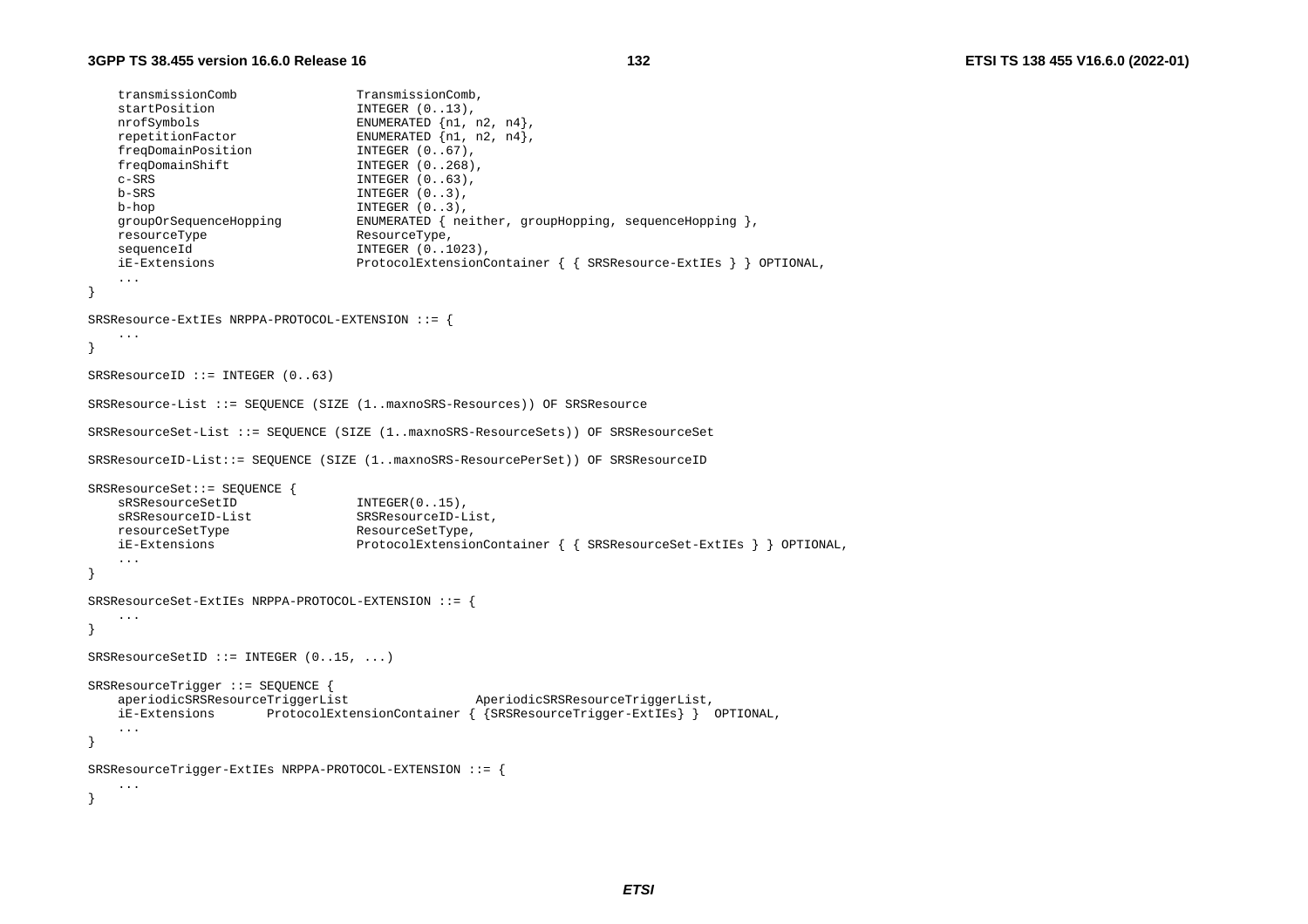```
SSBInfo ::= SEQUENCE { 
    listOfSSBInfo SEQUENCE (SIZE (1..maxNoSSBs)) OF SSBInfoItem, 
    iE-Extensions ProtocolExtensionContainer { {SSBInfo-ExtIEs} } OPTIONAL, 
 ... 
} 
SSBInfo-ExtIEs NRPPA-PROTOCOL-EXTENSION ::= { 
     ... } 
SSBInfoItem ::= SEQUENCE { 
     sSB-Configuration TF-Configuration, 
    pCI-NR INTEGER (0..1007), 
    iE-Extensions ProtocolExtensionContainer { { SSBInfoItem-ExtIEs} } OPTIONAL, 
     ... } 
SSBInfoItem-ExtIEs NRPPA-PROTOCOL-EXTENSION ::= { 
     ... } 
SSB ::= SEQUENCE { 
    pCI-NR INTEGER (0..1007), 
    PUL-NK INIEGER (U..1007),<br>ssb-index SSB-Index OPTIONAL,
    iE-Extensions ProtocolExtensionContainer { {SSB-ExtIEs} } OPTIONAL, 
     ... } 
SSB-ExtIEs NRPPA-PROTOCOL-EXTENSION ::= { 
     ... } 
SSBBurstPosition ::= CHOICE { 
    shortBitmap BIT STRING (SIZE(4)),
    mediumBitmap BIT STRING (SIZE(8)),
   longBitmap BIT STRING (SIZE(64)),<br>choice-extension ProtocolIE-Single-
                           ProtocolIE-Single-Container { { SSBBurstPosition-ExtIEs} }
} 
SSBBurstPosition-ExtIEs NRPPA-PROTOCOL-IES ::= { 
     ... } 
SSB-Index ::=INTER(0..63)SSID ::= OCTET STRING (SIZE(1..32))SystemFrameNumber ::= INTEGER (0..1023)
```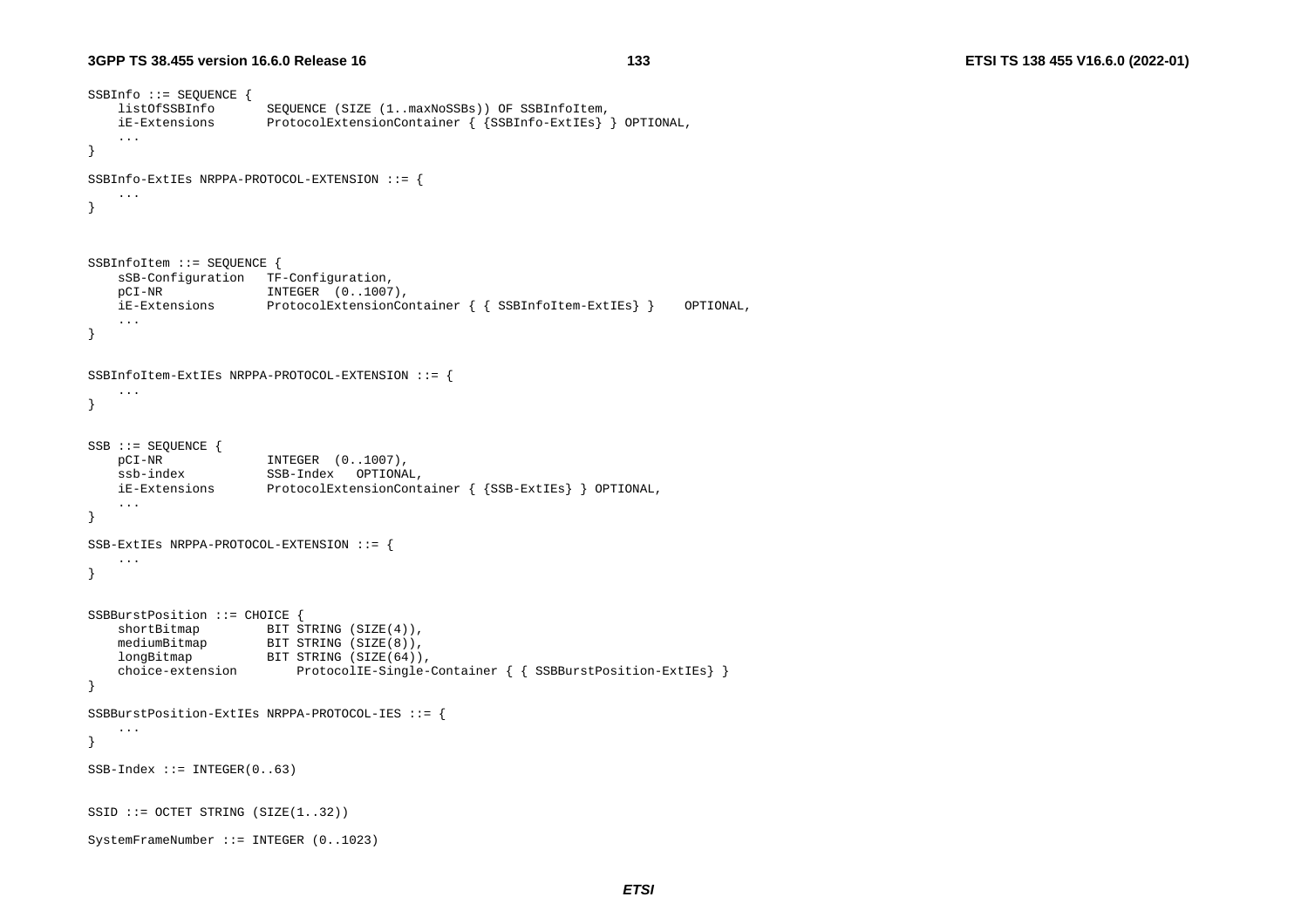```
SystemInformation ::= SEQUENCE (SIZE (1.. maxNrOfPosSImessage)) OF SEQUENCE { 
    broadcastPeriodicity BroadcastPeriodicity, 
    posSIBs PosSIBs, 
    iE-Extensions ProtocolExtensionContainer { { SystemInformation-ExtIEs} } OPTIONAL, 
    ... } 
SystemInformation-ExtIEs NRPPA-PROTOCOL-EXTENSION ::= { 
    ... } 
--- T
TAC ::= OCTET STRING (SIZE(3)) 
TDD-Config-EUTRA-Item ::= SEQUENCE { 
   subframeAssisignment ENUMERATED { sa0, sa1, sa2, sa3, sa4, sa5, sa6, ... },
    iE-Extensions ProtocolExtensionContainer { { TDD-Config-EUTRA-Item-Item-ExtIEs } } OPTIONAL, 
    ... } 
TDD-Config-EUTRA-Item-Item-ExtIEs NRPPA-PROTOCOL-EXTENSION ::= { 
     ... } 
TF-Configuration ::= SEQUENCE { 
   sSB-frequency INTEGER (0..3279165),
    sSB-subcarrier-spacing ENUMERATED {kHz15, kHz30, kHz120, kHz240, ...}, 
   sSB-Transmit-power INTEGER (-60..50),
   SSB-periodicity ENUMERATED \{ms5, ms10, ms20, ms40, ms80, ms160, ...\}sSB-half-frame-offset INTEGER(0..1),
   sSB-SFN-offset INTEGER(0..15),
    sSB-BurstPosition SSBBurstPosition OPTIONAL, 
    sFN-initialisation-time RelativeTime1900 OPTIONAL, 
    iE-Extensions ProtocolExtensionContainer { { TF-Configuration-ExtIEs} } OPTIONAL, 
    ... } 
TF-Configuration-ExtIEs NRPPA-PROTOCOL-EXTENSION ::= { 
     ... } 
TimeStamp ::= SEQUENCE { 
   systemFrameNumber SystemFrameNumber,
   slotIndex TimeStampSlotIndex,
    measurementTime RelativeTime1900 OPTIONAL, 
    iE-Extension ProtocolExtensionContainer { { TimeStamp-ExtIEs} } OPTIONAL, 
    ... }
```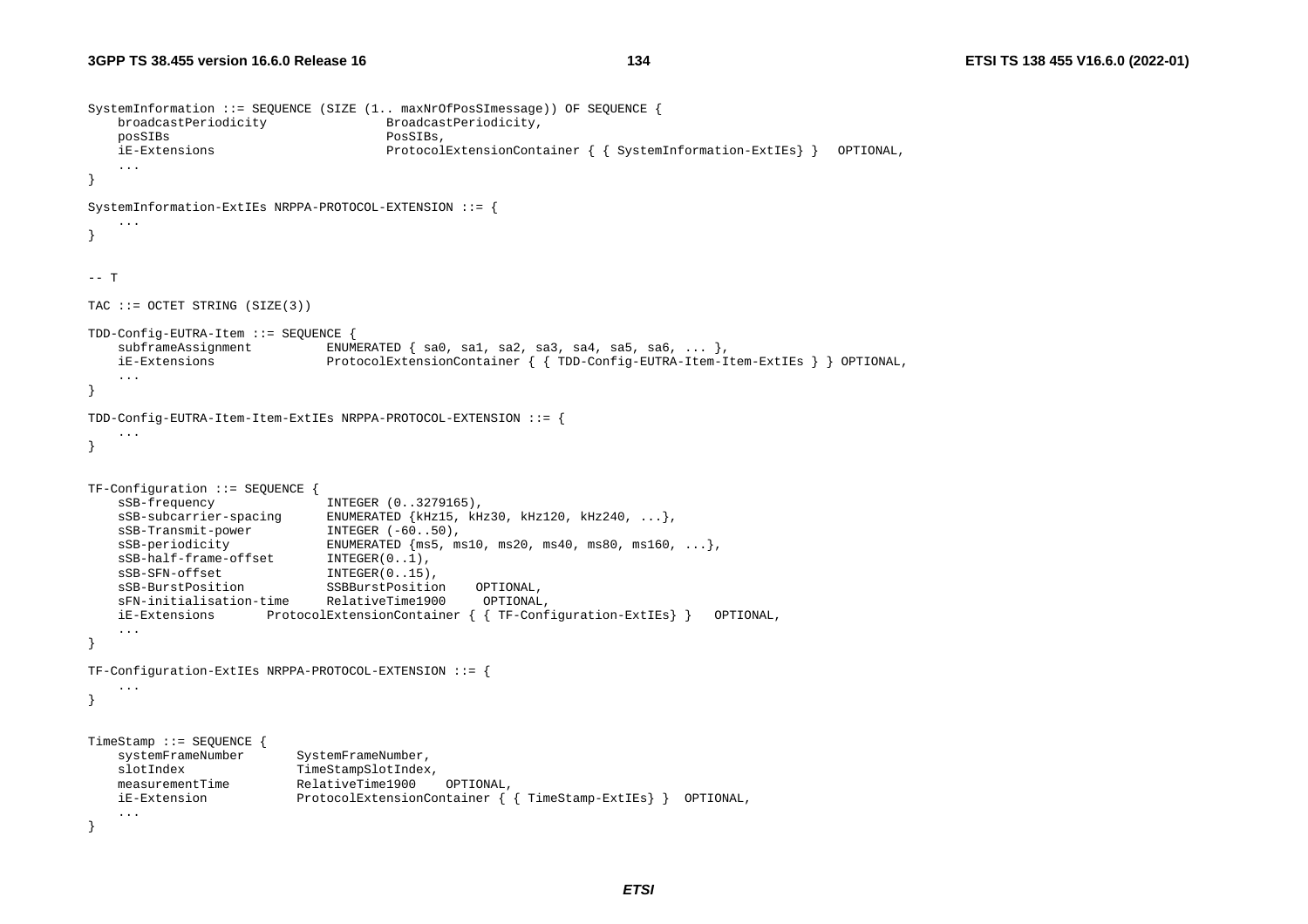```
TimeStamp-ExtIEs NRPPA-PROTOCOL-EXTENSION ::= { 
     ... } 
TimeStampSlotIndex ::= CHOICE {<br>sCS-15 INTEGER(0..
            INTEGR(0..9),
    sCS-30 INTEGER(0..19), 
    sCS-60 INTEGER(0..39), 
   sCS-120 INTEGER(0..79),
     choice-extension ProtocolIE-Single-Container { { TimeStampSlotIndex-ExtIEs} } 
} 
TimeStampSlotIndex-ExtIEs NRPPA-PROTOCOL-IES ::= { 
     ... } 
TP-ID-EUTRA ::= INTEGR (0..4095, ...)TP-Type-EUTRA ::= ENUMERATED { prs-only-top, ... }TransmissionComb ::= CHOICE { 
   n2 SEQUENCE {<br>combOffset-n2
                                  INTER (0..1),
            cyclicShift-n2 INTEGER (0..7) 
        }, 
   n4 SEQUENCE {<br>comb0ffset-n4
                                  INTEGER (0..3),
            cyclicShift-n4 INTEGER (0..11) 
        }, 
     choice-extension ProtocolIE-Single-Container { { TransmissionComb-ExtIEs} } 
} 
TransmissionComb-ExtIEs NRPPA-PROTOCOL-IES ::= { 
     ... } 
TransmissionCombPos ::= CHOICE { 
    n2 SEQUENCE { 
           combOffset-n2 INTEGER (0..1), 
            cyclicShift-n2 INTEGER (0..7) 
        }, 
   n4 SEQUENCE {<br>comb0ffset-n4
                                  INTEGER (0..3),
            cyclicShift-n4 INTEGER (0..11) 
        }, 
     n8 SEQUENCE { 
            combOffset-n8 INTEGER (0..7), 
            cyclicShift-n8 INTEGER (0..5) 
        }, 
     choice-extension ProtocolIE-Single-Container { { TransmissionCombPos-ExtIEs} } 
} 
TransmissionCombPos-ExtIEs NRPPA-PROTOCOL-IES ::= {
```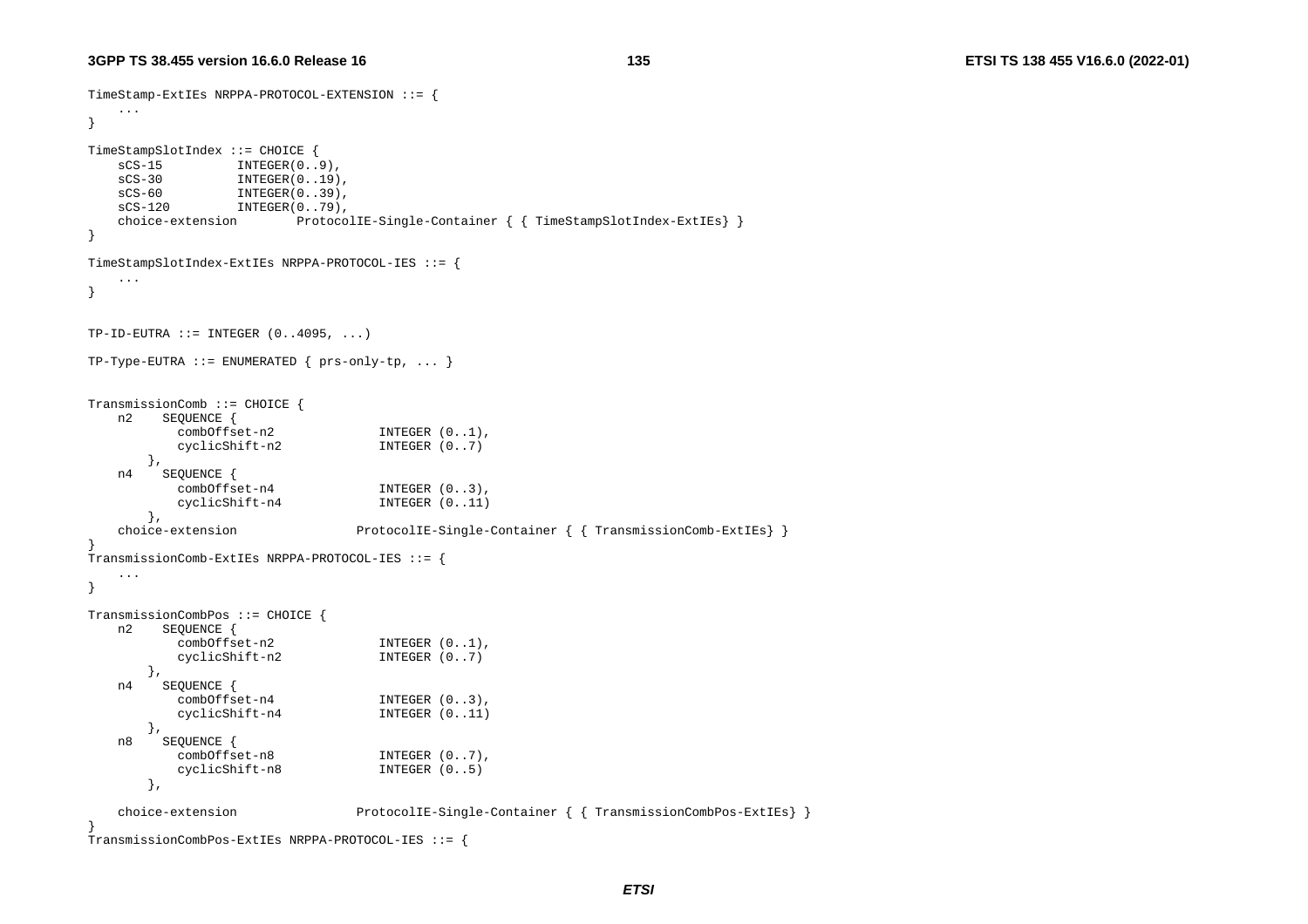```
 ... } 
TRPMeasurementQuantities ::= SEQUENCE (SIZE (1..maxnoPosMeas)) OF TRPMeasurementQuantitiesList-Item 
TRPMeasurementQuantitiesList-Item ::= SEQUENCE { 
     tRPMeasurementQuantities-Item TRPMeasurementQuantities-Item, 
    timingReportingGranularityFactor INTEGER (0..5) OPTIONAL, 
    iE-Extensions ProtocolExtensionContainer {{ TRPMeasurementQuantitiesList-Item-ExtIEs}} OPTIONAL, 
     ... } 
TRPMeasurementQuantitiesList-Item-ExtIEs NRPPA-PROTOCOL-EXTENSION ::= { 
     ... } 
TRPMeasurementQuantities-Item ::= ENUMERATED { 
    gNB-RxTxTimeDiff, 
    uL-SRS-RSRP, 
    uL-AoA, 
    uL-RTOA, 
     ... } 
TrpMeasurementResult ::= SEQUENCE (SIZE (1.. maxnoPosMeas)) OF TrpMeasurementResultItem 
TrpMeasurementResultItem ::= SEQUENCE { 
    measuredResultsValue TrpMeasuredResultsValue, 
   timeStamp TimeStamp,
    measurementQuality TrpMeasurementQuality OPTIONAL, 
    measurementBeamInfo MeasurementBeamInfo OPTIONAL, 
    iE-Extensions ProtocolExtensionContainer {{TrpMeasurementResultItem-ExtIEs}} OPTIONAL, 
     ... } 
TrpMeasurementResultItem-ExtIEs NRPPA-PROTOCOL-EXTENSION ::= { 
     ... } 
TrpMeasuredResultsValue ::= CHOICE { 
    uL-AngleOfArrival UL-AoA, 
    uL-SRS-RSRP UL-SRS-RSRP, 
   uL-RTOA UL-RTOAMeasurement.
    gNB-RxTxTimeDiff GNB-RxTxTimeDiff, 
    choice-extension ProtocolIE-Single-Container { { TrpMeasuredResultsValue-ExtIEs } } 
} 
TrpMeasuredResultsValue-ExtIEs NRPPA-PROTOCOL-IES ::= { 
     ... } 
TrpMeasurementQuality ::= CHOICE { 
    timingMeasQuality TrpMeasurementTimingQuality, 
    angleMeasQuality TrpMeasurementAngleQuality, 
    choice-Extension ProtocolIE-Single-Container {{ TrpMeasurementQuality-ExtIEs}}
```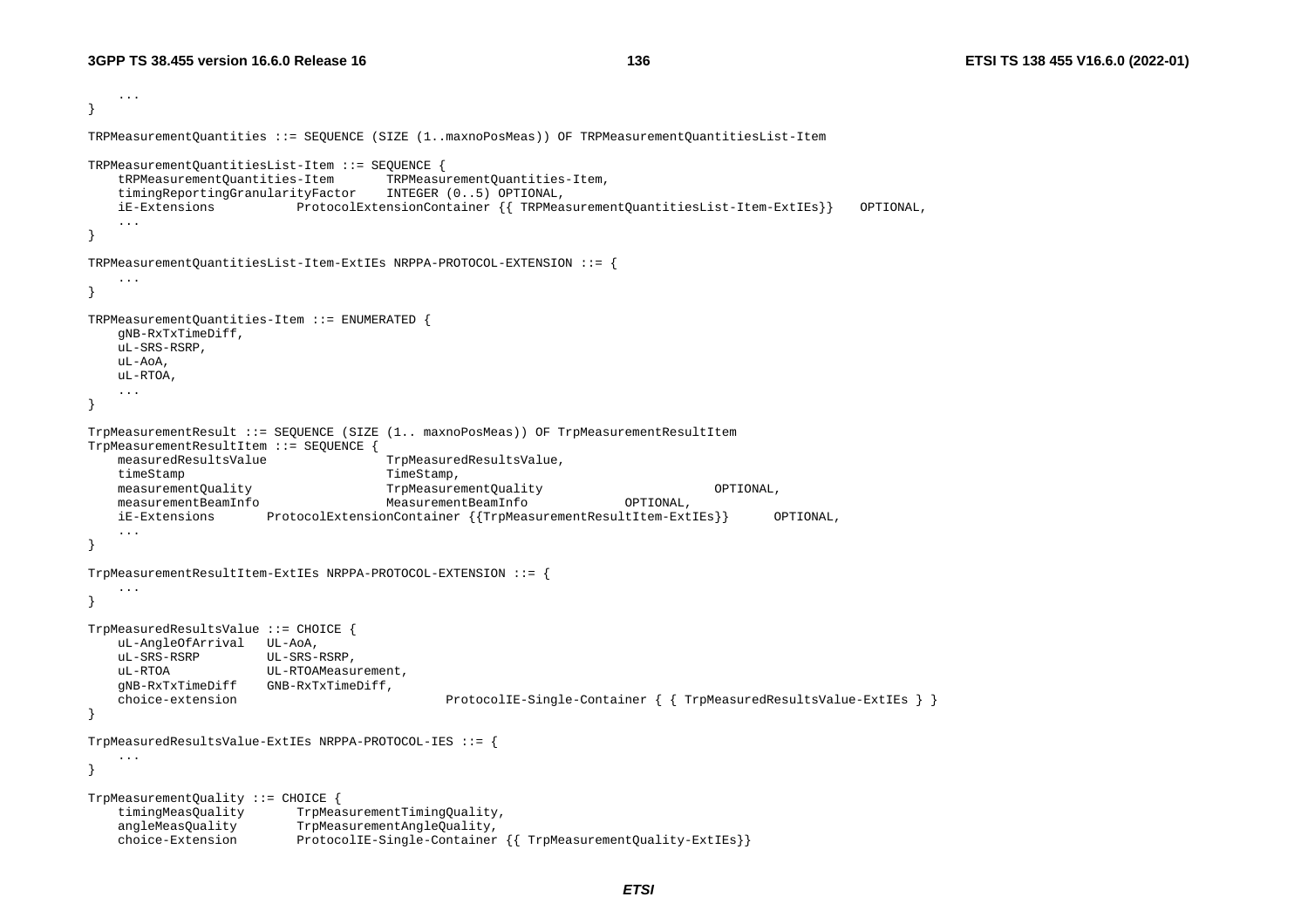```
} 
TrpMeasurementQuality-ExtIEs NRPPA-PROTOCOL-IES ::= { 
     ... } 
TrpMeasurementTimingQuality ::= SEQUENCE { 
   measurementQuality INTEGER (0..31),
    resolution ENUMERATED {m0dot1, m1, m10, m30, ...}, 
    iE-extensions ProtocolExtensionContainer { { TrpMeasurementTimingQuality-ExtIEs } } OPTIONAL, 
     ... } 
TrpMeasurementTimingQuality-ExtIEs NRPPA-PROTOCOL-EXTENSION ::= { 
 ... } 
TrpMeasurementAngleQuality ::= SEQUENCE { 
   azimuthQuality INTEGER (0..255),
    zenithQuality INTEGER (0..255) OPTIONAL, 
   resolution ENUMERATED {deg0dot1, ...},
    iE-extensions ProtocolExtensionContainer { { TrpMeasurementAngleQuality-ExtIEs } } OPTIONAL, 
     ... } 
TrpMeasurementAngleQuality-ExtIEs NRPPA-PROTOCOL-EXTENSION ::= { 
     ... } 
TRP-MeasurementRequestList ::= SEQUENCE (SIZE (1..maxNoOfMeasTRPs)) OF TRP-MeasurementRequestItem 
TRP-MeasurementRequestItem ::= SEQUENCE { 
    tRP-ID TRP-ID, 
    search-window-information Search-window-information OPTIONAL, 
    iE-extensions ProtocolExtensionContainer { { TRP-MeasurementRequestItem-ExtIEs } } OPTIONAL, 
     ... } 
TRP-MeasurementRequestItem-ExtIEs NRPPA-PROTOCOL-EXTENSION ::= { 
     { ID id-Cell-ID CRITICALITY ignore EXTENSION CGI-NR PRESENCE optional }, 
    ... } 
TRP-MeasurementResponseList ::= SEQUENCE (SIZE (1..maxNoOfMeasTRPs)) OF TRP-MeasurementResponseItem 
TRP-MeasurementResponseItem ::= SEQUENCE { 
    tRP-ID TRP-ID, 
   measurementResult TrpMeasurementResult,
    iE-extensions ProtocolExtensionContainer { { TRP-MeasurementResponseItem-ExtIEs } } OPTIONAL, 
     ... }
```

```
TRP-MeasurementResponseItem-ExtIEs NRPPA-PROTOCOL-EXTENSION ::= {
```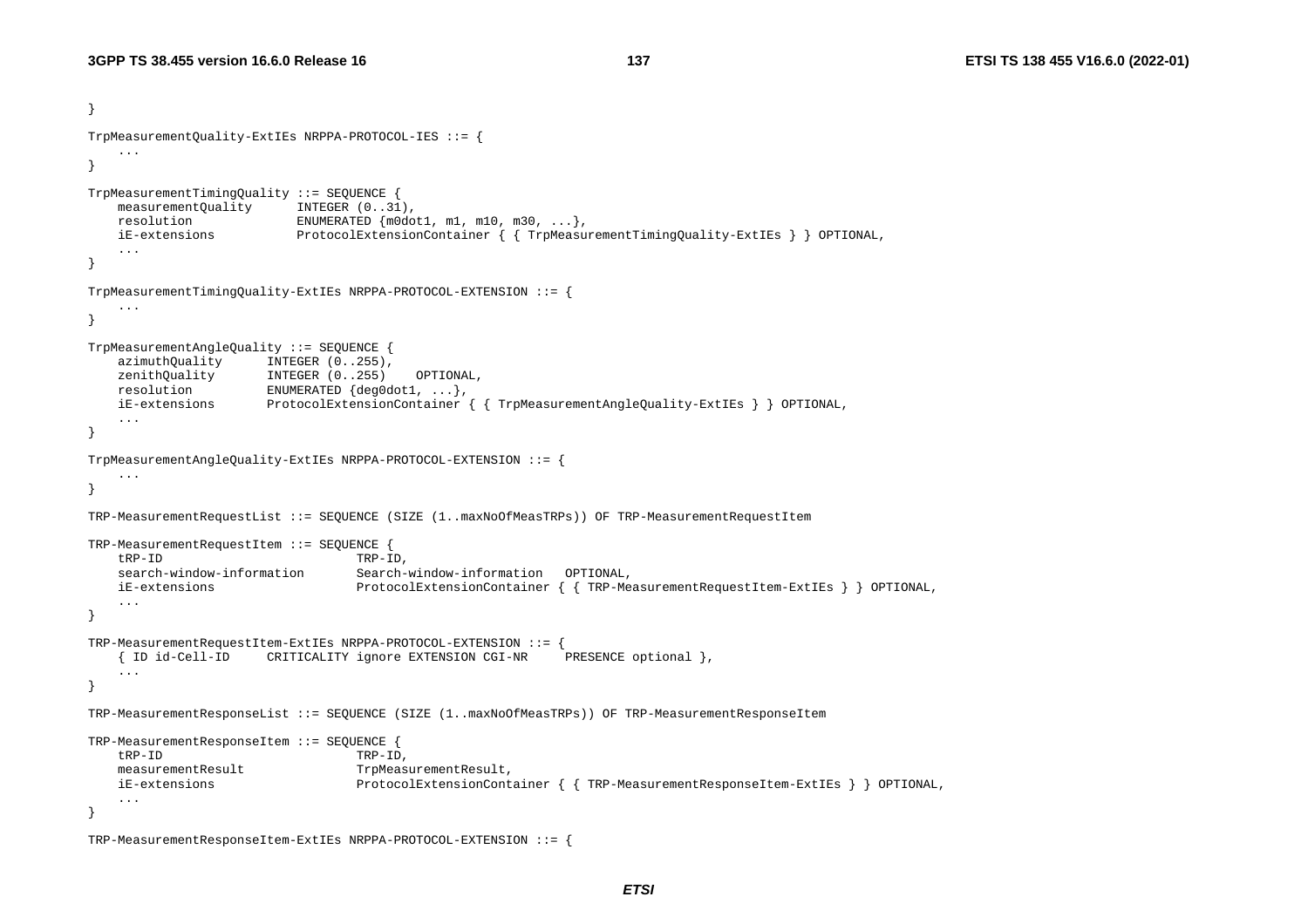```
 { ID id-Cell-ID CRITICALITY ignore EXTENSION CGI-NR PRESENCE optional }, 
 ... } 
TRPInformationListTRPResp ::= SEQUENCE (SIZE (1.. maxnoTRPs)) OF SEQUENCE { 
   tRPInformation TRPInformation,
    iE-Extensions ProtocolExtensionContainer { {TRPInformationTRPResp-ExtIEs} } OPTIONAL, 
    ... } 
TRPInformationTRPResp-ExtIEs NRPPA-PROTOCOL-EXTENSION ::= { 
    ... } 
TRPInformation ::= SEQUENCE { 
    tRP-ID TRP-ID, 
    tRPInformationTypeResponseList TRPInformationTypeResponseList, 
    iE-Extensions ProtocolExtensionContainer { { TRPInformation-ExtIEs } } OPTIONAL, 
    ... } 
TRPInformation-ExtIEs NRPPA-PROTOCOL-EXTENSION ::= { 
 ... } 
TRPInformationTypeResponseList ::= SEQUENCE (SIZE (1..maxnoTRPInfoTypes)) OF TRPInformationTypeResponseItem 
TRPInformationTypeResponseItem ::= CHOICE { 
    pCI-NR INTEGER (0..1007), 
    cGI-NR CGI-NR, 
   aRFCN 1NTEGER (0..3279165),
    pRSConfiguration PRSConfiguration, 
   sSBinformation SSBInfo,
   sFNInitialisationTime RelativeTime1900,
   spatialDirectionInformation SpatialDirectionInformation,
    geographicalCoordinates GeographicalCoordinates, 
    choice-extension ProtocolIE-Single-Container { { TRPInformationTypeResponseItem-ExtIEs } } 
} 
TRPInformationTypeResponseItem-ExtIEs NRPPA-PROTOCOL-IES ::= { 
    { ID id-TRPType CRITICALITY reject TYPE TRPType PRESENCE mandatory }, 
    ... } 
TRPInformationTypeListTRPReq ::= SEQUENCE (SIZE(1.. maxnoTRPInfoTypes)) OF ProtocolIE-Single-Container { {TRPInformationTypeItemTRPReq} } 
TRPInformationTypeItemTRPReq NRPPA-PROTOCOL-IES ::= { 
    { ID id-TRPInformationTypeItem CRITICALITY reject TYPE TRPInformationTypeItem PRESENCE mandatory }, 
    ... } 
TRPInformationTypeItem ::= ENUMERATED {
```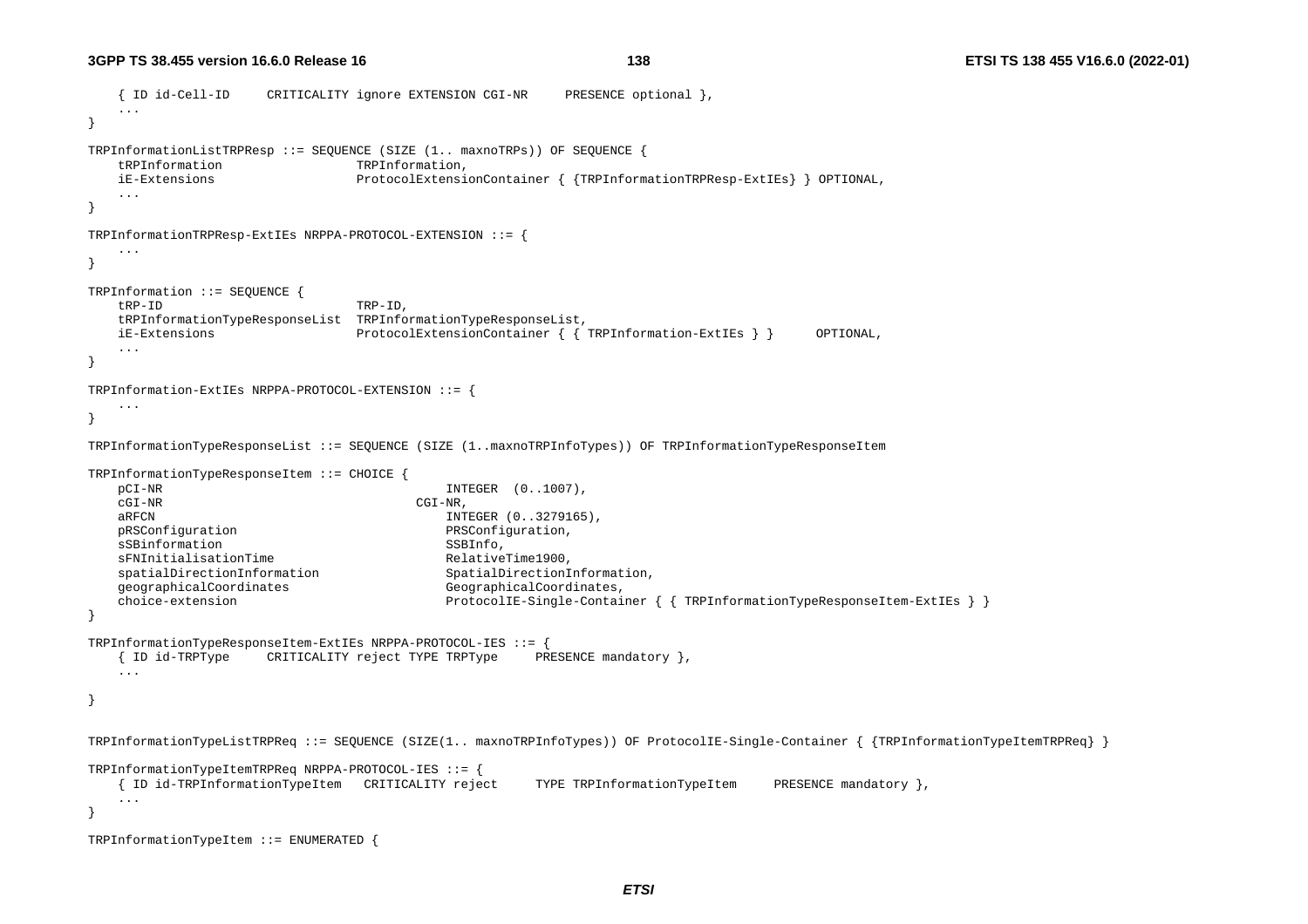nrPCI,

```
 nG-RAN-CGI, 
        arfcn, 
        pRSConfig, 
        sSBInfo, 
        sFNInitTime, 
        spatialDirectInfo, 
        geoCoord, 
         ..., 
        trp-type 
} 
TRPList ::= SEQUENCE (SIZE(1.. maxnoTRPs)) OF TRPItem 
TRPItem ::= SEQUENCE { 
        tRP-ID TRP-ID, 
     iE-Extensions ProtocolExtensionContainer { {TRPItem-ExtIEs} } OPTIONAL, 
        ... } 
TRPItem-ExtIEs NRPPA-PROTOCOL-EXTENSION ::= { 
     ... } 
TRP-ID ::= INTEGR (1.. maxnormPRPs, ...)TRPPositionDefinitionType ::= CHOICE { 
   direct TRPPositionDirect,
    referenced TRPPositionReferenced, 
     choice-extension ProtocolIE-Single-Container { { TRPPositionDefinitionType-ExtIEs } } 
} 
TRPPositionDefinitionType-ExtIEs NRPPA-PROTOCOL-IES ::= { 
     ... } 
TRPPositionDirect ::= SEQUENCE { 
     accuracy TRPPositionDirectAccuracy, 
    iE-extensions ProtocolExtensionContainer { { TRPPositionDirect-ExtIEs } } OPTIONAL, 
     ... } 
TRPPositionDirect-ExtIEs NRPPA-PROTOCOL-EXTENSION ::= { 
 ... 
} 
TRPPositionDirectAccuracy ::= CHOICE { 
     tRPPosition NG-RANAccessPointPosition , 
     tRPHAposition NGRANHighAccuracyAccessPointPosition , 
     choice-extension ProtocolIE-Single-Container { { TRPPositionDirectAccuracy-ExtIEs } } 
}
```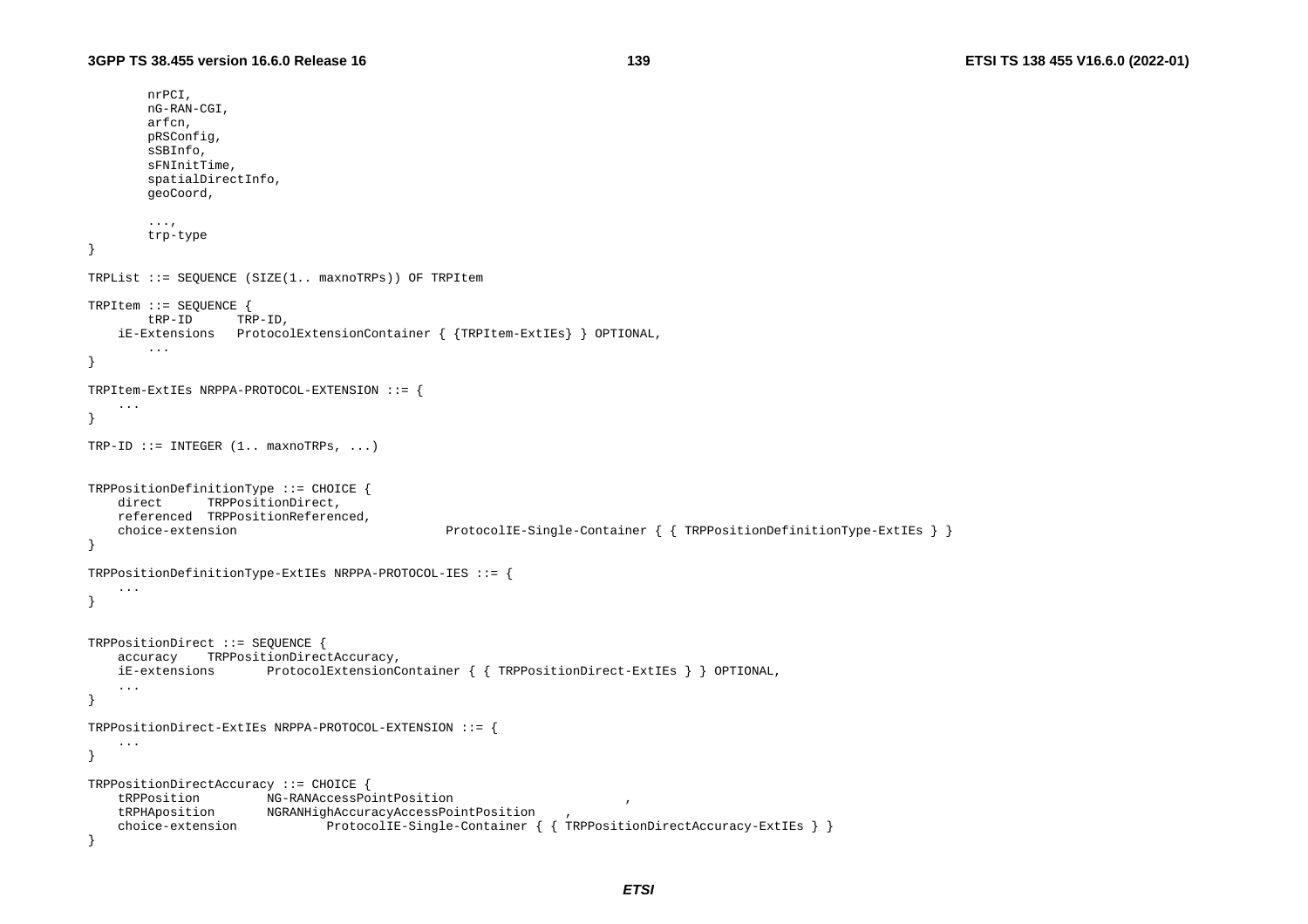```
TRPPositionDirectAccuracy-ExtIEs NRPPA-PROTOCOL-IES ::= { 
     ... } 
TRPPositionReferenced ::= SEQUENCE { 
   referencePoint ReferencePoint,
    referencePointType TRPReferencePointType, 
    iE-extensions ProtocolExtensionContainer { { TRPPositionReferenced-ExtIEs } } OPTIONAL, 
 ... 
} 
TRPPositionReferenced-ExtIEs NRPPA-PROTOCOL-EXTENSION ::= { 
    ... } 
TRPReferencePointType ::= CHOICE { 
    tRPPositionRelativeGeodetic RelativeGeodeticLocation, 
    tRPPositionRelativeCartesian RelativeCartesianLocation, 
    choice-extension ProtocolIE-Single-Container { { TRPReferencePointType-ExtIEs } } 
} 
TRPReferencePointType-ExtIEs NRPPA-PROTOCOL-IES ::= { 
 ... 
} 
TRPType ::= ENUMERATED { 
    prsOnlyTP, 
    srsOnlyRP, 
    tp, 
    rp, 
    trp, 
 ... 
} 
TypeOfError ::= ENUMERATED { 
    not-understood, 
    missing, 
 ... 
} 
-- U UARFCN ::= INTEGER (0..16383, ...)UE-Measurement-ID ::= INTEGER (1..15, ..., 16..256) 
UTRA-ECNO ::= INTEGER (0..49, ...)UTRA-RSCP ::= INTEGER (-5..91, ...)
```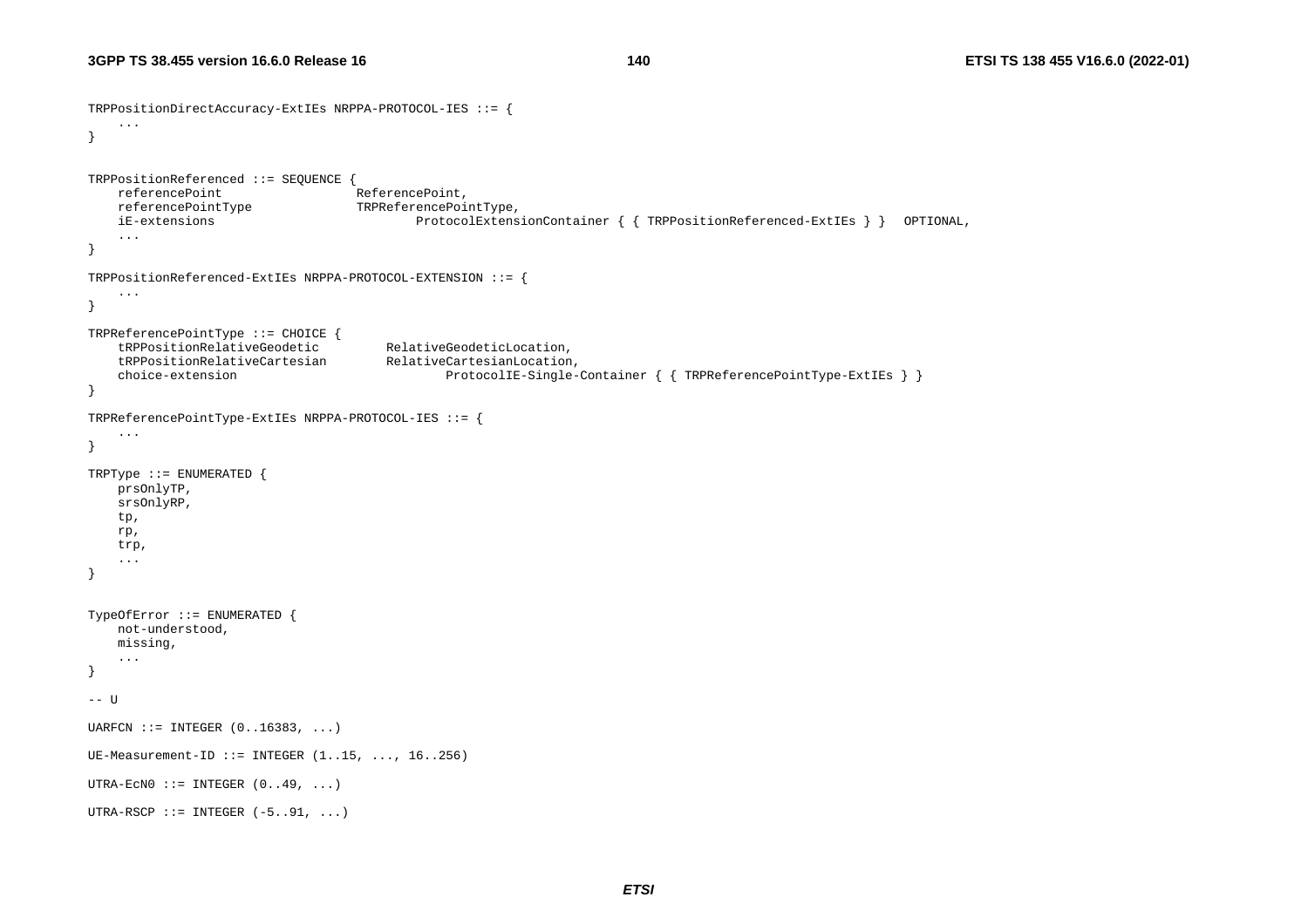```
UL-AoA ::= SEQUENCE { 
   azimuthAoA INTEGER (0..3599),
    zenithAoA INTEGER (0..1799) OPTIONAL, 
    lCS-to-GCS-TranslationAoA LCS-to-GCS-TranslationAoA OPTIONAL, 
    iE-extensions ProtocolExtensionContainer { { UL-AoA-ExtIEs } } OPTIONAL, 
    ... } 
UL-AoA-ExtIEs NRPPA-PROTOCOL-EXTENSION ::= { 
    ... } 
UL-RTOAMeasurement ::= SEQUENCE { 
       uLRTOAmeas ULRTOAMeas, 
        additionalPathList AdditionalPathList OPTIONAL, 
    iE-extensions ProtocolExtensionContainer { { UL-RTOAMeasurement-ExtIEs } } OPTIONAL, ... 
} 
UL-RTOAMeasurement-ExtIEs NRPPA-PROTOCOL-EXTENSION ::= { 
     ... } 
ULRTOAMeas::= CHOICE { 
    k0 INTEGER (0.. 1970049), 
   k1 INTEGER (0.. 985025),
    k2 INTEGER (0.. 492513), 
   k3 INTEGER (0.. 246257),
    k4 INTEGER (0.. 123129), 
    k5 INTEGER (0.. 61565), 
    choice-extension ProtocolIE-Single-Container { { ULRTOAMeas-ExtIEs } } 
} 
ULRTOAMeas-ExtIEs NRPPA-PROTOCOL-IES ::= { 
    ... } 
UL-SRS-RSRP ::= INTEGER (0..126) 
UplinkChannelBW-PerSCS-List ::= SEQUENCE (SIZE (1..maxnoSCSs)) OF SCS-SpecificCarrier 
-- V
ValueRSRP-EUTRA ::= INTEGR (0..97, ...)ValueRSRQ-EUTRA ::= INTEGR (0..34, ...)ValueRSRP-NR :: = INTEGR (0..127)ValueRSRQ-NR ::= INTEGER (0..127)
```
 $--- W$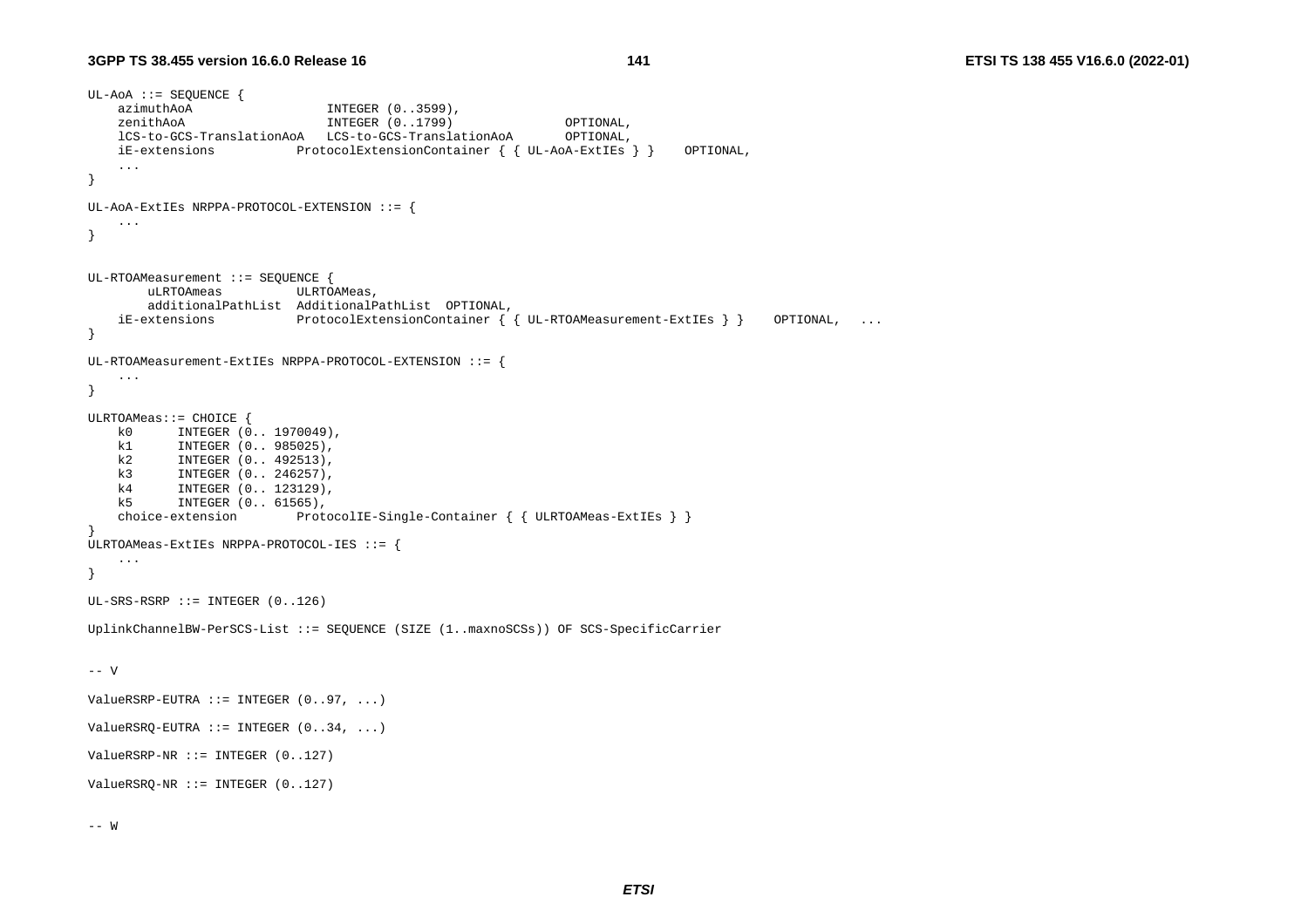```
WLANMeasurementQuantities ::= SEQUENCE (SIZE (0.. maxNoMeas)) OF ProtocolIE-Single-Container { {WLANMeasurementQuantities-ItemIEs} } 
WLANMeasurementQuantities-ItemIEs NRPPA-PROTOCOL-IES ::= { 
    { ID id-WLANMeasurementQuantities-Item CRITICALITY reject TYPE WLANMeasurementQuantities-Item PRESENCE mandatory}} 
WLANMeasurementQuantities-Item ::= SEQUENCE { 
    wLANMeasurementQuantitiesValue WLANMeasurementQuantitiesValue, 
    iE-Extensions ProtocolExtensionContainer { { WLANMeasurementQuantitiesValue-ExtIEs} } OPTIONAL, 
    ... } 
WLANMeasurementQuantitiesValue-ExtIEs NRPPA-PROTOCOL-EXTENSION ::= { 
    ... } 
WLANMeasurementQuantitiesValue ::= ENUMERATED { 
    wlan, 
    ... } 
WLANMeasurementResult ::= SEQUENCE (SIZE (1..maxNoMeas)) OF WLANMeasurementResult-Item 
WLANMeasurementResult-Item ::= SEQUENCE { 
    wLAN-RSSI WLAN-RSSI, 
    sSID SSID OPTIONAL, 
    bSSID BSSID OPTIONAL, 
    hESSID HESSID OPTIONAL, 
    operatingClass WLANOperatingClass OPTIONAL, 
    countryCode WLANCountryCode OPTIONAL, 
    wLANChannelList WLANChannelList OPTIONAL, 
    wLANBand WLANBand OPTIONAL, 
    iE-Extensions ProtocolExtensionContainer { { WLANMeasurementResult-Item-ExtIEs } } OPTIONAL, 
    ... } 
WLANMeasurementResult-Item-ExtIEs NRPPA-PROTOCOL-EXTENSION ::= { 
     ... } 
WLAN-RSSI := INTEGER (0, .141, . . .)WLANBand  ::= ENUMERATED \{band2dot4, band5, ... \}WLANChannelList ::= SEQUENCE (SIZE (1..maxWLANchannels)) OF WLANChannel 
WLANChannel ::= INTEGER (0..255) 
WLANCountryCode ::= ENUMERATED { 
    unitedStates, 
    europe, 
    japan, 
    global, 
    ... }
```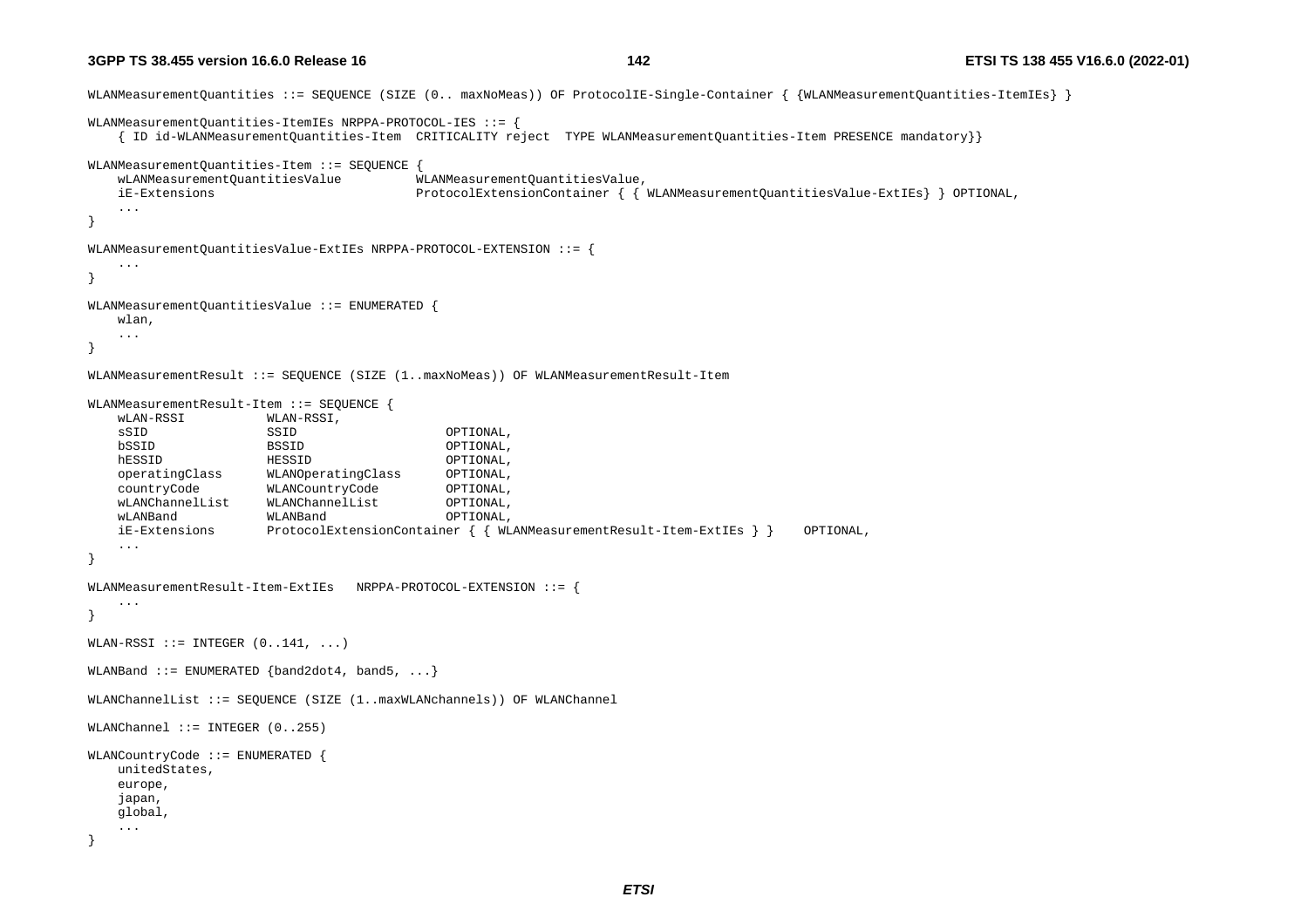WLANOperatingClass ::= INTEGER (0..255)

```
--- X
```
 $--$  Y

-- Z

END

-- ASN1STOP

# 9.3.6 Common definitions

```
-- ASN1START 
-- ************************************************************** --- Common definitions -- 
-- ************************************************************** NRPPA-CommonDataTypes { 
itu-t (0) identified-organization (4) etsi (0) mobileDomain (0) 
ngran-access (22) modules (3) nrppa (4) version1 (1) nrppa-CommonDataTypes (3)} 
DEFINITIONS AUTOMATIC TAGS ::= BEGIN 
-- ************************************************************** -- -- Extension constants -- 
-- ************************************************************** maxPrivateIEs INTEGER ::= 65535
maxProtocolExtensions 1NTEGER ::= 65535
maxProtocolIEs INTEGER ::= 65535 -- ************************************************************** -- -- Common Data Types 
-- 
-- ************************************************************** Criticality ::= ENUMERATED { reject, ignore, notify }
NRPPATransactionID ::= INTEGER (0..32767) 
Presence ::= ENUMERATED { optional, conditional, mandatory }
PrivateIE-ID ::= CHOICE {
```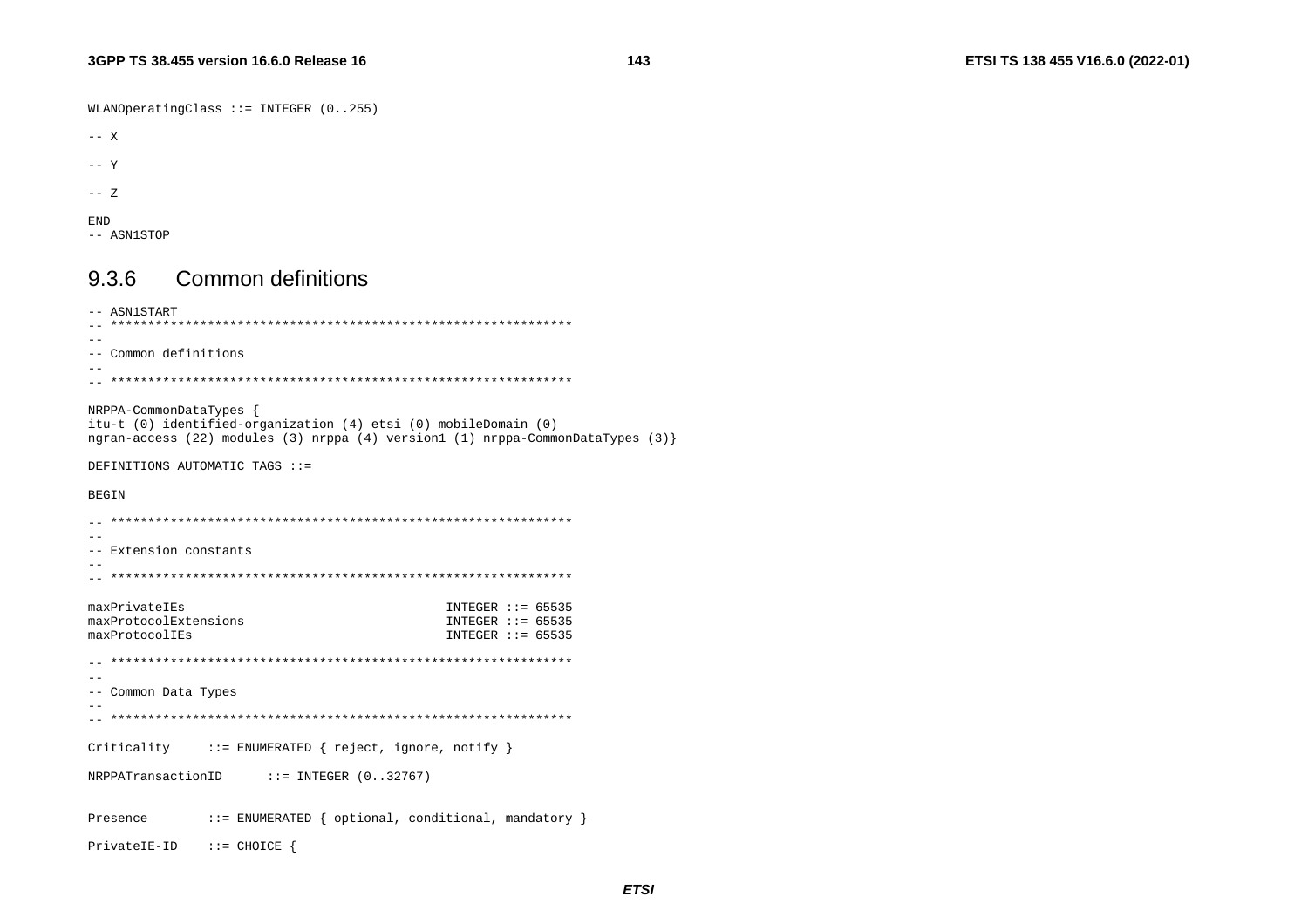144

```
local
                    INTEGER (0.. maxPrivateIEs),
    global
                    OBJECT IDENTIFIER
\rightarrowProcedureCode
                  ::= INTEGER (0, .255)ProtocolIE-ID
                  ::= INTEGER (0.. maxProtocolIEs)
TriggeringMessage ::= ENUMERATED { initiating-message, successful-outcome, unsuccessful-outcome}
END
-- ASN1STOP
```
9.3.7 **Constant definitions** 

-- ASN1START -- Constant definitions  $-$ 

NRPPA-Constants { itu-t (0) identified-organization (4) etsi (0) mobileDomain (0) ngran-access (22) modules (3) nrppa (4) version1 (1) nrppa-Constants (4)  $\}$ 

DEFINITIONS AUTOMATIC TAGS ::=

**BEGIN** 

IMPORTS

ProcedureCode. ProtocolIE-ID FROM NRPPA-CommonDataTypes;

 $\sim$ -- Elementary Procedures id-errorIndication ProcedureCode  $::= 0$ id-privateMessage ProcedureCode  $::= 1$ ProcedureCode  $::= 2$ id-e-CIDMeasurementInitiation id-e-CIDMeasurementFailureIndication ProcedureCode  $::= 3$ id-e-CIDMeasurementReport ProcedureCode  $::= 4$ id-e-CIDMeasurementTermination ProcedureCode  $\mathbf{::} = 5$ id-oTDOAInformationExchange ProcedureCode  $\mathbf{::=} 6$ id-assistanceInformationControl ProcedureCode  $::= 7$ id-assistanceInformationFeedback ProcedureCode ::= 8 id-positioningInformationExchange ProcedureCode  $::= 9$ id-positioningInformationUpdate ProcedureCode ::= 10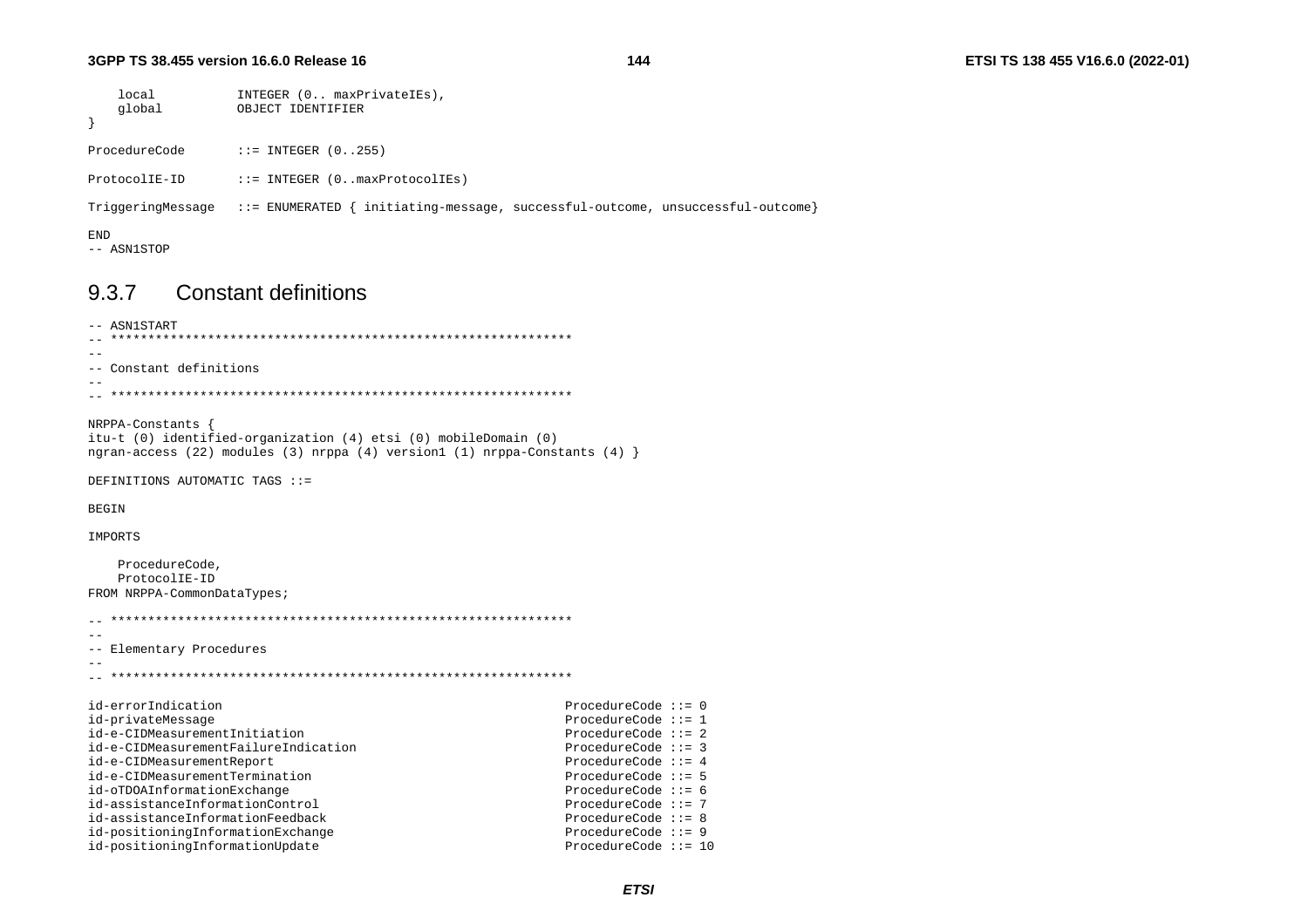maxnoSRS-PosResourcePerSet maxPRS-ResourceSets

maxPRS-ResourcesPerSet

 $maxNoSSBs$ 

| id-Measurement                        | ProcedureCode $::= 11$                  |
|---------------------------------------|-----------------------------------------|
| id-MeasurementReport                  | ProcedureCode $::= 12$                  |
| id-MeasurementUpdate                  | ProcedureCode $::= 13$                  |
| id-MeasurementAbort                   | ProcedureCode $::= 14$                  |
| id-MeasurementFailureIndication       | ProcedureCode $::= 15$                  |
| id-tRPInformationExchange             | ProcedureCode $::= 16$                  |
| id-positioningActivation              | ProcedureCode $::= 17$                  |
| id-positioningDeactivation            | ProcedureCode $:= 18$                   |
|                                       |                                         |
|                                       |                                         |
| -- Lists                              |                                         |
| $- -$                                 |                                         |
|                                       |                                         |
|                                       |                                         |
| maxNrOfErrors                         | INTEGER $::= 256$                       |
| maxCellinRANnode                      | INTEGER $::= 3840$                      |
| maxIndexesReport                      | INTEGER $::= 64$                        |
| maxNoMeas                             | INTEGER $::= 64$                        |
| maxCellReport                         | INTEGER $::= 9$                         |
| maxCellReportNR                       | $INTEGER :: = 9$                        |
| maxnoOTDOAtypes                       | INTEGER $: = 63$                        |
| maxServCell                           | INTEGER $:= 5$                          |
| maxEUTRAMeas                          | INTEGER $::= 8$                         |
| maxGERANMeas                          | INTEGER $: = 8$                         |
| maxNRMeas                             | $INTER :: = 8$                          |
| maxUTRANMeas                          | INTEGER $::= 8$                         |
| maxWLANchannels                       | INTEGER $::= 16$                        |
| maxnoFreqHoppingBandsMinusOne         | INTEGER $: = 7$                         |
| maxNoPath                             | INTEGER $::= 2$                         |
| maxNrOfPosSImessage                   | INTEGER $::= 32$                        |
| maxnoAssistInfoFailureListItems       | $INTER : := 32$                         |
| maxNrOfSeqments                       | INTEGER $::= 64$                        |
| maxNrOfPosSIBs                        | INTEGER $::=$ 32                        |
| maxNoOfMeasTRPs                       | INTEGER $::= 64$                        |
|                                       | INTEGER $::= 65535$                     |
| maxnoTRPs                             |                                         |
| maxnoTRPInfoTypes<br>maxnoofAngleInfo | INTEGER $::= 64$<br>INTEGER $::= 65535$ |
|                                       |                                         |
| maxnolcs-gcs-translation              | INTEGER $::=$ 3                         |
| maxnoBcastCell                        | INTEGER $::= 16384$                     |
| maxnoSRSTriqqerStates                 | $INTER : := 3$                          |
| maxnoSpatialRelations                 | INTEGER $::= 64$                        |
| maxnoPosMeas                          | INTEGER $::= 16384$                     |
| maxnoSRS-Carriers                     | INTEGER $::=$ 32                        |
| maxnoSCSs                             | INTEGER $::= 5$                         |
| maxnoSRS-Resources                    | INTEGER $::= 64$                        |
| maxnoSRS-PosResources                 | INTEGER $::= 64$                        |
| maxnoSRS-ResourceSets                 | $INTER :: = 16$                         |
| maxnoSRS-ResourcePerSet               | $INTER : := 16$                         |
| maxnoSRS-PosResourceSets              | $INTER :: = 16$                         |

 $INTER :: = 16$ 

 $INTER :: = 2$ INTEGER  $::= 64$ 

 $INTER :: = 255$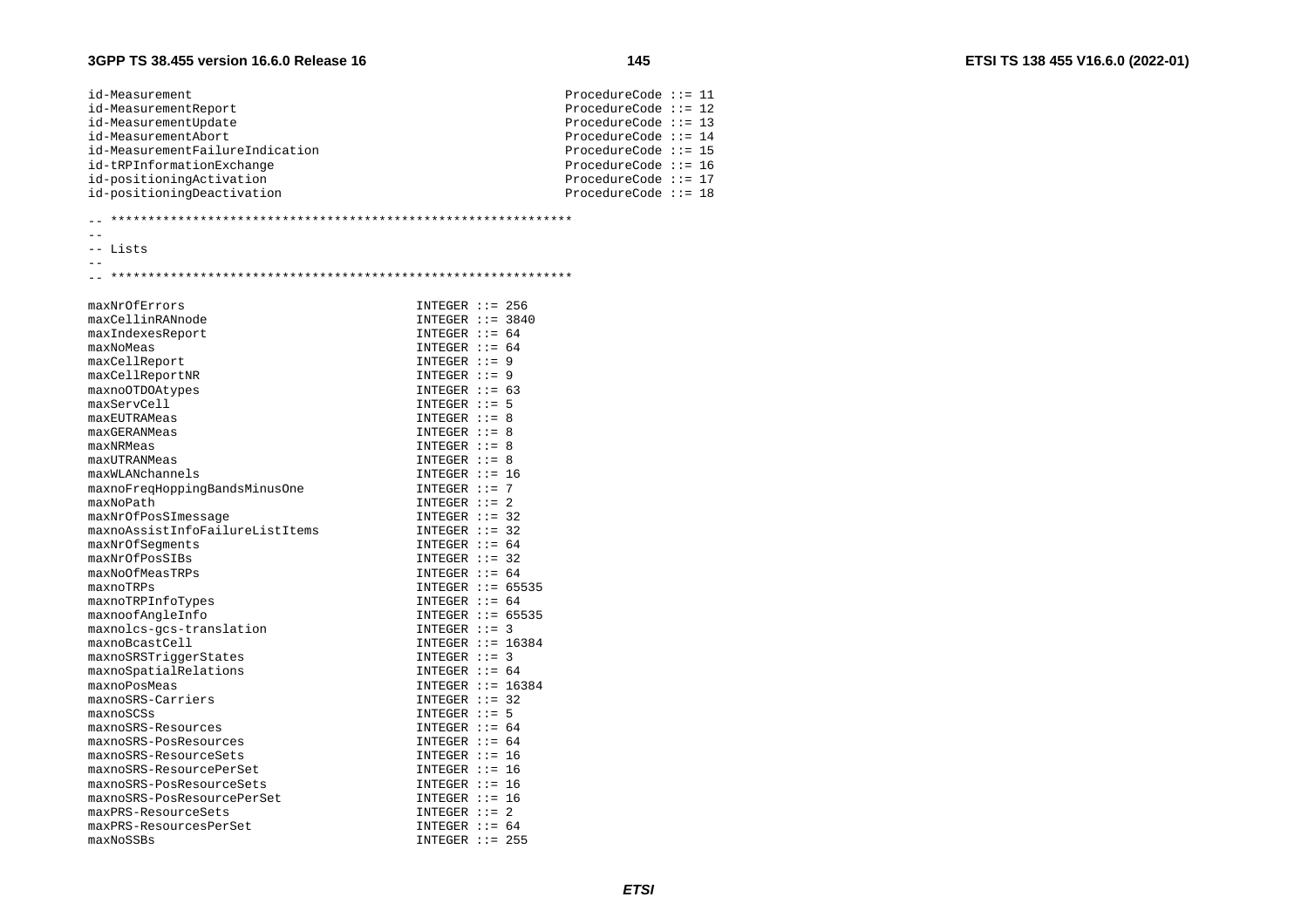| maxnoofPRSresourceSet | $INTER : := 8$  |  |
|-----------------------|-----------------|--|
| maxnoofPRSresource    | INTEGER $:= 64$ |  |

 $\equiv$   $\equiv$ 

 $--$  IEs  $-$ 

#### 

| id-Cause                                   | $ProtocolIE-ID :: = 0$  |  |
|--------------------------------------------|-------------------------|--|
| id-CriticalityDiagnostics                  | ProtocolIE-ID ::= 1     |  |
| id-LMF-UE-Measurement-ID                   | $ProtocolIE-ID ::= 2$   |  |
| id-ReportCharacteristics                   | $ProtocolIE-ID ::= 3$   |  |
| id-MeasurementPeriodicity                  | $ProtocolIE-ID ::= 4$   |  |
| id-MeasurementQuantities                   | ProtocolIE-ID $:= 5$    |  |
| id-RAN-UE-Measurement-ID                   | ProtocolIE-ID $:= 6$    |  |
| id-E-CID-MeasurementResult                 | ProtocolIE-ID ::= $7$   |  |
| id-OTDOACells                              | $ProtocolIE-ID :: = 8$  |  |
| id-OTDOA-Information-Type-Group            | $ProtocolIE-ID :: = 9$  |  |
| id-OTDOA-Information-Type-Item             | $ProtocolIE-ID ::= 10$  |  |
| id-MeasurementQuantities-Item              | ProtocolIE-ID ::= 11    |  |
| id-RequestedSRSTransmissionCharacteristics | ProtocolIE-ID ::= 12    |  |
| id-Cell-Portion-ID                         | ProtocolIE-ID ::= 14    |  |
| id-OtherRATMeasurementOuantities           | $ProtocolIE-ID ::= 15$  |  |
| id-OtherRATMeasurementOuantities-Item      | ProtocolIE-ID ::= $16$  |  |
| id-OtherRATMeasurementResult               | ProtocolIE-ID ::= 17    |  |
| id-WLANMeasurementOuantities               | $ProtocolIE-ID ::= 19$  |  |
| id-WLANMeasurementQuantities-Item          | $ProtocolIE-ID ::= 20$  |  |
| id-WLANMeasurementResult                   | ProtocolIE-ID ::= 21    |  |
| id-TDD-Config-EUTRA-Item                   | $ProtocolIE-ID ::= 22$  |  |
| id-Assistance-Information                  | $ProtocolIE-ID ::= 23$  |  |
| id-Broadcast                               | ProtocolIE-ID ::= 24    |  |
| id-AssistanceInformationFailureList        | $ProtocolIE-ID ::= 25$  |  |
| id-SRSConfiguration                        | $ProtocolIE-ID ::= 26$  |  |
| id-MeasurementResult                       | ProtocolIE-ID ::= 27    |  |
| id-TRP-ID                                  | $ProtocolIE-ID ::= 28$  |  |
| id-TRPInformationTypeListTRPReq            | $ProtocolIE-ID ::= 29$  |  |
| id-TRPInformationListTRPResp               | ProtocolIE-ID ::= 30    |  |
| id-MeasurementBeamInfoRequest              | ProtocolIE-ID ::= $31$  |  |
| id-ResultSS-RSRP                           | ProtocolIE-ID $:= 32$   |  |
| id-ResultSS-RSRO                           | $ProtocolIE-ID ::= 33$  |  |
| id-ResultCSI-RSRP                          | ProtocolIE-ID ::= $34$  |  |
| id-ResultCSI-RSRO                          | $ProtocolIE-ID :: = 35$ |  |
| id-AngleOfArrivalNR                        | $ProtocolIE-ID :: = 36$ |  |
| id-GeographicalCoordinates                 | $ProtocolIE-ID ::= 37$  |  |
| id-PositioningBroadcastCells               | ProtocolIE-ID $:= 38$   |  |
| id-LMF-Measurement-ID                      | $ProtocolIE-ID ::= 39$  |  |
| id-RAN-Measurement-ID                      | ProtocolIE-ID ::= $40$  |  |
| id-TRP-MeasurementRequestList              | ProtocolIE-ID ::= $41$  |  |
| id-TRP-MeasurementResponseList             | ProtocolIE-ID ::= $42$  |  |
| id-TRP-MeasurementReportList               | ProtocolIE-ID ::= $43$  |  |
| id-SRSType                                 | ProtocolIE-ID ::= $44$  |  |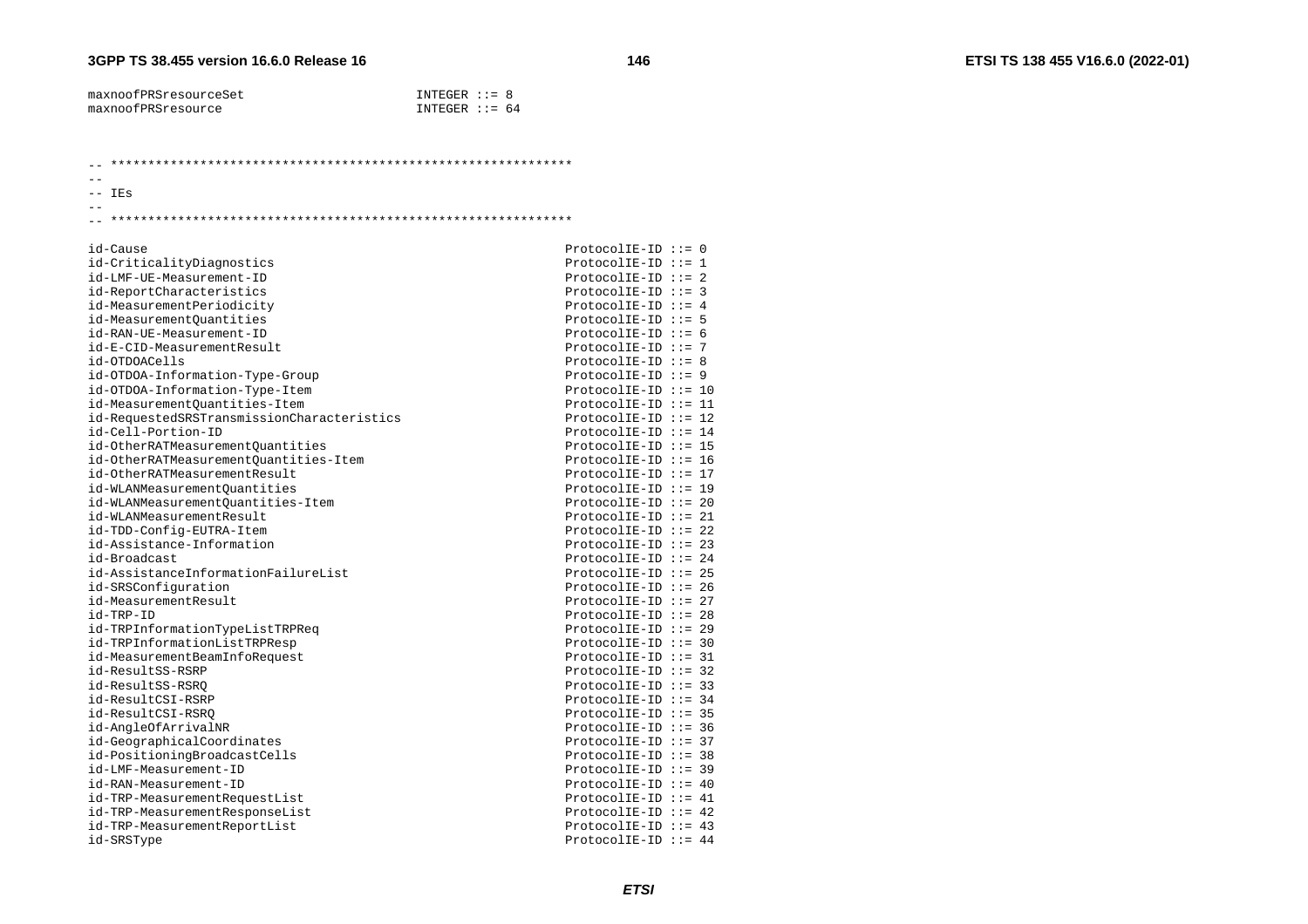| id-ActivationTime                   | ProtocolIE-ID ::= $45$  |  |
|-------------------------------------|-------------------------|--|
| id-SRSResourceSetID                 | ProtocolIE-ID ::= $46$  |  |
| id-TRPList                          | ProtocolIE-ID ::= $47$  |  |
|                                     | ProtocolIE-ID ::= $48$  |  |
| id-SRSSpatialRelation               |                         |  |
| id-SystemFrameNumber                | ProtocolIE-ID ::= 49    |  |
| id-SlotNumber                       | $ProtocolIE-ID :: = 50$ |  |
| id-SRSResourceTriqqer               | ProtocolIE-ID ::= $51$  |  |
| id-TRPMeasurementOuantities         | ProtocolIE-ID ::= 52    |  |
| id-AbortTransmission                | ProtocolIE-ID ::= 53    |  |
| id-SFNInitialisationTime            | ProtocolIE-ID ::= $54$  |  |
| id-ResultNR                         | $ProtocolIE-ID :: = 55$ |  |
| id-ResultEUTRA                      | $ProtocolIE-ID :: = 56$ |  |
| id-TRPInformationTypeItem           | ProtocolIE-ID ::= 57    |  |
| id-CGI-NR                           | ProtocolIE-ID ::= 58    |  |
| id-SFNInitialisationTime-NR         | $ProtocolIE-ID :: = 59$ |  |
| id-Cell-ID                          | $ProtocolIE-ID :: = 60$ |  |
| id-SrsFrequency                     | ProtocolIE-ID ::= $61$  |  |
| id-TRPType                          | ProtocolIE-ID ::= $62$  |  |
| id-SRSSpatialRelationPerSRSResource | ProtocolIE-ID ::= $63$  |  |

#### **END**

-- ASN1STOP

#### 9.3.8 **Container definitions**

```
-- ASN1START
\equiv \equiv-- Container definitions
\sim -NRPPA-Containers {
itu-t (0) identified-organization (4) etsi (0) mobileDomain (0)
ngran-access (22) modules (3) nrppa (4) version1 (1) nrppa-Containers (5)}
DEFINITIONS AUTOMATIC TAGS ::=
BEGIN
- -
```
-- IE parameter types from other modules.

 $\equiv$   $\equiv$ 

#### IMPORTS

maxPrivateIEs, maxProtocolExtensions, maxProtocolIEs, Criticality, Presence, PrivateIE-ID,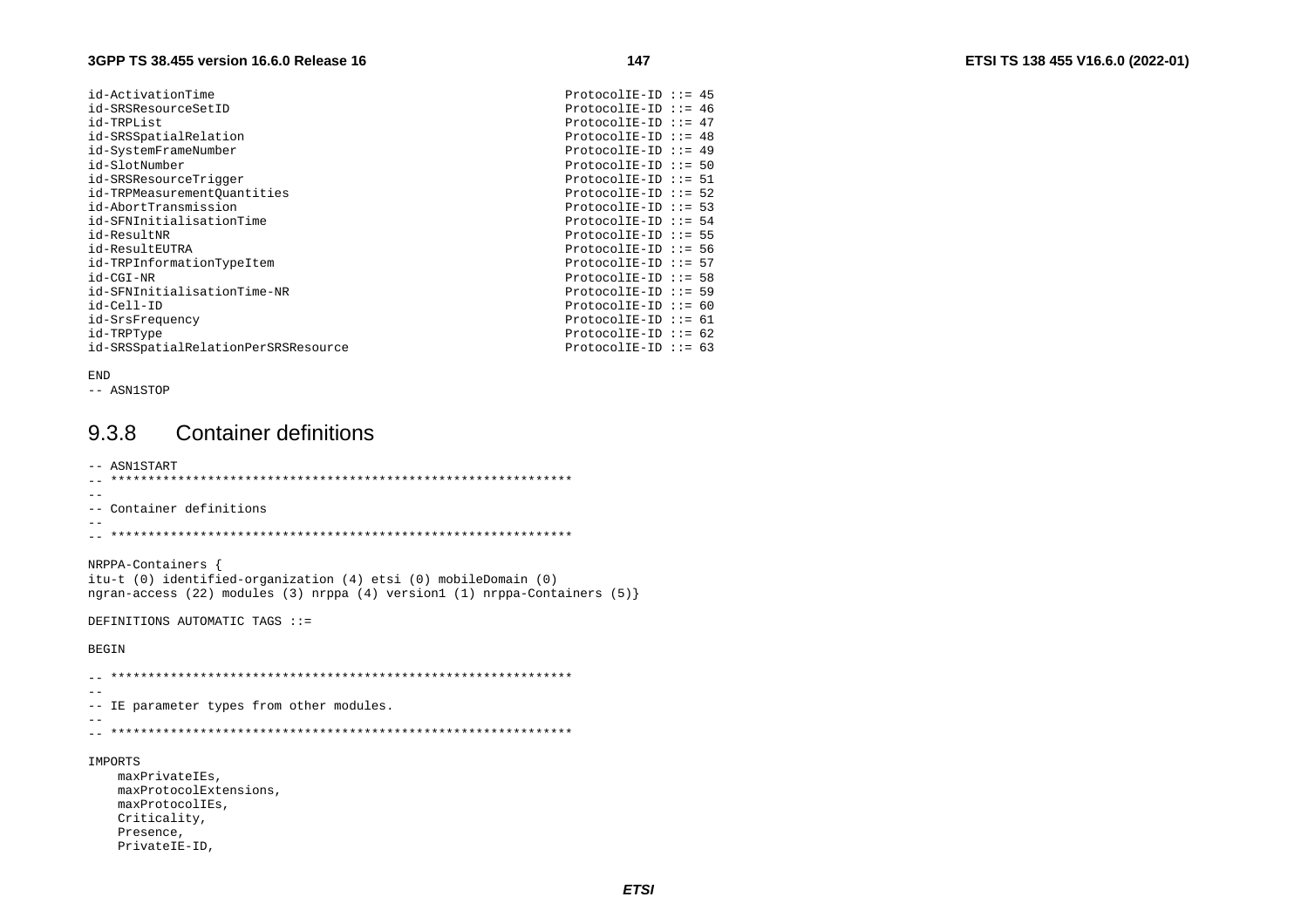ProtocolIE-ID FROM NRPPA-CommonDataTypes;  $\sim$   $\sim$ -- Class Definition for Protocol IEs NRPPA-PROTOCOL-IES ::= CLASS { ProtocolIE-ID **&id** UNIQUE, &criticality Criticality, &Value, &presence Presence WITH SYNTAX {  $\&$ id ID CRITICALITY &criticality &Value TYPE PRESENCE &presence - }  $\equiv$   $\equiv$  $\sim$   $\sim$ -- Class Definition for Protocol Extensions  $\sim$   $-$ NRPPA-PROTOCOL-EXTENSION ::= CLASS { bia ProtocolIE-ID UNIOUE, &criticality Criticality, &Extension, &presence Presence  $\rightarrow$ WITH SYNTAX { ID &id CRITICALITY **&criticality EXTENSION** &Extension PRESENCE &presence  $\rightarrow$  $\sim$   $-$ -- Class Definition for Private IEs  $NRPPA-PRIVATE-IES :: = CLASS$ **&id** PrivateIE-ID, **&criticality** Criticality, &Value, &presence Presence  $\mathcal{F}$ WITH SYNTAX {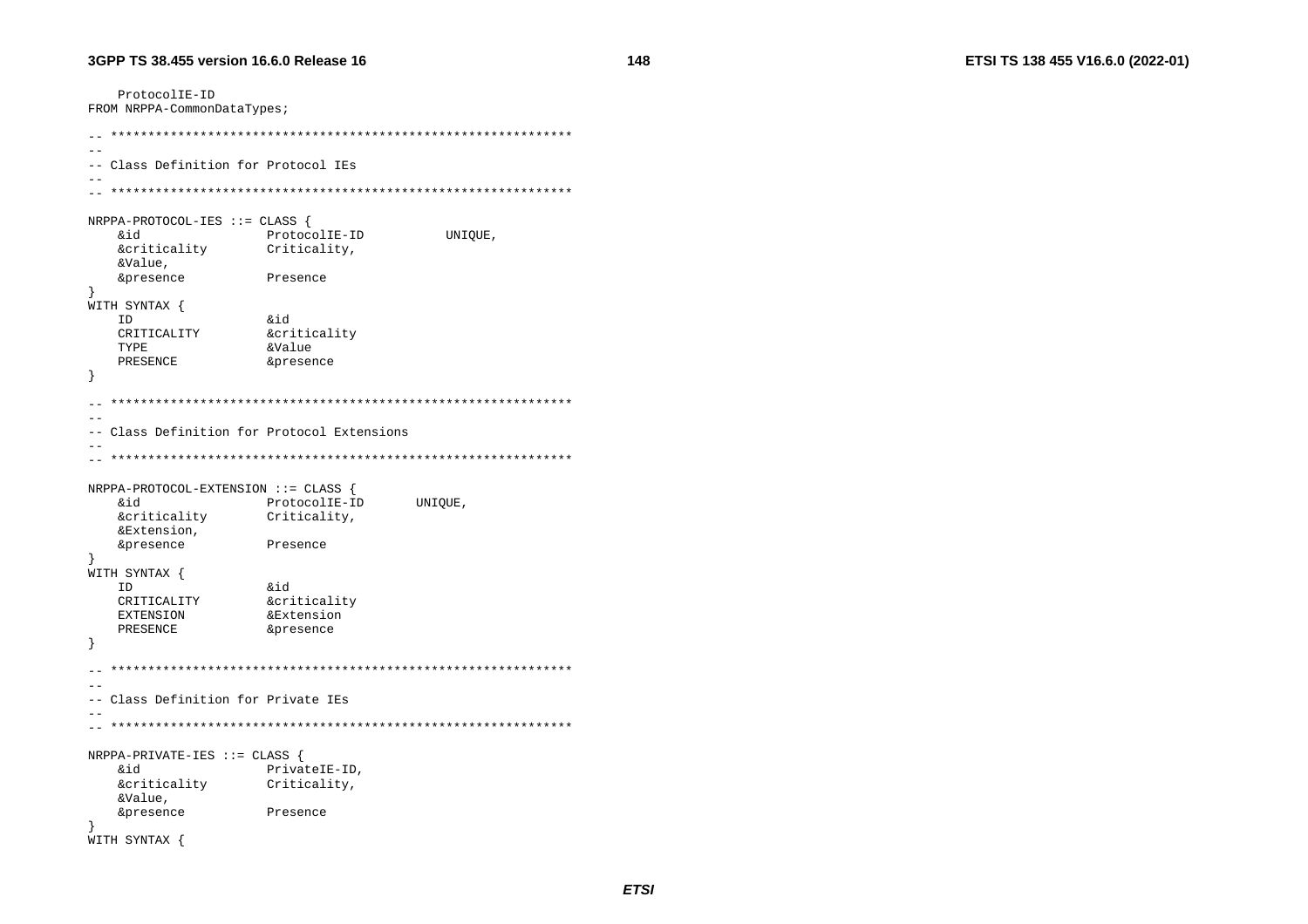```
ID
                  hiŵ
   CRITICALITY
                 &criticality
   TYPE
                  &Value
   PRESENCE
                  &presence
  -- Container for Protocol IEs
ProtocolIE-Container { NRPPA-PROTOCOL-IES : IEsSetParam} ::=
   SEQUENCE (SIZE (0..maxProtocolIEs)) OF
   ProtocolIE-Field { { IESSetParam} }
ProtocolIE-Single-Container { NRPPA-PROTOCOL-IES : IESSetParam} ::=
   ProtocolIE-Field { {IEsSetParam}}
ProtocolIE-Field { NRPPA-PROTOCOL-IES : IEsSetParam} ::= SEQUENCE {
   hi
              NRPPA-PROTOCOL-IES.&id
                                          ({[IEsSetParam]}),criticality NRPPA-PROTOCOL-IES.&criticality
                                         ({IEsSetParam}{@id}),
                                         ({IEsSetParam}@id)value
             NRPPA-PROTOCOL-IES.&Value
  --- Container Lists for Protocol IE Containers
-ProtocolIE-ContainerList {INTEGER : lowerBound, INTEGER : upperBound, NRPPA-PROTOCOL-IES : IEsSetParam} ::=
   SEQUENCE (SIZE (lowerBound..upperBound)) OF
   ProtocolIE-Container { { IESSetParam}}
-- Container for Protocol Extensions
- -ProtocolExtensionContainer { NRPPA-PROTOCOL-EXTENSION : ExtensionSetParam} ::=
   SEQUENCE (SIZE (1..maxProtocolExtensions)) OF
   ProtocolExtensionField {{ExtensionSetParam}}
ProtocolExtensionField { NRPPA-PROTOCOL-EXTENSION : ExtensionSetParam} ::= SEQUENCE
   id
                 NRPPA-PROTOCOL-EXTENSION.&id
                                                ({{ExtensionSetParam}),criticality
                 NRPPA-PROTOCOL-EXTENSION.S. criticality ({ExtensionSetParam}{@id}),
   extensionValue
               NRPPA-PROTOCOL-EXTENSION.&Extension
                                                ({[ExtensionSetParam}{@id}]
   -- Container for Private IEs
```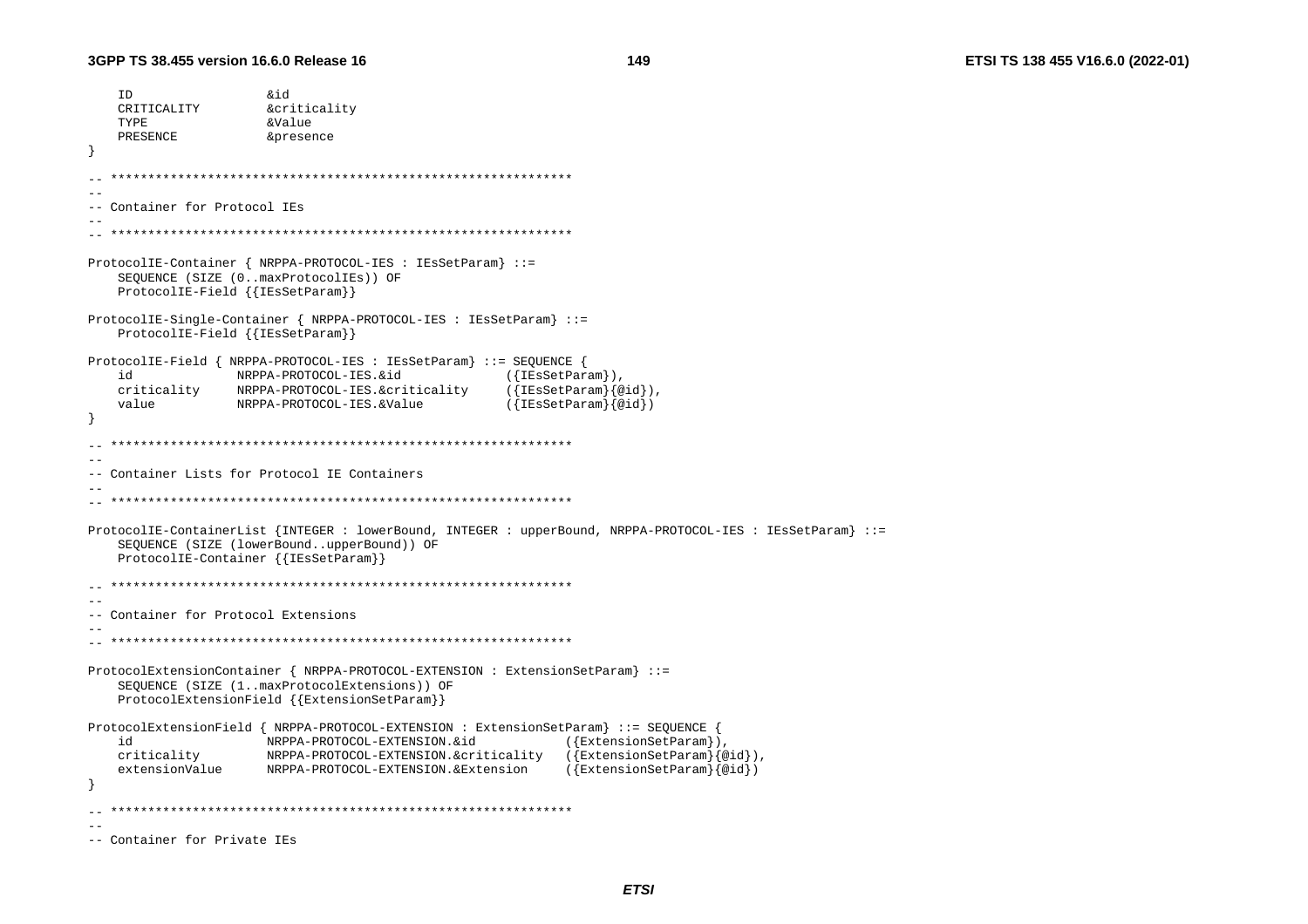```
\pm\pm
-- ************************************************************** PrivateIE-Container { NRPPA-PRIVATE-IES : IEsSetParam} ::= 
    SEQUENCE (SIZE (1..maxPrivateIEs)) OF 
    PrivateIE-Field {{IEsSetParam}} 
PrivateIE-Field { NRPPA-PRIVATE-IES : IEsSetParam} ::= SEQUENCE { 
    id NRPPA-PRIVATE-IES.&id ({IEsSetParam}), 
 criticality NRPPA-PRIVATE-IES.&criticality ({IEsSetParam}{@id}), 
 value NRPPA-PRIVATE-IES.&Value ({IEsSetParam}{@id}) 
} 
END
```
-- ASN1STOP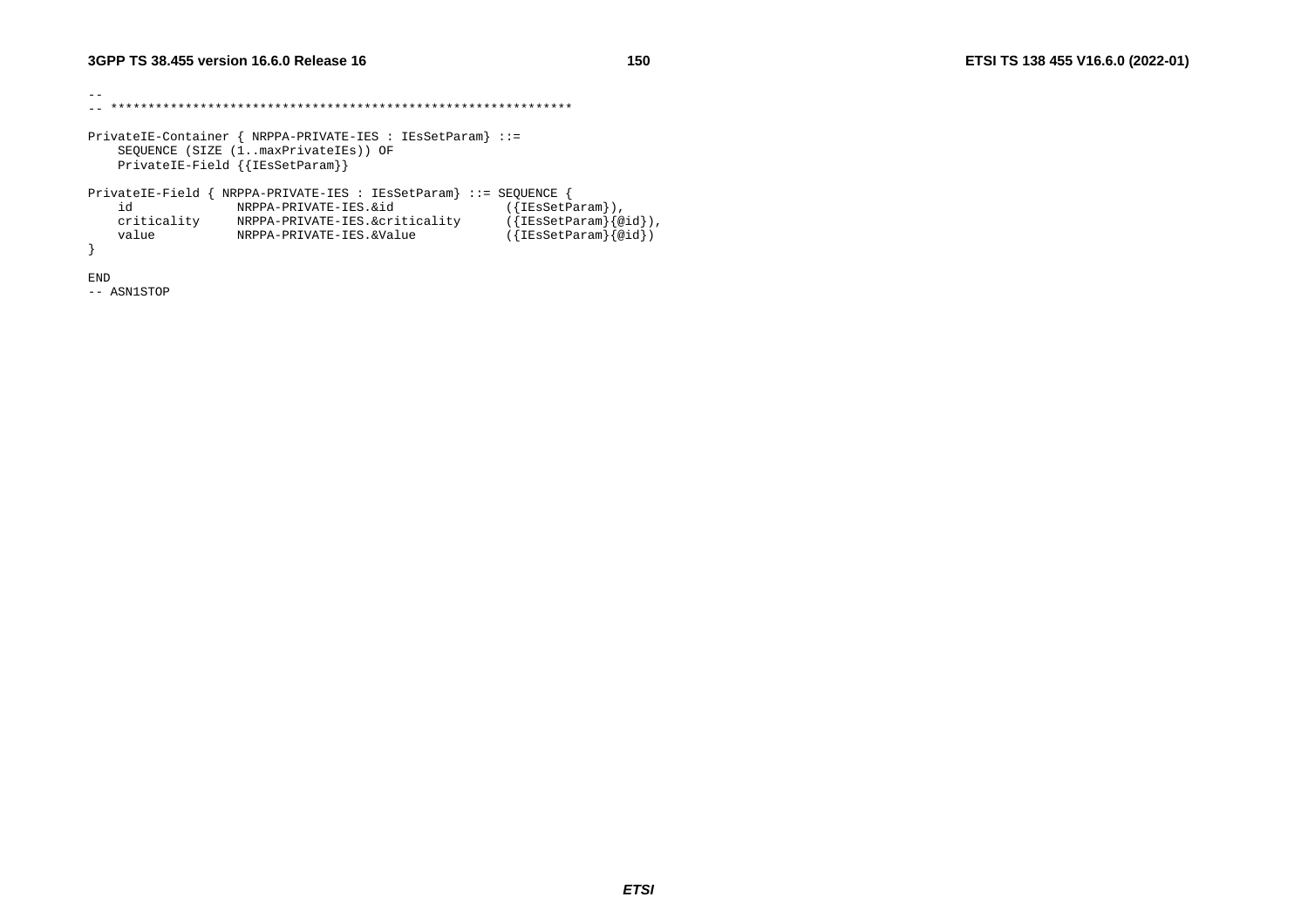### 9.4 Message transfer syntax

NRPPa shall use the ASN.1 Basic Packed Encoding Rules (BASIC-PER) Aligned Variant as transfer syntax, as specified in ref. ITU-T Rec. X.691 [6].

### 9.5 Timers

Void.

### 10 Handling of unknown, unforeseen and erroneous protocol data

Section 10 of TS 38.413 [2] is applicable for the purposes of the present document, with the following additions:

- In case of Abstract Syntax Error, when reporting the *Criticality Diagnostics* IE for not comprehended IE/IE groups or missing IE/IE groups, the *NRPPa Transaction ID* IE shall also be included;
- In case of Logical Error, when reporting the *Criticality Diagnostics* IE, the *NRPPa Transaction ID* IE shall also be included.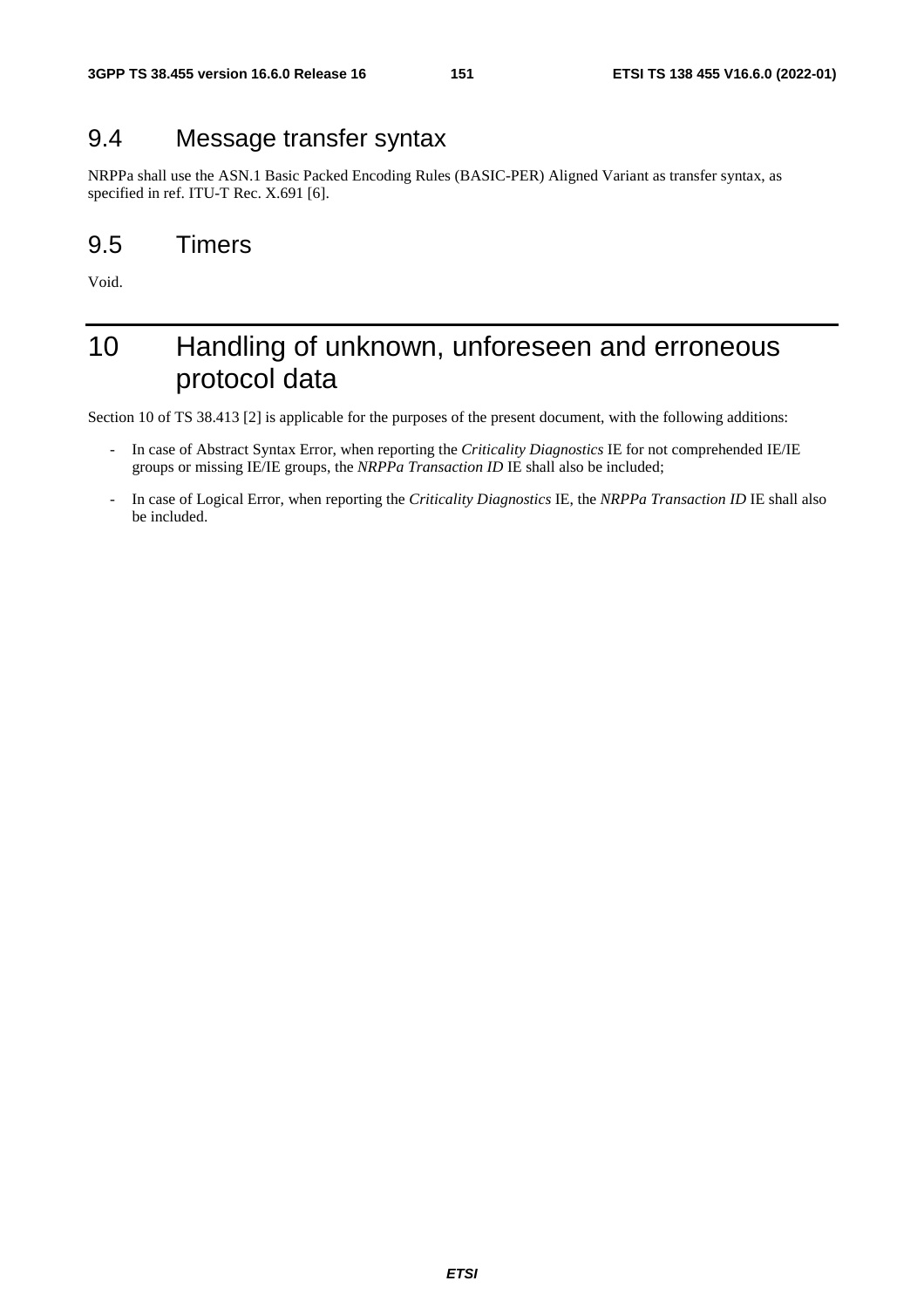## Annex A (informative): Change history

| <b>Change history</b> |                      |                |           |                   |                |                                                                             |                    |
|-----------------------|----------------------|----------------|-----------|-------------------|----------------|-----------------------------------------------------------------------------|--------------------|
| <b>Date</b>           | <b>Meeting</b>       | <b>TDoc</b>    | <b>CR</b> | Rev               | Cat            | Subject/Comment                                                             | <b>New</b>         |
|                       |                      |                |           |                   |                |                                                                             | version            |
| 2017-08-              | <b>RAN3#97</b>       | R3-173238      |           |                   |                | TS skeleton agreed                                                          | V0.0.0             |
| 23                    |                      |                |           |                   |                |                                                                             |                    |
| 2017-08-              | <b>RAN3#97</b>       | R3-173374      |           |                   |                | TS 38.455 V0.1.0                                                            | v0.1.0             |
| 25                    |                      |                |           |                   |                |                                                                             |                    |
| 2017-10-              | RAN3#97bi            | R3-173979      |           |                   |                | Implemented agreed pCR from R3#97bis                                        | V <sub>0.2.0</sub> |
| 18                    | s<br><b>RAN3#98</b>  |                |           |                   |                |                                                                             |                    |
| 2017-12-<br>04        |                      | R3-175064      |           |                   |                | Implemented agreed pCR from R3#98                                           | V <sub>0.3.0</sub> |
| 2018-01-              | RAN <sub>3</sub>     | R3-180658      |           |                   |                | Implemented agreed pCR from R3 Adhoc_1801                                   | V0.5.0             |
| 31                    | Adhoc                |                |           |                   |                |                                                                             |                    |
|                       | 1801                 |                |           |                   |                |                                                                             |                    |
| 2018-03-              | RAN3#99              | R3-181595      |           |                   |                | Implemented agreed pCR's from R3#99                                         | V0.6.0             |
| 15                    |                      |                |           |                   |                |                                                                             |                    |
| 2018-05-              | RAN3#100             | R3-183598      |           |                   |                | Implemented agreed pCR's from R3#100                                        | V <sub>0.7.0</sub> |
| 29                    |                      |                |           |                   |                |                                                                             |                    |
| 2018-06               | <b>RAN#80</b>        | RP-181147      |           |                   |                | Submitted to RAN plenary for Approval                                       | V1.0.0             |
| 2018-06               | <b>RAN#80</b>        |                |           |                   | $\blacksquare$ | Specification approved at TSG-RAN and placed under change                   | 15.0.0             |
|                       |                      |                |           |                   |                | control                                                                     |                    |
| 2018-09               | <b>RAN#81</b>        | RP-181921      | 0002      | 1                 | F              | Rapporteur CR for TS 38.455                                                 | 15.1.0             |
| 2018-12               | <b>RAN#82</b>        | RP-182446      | 0003      | 1                 | F              | Addition of TDD UL/DL configuration to OTDOA assistance data                | 15.2.0             |
| 2019-01               | <b>RAN#82</b>        |                |           |                   |                | <b>Editorial Corrections:</b>                                               | 15.2.1             |
|                       |                      |                |           |                   |                | - 1 editorial correction to ASN.1                                           |                    |
|                       |                      |                |           |                   |                | - adding "ASN1START" and "ASN1STOP" TAGs to the ASN.1                       |                    |
| $2020 - 07$           | SA#88-e              |                |           |                   | $\blacksquare$ | Update to Rel-16 version (MCC)                                              | 16.0.0             |
| 2020-09               | SA#89-e              | RP-201849      | 0008      | 19                | B              | Introduction of NR Positioning in NRPPa                                     | 16.1.0             |
| 2020-12               | <b>RAN#90-e</b>      | RP-202315 0014 |           | 2                 | Α              | Support OTDOA assistance data for case of NR serving cell                   | 16.2.0             |
| 2020-12               | <b>RAN#90-e</b>      | RP-202311      | 0015      | $\overline{c}$    | F              | Corrections to tabular and asn.1 for NR positioning (NRPPa)                 | 16.2.0             |
| 2020-12               | RAN#90-e             | RP-202311      | 0016      |                   | F              | Correction of NRPPa positioning procedures                                  | 16.2.0             |
| 2020-12               | RAN#90-e             | RP-202311      | 0021      | $\mathbf{1}$      | F              | RRC alignement and various correction including ASN.1                       | 16.2.0             |
| 2020-12               | <b>RAN#90-e</b>      | RP-202311      | 0022      | 2                 | F              | Coupling TRP ID and Cell ID in Measurement procedures                       | 16.2.0             |
| 2021-03               | RAN#91-e             | RP-210230      | 0024      | $\mathbf{1}$      | $\overline{F}$ | Including SRS frequency information in Positioning Information              | 16.3.0             |
| 2021-03               |                      |                | 0025      |                   | F              | Request<br>Corrections on NRPPa                                             |                    |
|                       | RAN#91-e             | RP-210230      |           | $\mathbf{1}$      |                |                                                                             | 16.3.0             |
| 2021-03               | RAN#91-e<br>RAN#92-e | RP-210236      | 0026      |                   | F<br>A         | Correction of NRPPa section 10<br>Clarification of E-CID Measurement Result | 16.3.0<br>16.4.0   |
| 2021-06               |                      | RP-211333      | 0028      |                   | F              |                                                                             | 16.4.0             |
| 2021-06               | RAN#92-e             | RP-211327      | 0029      |                   | F              | Correction of Spatial Relation Information                                  |                    |
| 2021-06               | RAN#92-e             | RP-211327      | 0033      | $\mathbf{1}$      | F              | Correction on SFN Initialisation Time                                       | 16.4.0             |
| 2021-06               | <b>RAN#92-e</b>      | RP-211327      | 0034      |                   |                | Correction on relative cartesian coordinate                                 | 16.4.0             |
| 2021-09               | RAN#93-e             | RP-211883      | 0039      | $\mathbf{1}$      | F              | Correction of the RAN and LMF UE measurement IDs extension                  | 16.5.0             |
| 2021-09               | RAN#93-e             | RP-211883      | 0041      | $\mathbf{1}$<br>3 | F<br>F         | Adding procedural text for System Frame Number and Slot Number              | 16.5.0             |
| 2021-12               | <b>RAN#94-e</b>      |                | 0047      |                   |                | <b>Correction on PRS-only TP</b>                                            | 16.6.0             |
| 2021-12               | RAN#94-e             | RP-212867      | 0049      | 1                 | F.             | Support of providing spatial relation per SRS resource from LMF to          | 16.6.0             |
|                       |                      |                |           |                   |                | gNB                                                                         |                    |